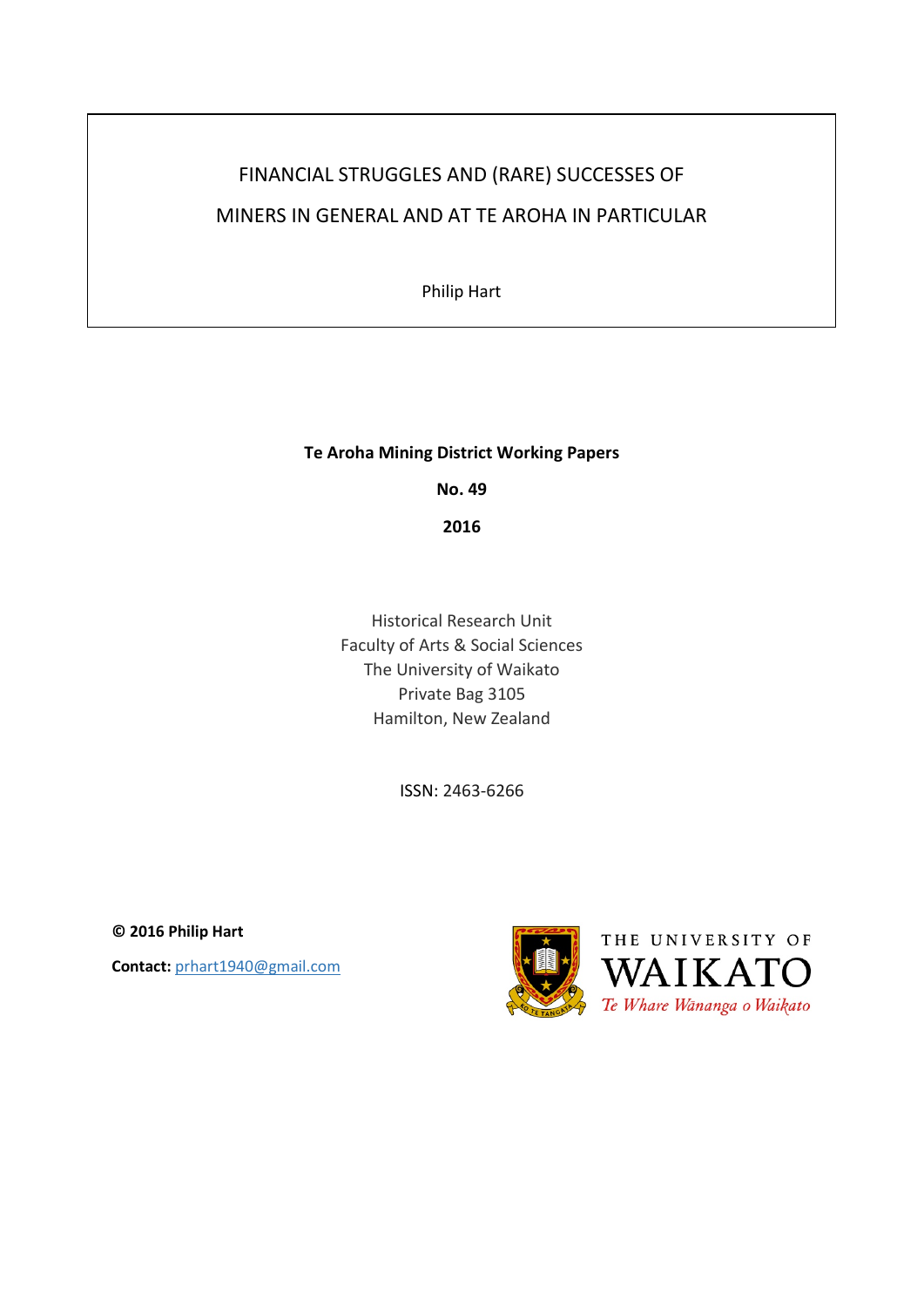# FINANCIAL STRUGGLES AND (RARE) SUCCESSES OF MINERS IN GENERAL AND AT TE AROHA IN PARTICULAR

**Abstract:** *The price for gold mined at Waiorongomai was comparatively good during the 1880s and 1890s. But miners hoping for a windfall from their efforts found that the reality of their lives was a constant struggle to make a reasonable living. Although the cost of living in the Te Aroha district was somewhat lower than in some other mining centres, they faced considerable costs in obtaining mining requisites, treating ore, and paying for tramway cartage.*

*As wages were low, usually not significantly above those of unskilled labourers, it was common to supplement wages with other work plus working small allotments. In general, miners preferred to be independent workers rather than 'wage slaves', in the expectation of higher rewards, but in practice such miners had to combine mining with other work. At least wages men (when in work) received a steady income compared with independent miners. Holidays were unpaid. Increasingly, contractors were preferred by mine owners, with competition for these sometimes driving down tenders to unprofitable levels. Wages were paid monthly, if then, forcing miners to sue for unpaid wages and to live on credit, which caused problems for storekeepers and miners alike, the latter being encouraged by this system to live beyond their means. Many were forced to borrow money, and many were sued for small debts. Bankruptcy was common, and some were fraudulent. Sometimes debts of both individuals and companies had to be waived, and sometimes debtors evaded paying, for instance by moving elsewhere.*

*Work was not always available, nor was it constant; shortage of waterpower, for instance, meant batteries could not operate and mining had to cease, forcing miners to seek other work. Irregular employment usually meant poverty, and local and national government was asked to provide work in periods of high unemployment. Financially desperate miners (like others) sought work elsewhere, with varying success. Unemployment could*  lead to suicide, and in one case financial loss provoked an attempted murder. In general, the standard of living was low, and few miners were able to save *much money. Indeed some did not try to save, wastefully spending any sudden (and rare) wealth, notably on alcohol.* 

*Examples are provided of poverty and its consequences for both miners and non-miners. Before old-age pensions were provided, children were required by law to assist their aged parents. Charity, both institutional and*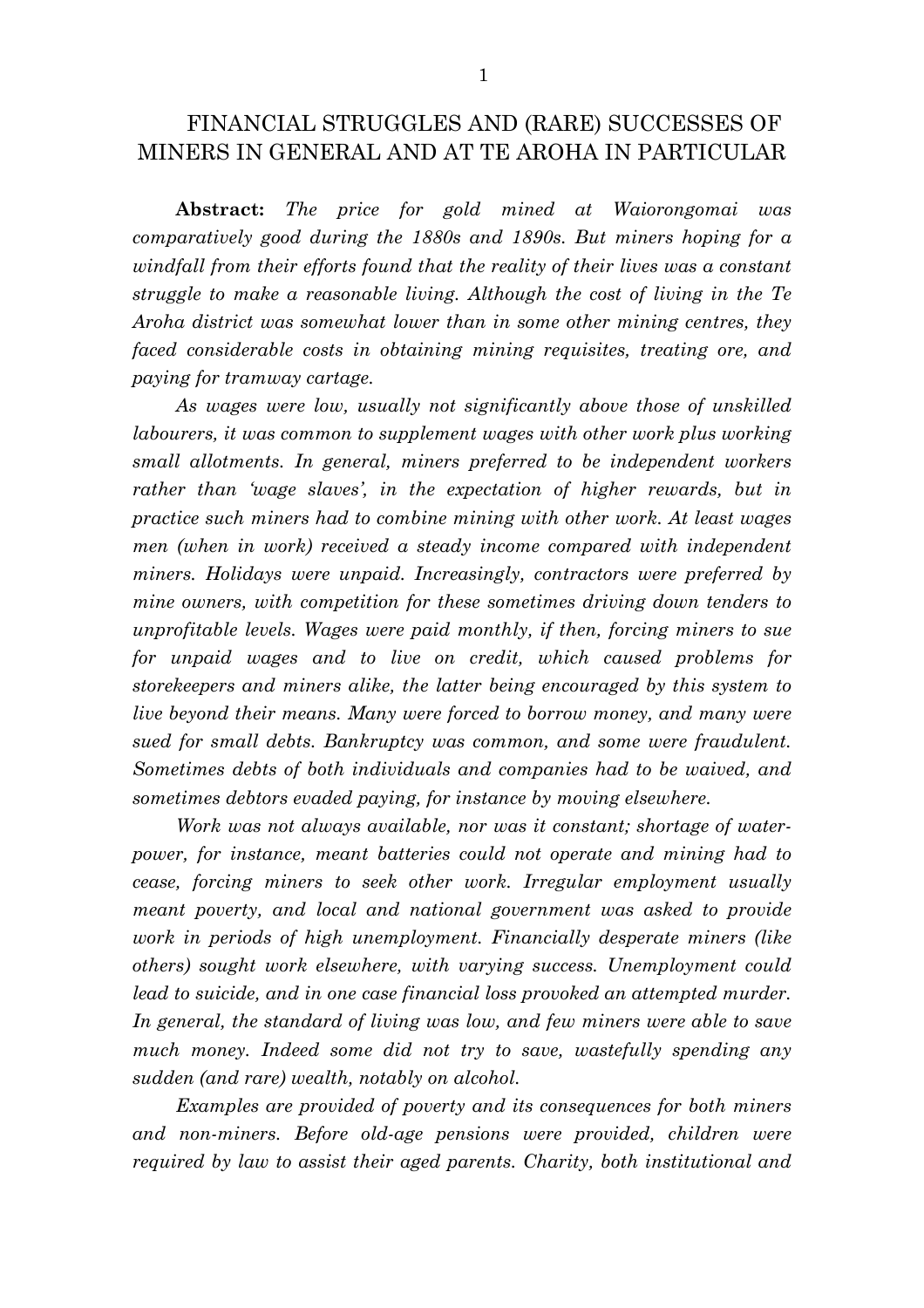*personal, assisted many poor, elderly, sick, or (in the case of wives and families) abandoned.*

*Although some examples of prosperity are given, these were unusual. It has been argued that nineteenth century miners should be seen as 'free independent capitalists', but their freedom rarely brought significant financial rewards.*

# INTRODUCTION: THE PRICE OF GOLD[1](#page-2-0)

As Gary Hawke has noted, the 'most significant depletable in nineteenth-century New Zealand was gold', all of which had to be exported, there being no local mint. Proceeds from selling gold were 'shared among successful miners, those who supplied them with food and materials, and those who shipped the gold to the mints'.[2](#page-2-1) As part of international currency conventions, the Royal Mint purchased 'all the gold offered to it at a price that varied only with its degree of purity. The price that would be received for bullion exports was fixed once an assay had determined the gold content'. As prices generally fell 'from about 1870 to the mid-1890s, the fixed price of gold' rose relative to price.[3](#page-2-2)

Making reasonable returns depended on the value and quantity of ore and the costs of mining, transport, and treatment, meaning different mining districts differed in profitability for miners and companies. Different fields had different values for their ore, which changed over time as good mines faded and new deposits were found. For instance, in April 1881 it was noted that the Thames reefs that provided the largest returns were 'those that have given a steady average of 2 1/2oz' of bullion to the ton.<sup>[4](#page-2-3)</sup>

In the 12 months to 31 March 1881, the price of gold won at Te Aroha was  $\pounds2$  16s per ounce.<sup>[5](#page-2-4)</sup> During the following year, when mining had mostly shifted to Waiorongomai, it was £2 14s 4d.<sup>[6](#page-2-5)</sup> Next year, it was once more £2

<span id="page-2-0"></span><sup>1</sup> For an explanation of how to calculate the meaning of wages and prices from 1891 in present-day terms, see *Year Book of New Zealand, 1990* (Wellington, 1990), p. 614, or http://www.rbnz.govt.nz/statistics/0135595.html.

<span id="page-2-2"></span><span id="page-2-1"></span><sup>2</sup> G.W. Hawke, *The Making of New Zealand: An economic history* (Cambridge, 1985), p. 39. 3 Hawke, p. 40.

<span id="page-2-3"></span><sup>4</sup> Te Aroha Correspondent, *Waikato Times*, 14 April 1881, p. 2.

<span id="page-2-4"></span><sup>5</sup> *AJHR*, 1881, H-17, p. 43.

<span id="page-2-5"></span><sup>6</sup> *AJHR*, 1882, H-19, p. 45.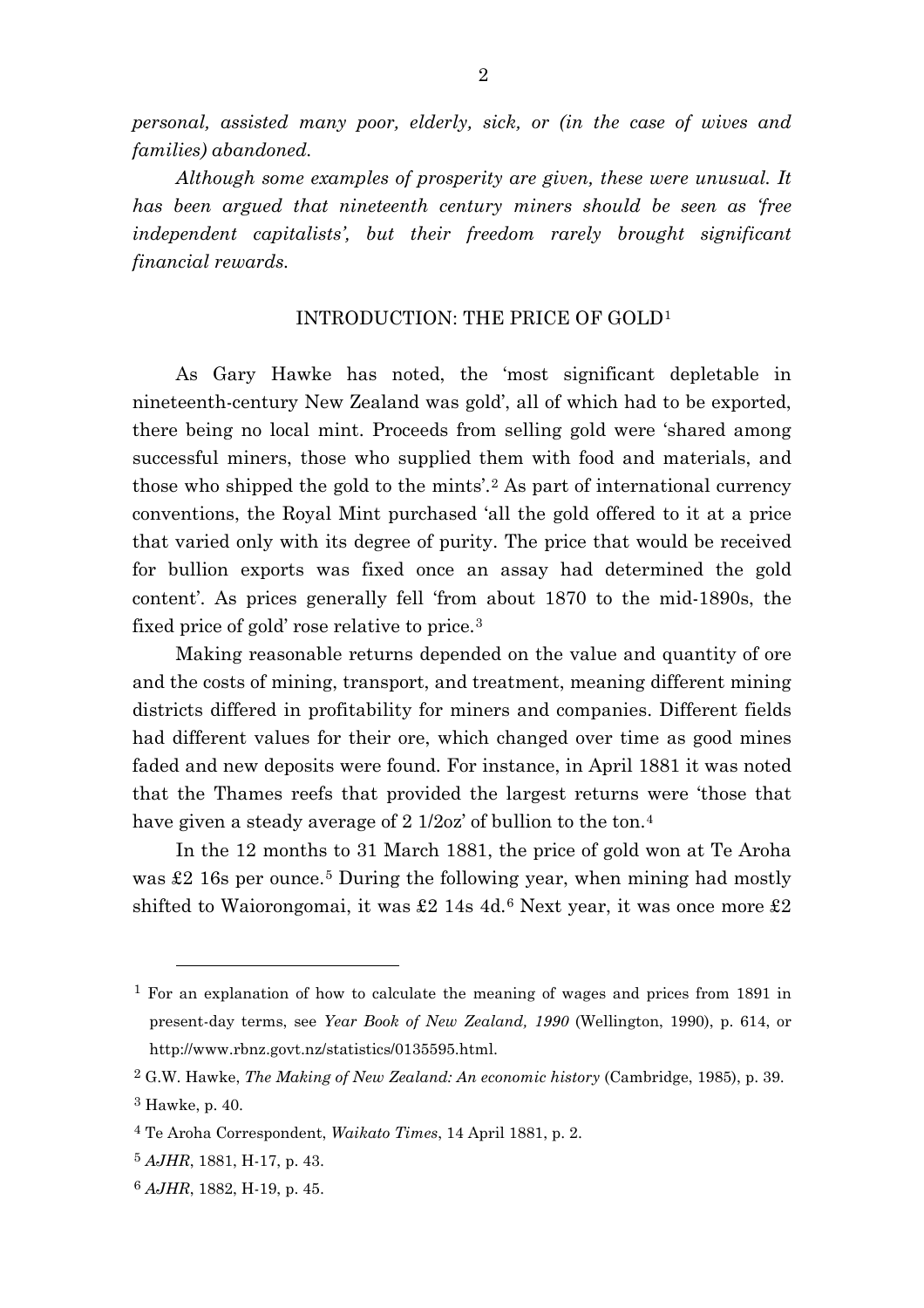16s.[7](#page-3-0) With the start of crushing, in the 12 months to the end of March 1884 the minimum return was £2 6s and the maximum  $\text{\textsterling}3$  7s.<sup>[8](#page-3-1)</sup> During the following two years, the price ranged from  $\pounds 2$  16s to  $\pounds 3$  5s.<sup>[9](#page-3-2)</sup> In the three subsequent years, the maximum remained the same but the minimum was slightly lower at £2 13s.[10](#page-3-3) To 31 March 1890, there was no range, and the return was at the lower end of the scale: £2 14s. This was still a reasonable return compared with the rest of the Hauraki district, where the price ranged from  $\pounds2$  10s to  $\pounds3$  10s.<sup>[11](#page-3-4)</sup> What little gold was obtained in the following year received the same price.<sup>[12](#page-3-5)</sup> To the end of March 1892, the price rose by 2s.[13](#page-3-6) Some very poor ore was extracted in the following two years, as the price varied from 5s to £2 15s.[14](#page-3-7) Values improved in 12 months to 31 March 1896, prices being in a narrow range from £2 8s to £2  $18s$ .<sup>[15](#page-3-8)</sup> Even better were the succeeding two years, with prices ranging from £2 11s to £3 9s; the next highest price was £3 2s 6d, for 'North Hauraki'.[16](#page-3-9) The highest amount ever was received in the 12 months to the end of March 1899, £3 12s; all other Hauraki fields were lower.[17](#page-3-10) The value remained constant for another 12 months.[18](#page-3-11) To the end of March 1901, a narrow range of from £2 12s 6d to £2 16s 8d was received, and in the following nine months the range was from  $\pounds 2$  10s to  $\pounds 3$ .<sup>[19](#page-3-12)</sup> The highest value ever,  $\pounds 4$  4s, equal to 'Paeroa', probably mostly Waihi, was received during 1902; this price was received for subsequent years, but as production fell to minimal levels it has not been recorded beyond 1905.[20](#page-3-13)

## HOPES AND REALITY

- <span id="page-3-2"></span><sup>9</sup> *AJHR*, 1885, C-2, p. 59; 1886, C-4A, p. 42.
- <span id="page-3-3"></span><sup>10</sup> *AJHR*, 1887, C-6, p. 51; 1888, C-6, p. 50; 1889, C-2, p. 142.
- <span id="page-3-4"></span><sup>11</sup> *AJHR*, 1890, C-3, p. 184.
- <span id="page-3-5"></span><sup>12</sup> *AJHR*, 1891, C-4, p. 197.
- <span id="page-3-6"></span><sup>13</sup> *AJHR*, 1892, C-3A, p. 59.
- <span id="page-3-7"></span><sup>14</sup> *AJHR*, 1893, C-3, Appendix 2, p. viii; 1894, C-3A, p. 61; 1895, C-3A, p. 57.
- <span id="page-3-8"></span><sup>15</sup> *AJHR*, 1896, C-3A, p. 45.
- <span id="page-3-9"></span><sup>16</sup> *AJHR*, 1897, C-3A, p. 53; 1898, C-3A, p. 79.
- <span id="page-3-10"></span><sup>17</sup> *AJHR*, 1899, C-3A, p. 82.
- <span id="page-3-11"></span><sup>18</sup> *AJHR*, 1900, C-3, p. 206.
- <span id="page-3-12"></span><sup>19</sup> *AJHR*, 1901, C-3, p. 172; 1902, C-3, p. 175.
- <span id="page-3-13"></span><sup>20</sup> *AJHR*, 1903, C-3, p. 230; 1904, C-3, p. 184; 1905, C-3, p. 169;1906, C-3, p. 186.

<span id="page-3-0"></span><sup>7</sup> *AJHR*, 1883, H-5, p. 54.

<span id="page-3-1"></span><sup>8</sup> *AJHR*, 1884, H-9, p. 50.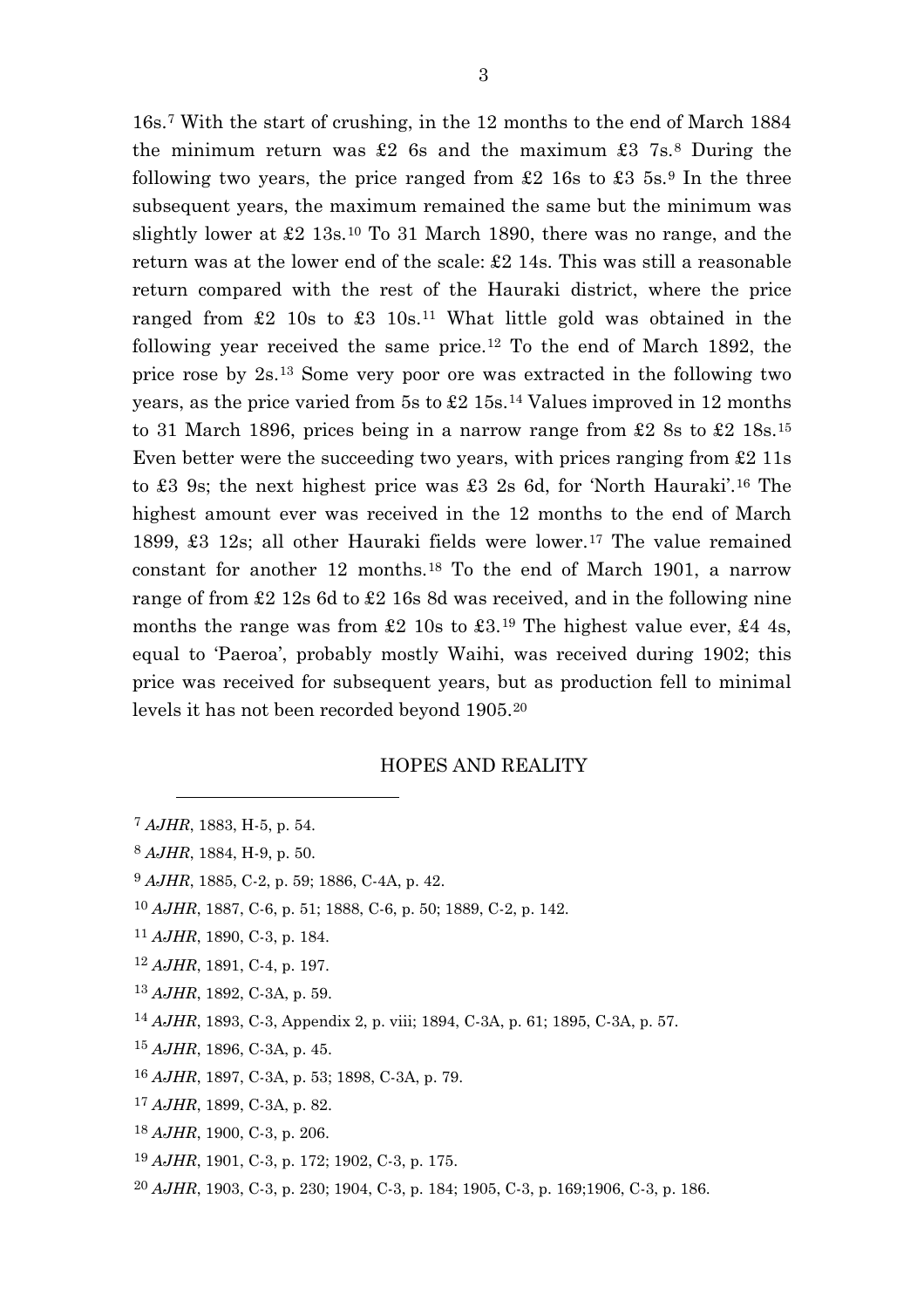'The possibility of being a lucky miner brought many immigrants to New Zealand and took settlers away from other productive activities so that the gain in income had to be shared among many people', but the rate of increase in income was not maintained after the mid-1890s.<sup>[21](#page-4-0)</sup> Mining could provide a 'boost to incomes', but for those involved in the industry 'no more than a windfall was involved directly'.[22](#page-4-1) Miners hoped for this windfall, in the meantime earning somewhat minimal incomes, as noted by an immigrant who visited Thames in 1868:

What a strange excitement there is about getting gold when we remember that take the quantity of gold obtained, the number of men on the field and the time taken to get it the average per man is very far less per day than a mechanic or even a labourer in the old country would earn. Why even in the Australian diggings during its best days the men only earned on an average 8d per day per man.[23](#page-4-2)

The *Thames Advertiser* noted, during a dull phase in Thames mining in 1887, that mining was 'a very precarious pursuit'. Although occasionally a miner had 'some rare good luck', the average return was 'by no means a large one. Months of dead work have to be passed, with but poor returns, and sometimes, such is the uncertainty' that 'not infrequently', even 'after toiling day after day to obtain a crushing', it would be unprofitable.

In some cases, it is true, tributers are exceptionally lucky, and are enabled to put by a respectable portion of their earnings for the proverbial rainy day; but, in the majority  $-$  in fact we might safely say the large majority  $-$  of cases it is a matter of working life out, in order to keep life in. The struggle for existence continues from boyhood to the grave, and few there are who reap anything more than a bare subsistence. To command sufficient to keep the miners and their families in physical health is about all that even the most sanguine can expect, for experience shows that for every one who makes a handsome competence by mining,

<span id="page-4-0"></span> $21$  Hawke, p. 40.

<span id="page-4-1"></span> $22$  Hawke, p. 41.

<span id="page-4-2"></span><sup>23</sup> William Moon, 'Large Book on his Voyage from London to New Zealand (port of Auckland)', entry for 19 October 1868, manuscript, n.d., MS 5 150, Auckland Public Library.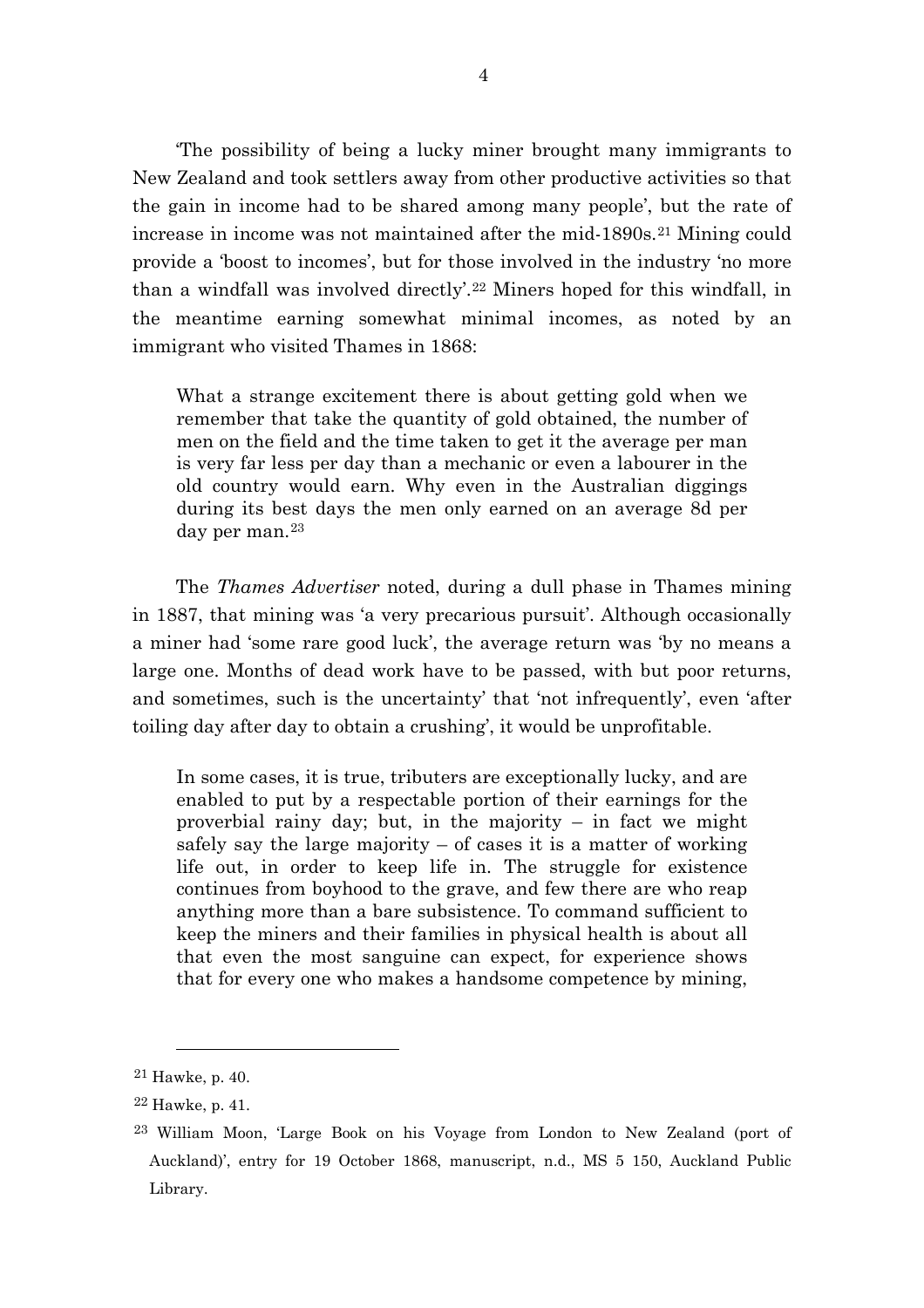there are hundreds who only succeed in making but a poor living for themselves and those dependant on them.[24](#page-5-0)

James Belich agreed that 'for miners, the trick was to make a profit *after* high expenses, from especially rich claims. These were rare, and the lottery element emerged at this level'.[25](#page-5-1)

#### COST OF LIVING

A Waitoa correspondent, before the opening of the Te Aroha goldfield, argued that 'a more favourable locality' for one 'could not be well met with. With freight from Auckland at 25s a ton on the one hand, and a land "flowing with cattle and sheep" on the other, there would be no fabulous prices to pay for tucker, etc'.[26](#page-5-2) In the 12 months to 31 March 1881, the average prices of provisions compared with the rest of Hauraki varied for reasons not now apparent. Whereas bread, coffee, mutton and salt were slightly more expensive, beer, butter, flour, beef, port, milk, rice, and sugar were much the same or even identical, and brandy, cheese, wheat, tea, tobacco, and wine were cheaper.[27](#page-5-3) These modest differences continued in later years. For instance, one year later pork was again 6d a pound as compared with 7d at 'North Hauraki' and 5d at 'South Hauraki'.[28](#page-5-4)

In general, Te Aroha remained cheaper than some other mining areas.[29](#page-5-5) Indeed, in December 1880 prices for beef and bread were 'unprecedentedly low'.[30](#page-5-6) But in January 1884 'the cost of living and supplies generally' were higher than at Thames,<sup>[31](#page-5-7)</sup> and the local newspaper considered the cost of living to be 'considerably higher' than all other Hauraki goldfields. 'An old Thames miner, whose word we place implicit reliance in assures us that he could live at Grahamstown for just half what

<span id="page-5-0"></span><sup>24</sup> Editorial, *Thames Advertiser*, 10 September 1887, p. 2.

<span id="page-5-1"></span><sup>25</sup> James Belich, *Making Peoples: A history of the New Zealanders, from Polynesian settlement to the end of the nineteenth century* (Auckland, 1996), p. 346.

<span id="page-5-2"></span><sup>26</sup> Waitoa Correspondent, *Waikato Times*, 19 October 1880, p. 2.

<span id="page-5-3"></span><sup>27</sup> *AJHR*, 1881, H-17, p. 44.

<span id="page-5-4"></span><sup>28</sup> *AJHR*, 1882, H-19, p. 46.

<span id="page-5-5"></span><sup>29</sup> For example, *Handbook of New Zealand Mines* (Wellington, 1887), p. 391.

<span id="page-5-6"></span><sup>30</sup> *Waikato Times*, 7 December 1880, p. 2.

<span id="page-5-7"></span><sup>31</sup> *Thames Advertiser*, 8 January 1884, p. 2.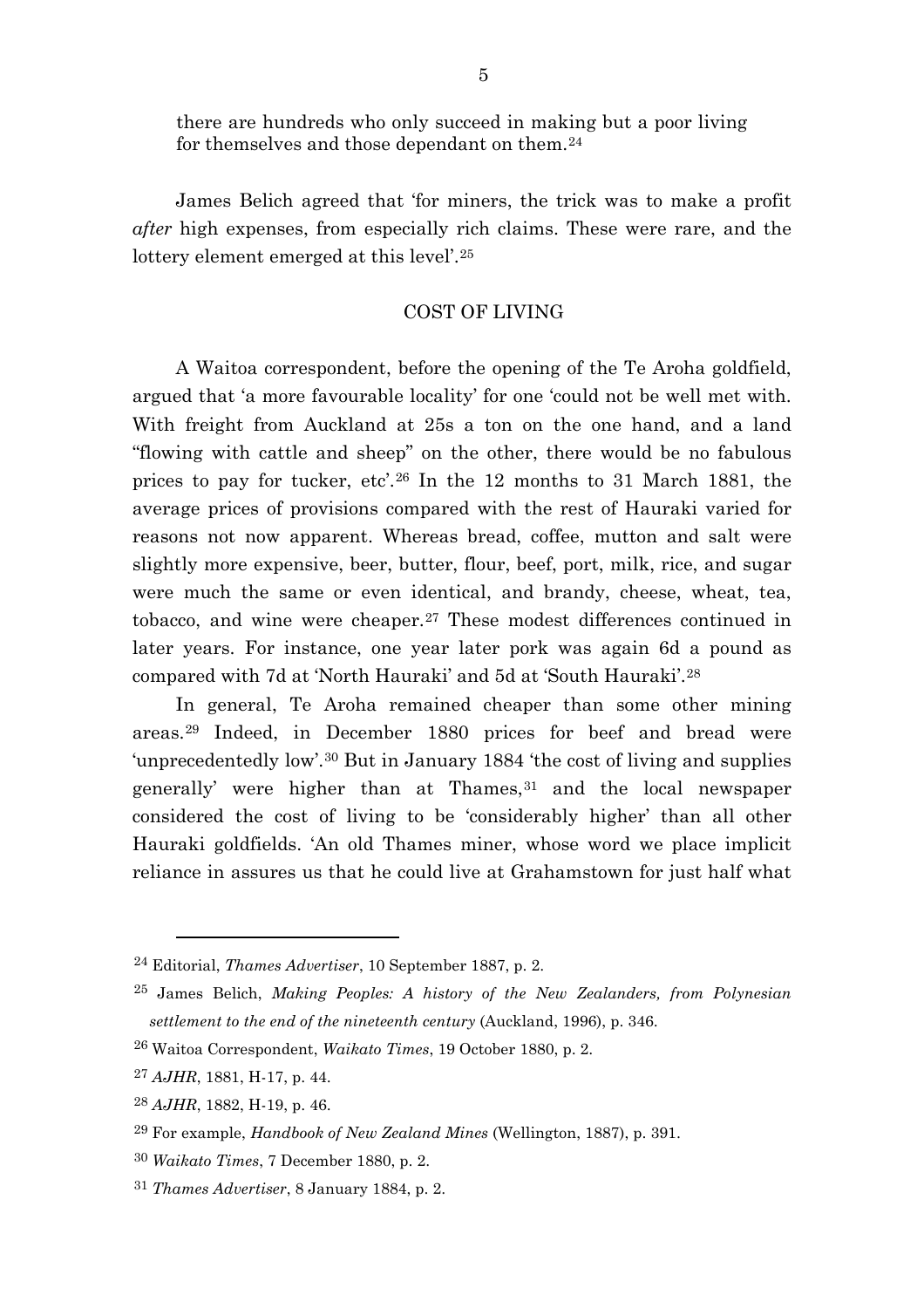it costs him to subsist up the hill',<sup>[32](#page-6-0)</sup> presumably at Quartzville, where cartage would increase prices. 'A Miner' argued there would 'always have to be more wages given here than at the Thames and other places where the men can be at home with their families every night, for here the miners are so far away in the hills that the men can only go home once or twice a week, consequently having to keep two houses open'.[33](#page-6-1) There were complaints about bread prices in subsequent years.[34](#page-6-2) Storekeepers seem to have agreed amongst themselves about prices to charge; in 1890, for instance, the butchers 'agreed to raise the price of meat 1d per lb all round'.[35](#page-6-3)

For clothing, a Thames draper's offer of 'A Working Man's Parcel' to be sent anywhere in the Waihou Valley indicated the cheapest prices available in 1882. His 50s special included a pair of tweed trousers and vest costing 15s 9d; 'Good Moles, White or Coloured', meaning moleskin trousers, for 5s 11d; a stout cotton shirt twill for 2s 3d; two pairs of good woollen socks for 2s; and a large blanket, white and grey calico, 'capital wincey', 'ladies' hose, merino', and a towel.[36](#page-6-4) In the same year, strong nailed boots cost 12s 6d, and canvas laced shoes for men 4s 9d; women's house shoes were 5s 9d, and kid walking shoes were 6s 4d.[37](#page-6-5)

The cost of living declined during the 1880s and into the early 1890s.<sup>[38](#page-6-6)</sup> In 1888, using this as the justification, the Piako County Council debated cutting wages for labourers working on their roads from 8s or 7s to 6s per day. One councillor argued that 5s a day was 'nearly as good as 8s a few years back…. Then beef was 8d per pound, now 2d. There were lots of farmers at the present time who would gladly give up their own work to earn 8s a day'. Council agreed to pay 6s, over the opposition of the miners' representatives.[39](#page-6-7)

#### COSTS OF MINING

<span id="page-6-0"></span><sup>32</sup> Editorial, *Te Aroha News*, 12 January 1884, p. 2.

<span id="page-6-1"></span><sup>33</sup> Letter from 'A Miner', *Te Aroha News*, 26 January 1884, p. 7.

<span id="page-6-2"></span><sup>34</sup> Letters from 'Economy', *Te Aroha News*, 25 October 1884, p. 2, and 'New Chum', 9 May 1885, p. 7.

<span id="page-6-3"></span><sup>35</sup> 'Te Aroha', *Observer*, 20 September 1890, p. 17.

<span id="page-6-4"></span><sup>36</sup> Advertisement for Cloonan's 'Working Man's Parcel', *Thames Star*, 8 July 1882, p. 6.

<span id="page-6-5"></span><sup>37</sup> Advertisements, *Waikato Times*, 8 April 1882.

<span id="page-6-6"></span><sup>38</sup> Hawke, p. 40.

<span id="page-6-7"></span><sup>39</sup> Piako County Council, *Te Aroha News*, 16 May 1888, p. 2.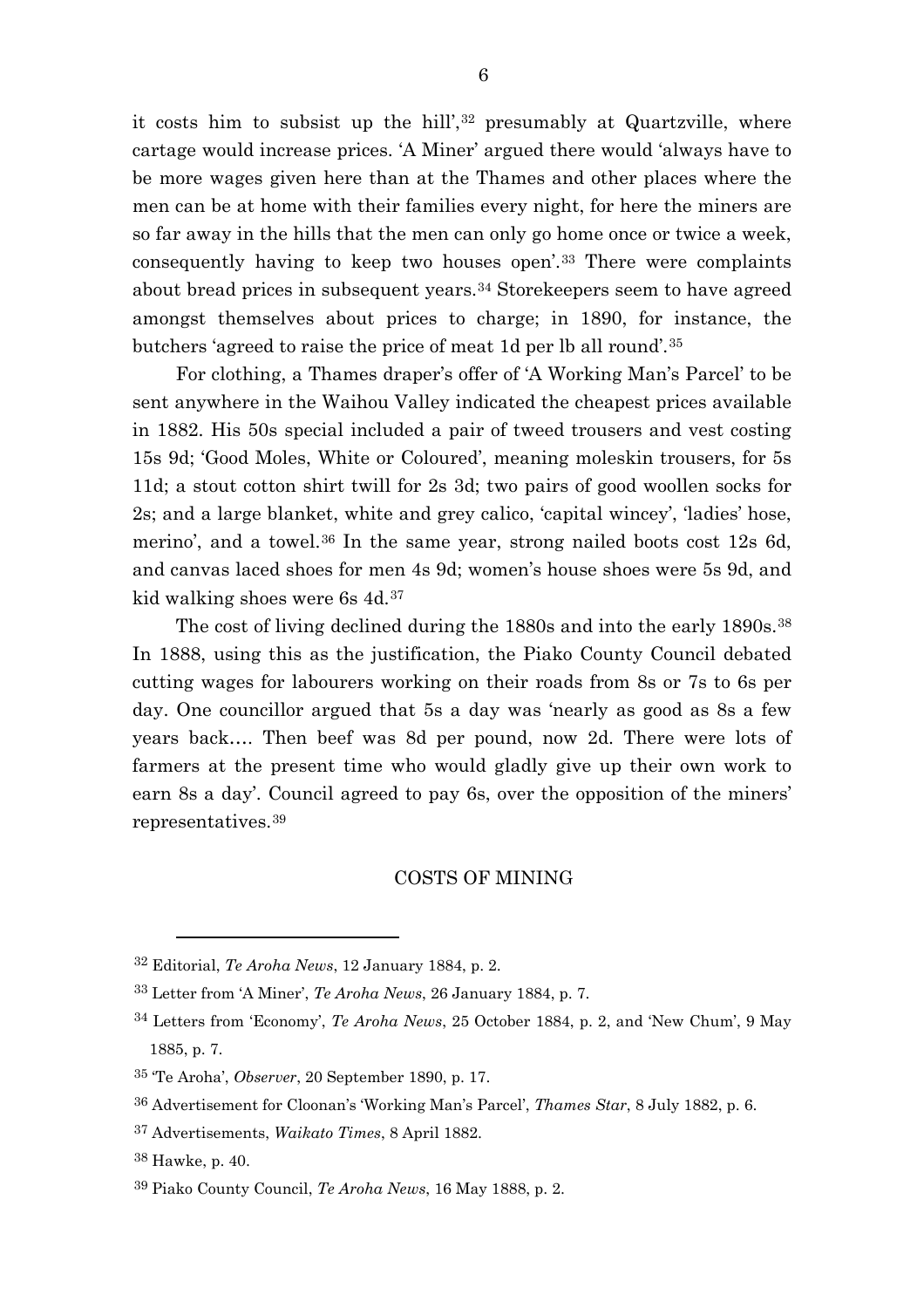When the battery started crushing, an editorial warned potential miners that Waiorongomai it was not 'a poor man's diggings'. 'It is not a place where a man with mattock and shovel for his capital can hope to run up a "pile" '.[40](#page-7-0) Newspapers in mining districts were well aware of the heavy costs, as illustrated by an editorial in the *Thames Advertiser* in 1887:

To pierce the earth, in order to strike the reefs lying hundreds of feet in from the surface, and to properly timber up the work as it progresses, not only energy, but money is required. Candles, picks, powder, dynamite and fuse, all have to be obtained in order to allow the miner to prosecute his work with even the smallest chances of success. The expense attendant on it is very great.[41](#page-7-1)

In a paper delivered to the New Zealand Institute of Mining Engineers in 1898, James Park, a leading geologist who had been director of the Thames School of Mines and would soon be director of its Otago equivalent,<sup>[42](#page-7-2)</sup> discussed the costs of mining and treating ore:

The cost of mining the ore and mine-development are dependent on many conditions, of which the more important are the situation and size of the ore body; the character of the ore and of the enclosing rock; the nature of the walls; the monthly output; the cost of timber, explosives, and mine supplies; of tramming, hauling, and winding; of pumping or drainage rates; and last, but not least, of management and office expenses. Gold-milling is not subject to the same range of widely varying conditions as mining; hence the cost exhibit a narrower range of difference. The causes which modify milling costs are: The situation, size, and design of mill; character of ore; mode of treatment; cost of fuel, water, and supplies.<sup>[43](#page-7-3)</sup>

Costs of crushing at Waiorongomai varied over the years, usually being similar to and sometimes cheaper than other parts of Hauraki. To 31 March 1881, it was from 10s to 12s per ton, for the following 12 months 10s, for the following 12s, and then 10s for three years, with, in 1886, only some

<span id="page-7-0"></span><sup>40</sup> Editorial, *Waikato Times*, 15 November 1883, p. 2.

<span id="page-7-1"></span><sup>41</sup> Editorial, *Thames Advertiser*, 10 September 1887, p. 2.

<span id="page-7-2"></span><sup>42</sup> See *Cyclopedia of New Zealand*, vol. 2, p. 478; vol. 4, p. 155.

<span id="page-7-3"></span><sup>43</sup> *Thames Star*, 9 November 1898, p. 1.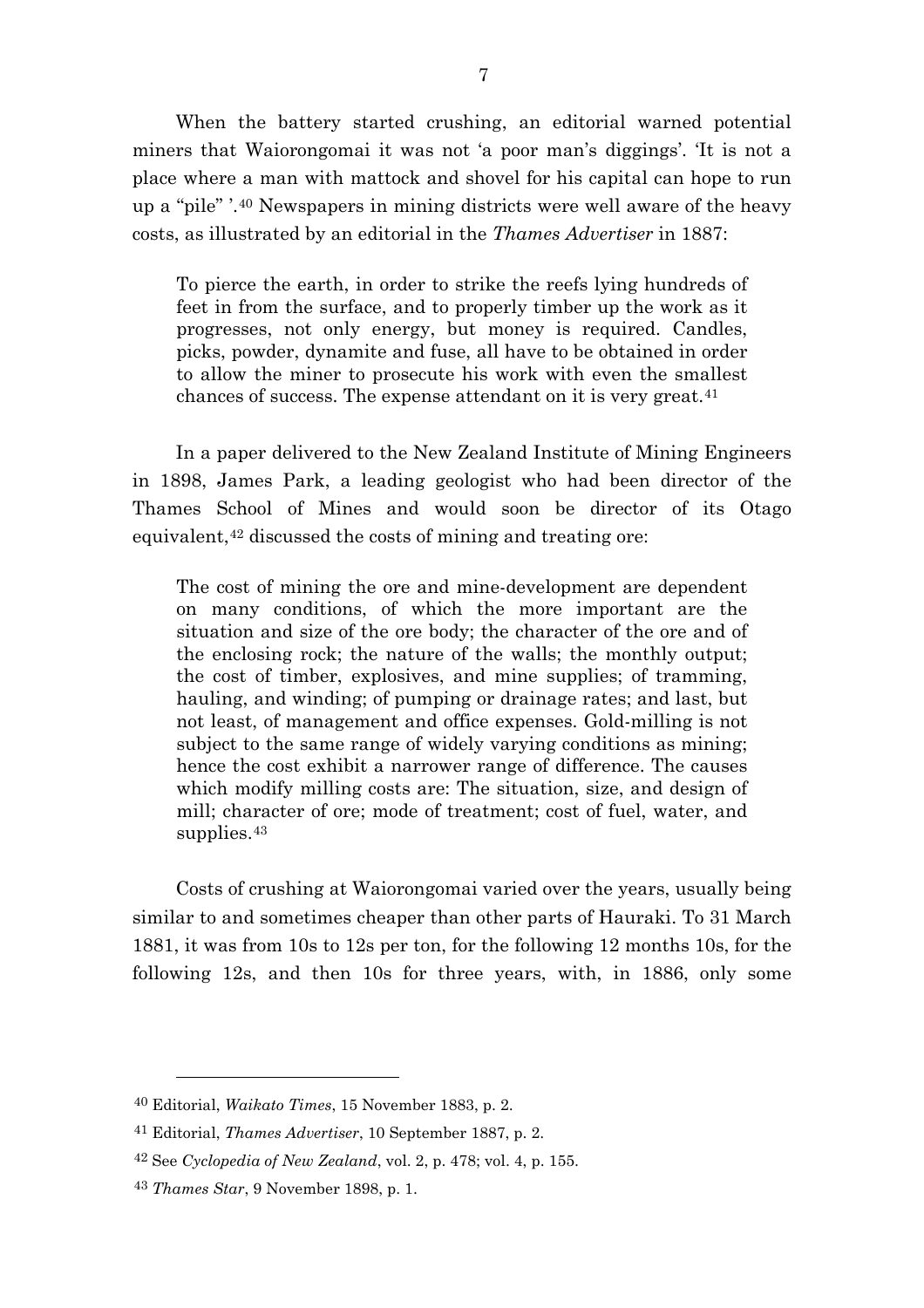batteries in 'South Hauraki' being cheaper at 8s 6d.[44](#page-8-0) For the 12 months to the end of March 1887, at 6s 8d it was the cheapest; it remained at that level for two more years, some batteries in South Hauraki and Ohinemuri being cheaper at 5s.[45](#page-8-1) For the 12 months to the end of March 1890, it was almost the most expensive field, at 10s to 12s.[46](#page-8-2) Costs fell to from 7s 6d to 12s 6d in the subsequent year and then became the cheapest in Hauraki at only 4s.[47](#page-8-3) No costs were recorded for 1893 and 1894, reflecting the state of the field, but for the 12 months to the end of March 1895 the charge was 8s.[48](#page-8-4) The following year, it was 10s, the highest along with Ohinemuri, but then for four years was 7s 6d, which in 1900 compared with 6s in Ohinemuri.[49](#page-8-5) With the end of most mining apart from Edwin Hardy's efforts after that year,<sup>[50](#page-8-6)</sup> later costs have not been noted.

Tramway costs were a constant cause of complaint.[51](#page-8-7) In 1884, it cost 4s 6d to convey one ton to the battery, where it was crushed for 10s; for this total cost of 14s 6d, an average return of 5 1/4dwt was received.[52](#page-8-8) When the yield was below 15dwt per ton, it ceased to be payable.[53](#page-8-9) Josiah Clifton Firth, reluctant to reduce the crushing charge at his battery,<sup>[54](#page-8-10)</sup> exaggerated the cost of conveyance as  $\pounds 1$  per ton but correctly stated it was much more expensive than at Thames.<sup>[55](#page-8-11)</sup>

As an indication of goods required even for small mines, between 14 August and 19 October 1883 the owners of the Young Caledonian were charged £5 0s 3d for dynamite, caps, fuses, candles, coal, one steel hammer

- <span id="page-8-0"></span><sup>44</sup> *AJHR*, 1881, H-17, p. 43; 1882, H-19, p. 45; 1883, H-5, p. 54; 1884, H-9, p. 50; 1885, D-2, p. 59; 1886, C-4A, p. 42.
- <span id="page-8-1"></span><sup>45</sup> *AJHR*, 1887, C-6, p. 51; 1888, C-6, p. 50; 1889, C-2, p. 142.
- <span id="page-8-2"></span><sup>46</sup> *AJHR*, 1890, C-3, p. 184.

- <span id="page-8-3"></span><sup>47</sup> *AJHR*, 1891, C-4, p. 1897; 1892, C-3A, p. 59.
- <span id="page-8-4"></span><sup>48</sup> *AJHR*, 1893, C-3, Appendix 2, p. viii; 1894, C-3A, p. 61; 1895, C-3A, p. 57.
- <span id="page-8-5"></span><sup>49</sup> *AJHR*, 1896, C-3A, p. 45; 1897, C-3A, p. 53; 1898, C-3A, p. 79; 1899, C-3A, p. 82; 1900, C-3, p. 206.
- <span id="page-8-6"></span>50 See paper on his life.
- <span id="page-8-7"></span>51 See paper on the Piako County tramway at Waiorongomai.
- <span id="page-8-8"></span><sup>52</sup> H.A. Gordon to Minister of Mines, 20 May 1884, *AJHR*, 1884, H-9, p. 2.
- <span id="page-8-9"></span><sup>53</sup> H.A. Gordon to Minister of Mines, 4 May 1886, *AJHR*, 1886, C-4, p. 37.
- <span id="page-8-10"></span>54 See paper on the Battery Company.
- <span id="page-8-11"></span><sup>55</sup> Piako County Council, *Waikato Times*, 2 August 1884, p. 3.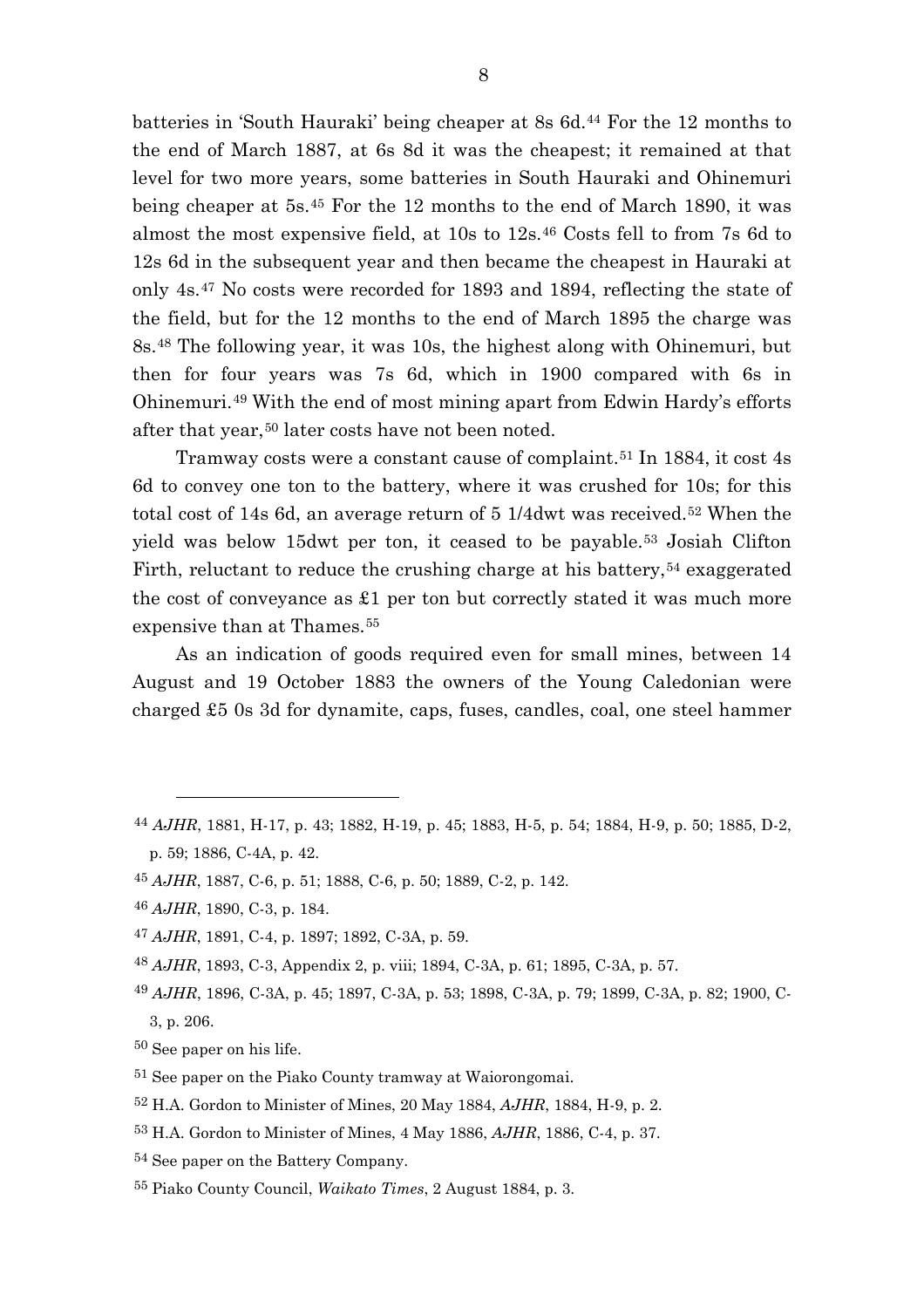(the most expensive single item,  $14s$ ), and handles.<sup>[56](#page-9-0)</sup> When it claim was liquidated, the lawyer's costs amounted to £41.[57](#page-9-1) At the end of 1883, when the Pride of the West was liquidated, the costs incurred since the previous year were tabulated:

25 July 1882: one miner for 28 days at 9s a day 28 October 1882: two miners for 24 days at 9s a day each 3 December 1882: one miner for 28 days at 9s a day 4 picks and handles 2 shovels 20lb dynamite 10 coils of fuse 15lb drills 2 striking hammers with handles 1 'scrapper' pick and hammer handles coal 'loan of Barrow & dish' Rent for 1883,

a total cost of £71 9s 8d for an unsuccessful claim.[58](#page-9-2) In July 1887 the owners of the Champion were presented with their account by a Te Aroha ironmonger for items purchased between October 1885 and March 1887, plus freight and rent. The total debt was £95 5s, but three part-payments totalling £16 18s 5d had been made earlier.

1885 22 October: 1 scythe stone 28 October: 2 hammer handles, 1 spoke shave 29 October: 1 mattock & handle 17 November: 7lb powder 17 December: 2 1/2lb dynamite 1886 4 January: 5lb dynamite, 11lb chain, 4 needles, 1 hank twine 14 January: 2 1/2ln dynamite 18 January: 1 coil fuse, 5lb dynamite 1 February: 15lb dynamite, 1 box detonators, 4 coils fuse

<span id="page-9-0"></span><sup>&</sup>lt;sup>56</sup> [Young] Caledonian Licensed Holding, debtors to Applegate and James, 14 February 1885, in Statement of Accounts of Young Caledonian L.H., Te Aroha Warden's Court, Plaints 1885, 12/1884, BBAV 11572/1a, ANZ-A.

<span id="page-9-1"></span><sup>57</sup> Statement of Accounts of Young Caledonian L.H., 3 February 1885, Te Aroha Warden's Court, Plaints 1885, 12/1884, BBAV 11572/1a, ANZ-A.

<span id="page-9-2"></span><sup>58</sup> Te Aroha Warden's Court, Plaints 1884, 10/1884, BBAV 11572/1a, ANZ-A.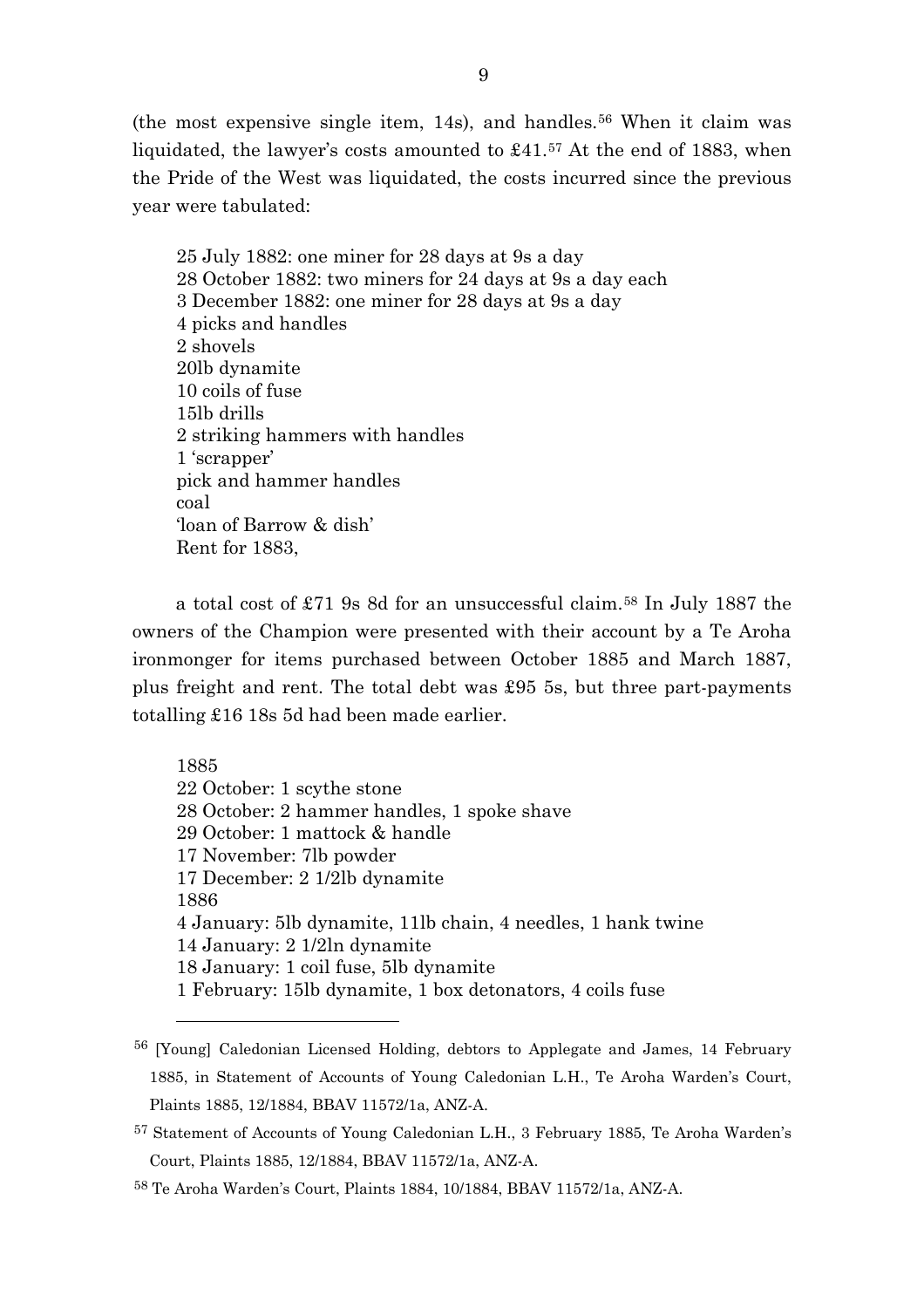3 February: 1 mattock, 2 handles

4 February: 2 picks & handles, 1 file

8 February: 1 pair Smith's Bellows

9 February: 1 axe, 2 axe handles, 5 bags, 5 sacks,

13 February: 1 steel hammer, 1 handle

15 February: 5lb dynamite, 2 coils fuse

16 February: 2 tin plates, 2 panicans, 2 tea spoons, 2 iron spoons,

2 knives & forks, 1 sheath, 1 knife

17 February: 10lb dynamite, 3 coils fuse, 1 box detonators

18 February: 1 ball twine, 2 needles

23 February: 1 boy's axe

26 February: 18 1/2 spawling hammer, 2 hammer handles, 5lb dynamite

3 March: 6 miners' picks, 3 hammer handles

8 March: 1 3 1/2ft saw, 1 adze & handle

10 March: 1 windlass, 1 bucket, carting, 19lb Manila rope, 1 shovel

16 March: 2 1/2lb mixed nails, 3 1/2lb 2 inch W nails, 4lb 4 inch nails, 1 gimlet

24 March: 16 1/2lb plough chain, 6 1/4lb 'Mau Rope', reins, split links, clothes line, 2 wheel sleighs

30 March: 6lb mixed W nails

1 April: 1 one-chain measuring tape

7 April: 2 coils fuse, 2 needles, 1 sheet 7ft corrugated iron, 1 box detonators

12 April: 2 hammer handles, 1 pair 9-inch 'T Hinges', 41lb Sorby's steel, 1 case Nobel's dynamite, 12 coils fuse, 1 padlock, 2ft chain, 1 18-inch grindstone, 1 set fittings, 1 wheelbarrow, 4lb nails, 1 dozen pick handles, 5lb Lithrofracteur

17 April: 2lb missed W nails

1 May: 1 box detonators

10 May: 6 coils fuse

10 June: 3 coils fuse, 1 box detonators, 18lb wedges

12 June: 1 hank twine

19 June: 25 fire bricks

26 June: 6 1/2lb Manila rope

30 June: 1 hank twine, 2 sail needles

12 July: 3 hammer handles, 2 axe handles

14 July: 3 hanks twine

20 July: 80lb smith's coal

29 July: 5lb dynamite, 6 coils fuse, 1 box detonators

30 July: 10lb dynamite

31 July: 2 hanks twine

14 August: freight on bags on railway

16 August: 2 axe handles

17 August: 2lb W nails

21 August: 1 camp oven 10 1/2lb

23 August: 1 'H. Rd file'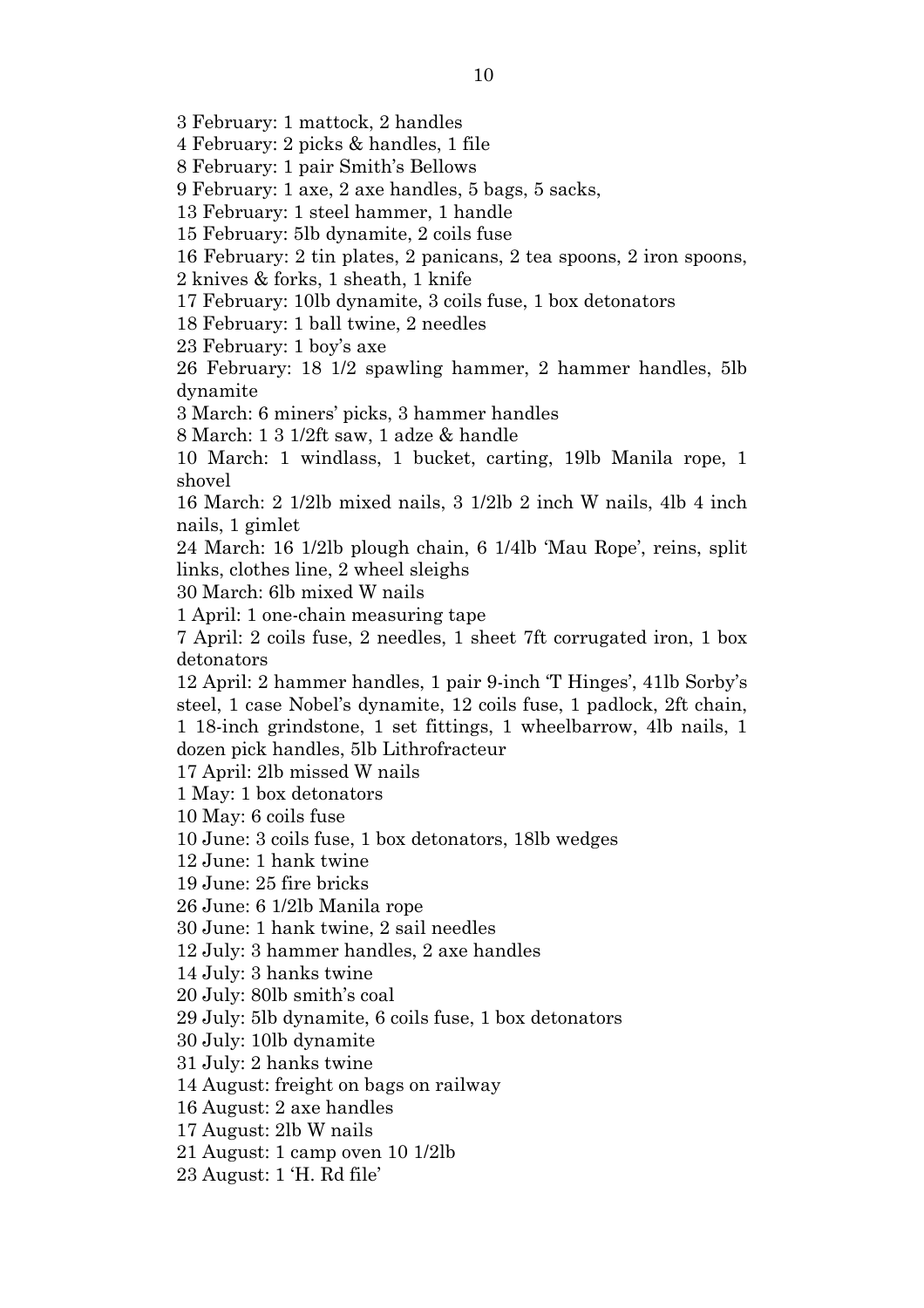24 August: 4 hammer handles, 1/2 dozen pick handles, 1 box detonators, 30lb dynamite 25 August: 6 coils fuse 31 August: 6 hanks twine 25 September: 1cwt coal, 7 coils fuse, 1 axe, 1 box detonators, 2lb candles 7 October: 2 hanks twine, 3 needles 16 October: 1 box detonators 22 October: 5lb dynamite, 3 hammer handles 8 November: 3 sewing needles 1887 3 February: 5lb dynamite 28 February: 10lb dynamite, 3 coils fuse, 3 hammer handles, 1 box detonators, 1cwt coal, 1 bag, 2 pick handles 1 March: 1 hank sewing twine 5 March: 1 axe handle

In addition, at an unrecorded date the ironmonger had advanced £30 to pay the rent on their claim. The most expensive single item was the smith's bellows, at  $\pounds 8$ , most of the others being a few shillings, but the total soon mounted up,<sup>[59](#page-11-0)</sup> and the merchant had become tired of providing credit.

In November 1895, another ironmonger, John Benjamin Johnson, [60](#page-11-1) hoping to cash in on the mining boom, advertised cheap wares:

> THE COMING BOOM. J.B. JOHNSON Is determined that he will be to the front, as he is offering all MINING REQUISITES

AT

# GREATLY REDUCED RATES.

Mining Shovels at 2s 6d each, long handle Shovels as 3s 6d each, square mouth Shovels at 2s 6d, strapped Spades, full size, 2s 6d each. Nobel's Dynamite and Gelignite, in case lots, at £4 5s the case, or by the lb, 1s 10d per lb. Noble's Detonators 5s 6d per box of 100, Rockford's Double Tape Fuse, in 25 coil lots, at 9d per coil, Roburite 1s 6d per lib, Blasting Powder, by the keg, 7 1/2d per lb. Light Miners' Picks 3s, heavy do. 3s 6d.<sup>[61](#page-11-2)</sup>

#### MINERS' WAGES

<span id="page-11-0"></span><sup>59</sup> J.M. Chambers and C.A. Cornes, bought from D.J. Frazer, 1 July 1887, Te Aroha Warden's Court, Plaints 1887, 3/1887, BBAV 11572/1a, ANZ-A.

<span id="page-11-1"></span><sup>60</sup> See paper on private lives in the Te Aroha district.

<span id="page-11-2"></span><sup>61</sup> Advertisement, *Te Aroha News*, 2 November 1895, p. 3.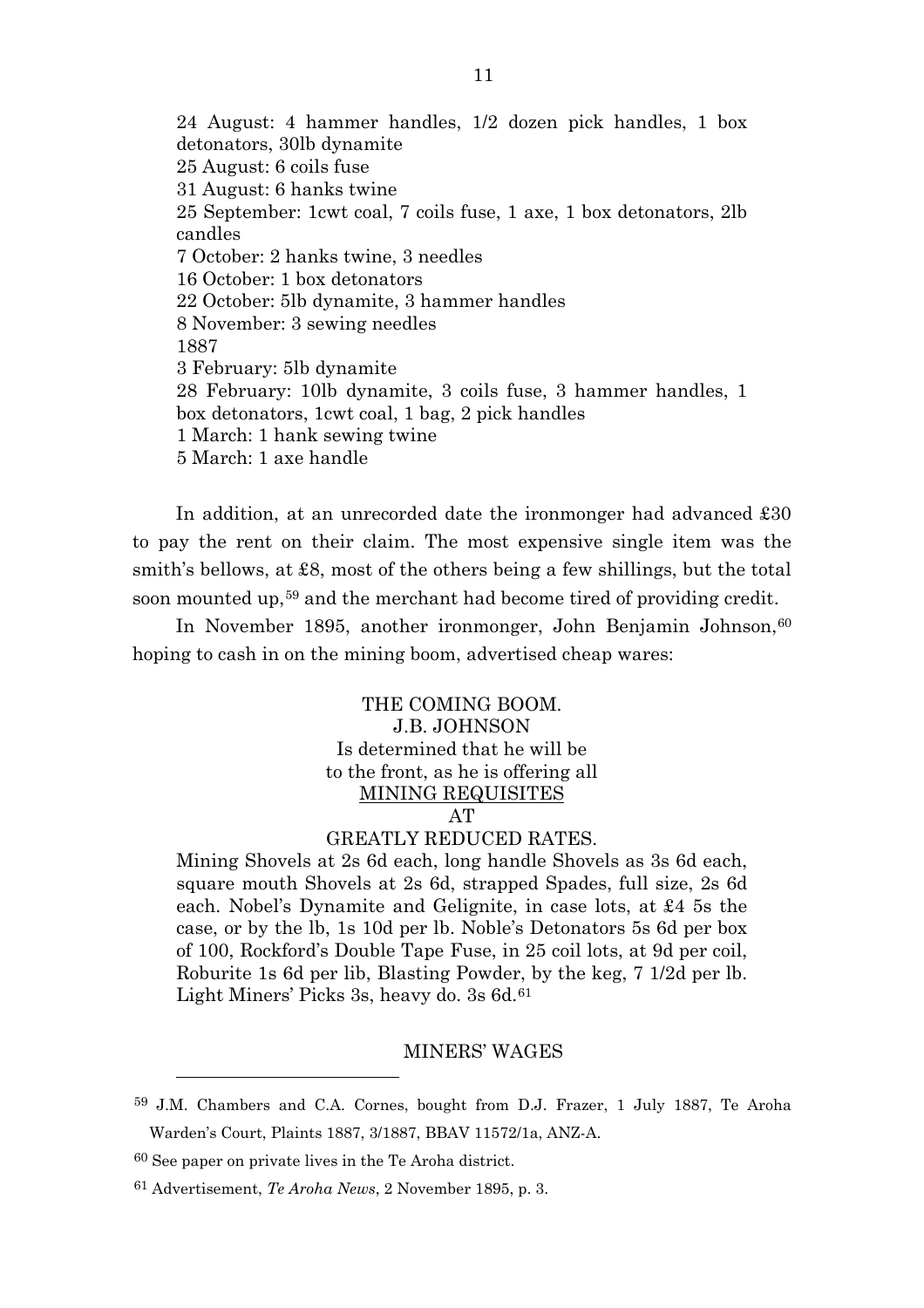A London publication boosting the Hauraki mines when the mining boom of the 1890s was fading informed potential investors that amongst the district's advantages was that freight charges were low 'and labour cheap'.<sup>[62](#page-12-0)</sup> Low wages might suit investors, but was not a cause of delight to miners. From 1881 to 1888, when wages in the Te Aroha district were recorded separately from 'North Hauraki' and 'South Hauraki', those of mine managers were similar to their colleagues elsewhere. During the initial rush, the average was 7s 6d a day.[63](#page-12-1) One miner managed to be paid 10s a day for working a sleeping partner's share for 'as long as the claim was worked'. When told to cease work, he was offered 8s a day, 'which he refused', although he did work for 11 days at this rate of 1s per hour.[64](#page-12-2) When Waiorongomai was first developed, some companies applied for protection because they could not obtain miners despite 'offering 10s a day'.[65](#page-12-3) Increased wages created by temporary shortages of labour did not last long, and in the same month men who had been receiving 9s a day had this rate reduced by 1s.<sup>[66](#page-12-4)</sup> In the year to 31 March 1882, miners received  $\pounds 2$ 14s a week, equivalent to the highest wage paid in South Hauraki and higher than in North Hauraki.<sup>[67](#page-12-5)</sup> During the following 12 months, this rate was the highest in Hauraki; elsewhere the highest was £2 8s.<sup>[68](#page-12-6)</sup> To the end of March 1884, the range was between  $\pounds 2$  8s and  $\pounds 2$  14s, still the highest.<sup>[69](#page-12-7)</sup> After the unsuccessful strike at the start of 1884 to prevent a cut of 1s a day,<sup>[70](#page-12-8)</sup> the rate was reduced to  $\pounds 2$  8s a week, remaining at that level for the remainder of the 1880s. This was similar to elsewhere in Hauraki, although some miners on other fields received only £2 2s.[71](#page-12-9) From 1889 onwards, Te

- <span id="page-12-5"></span><sup>67</sup> *AJHR*, 1882, H-19, p. 47.
- <span id="page-12-6"></span><sup>68</sup> *AJHR*, 1883, H-5, p. 57.
- <span id="page-12-7"></span><sup>69</sup> *AJHR*, 1884, H-9, p. 53.
- <span id="page-12-9"></span><span id="page-12-8"></span>70 See chapter on the strike of 1884.
- <sup>71</sup> *AJHR*, 1885, C-2, p. 62; 1886, C-4A, p. 44; 1887, C-6, p. 52; 1888, C-6, p. 52.

<span id="page-12-0"></span><sup>62</sup> J.A. Wauchope, *The Goldfields of the Hauraki District, New Zealand* (London, n.d. [1897]), p. 48.

<span id="page-12-1"></span><sup>63</sup> *AJHR*, 1881, H-17, p. 45.

<span id="page-12-2"></span><sup>64</sup> Te Aroha Warden's Court, Plaint Book 1880-1898, 11/1880, BBAV 11547/1a; Plaints 1880, 11/1880, BBAV 11572/1a, ANZ-A; Te Aroha Warden's Court, *Thames Advertiser*, 23 December 1880, p. 3.

<span id="page-12-3"></span><sup>65</sup> *Thames Advertiser*, 19 August 1882, p. 2.

<span id="page-12-4"></span><sup>66</sup> Letter from 'A Miner', *Thames Star*, 23 August 1882, p. 3.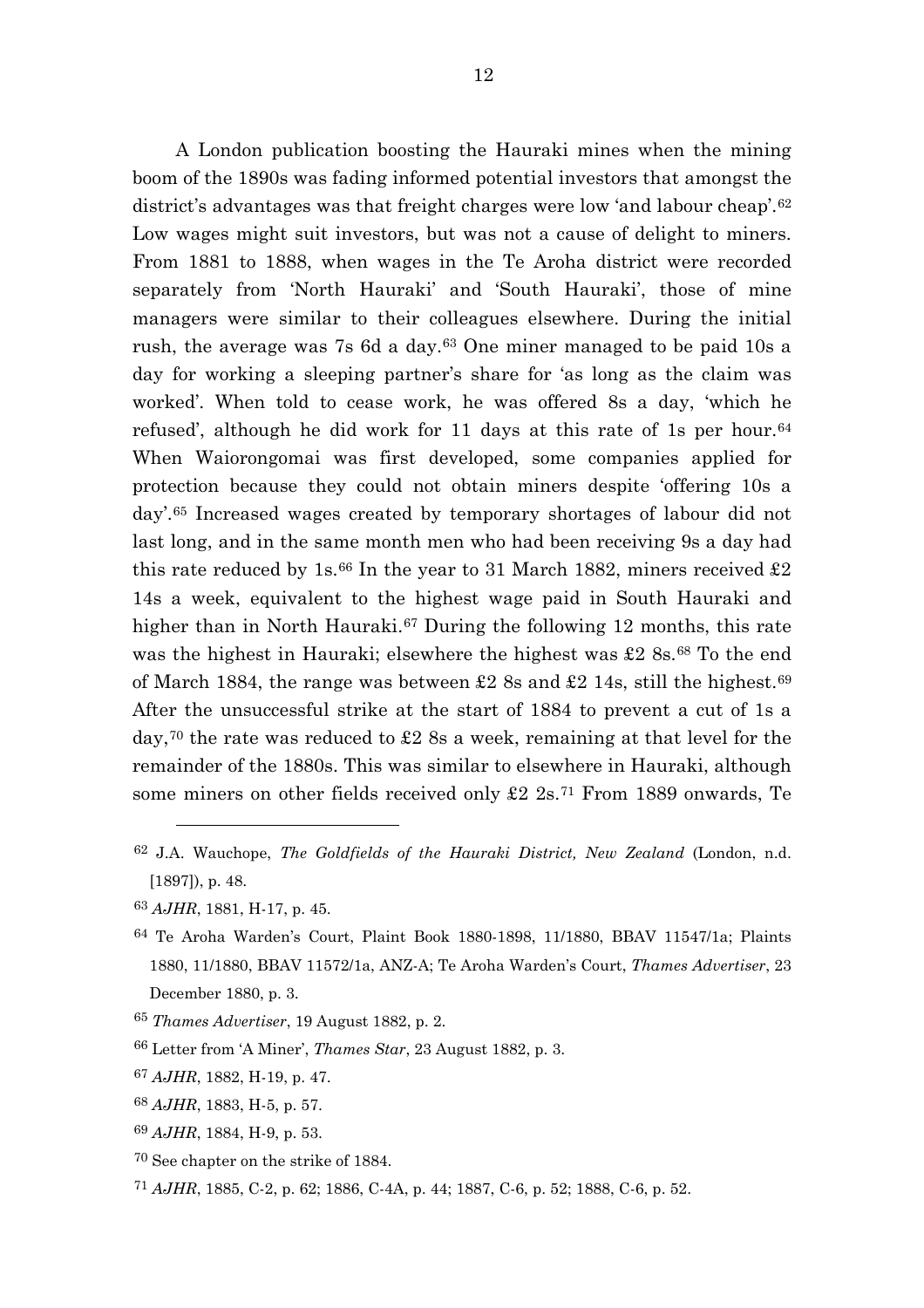Aroha miners were merged into the South Hauraki rate of between £2 2s and £2 8s.[72](#page-13-0)

In 1890, the average annual income of goldminers throughout New Zealand was £60. The *Thames Star* commented that this was 'comparatively small', but cited the Wellington *Evening Press* noting that, especially in the South Island, 'a very large number of miners combine farming, spadeindustry, and other comfortably remunerative occupations with their mining', which meant that many were 'in substantially comfortable circumstances'.[73](#page-13-1) No mention was made of the stress involved in trying to earn a living wage from several jobs, especially when contracts in the 'spade-industry' were fiercely competed for.

In 1896, the average annual earnings for Hauraki miners was £122 15s 9d, whereas on the West Coast it was £151 5s 1d and for Otago £77 10s 9d. An Auckland newspaper commented that, 'considering the climate and the possibility of much cheaper living', Hauraki miners were 'certainly in the best position'.[74](#page-13-2) In 1901, a Paeroa merchant considered that 'the living standard of miners was good. He had known families to live comfortably on 8s per day. Miners always had money to spend on amusements'.[75](#page-13-3)

Whereas wages men received a steady and guaranteed income for as long as investors were willing to pay them, those dependent on extracting ore from their small mines often received more meagre rewards. In 1889, a Waiorongomai correspondent considered it was not possible 'for individual miners to make a pile'.[76](#page-13-4) One newspaper noted in 1894 that the 29 men mining at Waiorongomai had produced bullion worth £2,500, which, ignoring other costs, meant an average wage of £1 11s 7d, whereas Ohinemuri miners received £4 10s 7d.[77](#page-13-5) In contrast, it was recalled in 1925 that an unnamed man prospecting at Waiorongomai in 1889 had obtained plenty of work 'sinking shafts, building trestles', and other jobs, and, apart from meeting his 'bare living expenses', had saved all his money, which he converted into sovereigns, carrying 42 around with him in a canvas bag.[78](#page-13-6)

<span id="page-13-0"></span><sup>72</sup> *AJHR*, 1889, C-2, p. 144, and subsequent years.

<span id="page-13-1"></span><sup>73</sup> Editorial, *Thames Star*, 14 October 1890, p. 2.

<span id="page-13-3"></span><span id="page-13-2"></span><sup>74</sup> *Auckland Weekly News*, 8 August 1896, p. 17.

<sup>75</sup> *Auckland Weekly News*, 7 June 1901, p. 34.

<span id="page-13-4"></span><sup>76</sup> Waiorongomai Correspondent, *Waikato Times*, 26 February 1889, ,p. 3.

<span id="page-13-5"></span><sup>77</sup> *Thames Advertiser*, 15 May 1894, p. 2.

<span id="page-13-6"></span><sup>78</sup> C.J.C., 'Treasure Trove: A Remarkable Story', *Te Aroha News*, 17 July 1925, p. 5.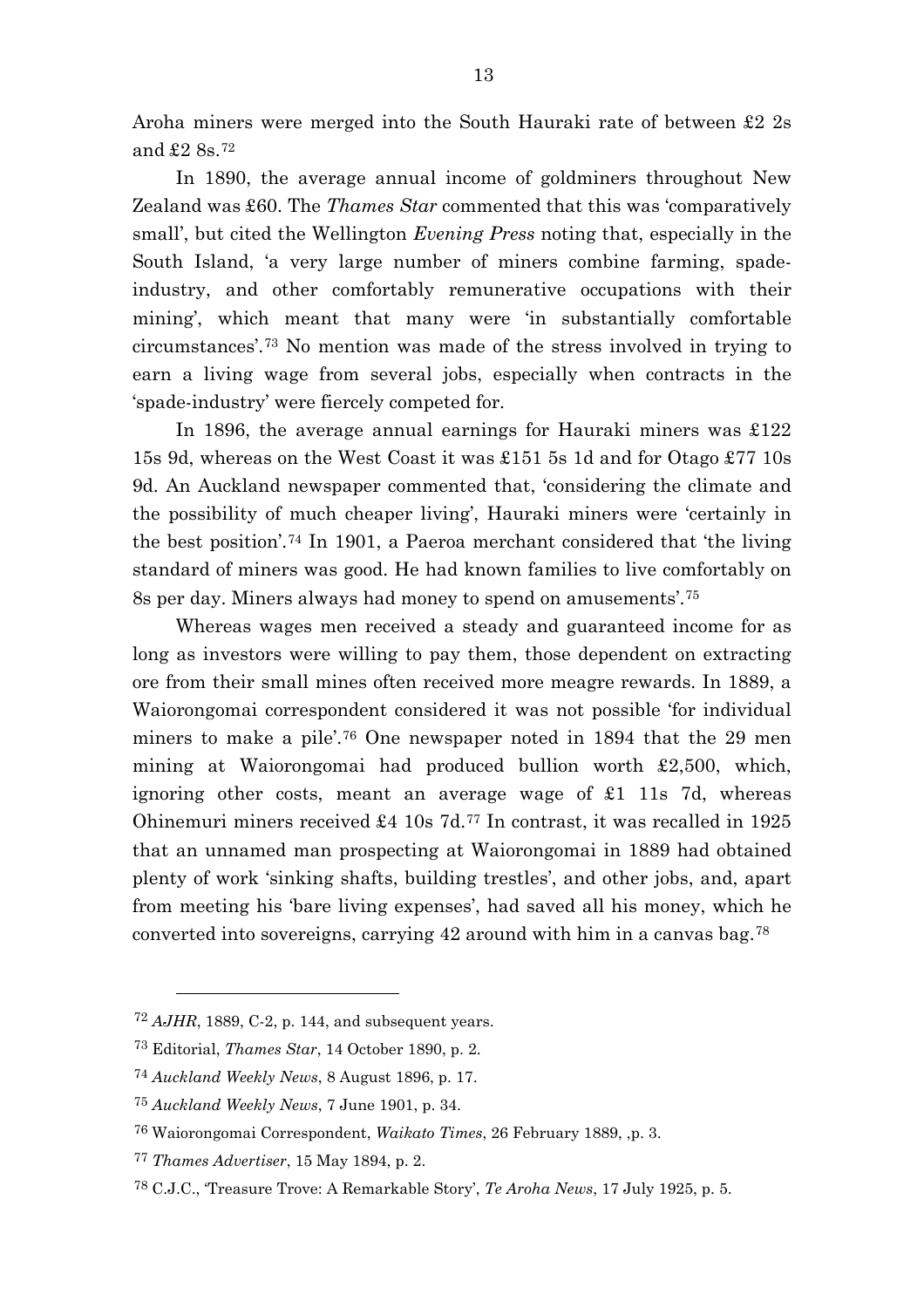Wages for miners, a skilled occupation or, for some less experienced men, a semi-skilled one, was sometimes the same or little more than the unskilled received. In 1884, navvies constructing the railway line between Morrinsville and Te Aroha were paid 8s a day, the same as miners.[79](#page-14-0) Four years later, all Te Aroha labourers received 7s a day, 1s less than miners.<sup>[80](#page-14-1)</sup> The general manager of the Komata Reefs Company noted, in 1906, that the 'standard wage for skilled miners is 8s a day, a week's work consisting of 46 hours; labourers receive 7s 6d to 8s a day, a week's work being 48 hours. As a rule, good men can be obtained at these wages'.<sup>[81](#page-14-2)</sup> Other skilled workers could obtain higher incomes, especially when their skills were in short supply: for instance, in 1882 carpenters were 'much wanted' at Te Aroha and could 'command 12s per day'.<sup>[82](#page-14-3)</sup>

Some investors complained that miners were paid too much. George Fraser, an Auckland foundry owner associated with Te Aroha mining,  $83$  in 1886 claimed that the price of labour was 'so high, it very often turns out that much more Capital is required than the most careful could calculate on before starting operations'.<sup>[84](#page-14-5)</sup> Albert Augustine Adams<sup>[85](#page-14-6)</sup> justified his 1921 application for suspending labour conditions on his four Tui claims by claiming that labour was 'unprocurable except at prohibitive wages'. The 'high wage required by expert labourers' meant he was unable to develop his ground without large overseas capital.<sup>[86](#page-14-7)</sup>

A common fear was that increased wages would scare away English capital. During the Thames Miners' Union's 1901 efforts to increase wages,[87](#page-14-8) an editorial in a Paeroa newspaper raised this issue. 'We are not in any way acting for capital as against labour, we believe in every man

 $\overline{a}$ 

<span id="page-14-3"></span><sup>82</sup> *Waikato Times*, 2 May 1882, p. 2.

<span id="page-14-4"></span>83 See papers on the Tui district, Peter Ferguson, and the Waitoa Find.

<span id="page-14-5"></span>84 George Fraser to Minister of Mines, 18 December 1886, Mines Department, MD 1, 87/1442, ANZ-W.

<span id="page-14-6"></span><sup>85</sup> See paper on mining in the Te Aroha district between the turn of the century and the Depression.

- <span id="page-14-7"></span>86 Te Aroha Warden's Court, Mining Applications 1921, nos. 3136, 3137, BCDG 11289/1a, ANZ-A.
- <span id="page-14-8"></span>87 See paper on Michael Dineen O'Keeffe.

<span id="page-14-0"></span><sup>79</sup> Advertisement, *Waikato Times*, 3 April 1884, p. 3.

<span id="page-14-1"></span><sup>80</sup> *Waikato Times*, 25 October 1888, p. 2.

<span id="page-14-2"></span><sup>81</sup> Memorandum by F.C. Brown (General Manager, Komata Reefs Ltd), 1 March 1906, Mines Department, MD 1, 23/4/54, ANZ-W.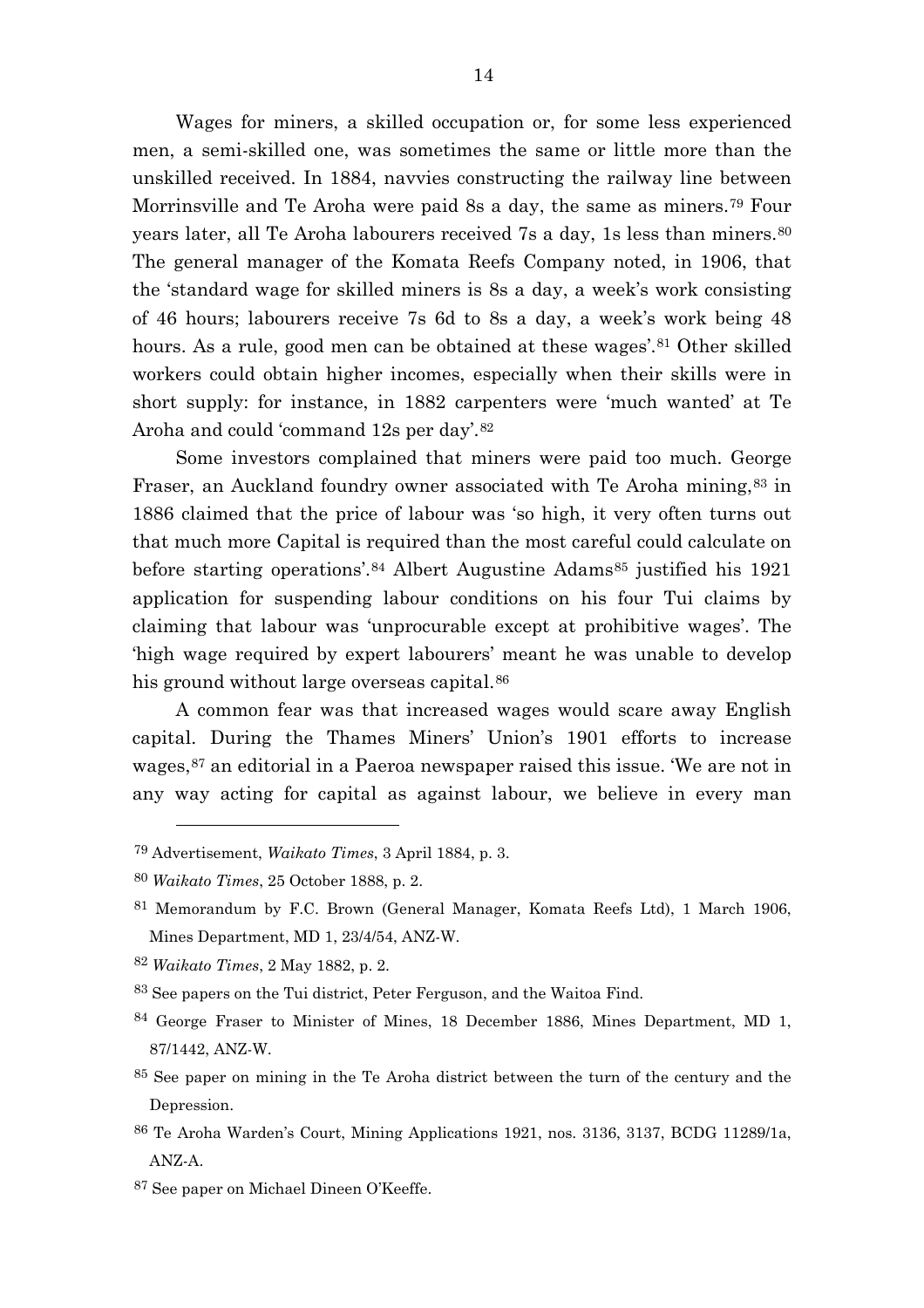earning a good and fair wage, but cannot help, but doubt the wisdom of the increased demands of the Miners' Union'. The issue was very straightforward:

If the demands of the Union are maintained English capital will be harder still to obtain and many good propositions which might command British capital and give employment to many miners will remain unworked as the great B.P. [British Public] will say to itself, they are getting in New Zealand 9s to-day they might want 10s next year, and a proposition which paid on the original basis would become valueless with the increased wage.[88](#page-15-0)

The union could obtain only modest adjustments, in 1908 increasing the daily rate from 8s to 8s 6d.[89](#page-15-1)

Many considered miners were underpaid. A Waiorongomai correspondent considered wages were 'inconsistent with the risks'.[90](#page-15-2) The *Coromandel News* wanted a minimum wage law in Hauraki; 'until it is passed, the labourer will not receive his due recognition'.[91](#page-15-3) One investor, Thomas Macffarlane,<sup>[92](#page-15-4)</sup> in 1881 said he hoped the Alburnia Company, of which he was the chairman of directors,<sup>[93](#page-15-5)</sup> 'would not follow the lead of the Moanataiari in cutting down the men's wages'.[94](#page-15-6) It did not. The quality of the miners was considered to be relevant, an editorial at the time of the Waiorongomai strike commenting that some 'of the very best class of Thames miners' were mining there, 'men well worth a higher wage'.[95](#page-15-7) William John Cornes, a mine manager who became a mining contractor at Waihi because he preferred contracting to working for wages, <sup>[96](#page-15-8)</sup> when giving

<span id="page-15-0"></span><sup>88</sup> Editorial, *Ohinemuri Gazette*, 10 April 1901, p. 2.

<span id="page-15-1"></span><sup>89</sup> 'Obadiah', 'Shares and Mining', *Observer*, 7 November 1903, p. 20, 14 November 1903, p. 20; *Auckland Weekly News*, 16 April 1908, p. 32.

<span id="page-15-2"></span><sup>90</sup> Waiorongomai Correspondent, *Waikato Times*, 26 February 1889, p. 3.

<span id="page-15-3"></span><sup>91</sup> *Coromandel News*, n.d., cited in *Observer*, 8 July 1899, p. 4.

<span id="page-15-4"></span><sup>92</sup> See *New Zealand Herald*, 11 May 1885, p. 5.

<span id="page-15-5"></span><sup>93</sup> *Thames Advertiser*, 20 August 1877, p. 2, 30 April 1878, p. 3, 30 April 1881, p. 3, 12 May 1885, p. 3.

<span id="page-15-6"></span><sup>94</sup> *Thames Advertiser*, 30 April 1881, p. 3.

<span id="page-15-7"></span><sup>95</sup> Editorial, *Thames Advertiser*, 8 January 1884, p. 2.

<span id="page-15-8"></span><sup>96</sup> *New Zealand Gazette*, 6 February 1896, p. 260, 16 July 1896, p. 1125; *Thames Star*, 23 September 1901, p. 2.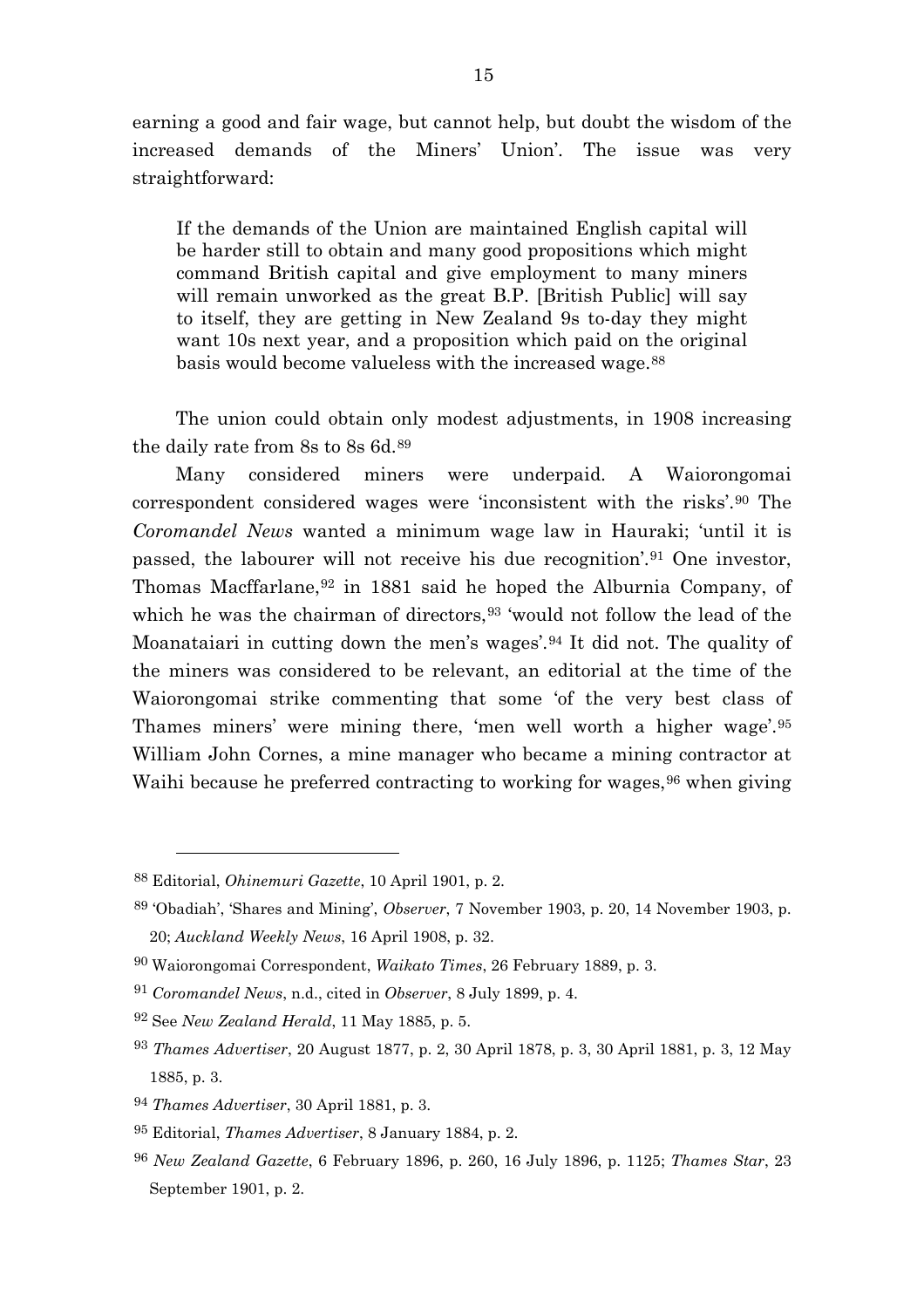evidence on behalf of owners to the arbitration court stated that experienced miners were worth 10s a day.[97](#page-16-0)

Conditions of work were regarded another reason why wages should not be too low according to one investor and supporter of the union, Edwin Edwards.[98](#page-16-1) In a report on the Kia Ora mine at Tui, he argued that 'with white labour' it was not possible to reduce the cost of obtaining ore. 'Indeed no man under existing circumstances could be offered less than 9s per day to work on this almost perpetually wet mountain'.[99](#page-16-2)

Miners often moved to other fields to obtain higher wages. In 1897, after those driving the low level tunnel for Aroha Gold Mines struck for higher wages, unsuccessfully, many left for Waitekauri (they were replaced with miners from Karangahake).<sup>[100](#page-16-3)</sup>

In 1890, the new Thames Miners' Union determined that 8s per day should be the rate for all miners.<sup>[101](#page-16-4)</sup> Not everyone approved of a fixed rate for everyone, as 'Obadiah', for years a commentator on mining and investment, illustrated when referring to the union and mine owners agreeing on a new rate:

The curse of unionism, mining or otherwise, is that workmen of any class receive the same rate of wages – irrespective of ability. The poorest worker sets the pace for all the rest. Naturally, the good man degenerates, while the inferior individual never advances, under such a pernicious system. It is a case of levelling downwards, and not upwards, and the country where this system is maintained must take a back seat in the struggle for supremacy that is now going on amongst nations.<sup>[102](#page-16-5)</sup>

Holidays were unpaid, prompting one Thames miner to protest at the 'enforced holidays' over Christmas and New Year:

I am a married man, with a family, and am not able to afford the luxury of a nine or ten days holiday, and I am sure plenty more men are in the same fix. If the directors of our leading mines are of opinion that their employees would be benefited by a holiday of

<span id="page-16-0"></span><sup>97</sup> *Thames Star*, 24 September 1901, p. 4.

<span id="page-16-1"></span><sup>98</sup> See paper on the Thames Miners' Union.

<span id="page-16-3"></span><span id="page-16-2"></span><sup>99</sup> *Ohinemuri Gazette*, 8 January 1904, p. 2.

<sup>100</sup> 'Werahiko', 'Our Te Aroha Letter', *New Zealand Mining Standard*, 6 March 1897, p. 5.

<span id="page-16-4"></span><sup>101</sup> *Waikato Times*, 25 October 1890, p. 2.

<span id="page-16-5"></span><sup>102</sup> 'Obadiah', 'Shares and Mining', *Observer*, 7 November 1903, p. 20.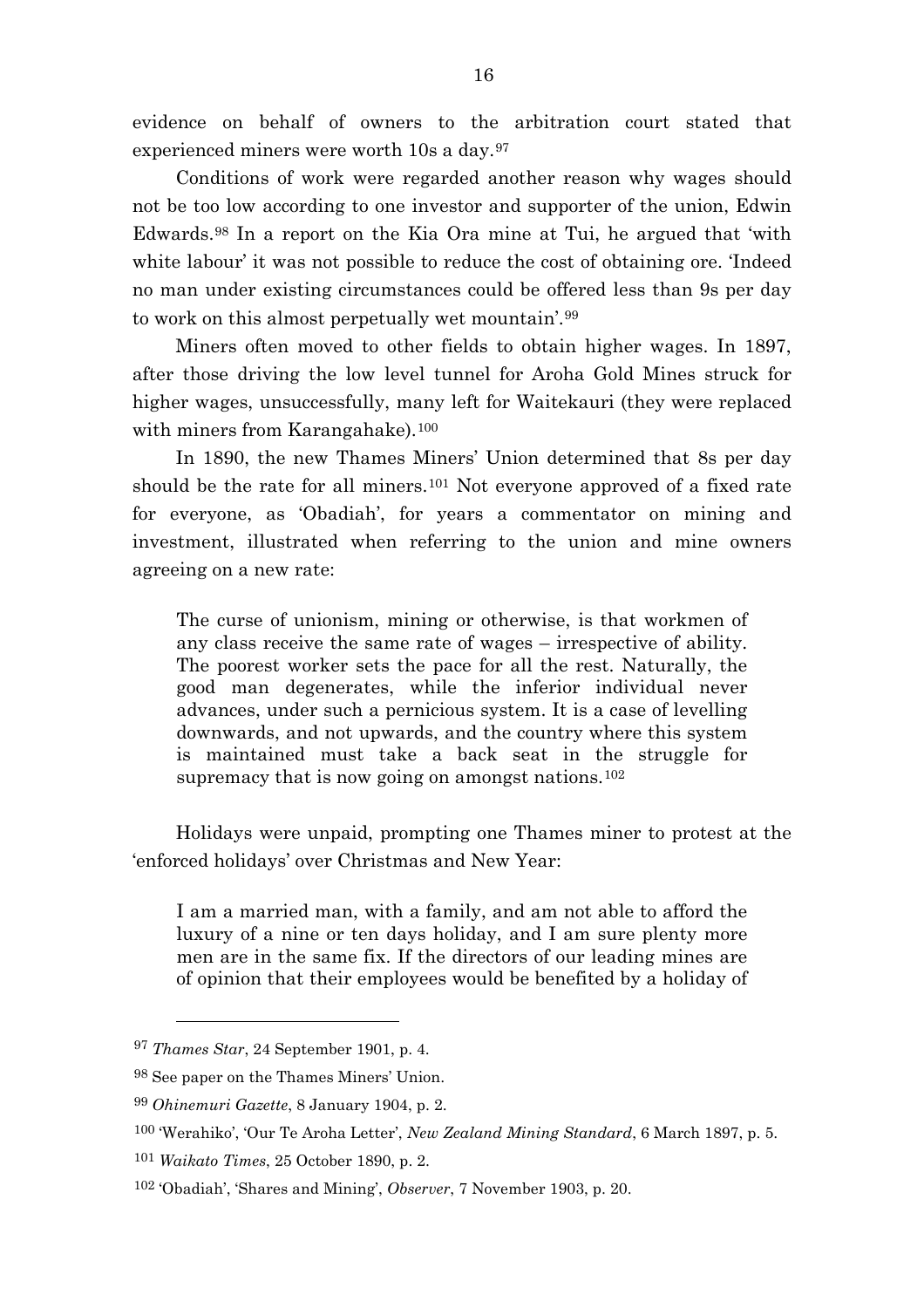unreasonable length, the best thing they can do is to pay the wages of those men, who are prepared and anxious to resume work, for the time they are idle.<sup>[103](#page-17-0)</sup>

#### WAGES IN THE BATTERIES

If Waiorongomai battery hands employed to 31 March 1884 received the standard weekly rate for labourers in the district,  $\pounds 2$  8s, they were receiving at least 8s more than their colleagues elsewhere in Hauraki.[104](#page-17-1) Amalgamators had received £4, but with the general reduction of wages after the first crushings this rate was reduced to £3 9s in January.<sup>[105](#page-17-2)</sup> Labourers also had their rates cut because of these poor returns, and for the remainder of the 1880s received £2 2s, still more than on some other Hauraki fields, but less than in North Hauraki in 1886-1887.[106](#page-17-3) In the return for the year ending 31 March 1889, Te Aroha figures were subsumed in the South Hauraki one of only £1 16s.[107](#page-17-4)

Carpenters working on the battery being erected for Aroha Gold Mines in 1896 were able to obtain 10s a day by threatening to strike.[108](#page-17-5)

# WAGES ON THE TRAMWAY

When construction of the Waiorongomai tramway commenced, one newspaper commented that the work was 'principally for pick and shovel men for some time to come, and 9s per diem for such unskilled labor should procure an abundant supply'.[109](#page-17-6) It did. Soon after the tramway began operating, the council discovered that the cost of running it was too high, and in January 1884 the number of hands was reduced and wages cut to 8s a day 'for competent hands'.[110](#page-17-7) All those currently employed were dismissed and those taken on after an unsuccessful strike protesting at the reduction

<span id="page-17-0"></span><sup>103</sup> Letter from 'Miner', *Thames Star*, 31 December 1883, p. 2.

<span id="page-17-1"></span><sup>104</sup> *AJHR*, 1884, H-9, p. 53.

<span id="page-17-2"></span><sup>105</sup> *Te Aroha News*, 26 January 1884, p. 7.

<span id="page-17-3"></span><sup>106</sup> *AJHR*, 1885, C-2, p. 62; 1886, C-4A, p. 44; 1887, C-6, p. 53; 1888, C-6, p. 52.

<span id="page-17-4"></span><sup>107</sup> *AJHR*, 1889, C-2, p. 144.

<span id="page-17-5"></span><sup>108</sup> *Thames Advertiser*, 2 October 1896, p. 2, 8 October 1896, p. 2.

<span id="page-17-6"></span><sup>109</sup> *Thames Star*, 11 December 1882, p. 3.

<span id="page-17-7"></span><sup>110</sup> Piako County Council, *Te Aroha News*, 12 January 1884, p. 2.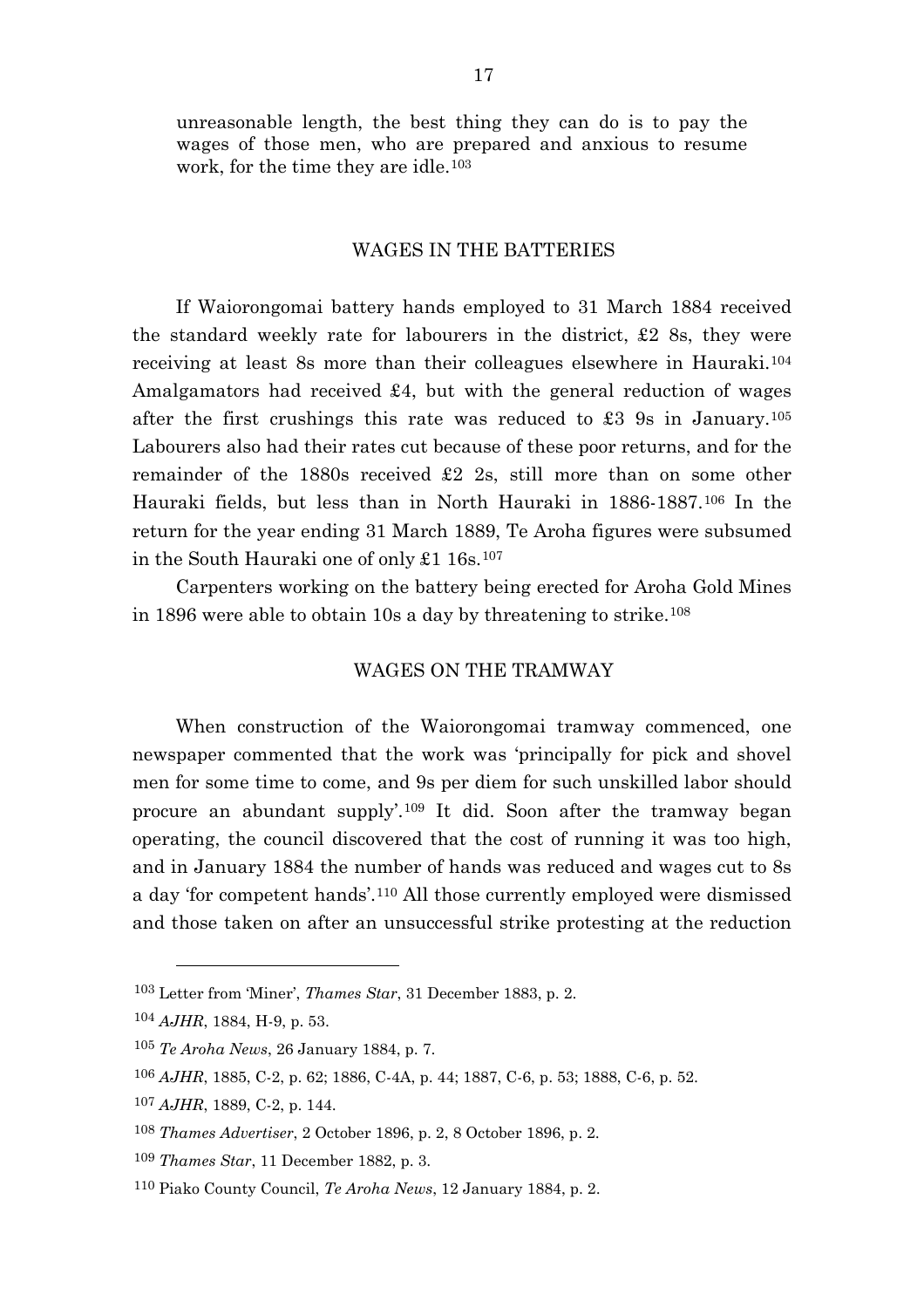accepted the new rate on condition that working hours were shortened.[111](#page-18-0) With the rapid decline in mining, they had much shorter hours than they wanted. In April 1885, the manager reported that the line was being worked 'about two days a week in consequence of the very small output from the mines. The men are very discontented at this especially as they are kept so long waiting for their wages'.[112](#page-18-1)

In 1891, the council resolved that the workers should receive the same rate as 'at present paid in the mines', 8s.[113](#page-18-2) For a time the manager received the same as everyone else, but from 1903 his rate was increased by 1s a day and later increased still further, meaning he was paid, in 1911, 2s 6d more than his two highest-paid workers.[114](#page-18-3)

#### CONTRACTORS

In their evidence in 1901 to the conciliation board against the union's desire for increased wages, two men who had managed Waiorongomai mines, John and William Goldsworthy,[115](#page-18-4) argued that contractors worked harder than wages men. Indeed, William confirmed another manager's statement that 'the same men who worked for wages did twice as much work when contracting'.[116](#page-18-5) Another manager estimated that 'the average contractors did 20 per cent more work than wages men'.[117](#page-18-6) 'Shareholder' asked why managers did not let more contracts. 'It is a fact well known that miners that go in for contracts are the cream of workmen, with no 7s 6d strokers about them', men he described as 'Come day, go day, God send Sunday' workers.[118](#page-18-7) 'One Who Knows Something About Mining' responded

<span id="page-18-0"></span><sup>111</sup> *Thames Advertiser*, 12 January 1884, p. 2, 25 February 1884, p. 2; *Thames Star*, 30 January 1884, p. 2.

<span id="page-18-1"></span><sup>112</sup> Piako County Council, *Te Aroha News*, 4 April 1885, p. 2.

<span id="page-18-2"></span><sup>113</sup> Piako County Council, Minutes of Meeting of 4 August 1891; Letterbook 1899-1901, p. 44, Matamata-Piako District Council Archives, Te Aroha.

<span id="page-18-3"></span><sup>114</sup> Piako County Council, Letterbook 1902-1903, pp. 167, 243; Minutes of Meetings of 28 October 1903, 22 February 1909, 21 March 1911, Matamata-Piako District Council Archives, Te Aroha; J.S. Hill, Waiorongomai Tramway Account Book 1910-1912, Report of 23 September 1911, J.S. Hill Papers, MSC0116, Hamilton Public Library.

<span id="page-18-4"></span><sup>115</sup> See paper on the Goldsworthy brothers.

<span id="page-18-5"></span><sup>116</sup> *Thames Star*, 24 May 1901, pp. 3, 4.

<span id="page-18-6"></span><sup>117</sup> *Auckland Weekly News*, 26 September 1901, p. 36.

<span id="page-18-7"></span><sup>118</sup> Letter from 'Shareholder', *Thames Advertiser*, 24 August 1883, p. 3.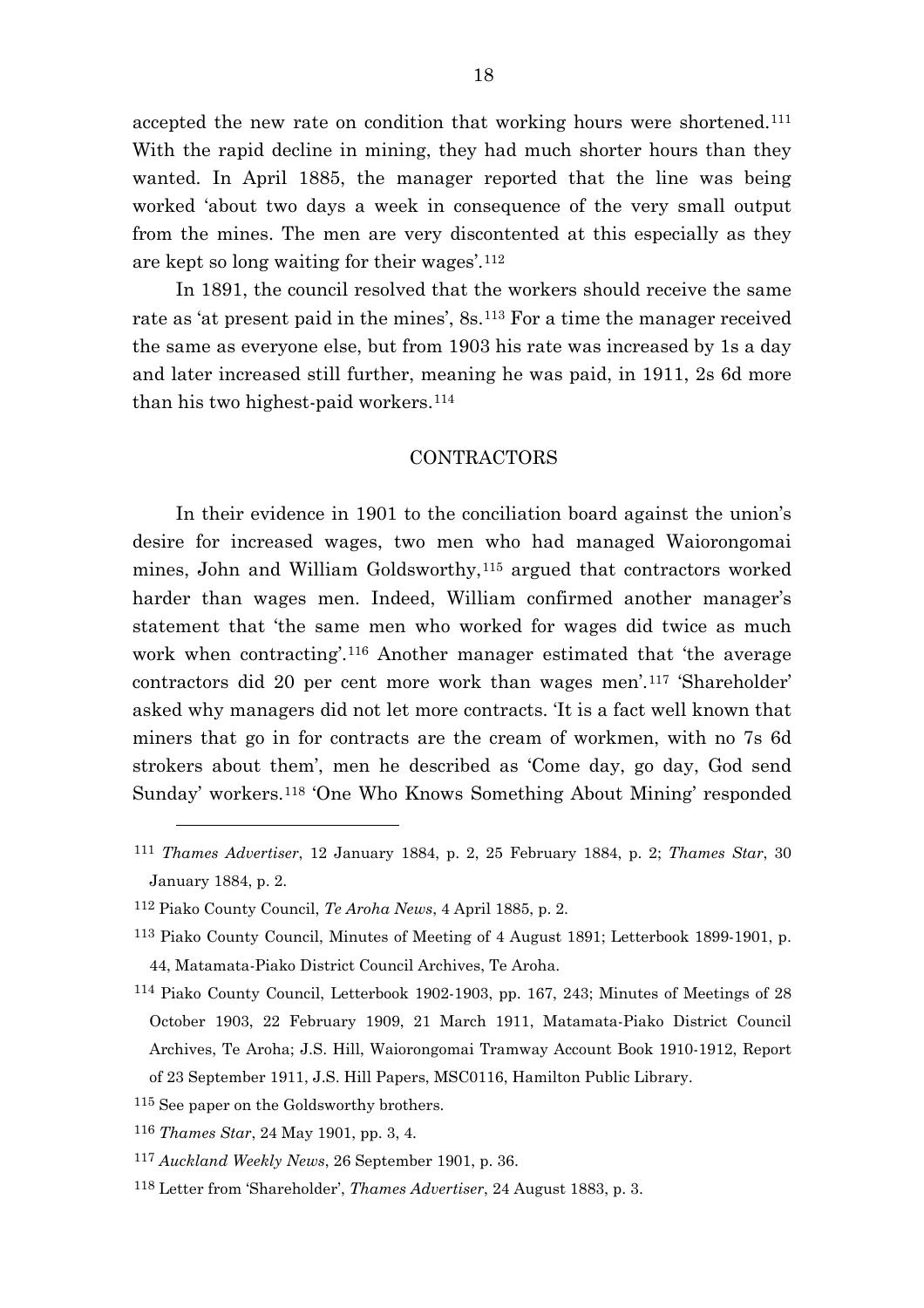that contractors were the worst class, not the best, and that shareholders should give miners fair play.<sup>[119](#page-19-0)</sup> Contracts were undoubtedly cheaper, because management had to do less supervision and miners were induced to work harder and faster, even if it possibly meant rushed and unsafe work.[120](#page-19-1)

In early 1881, it was realized that the first Te Aroha mines had wasted both money and labour, and by May it was 'beginning to be perceived that contract work, when carefully defined and precisely measured', was better than employing men on wages. Accordingly, the Waitoa Company had discharged all its wages men and advertised for contracts to drive 100 feet.[121](#page-19-2) By early 1884, 'wherever practicable' work in the New Find was being done by contract. The local newspaper considered there could be 'no doubt that this system will prove more economical and in other respects more satisfactory both to manager and shareholder'.[122](#page-19-3) Clearly it would not be as 'satisfactory' to miners. Shortly afterwards, in the Colonist 'a considerable number' of wages men were discharged as a 'preliminary to the introduction of a new system of working', namely calling tenders to take out ore 'at per ton'.[123](#page-19-4) By the following January, all work in this mine was done on contract 'wherever practicable'.[124](#page-19-5) In 1887, in all mines work was carried on 'almost entirely by contract'.[125](#page-19-6) In early 1898, Aroha Gold Mines' low level tunnel was driven by 12 contractors and two wages men.[126](#page-19-7)

Some miners' desperation to earn money resulted in tenders being accepted that would not provide a living wage. After the Colonist Company accepted a tender to drive its low level in 1884, the party who had won the contract refused to carry on the work.[127](#page-19-8) By abandoning their contract after having driven 78 feet, they forfeited the 25 per cent held by the company as

 $\overline{a}$ 

<span id="page-19-8"></span><sup>127</sup> *Te Aroha News*, 31 May 1884, p. 2.

<span id="page-19-0"></span><sup>119</sup> Letter from 'One Who Knows Something About Mining', *Thames Advertiser*, 28 August 1883, p. 3.

<span id="page-19-1"></span><sup>120</sup> A.G. Nightingale, 'Waiuta: A History of a Quartz Mining Community on the West Coast' (University of Canterbury, MA thesis, 1985), pp. 30-31, 70, 72.

<span id="page-19-2"></span><sup>121</sup> *Waikato Times*, 17 May 1881, p. 2.

<span id="page-19-3"></span><sup>122</sup> *Te Aroha News*, 29 March 1884, p. 2.

<span id="page-19-4"></span><sup>123</sup> *Te Aroha News*, 17 May 1884, p. 2.

<span id="page-19-5"></span><sup>124</sup> *Te Aroha News*, 10 January 1885, p. 2.

<span id="page-19-6"></span><sup>125</sup> *Te Aroha News*, 7 May 1887, p. 2.

<span id="page-19-7"></span><sup>126</sup> *New Zealand Mines Record*, 16 February 1898, p. 299.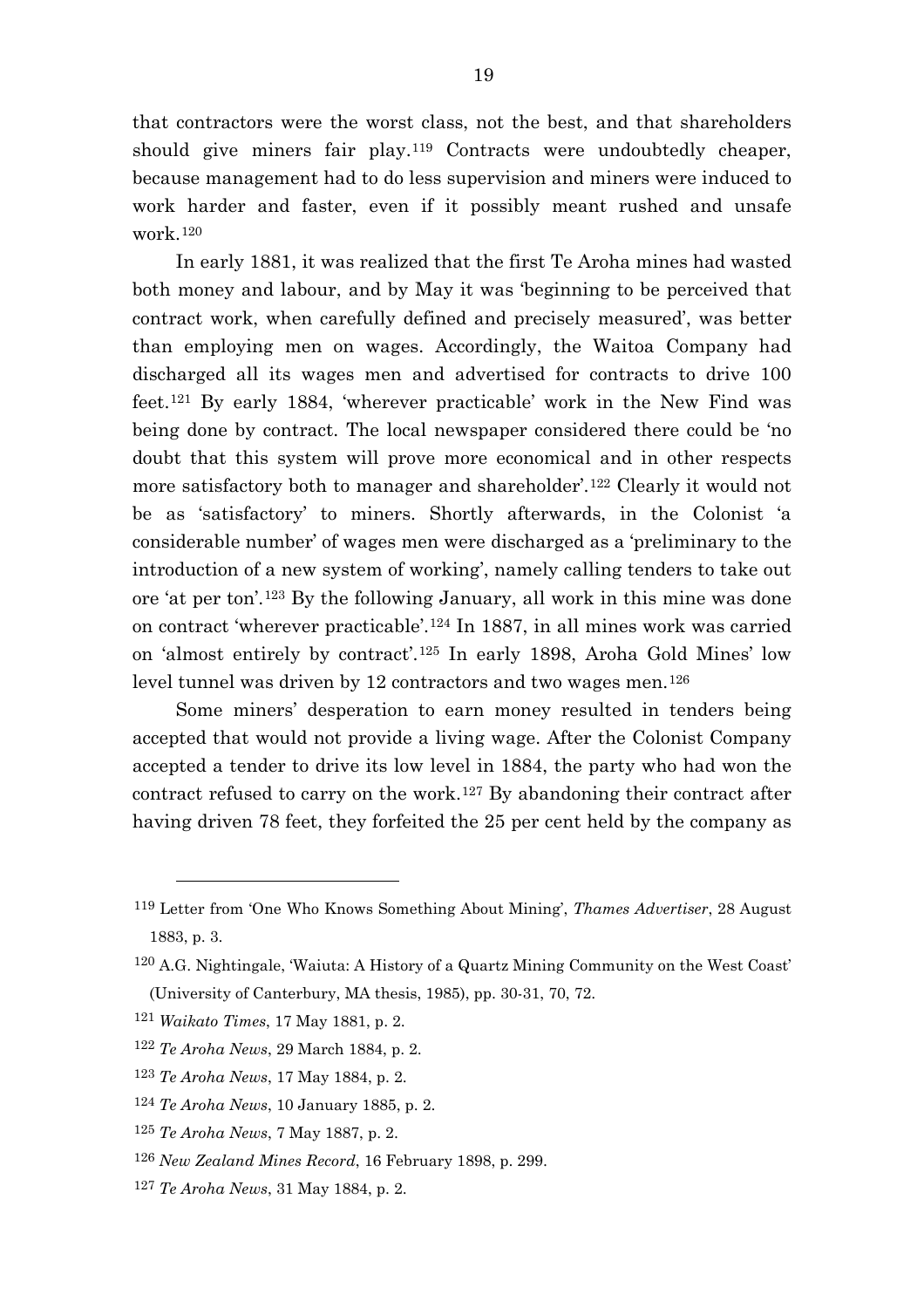a guarantee.[128](#page-20-0) Clearly the nature of the rock encountered and the price of the contract made this penalty less of a financial loss than continuing the work. The following year, in a court case over an uncompleted contract,  $129$ the New Find's manager commented that it depended 'on the class of men working, whether they made it pay or not'.[130](#page-20-2) Having earned from 5s to 6d a day, the contractors abandoned their contract 'knowing they had been losing money by the job'.[131](#page-20-3) Despite these examples, contracts continued to be let at a probable loss. In 1888, when James Wiseman, an experienced contractor,[132](#page-20-4) won one contract for driving 100 feet, a newspaper wrote that this was 'hard country, and we wish Mr Wiseman all sorts of success'.[133](#page-20-5) Three months later, when Wiseman obtained a contract for part of a water race, this newspaper could not see how he could make it pay because it had to be constructed through heavy bush.[134](#page-20-6) Late the same year, when 50 feet of driving in the Bonanza was let at 10s per foot, a correspondent noted that 'about sixteen tenders were received, ranging up to 32s. Some experienced hands consider it will cost nearly the 10s for material alone'.<sup>[135](#page-20-7)</sup> In 1897, after miners driving Aroha Gold Mines' low level tunnel 'threw up their contract' because 'they considered the price too low for the hard country they were passing through', fresh tenders had to be called.[136](#page-20-8) The new contract was for £2 17s a foot, but it was thought that the 'very hard' rock would 'take the contractors all their time at that price to make anything more than fair wages'.[137](#page-20-9)

For all these reasons, the contract system was disliked by miners. One Waiorongomai resident stated in 1889 that many living there opposed mining on this basis.[138](#page-20-10) One Thames miner described it as 'a system of

<span id="page-20-0"></span><sup>128</sup> *Te Aroha News*, 14 June 1884, p. 2.

<span id="page-20-1"></span><sup>129</sup> See paper on the New Find mine.

<span id="page-20-2"></span><sup>130</sup> Magistrate's Court, *Te Aroha News*, 21 March 1885, p. 2.

<span id="page-20-3"></span><sup>131</sup> Warden's Court, *Te Aroha News*, 8 August 1885, p. 2.

<span id="page-20-4"></span><sup>132</sup> For example, *Te Aroha News*, 16 June 1883, p. 3, 5 April 1884, p. 2, 14 November 1885,

p. 7, 13 February 1886, p. 2, 10 December 1887, p. 2, 16 January 1889, p. 2.

<span id="page-20-5"></span><sup>133</sup> *Waikato Times*, 15 May 1888, p. 2.

<span id="page-20-6"></span><sup>134</sup> *Waikato Times*, 18 August 1888, p. 2, 25 August 1888, p. 3.

<span id="page-20-7"></span><sup>135</sup> Te Aroha Correspondent, *Waikato Times*, 10 November 1888, p. 2.

<span id="page-20-8"></span><sup>136</sup> *Ohinemuri Gazette*, 3 March 1897, p. 3.

<span id="page-20-9"></span><sup>137</sup> *Thames Advertiser*, 11 March 1897, p. 3.

<span id="page-20-10"></span><sup>138</sup> Letter from 'Rory O'More', *Te Aroha News*, 31 July 1889, p. 2.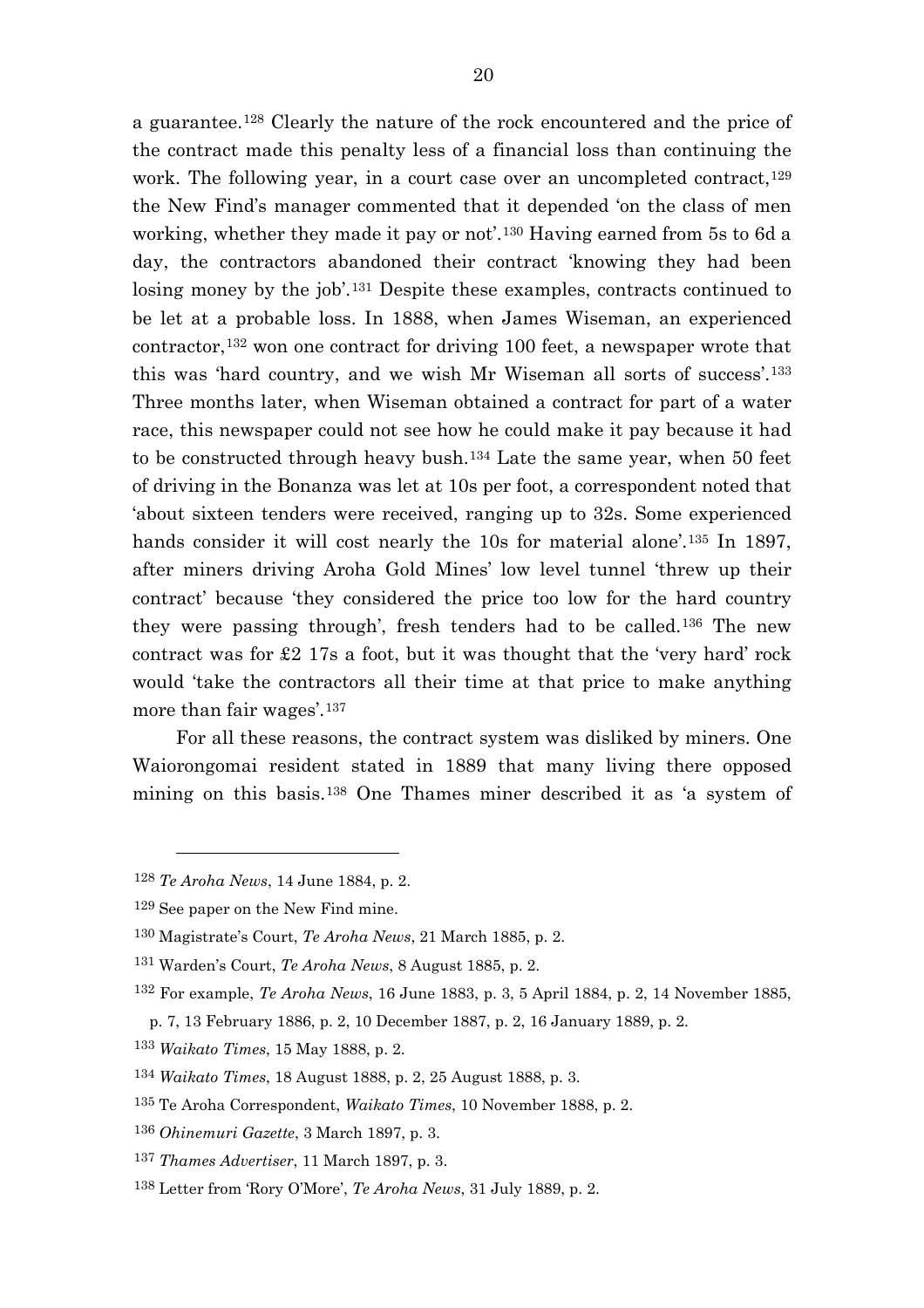sweating'.[139](#page-21-0) One reason why miners opposed it was because it compelled 'workers to fight amongst themselves'.[140](#page-21-1) Miners argued in the arbitration court that, because it was not possible to anticipate the nature of the country to be driven through, underground contracting was immoral and speculative and should be replaced by a daily wage. The court rejected this argument, and by late 1902 the Waihi Company used contracts 'to the manifest disadvantage of the men', in the view of the *Observer*, for they were 'necessarily better off with steady work than with occasional contracts'.[141](#page-21-2) Early the following year, in noting this company only used contractors, it commented that this might 'be a good policy from the mine point of view, but we doubt it'.[142](#page-21-3) It certainly was good for the owners, for 'Obadiah' discovered that since this system had been instituted it was claimed that ore was 'costing about one third less for breaking than was the cost in the wages period. Although the staff of hands has been considerably reduced, more ore is being broken than heretofore'.[143](#page-21-4) 'Waiheathen' responded that, since the introduction of the contract system, 'the percentage of fatal accidents, in this mine alone, had risen fully two hundred per cent, and ordinary minor accidents considerably more'. In addition, Waihi was 'commercially in a worse state than it has been for a considerable time'. All this had happened for the benefit of a few.[144](#page-21-5)

Many at best marginally profitable contracts for non-mining work were taken up by men desperate to earn money. One builder, complaining in 1885 about not being paid by the council for erecting a stable on Fern Spur, 'stated the contract had been taken very low for cash'. As with other contracts, clauses could cause loss; in this instance, being 'subject to a fine of £2 a week for every week the work was delayed beyond the three weeks allowed by specifications for completion'.[145](#page-21-6) Peter Ferguson, in referring to the 'faulty work' of contractors constructing his tramway,[146](#page-21-7) considered this was 'another instance of the many that have occurred in the district of contractors undertaking work and afterwards proving themselves unable to

<span id="page-21-0"></span><sup>139</sup> *Thames Star*, 9 May 1901, p. 4.

<span id="page-21-1"></span><sup>140</sup> *Auckland Weekly News*, 10 November 1910, p. 20.

<span id="page-21-2"></span><sup>141</sup> *Observer*, 11 October 1902, p. 2.

<span id="page-21-3"></span><sup>142</sup> *Observer*, 21 February 1903, p. 5.

<span id="page-21-4"></span><sup>143</sup> 'Obadiah', 'Shares and Mining', *Observer*, 9 May 1903, p. 20.

<span id="page-21-5"></span><sup>144</sup> Letter from 'Waiheathen', *Observer*, 16 May 1903, p. 16.

<span id="page-21-6"></span><sup>145</sup> Piako County Council, *Te Aroha News*, 4 April 1885, p. 2.

<span id="page-21-7"></span><sup>146</sup> See paper on Peter Ferguson and his New Era.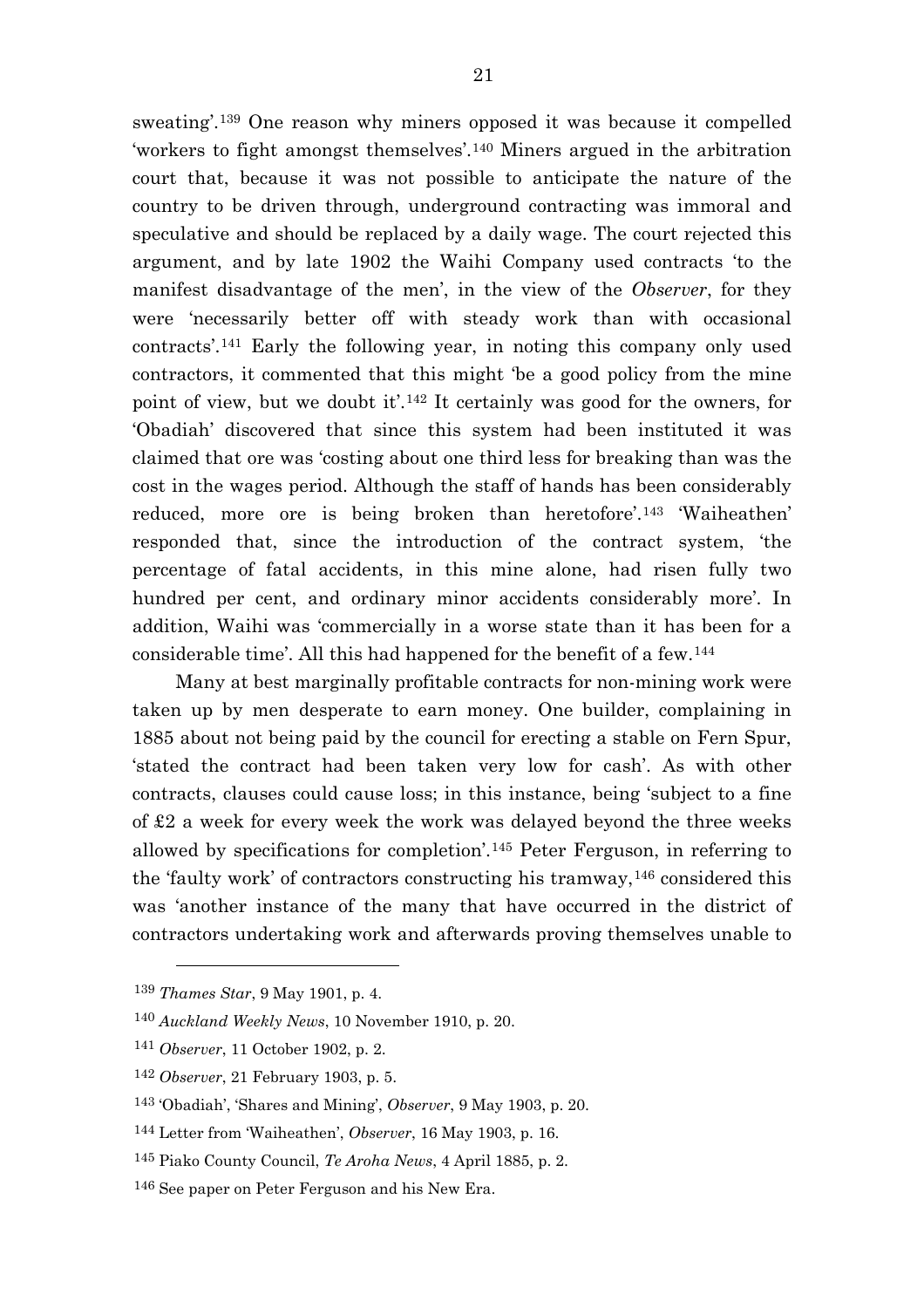perform same in time specified'.[147](#page-22-0) If his complaint was correct, clearly men were tendering in the hope that, somehow, they would be able to perform to specifications and within time. Three years later, commenting on a very low tender for constructing the water race from Wairakau to the battery, a correspondent thought 'how these people expect to make this sort of thing pay' was 'a puzzler'.[148](#page-22-1) The *Te Aroha News* wrote in 1889 that it was 'under the impression that contracting for road works and such like, had been almost reduced to a fine art in this district, seeing the ridiculously low prices at which work had been taken during the past couple of years'.[149](#page-22-2) Early in 1892, contractors constructing the railway line between Te Aroha and Paeroa obtained a higher rate because the original tender meant they 'could not possibly make wages'.[150](#page-22-3)

One small farmer who, like others, moved to the Te Aroha district in early 1887 with the expectation of obtaining work making roads and draining swamps 'until such time as they were able to get their sections under cultivation' complained in late December about his experiences:

When we arrived, we found others like ourselves, who were fencing and otherwise improving their land and waiting for the promised work. After waiting some months, work was called for by public tender, requesting what seemed to us a large deposit – about 30 per cent of the amount of the contract. We could not raise the amount, and consequently were debarred from tendering. After waiting another month, I got a contract for £14 5s, which with extras amounted to about £18. Out of this I had £3 19s 6d to pay for dynamite, and the balance is all myself and family have had for sustenance since leaving Auckland. Only one of our other settlers has got a job during the whole time, and that only for £10 odd. I have an acre and a half in orchard and in cultivation; and others also are struggling on.

He claimed they were handicapped by contracts being let privately rather than tendered publicly.[151](#page-22-4) Clearly poor men like this would take any contract, no matter how marginal the return, because of desperation to make at least a pittance.

<span id="page-22-0"></span><sup>147</sup> Letter from Peter Ferguson, *Te Aroha News*, 10 October 1885, p. 2.

<span id="page-22-1"></span><sup>148</sup> Te Aroha Correspondent, *Waikato Times*, 25 August 1888, p. 3.

<span id="page-22-2"></span><sup>149</sup> *Te Aroha News*, 20 April 1889, p. 2.

<span id="page-22-3"></span><sup>150</sup> *Auckland Weekly News*, 13 March 1892, p. 23.

<span id="page-22-4"></span><sup>151</sup> Letter from 'Fair Play', *Auckland Weekly News*, 7 January 1888, p. 15.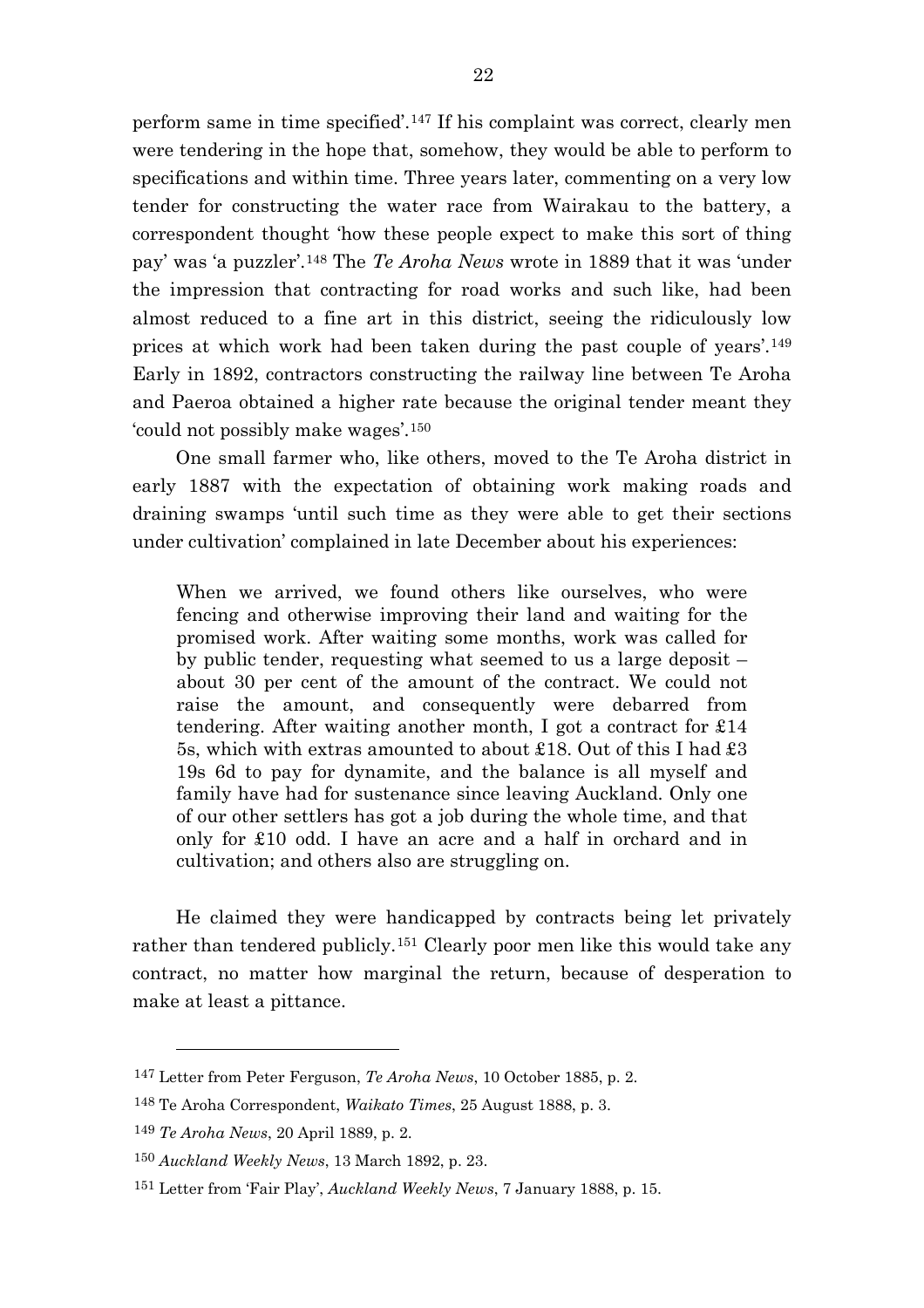# DELAYS IN PAYING WAGES AND CLAIMS FOR UNPAID WAGES

Miners were usually paid monthly, but sometimes had to wait longer. In 1882 one complained that Waiorongomai miners had 'any amount of trouble to get their money when due'.[152](#page-23-0) During the January 1884 strike, complaints were 'rife' that wages 'due up to Christmas time, and tradesmen's accounts for mining requisites, still remain unpaid. This is most unjust to the men, and calculated to rather increase than diminish the present difficulty'.[153](#page-23-1) In mid-1897, 'a number' of miners were 'being subjected to harassing suspense and other inconveniences through their wages remaining unpaid over nine weeks. Storekeepers are complaining bitterly on account of not being able to get their money in'.[154](#page-23-2)

Tramway workers were also affected. Despite the manager complaining in April 1885 that his men were 'kept so long waiting for their wages', the problem continued, and four months later about £200 was owed, workers not having been paid for the previous month.[155](#page-23-3) One month later, one worker wrote 'a strong letter' to the council complaining about the arrears:

He thought things were brought to a climax. Neither he nor his fellow-labourers had unlimited credit at the bank, and could not carry without their wages. Did the council think that the storekeepers were going to advance the money for working the tramway, and was he (Richard Hill)[156](#page-23-4) to be tormented continuously by their demands for money, simply because he could not get his own hard earned money? Perhaps if some of the worthy councillors ran a store on the field they would get credit for as long as the wages would run unpaid, which he ventured to say, would not be three months.[157](#page-23-5)

<span id="page-23-0"></span><sup>152</sup> Letter from 'A Miner', *Thames Star*, 23 August 1882, p. 3.

<span id="page-23-1"></span><sup>153</sup> Te Aroha Correspondent, *Waikato Times*, 17 January 1884, p. 2.

<span id="page-23-2"></span><sup>154</sup> 'Twinkler', 'Te Aroha Notes', *Thames Advertiser*, 4 June 1897, p. 2.

<span id="page-23-3"></span><sup>155</sup> Piako County Council, *Te Aroha News*, 4 April 1885, p. 2, 22 August 1885, p. 2.

<span id="page-23-4"></span><sup>156</sup> See paper on the Piako County tramway at Waiorongomai.

<span id="page-23-5"></span><sup>157</sup> Letter from Richard Hill to Piako County Council, printed in *Waikato Times*, 19 September 1885, p. 3.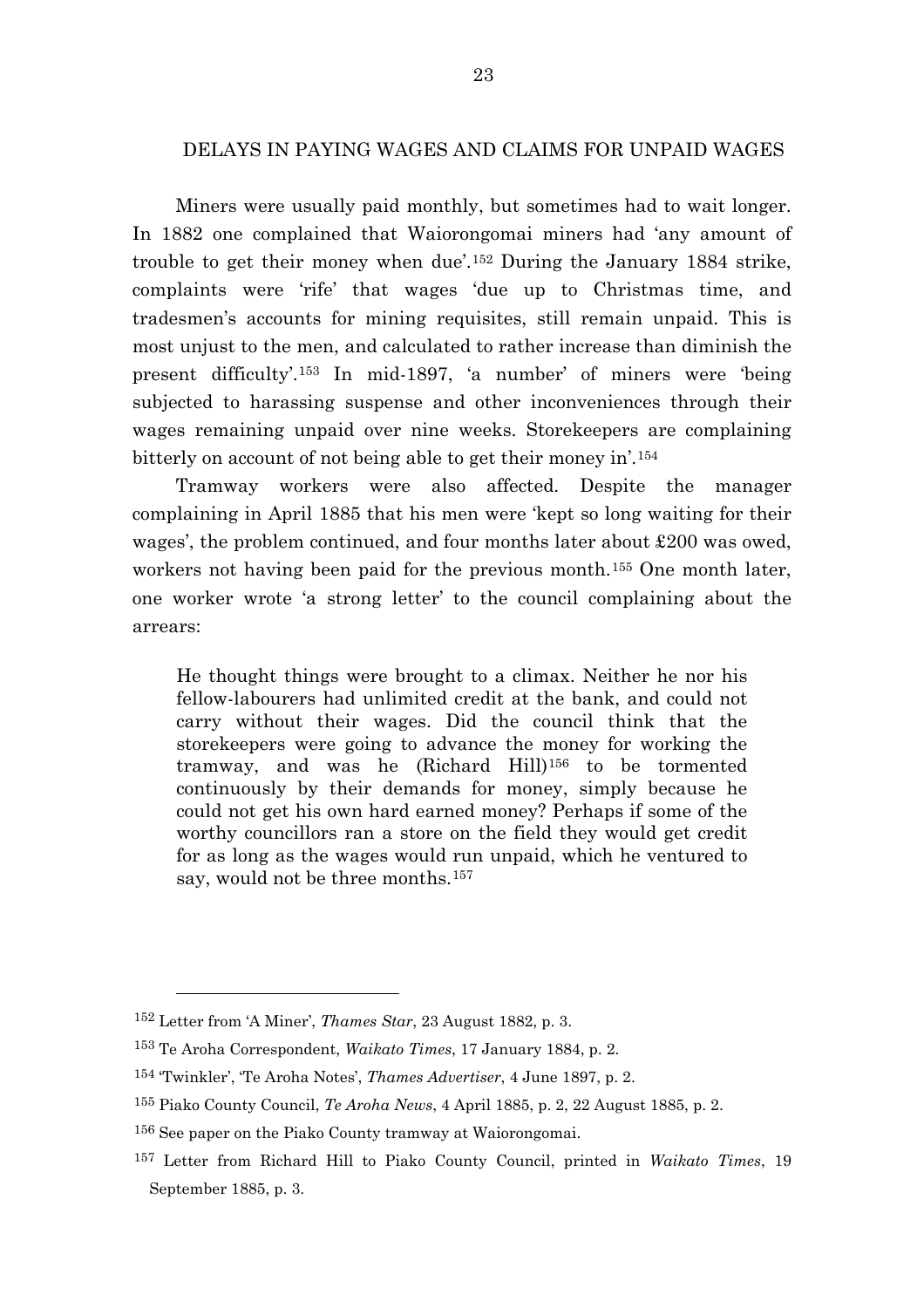Edward Cookson, the tramway manager,[158](#page-24-0) confirmed 'the very great inconvenience the men suffer through not getting their pay regularly. They are continually giving orders on me to their trades people for the amounts that are due to them. This is very unpleasant to me and unfair to the men'.[159](#page-24-1) The clerk responded that they had been paid,[160](#page-24-2) and this problem did not recur.

Many miners sued for wages, sometimes for very small amounts, and sometimes debtors had difficulty in paying. For instance, in February 1881 one miner successfully sued for £2 10s, of which £1 was to be paid immediately and the balance a week later.<sup>[161](#page-24-3)</sup> The subsequent suit, for  $\pounds 8$ 15s, also had to be paid in instalments: £1 at once, £1 within a week, and the balance within another two weeks.[162](#page-24-4)

Not all suits for wages were valid. Thomas Hood, a 19-year-old miner, sued in May 1889 for £28 10s for work done in the Lord Nelson since mid-December. He claimed that an owner who employed him to protect the claim 'promised to leave an order' with a storekeeper 'to supply me with tucker'. After obtaining 'about 14s worth of tucker' in this way, he had to purchase the rest himself. He had 'partly built a whare' on the claim, which was under protection, 'for amusement in the evenings'. He spent most of his time prospecting with his father 'in another part of the field', and after giving a small amount of ore to the other owner he demanded his wages, but the owner 'repudiated my claim, said he never engaged me, and told me to clear out'. Hood admitted knowing the claim was legally protected, but claimed he had been told 'not to leave the ground' and denied being offered 'a share in the claim for looking after it'. The owner, who lived in Auckland, said that 'when the boy came to me for wages, I told him to get out of my sight or I would punch his head. How dare he come and stick me up for wages, when I never employed him. Any man might as well stick me up in the street for money with as good a reason as this boy has'. Prior to giving judgment against Hood, the magistrate commented on the evidence:

The boy stated in his evidence he made all the entries as to days worked and other matters in the proper book (produced in

<span id="page-24-0"></span><sup>158</sup> See paper on the Piako County tramway at Waiorongomai.

<span id="page-24-1"></span><sup>159</sup> *Waikato Times*, 22 September 1885, p. 4.

<span id="page-24-2"></span><sup>160</sup> Piako County Council, *Te Aroha News*, 19 September 1885, p. 2.

<span id="page-24-3"></span><sup>161</sup> Te Aroha Warden's Court, Plaint Book 1880-1898, 14/1881, BBAV 11547/1a, ANZ-A.

<span id="page-24-4"></span><sup>162</sup> Te Aroha Warden's Court, Plaint Book 1880-1898, 15/1881, BBAV 11547/1a, ANZ-A.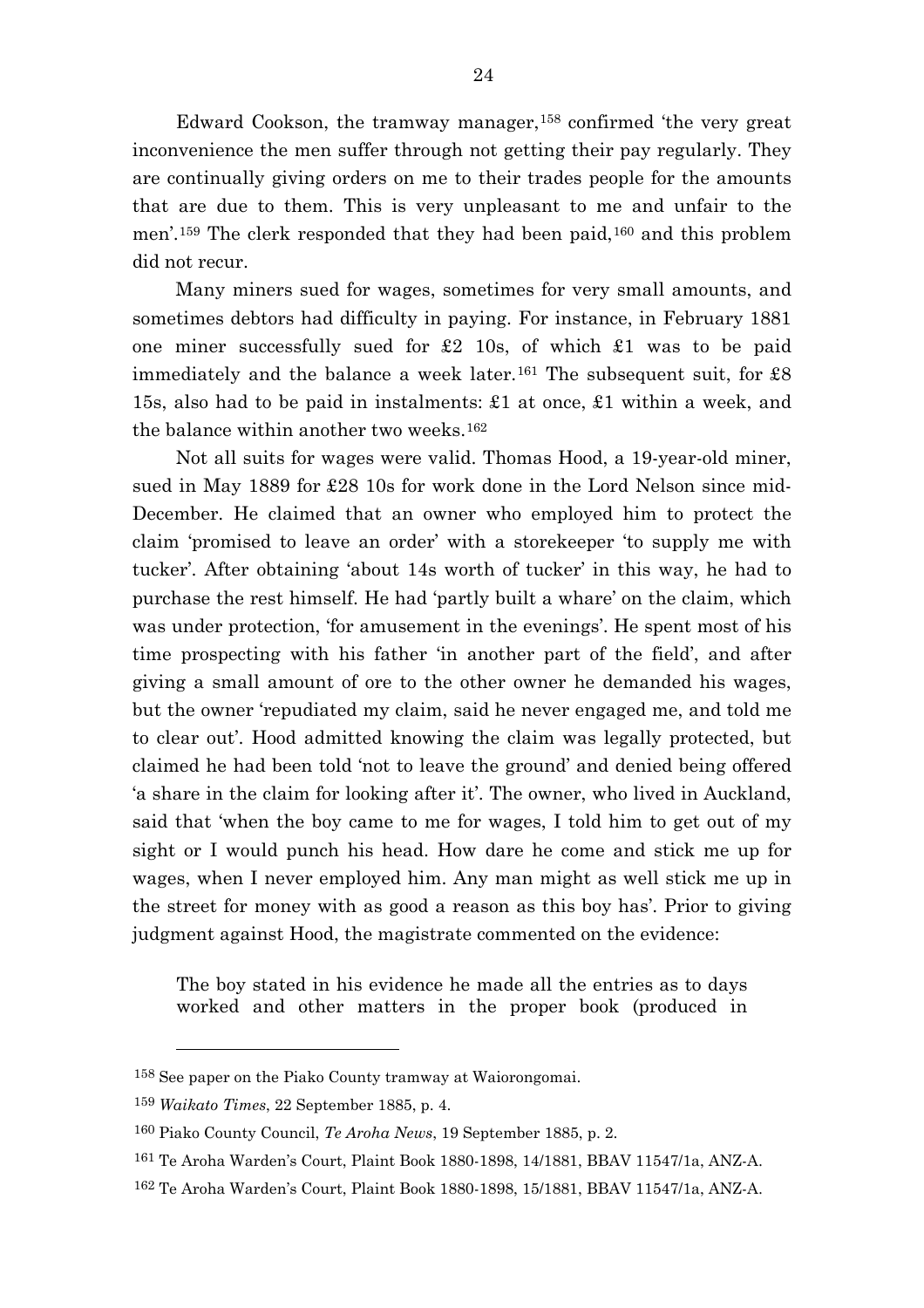evidence) himself and with the pencil then in the book. He had at his … request re-written some of the entries, and he had no hesitation in saying the entries written by the boy in Court were not written by the same pencil as those in the book. The boy had also stated on his oath that the whole time he spent in the erection of another whare was in the evenings, in his own time after being at work on the claim during the day; whereas the witness [Alexander] McLeod<sup>[163](#page-25-0)</sup> distinctly stated he saw him working at it in the day time. And with respect to the length of time he alleged he was at work on the claim, his evidence was flatly contradicted by other witnesses. Taking it all through he considered the evidence of the plaintiff was unreliable. He had little doubt an arrangement had been come to at one time, whereby plaintiff was to have an interest in the claim, at a time when no doubt it was thought a share might prove very valuable, and it looked very like as though the idea of trying for wages was thought of afterwards, when it seemed as though a share in the claim would prove of very little value.[164](#page-25-1)

Sometimes plaintiffs sought too much. For instance, in 1887 one miner, James Goard,[165](#page-25-2) sought £100 for wages owed by John Bealby Smith<sup>[166](#page-25-3)</sup> for working in the Success. After the case was adjourned at Smith's request to enable his lawyer to attend, Smith admitted owing £30, which Goard accepted as full payment.<sup>[167](#page-25-4)</sup>

As one way of defending miners, because wages were unpaid the warden declined the Tui Company's application for six months' protection.[168](#page-25-5) The following year, when an overseas syndicate sought protection of ground 'pending formation of Company', the application was withdrawn after the warden received a letter from four employees objecting

<span id="page-25-0"></span><sup>163</sup> See *Te Aroha News*, Warden's Court, 5 September 1888, p. 2, 23 February 1889, p. 7, 23 March 1889, p. 2, Magistrate's Court, 29 May 1889, p. 2; *Auckland Weekly News*, 27 October 1888, p. 37.

<span id="page-25-1"></span><sup>164</sup> Magistrate's Court, *Te Aroha News*, 29 May 1889, p. 2.

<span id="page-25-2"></span><sup>165</sup> See *Te Aroha News*, 24 August 1889, p. 2, 27 April 1895, p. 2; *Waikato Times*, 28 April 1892, p. 3.

<span id="page-25-3"></span><sup>166</sup> See paper on the Waitoa Find.

<span id="page-25-4"></span><sup>167</sup> Te Aroha Magistrate's Court, Civil Record Book 1884-1889, 38/1887, heard 22 November 1887, 6 December 1887, BCDG 11221/1b, ANZ-A; Magistrate's Court, *Te Aroha News*, 26 November 1887, p. 3.

<span id="page-25-5"></span><sup>168</sup> Te Aroha Warden's Court, *Ohinemuri Gazette*, 16 October 1897, p. 2.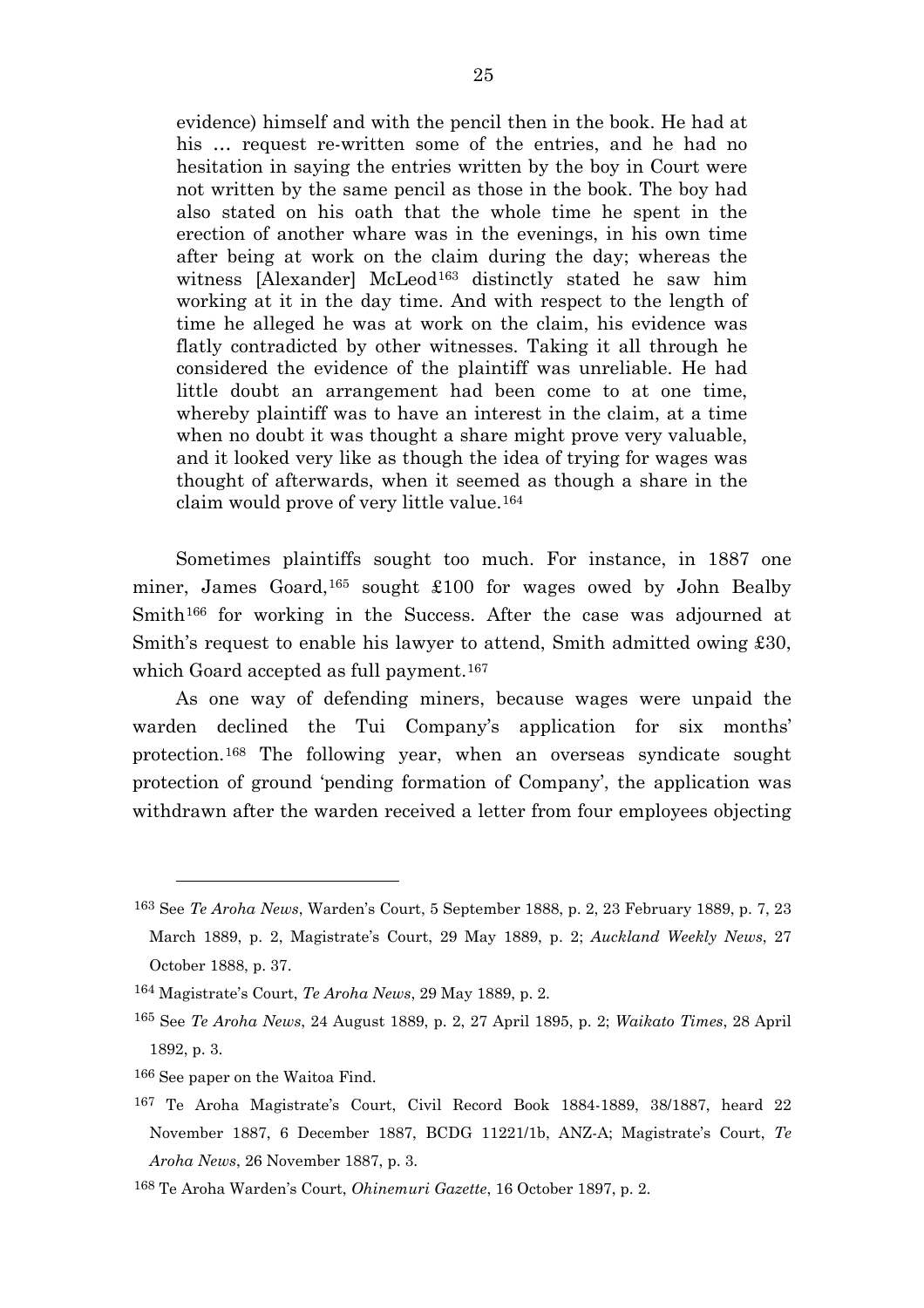to it being granted 'owing to non-payment of wages due to us'.[169](#page-26-0) One man owed £21 in wages after working on a machine site for 60 days at 7s a day had a lien imposed to enforce payment.<sup>[170](#page-26-1)</sup>

## LIVING ON CREDIT

Credit 'reflected the speculative and optimistic ideals which underlay the economic philosophy' of mining districts. 'Credit in all its aspects, from mining stocks to grocery accounts, provided capital for development'.[171](#page-26-2) As probably most miners 'were wholly without capital', storekeepers had to provide credit for the necessities of life and of mining.

A few months, during which no money is obtained from crushings, will result in long tradesmen's bills, with large totals, and when a crushing is obtained the miner generally finds he has to hand over the fruits of his untiring exertion to the storekeepers who have supplied him with the necessities of life.<sup>[172](#page-26-3)</sup>

As in most mining settlements throughout the world, too many merchants sought custom, leading to discounts and special sales to attract customers.[173](#page-26-4) On one Australian field, indebtedness was 'almost universal', most shopkeepers making informal arrangements to recover, or pay, debts rather than using expensive legal processes.[174](#page-26-5) In all New Zealand communities, 'a storekeeper who did not run a slate would have found it hard to do business'.<sup>[175](#page-26-6)</sup> To cut down overheads and thereby lower prices', accounts were collected at the end of each month, a universal problem illustrated by an American example:

<span id="page-26-0"></span><sup>169</sup> Te Aroha Warden's Court, Mining Applications 1898, 9/1898, BBAV 11289/15a, ANZ-A.

<span id="page-26-1"></span><sup>170</sup> James Eager, lien for wages, 12 June 1899, Te Aroha Warden's Court, Plaints 1899, BBAV 11572/2a, ANZ-A.

<span id="page-26-2"></span><sup>171</sup> Duane A. Smith, *Rocky Mountain Mining Camps* (Bloomington, Illinois, 1967), pp. 170- 171.

<span id="page-26-3"></span><sup>172</sup> Editorial, *Thames Advertiser*, 10 September 1887, p. 2.

<span id="page-26-4"></span><sup>173</sup> For an American example, see Smith, p. 168.

<span id="page-26-5"></span><sup>174</sup> June Philipp, *A Poor Man's Diggings: Mining and Community at Bethanga, Victoria, 1875-1912* (Melbourne, 1987), p. 98.

<span id="page-26-6"></span><sup>175</sup> Belich, p. 376.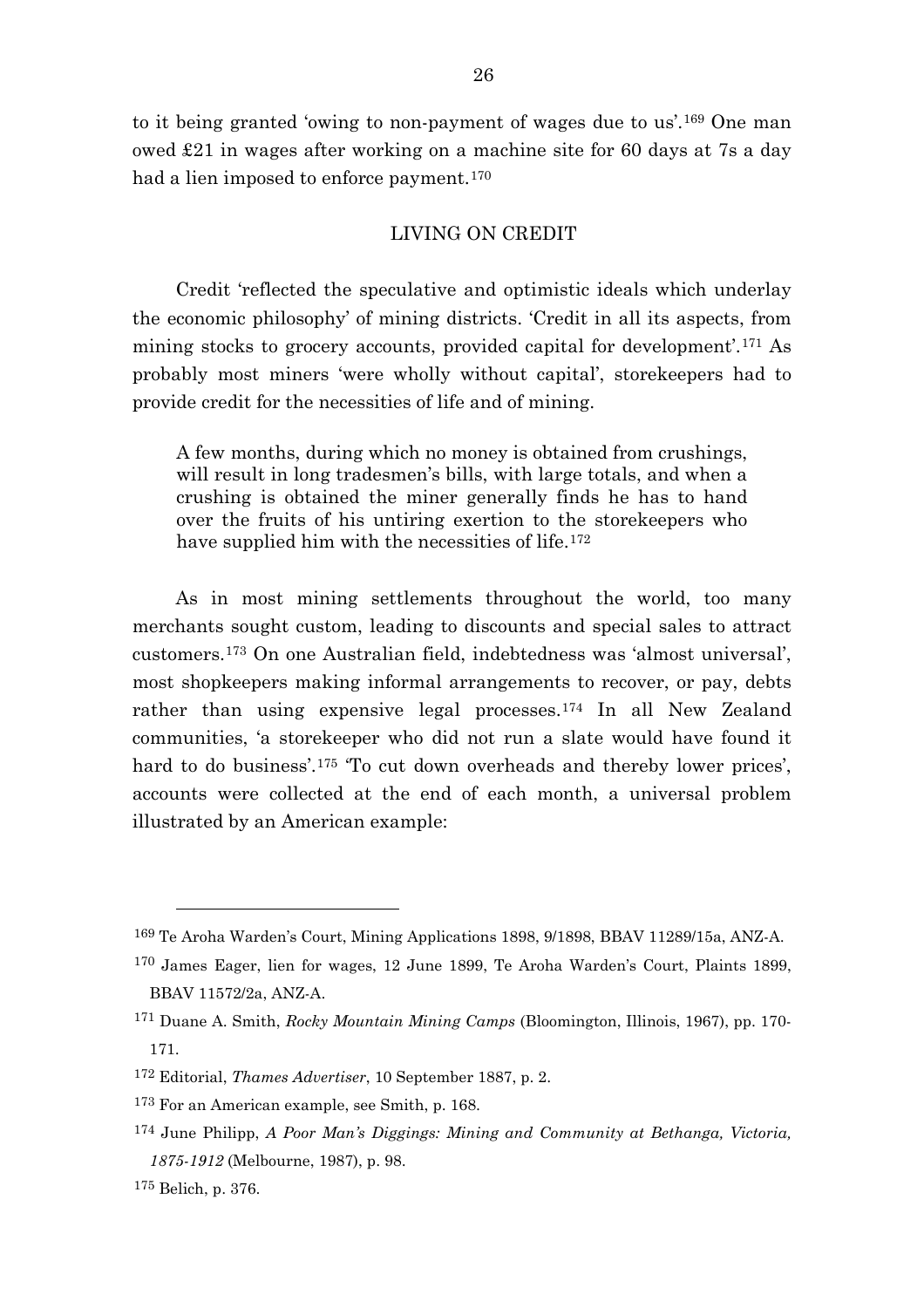The bane of existence to businessman and tradesman was credit and credit buying. Business could be conducted on this principle, cash and carry, or a combination of both. The second guaranteed a stable income and less risk, but in the speculative nature of the mining economy, credit prevailed as a fundamental condition. Miners might be paid once a month, purchasing on account until payday, or those who worked their own claims might not hit pay dirt, necessitating credit to continue operations. Mining companies ran up bills while waiting for richer ore or more money from the stockholders; the merchants themselves used the system to stock their own stores. If these debts could be collected at the end of a month or within an allotted time, the creditor suffered no loss and had to an extent stimulated economic growth. If, however, a mine failed, or the debtor simply decamped without paying his arrears, the merchant found himself saddled with a loss. The normal practice of carrying a debt on the books for months, while the storekeeper collected a portion of it, and the debtor in turn received more goods on credit, only made matters worse. The creditor found himself in a dilemma. He could continue to extend credit, hoping finally to achieve payment, or he could stop it and face the possibility of losing the tardy customer with the debt still unpaid. A final recourse remained – placing the account in the hands of a lawyer for collection – but by then the merchant had accepted the unlikelihood of total or even partial payment.[176](#page-27-0)

One problem for merchants was 'competition within a small area of limited population', for 'if one merchant offered credit, the rest, out of necessity, had to follow'.[177](#page-27-1) In 1888 a businessman responded to several *Observer* articles (which no longer exist, these issues having been lost) on the 'tick system':

You recommended that tradesmen should enter into some sort of compact for their mutual protection not to give credit. But, Sir, it is a good deal easier to give advice than to show how to follow it. Take my own case: I am a retailer carrying on business in a small way. Up to within six months ago I gave credit, but found I was making bad debts so fast that I was compelled to go upon a fresh tack, and I now buy and sell for cash only.

If I were to wind up my business to-morrow, I could not pay 20/ in the £, even were I to sacrifice everything I have in the world, including my furniture and personal belongings. To square up in full would ruin me. And yet I have sufficient book debts – if I

<span id="page-27-0"></span><sup>176</sup> Smith, p. 169.

<span id="page-27-1"></span><sup>177</sup> Smith, p. 170.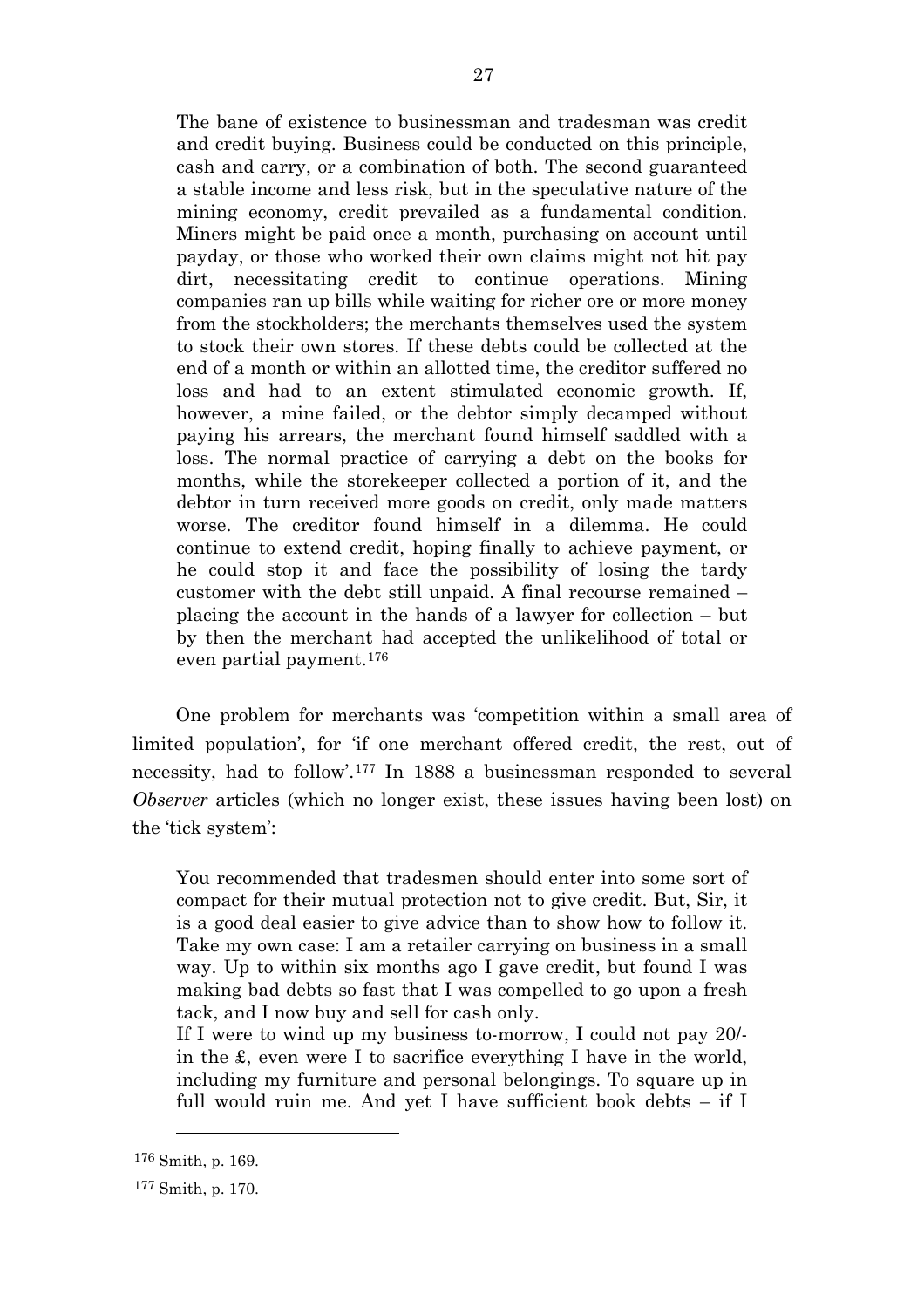could only get the money in – to satisfy everybody and give me a first rate start again.

When I knocked off giving "tick" I lost between forty and fifty customers. These good people were highly indignant when informed that in future all transactions would have to be cash ones. "Oh they could get plenty of credit elsewhere!" Unfortunately this is quite true. What is the use of A.'s stopping "tick" if B. next door is ready and willing to give it? And how can B. afford to give unlimited "tick" on the off-chance of some of his customers paying up? It is plain that somebody must suffer, and if it is not B. it must be the wholesale firm or firms who supply him. Hence it is that there are so many failures. The demon "Tick" is responsible for many more than half of them.

I am happy to say that I have, as yet, seen no reason to regret abandoning the credit system. My "turn over" does not compare so favourably in my books to what it did 12 months ago, when I gave credit, but my business is, in reality, on a much sounder basis than it was, and if all traders would "go and do likewise" I think they would have no reason to regret it. Unity is strength indeed.[178](#page-28-0)

One effect of giving credit was that merchants increased prices 'to allow for expected loss'.[179](#page-28-1) One example of loss was reported in 1895, about a visiting troupe of actors. 'The Kennedy Company have visited Te Aroha and vanished, leaving as usual a few who have cause to remember them owing to unpaid accounts', and warned merchants in other areas to 'look out if they come your way'.[180](#page-28-2)

A Coromandel correspondent, writing in 1873, argued that the almost universal practice of paying miners once a month was 'open to many objections', being the single most important reason for 'extravagance and intemperance':

In addition to its inconvenience may be added the risks which storekeepers and others constantly run in giving "tick" for such a period. If payments were made every alternate week the miners would, as a rule, be in a position to pay ready money for their goods, have less cash for going in for a "burst" [spree],[181](#page-28-3) and be less likely to lose their shifts, and, as a consequence, their

<span id="page-28-0"></span><sup>178</sup> Letter from 'A Business Man', *Observer*, 13 October 1888, p. 5.

<span id="page-28-1"></span><sup>179</sup> Smith, p. 170.

<span id="page-28-2"></span><sup>180</sup> *Te Aroha News*, 5 October 1895, p. 2.

<span id="page-28-3"></span><sup>181</sup> Eric Partridge, *A Dictionary of Slang and Unconventional English*, 8 ed., ed. Paul Beale (London, 1984), p. 161.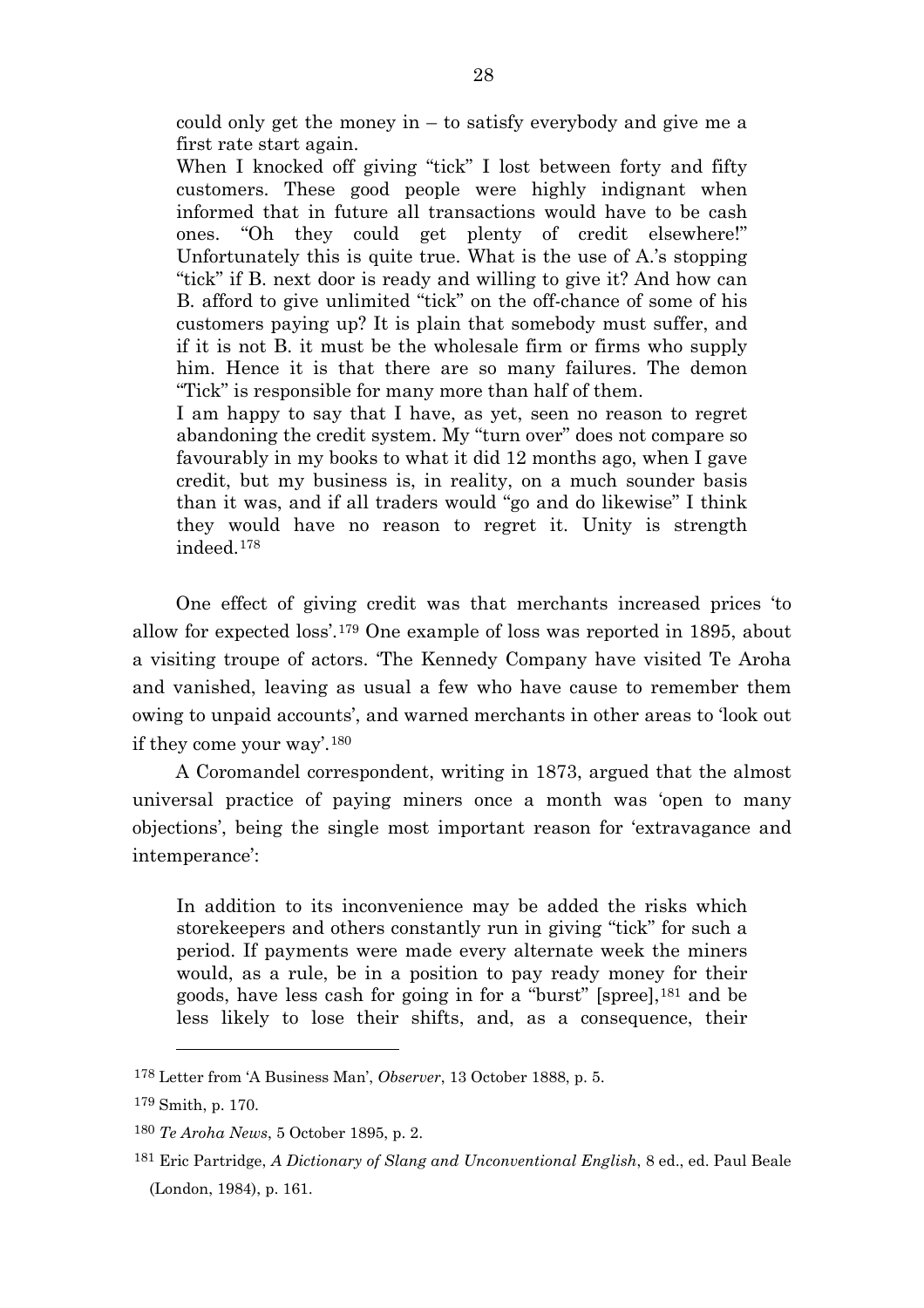employment. As it is, miners who receive their cheques monthly, and who go to their creditors to discharge their debts, generally at a hotel, meet some of their mates or companions, renew their bonds of friendship or good feeling in the "cup" several times, get hearty, spend their money, and very likely before the day is over their available balance to meet the current month's requirements is nil, and the natural result with this class of persons follows – after a feast a famine.

Fortnightly payment would avoid this behaviour and 'establish a healthier feeling amongst the miners and business people<sup>'[182](#page-29-0)</sup> As payment at shorter intervals was not introduced, nearly 25 years later the *Coromandel News* complained that because English companies would not pay weekly or fortnightly miners had to live on 'tick'.[183](#page-29-1)

In 1897, the Auckland Chamber of Commerce was told that 'a great many complaints had been received from storekeepers in the mining districts' that 'the mine accounts were made up monthly, on a day a fortnight previous to the pay day, and they always kept a fortnight's pay in hand. A man would then receive from £10 to £14 by cheque', and in places without a bank these were cashed in hotels. Sometimes miners went for weeks without pay.[184](#page-29-2) Nearly six months later, the Chamber of Mines refused to pay wages weekly and in cash because it would 'entail considerable additional cost and risk' and miners had not objected to the 'present mode of payment'.[185](#page-29-3) In 1901, when it discussed plans to abolish imprisonment for debt, one member stated that goldfields storekeepers, especially at Coromandel,

were suffering severely as a result of the existence of the measure. The storekeepers had to run the whole show, keeping the men and their families, as the miners did not, in some cases, receive their wages monthly, and numbers of them had not actually been paid for years. Although the men were upright and honest enough, they simply did not get the money, and consequently could not pay.

Another member claimed that 'people had come to recognize that they could not be compelled to pay, and when they got into difficulties they

<span id="page-29-0"></span><sup>182</sup> Coromandel Correspondent, *Auckland Weekly News*, 3 May 1873, p. 5.

<span id="page-29-1"></span><sup>183</sup> *Coromandel News*, n.d., cited in *Observer*, 22 January 1898, p. 4.

<span id="page-29-2"></span><sup>184</sup> Chamber of Commerce, *Auckland Weekly News*, 16 October 1897, p. 35.

<span id="page-29-3"></span><sup>185</sup> *Auckland Weekly News*, 2 April 1898, p. 20.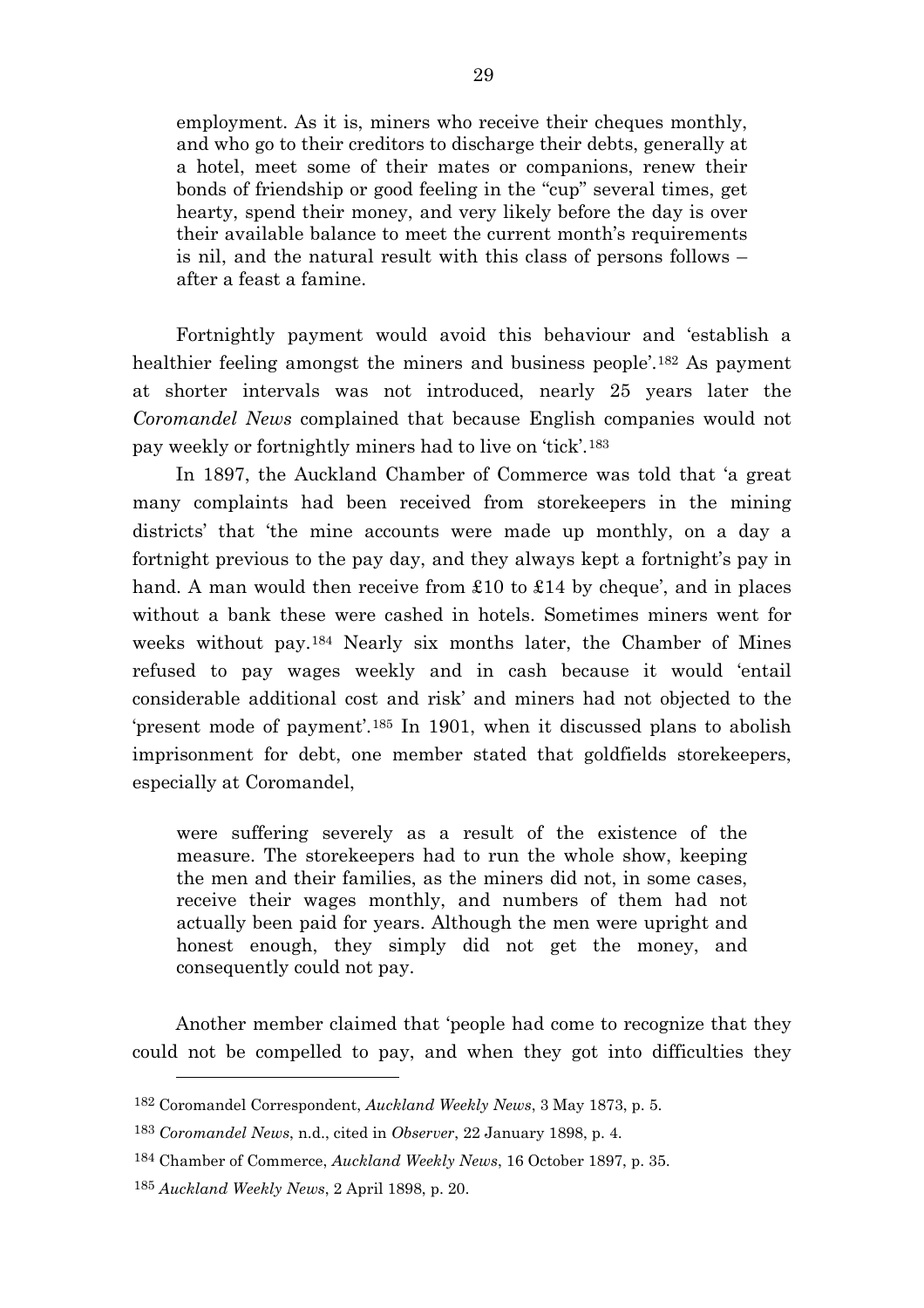simply said that the tradespeople could whistle for their money, and moved away to another place'. A third speaker believed 'the question was really one of giving credit; no storekeeper was compelled to give credit. The great difficulty to be confronted in the case of those who could not pay but would not pay was that of proving that that person actually had the means to pay'.[186](#page-30-0)

Some people exploited creditors by living on credit and obtaining luxuries they could not afford.[187](#page-30-1) One warden criticized a miner for not paying for his food. 'It is a mean thing to keep a tradesman waiting for you to pay your tucker when you make a little rise. You know that dozens of families at the Thames live on the storekeepers and others, who keep them in tucker till they are able to pay them'.[188](#page-30-2) In mid-1884, the *Te Aroha News* outlined the abuses of credit:

That "credit is the life of trade" is in a certain sense perhaps true, but only to a certain extent is it true, and unfortunately it is liable to gross abuse. In the past, even more than in the present, far too much credit has been the rule amongst all classes of the community. Previous to the commencement of our commercial depression everybody seemed to trust everybody. Anyone not having money at command found that they could get credit, which many thought was just as good. But as was to be expected this sort of thing eventually did great injury to all concerned. People quickly got into the way of living beyond their means, simply because it was so easy to get goods on credit. Many finding their credit good began to invest in land and shares with money not really their own, and which had to be accounted for sooner or later. Over speculation was a result, and land, and shares, and nearly all classes of goods rose far beyond their intrinsic value. But, as was to be expected, after a while a reaction set in, and credit was greatly curtailed. Bills were largely dishonoured, bankers called up overdrafts, and bankruptcies were numerous. Everyone tried to realize with the result [that] prices rapidly declined. Merchants have been severely bitten, and are now not so anxious to force goods on storekeepers about whose true financial position they know but little as they were once. How many instances could be cited within the past few years of men with little or no capital starting in stores and hotels, and quickly running into debt [by] a few thousands. It is scarcely necessary to refer to what has happened at our very doors in the last year or

<span id="page-30-0"></span><sup>186</sup> Chamber of Commerce, *Auckland Weekly News*, 19 September 1901, p. 39.

<span id="page-30-1"></span><sup>187</sup> For example, *Bay of Plenty Times*, n.d., reprinted in *Thames Star*, 29 April 1881, p. 2.

<span id="page-30-2"></span><sup>188</sup> *Thames Sentinel and Miners' Journal*, 1 March 1895, p. 3.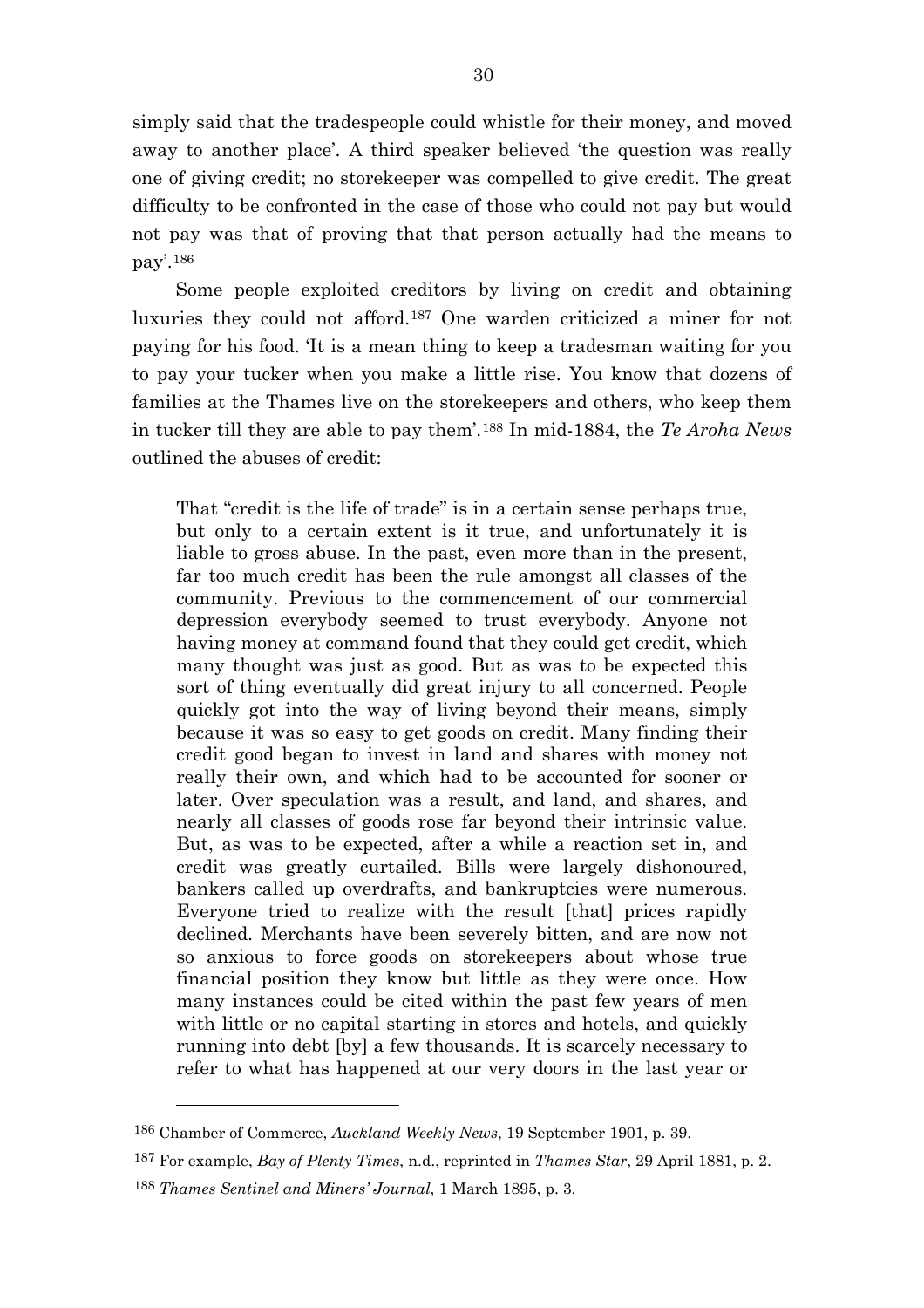two. During the past few years in nearly every case of bankruptcy "book debts" form a large proportion of the assets. It is a good thing that traders of late are not so free to let people run up scores out of all proportion to their means. The public should be taught that they will be expected to pay for what they get. Much good will have been done by the depression if it puts an end to the reckless giving of credit. If merchants would sell goods on *shorter* terms to storekeepers, the latter would likewise refuse to part with their goods unless they were speedily paid for them, and everybody would learn to pay promptly. Whilst considerable reform has taken place – still even now far too much credit is given, and with the natural result; the man who intends to pay, and does pay, is charged a higher price than is necessary, to make up for the losses sustained through those who have prove "bad marks." It's an old and true saying that "short reckonings make" long friends." It is the absolute duty of every trader and businessman in our district to encourage in every possible way the payment of *cash*. Traders themselves would quickly find it far more remunerative to sell for cash at a small profit, saving the expense and worry of so much extra book-keeping, and the writing off of many accounts as bad debts, than the booking of goods at high prices with the uncertainty of ever getting paid. There are of course many cases in which the cash system cannot be enforced, but without doubt it deserves to be encouraged far more than it is in our midst.[189](#page-31-0)

Storekeepers were aware of the benefits of cash sales, but had to offer both methods of payment. The previous year, the Waiorongomai Butchery and General Provision Store, operated by Thomas David Tierney[190](#page-31-1) and his partner, had advertised 'Terms Cash or Monthly Payments'.[191](#page-31-2) Tierney much preferred the former, telling the magistrate that he was unable to pay a debt until the miners got paid, having 'given large credit'.[192](#page-31-3) When the partnership was dissolved and he ceased selling groceries to concentrate on his butchery in 'new and enlarged premises', he retained the options of paying cash or making monthly payments, presumably out of necessity.[193](#page-31-4) At the time the *Te Aroha News* published its article urging cash sales, a Waiorongomai butcher offered a 'very Liberal Discount' to those paying

<span id="page-31-0"></span><sup>189</sup> *Te Aroha News*, 21 June 1884, p. 2.

<span id="page-31-1"></span><sup>190</sup> See *Te Aroha News*, 20 September 1943, p. 3.

<span id="page-31-2"></span><sup>191</sup> Advertisement, *Te Aroha News*, 22 September 1883, p. 4.

<span id="page-31-3"></span><sup>192</sup> Magistrate's Court, *Te Aroha News*, 1 September 1883, p. 2.

<span id="page-31-4"></span><sup>193</sup> *Te Aroha News*, 15 December 1883, p. 7, advertisement, p. 8.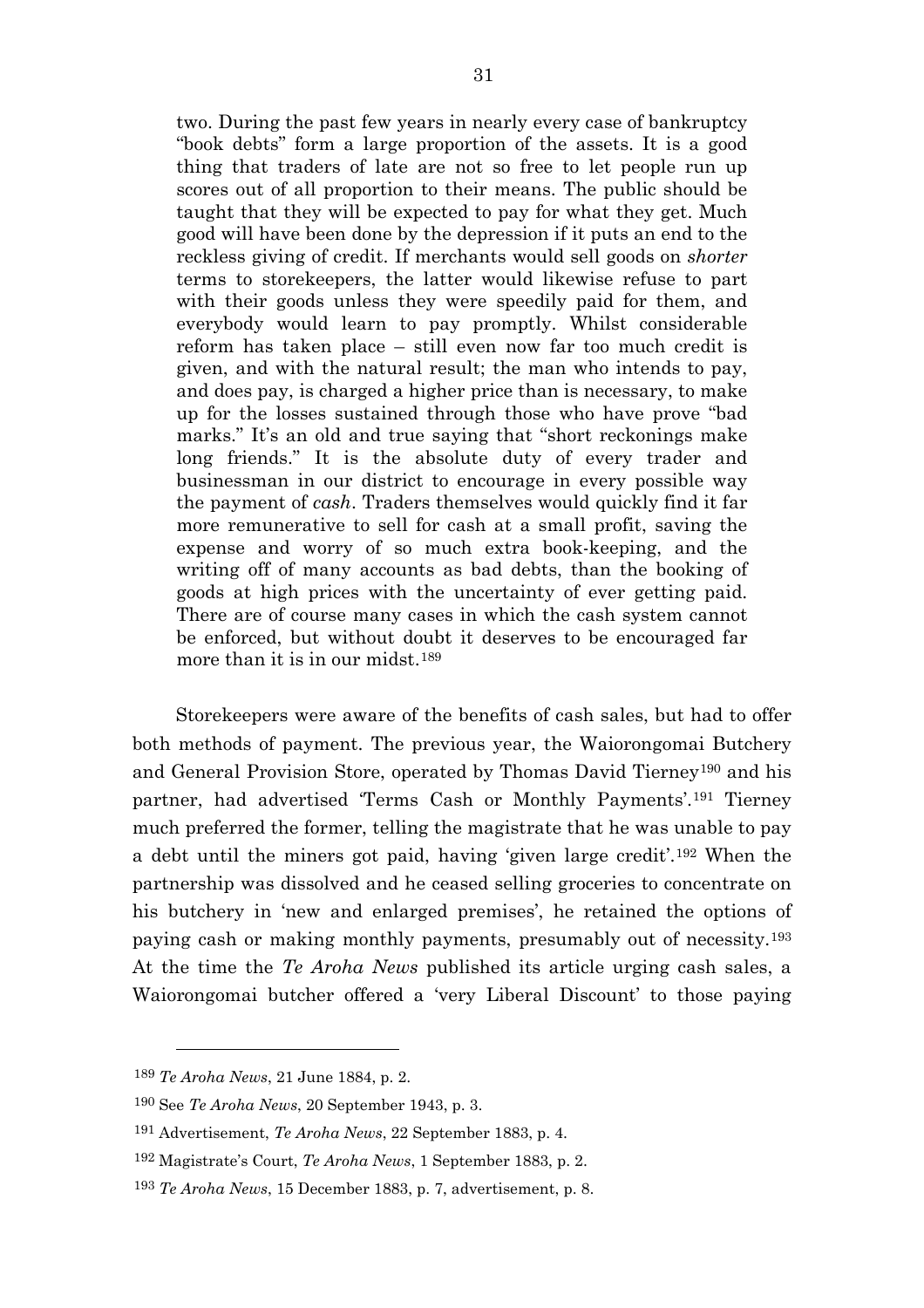cash.[194](#page-32-0) One Te Aroha butchery reduced the price by a quarter for cash customers.[195](#page-32-1) In September 1884 another Te Aroha storekeeper joined those offering cheaper prices for cash.[196](#page-32-2) Two years later, a firm advertised that it was 'selling for cash at prices quoted by any other business houses'.[197](#page-32-3) The following year, customers were told they would 'get advantage on cooperative principles FOR CASH'.[198](#page-32-4) John Williams[199](#page-32-5) advertised himself in 1888 as 'the cheap cash storekeeper'.[200](#page-32-6)

In August 1884, Laybourn Brothers, Robert Elliott and Thomas, had settled into their new store at Waiorongomai and were doing a good cashonly trade.[201](#page-32-7) In the following month they opened a branch store at Quartzville, promising to sell all goods 'at the lowest possible remunerative prices. Messrs Laybourn's endeavour to establish a cash trade in our midst at low prices has, so far, been most successful'.[202](#page-32-8) The following June, they were able to lease a 'commodious and well situated store at Waiorongomai'. As they had 'established a good connection since they started' and their goods were of 'excellent quality' and the prices 'extremely modest', the local newspaper expected their business was 'bound to largely increase. The present store has for some time been found too small'.[203](#page-32-9) In May 1886, they had a 'special cheap–cash sale in all departments for one month, owing to the lease of their present premises having almost expired'.[204](#page-32-10) 'To save removal of goods', they sold some at ten per cent under Auckland prices and drapery and clothing at 25 per cent less, and managed to sell all their stock.[205](#page-32-11) Late in the year, they reopened in Te Aroha as grocers and general storekeepers. 'The firm was well and favourably known' in Waiorongomai

<span id="page-32-0"></span><sup>194</sup> Advertisement, *Te Aroha News*, 28 June 1884, p. 7.

<span id="page-32-1"></span><sup>195</sup> *Te Aroha News*, 5 July 1884, p. 2.

<span id="page-32-2"></span><sup>196</sup> *Te Aroha News*, 6 September 1884, p. 2.

<span id="page-32-3"></span><sup>197</sup> Advertisement, *Te Aroha News*, 10 July 1886, p. 3.

<span id="page-32-4"></span><sup>198</sup> Advertisements, *Te Aroha News*, 5 March 1887, p. 3, 2 April 1887, p. 3.

<span id="page-32-5"></span><sup>199</sup> See paper on Joseph Campbell.

<span id="page-32-6"></span><sup>200</sup> Advertisement, *Te Aroha News*, 16 June 1888, p. 7.

<span id="page-32-7"></span><sup>201</sup> *Te Aroha News*, 16 August 1884, p. 2, 4 October 1884, p. 7; *New Zealand Herald*, 18 November 1936, p. 16.

<span id="page-32-8"></span><sup>202</sup> *Te Aroha News*, 30 August 1884, p. 2, 13 September 1884, p. 2.

<span id="page-32-9"></span><sup>203</sup> *Te Aroha News*, 13 June 1885, p. 2.

<span id="page-32-10"></span><sup>204</sup> *Te Aroha News*, 8 May 1886, p. 2.

<span id="page-32-11"></span><sup>205</sup> *Te Aroha News*, 29 May 1886, p. 7, 12 June 1886, p. 3.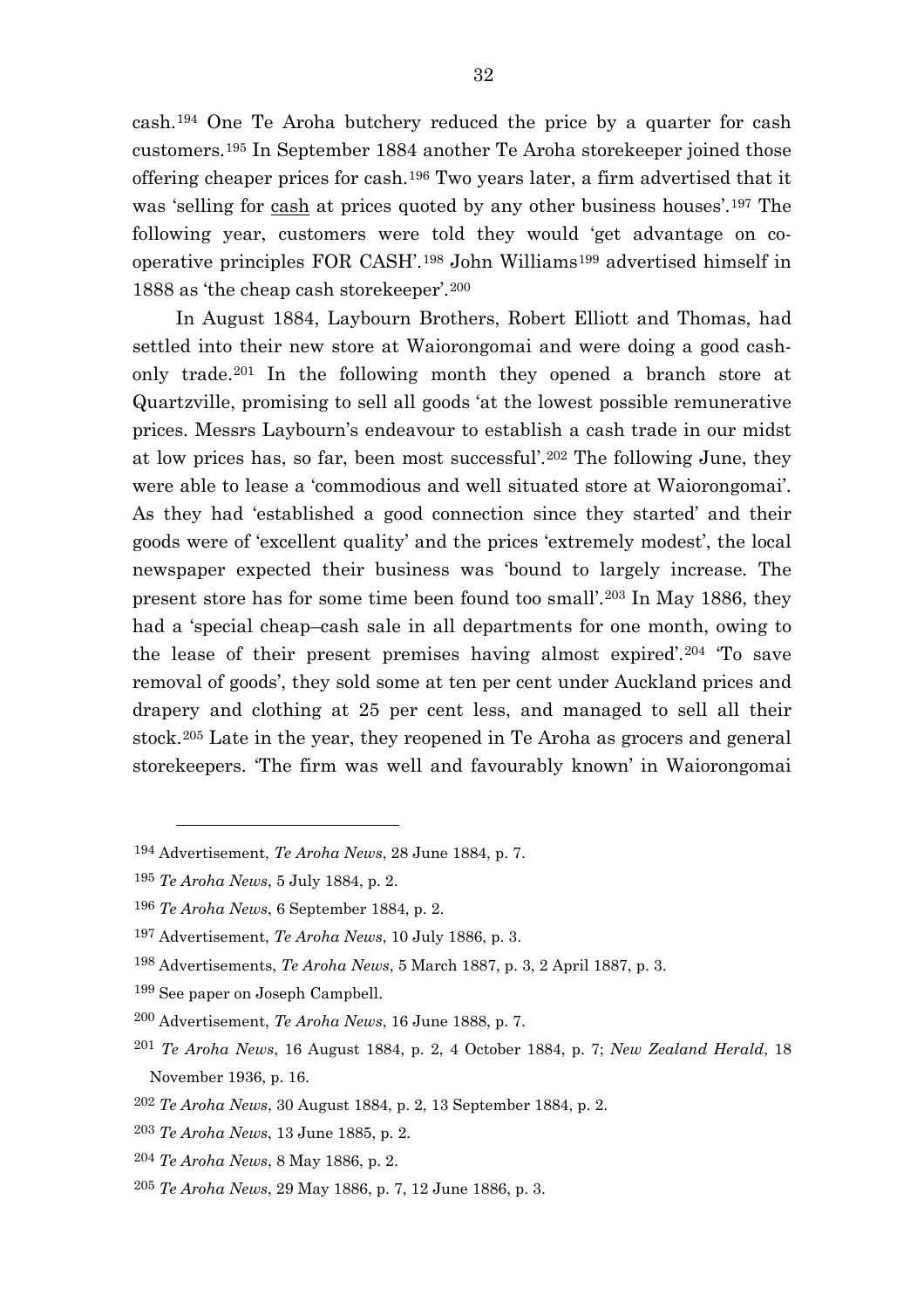'for the excellent quality of the goods supplied, and very moderate prices'.[206](#page-33-0) They advertised that all their goods would be 'Sold at Prices hitherto Unheard of in the District'.[207](#page-33-1) They moved to a 'Co-operative Store' in April, again offering low prices for cash.[208](#page-33-2) Two months later they sold out to a rival storekeeper, a forced sale because Robert Laybourn had handed over his estate to be administered for the benefit of his creditors.<sup>[209](#page-33-3)</sup> Knowing his business was failing, at the beginning of April he had made an absolute assignment to his wife of his furniture and effects,  $210$  to protect them from creditors. For a time he was an agent for his father's firm, selling grass seeds,<sup>[211](#page-33-5)</sup> until his father became bankrupt in 1889.<sup>[212](#page-33-6)</sup> Four years later, Thomas also went bankrupt.[213](#page-33-7) Robert avoided bankruptcy, but gave up storekeeping and became a miner after he left the district, to the detriment of his health.[214](#page-33-8) Not allowing credit meant he had never had to sue a customer for unpaid goods; when a miner himself he was sued by a cooperative store for goods worth £8 15s 8d.[215](#page-33-9)

In 1889, the *Te Aroha News* was delighted that an auctioneer would conduct all future auctions on 'cash principles', meaning cash must be paid before purchases were handed over. 'The announcement is an important one and decidedly a step in the right direction. The long credit style of doing business has prevailed far too long … for the good of the country'.[216](#page-33-10) That credit continued to be commonly available was indicated six months later

<span id="page-33-0"></span><sup>206</sup> *Te Aroha News*, 13 November 1886, p. 2.

<span id="page-33-1"></span><sup>207</sup> Advertisement, *Te Aroha News*, 19 March 1887, p. 1.

<span id="page-33-2"></span><sup>208</sup> *Te Aroha News*, 2 April 1887, p. 2, advertisement, 9 April 1887, p. 1.

<span id="page-33-4"></span><span id="page-33-3"></span><sup>209</sup> *Te Aroha News*, 18 June 1887, p. 2, 25 June 1887, p. 3.

<sup>210</sup> *Mercantile and Bankruptcy Gazette*, 16 April 1887, p. 114.

<span id="page-33-5"></span><sup>211</sup> *Te Aroha News*, 21 March 1888, p. 11, 15 September 1888, p. 7.

<span id="page-33-6"></span><sup>212</sup> *Auckland Weekly News*, 24 August 1889, p. 20, 31 August 1889, p. 30, 28 September 1889, p. 21, 21 September 1889, p. 21, 18 January 1890, p. 10.

<span id="page-33-7"></span><sup>213</sup> *Auckland Weekly News*, 28 January 1893, p. 29.

<span id="page-33-8"></span><sup>214</sup> *New Zealand Herald*, 18 November 1936, p. 16; Inspectors' Reports on applications for warrants to act as Provisional Mine Manager, no. 116, Mines Department, MD 4, 2/47, ANZ-W; *New Zealand Mining Standard and Financial News*, 6 February 1897, p. 3; Goldfields and Mines Committee, *AJHR*, 1936, I-4, p. 3; Death Certificate of Robert Elliott Laybourn, 13 November 1936, 1936/23667, BDM.

<span id="page-33-9"></span><sup>215</sup> Waihi Magistrate's Court, Plaint Book 1900-1908, folio 43, entry for 9 December 1901, BAFV 13684/2b, ANZ-A.

<span id="page-33-10"></span><sup>216</sup> *Te Aroha News*, 26 January 1889, p. 2.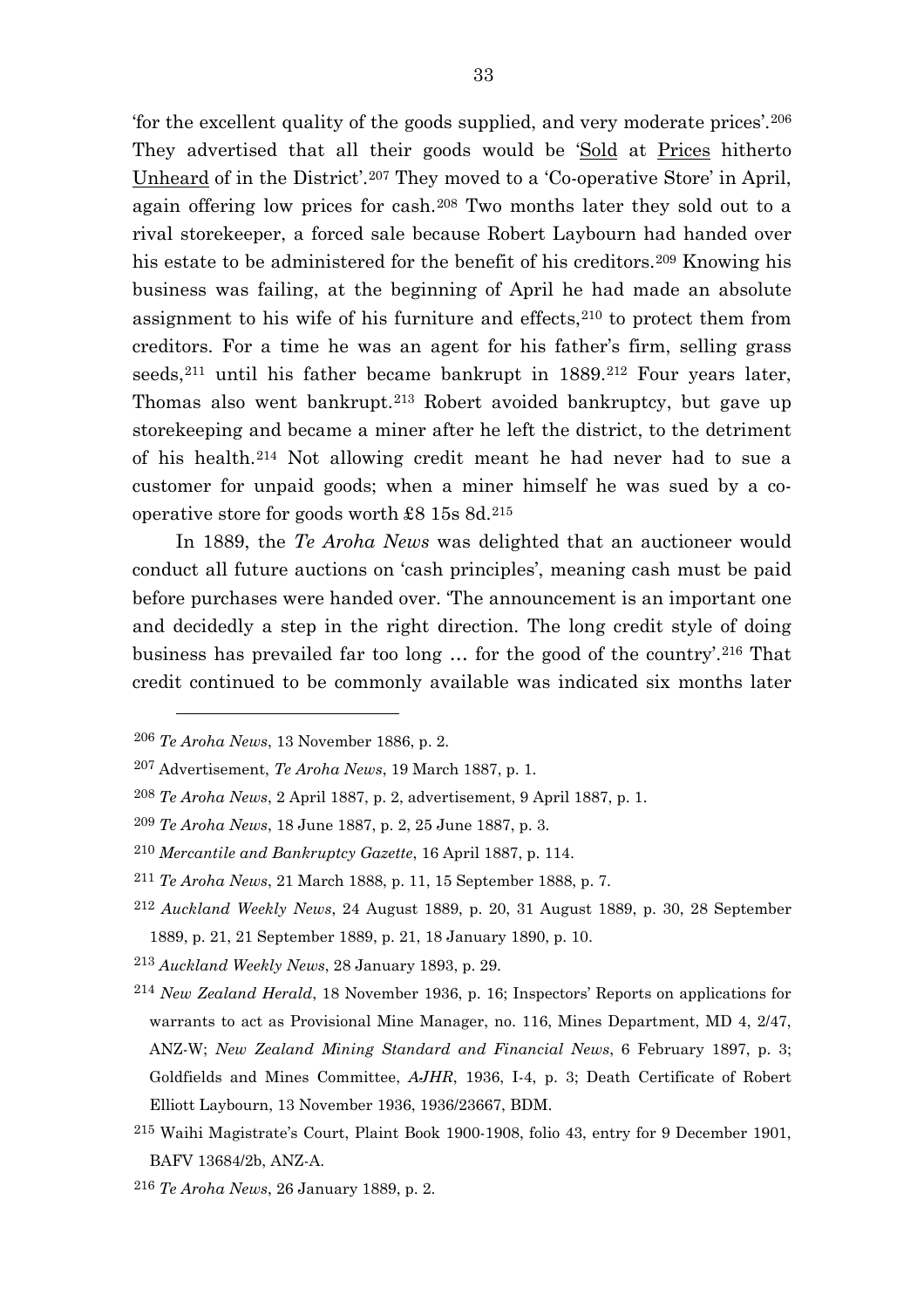by an editorial again urging cash purchases rather than credit.[217](#page-34-0) In mid-1905, the *Observer* reported that some Te Aroha tradesmen 'formed themselves into an Association under the name of "Hard Cases," with the object of checking the mad career of the credit system'.[218](#page-34-1) This decision resulted in the *Te Aroha News* 'bristling with correspondence', now lost through the destruction of the relevant issues, 'from infuriated "tick" seekers, protesting against the Tradesmens' Protection Association', which was 'finding redress in paying them back in their own coin, and tick v. no-tick looks as if it will end in a strike'.<sup>[219](#page-34-2)</sup> This policy had been adopted elsewhere; four years previously a Waihi correspondent reported that mine contracts were 'all the rage here at present, so much so that the local tradespeople are about to contract the credit system and sell strictly for cash'.[220](#page-34-3)

The dangers of giving credit was illustrated by Louis Kalman, a Waiorongomai storekeeper, <sup>[221](#page-34-4)</sup> who filed as bankrupt in November 1884. <sup>[222](#page-34-5)</sup> At the court hearing, when it was reported that his liabilities were £450 and his assets were valued at £228, Kalman explained why he had failed:

The deficiency in his affairs arose through the giving of credit and inability to collect his book debts, which amounted to about £160. This was chiefly due to the depression existing in the district, and the efflux of population. His property at Waiorongomai had depreciated in value to the extent of about £120, and he had sunk about £50 in mining speculations. Had he not suffered these losses he would have been able to pay his way comfortably.<sup>[223](#page-34-6)</sup>

The amount given for losses in mining speculation seems exaggerated, as he had only one share out of the 15 in the Commercial, which was converted into  $1,000$  scrip shares when a company was formed;<sup>[224](#page-34-7)</sup> no other

<span id="page-34-0"></span><sup>217</sup> Editorial, *Te Aroha News*, 19 June 1889, p. 2.

<span id="page-34-1"></span><sup>218</sup> *Observer*, 15 July 1905, p. 16.

<span id="page-34-2"></span><sup>219</sup> *Thames Star*, 16 June 1905, p. 2.

<span id="page-34-3"></span><sup>220</sup> 'Waihi', *Observer*, 6 July 1901, p. 21.

<span id="page-34-4"></span><sup>221</sup> For his life in this district, see *Te Aroha News*, 9 February 1884, p. 2, 19 April 1884, p.

<sup>2, 6</sup> September 1884, pp. 2, 7, 16 May 1888, p. 2.

<span id="page-34-5"></span><sup>222</sup> *Thames Star*, 28 November 1884, p. 3.

<span id="page-34-6"></span><sup>223</sup> District Court, *Thames Advertiser*, 4 February 1885, p. 3.

<span id="page-34-7"></span><sup>224</sup> Te Aroha Warden's Court, Register of Licensed Holdings 1881-1887, folio 143, BBAV 11500/9a, ANZ-A; *New Zealand Gazette*, 18 October 1883, p. 1518.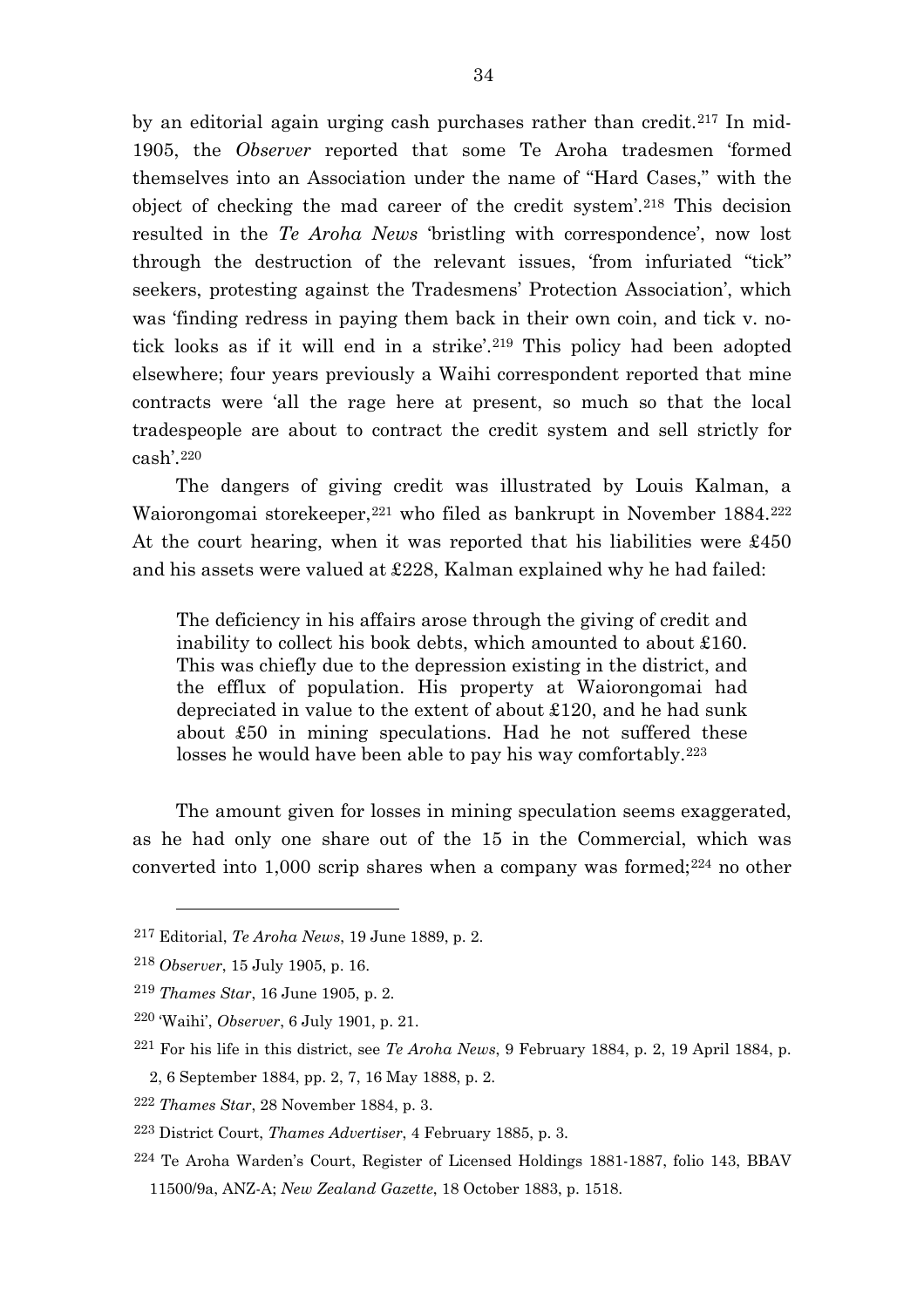investments were recorded. His house and land, which had cost £170, was worth only £50 because of the decline in property values caused by the decline of mining.[225](#page-35-0) As all his property was handed over to the assignee, there was no opposition to his speedy discharge.  $226$ 

One reason why miners lived on credit was their small incomes and consequent lack of capital. To develop mines before ore was produced they had no choice but to live off shopkeepers; and after a successful crushing they had to hand over the proceeds to those who had kept them afloat.<sup>[227](#page-35-2)</sup> Credit was only available when prospects were favourable. In mid-1881, in commenting on the collapse of the Te Aroha rush, a correspondent noted that 'that worn-out old horse, "Tick," which so many of our diggers rode successfully for a time, is dead'.<sup>[228](#page-35-3)</sup> The mining boom of the 1890s encouraged 'overtrading' on the basis of 'reckless credit' provided by storekeepers, who soon felt 'the pinch' when the boom faded.<sup>[229](#page-35-4)</sup>

Sometimes credit was refused. For example, James Munro, a Waiorongomai blacksmith,<sup>[230](#page-35-5)</sup> was sued by a butcher for £5 1s 10s. The butcher explained that the meat had been supplied on credit, which he had stopped when the debt had risen to  $\pounds 3$  18s.<sup>[231](#page-35-6)</sup>

#### BORROWING MONEY

In 1884, Henry John Hyde, a miner,  $232$  was sued for £12 13s 6d, being cash lent by Michael Hennelly,[233](#page-35-8) a Thames sharebroker.[234](#page-35-9) The latter

 $\overline{a}$ 

<span id="page-35-6"></span><span id="page-35-5"></span>231 Te Aroha Magistrate's Court, Civil Record Book 1884-1889, 43/1889, BCDG 11221/1b, ANZ-A; Magistrate's Court, *Te Aroha News*, 15 June 1889, p. 7.

<span id="page-35-0"></span><sup>225</sup> District Court, *Te Aroha News*, 7 February 1885, p. 7; District Court, Bankruptcy Cases 1885-1887, entries for 3 February 1885, 3 March 1885, BACL 14415/1a, ANZ-A.

<span id="page-35-1"></span><sup>226</sup> District Court, *Thames Advertiser*, 4 February 1885, p. 3, 4 March 1885, p. 3.

<span id="page-35-2"></span><sup>227</sup> Editorial, *Thames Advertiser*, 10 September 1887, p. 2.

<span id="page-35-3"></span><sup>228</sup> Te Aroha Correspondent, *Thames Advertiser*, 14 June 1881, p. 3.

<span id="page-35-4"></span><sup>229</sup> Bank of New Zealand, Ohinemuri Branch, Half-Yearly Balance Books, Balance as at 31 March 1897, 'General Remarks by Manager', Bank of New Zealand Archives, Wellington. 230 See paper on John Squirrell.

<span id="page-35-7"></span><sup>232</sup> See chapter on mining in the Te Aroha district until the Depression.

<span id="page-35-8"></span><sup>233</sup> See 'Thames Talk', *Observer*, 8 August 1885, p. 16; *Thames Advertiser*, 16 December 1885, p. 2; *Auckland Weekly News*, 19 December 1885, p. 14.

<span id="page-35-9"></span><sup>234</sup> Thames Magistrate's Court, Civil Record Book 1883-1885, 335/1884, BACL 13735/2a, ANZ-A.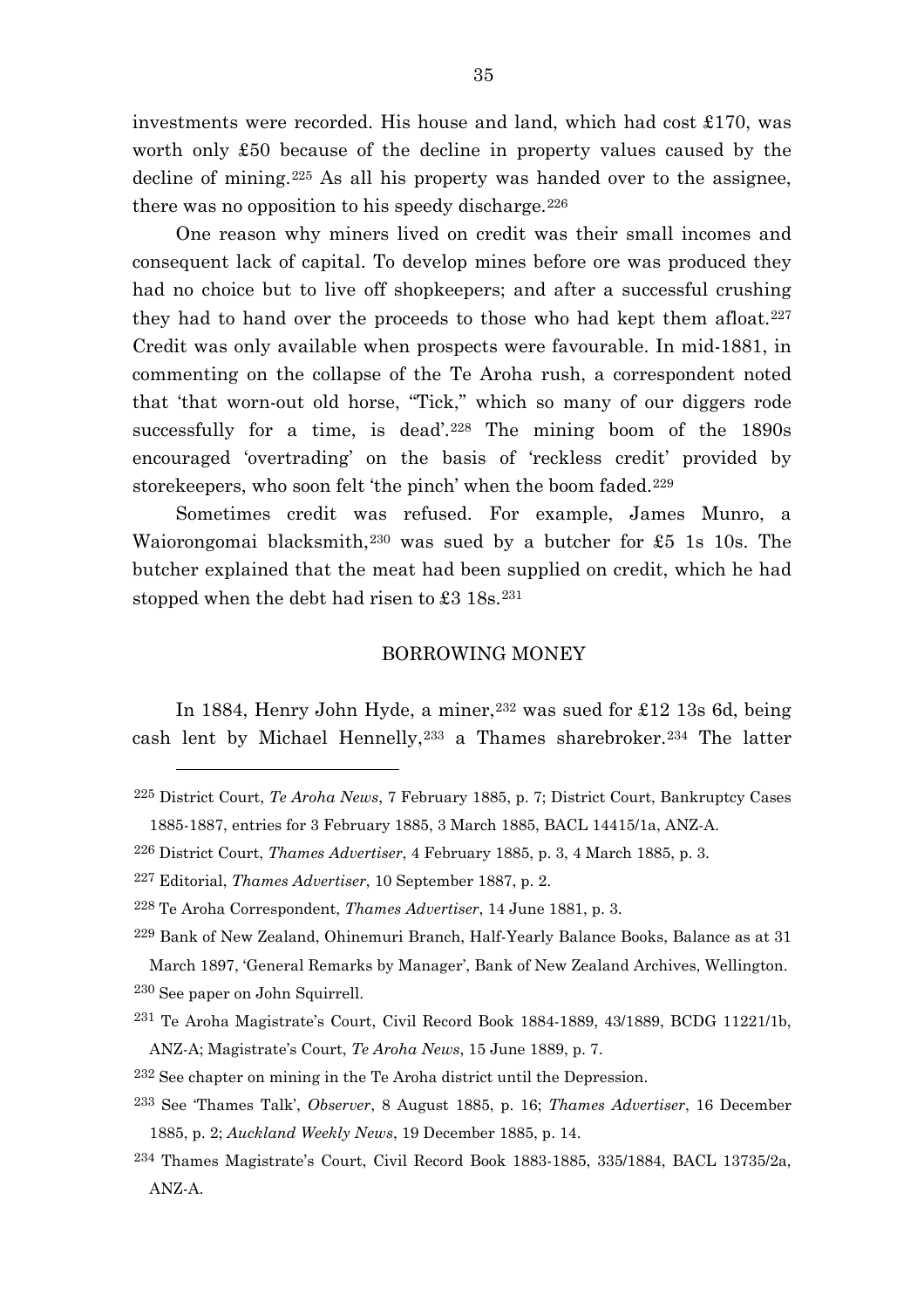informed the magistrate that, in 1882, Hyde had asked him to sell 150 shares in a Waitekauri claim, 'naming the lowest price for them as £15. Told him that there were no purchasers just then, but he said he was anxious to take up some ground at Te Aroha, and wanted money'. Hennelly lent him £10 'and agreed to send him a cheque for the balance' if he sold the shares. They were not sold; Hennelly had sold the last ones over a month before Hyde asked him to sell his. When Hennelly asked for his money back, Hyde 'replied that he was under the impression that witness had bought the shares, but he said he would see what he could do'. Hennelly commented that, 'in the state of the market at the time, he would not have bought the shares at any price'. Hyde's version of events was that Hennelly had said that if he could not get £15, he would 'consider the shares his. Heard nothing more of the matter for two years and a half, and had not had the transfer returned to him'. The magistrate ordered Hyde to pay £10 and the costs of the case.[235](#page-36-0)

## SUED

As Belich observed, there was a 'massive amount of litigation over small unpaid debts'.<sup>[236](#page-36-1)</sup> Paying debts was not a priority for many, a Te Aroha correspondent noting that as a visiting American's entertainment extracted an 'amazing amount of money' from 'some very hard nails', it was 'most likely the butchers and the bakers will have cause to regret this gentleman's visit'.[237](#page-36-2) One morning, at the Te Aroha railway station, 'a Waiorongomai butcher pronounced maledictions on the head of a debtor who would not square up, and he might have given greater force to this funny sort of prayer by the imposition of his wiry hands, but the bobbies were too near'.[238](#page-36-3) In 1895, a former Hauraki magistrate criticized miners for not paying their 'tucker' bills. 'I have seen a man kicked about and then chucked into a creek at Thames because he tried to sneak out of paying his tucker account'.[239](#page-36-4)

It was quite usual for debtors not to pay until forced to, even though the sums involved were small. For instance, Henry John Hyde had to be

<span id="page-36-1"></span><span id="page-36-0"></span><sup>235</sup> Magistrate's Court, *Thames Star*, 22 August 1884, p. 2.

<sup>236</sup> Belich, p. 377.

<span id="page-36-2"></span><sup>237</sup> Te Aroha Correspondent, *Auckland Weekly News*, 11 November 1893, p. 23.

<span id="page-36-3"></span><sup>238</sup> 'Te Aroha', *Observer*, 1 March 1890, p. 14.

<span id="page-36-4"></span><sup>239</sup> *Thames Sentinel and Miners' Journal*, 1 March 1895, p. 3.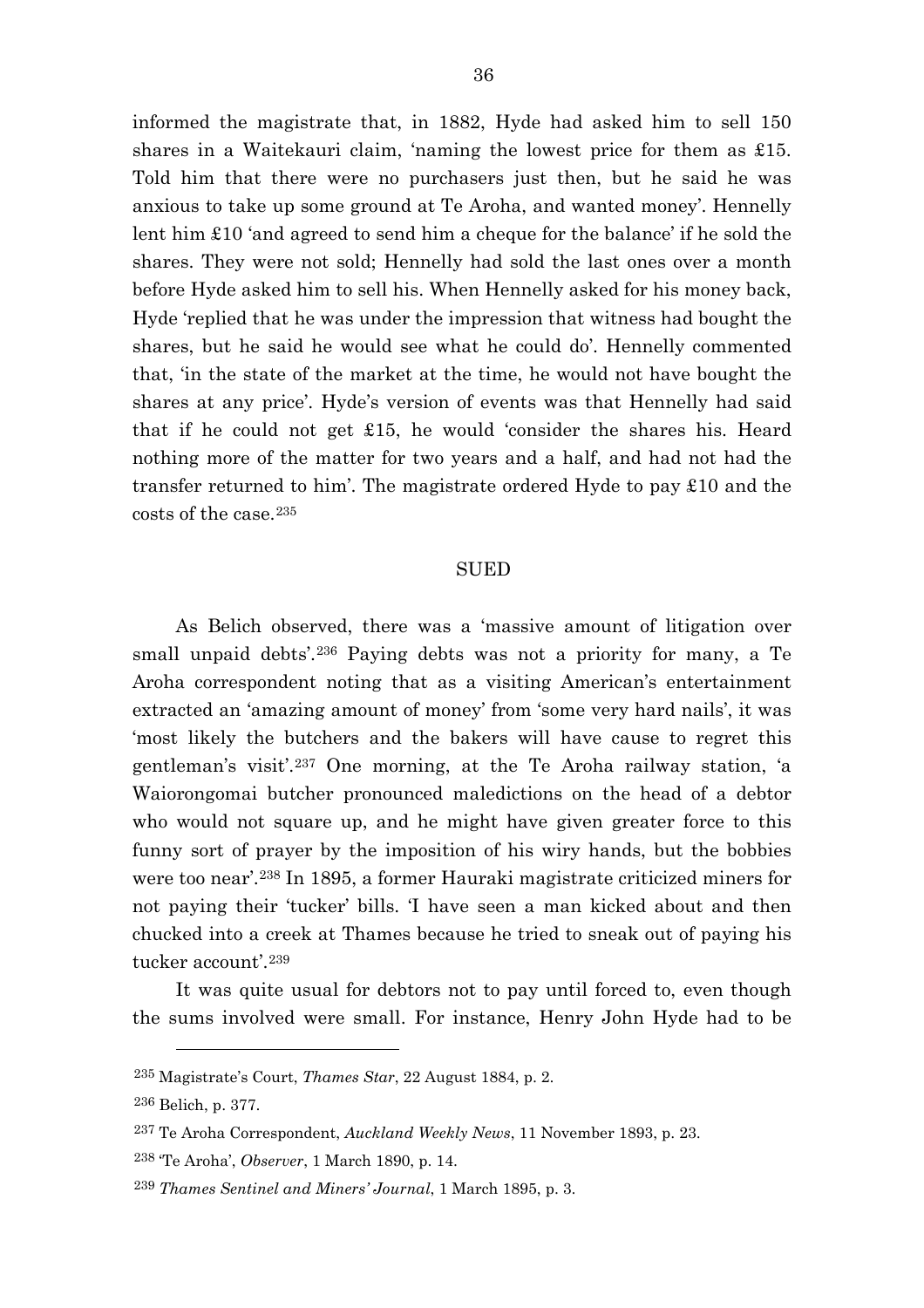sued in 1882 to get him to pay  $\pounds 3$  14s 3d owed to a tailor.<sup>[240](#page-37-0)</sup> Only a distress warrant forced him to pay  $\pounds1$  13s to his butcher in 1886.<sup>[241](#page-37-1)</sup> Just over a year later, another distress warrant forced him to pay £4 0s 1d to another storekeeper.[242](#page-37-2) A draper had to sue for £4 2d 4d in 1894 and seven years later used a judgment summons to obtain  $£50s10d.243$  $£50s10d.243$ 

Gregory Goiss, a miner, <sup>[244](#page-37-4)</sup> was sued by four storekeepers and one publican during 1884, all debts being between £3 10s and £4 apart from one of £16 5s 11d. In four cases he was to pay in monthly instalments of £1 and in one case  $\pounds 1$  1s.<sup>[245](#page-37-5)</sup> Two years later, when a Karangahake merchant, Alexander Hogg,<sup>[246](#page-37-6)</sup> had a judgment summons issued against him to enforce payment of £7 3s 6d, he explained why he could not pay:

No money – Working for Davis for 9 months – 9/- a day – Not working for Davis since 4 May. I worked for Woodstock from up to 28 June & paid Mr Hogg £10 by order. I worked in Adeline in March & April incurred this debt then  $-\text{could not pay it as I was}$ paying other debts. I was ill for a week earned [£]6-11-8 during 4 weeks – a subscription got up for me – I am now at contract not  $payable - am willing to pay but not able. Have a wife and two$ children – Lost everything by fire.

Hogg responded that Goiss had been 'in continuous work for 8 or 9 months earning high wages' and had been asked to pay when he was

<span id="page-37-0"></span><sup>240</sup> Te Aroha Magistrate's Court, Civil Record Book 1881-1884, 27/1882, BCDG 11221/1a, ANZ-A.

<span id="page-37-1"></span><sup>241</sup> Te Aroha Magistrate's Court, Home Warrant Book 1883-1928, 11/1886, BBAV 11498/1a, ANZ-A.

<span id="page-37-2"></span><sup>242</sup> Te Aroha Magistrate's Court, Home Warrant Book 1883-1928, 52/1888, BBAV 11498/1a, ANZ-A.

<span id="page-37-3"></span><sup>243</sup> Te Aroha Magistrate's Court, Civil Record Book 1889-1896, 32/1894, BCDG 11221/1c; Record of Judgment Summonses 1894-1929, 2/1901, BBAV 11222/2a, ANZ-A.

<span id="page-37-4"></span><sup>244</sup> See *Te Aroha News*, 21 February 1885, p. 2, 3 October 1885, p. 2.

<span id="page-37-5"></span><sup>245</sup> Te Aroha Magistrate's Court, Civil Record Book 1881-1884, 58, 80, 101, 113, 160/1884, BCDG 11221/1a, ANZ-A; Magistrate's Court, *Te Aroha News*, 26 April 1884, p. 7, 17 May 1884, p. 2, 28 June 1884, p. 2.

<span id="page-37-6"></span><sup>246</sup> See *Cyclopedia of New Zealand*, vol. 2, pp. 907-908.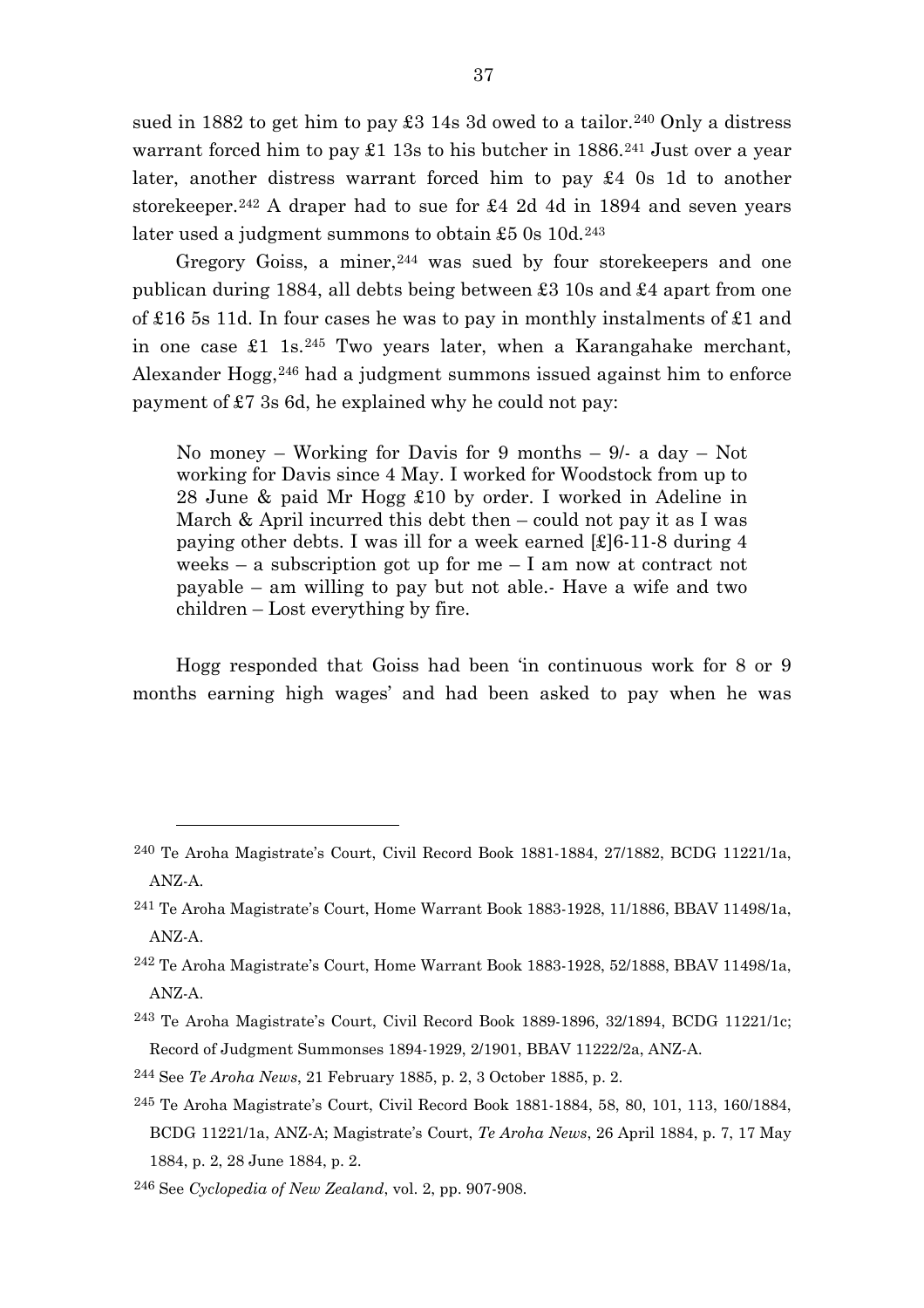employed by the Adeline Company; instead, he had paid debts of £9 and £5 to two others. The magistrate did not order him to pay this debt.<sup>[247](#page-38-0)</sup>

His mention of fire and a subscription referred not to one but to two fires. In June 1885, his home between Waiorongomai and the mines was burnt to the ground, 'the whole of the contents except for a few articles of clothing being totally consumed'. As his wife had given birth two days previously and had to escape with her baby and child, 'much sympathy' was felt locally and subscriptions were 'raised to give them a fresh start in life'.[248](#page-38-1) The fresh start was at Karangahake, where his new cottage burned down six months later, all his possessions being lost once more; another subscription was raised.<sup>[249](#page-38-2)</sup>

In 1891, when a distress warrant was taken out against him over £22 8s 6d owed to a Paeroa butcher, Goiss had no property that could be sold to pay it.[250](#page-38-3) Two years later, a Thames draper sued for £1 10s 3d.[251](#page-38-4) Nine months later, Goiss solved his financial and personal problems by abandoning his family and probably going to Australia; as he could not be traced, his destitute family had to rely on welfare.[252](#page-38-5)

If poverty was proven, a debt could be waived. When a merchant sued Joseph Roberts, a miner,[253](#page-38-6) for £3 11s 1d, the magistrate was sympathetic to the latter. Roberts told him that, 'although receiving 9s a day for the past six weeks, he had previously been working as a tributer at Thames for five months unsuccessfully; was a married man with three young children to support, and had no means whereby to pay off this debt since judgment had

- <span id="page-38-5"></span><sup>252</sup> *New Zealand Police Gazette*, 18 April 1894, p. 61; Thames Hospital Board, Letterbook 1896-1901, p. 344, YYBP 14067/1b, ANZ-A.
- <span id="page-38-6"></span><sup>253</sup> See Magistrate's Court, *Thames Advertiser*, 17 May 1884 p. 3; *Te Aroha News*, 6 December 1884, p. 2, 27 March 1889, p. 2; *New Zealand Herald*, 29 January 1900, p. 5.

<span id="page-38-0"></span><sup>247</sup> Paeroa Magistrate's Court, Notes of Evidence 1884-1892, entry for 9 June 1886, ZAAP 13790/1a, ANZ-A.

<span id="page-38-2"></span><span id="page-38-1"></span><sup>248</sup> Te Aroha Correspondent, *Waikato Times*, 30 June 1885, p. 2.

<sup>249</sup> *Te Aroha News*, 2 January 1886, p. 2.

<span id="page-38-3"></span><sup>250</sup> Paeroa Magistrate's Court, Home Warrant Book 1881-1928, 23/1891, BACL 13748/1a, ANZ-A.

<span id="page-38-4"></span><sup>251</sup> Thames Magistrate's Court, Plaint Book 1890-1895, entry for 1 June 1893, BACL 13737/2a, ANZ-A.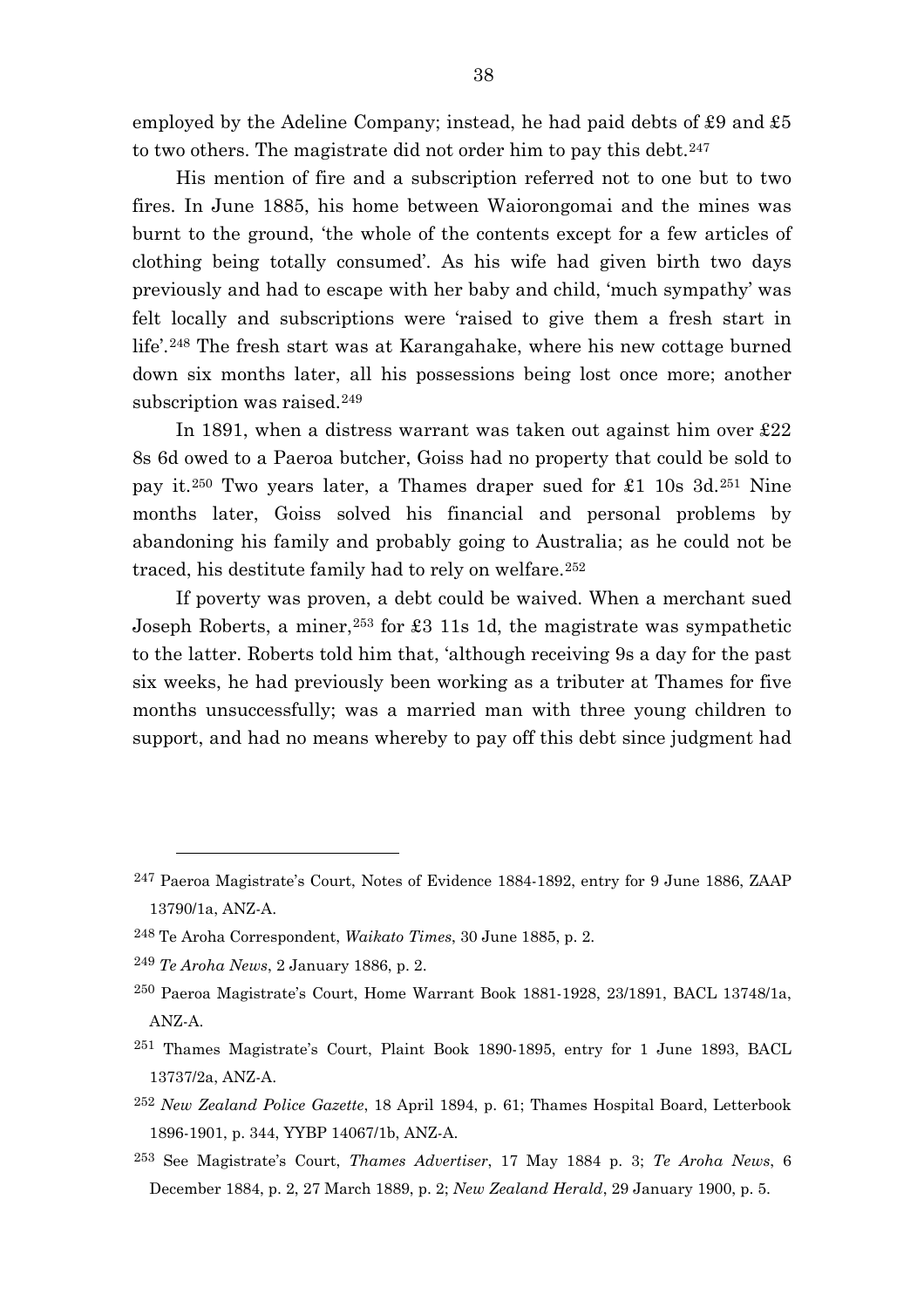been obtained'. An order to require payment was refused, and the plaintiff was required to pay the court costs.[254](#page-39-0)

Obadiah David Grant, a baker,[255](#page-39-1) arranged for a party to prospect Te Aroha a month before the field opened, and believed they found gold.[256](#page-39-2) He provided the party with tools and provisions and 'wisely' refrained from saying 'anything more than a mere assertion of the value and importance of the find'. Some of the stone was to be tested.[257](#page-39-3) No more was heard of this discovery, but after arriving in Te Aroha two days after the opening he became one of nine owners of Te Aroha No. 2 South and a director of the subsequent company.[258](#page-39-4) Unlike so many others, he restricted himself to this one claim; perhaps his caution was prompted by his having been imprisoned for debt and then filing as bankrupt in 1870.[259](#page-39-5) His assets had consisted of book debts of £150 and 'estimated value of certain goldmining companies' shares' of £12 5s;[260](#page-39-6) which could mean his assets were worthless. The trustee's report was 'very unfavourable to the bankrupt', but his creditors abandoned their opposition to his discharge because of the cost and 'the smallness of the estate<sup>'.[261](#page-39-7)</sup> His bankruptcy was attributed to mining speculations.[262](#page-39-8)

In July 1881, he was ordered to pay £19 19s 4d.[263](#page-39-9) Nearly five months later, as he had not been paid, a judgment summons resulted in his being

 $\overline{a}$ 

- <span id="page-39-5"></span><sup>259</sup> *Auckland Weekly News*, 16 December 1870, p. 22.
- <span id="page-39-6"></span><sup>260</sup> *Auckland Weekly News*, 14 January 1871, p. 13.
- <span id="page-39-7"></span><sup>261</sup> *Auckland Weekly News*, 6 May 1871, p. 13, Supreme Court, 3 June 1871, p. 14; Supreme Court, *New Zealand Herald*, 26 May 1871, p. 3.

<span id="page-39-9"></span>263 Thames Magistrate's Court, Civil Record Book 1881-1883, 242/1881, BACL 13735/1b, ANZ-A.

<span id="page-39-0"></span><sup>254</sup> Te Aroha Magistrate's Court, Civil Record Book 1884-1889, judgment summons heard on 18 January 1887, BCDG 11221/1b, ANZ-A; Magistrate's Court, *Te Aroha News*, 22 January 1887, p. 2.

<span id="page-39-1"></span><sup>255</sup> See *Thames Advertiser*, Magistrate's Court, 21 August 1875, p. 3, 14 August 1870, p. 3, Police Court, 21 February 1880, p. 3, 18 July 1881, p. 3, 3 March 1884, p. 2.

<span id="page-39-2"></span><sup>256</sup> *Thames Advertiser*, 29 October 1880, p. 3.

<span id="page-39-3"></span><sup>257</sup> *Thames Advertiser*, 1 November 1880, p. 3.

<span id="page-39-4"></span><sup>258</sup> Te Aroha Warden's Court, Miner's Right no. 548, issued 27 November 1880, Miners' Rights Butt Book 1880, BBAV 11533/1d; Register of Te Aroha Claims 1880-1888, folio 173, BBAV 11567/1a, ANZ-A; *Thames Star*, 13 December 1880, p. 2.

<span id="page-39-8"></span><sup>262</sup> Supreme Court, *New Zealand Herald*, 2 June 1871, p. 3.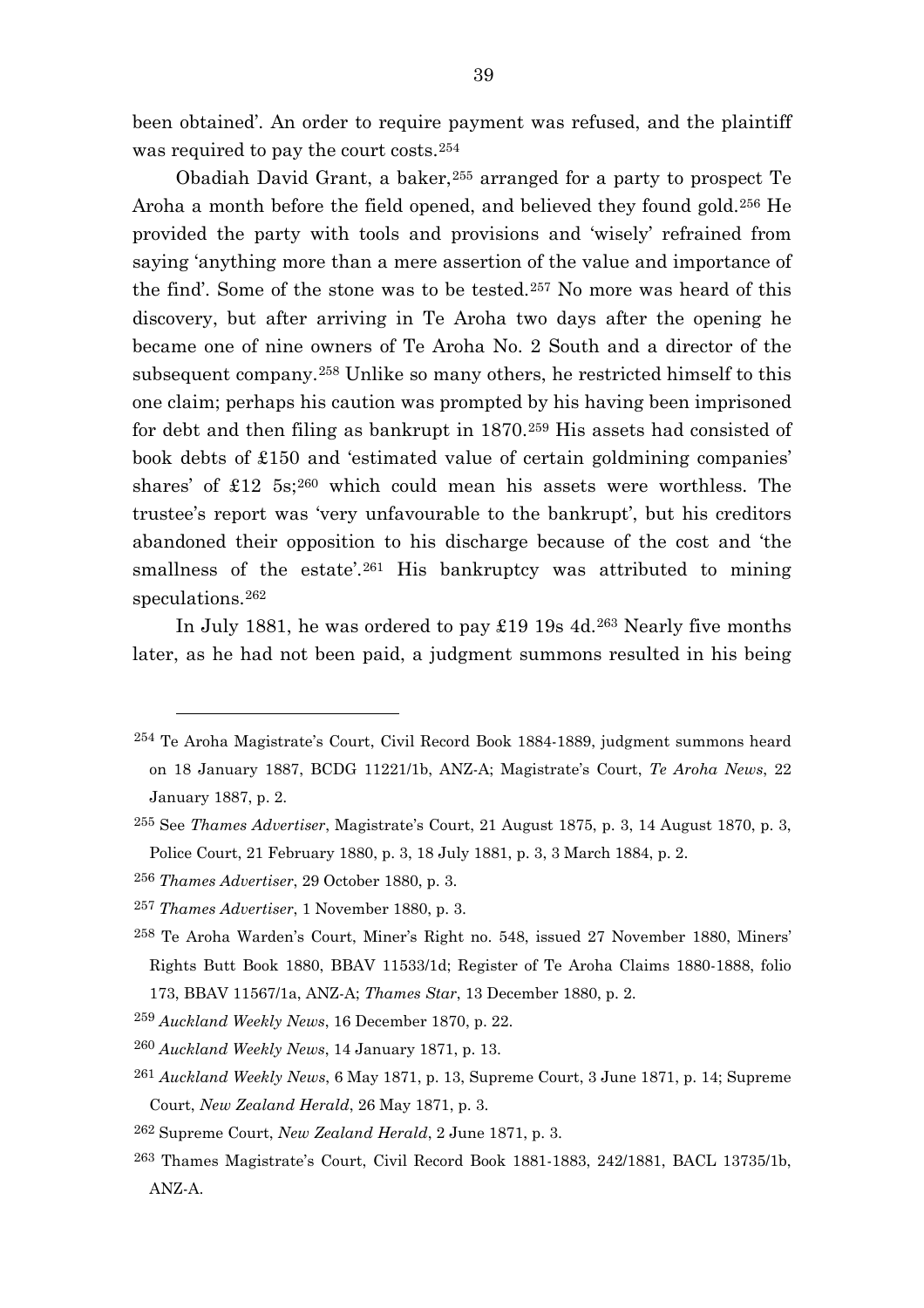required to pay in instalments or be imprisoned for one month.[264](#page-40-0) This summons was before the court three times. On the first occasion, Grant 'pleaded inability to pay, and was cross-examined at considerable length as to his recent transactions, and his actions since giving up business'. The case was adjourned to enable him to make an offer.[265](#page-40-1) The second hearing was adjourned for the same reason.[266](#page-40-2) A week later, as he had not made an offer and had not appeared in court, he was ordered to pay what was now  $\pounds22$  in instalments of  $\pounds5$  a month or be imprisoned for one month.<sup>[267](#page-40-3)</sup> Despite this threat, he still did not pay, and was arrested under a warrant of committal and 'Lodged in Mt Eden'.[268](#page-40-4)

Frederick James Lawrence<sup>[269](#page-40-5)</sup> erected dining rooms during the Te Aroha rush.[270](#page-40-6) In June 1882, an auctioneer successfully sued him for £42 15s.[271](#page-40-7) As this was not paid immediately, a distress warrant was issued, and the bailiff was ordered to seize Lawrence's business site license along with his dining rooms.<sup>[272](#page-40-8)</sup> As £32 17s 7d was still owing in October 1883, Lawrence was ordered to pay by March the following year or be imprisoned for one month.[273](#page-40-9) His estate was transferred to trustees, who in April 1884 obtained a warrant of commitment to prison to enforce payment of £12 5s; as proceedings were stayed,[274](#page-40-10) he must have paid up. Having failing to

 $\overline{a}$ 

<span id="page-40-7"></span>271 Thames Magistrate's Court, Civil Record Book 1881-1883, 114/1882, BACL 13735/1b, ANZ-A.

<span id="page-40-0"></span><sup>264</sup> Thames Magistrate's Court, Civil Record Book 1881-1883, 242/1881, judgment summons hearings on 16 December 1881, 13 January 1882, BACL 13735/1b, ANZ-A.

<span id="page-40-1"></span><sup>265</sup> Magistrate's Court, *Thames Advertiser*, 17 December 1881, p. 3.

<span id="page-40-2"></span><sup>266</sup> Magistrate's Court, *Thames Advertiser*, 7 January 1882, p. 3.

<span id="page-40-3"></span><sup>267</sup> Magistrate's Court, *Thames Advertiser*, 14 January 1882, p. 3.

<span id="page-40-4"></span><sup>268</sup> Thames Magistrate's Court, Home Warrant Book 1881-1933, entry for 16 February 1882, BACL 13741/1a, ANZ-A.

<span id="page-40-5"></span><sup>269</sup> See *New Zealand Herald*, 16 May 1932, p. 11, 4 July 1932, p. 11.

<span id="page-40-6"></span><sup>270</sup> See *Waikato Times*, 16 December 1880, p. 2, 26 May 1881, p. 3, 28 March 1882, p. 2.

<span id="page-40-8"></span><sup>272</sup> Te Aroha Magistrate's Court, Plaints 1882, Leydon vs. Lawrence, Distress Warrant issued 7 July 1882, BBAV 11572/1a, ANZ-A; *Waikato Times*, 15 July 1882, p. 3.

<span id="page-40-9"></span><sup>273</sup> Te Aroha Magistrate's Court, Civil Record Book 1881-1884, Judgment Summons heard on 23 October 1883, 6 November 1883, BCDG 11221/1a, ANZ-A.

<span id="page-40-10"></span><sup>274</sup> Te Aroha Magistrate's Court, Home Warrant Book 1883-1928, 14/1884, BBAV 11498/1a, ANZ-A.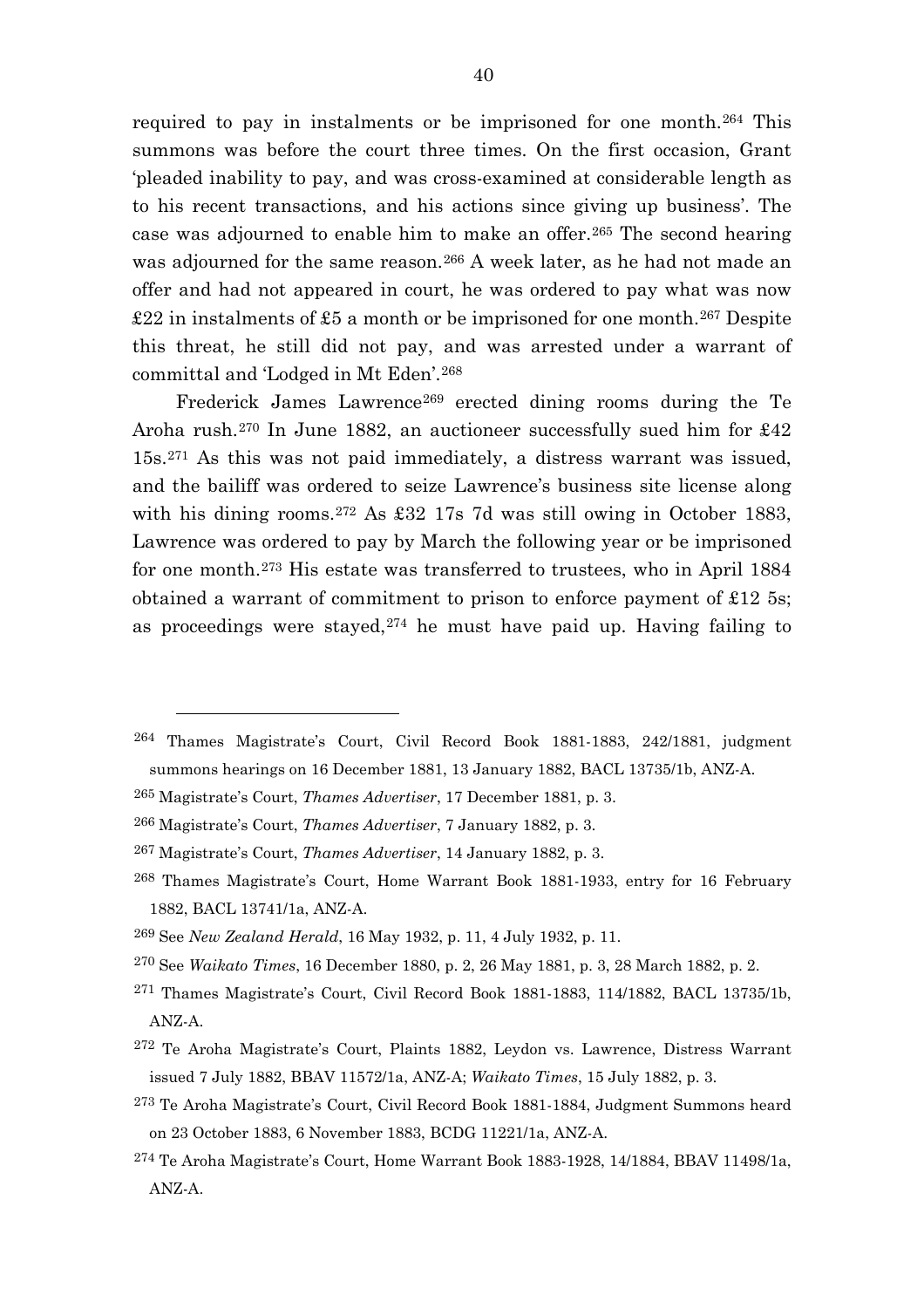make a living at Te Aroha, he became a farmer in Hokianga and then an orchardist at Henderson.[275](#page-41-0)

Rates owing to local government were often left unpaid for long periods, or never paid. In 1888, the county council's clerk noted that many rates owed at Te Aroha were never paid.<sup>[276](#page-41-1)</sup> Four years after the death of a carpenter and miner, his widow had to apply for remission of rates 'on the grounds of poverty'.[277](#page-41-2)

## BANKRUPTED

Bankruptcy was a common feature of commercial life in the late nineteenth century, the blame usually being placed on circumstances rather than malfeasance. For instance, a Te Aroha cordial manufacturer who filed as bankrupt in 1885 'estimated that he had lost £500 owing to the decrease of business in the district, and the bankruptcy of some of those with whom he had had dealings'.[278](#page-41-3)

Charles Henry Albert Tonge, a carpenter and boarding house keeper,[279](#page-41-4) spent far too much on drink, causing both domestic violence and poverty.[280](#page-41-5) In 1884, his wife charged that by 'excessive drinking of liquor [he] mis-spends and wastes his estate and interrupts the peace of his family'.[281](#page-41-6) Four years later, she was granted a protection order under the Married Women's Property Protection Act and given custody of their children.[282](#page-41-7) She told the magistrate that for the past two years she had supported herself and her two sons by her small store at Waiorongomai 'for the sale of fruit, etc'. Her husband was 'in the habit of staying out till all

<span id="page-41-0"></span><sup>275</sup> *New Zealand Herald*, 16 May 1932, p. 11.

<span id="page-41-1"></span><sup>276</sup> Piako County Council, *Te Aroha News*, 14 July 1888, p. 2.

<span id="page-41-2"></span><sup>277</sup> Death Certificate of John Erasmus, 27 March 1890, 1890/323, BDM; Piako County Council, *Waikato Times*, 18 September 1894, p. 7.

<span id="page-41-3"></span><sup>278</sup> District Court, *Thames Advertiser*, 17 June 1885, p. 3.

<span id="page-41-4"></span><sup>279</sup> See Magistrate's Court, *Te Aroha News*, 29 September 1883, p. 2; advertisement, *Te Aroha Times and Waiorongomai Advocate*, 3 November 1897, p. 2.

<span id="page-41-5"></span><sup>280</sup> For an example of the former, see Police Court, *Thames Advertiser*, 16 December 1881, p. 3.

<span id="page-41-6"></span><sup>281</sup> Te Aroha Magistrate's Court, Criminal Record Book 1881-1896, 55/1884, BCDG 11220/1a, ANZ-A.

<span id="page-41-7"></span><sup>282</sup> Te Aroha Magistrate's Court, Criminal Record Book 1881-1896, 59/1888, BCDG 11220/1a, ANZ-A.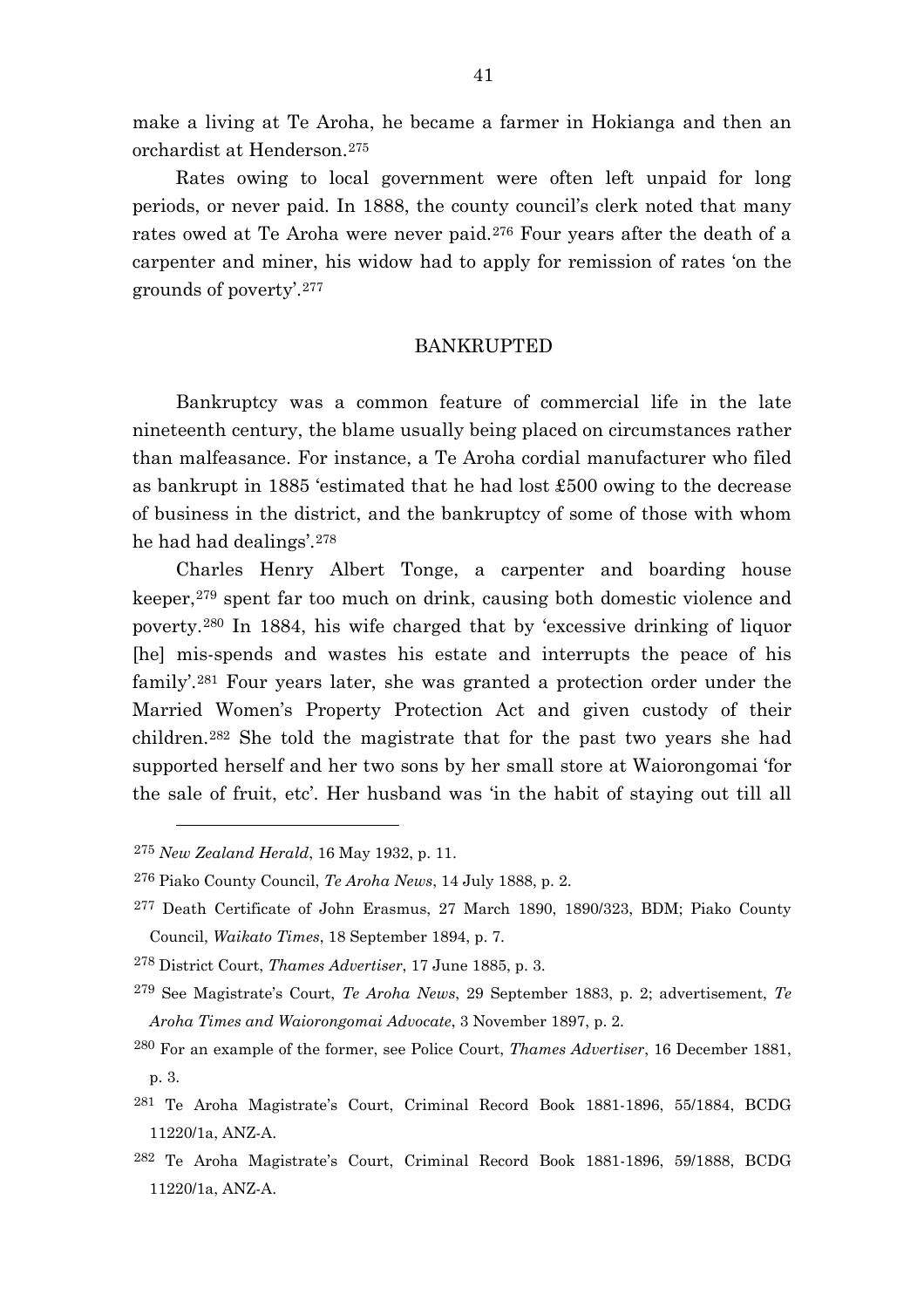hours of the night drinking and playing cards, and then comes home and turns me out in the street, and ill-treats me'. He drank 'all he earns', and for the past fortnight had been 'out drinking and playing cards in the public house'.[283](#page-42-0)

If providing for his family was not a high priority for Tonge, neither was paying his debts. In September 1883, two judgment summonses required him to pay £4 17s 8d within one week or be imprisoned for 14 days in Thames, and to pay £12 8s 3d in weekly instalments of £2 or be imprisoned for one month in Mount Eden prison. He paid.[284](#page-42-1) Answering the first case against him, he 'admitted having been in constant work. He had built and been paid for several bridges, and now had a contract on for £95. He also admitting having a large boarding house, and that he had been building a house for himself to the value of £900'. Answering the second charge, he admitted having 'contracts in hand of over £100. Should make £10 out of it, and expected to make 12s a day for three weeks out of them. He valued his property at £300 over the mortgages on it, and stated as a reason for not selling that he expected to make more out of it'.[285](#page-42-2) Five and a half months later, his boarding house and adjoining shop was sold by the mortgagee and he filed as bankrupt.[286](#page-42-3) He stated that the cause of his failure was

his building largely at Te Aroha, prior to the decadence of the field. The buildings and furnishing cost him about £900, and he had opened it as a boarding house, for which there was a great necessity at the time. He had borrowed £500, giving a mortgage and bill of sale over the property as security. The mortgagee foreclosed, offered the property by action, and bought it at the amount of the bill. In consequence of the losses in this respect he had been unable to meet his liabilities.<sup>[287](#page-42-4)</sup>

<span id="page-42-0"></span><sup>283</sup> Magistrate's Court, *Te Aroha News*, 4 December 1888, p. 2.

<span id="page-42-1"></span><sup>284</sup> Te Aroha Magistrate's Court, Civil Record Book 1881-1884, Judgment Summonses heard on 25 September 1883, BCDG 11221/1a, ANZ-A.

<span id="page-42-2"></span><sup>285</sup> Magistrate's Court, *Te Aroha News*, 29 September 1883, p. 2.

<span id="page-42-3"></span><sup>286</sup> *Thames Advertiser*, 12 March 1884, p. 2; *Te Aroha News*, 15 March 1884, p. 2.

<span id="page-42-4"></span><sup>287</sup> District Court, *Thames Advertiser*, 4 June 1884, p. 3.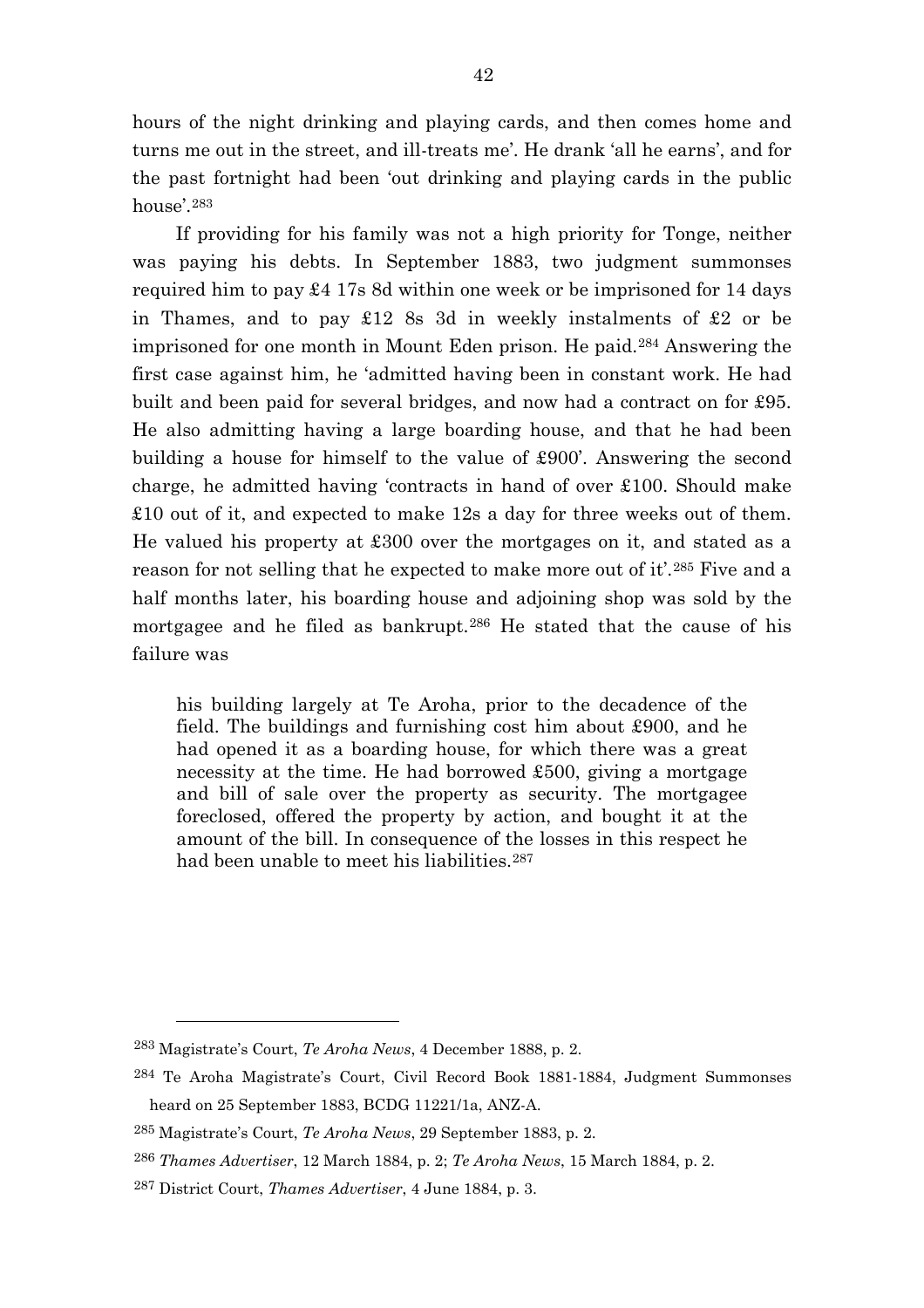He was discharged the following year, paying 1s in the  $\pounds$ <sup>[288](#page-43-0)</sup>

One of the many examples that could be given of merchants forced into bankruptcy through over-sanguine mining investments combined with giving too much credit was Edward O'Brien Moore. In 1866, when aged 21, he had a successful butchery at Onehunga, but after 'the subsequent collapse of the place compelled him to give up business there' he had earned a living 'as best he could'. In 1873, when he had a one-fifth interest in a syndicate cutting timber at Turua, near Thames, earning just sufficient to support his family, his Onehunga debts forced him into bankruptcy. Had not his Onehunga book debts of £890 been valueless, he could have paid 20s in the  $\pounds$ , but instead he was penniless and had no assets.<sup>[289](#page-43-1)</sup>

Moore later became a popular master mariner on several steamers on the Waihou River and a director of the Thames River Steam Navigation Company.[290](#page-43-2) After intending to live in Norfolk Island and participate in the Pacific Island trade, he joined the Te Aroha rush.[291](#page-43-3) On opening day it was announced that he would open a general store, and five days later his 'large, handsome' shop featuring two show windows was being erected at the corner of two of the main streets.[292](#page-43-4) His premises were still 'the largest of the kind in the district' in 1882.[293](#page-43-5) He also erected a 'really desirable residence' of ten rooms with a 'magnificent view', being 'splendidly situated'

<span id="page-43-5"></span><sup>293</sup> *Thames Advertiser*, 10 June 1882, p. 3.

<span id="page-43-0"></span><sup>288</sup> *Mercantile and Bankruptcy Gazette of New Zealand*, 7 February 1885, p. 43, 7 March 1885, p. 80; District Court, *Thames Advertiser*, 4 March 1885, p. 3; *Te Aroha News*. 24 April 1885, p. 7.

<span id="page-43-1"></span><sup>289</sup> Marriage Certificate of Edward O'Brien Moore, 6 June 1865, 1865/4913, BDM; Notices of Intention to Marry, Births Deaths and Marriages, BDM 20/10, folio 74, no. 2324, ANZ-W; *Thames Advertiser*, 20 June 1873, p. 2, District Court, 6 July 1873, p. 3; Thames Magistrate's Court, Minute Book 1870-1884, entry for 5 August 1873, BACL 13817/1a; Grahamstown Bankruptcy Files 1872-1875, E.O'B. Moore, BACL 14471/2a, ANZ-A.

<span id="page-43-2"></span><sup>290</sup> *Thames Advertiser*, 20 November 1877, p. 3, 9 September 1878, p. 3, 15 March 1879, p. 3, 29 September 1879, p. 3, 1 April 1881, p. 2, 13 April 1881, p. 3, 29 June 1881, p. 3; Mackaytown Armed Constabulary Letterbook and General Order Book 1875-1877, entry for 23 March 1875, Police Department, BAVA 4895/1a; Company Files, BADZ 5181, box 34 no. 207, ANZ-A.

<span id="page-43-3"></span><sup>291</sup> *Thames Advertiser*, 24 August 1880, p. 2; Te Aroha Warden's Court, Miner's Right no. 336, issued 25 November 1880, Miners' Rights Butt Book 1880, BBAV 11533/1a, ANZ-A.

<span id="page-43-4"></span><sup>292</sup> *Thames Advertiser*, 25 November 1880, p. 3, 30 November 1880, p. 3.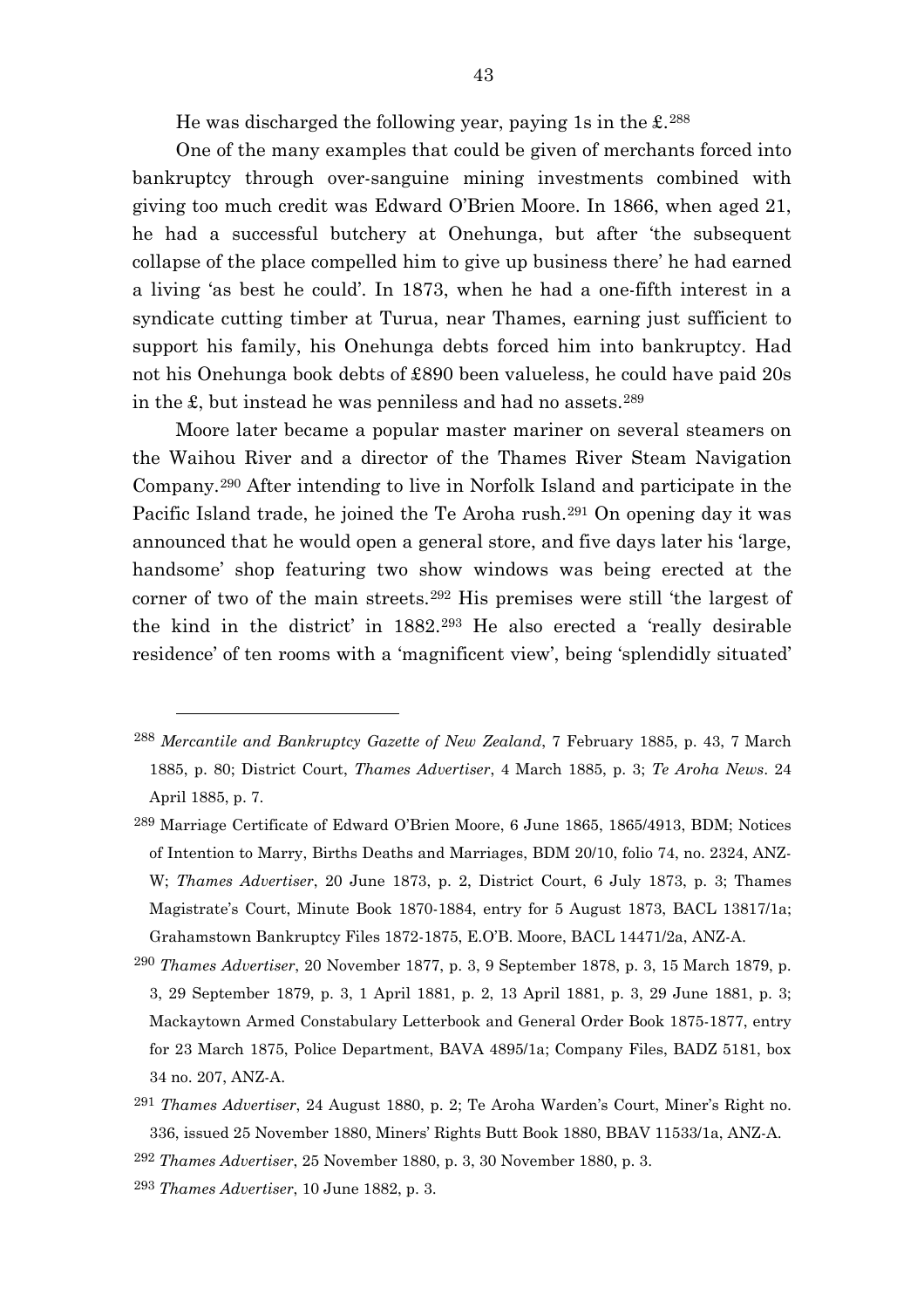on the boundary of the domain.[294](#page-44-0) It was sufficiently large to be turned into a boarding house by George O'Halloran[295](#page-44-1) in 1883.[296](#page-44-2) Its cost was not recorded, but when sold in 1884 it fetched £525.[297](#page-44-3)

Moore had very small investments in the Thames goldfield in 1869,<sup>[298](#page-44-4)</sup> and was not involved with mining again until moving to Te Aroha, where he became an enthusiastic investor. At the end of November 1880, he was an owner of Morgan's Claim.[299](#page-44-5) At the beginning of the next month, it was reported that a quarter of a promoter's share in the Aroha Company had been sold for £20 'to a gentlemen connected with a river steamer', clearly Moore, who had 166 scrip shares in the company formed later that month.[300](#page-44-6) He had shareholdings in the Bonanza and Te Aroha Quartz Crushing Companies.[301](#page-44-7) Although all these companies failed, he retained his faith in the Bonanza, becoming an owner of the revived claim in June 1882 with a half share, half of which he sold for £10 three months later. He would have been wise to have sold the other half, for it was taken by the receiver when the claim was abandoned in the following February.[302](#page-44-8) When Waiorongomai was discovered, he invested in several unprofitable claims. In December 1881, he was an owner of the Panmure, with two and a-half shares, all of which were sold by the bailiff in August 1883 to meet its debts.[303](#page-44-9) At the end of the following January, he was an owner of the Queen, with a one-fifteenth interest, and for a short time was treasurer for

 $\overline{a}$ 

<span id="page-44-9"></span>303 Te Aroha Warden's Court, Register of Licensed Holdings 1881-1887, folio 47, BBAV 11500/9a, ANZ-A.

<span id="page-44-0"></span><sup>294</sup> *Te Aroha News*, 29 March 1884, pp. 2, 7, 15 December 1883, p. 2, 19 July 1884, p. 2.

<span id="page-44-1"></span><sup>295</sup> See paper on his life.

<span id="page-44-2"></span><sup>296</sup> *Thames Advertiser*, 18 December 1883, p. 2.

<span id="page-44-3"></span><sup>297</sup> *Te Aroha News*, 19 July 1884, p. 2.

<span id="page-44-4"></span><sup>298</sup> Thames Warden's Court, Claims Register 1869, no. 1639, BACL 14397/4a, ANZ-A; *Auckland Provincial Government Gazette*, 30 August 1869, p. 840, 1 September 1869, p. 889, 26 October 1869, p. 1401.

<span id="page-44-5"></span><sup>299</sup> Te Aroha Warden's Court, Plaint Book 1880-1898, 2/1880, BBAV 11547/1a. ANZ-A.

<span id="page-44-6"></span><sup>300</sup> *Te Aroha Mail*, n.d., cited in *Waikato Times*, 4 December 1880, p. 2; *New Zealand Gazette*, 30 December 1880, p. 1796.

<span id="page-44-7"></span><sup>301</sup> *New Zealand Gazette*, 20 January 1881, p. 111, 28 April 1881, p. 476.

<span id="page-44-8"></span><sup>302</sup> Te Aroha Warden's Court, Register of Te Aroha Claims 1880-1888, folio 254, BBAV 11567/1a; Transfers and Assignments 1882, no. 637, BBAV 11581/2a, ANZ-A.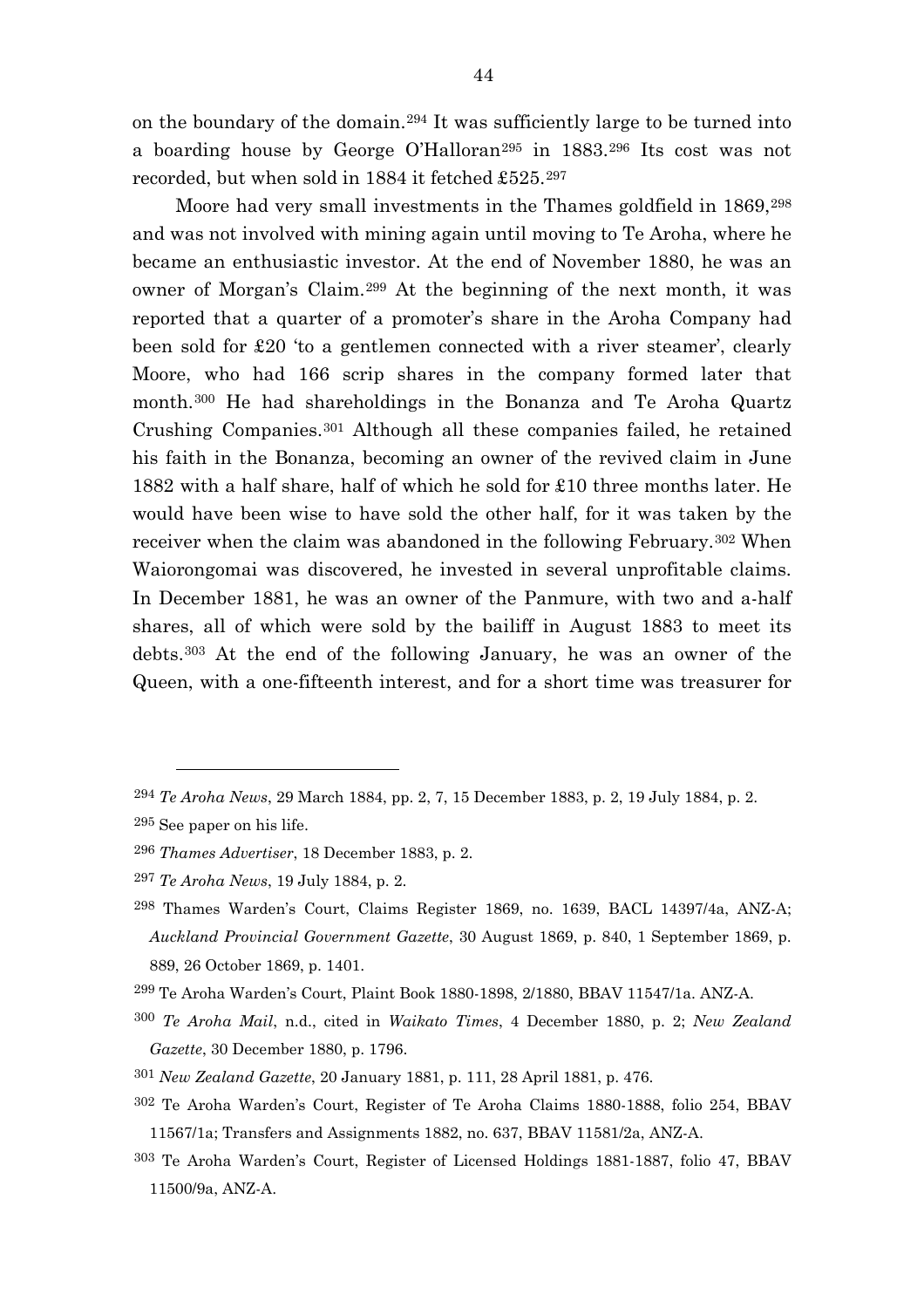the syndicate prospecting it.[304](#page-45-0) He held 12 of the 60 shares in the Dalcoath, registered in February 1882, but foolishly sold none of them.[305](#page-45-1) In that month he successfully sued for possession of Yatapa No. 1, whose owner admitted not working it;[306](#page-45-2) any work Moore did on it would have been wasted, as this claim was never heard of again. In April, he purchased two quarter shares in the Queen of Beauty for a total of £17 10s, which in August became 375 script shares in the Vulcan Company.[307](#page-45-3) Also in May, he purchased a quarter share in Diamond Gully for £30, which was converted into 250 scrip shares in November.[308](#page-45-4) When the Arizona Company was formed in May, he had 250 shares and was elected a director.[309](#page-45-5) In October he purchased a quarter share and an eighth share in the Waitoki Extended, the former for £8, which he sold, curiously, for £8 one month later, on the same day he sold the remaining interest.<sup>[310](#page-45-6)</sup> In December, when the company of that name was registered, Moore had 250 shares.<sup>[311](#page-45-7)</sup> By not paying a call in the following July, these were forfeited.<sup>[312](#page-45-8)</sup>

To acquire other interests, Moore used his son, David Alexander, born in 1866,[313](#page-45-9) as a dummy. In February 1882, David was listed as an owner of the Union Jack No. 2, with a quarter share.[314](#page-45-10) One of the five owners of the Wellington, formed in May, Moore held four of the 15 shares, transferring them all to David seven months later for a presumably notional  $£10;$  they

<span id="page-45-1"></span>305 Te Aroha Warden's Court, Register of Licensed Holdings 1881-1887, folio 57, BBAV 11500/9a, ANZ-A.

- <span id="page-45-6"></span>310 Te Aroha Warden's Court, Register of Licensed Holdings 1881-1887, folio 88, BBAV 11500/9a; Transfers and Assignments 1882, nos. 735, 736, BBAV 11581/2a, ANZ-A.
- <span id="page-45-7"></span><sup>311</sup> *New Zealand Gazette*, 14 December 1882, p. 1885.
- <span id="page-45-8"></span><sup>312</sup> *Te Aroha News*, 28 July 1883, p. 3.

- <span id="page-45-9"></span>313 Birth Certificate of David Alexander Moore, 1866/5309, BDM.
- <span id="page-45-10"></span>314 Te Aroha Warden's Court, Register of Licensed Holdings 1881-1887, folio 65, BBAV 11500/9a, ANZ-A.

<span id="page-45-0"></span><sup>304</sup> Te Aroha Warden's Court, Licensed Holdings Grant Book 1880-1882, entry for 31 January 1882, BBAV 11549/1a, ANZ-A; *Te Aroha News*, 22 March 1884, p. 7.

<span id="page-45-2"></span><sup>306</sup> Te Aroha Warden's Court, Plaint Book 1880-1898, 15/1882, BBAV 11547/1a, ANZ-A.

<span id="page-45-3"></span><sup>307</sup> Te Aroha Warden's Court, Register of Licensed Holdings 1881-1887, folio 55, BBAV 11500/9a; Transfers and Assignments 1882, nos. 290, 299, BBAV 11581/1a, ANZ-A; *New Zealand Gazette*, 17 August 1882, p. 1132.

<span id="page-45-4"></span><sup>308</sup> Te Aroha Warden's Court, Register of Licensed Holdings 1881-1887, folio 5, BBAV 11500/9a, ANZ-A; *New Zealand Gazette*, 14 December 1882, p. 1885.

<span id="page-45-5"></span><sup>309</sup> *New Zealand Gazette*, 13 July 1882, p. 961; Company Files, BBAE 10286/11a, ANZ-A.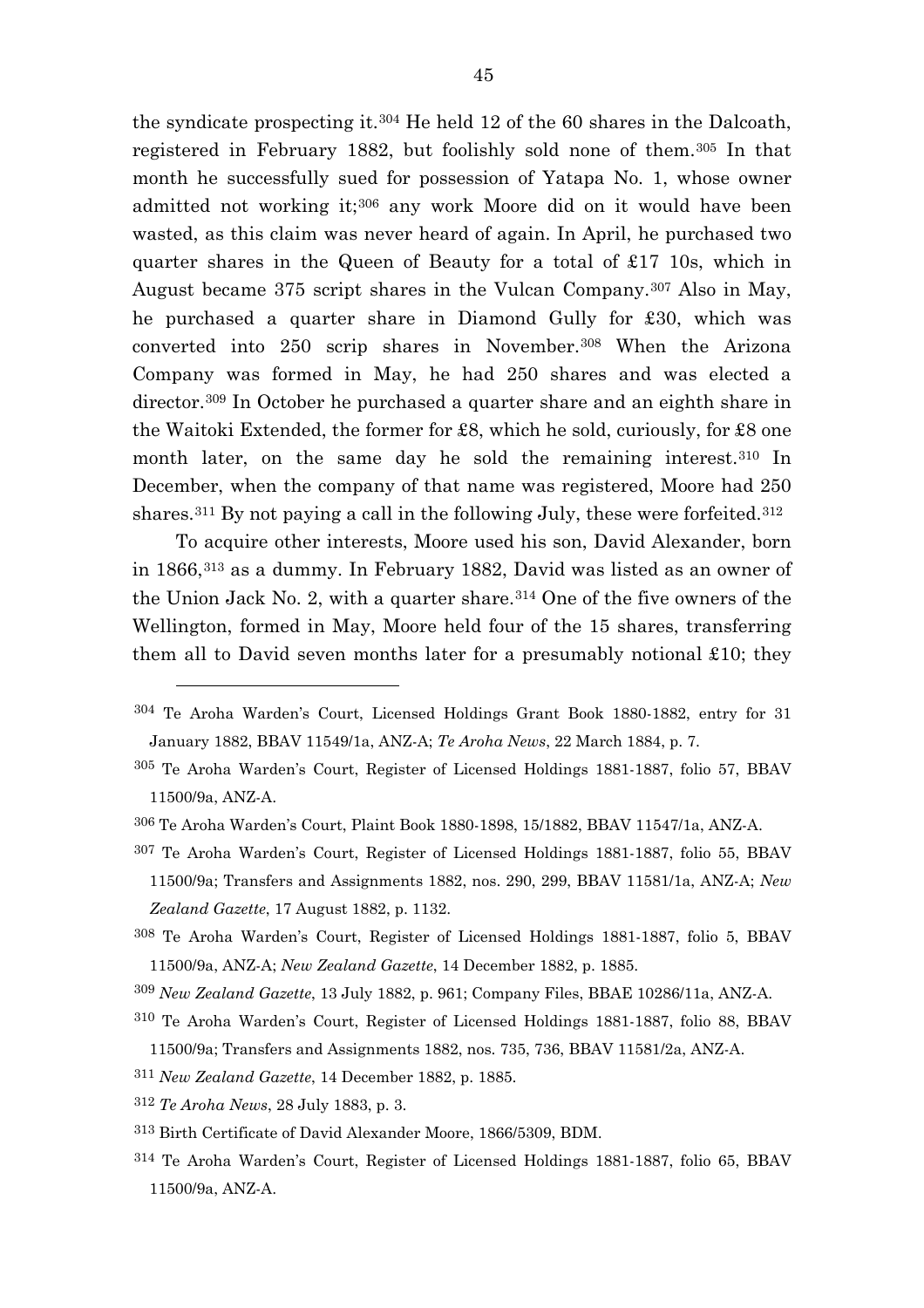were sold for  $\pounds 12$  in August the following year.<sup>[315](#page-46-0)</sup> An interest was purchased in David's name in the Waitoki Extended in October 1882 for £15, and transferred to the company one month later.<sup>[316](#page-46-1)</sup> This transfer gave him 1,000 scrip shares; despite being aged only 15, David's occupation was recorded as 'storekeeper'.[317](#page-46-2) He, or rather his father, did not pay calls, and in July 1883 all these shares were forfeited.[318](#page-46-3) David's name was also used to acquire a residence site in Te Aroha.[319](#page-46-4)

Thomas William Carr purchased Moore's 'extensive storekeeping business' in June 1882,[320](#page-46-5) but soon went bankrupt himself.[321](#page-46-6) Amongst the assets of his estate were Moore's 'store, stock, and alterations, £3132; extra stock, £4000; book debts, £2500'.[322](#page-46-7) Clearly Moore had spent too much on a goldfield that soon failed, and had given too much credit, most of which was unrecoverable. In October 1882, Moore sued five people for a total of £54 15s 3d, of which £21 11s 10d was settled out of court, and the remaining amount was ordered to be paid.[323](#page-46-8) After he filed as bankrupt in March 1883, the trustees of his estate sued 24 debtors, 11 of them Maori, for a total of £388 17s 11 1/2d.[324](#page-46-9) Some of the amounts were challenged, and either a reduced sum was to be paid or the suit was withdrawn.[325](#page-46-10) When he sought

- <span id="page-46-3"></span><span id="page-46-2"></span><sup>317</sup> *New Zealand Gazette*, 14 December 1882, p. 1885.
- <sup>318</sup> *Te Aroha News*, 28 July 1883, p. 3.
- <span id="page-46-4"></span>319 Te Aroha Warden's Court, Register of Applications 1880-1882, folio 160, BBAV 11594/1a, ANZ-A.
- <span id="page-46-6"></span><span id="page-46-5"></span><sup>320</sup> *Thames Advertiser*, 10 June 1882, p. 3.
- 321 See paper on his life.

- <span id="page-46-7"></span><sup>322</sup> *Auckland Weekly News*, 17 March 1883, p. 9.
- <span id="page-46-8"></span>323 Te Aroha Magistrate's Court, Civil Record Book 1881-1884, 43, 62, 73/1882; Judgment Summons heard on 21 November 1882, BCDG 11221/1a, ANZ-A.
- <span id="page-46-9"></span>324 Re Aroha Magistrate's Court, Civil Record Book 1881-1884, 28, 55, 141, 142, 146, 159, 160, 161, 163, 165, 172, 173, 190, 194, 195/1883; 25, 26, 28, 162, 187-188/1884; Judgment Summons heard on 8 May 1883, 5 June 1883, BCDG 11221/1a, ANZ-A.
- <span id="page-46-10"></span>325 Te Aroha Magistrate's Court, Civil Record Book 1881-1884, 55, 159, 172/1883, 25, 26, 187, 162/1884, Judgment Summons heard on 22 January 1884, BCDG 11221/1a, ANZ-A.

<span id="page-46-0"></span><sup>315</sup> Te Aroha Warden's Court, Register of Licensed Holdings 1881-1887, folio 65, BBAV 11500/9a; Transfers and Assignments 1882, no. 775, BBAV 11581/2a; Transfers and Assignments 1883, no. 379, BBAV 11581/4a, ANZ-A.

<span id="page-46-1"></span><sup>316</sup> Te Aroha Warden's Court, Register of Licensed Holdings 1881-1887, folio 88, BBAV 11500/9a; Transfers and Assignments 1882, no. 658, BBAV 11581/2a, ANZ-A.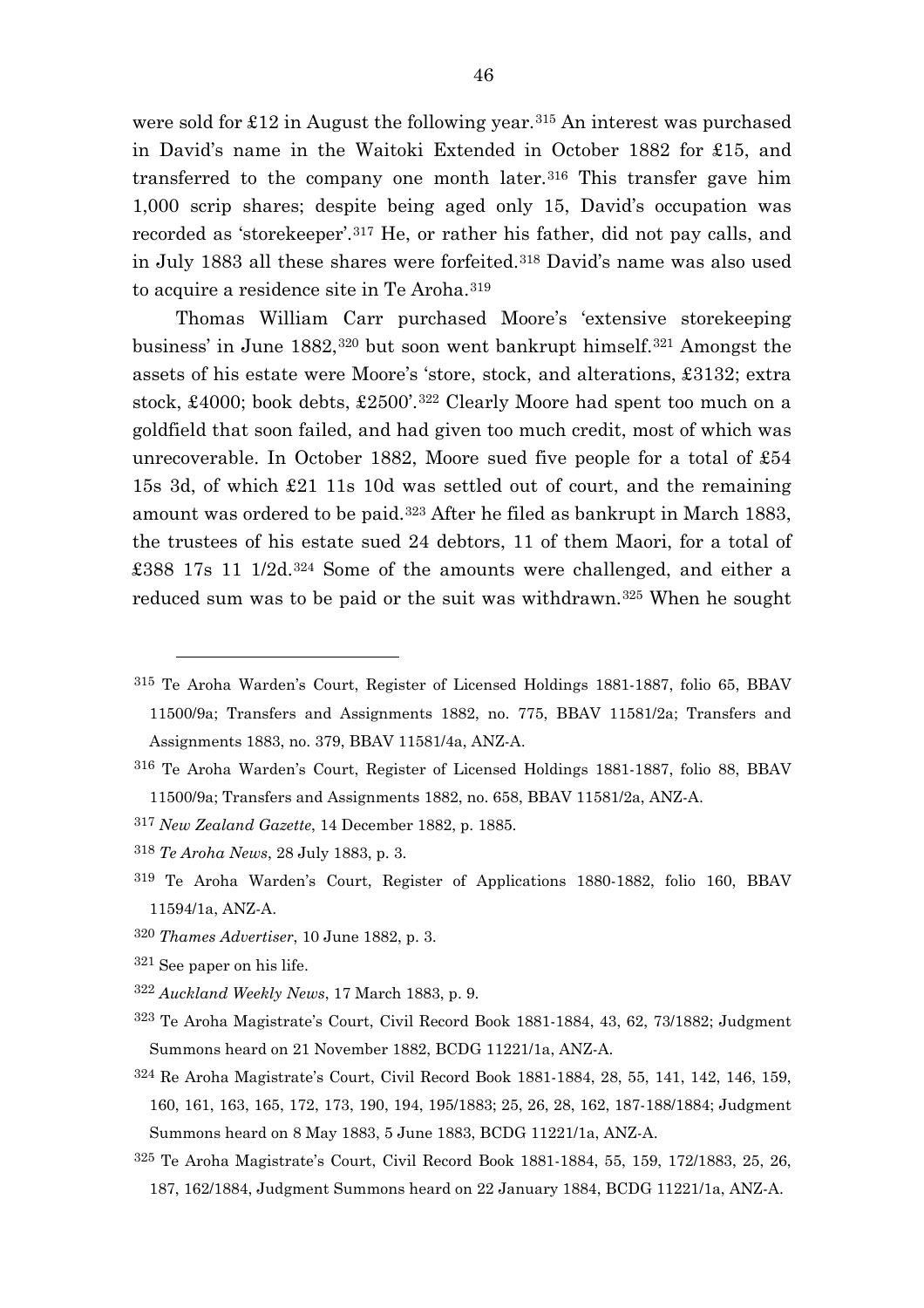his discharge, the trustee's report was 'very unfavourable'. After he sold his business 'very advantageously', Moore seemed

to have paid away this money – about  $\pounds 2000$  – in a preferential manner; paying some of his creditors in full and leaving others unpaid. His liabilities at the date of filing were £639, while his assets were a house at Te Aroha (mortgaged to its full value), mining scrip worth about £1, while his book debts amounted to £686.

As the total assets were £687, clearly his remaining mining investments were valueless, as were most of his book debts. He denied making preferential payments. The trustee stated that 'his business books were badly kept', but was not opposed to his being discharged; as the judge was, the certificate of discharge was suspended for three months.<sup>[326](#page-47-0)</sup>

Moore returned to captaining river steamers, being described in September 1883 as 'the most popular of our local skippers on the Te Aroha trade', whose 'kindness and courtesy' was 'daily referred to'.[327](#page-47-1) Three years later, he left for the Kimberley gold rush in South Africa, [328](#page-47-2) and did not return to New Zealand.

Thomas Joseph Niland was a Te Aroha contractor who also did some mining.[329](#page-47-3) In 1889, when ordered to pay £18 1s 4d to a Cambridge merchant, he told the magistrate that he 'had no means of paying the debt, and could make no offer'. He admitted having 'earned money since the judgment was obtained, but not sufficient to keep himself. Earned over £40 by a contract from the Domain Board, but it did not leave him anything after paying the men he had employed at it'. For the past week or so he had been employed at 7s a day, and said he had offered to pay 3s in the £. 'Admitted making over two horses to his sister' since ordered to pay, but he had given these in 'compensation' for her loaning him £25 about two years previously. 'Had no property now but one steer, and did not know where that was. Had others depending on him, his parents for instance', who were living in Ireland: he had not been able to send them anything for two years,

<span id="page-47-0"></span><sup>326</sup> Supreme Court, *New Zealand Herald*, 23 October 1883, p. 6.

<span id="page-47-1"></span><sup>327</sup> 'Thames Tittle Tattle', *Observer*, 15 September 1883, p. 14; *Thames Directory for 1886* (Thames, 1886), p. 162.

<span id="page-47-2"></span><sup>328</sup> *Thames Advertiser*, 1 July 1886, p. 2.

<span id="page-47-3"></span><sup>329</sup> For example, *Te Aroha News*, Piako County Council, 12 May 1888, p. 2, Magistrate's Court, 8 August 1888, p. 2, 17 April 1889, p. 2; *Waikato Times*, 24 November 1888, p. 2.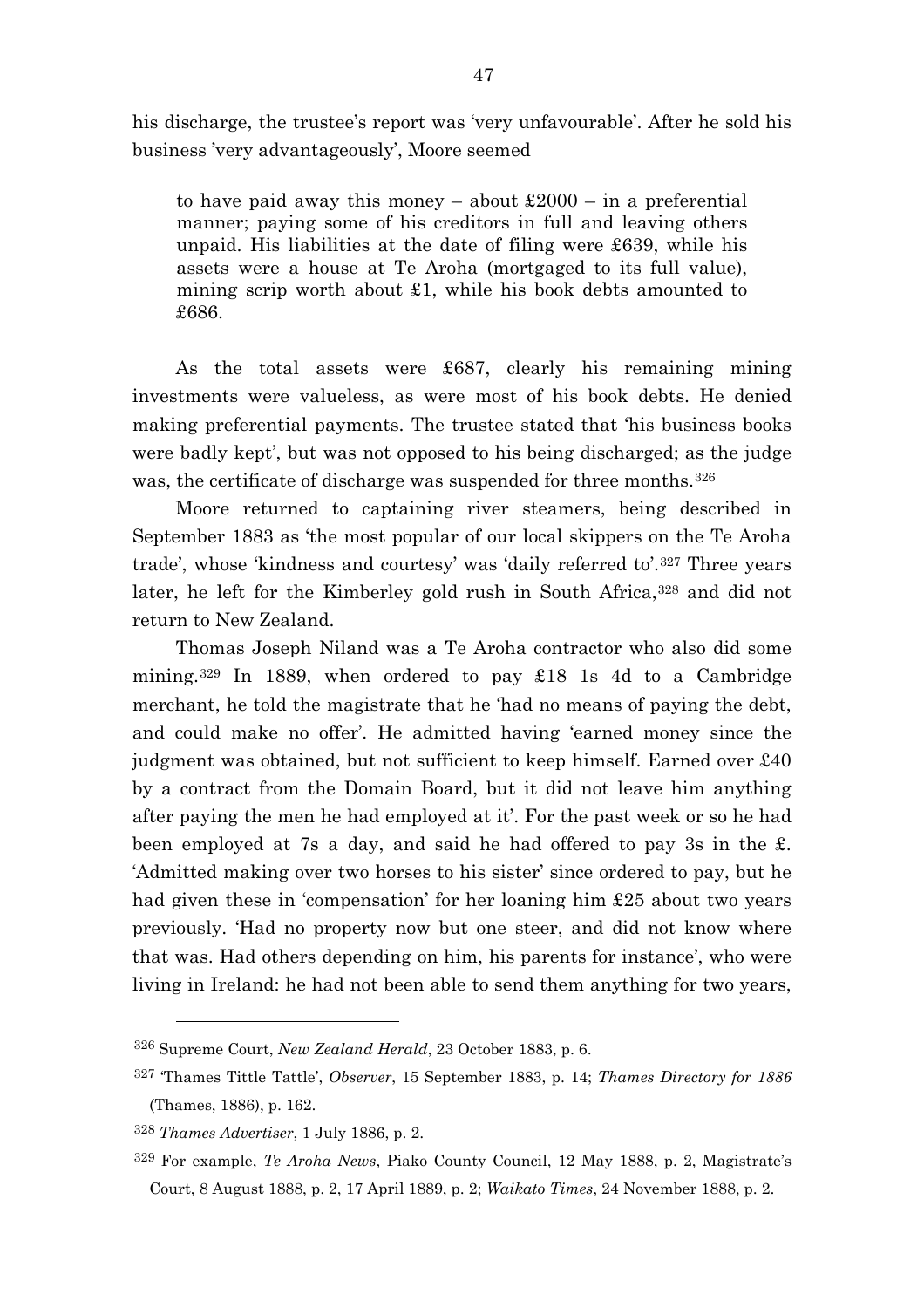'as he had been unfortunate'. He had also paid his lawyer and a shopkeeper's account. The magistrate ordered him to pay the amount sued for within two months or be imprisoned for three months, 'he having the means but transferred the property to defraud' the merchant.[330](#page-48-0)

Instead of paying, Niland declared himself bankrupt.[331](#page-48-1) At the statutory meeting with his creditors, he was 'examined at great length as to his affairs'. He explained that he had taken a farm about three years, bought grass seed, 'farming material', and 'about 40 sheep and 50 cattle', and employed labour. The grass seed purchased from William Souter, a Cambridge merchant,[332](#page-48-2) who later took out the judgment summons against him, 'did not grow; in consequence his cattle strayed away and he lost 25 of them. His sheep were worried by dogs'. Having 'found himself in difficulties', he was advised by his solicitor 'to offer his creditors a composition. This he did, offering to pay 3s in the  $\pounds$ . This was refused, Souter wanting 10s. He said that the 'immediate cause' of his filing was 'pressure' from Souter, 'a warrant being out for his apprehension'. Souter noted that Niland had kept no books 'and had distributed his estate unequally before filing'; there was 'nothing in the estate'.[333](#page-48-3) In a letter about what he considered 'a very one-sided' report of this meeting, Souter clarified that, when Niland claimed to have purchased about £14-worth of grass seed, this was shown 'to be false, the amount being £8 14s'. The seed was purchased in March 1887, and on the last day of the following January 'the bankrupt wrote to me that he would come over and pay me in full if I would wait a little time'. The letter did not mention bad seed. 'No payment being made in April following I sent him a summons. He then offered 3s in the £ and then first stated that his grass seed did not grow'. The judgment summons that prompted Niland to file as bankrupt had been issued by another creditor (as the editor confirmed). As for his 'pressure', Niland was 'a single man in good health, and in good employment' who had stated that 'he had been at work on the permanent way for six or seven months at 6s 6d a day', and had worked on a contract for a farmer 'with four horses and

<span id="page-48-0"></span><sup>330</sup> Te Aroha Magistrate's Court, Civil Record Book 1889-1896, Judgment Summons heard on 5 March 1889, BCDG 11221/1c, ANZ-A; Magistrate's Court, *Te Aroha News*, 6 March 1889, p. 2.

<span id="page-48-1"></span><sup>331</sup> *Te Aroha News*, 17 April 1889, p. 2.

<span id="page-48-2"></span><sup>332</sup> See *Waikato Times*, 7 May 1885, p. 3, 19 September 1885, p. 3, 29 January 1887, p. 3, 2 April 1887, p. 2, 6 August 1888, p. 3, 5 January 1889, p. 3.

<span id="page-48-3"></span><sup>333</sup> *Waikato Times*, 25 April 1889, p. 2.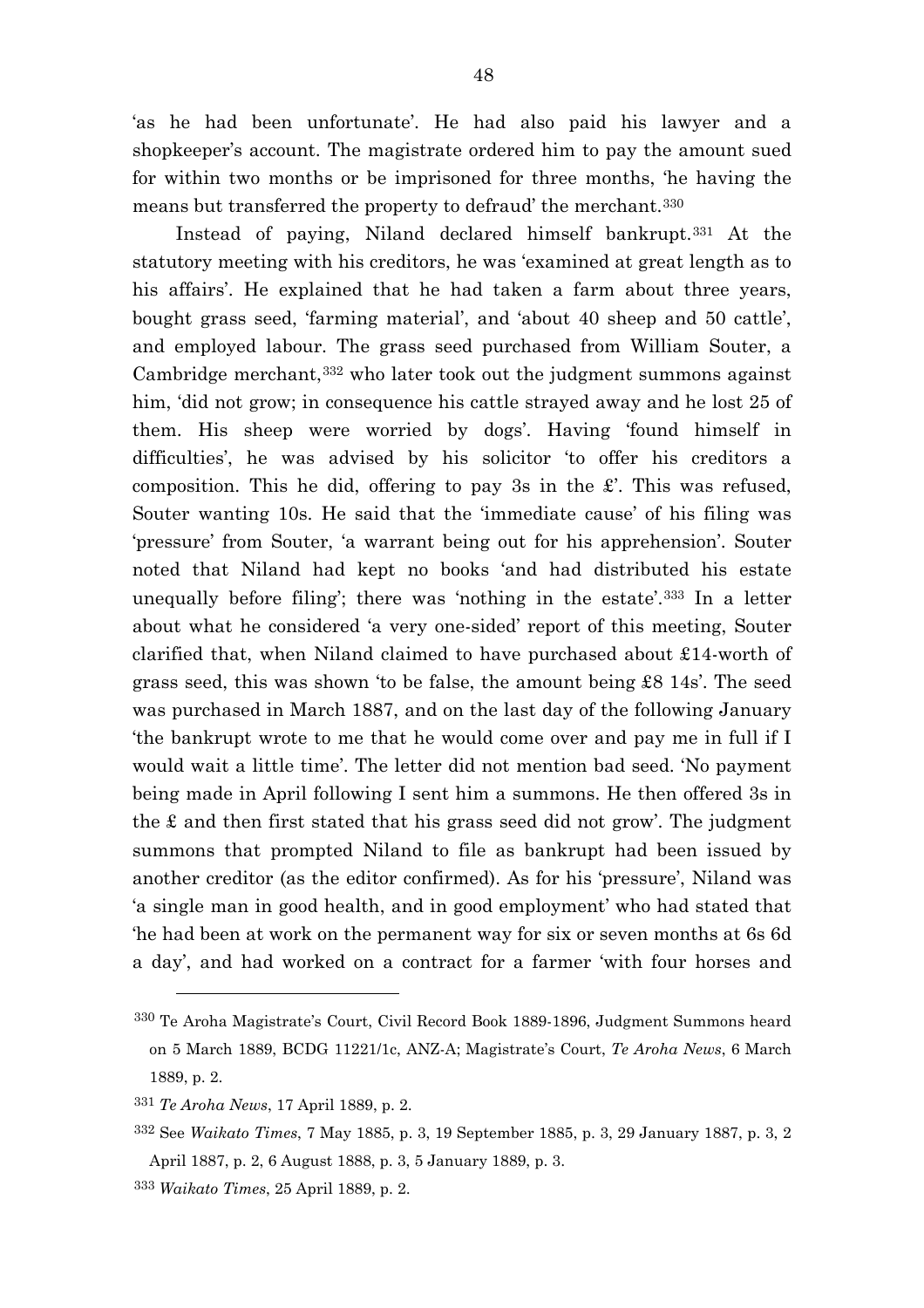three drays belonging to himself, getting 16s per day for each horse, and also being at Te Aroha where he got 7s per day for himself besides 30s per week for his horses, taking contracts'. As he was earning so much, 'I failed to see why I should take 3s in the £, although I offered to take 10s'.[334](#page-49-0) After whatever funds available were received by officials, bankruptcy proceedings were closed in August 1890.[335](#page-49-1)

One off-and-on miner, Allen Christey, went bankrupt three times. When he died, the *Observer* gave a brief summary of his life: 'First he was at sea, rose to be captain, and sailed to almost every quarter of the globe. Then … he took up mining, and became manager of the Russell manganese mine. Next he studied engineering, and gained a certificate of proficiency at that; and the rest of his life was spent at watch-making'.[336](#page-49-2) Another obituary referred to his being one of the first to take up a claim in the unsuccessful Puhipuhi field near Whangerei.[337](#page-49-3) Such complete changes of occupation, for this was not a complete list, were typical of many settlers seeking to make money in any way likely to be profitable. He participated in the early days of the Thames goldfield,<sup>[338](#page-49-4)</sup> and in the Te Aroha rush.<sup>[339](#page-49-5)</sup>

He first went bankrupt in June 1868, when he was a merchant.[340](#page-49-6) As the report on his business affairs was 'satisfactory', he was discharged within two months.<sup>[341](#page-49-7)</sup> Details of his assets and liabilities have not been traced. In September 1870, when a mine manager and mining agent, he was bankrupted once more, with unsecured liabilities of £644 6s 2d and

<span id="page-49-0"></span><sup>334</sup> Letter from William Souter, *Waikato Times*, 27 April 1889, p. 2.

<span id="page-49-1"></span><sup>335</sup> Supreme Court, Bankruptcy Register 1887-1892, p. 181, BBAE 5639/1a, ANZ-A.

<span id="page-49-2"></span><sup>336</sup> *Observer*, 3 January 1903, p. 4.

<span id="page-49-3"></span><sup>337</sup> *New Zealand Herald*, 27 December 1902, p. 5.

<span id="page-49-4"></span><sup>338</sup> For example, Thames Warden's Court, Miners' Rights Register 1867-1868, no. 4591, BACL 14358/1a; Register of Deeds 1869, folios 356, 357, BACL 14417/3a; Register of Deeds 1869, folios 7, 360, BACL 14417/4a, ANZ-A.

<span id="page-49-5"></span><sup>339</sup> Te Aroha Warden's Court, Miner's Right no. 308, issued 25 November 1880, Miners' Rights Butt Book 1880, BBAV 11533/1a; Register of Te Aroha Claims 1880-1888, folios 154, 181, 185, 200, BBAV 11567/1a; Plaint Book 1880-1898, 14/1880, BBAV 11547/1a, ANZ-A; *New Zealand Gazette*, 24 February 1881, p. 258; *Thames Advertiser*, Te Aroha Correspondent, 1 December 1880, p. 3, 6 December 1880, p. 2, Warden's Court, 18 December 1880, p. 3; *Thames Star*, 8 January 1881, p. 2.

<span id="page-49-6"></span><sup>340</sup> *New Zealand Gazette*, 21 August 1871, p. 415.

<span id="page-49-7"></span><sup>341</sup> Supreme Court, Judges' Notebooks, Chief Justice, Bankruptcy 1860-1870, p. 26, BBAE A304/1047, ANZ-A.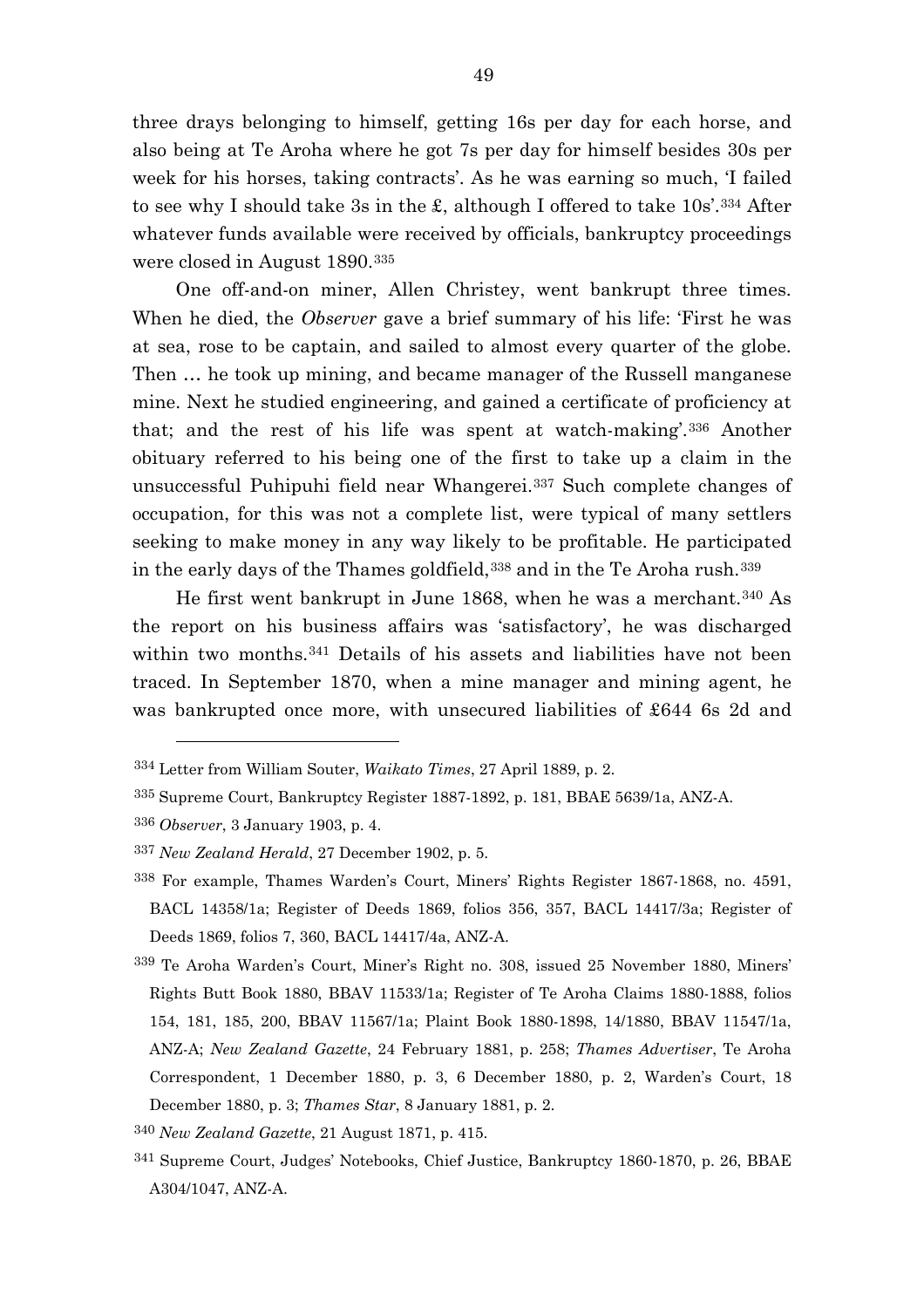assets worth £108 16s.[342](#page-50-0) The liabilities were later adjusted to £344 3s 2d, and the nominal assets slightly devalued to £103 15s.[343](#page-50-1) Most of his debt was owed to the Albert Gold Mining Company for 'unpaid-up capital', and the assets were mining scrip, 'the value of which was stated to be "fictitious" '.[344](#page-50-2) He was discharged in October.[345](#page-50-3) The third bankruptcy was filed in July 1886, when he was a contractor and mine inspector living at Kawakawa.[346](#page-50-4) Unsecured liabilities amounted to £355 13s 2d, and assets, including ten tons of manganese ore and a lease of a manganese mine at Russell, totalled  $\pounds$ 545.<sup>[347](#page-50-5)</sup> In reality, the mine was more of a liability than an asset,  $348$  as his statement to the assignee confirmed:

About five years ago I obtained from the Waste Lands Board a piece of ground of 32 acres, near Russell, for the purpose of mining for manganese. I leased it for 14 years at an annual rental of 1s per acre.<sup>[349](#page-50-7)</sup> I had £50 cash to work on. After spending this money, and having good prospects, I represented my position to Mr James Macfarlane, of Auckland [a prominent mining investor and company director],[350](#page-50-8) who had known me for several years. He advanced me money from time to time for the purpose of developing the mine. The understanding was that he was to ship the ore to England, and draw upon it. After working about two years the price of manganese fell so low in England that it would not pay to continue working, and I was left in debt to Mr Macfarlane to the amount of £283 9s 10d, and to others £42 7s 6d, and since then I have incurred further debts to the amount of £29 16s 3d. After giving up the mine I worked as engineer on board the s.s. Ida for fifteen months, after which I started the business of watch repairer, etc, at Kawakawa, and continued at that up to the time of filing, making a bare living. Pressure from creditors compelled me to seek the protection of the Bankruptcy Court. All my liability, £355 13s 2d, is unsecured, and my assets consist of tools of trade and furniture, £25, 10 tons of manganese at the

<span id="page-50-0"></span><sup>342</sup> *New Zealand Gazette*, 21 August 1871, pp. 415, 442.

<span id="page-50-2"></span><span id="page-50-1"></span><sup>343</sup> *Thames Advertiser*, 22 September 1870, p. 2, 15 October 1870, p. 3.

<sup>344</sup> Supreme Court, *Auckland Weekly News*, 15 October 1870, p. 11.

<span id="page-50-3"></span><sup>345</sup> Supreme Court, Judges' Notebooks, Chief Justice, Bankruptcy 1860-1870, BBAE A304/1047, ANZ-A.

<span id="page-50-4"></span><sup>346</sup> *Mercantile and Bankruptcy Gazette of New Zealand*, 24 July 1886, p. 230.

<span id="page-50-5"></span><sup>347</sup> *Mercantile and Bankruptcy Gazette of New Zealand*, 21 August 1886, p. 264.

<span id="page-50-6"></span><sup>348</sup> See paper on Edward Kersey Cooper.

<span id="page-50-8"></span><span id="page-50-7"></span><sup>349</sup> For different details, see Crown Land Board, *Auckland Weekly News*, 8 July 1882, p. 9. <sup>350</sup> See *Auckland Star*, 24 July 1899, p. 4.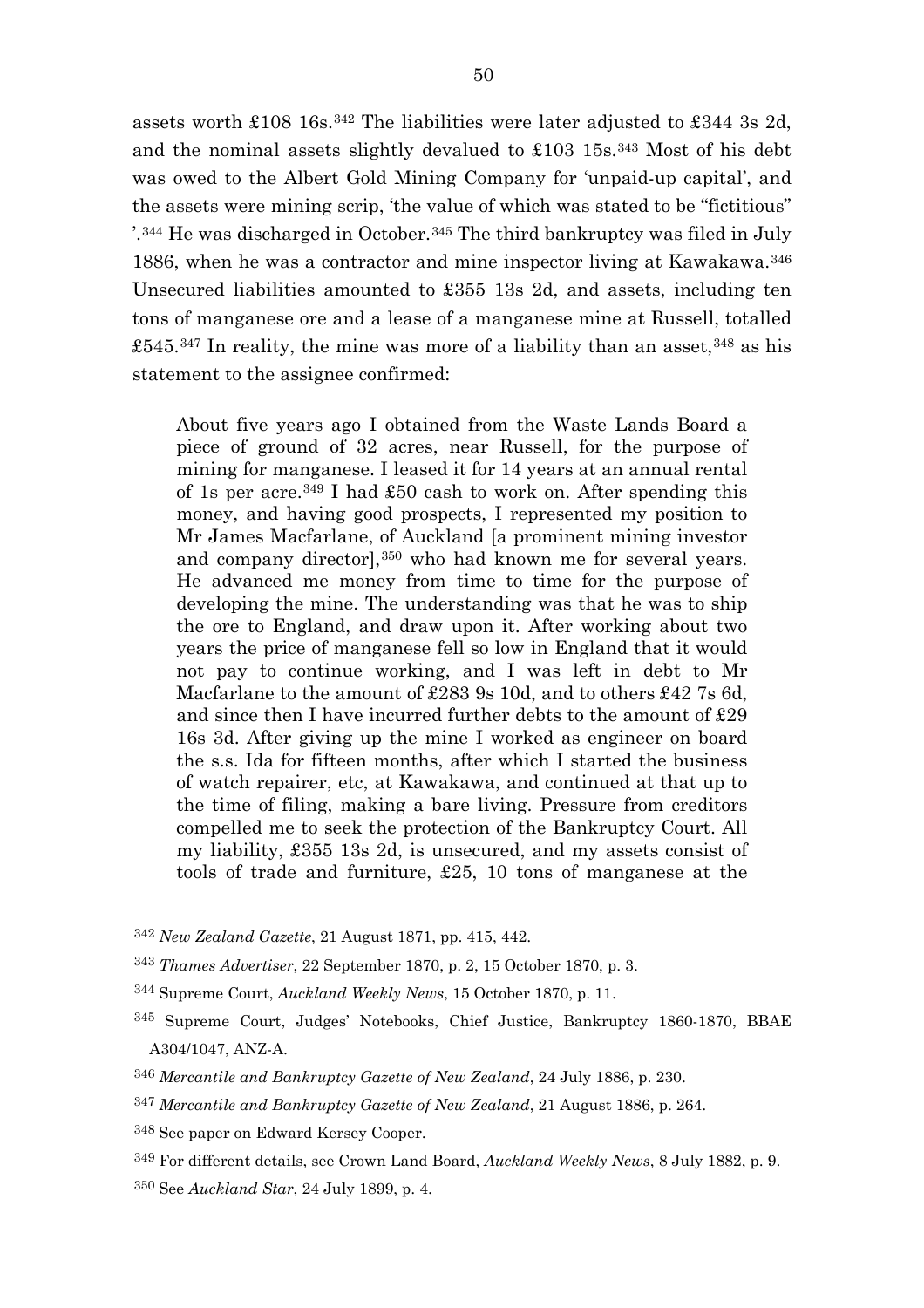mine, worth about £15 where it lies, and negotiations are now pending for the sale of my interest in the mine for £500, making my total estimated assets £545, or a surplus to the good of  $\pounds189$ 6s 10d. I told some of my creditors of my prospects of selling the mine, and asked for time, believing that I should be able to pay everybody 20s in the pound in twelve months.[351](#page-51-0)

Because this optimistic forecast was not fulfilled, he was not discharged until January 1891.[352](#page-51-1) His estate realized only £1 4s 6d, but as the assignee's report was favourable and no creditors were opposed, he was discharged.[353](#page-51-2)

Some bankrupts behaved, or were believed to have behaved, in a fraudulent manner. For example, James Courtney mined at Waiorongomai in the 1880s.[354](#page-51-3) In July 1889, when he filed as bankrupt, he explained his circumstances to the assignee:

During the last three years I have been out of work a great deal. I do not think I have had work for four days a week on average. When I have work my wages are 8s a day, and out of this I have a wife and three children to support. It is entirely owing to scarcity of work that I have got into difficulties, my wages when I am in full work being only just sufficient to keep me. I have nothing in the way of assets, excepting the furniture, which I value at £5. I am unable to make any offer to my creditors.[355](#page-51-4)

His liabilities were £59 12s. 6d to 15 creditors, in small sums.[356](#page-51-5) Shortly afterwards, the local newspaper reported 'An Impudent Attempt to Baffle Creditors'. At the meeting of the latter, Courtney refused to take the oath unless the chairman produced his authority; he was told to mind what he was saying 'or you may get yourself into trouble'. He claimed to have

<span id="page-51-0"></span><sup>351</sup> *Auckland Weekly News*, 7 August 1886, p. 15.

<span id="page-51-1"></span><sup>352</sup> Bankruptcy Register 1884-1927, folio 29, BAEA 11029/1a, ANZ-A.

<span id="page-51-2"></span><sup>353</sup> Supreme Court, *New Zealand Herald*, 24 December 1890, p. 3, 21 January 1891, p. 3.

<span id="page-51-3"></span><sup>354</sup> Te Aroha Warden's Court, Register of Licensed Holdings 1881-1887, folio 132, BBAV

<sup>11567/1</sup>a, ANZ-A; *Te Aroha News*, 2 June 1888, p. 2, 18 August 1888, p. 2, 9 March 1889, p. 2.

<span id="page-51-4"></span><sup>355</sup> Supreme Court, Bankruptcy Register 1888-1892, p. 206, BBAE 5629/1a, ANZ-A; *Te Aroha News*, 6 July 1889, p. 2.

<span id="page-51-5"></span><sup>356</sup> *Mercantile and Bankruptcy Gazette*, 6 July 1889, p. 204; *Te Aroha News*, 10 July 1889, p. 2.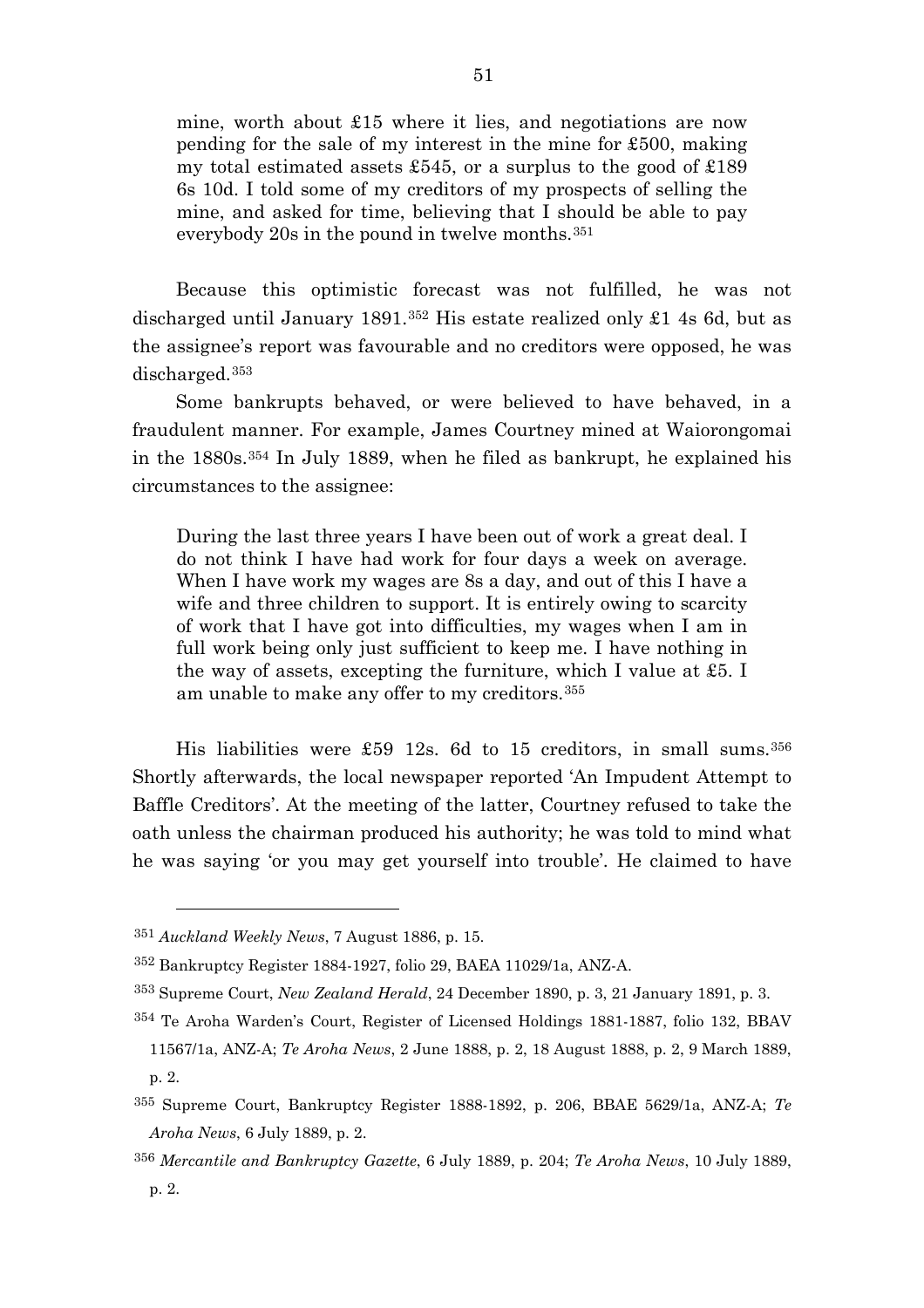been bankrupted because of judgment bring given against him for £12 15s 3d in late June, 'which I could not pay having no means'. Yet after this judgment he had obtained goods from four other merchants. He denied promising to pay for a pair of trousers from one shopkeeper 'and something off the account' out of his wages. 'I did not borrow money from any person after the date judgment was obtained against him'. Despite receiving £4 15s for two weeks' work on 29 June he did not pay any of his debts out of this amount. 'The house I lived in belonged to me but I sold it' to another miner for £10, which he 'spent in procuring certain necessities of life'. He paid 2s a week in rent. 'I had £8.10s on me when I went to Auckland, the whole of which I spent, and have nothing to offer my creditors'. A butcher accused him of making a 'deliberate attempt to defraud the whole of your creditors, and then come here in a defiant manner'. When the meeting adjourned to consult the assignee, Courtney said, 'I shall not attend the meeting next week unless I get an order from the Official Assignee to do so; or else a guarantee that my wages for the day will be paid, which will be 8s'.[357](#page-52-0) Creditors 'expressed considerable dissatisfaction with' his obtaining 'goods without any probability of his being able to pay for them', and the supreme court was to be asked to set apart 'a portion of his future earnings towards the discharge of his debts'.[358](#page-52-1) He told the court that, being unemployed', he could not pay any of his debts to his creditors.[359](#page-52-2) Not till the end of the following year was the assignee released from administering his estate.[360](#page-52-3)

## WRITING OFF MINING DEBTS

When mines did not pay, the ground was abandoned and companies or syndicates wound up. This often left rent unpaid, for which the owners were liable. In the case of the Waiorongomai Gold Mining and Quartz Crushing Company, its shareholders decided in December 1887 to abandon the ground and wind the company up, as its legal manager explained to the mining inspector.

<span id="page-52-0"></span><sup>357</sup> *Te Aroha News*, 10 July 1889, p. 2.

<span id="page-52-1"></span><sup>358</sup> Supreme Court, *Auckland Star*, 28 August 1889, p. 4; *Te Aroha News*, 31 August 1889, p. 2.

<span id="page-52-2"></span><sup>359</sup> *Te Aroha News*, 9 October 1889, p. 2.

<span id="page-52-3"></span><sup>360</sup> Supreme Court, Bankruptcy Register 1888-1892, p. 206, BBAE 5629/1a, ANZ-A.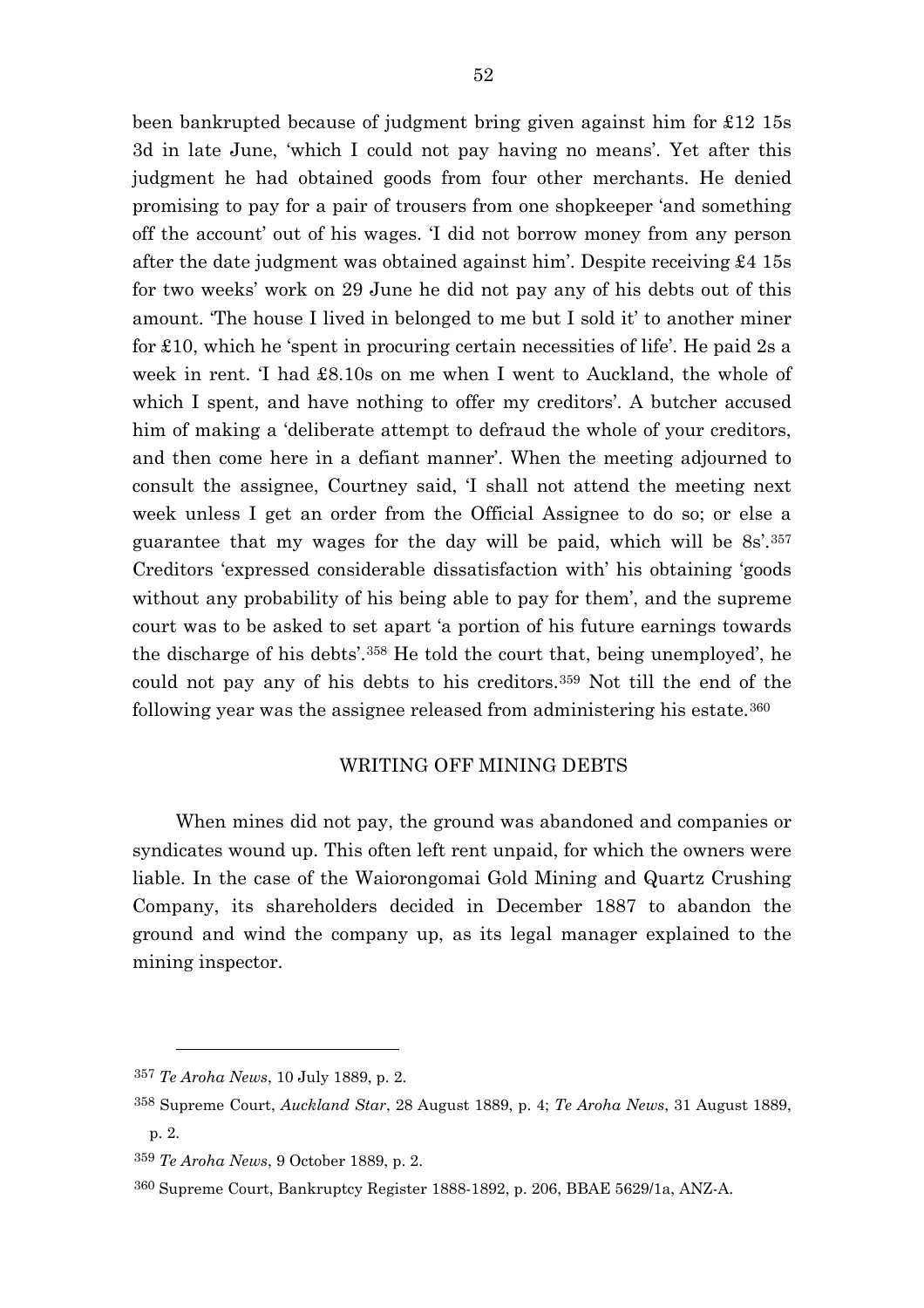Having spent a considerable amount of money in opening up the mine and taking out quartz, several parcels of which we have crushed which have not proved remunerative, we very much regret that it is impossible for us to work the Mine any longer and would beg to suggest that the several Licenses be forfeited for nonpayment of rent due.[361](#page-53-0)

In other words, the company hoped by forfeiting the ground and explaining its financial position it would not to be required to pay the rent outstanding; and as it was not sued for the amount owing, officials must have agreed to this arrangement. When another unsuccessful company, the New Munster, ceased operating in 1898 after less than two years, when summonses were issued to enforce payment of rent the managers could not be traced. After seven years of trying to find them, the council recommended that the arrears of  $\pounds211$  10s should be treated as unrecoverable. Rent had only been paid for the first 18 months of its existence.<sup>[362](#page-53-1)</sup>

Individual miners and investors also had debts waived when poverty prevented, or appeared to prevent, their paying without incurring unreasonable hardship. For instance, John Tallentire, [363](#page-53-2) a typically optimistic prospector,[364](#page-53-3) struggled to meet the rent on his three Waiorongomai village sections. Five years after obtaining them, in late 1915 he promised to pay the rent 'shortly'.[365](#page-53-4) Eight months later, he stated that 'the amount of the rent could not be made out of his section', and convinced his landlords to halve the rent.[366](#page-53-5) Two years later, when he

<span id="page-53-0"></span><sup>361</sup> F.A. White to George Wilson, 20 December 1887, Te Aroha Warden's Court, Mining Applications 1888, BBAV 11289/12a, ANZ-A.

<span id="page-53-1"></span><sup>362</sup> Te Aroha Warden's Court, Letterbook 1883-1900, pp. 399, 426, 588, BBAV 11534/1a; Plaint Book 1880-1898, 39/1898, BBAV 11547/1a; Plaint Book 1899-1907, entry for 27 July 1900, BBAV 11551/1a; Plaints 1900, 22/1900, BBAV 11572/2a, ANZ-A; Piako County Council to Minister of Mines, 29 September 1905, Piako County Council, Letterbook 1905-1906, p. 239, Matamata-Piako District Council Archives, Te Aroha.

<span id="page-53-2"></span><sup>363</sup> See paper on James Alexander Pond.

<span id="page-53-3"></span><sup>364</sup> See in particular, *Te Aroha News*, 4 December 1909, p. 2, 9 December 1909, p. 2.

<span id="page-53-4"></span><sup>365</sup> Thames High School, Minutes of Meetings of Board of Governors of 6 July 1909, 12 July 1910, 2 November 1915, High School Archives, Thames.

<span id="page-53-5"></span><sup>366</sup> Thames High School, Minutes of Meeting of Board of Governors of 4 July 1916, High School Archives, Thames.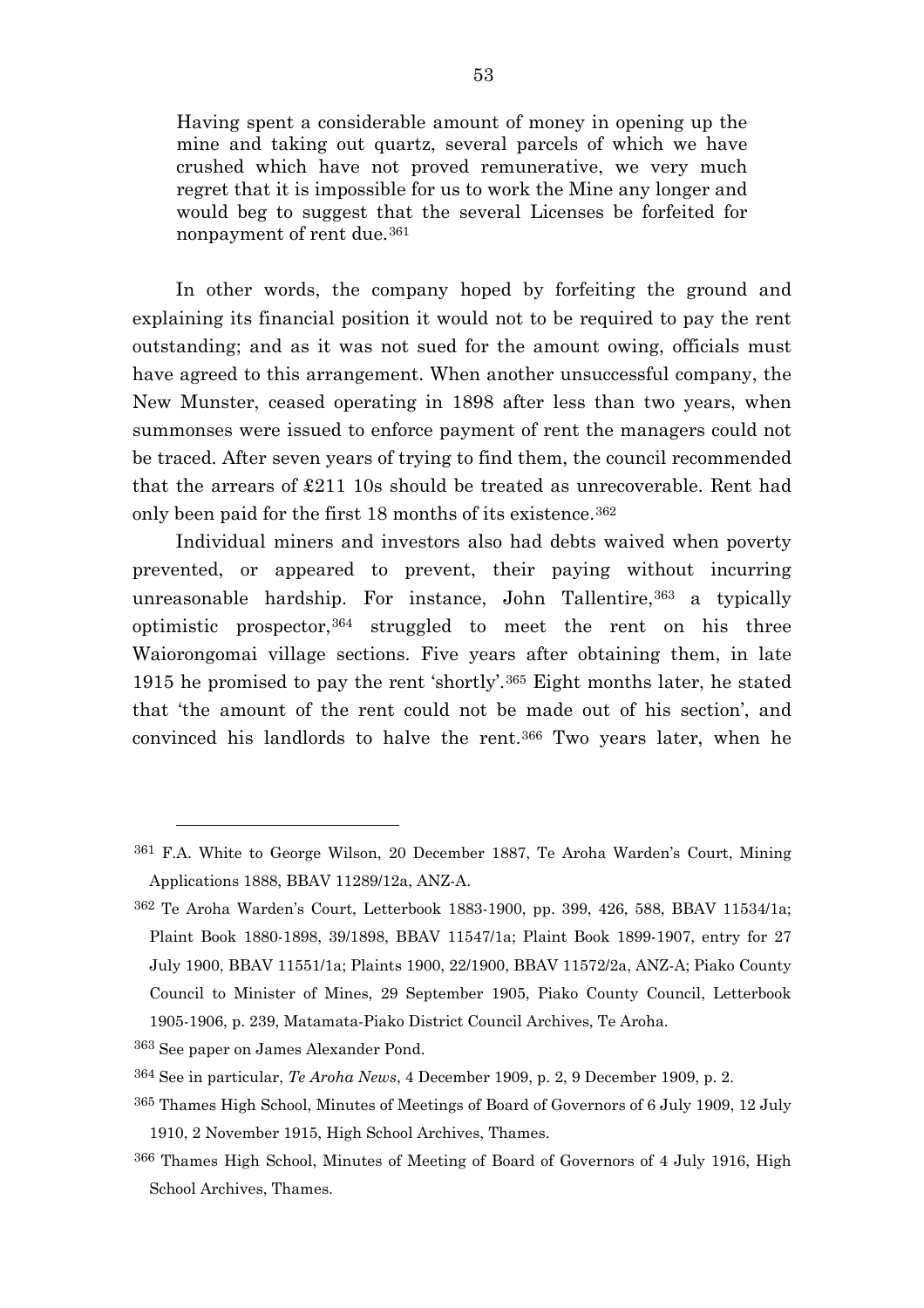surrendered the sections,  $\pounds 20$  was accepted to settle his arrears.<sup>[367](#page-54-0)</sup> Nearly five years later, a further  $\pounds 40$  was written off as unrecoverable.<sup>[368](#page-54-1)</sup> When he died, two months later, of miners' complaint, he left an estate valued at under  $\pounds 500$ ,  $369$  revealing that he could have paid the rent.

Patrick O'Meagher,<sup>[370](#page-54-3)</sup> a publican before, during, and after his years at Te Aroha,[371](#page-54-4) in 1899 acquired a special claim near the township which was forfeited in August 1903.[372](#page-54-5) As rent had not been paid since December 1900, he was sued in June 1904 under a distress warrant for £9 2s, but the bailiff discovered he had no effects that could be seized.[373](#page-54-6) The following year, the arrears were treated as unrecoverable.[374](#page-54-7) It seems highly unlikely that a popular publican was unable to pay this small amount; perhaps his alcoholism, which was to kill him,[375](#page-54-8) meant he drank his profits?

John McIsaac, also known as McIsaacs, one of the brothers who were notable Hauraki prospectors, [376](#page-54-9) participated in the Te Aroha rush but soon

<span id="page-54-3"></span>370 See paper on his life.

- <span id="page-54-4"></span><sup>371</sup> See *Observer*, 26 October 1889, p. 13, cartoons, 21 December 1889, p. 21, 8 February 1898, p. 2, 16 June 1898, p. 2, 23 January 1900, p. 2; *Thames Advertiser*, 30 June 1894, p. 3, 5 April 1897, p. 2, 5 August 1897, p. 3, 16 June 1899, p. 2 *Mercantile and Bankruptcy Gazette*, 5 October 1893, p. 390; *Cyclopedia of New Zealand*, vol. 2, p. 830.
- <span id="page-54-5"></span>372 Te Aroha Warden's Court, Mining Applications 1899, 6, 15, 16/1899, BBAV 11289/15a; Plaints 1903, 6/1903, BBAV 11572/3a, ANZ-A.
- <span id="page-54-6"></span>373 Te Aroha Magistrate's Court, Home Warrant Book 1883-1928, 6/1904, BBAV 11498/1a, ANZ-A.
- <span id="page-54-7"></span>374 Clerk, Piako County Council, to Minister of Mines, 25 September 1905, Piako County Council, Letterbook 1905-1906, p. 239, Matamata-Piako District Council Archives, Te Aroha; Te Aroha Warden's Court, Register of Licensed Holdings and Special Claims 1887-1909, folio 137, BBAV 11500/8b, ANZ-A.
- <span id="page-54-8"></span><sup>375</sup> Licensing Committee, *Thames Star*, 7 June 1900, p. 2; Death Certificate of Patrick O'Meagher, 17 December 1910, Deaths, 1910/9018, BDM; Te Aroha Correspondent, *Auckland Weekly News*, 22 December 1910, p. 49.
- <span id="page-54-9"></span><sup>376</sup> For example, T.M. Humphreys, *Handbook of the Auckland Goldfields, New Zealand* (Auckland, 1888), p. 17; Thames Warden's Court, Claims Register 1868-1869, no. 1179,

<span id="page-54-0"></span><sup>367</sup> Thames High School, Minutes of Meetings of Board of Governors of 15 May 1918, 17 July 1918, High School Archives, Thames.

<span id="page-54-1"></span><sup>368</sup> Thames High School, Minutes of Meeting of Board of Governors of 28 February 1923, High School Archives, Thames.

<span id="page-54-2"></span><sup>369</sup> Death Certificate of John Tallentire, 17 April 1923, 1923/3984, BDM; Hamilton Probates, BCDG 4420/1675, ANZ-A.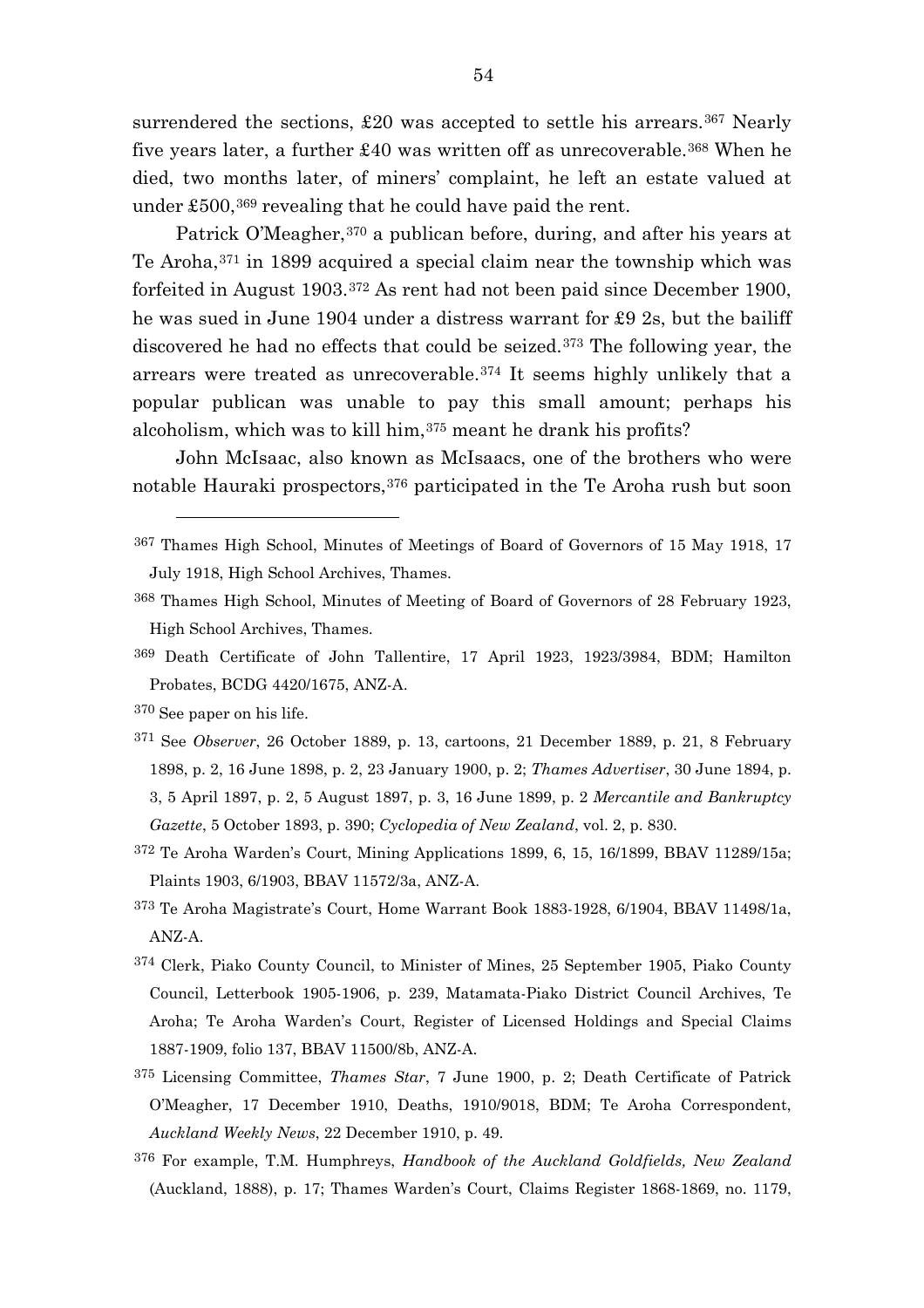abandoned the district.[377](#page-55-0) He did not make much money out of a life of mining, his drinking not helping either his finances or his health; in his last years he was a pit sawyer in the King Country.[378](#page-55-1) Rent owing on a Coromandel claim was treated as non-recoverable in 1912, 14 years after it had been forfeited.[379](#page-55-2) Two years later, a notice requiring payment of rent owing on another Coromandel claim since 1903 was sent to his last address, and returned inscribed: 'Not known Not found'.[380](#page-55-3) As he had died in 1910, aged 59,[381](#page-55-4) these attempts to enforce payment illustrate how formerly prominent miners could sink into obscurity.

Thomas Hill mined only at Waiorongomai.[382](#page-55-5) His weak financial position was illustrated by his telling his landlords in 1903 of his 'inability to pay the rent due'; as he could not pay the arrears, his lease was terminated in the following year.[383](#page-55-6) In 1885, when working as a driver on the tramway, he was 'seriously lamed by a full truck running over his foot' and the council agreed to pay him £1 a week until he was fit to work

BACL 14397/3a, ANZ-A; *Auckland Weekly News*, 18 April 1868, p. 8, 25 April 1868, p. 3, 23 January 1869, p. 23, 30 November 1872, p. 5, 'Quaintan Queer', 'Trip to Thames', 5 November 1887, p. 8; *Auckland Provincial Government Gazette*, 27 February 1869, p. 137; R.M. Hawkes, 'The Early Days of Tapu', *Thames Advertiser*, 10 June 1891, p. 4, 11 June 1891, p. 1.

- <span id="page-55-0"></span>377 Te Aroha Warden's Court, Miner's Right no. 603, issued 25 November 1880, Miners' Rights Butt Book 1880, BBAV 11533/1e; Register of Te Aroha Claims 1880-1888, folio 176, BBAV 11567/1a, ANZ-A.
- <span id="page-55-1"></span>378 Thames Magistrate's Court, Criminal Record Book 1881-1883, 152, 153/1882, BACL 13736/35a; Record Book of Criminal Cases 1908-1911, 48-49/1910, BACL 13736/7a, ANZ-A; *Thames Advertiser*, 16 May 1882, p. 3, Police Court, 17 May 1882, p. 3; Death Certificates of John McIsaac, 21 March 1910, 1910/784; Allan McIsaac, 14 May 1924, 1924/2081, BDM; Inquests, Justice Department, J 46 COR, 1910/337, ANZ-W.
- <span id="page-55-2"></span>379 Coromandel Warden's Court, Register of Licensed Holdings and Special Claims 1897- 1898, folio 618, ZAAN 14044/3a, ANZ-A.
- <span id="page-55-3"></span>380 Coromandel Warden's Court, Register of Special Claims 1898-1908, ZAAN 14044/3b, ANZ-A.
- <span id="page-55-4"></span>381 Death Certificate of John McIsaac, 21 March 1910, 1910/784, BDM.
- <span id="page-55-5"></span>382 See paper on private lives in the Te Aroha district.

 $\overline{a}$ 

<span id="page-55-6"></span>383 Thames High School, Minutes of Meetings of Board of Governors of 7 December 1903, 3 August 1904, 7 September 1904, High School Archives, Thames.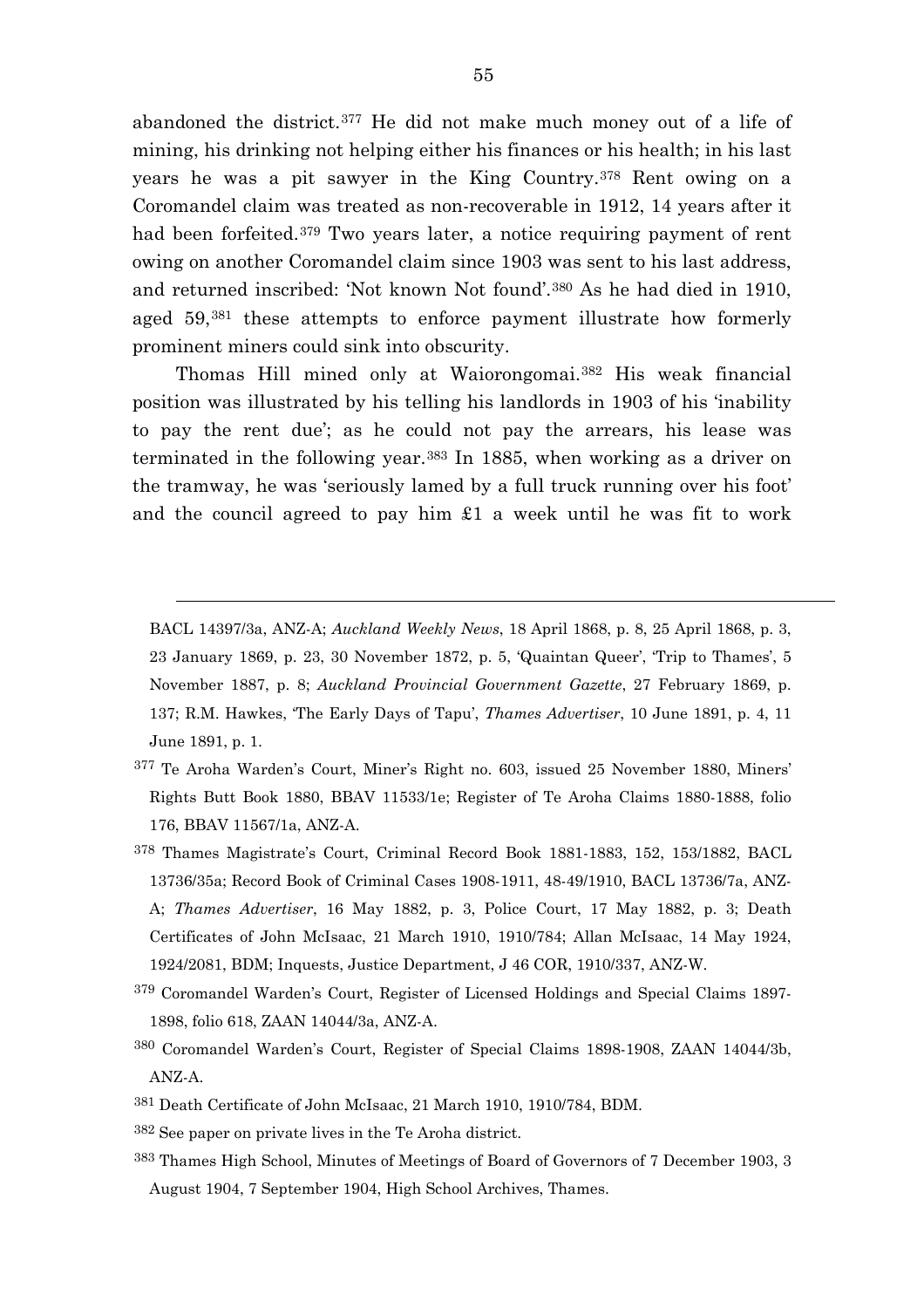again.[384](#page-56-0) That accident would have had a serious financial impact had not the council been sympathetic, but his serious drinking problem was a selfinflicted financial injury.[385](#page-56-1) Granted the Surprise in July 1901, he paid the rent for just five months; the arrears of £1 17s 11d were treated as unrecoverable in 1905.[386](#page-56-2) He later moved to Auckland, where his steady job as a tramway motorman meant that on his death in 1920 he left an estate worth £188 4s 8d.[387](#page-56-3)

Going overseas was a good way to avoid having to pay rent on mining properties. For instance, William Shaw, an Auckland mining agent, acquired ground at Tui in 1896, claiming to be 'in treaty with a Firm of English capitalists with a view to the floatation of a company to work and develop' it.[388](#page-56-4) Four years later, he was sued for rent, but when it was discovered that he had left Auckland the plaint was withdrawn.[389](#page-56-5) Rent on claims at Waihi, Karangahake, and Thames was also written off because as he had gone to England the writs could not be served.[390](#page-56-6) Another Auckland mining agent, formerly a mine manager, Robert Kelly,<sup>[391](#page-56-7)</sup> in September 1896 acquired the Merchant of Venice at Tui.[392](#page-56-8) In January 1898, when he

- <span id="page-56-2"></span>386 Te Aroha Warden's Court, Mining Applications 1901, 22/1901, BBAV 11289/16a, ANZ-A; Clerk, Piako County Council, to Minister of Mines, 25 September 1905, Piako County Council, Letterbook 1905-1906, p. 236, Matamata-Piako District Council Archives, Te Aroha.
- <span id="page-56-3"></span>387 Death Certificate of Thomas Hill, 16 October 1920, 1920/4728, BDM; Testamentary Register 1920-1921, folio 487, BBCB 4208/12, ANZ-A.
- <span id="page-56-4"></span>388 Te Aroha Warden's Court, Mining Applications 1896, 21/1896, BBAV 11289/14a, ANZ-A.
- <span id="page-56-5"></span>389 Te Aroha Warden's Court, Plaints 1900, 30/1900, BBAV 11572/2a, ANZ-A.
- <span id="page-56-6"></span>390 Paeroa Warden's Court, Register of Special Claims 1896-1897, folios 3, 100, ZAAP 13294/2a; Thames Warden's Court, Register of Licensed Holdings and Special Claims 1896-1897, folio 179, BACL 14355/4a, ANZ-A.
- <span id="page-56-7"></span><sup>391</sup> See *Thames Advertiser*, 1 November 1887, p. 2, Warden's Court, 24 May 1895, p. 3; Warden's Court, *Thames Star*, 31 January 1896, p. 2; *Cyclopedia of New Zealand*, vol. 7, p. 26.
- <span id="page-56-8"></span>392 Te Aroha Warden's Court, Mining Applications 1896, 26/1896, BBAV 11289/14a, ANZ-A.

<span id="page-56-0"></span><sup>384</sup> *Te Aroha News*, 12 December 1885, p. 2; Piako County Council, *Waikato Times*, 19 December 1885, p. 3, 19 January 1886, p. 3.

<span id="page-56-1"></span><sup>385</sup> See Te Aroha Magistrate's Court, Criminal Record Book 1896-1907, 19, 25/1899, 66, 67/1901, BCDG 11220/1b, ANZ-A.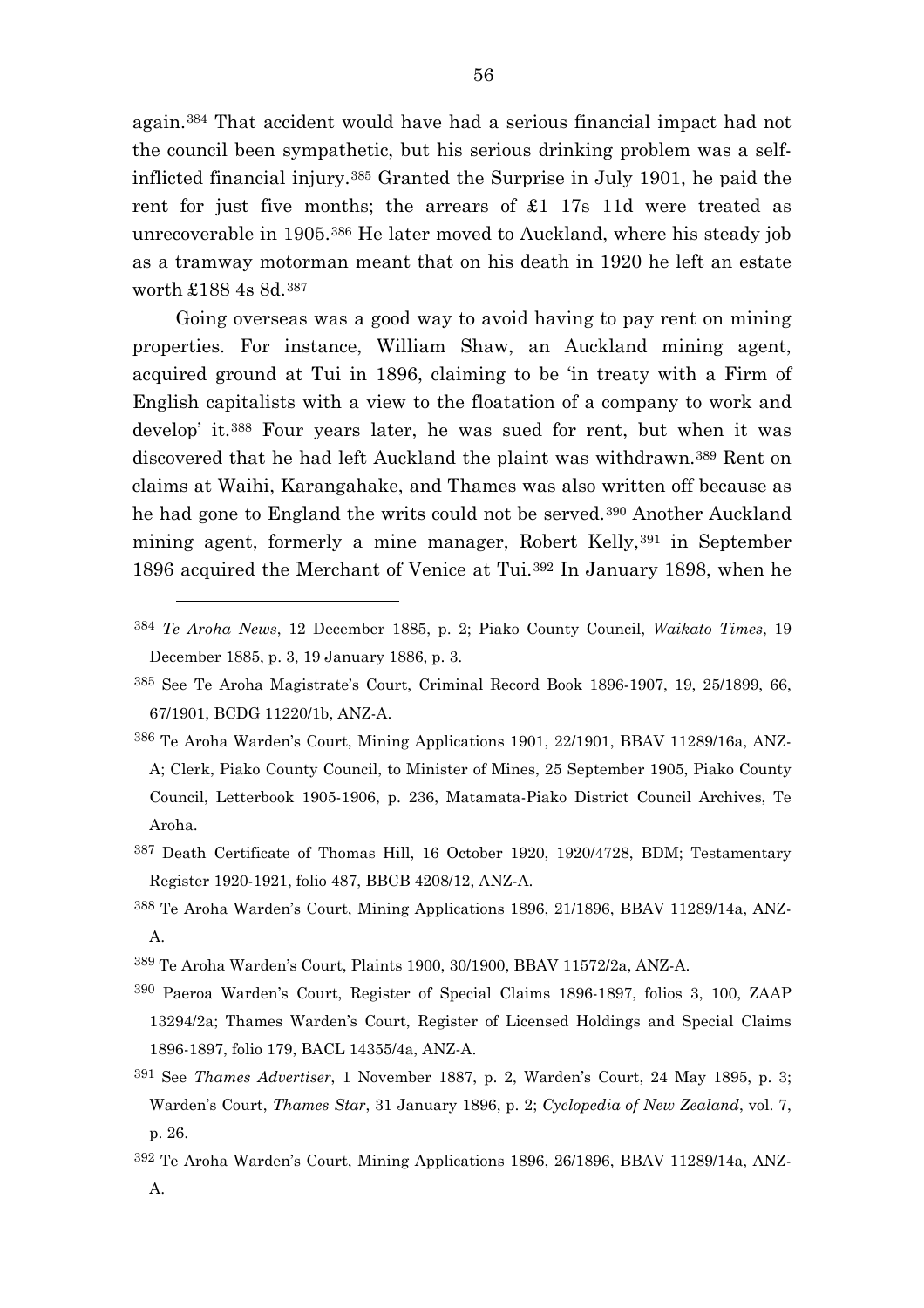owed £25 in rent, he was believed to be living in Auckland, but the summons was 'not served'.<sup>[393](#page-57-0)</sup> Nor could he be found in August 1900, when another summons was issued.[394](#page-57-1) Although his office address was known,[395](#page-57-2) he was no longer at it. In September 1905, by which date the arrears amounted to £120, it was decided to treat them as unrecoverable.[396](#page-57-3) The receiver of gold revenue at Paeroa was better informed than his Te Aroha counterpart; knowing in December 1897 that Kelly had left New Zealand, he wrote off his rents then.[397](#page-57-4)

Ernest John Nankivell of Paeroa became a mining and financial agent in May 1896.[398](#page-57-5) In that same month he applied for a claim and water race between Tui and Te Aroha township but then withdrew his applications.[399](#page-57-6) He was not in a strong position financially, having only 6s in his Bank of New Zealand account in March,[400](#page-57-7) which he closed in September. The Paeroa manager curtly noted the reason for its closure: 'Refused accommodation. Troublesome'.[401](#page-57-8) With this bank glad to see the back of him, he took his custom to the Auckland branch of the National Bank. In December 1897, the bank's inspector noted that this 'mining expert' was overdrawn by £63. 'Manager says he is a respectable man with a few hundreds, and that advance will soon be covered by money owing to him by

- <span id="page-57-5"></span><sup>398</sup> See *Ohinemuri Gazette*, 13 May 1896, p. 2; *List of Companies Registered with the Auckland Chamber of Mines* (Auckland, 1896), p. 6.
- <span id="page-57-6"></span>399 Te Aroha Warden's Court, Mining Applications 1896, 4, 25/1896, BBAV 11289/14a, ANZ-A.
- <span id="page-57-7"></span>400 Bank of New Zealand, Ohinemuri Branch, Half-Yearly Balance Books, Balance as at 31 March 1896, Current Accounts, Bank of New Zealand Archives, Wellington.
- <span id="page-57-8"></span>401 Bank of New Zealand, Ohinemuri Branch, Half-Yearly Balance Books, Balance as at 30 September 1896, Accounts Closed, Bank of New Zealand Archives, Wellington.

<span id="page-57-0"></span><sup>393</sup> Te Aroha Warden's Court, Plaint Book 1880-1898, 11/1898, BBAV 11547/1a, ANZ-A.

<span id="page-57-1"></span><sup>394</sup> Te Aroha Warden's Court, Plaints 1900, 23/1900, BBAV 11572/2a, ANZ-A.

<span id="page-57-2"></span><sup>395</sup> Te Aroha Warden's Court, Register of Licensed Holdings and Special Claims 1887-1909, folio 93, BBAV 11400/8b, ANZ-A.

<span id="page-57-3"></span><sup>396</sup> Clerk, Piako County Council, to Minister of Mines, 25 September 1905, Piako County Council, Letterbook 1905-1906, p. 236, Matamata-Piako District Council Archives, Te Aroha.

<span id="page-57-4"></span><sup>397</sup> Paeroa Warden's Court, Register of Special Claims 1896-1897, folios 59, 112, ZAAP 13294/2a; Register of Licensed Holdings 1896-1900, folios 113, 114, ZAAP 13293/2a, ANZ-A.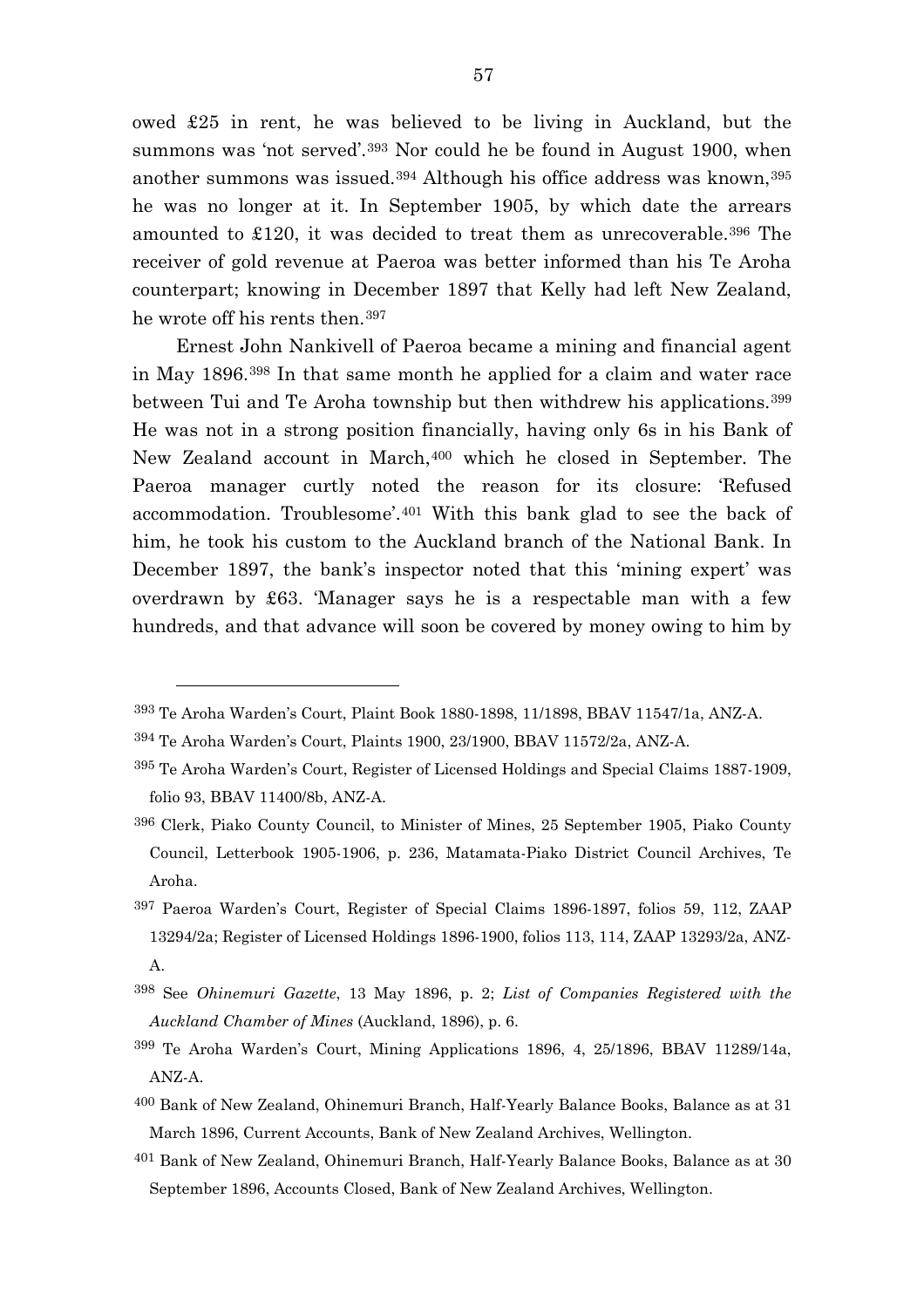a good syndicate'.[402](#page-58-0) Nothing came of this expectation, and by mid-1898 Nankivell had become superintendent of a Klondike company.[403](#page-58-1) The bank's inspector reported in February 1899 that the overdraft had risen to £78. 'This does not look well. He left the Colony however Manager tells me he is coming back shortly, and expresses himself as confident he will secure payment'.[404](#page-58-2) He did not return to New Zealand; incomplete bank records make it impossible to know whether he paid off his overdraft, but it seems unlikely. The receiver of gold revenue at Coromandel shared the manager's optimism, for not until 1912 was rent owing on a claim forfeited in 1898 'treated as not recoverable'.[405](#page-58-3)

## UNEMPLOYMENT AND UNDER-EMPLOYMENT

Belich has pointed out that waged work was 'spasmodic and restricted in availability. It was available mainly to fit men and fit single women – ill health or injury was also economic disaster'.<sup>[406](#page-58-4)</sup> Although miners were rarely unemployed for long periods because they could find other work, sometimes in other districts, they were sometimes only partially employed, scratching around for whatever work was available as well as trying to work their claims. Shortage of work drove wages down. 'Cyclops' noted that, when Te Aroha was founded, labourers received 9s a day and carpenters from 10s to 12s. By 1889, 'good men' were 'idle, or working 10 hours for from 4s to 6s per day'.[407](#page-58-5) The initial building boom had created great demand for carpenters, who commanded 'good wages' and were 'difficult to get even at that',[408](#page-58-6) but with the decline of mining these special circumstances no longer applied. Low wages were of concern when employment was not continuous. A Paeroa newspaper in 1892 argued that the miners' daily wage

<span id="page-58-0"></span><sup>402</sup> National Bank, Inspector's Report on Auckland Branch, 13 December 1897, National Bank Archives, Wellington.

<span id="page-58-1"></span><sup>403</sup> *Thames Advertiser*, 12 July 1898, p. 1.

<span id="page-58-2"></span><sup>404</sup> National Bank, Inspector's Report on Auckland Branch, 13 February 1899, Advances, National Bank Archives, Wellington.

<span id="page-58-3"></span><sup>405</sup> Coromandel Warden's Court, Register of Kuaotunu Special Claims 1896-1907, folio 316, ZAAN 14057/1b, ANZ-A.

<span id="page-58-5"></span><span id="page-58-4"></span><sup>406</sup> Belich, p. 379.

<sup>407</sup> Letter from 'Cyclops', *Te Aroha News*, 11 December 1889, p. 2.

<span id="page-58-6"></span><sup>408</sup> *Thames Advertiser*, 19 April 1882, p. 3.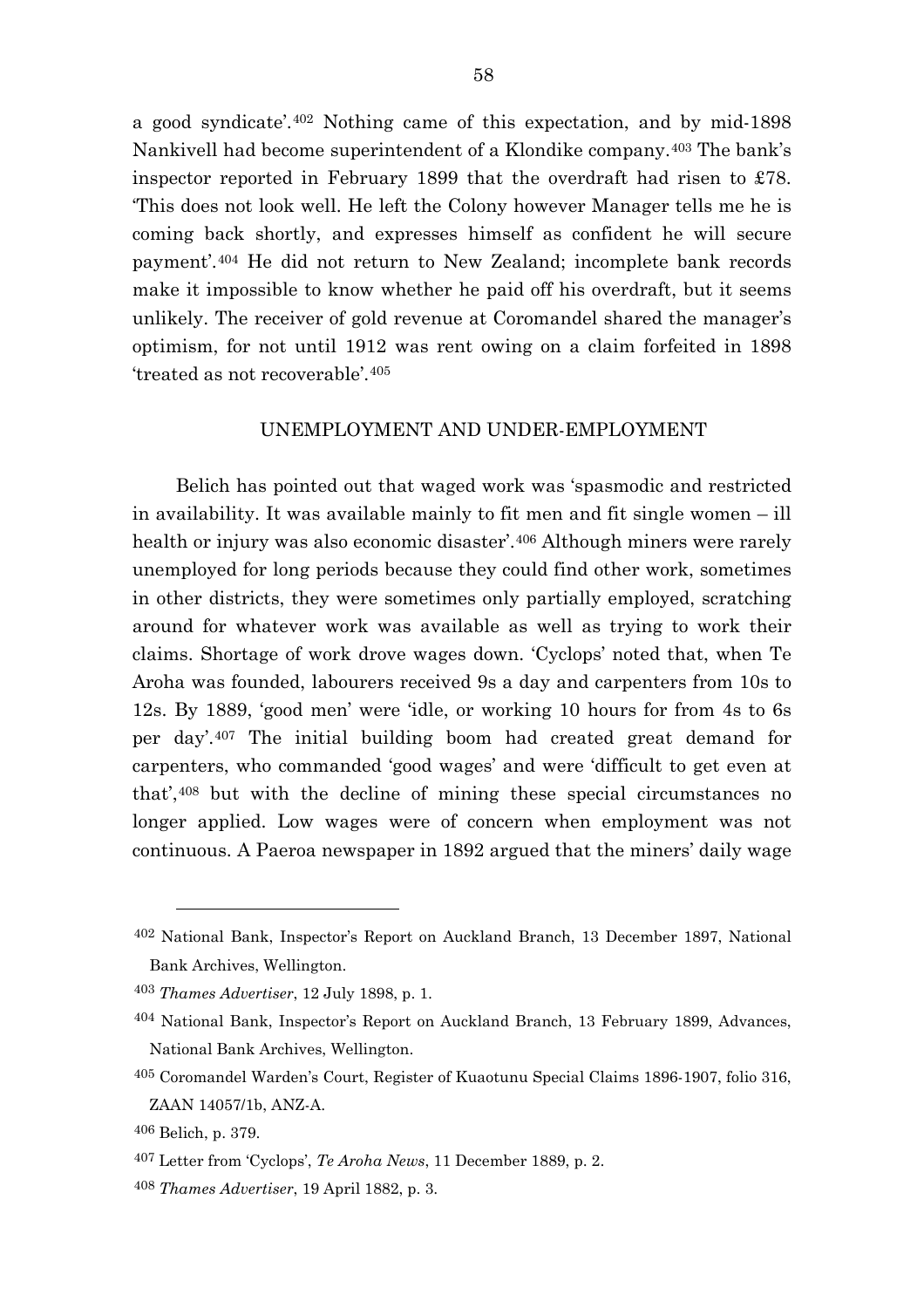of 7s 6d was too low, especially considering that many might work for only 150 or 200 days a year.[409](#page-59-0)

Doing one's civic duty by serving on a coroner's jury had a financial penalty. Referring to the problem of obtaining such a jury in Waiorongomai, a newspaper commented that it seemed 'particularly hard on the miner to lose half a day, perhaps more, and get nothing for it'.<sup>[410](#page-59-1)</sup>

Whenever work was unavailable, even for a short time, usually workers were dismissed immediately. For instance, when the New Zealand Exploration Company was not granted a water right in August 1896, 14 men were discharged, although it was anticipated that the right would be granted the following month, 'when there will be a number of men required to carry out the necessary works'.[411](#page-59-2)

Any disruption to working, whether caused by managerial decision, the weather, or industrial action, meant a loss of income. For instance, during the 1884 strike at Waiorongomai, the tramway hands were paid off and the battery was closed once all the ore and tailings had been treated.[412](#page-59-3) In January 1886, the 'usual number of men' could not be employed until rain fell. 'Owing to the long continued drought the working of the battery has been so reduced as to admit of very little crushing being done, and it would be unprofitable to pile up large quantities of quartz at the claims, to lie there perhaps for weeks to come'. Accordingly, only a small number of miners would work underground until full crushing power returned.[413](#page-59-4) The battery ceased operating later in the month, resulting in 20 of the 28 miners in the New Find being laid off.[414](#page-59-5) 'A large number' of other miners were also temporarily out of work.[415](#page-59-6) When rain fell late the following month, 'operations, so long suspended', were 'resumed forthwith, much to the satisfaction of the miners whose lengthened spell of enforced idleness was beginning to make itself seriously felt'.[416](#page-59-7) The following summer, lack of water again made some miners jobless.[417](#page-59-8) In the summer of 1889, another

<span id="page-59-0"></span><sup>409</sup> *Ohinemuri Gazette*, 2 April 1892, p. 4.

<span id="page-59-1"></span><sup>410</sup> *Thames Advertiser*, 25 August 1888, p. 2.

<span id="page-59-2"></span><sup>411</sup> *Thames Advertiser*, 17 August 1896, p. 2.

<span id="page-59-3"></span><sup>412</sup> *Te Aroha News*, 12 January 1884, p. 2.

<span id="page-59-4"></span><sup>413</sup> Te Aroha Correspondent, *Waikato Times*, 9 January 1886, p. 3.

<span id="page-59-5"></span><sup>414</sup> *Te Aroha News*, 23 January 1886, p. 2.

<span id="page-59-6"></span><sup>415</sup> *Te Aroha News*, 30 January 1886, p. 2, 6 February 1886, p. 2.

<span id="page-59-7"></span><sup>416</sup> Te Aroha Correspondent, *Waikato Times*, 23 February 1886, p. 2.

<span id="page-59-8"></span><sup>417</sup> *Waikato Times*, 19 February 1887, p. 3.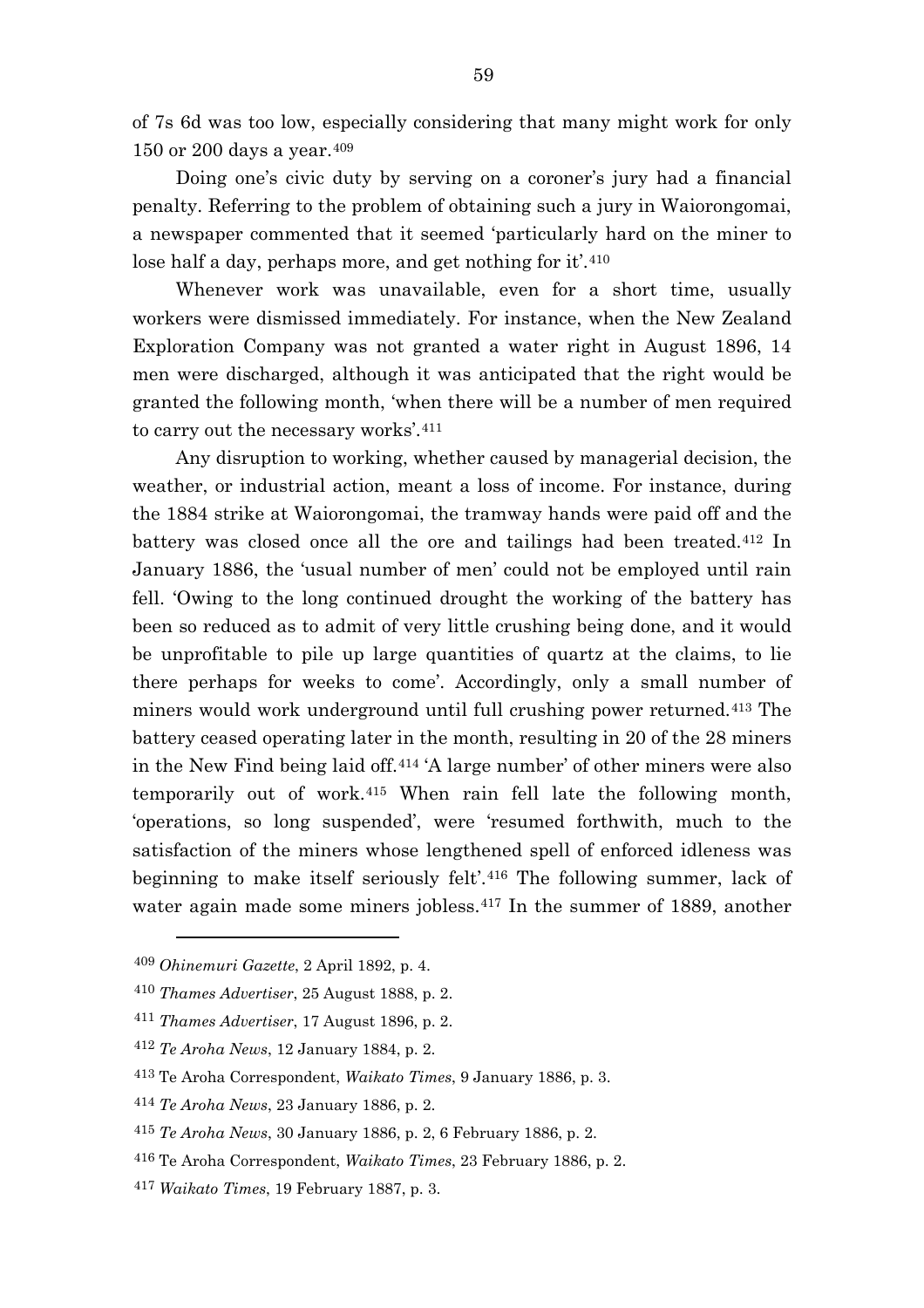water shortage prevented the battery from operating, and once its hoppers were full the number of miners employed was reduced.<sup>[418](#page-60-0)</sup> Some carpenters and battery hands were also laid off, and 'several' tramway hands were 'temporarily suspended'.[419](#page-60-1) A continued shortage of water would mean 'a large number' would be out of work. All the tramway hands were told that 'their services would have to be temporarily suspended', and the ten head of stampers worked by ten men might 'have to be stopped soon should the "glorious" weather not change'.[420](#page-60-2) In addition to lack of water power closing batteries, unprofitable mining meant battery hands would be reduced and sometimes the normal three eight-hour shifts in the battery would be reduced to one or two.[421](#page-60-3)

Tramway workers temporarily out of a job 'always have work to go to, viz, splitting sleepers for the tramway'.[422](#page-60-4) Timber cutting was resorted to by unemployed miners also, in 1888 some of them being 'able to scratch out a living through bush-felling, etc'.[423](#page-60-5) Sometimes workers would advertise their need for employment, as one Te Aroha man did in 1885. 'Wanted – By a Married Man, a Situation on a Farm; can plough, milk, fence; am used to horses, and am willing to make myself generally useful. Excellent testimonials from former employer'.[424](#page-60-6) The reference to being a married man indicated both the necessity for finding work quickly and an implication that he would be a steady and reliable employee.

Another cause of some miners losing their jobs was a change in management. According to the *Thames Advertiser*, the usual custom when a new mine manager took up his post was for him to choose his own men, and to dismiss those he did not want.[425](#page-60-7) In batteries, changing the machinery could mean part or all of the process might cease, meaning some or all of the hands would be jobless for a time.[426](#page-60-8) Carpenters and labourers would be in great demand when batteries were constructed or altered, but

<span id="page-60-0"></span><sup>418</sup> *Te Aroha News*, 23 March 1889, p. 2, Waiorongomai Correspondent, 6 April 1889, p. 2.

<span id="page-60-1"></span><sup>419</sup> *Te Aroha News*, 13 April 1889, p. 2, 24 April 1889, p. 2.

<span id="page-60-2"></span><sup>420</sup> Waiorongomai Correspondent, *Waikato Times*, 27 April 1889, p. 2.

<span id="page-60-3"></span><sup>421</sup> For example, Waiorongomai Correspondent, *Te Aroha News*, 18 September 1889, p. 2.

<span id="page-60-4"></span><sup>422</sup> *Te Aroha News*, 13 April 1889, p. 2, 24 April 1889, p. 2.

<span id="page-60-5"></span><sup>423</sup> *Waikato Times*, 8 November 1888, p. 2.

<span id="page-60-6"></span><sup>424</sup> Advertisement, *Waikato Times*, 20 January 1885, p. 3.

<span id="page-60-7"></span><sup>425</sup> *Thames Advertiser*, 8 January 1896, p. 3.

<span id="page-60-8"></span><sup>426</sup> For example, *Te Aroha News*, 27 July 1889, p. 2.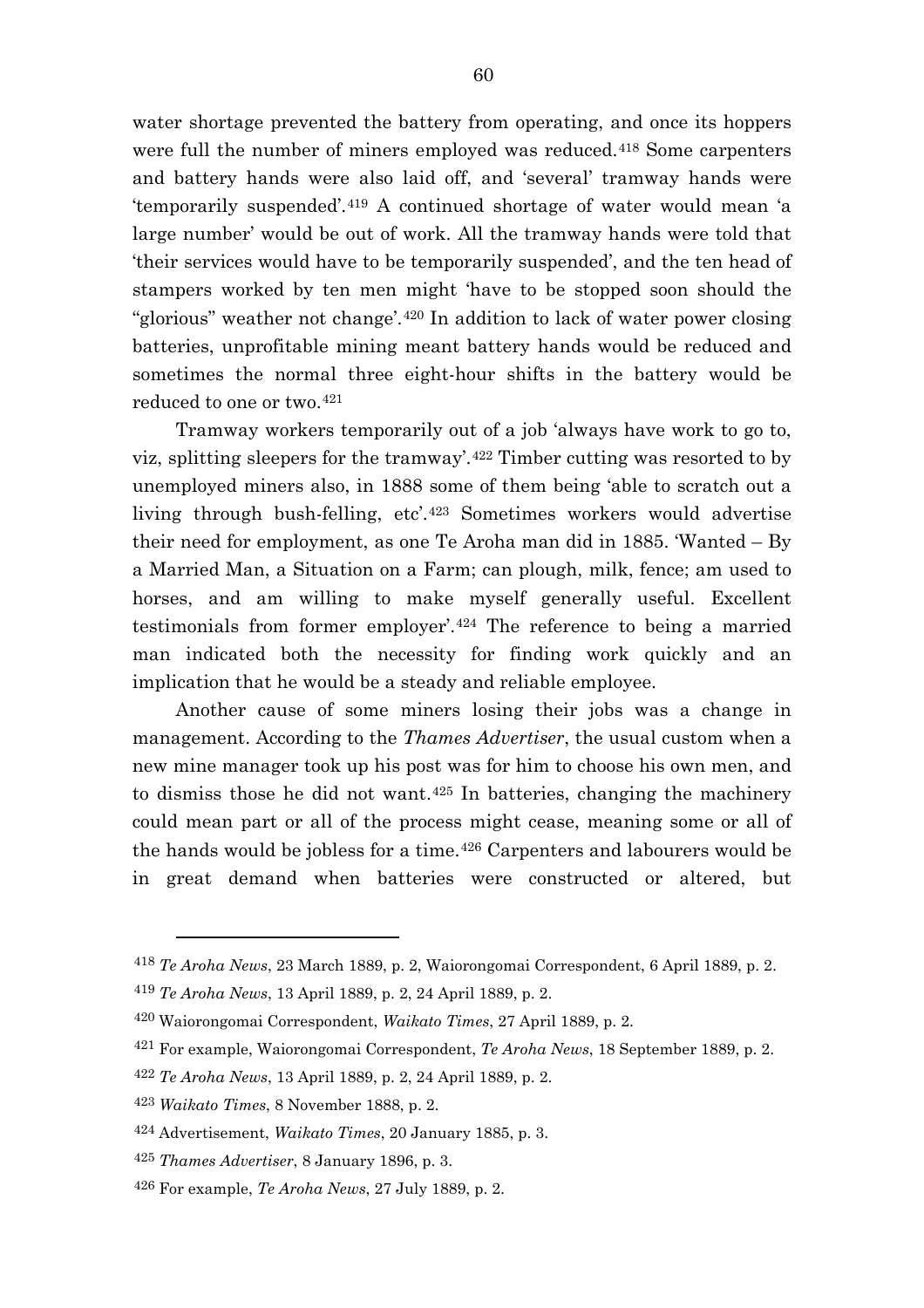immediately such work was completed their employment ended.<sup>[427](#page-61-0)</sup> Those seeking to float companies would employ men to develop their ground, but work would cease should the ore prove unpayable or the sale not proceed. For example, in 1897 'the action of the option-holders over the Cadman' at Waiorongomai 'in shutting down the mine' had 'thrown a considerable number of men out of work'.[428](#page-61-1)

Another source of unemployment, constantly complained about by miners, was granting too much protection enabling companies and claimholders to work with fewer men.[429](#page-61-2) The Miners' Union was very concerned about this practice.[430](#page-61-3) Also of concern to the union and to miners generally was the tendency of companies to replace most or all their wages men with contractors,[431](#page-61-4) a cheaper option.[432](#page-61-5) Faced with the alternative of having no work, many miners were willing to seek contracts.<sup>[433](#page-61-6)</sup> In the 1890s, there was considerable competition for building roads and the railway line to Paeroa under the co-operative system.[434](#page-61-7)

A mine with unprofitable ore quickly ceased work. For example, in early 1885 all work ceased in the Colonist because of poor returns, making 20 to 30 miners redundant.[435](#page-61-8) Some mines intending to reduce their workforce dismissed mostly single men.[436](#page-61-9) Sometimes mine owners offered tributes, but these normally provided work for only a small fraction of the wages men formerly employed.[437](#page-61-10) Some men remained in the district hoping for employment as prospectors.[438](#page-61-11) When potential mining districts such as Te Aroha were first being examined, some unemployed men were funded by sleeping partners to prospect.<sup>[439](#page-61-12)</sup>

 $\overline{a}$ 

<span id="page-61-5"></span>432 See paper on miners' lives in general and at Te Aroha in particular.

<span id="page-61-6"></span><sup>433</sup> For example, *Te Aroha News*, 31 May 1884, p. 2.

<span id="page-61-0"></span><sup>427</sup> For example, *Te Aroha News*, 22 June 1889, p. 2, 3 August 1889, p. 2.

<span id="page-61-1"></span><sup>428</sup> *Thames Advertiser*, 9 October 1897, p. 2.

<span id="page-61-2"></span><sup>429</sup> Editorial, *Thames Advertiser*, 4 June 1897, p. 2.

<span id="page-61-3"></span><sup>430</sup> See chapter on the Thames Miners' Union.

<span id="page-61-4"></span><sup>431</sup> For example, *Waikato Times*, 8 November 1888, p. 2.

<span id="page-61-7"></span><sup>434</sup> *Te Aroha News*, 20 March 1895, p. 2, 23 March 1895, p. 2, letter from 'Willing', 17 April 1895, p. 2, 10 July 1895, p. 2.

<span id="page-61-8"></span><sup>435</sup> *Waikato Times*, 3 February 1885, p. 2.

<span id="page-61-9"></span><sup>436</sup> Waiorongomai Correspondent, *Waikato Times*, 17 September 1889, p. 2.

<span id="page-61-10"></span><sup>437</sup> For example, Waiorongomai Correspondent, *Waikato Times*, 28 September 1889, p. 2.

<span id="page-61-11"></span><sup>438</sup> For example, Waiorongomai Correspondent, *Waikato Times*, 8 October 1889, p. 2.

<span id="page-61-12"></span><sup>439</sup> *Waikato Times*, 18 November 1880, p. 2.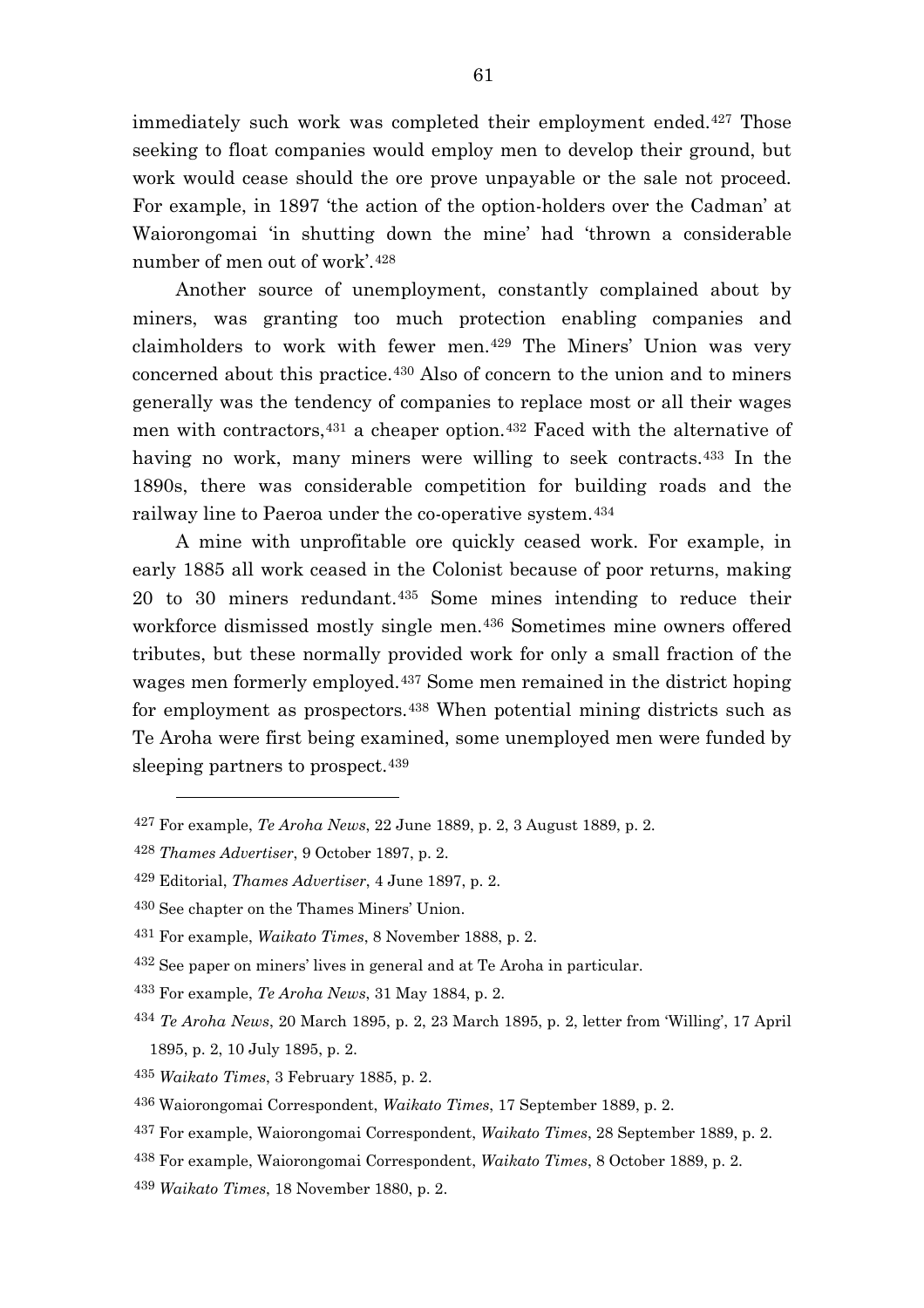Most of those who lost their jobs would, at least initially, seek employment in the same district. When in 1889 the Te Aroha Silver and Gold Mining Company dismissed 'upwards of 20 hands principally of the carpentering and labouring classes' within ten days, 'solely on the ground that their services are no longer required at present', it was expected this 'surplus labour' would be used in three weeks' time to instal machinery at the New Era battery.[440](#page-62-0) Some may have been, but some carpenters who had erected stampers at Waiorongomai went to Waihi instead to erect stampers there.[441](#page-62-1)

Joseph Read, a miner, [442](#page-62-2) was an example of financial problems created by irregular employment. Earlier a storekeeper in Thames, he had been bankrupted in 1874 because of 'dullness of the times and losses by giving too much credit'.[443](#page-62-3) In mid-1883, failure to pay his rent led to a bailiff listing his personal effects, for which Read severely assaulted him because he claimed a bankrupt had no right to receive rent. His request to pay only half the rent had been refused, and his finances were such that the landlord considered there was 'no hope' of obtaining damages.[444](#page-62-4) In this case, when £13 7s was owed, as in another two years later, when butchers were owed £9 15s, the bailiff found no property of value that could be seized.[445](#page-62-5) In the second case, Read 'confessed judgment, and said he had been unable to pay the amount having been a long time without any work'. The butchers also sued his daughter for £1 14s 9d, she having bought the meat on his behalf, claiming not to know her father's credit had been stopped. Read told the magistrate his daughter 'always paid his house accounts out of his earnings. His daughter was a dressmaker, and when he was short of money assisted to pay for the housekeeping'.[446](#page-62-6) Two years later, he was sued for rent arrears amounting to £37 14s. 'Defendant admitted the debt; but stated that owing to the general depression had been out of work for nearly two years. He was willing to pay the amount as soon as he had funds'. The

<span id="page-62-0"></span><sup>440</sup> Waiorongomai Correspondent, *Waikato Times*, 3 August 1889, p. 3.

<span id="page-62-1"></span><sup>441</sup> Waiorongomai Correspondent, *Waikato Times*, 20 August 1889, p. 2.

<span id="page-62-2"></span><sup>442</sup> See *Te Aroha News*, 13 July 1909, p. 2.

<span id="page-62-3"></span><sup>443</sup> Trustee's Report, 16 May 1874, Thames Magistrate's Court, Bankruptcy Files 1872- 1875, Joseph Read, BACL 14471/2a, ANZ-A.

<span id="page-62-4"></span><sup>444</sup> Resident Magistrate's Court, *Te Aroha News*, 23 June 1883, p. 2.

<span id="page-62-5"></span><sup>445</sup> Te Aroha Magistrate's Court, Home Warrant Book 1883-1928, 10/1883, 9/1885, BBAV 11498/1a, ANZ-A.

<span id="page-62-6"></span><sup>446</sup> Magistrate's Court, *Te Aroha News*, 15 August 1885, p. 2.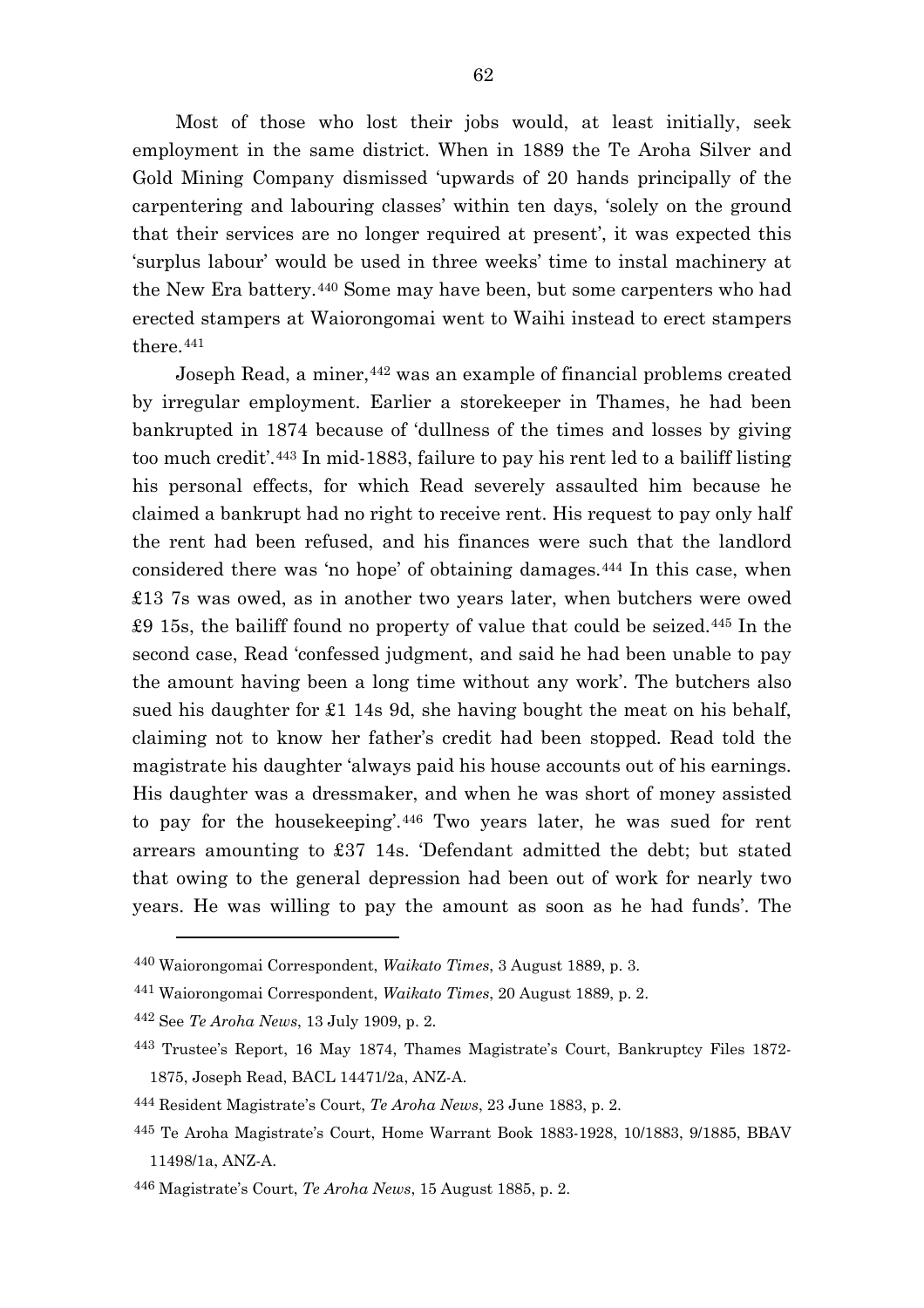plaintiff, not expecting this to happen, instead sought and received permission to take possession of the house.[447](#page-63-0)

Another example of irregular work and its consequences was revealed when Josiah Mallett, a stonemason by trade but also a miner and mining investor off and on,<sup>[448](#page-63-1)</sup> who participated in the Te Aroha rush,<sup>[449](#page-63-2)</sup> went bankrupt in 1885. He had earlier had financial problems for a variety of reasons, including his wife Ellen's drunkenness. In mid-1879, when he ceased to maintain her and gave notice that he would not be responsible for her debts, Ellen charged him with 'Malletting and Deserting a Wife', as a headline put it.<sup>[450](#page-63-3)</sup> He admitted not maintaining her, 'but not without cause, as his wife was always drunk'. He had 'several times left his wife, and did not leave her any means of support'. When Ellen denied being drunk, he responded that she had been drinking for the past three years.

He could not live with his wife, who was frequently lying drunk on the couch when he returned from work, and when there was often no fire or supper for him. He had lived a miserable life with her. While down at Coromandel he had heard she was "carrying on" and getting drunk, but he could not send for her as he had no money. His wife would keep herself as well as he could, as he had not a penny to bless himself with.[451](#page-63-4)

Another account quoted Mallett saying that 'hundreds of times within the past three years he had come home' from mining, 'wet, cold, and hungry', to find his wife drunk and no meal prepared. 'He had no money and was not worth 5s now. He could bring witnesses to prove that she was always drinking, but had no money to subpoena them. He was now working

<span id="page-63-0"></span><sup>447</sup> Te Aroha Magistrate's Court, Civil Record Book 1884-1889, 37/1887, entries for 22 November 1887, 6 December 1887, BCDG 11221/1b, ANZ-A; Magistrate's Court, *Te Aroha News*, 10 December 1887, p. 2.

<span id="page-63-1"></span><sup>448</sup> For example, *Thames Advertiser*, 30 December 1872, p. 2, 26 March 1873, p. 2, 28 May 1873, p. 3, Magistrate's Court, 22 November 1873, p. 3.

<span id="page-63-2"></span><sup>449</sup> Te Aroha Warden's Court, Miner's Right no. 590, issued 1 December 1880, Miners' Rights Butt Book 1880, BBAV 11533/1d; Register of Te Aroha Claims 1880-1888, folios 178, 191, 201, BBAV 11567/1a, ANZ-A; Te Aroha Warden's Court, *Thames Star*, 27 January 1881, p. 2.

<span id="page-63-3"></span><sup>450</sup> Advertisement, *Thames Advertiser*, 18 July 1879, p. 2; Magistrate's Court, *Thames Star*, 12 July 1880, p. 2.

<span id="page-63-4"></span><sup>451</sup> Magistrate's Court, *Thames Star*, 12 July 1880, p. 2.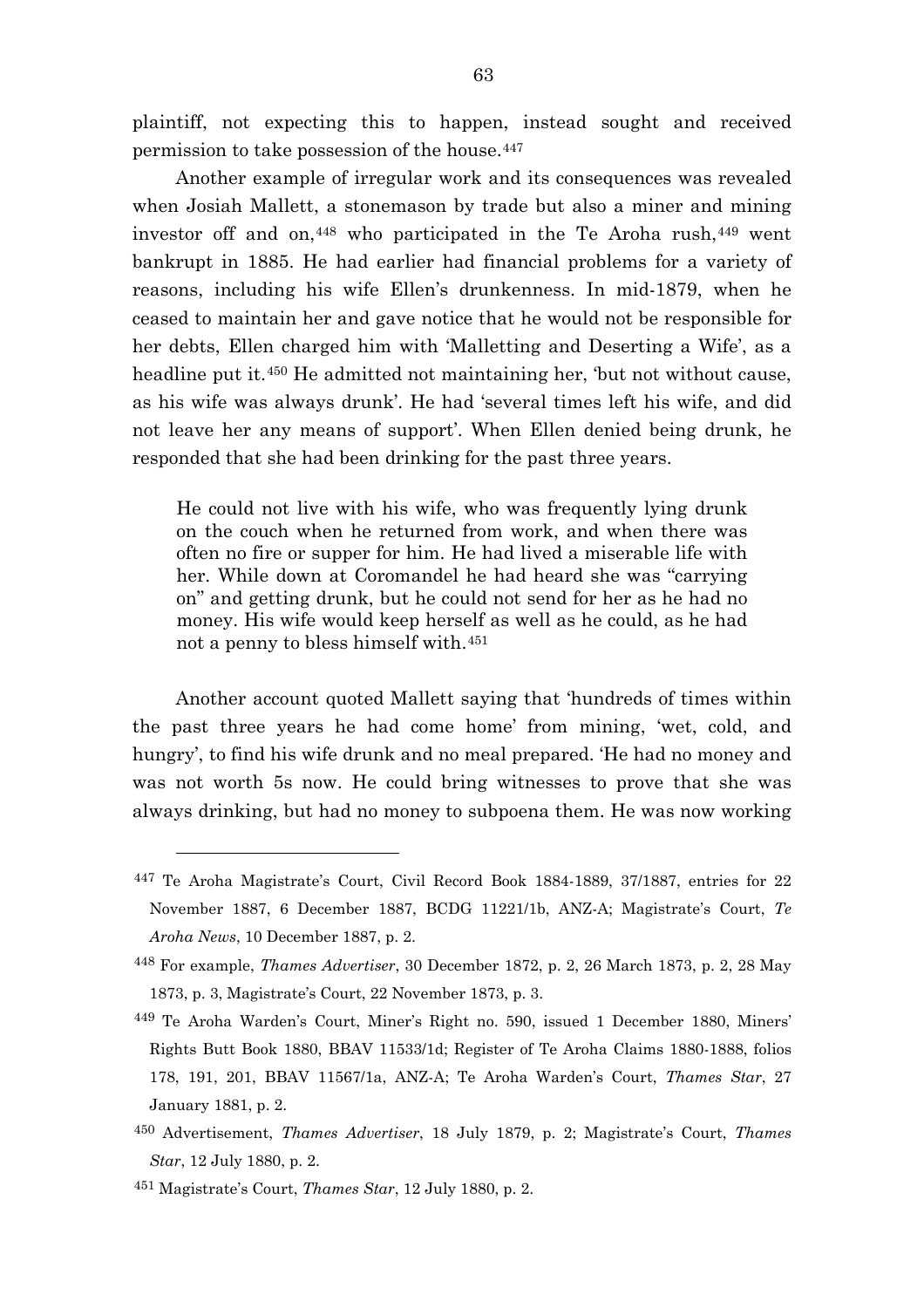in a tribute. He had been most unfortunate of late. He was now laid up with a bad hand'. Whilst she had obtained some money (in an unspecified way) while he was working at Coromandel, 'during the past three weeks he had only received £5. He got that working in a claim at Tararu. He had received nothing from the tribute yet'. As constable gave evidence that Ellen had been 'very drunk', her case failed, despite her husband admitting striking her once.<sup>[452](#page-64-0)</sup>

Although Ellen insisted to the magistrate that 'she had never been drunk in her life',[453](#page-64-1) she would be convicted for drunkenness on many future occasions,[454](#page-64-2) which must have been a financial strain on her husband. In 1885, when working as a stonemason in Auckland, he filed as bankrupt.[455](#page-64-3) His liabilities were first recorded as £148 4s 6d, and his assets, furniture and jewellery, £40 8s; these were later adjusted to £125 16s 6d and £18 respectively.[456](#page-64-4) His statement explaining why he was forced to file detailed his low earnings and irregular work, but did not mention his wife's drinking that must have soaked up, literally, much of his money:

I am a journeyman stonemason, but have devoted a great deal of my time to gold prospecting in the Thames district up to three years ago, when I came to Auckland, and have worked at my trade, off and on, ever since. I was not successful as a gold prospector, and when I left the Thames I owed about £80…. During the three years I have been in Auckland I have been laid up thirteen weeks with a bad leg; on another occasion I was incapacitated for nine weeks; besides this my work had been very uncertain – sometimes out of work for many days together, and on one occasion for seven weeks at a stretch…. When I got work I

 $\overline{a}$ 

<span id="page-64-4"></span><sup>456</sup> *Mercantile and Bankruptcy Gazette of New Zealand*, 21 March 1885, p. 95; Supreme Court, *Auckland Weekly News*, 27 June 1885, p. 19.

<span id="page-64-0"></span><sup>452</sup> Police Court, *Thames Advertiser*, 13 July 1880, p. 3.

<span id="page-64-1"></span><sup>453</sup> Police Court, *Thames Advertiser*, 13 July 1880, p. 3.

<span id="page-64-2"></span><sup>454</sup> Auckland Magistrate's Court, Criminal Record Book 1887-1888, 592/1888, BADW 10254/11a; Criminal Record Book 1889-1890, folios 118, 135, 242, BADW 11254/13a; Criminal Record Book 1890-1891, folios 175, 232, BADW 11254/14a; Criminal Record Book 1891-1892, folios 66, 374, 378, BADW 10254/15a; Criminal Record Book 1895-1896, folios 77, 80, BADW 10254/18a; Coromandel Magistrate's Court, Proceedings in Criminal Cases 1898-1904, Hearings of 22 June 1899, 25 November 1899, 21 June 1901, 19 November 1901, 12 December 1901, BACL 13751/1a, ANZ-A; Police Court, *New Zealand Herald*, 31 December 1891, p. 3.

<span id="page-64-3"></span><sup>455</sup> *Mercantile and Bankruptcy Gazette of New Zealand*, 14 March 1885, p. 87.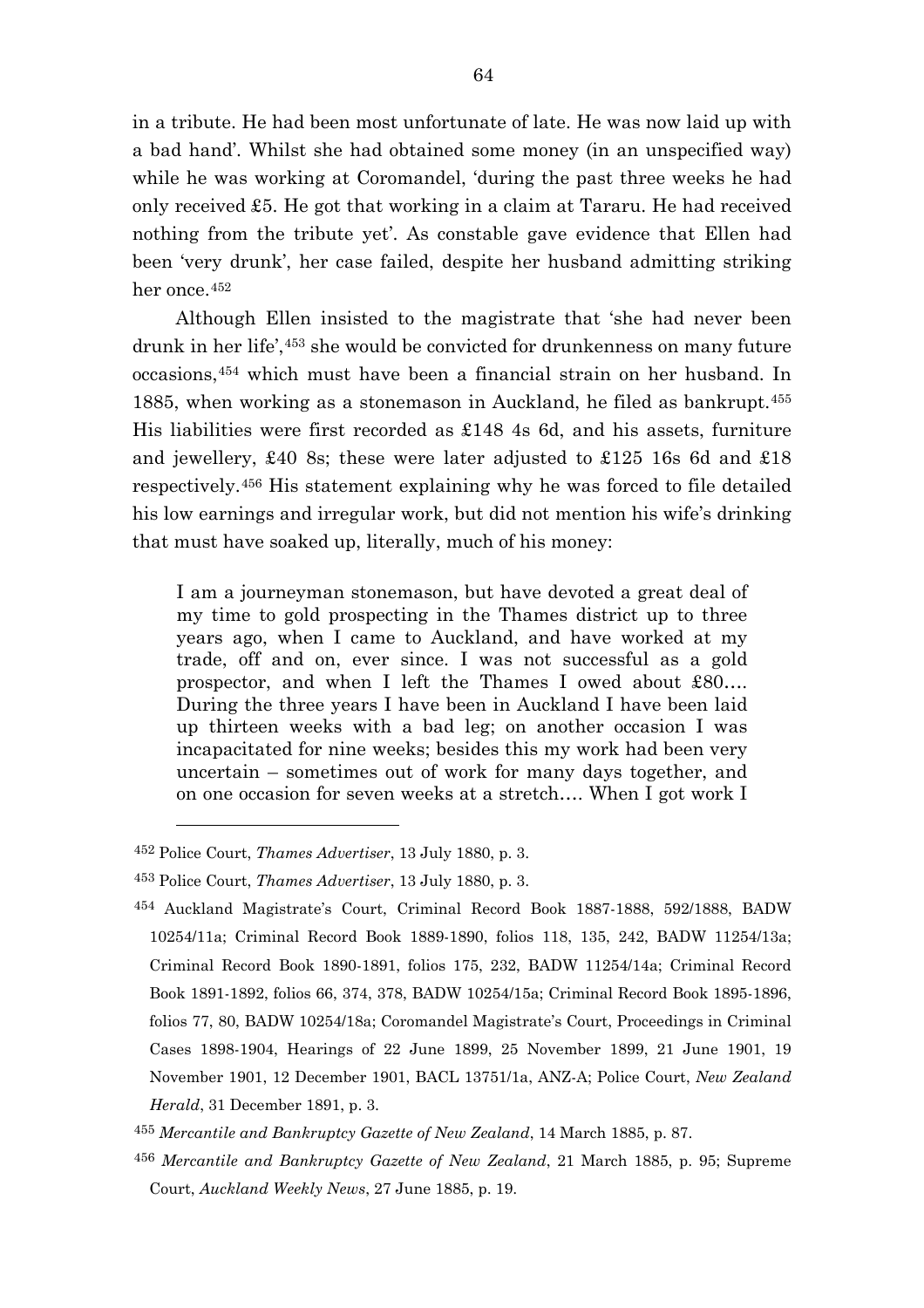earned 12s a day, but during the whole three years I have not earned on an average more than half that sum. I can positively say that I have not had fifteen months' work in the three years, so that with loss of time and doctor's bills my earnings were not sufficient to meet expenses, hence an increase in my indebtedness, in that time, by £68 4s 6d, I have about 25s worth of tools, and my furniture, set down at £18, would not fetch £10 at a sale. I have nothing else in the shape of assets, and cannot hold out any hopes of satisfying my creditors.[457](#page-65-0)

Sudden cessation of work caused immediate financial distress. When all hands were dismissed from the New Find in September 1889, 50 to 60 men were suddenly without an income, 'a good number of them being married men with large families'. Some immediately left the district to find work in either Reefton and Australia. 'As this community, like the bulk of mining centres, has not been a saving one, the experience of being out of work, even for a week, will be felt by not a few of them'.[458](#page-65-1)

A good miner and 'exceptionally clever prospector', Robert Worth,[459](#page-65-2) had problems caused by an erratic income. When aged 23, he could not meet a judgment summons for £3 14s. 'Not been able to pay it – not working – I have done a little work only. No property or means'. He had received £20 'for four months work', and then £8 for three weeks of piece work, not 'enough to pay my tucker'; he was currently unemployed. Despite this plea, he was ordered to pay the amount by instalments of 5s a week 'or in default one week's prison'.[460](#page-65-3) Later, his mining at Waihi was modestly profitable, for example when he sold a claim in 1901 for £100 in cash and 50,000 shares partly paid up.[461](#page-65-4) When he died aged 70, after ten years of suffering from miners' complaint,[462](#page-65-5) his wife inherited an estate estimated to be under £475.[463](#page-65-6)

<span id="page-65-0"></span><sup>457</sup> *Auckland Weekly News*, 21 March 1885, p. 15.

<span id="page-65-1"></span><sup>458</sup> Waiorongomai Correspondent, *Waikato Times*, 21 September 1889, p. 2.

<span id="page-65-2"></span><sup>459</sup> See testimonials written in 1892, Mines Department, MD 1, 92/649, ANZ-W.

<span id="page-65-3"></span><sup>460</sup> Paeroa Magistrate's Court, Notes of Evidence 1884-1892, entry for 16 March 1885, ZAAP 13790/1a, ANZ-A; for his age, see Marriage Certificate of Robert Worth, 5 October 1886, 1886/2753, BDM.

<span id="page-65-4"></span><sup>461</sup> Company Files, BADZ 5181, box 159 no. 1009, ANZ-A.

<span id="page-65-5"></span><sup>462</sup> Death Certificate of Robert Worth, 5 April 1930, 1930/3034, BDM.

<span id="page-65-6"></span><sup>463</sup> Probate of Robert Worth, BBAE 1570, 305/30, ANZ-A.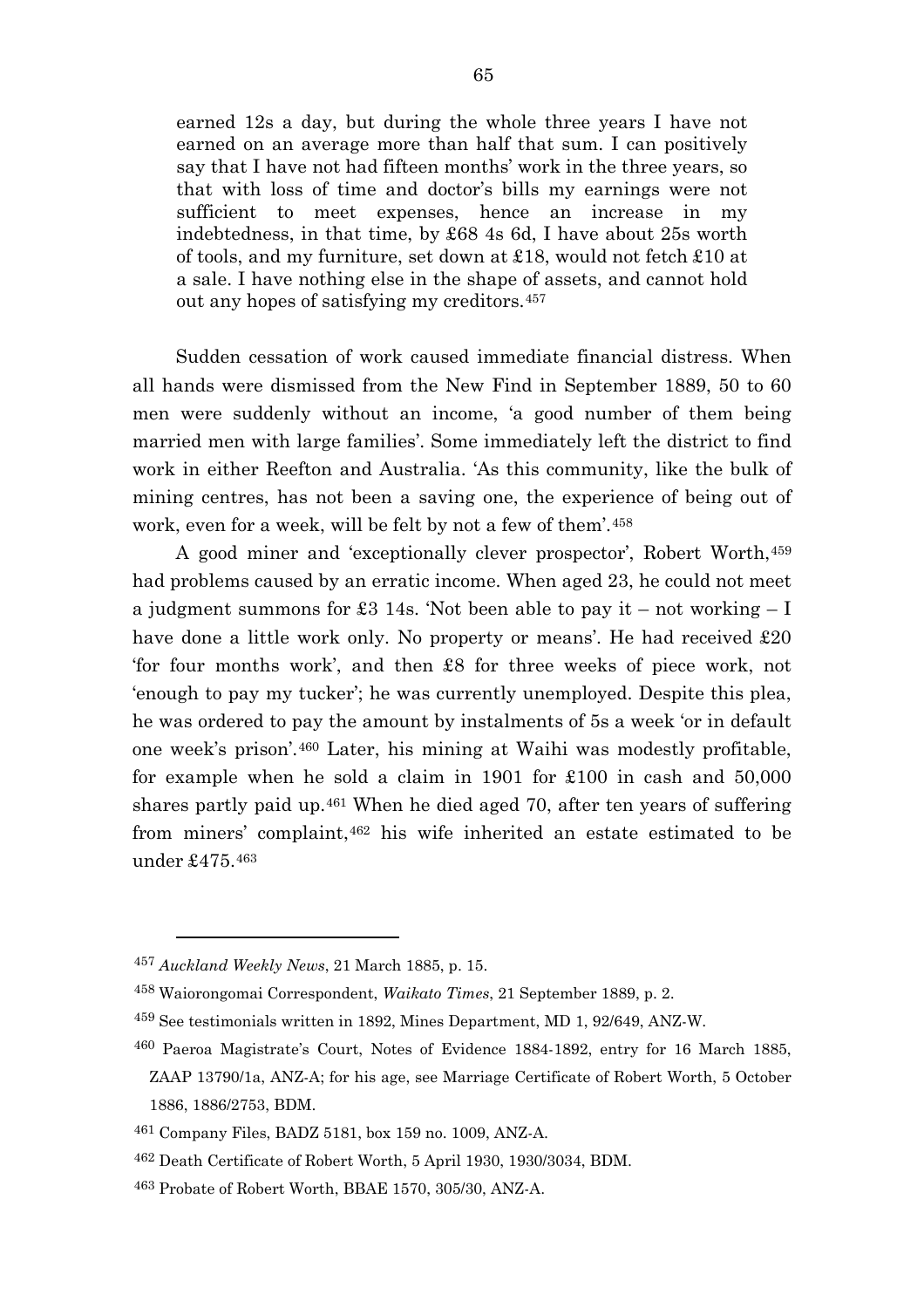During periods of unemployment, central and local governments were encouraged to provide work on local infrastructure. For example, in June 1885 the Mines Department was asked to construct a sledge track linking Fern Spur and Butler's Spur because 'winter coming on men going away for want of work'.[464](#page-66-0) The following January, Josiah Clifton Firth drew the council's attention 'to the fact that mining work was very scarce' because the dry weather meant the battery had almost stopped. The council should 'do all in its power to commence the formation of new tracks at once'. Other councillors agreed, and resolved to make some tracks 'at once, in order that there may be some work for the men to go on with'.[465](#page-66-1) At its next meeting, the tramway manager reported 'that the men were discontented at the long period of idleness, and suggested that work be found on the tramway to keep them employed, as he would not like to lost them'.[466](#page-66-2) The council immediately granted money to repair Te Aroha's streets. A correspondent wrote that this work was provided 'most opportunely, as, owing to the stoppage of work at the mines, a considerable number of men are at present out of employment'. He expected the work would be 'done at a cheaper rate' than if done 'a couple of months  $ago'$ ,  $467$  implying that unemployed miners were willing to work at lower than normal wages. In 1913, unemployed tramway workers rebuilt the bridge linking Fern Spur and the battery after it burnt down.[468](#page-66-4)

There was strong competition amongst the unemployed for county work. For instance, in 1899 'Workman' of Waiorongomai complained that only borough ratepayers were employed to excavate a reservoir for the Te Aroha water supply, a 'very wrong and most improper' decision that created 'widespread indignation' amongst 'the working-classes in the neighbourhood'.[469](#page-66-5)

Unemployment had psychological effects. William Griffiths' widow explained to a coroner's inquest in 1888 into her 60-year-old husband's

<span id="page-66-0"></span><sup>464</sup> Henry Buttle to Minister of Mines, 1 June 1884 (telegram), Mines Department, MD 1, 87/689, ANZ-W.

<span id="page-66-1"></span><sup>465</sup> Piako County Council, *Waikato Times*, 19 January 1886, p. 3.

<span id="page-66-3"></span><span id="page-66-2"></span><sup>466</sup> Piako County Council, *Waikato Times*, 13 February 1886, p. 2.

<sup>467</sup> Te Aroha Correspondent, *Waikato Times*, 16 February 1886, p. 2.

<span id="page-66-4"></span><sup>468</sup> Piako County Council, Letterbook 1910-1913, pp. 976-977, Matamata-Piako District Council Archives, Te Aroha.

<span id="page-66-5"></span><sup>469</sup> Letter from 'Workman', *Te Aroha News*, 4 March 1899, reprinted in *Thames Advertiser*, 6 March 1889, p. 2.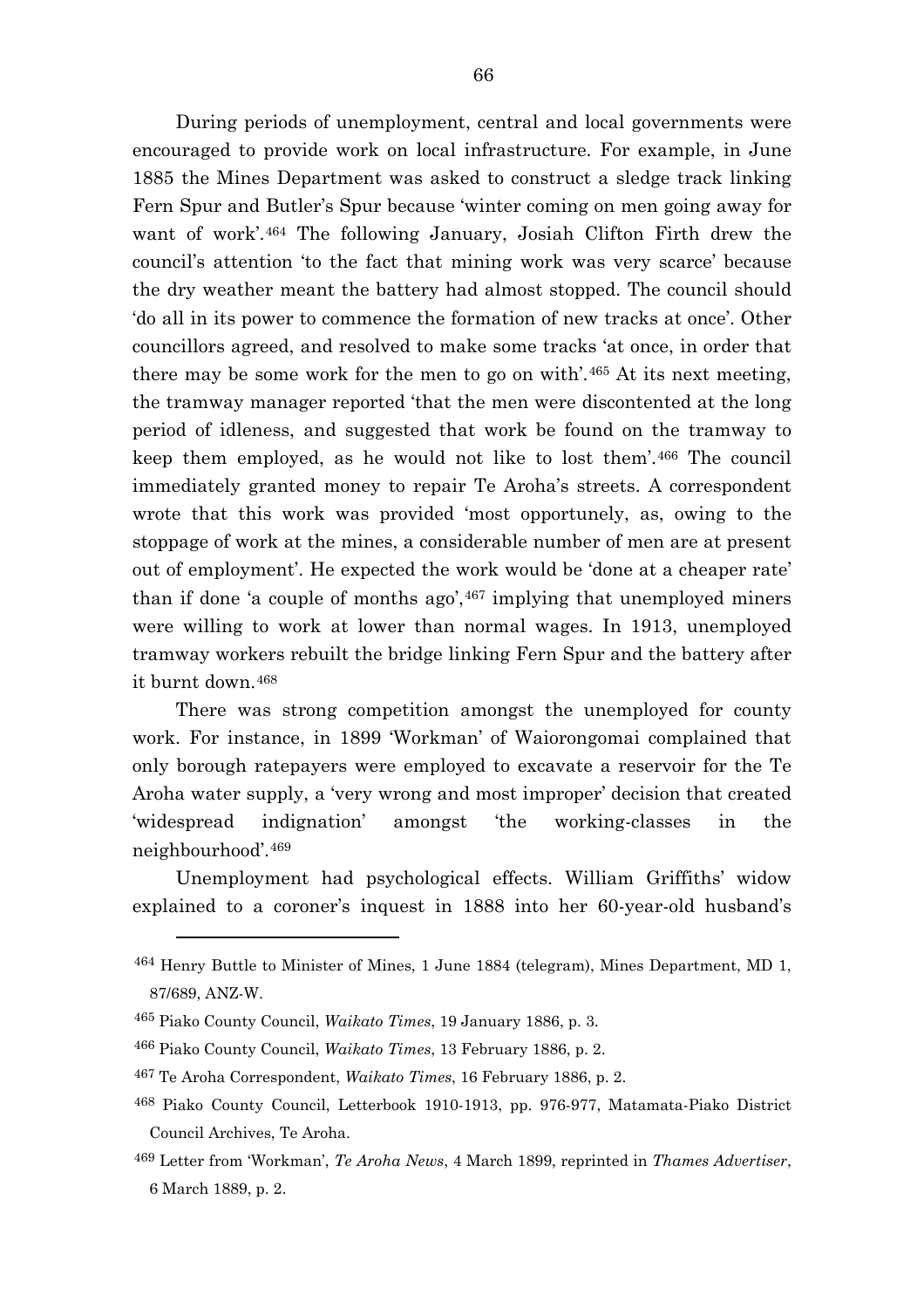sudden death that 'of late' he had been 'in good spirits and he was not given to depression except when out of work'. $470$  As he was a gardener, $471$  his employment depended on the financial position of the townspeople. Three months later, William Lincoln, a 50-year-old painter and glazier, committed suicide by jumping into the river from the railway bridge.<sup>[472](#page-67-2)</sup> He had periodically complained of 'dull times' and owed about £1; his estate was valued at under £2.[473](#page-67-3)

Thomas George Bamford was a bushman in the 1860s and 1870s before becoming a clerk in Auckland at the time gold was discovered at Waiorongomai.[474](#page-67-4) He invested enthusiastically in this field, having shares in seven claims and five companies.<sup>[475](#page-67-5)</sup> After his wife of five years died,<sup>[476](#page-67-6)</sup> he did not remarry, and his last months were spent alone at Riverhead, on the Waitemata Harbour, in which his drowned body was found in 1892. He was only 49.[477](#page-67-7) The licensee of the Riverhead Hotel, in whose cottage he lived, described him as 'sober and steady'. He 'did but very little work. He was in a poor state of health' with what he called 'creeping paralysis'. Bamford 'always had some money until about a fortnight before his death'. Shortly before his death, he returned from Auckland 'very much disappointed', and two days later, when the mail brought no letter, 'seemed very despondent indeed. It was my impression that he expected some money in the letter'. For the last few months of his life he 'was in low spirits, and expressed

<span id="page-67-0"></span><sup>470</sup> *Te Aroha News*, 22 August 1888, p. 2.

<span id="page-67-1"></span><sup>471</sup> See *Tauranga Electoral Roll, 1887*, p. 11.

<span id="page-67-2"></span><sup>472</sup> *Te Aroha News*, 28 November 1888, p. 2.

<span id="page-67-3"></span><sup>473</sup> Justice Department, Inquests, J 46 COR, 1888/718, ANZ-W; *New Zealand Gazette*, 10 January 1889, p. 3.

<span id="page-67-4"></span><sup>474</sup> Coromandel Magistrate's Court, Criminal Cases Notebook 1863-1868, Hearing of 26 June 1863, BACL 14442/1b; Auckland Hospital, Register of Admissions 1870-1885, 543/1878, ZAAP 15287/2a, ANZ-A; *New Zealand Gazette*, 22 June 1882, p. 895.

<span id="page-67-5"></span><sup>475</sup> Te Aroha Warden's Court, Register of Licensed Holdings 1881-1887, folios 4, 8, 16, 19, 21, 26, 64, BBAV 11500/9a, ANZ-A; *New Zealand Gazette*, 18 May 1882, p. 728, 22 June 1882, p. 895, 16 November 1882, p. 1733, 14 December 1882, p. 1885, 31 May 1883, p. 722.

<span id="page-67-6"></span><sup>476</sup> Notices of Intentions to Marry, Births Deaths and Marriages, BDM 20/12, folio 058, ANZ-W; Marriage Certificate of Thomas George Bamford, 28 January 1867, 1867/4429; Death Certificate of Margaret Bamford, 24 May 1872, 1872/148, BDM.

<span id="page-67-7"></span><sup>477</sup> Death Certificate of Thomas George Bamford, date unknown [before 4 November 1892], 1892/4584, BDM.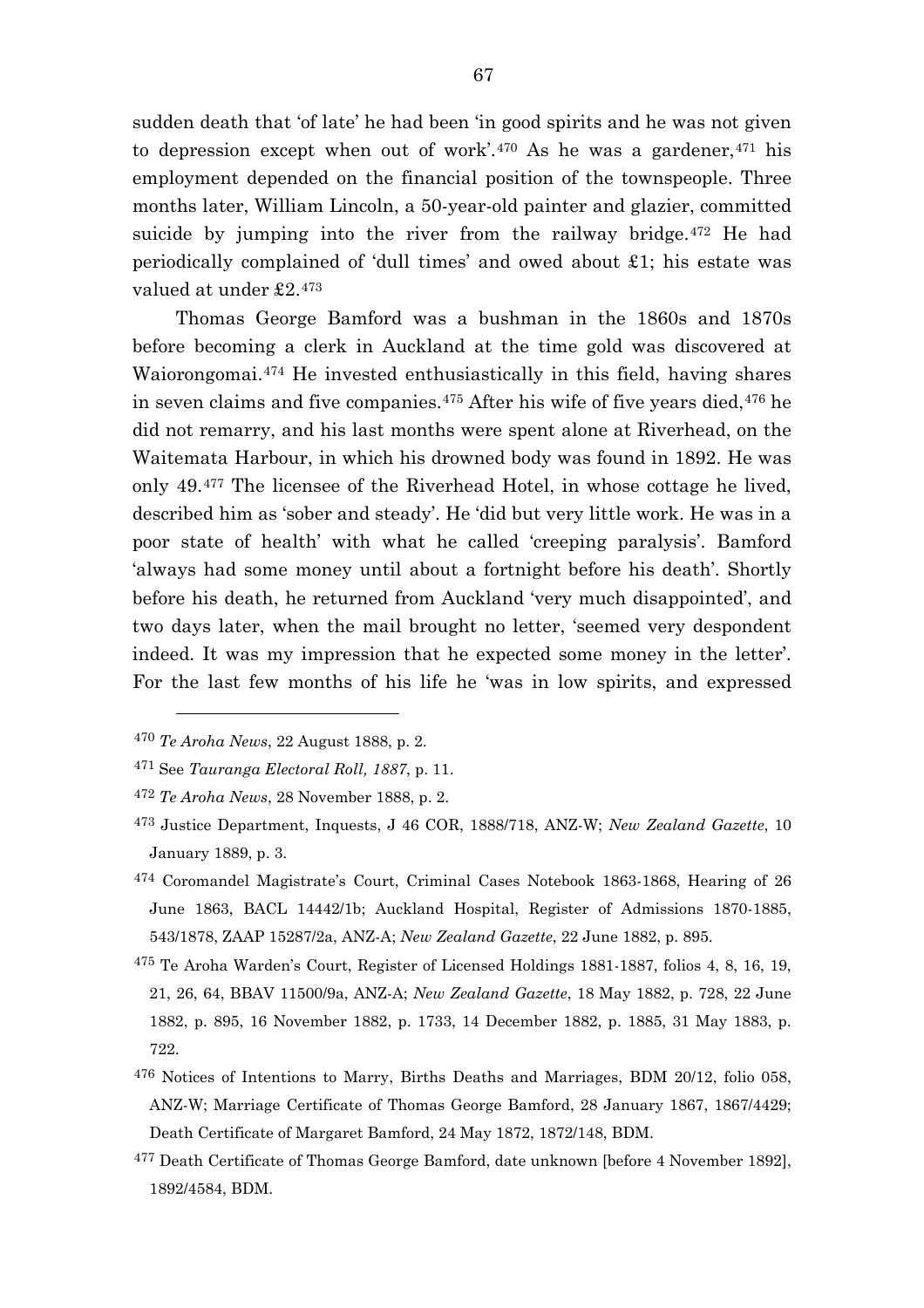himself as dissatisfied with the way he was living, as being a burden on others'.[478](#page-68-0) As nobody had seen him enter the water, the coroner's jury kindly gave him the benefit of the doubt and recorded the cause of death as 'drowned' rather than suicide.<sup>[479](#page-68-1)</sup>

Unemployment also created despair leading to suicide in higher levels of society. For instance, Henry John Hartnoll held responsible positions in Australian and Auckland firms until, according to the press, ill health forced him to resign. During the two years after his retirement he was not 'engaged in active business'.[480](#page-68-2) According to his doctor, 'his habits were not temperate and steady, which led to a loss of his situation', his wife confirming that he was often away from work because of drinking.[481](#page-68-3) His inability to earn money to support his wife and nine children made him greatly depressed, and he unsuccessfully attempted suicide three months before succeeding through swallowing Rough on Rats.[482](#page-68-4) He died intestate in 1898, and not until 1945 was probate sought. There were no assets when he died apart from three sections at Opua 'of very little value'; not till 1945 were they sold for £25.[483](#page-68-5)

The most dramatic example of solitary brooding over financial misfortunes natural to mining was the case of Clement James Moore. An Irishman, it was believed he came 'from a well-connected family, one of his brothers being an Anglican clergyman'.[484](#page-68-6) He never married,[485](#page-68-7) which may help explain how he ended his life. Having served in the English Army, he was a policeman in the Waikato from 1870 to 1876.[486](#page-68-8) When he became a miner, two tunnels in his All Nations claim at Karangahake were especially tall because of his height, reportedly six feet six inches although the police

<span id="page-68-0"></span><sup>478</sup> Inquests, Justice Department, J 46 COR, 1892/705, ANZ-W.

<span id="page-68-1"></span><sup>479</sup> Death Certificate of Thomas George Bamford, date unknown [before 4 November 1892], 1892/4584, BDM.

<span id="page-68-2"></span><sup>480</sup> *New Zealand Herald*, 8 March 1898, p. 5.

<span id="page-68-3"></span><sup>481</sup> Inquests, Justice Department, J 46 COR, 1898/212, ANZ-W.

<span id="page-68-4"></span><sup>482</sup> Inquests, Justice Department, J 46 COR, 1898/212, ANZ-W; *Auckland Weekly News*, 12 March 1898, p. 12.

<span id="page-68-5"></span><sup>483</sup> Probate, BBAE 1570, 946/45, ANZ-A.

<span id="page-68-6"></span><sup>484</sup> *Coromandel County News*, 13 December 1901, p. 3.

<span id="page-68-7"></span><sup>485</sup> Death Certificate of Clement James Moore, 11 December 1901, 1901/5957, BDM.

<span id="page-68-8"></span><sup>486</sup> Armed Constabulary Force, Register of Appointments, p. 11, Police Department, P 8/3; Description Book, no. 1433, Police Department, P 8/1, ANZ-W.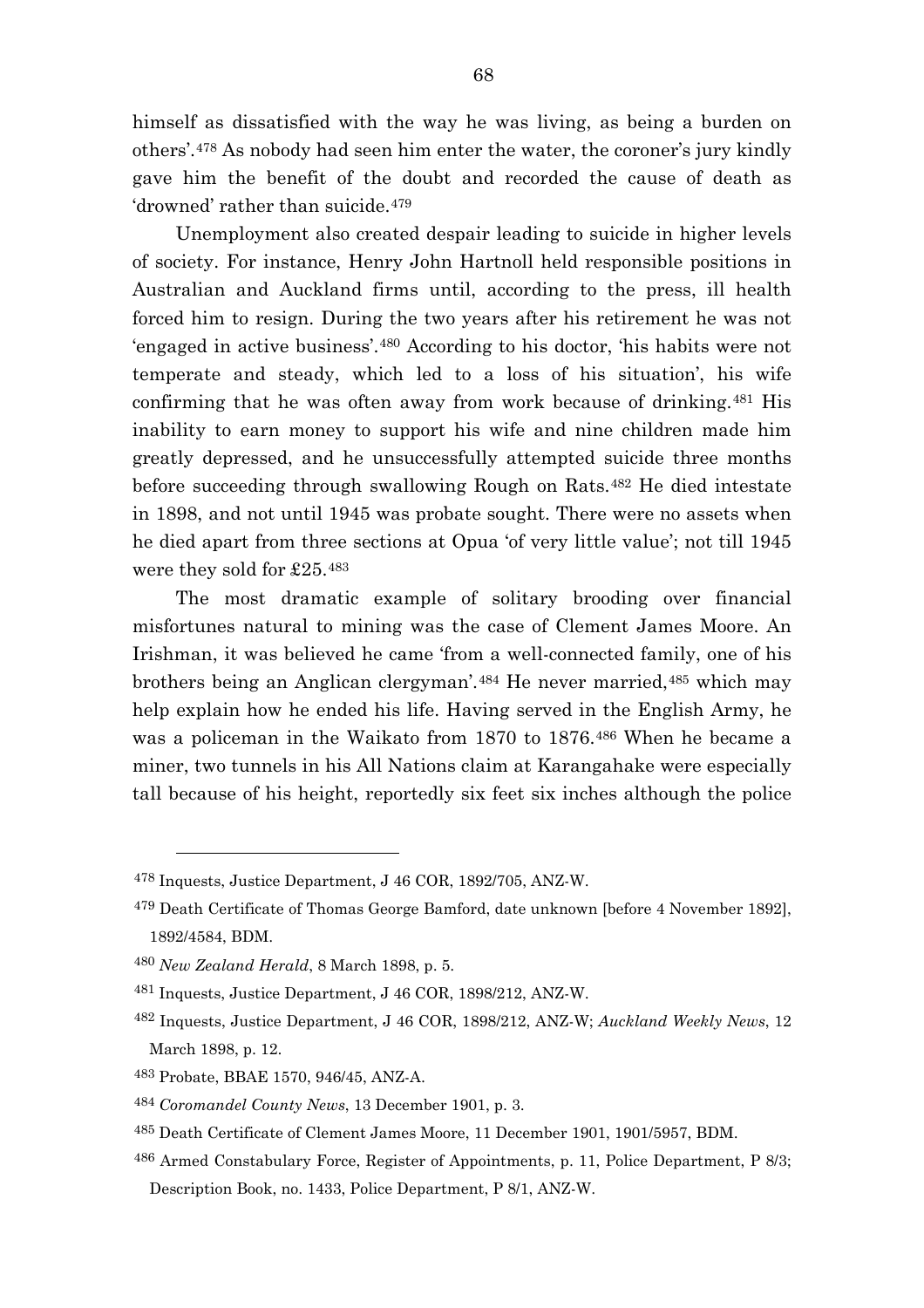recorded it as six feet three and a half inches.<sup>[487](#page-69-0)</sup> His height meant he was commonly known as 'Long Moore' or 'Moore, the Long'.[488](#page-69-1) After leaving the police to take up an offer of work as an amalgamator at the Karangahake battery, a position he did not obtain because the mines failed, <sup>[489](#page-69-2)</sup> he worked his All Nations. After this proved to be unprofitable, he remained at Karangahake and, it was later assumed, 'dabbled extensively and profitably' in Ohinemuri mining, being a large shareholder in the Talisman.[490](#page-69-3) He mined at both Karangahake and Waitekauri for over two decades.[491](#page-69-4) He acquired interests in one claim and one company during the Te Aroha rush, and in two claims and one company (which acquired one of these claims) at Waiorongomai.[492](#page-69-5) Of his original 500 shares in this company, the Colonist, he retained 195 shares in 1885, but would lose them if a call remained unpaid.[493](#page-69-6)

In 1878, a judgment summons was taken out against him by a baker over an unpaid debt of £6 7s 6d. The bread had been obtained for a party including Moore that was working a claim at Owharoa. Moore told the magistrate that the baker had 'refused to pay his calls. He was out of work, and had only £7 to his name'. Despite this plea of poverty, he was required to pay half the amount immediately and the remainder in three months' time.<sup>[494](#page-69-7)</sup> Although a supporter of temperance at the time of his death,<sup>[495](#page-69-5)</sup> a

<span id="page-69-4"></span><sup>491</sup> *Thames Advertiser*, 7 April 1876, p. 2, Magistrate's Court, 29 June 1878, p. 3, 2 May 1882, p. 3, 13 July 1885, p. 2, 5 April 1890, p. 2, Warden's Court, 26 June 1891, p. 2.

<span id="page-69-0"></span><sup>487</sup> *Ohinemuri Gazette*, 18 December 1901, p. 3; A.F. Sawyer, Recollections, n.d. [1940s], W.G. Hammond Papers, folder 34a, MS 134, Library of the Auckland Institute and War Memorial Museum; Armed Constabulary Force, Description Book, no. 1433, Police Department, P/1, ANZ-W.

<span id="page-69-1"></span><sup>488</sup> *Ohinemuri Gazette*, 11 December 1901, p. 3. 18 December 1901, p. 3.

<span id="page-69-2"></span><sup>489</sup> Sub-Inspector Stuart Newall to Inspector Thomas Broham, 12 December 1876, Armed Constabulary, Mackaytown Letterbook and General Order Book 1875-1877, BAVA 4895/1a, ANZ-A.

<span id="page-69-3"></span><sup>490</sup> *Thames Advertiser*, 7 April 1876, p. 2; *Ohinemuri Gazette*, 18 December 1901, p. 3; for examples of his investments, see Te Aroha Warden's Court, Register of Ohinemuri Claims 1875, folios 35, 58, 93, 101, 334, 335, BBAV 11568/1a, ANZ-A.

<span id="page-69-5"></span><sup>492</sup> Te Aroha Warden's Court, Register of Te Aroha Claims 1880-1888, folio 202, BBAV 11567/1a; Register of Licensed Holdings 1881-1887, folios 2, 22, BBAV 11500/9a, ANZ-A; *New Zealand Gazette*, 20 January 1881, p. 111, 10 August 1882, p. 1101;

<span id="page-69-6"></span><sup>493</sup> *Te Aroha News*, 1 August1885, p. 7.

<span id="page-69-7"></span><sup>494</sup> Magistrate's Court, *Thames Advertiser*, 29 June 1878, p. 3.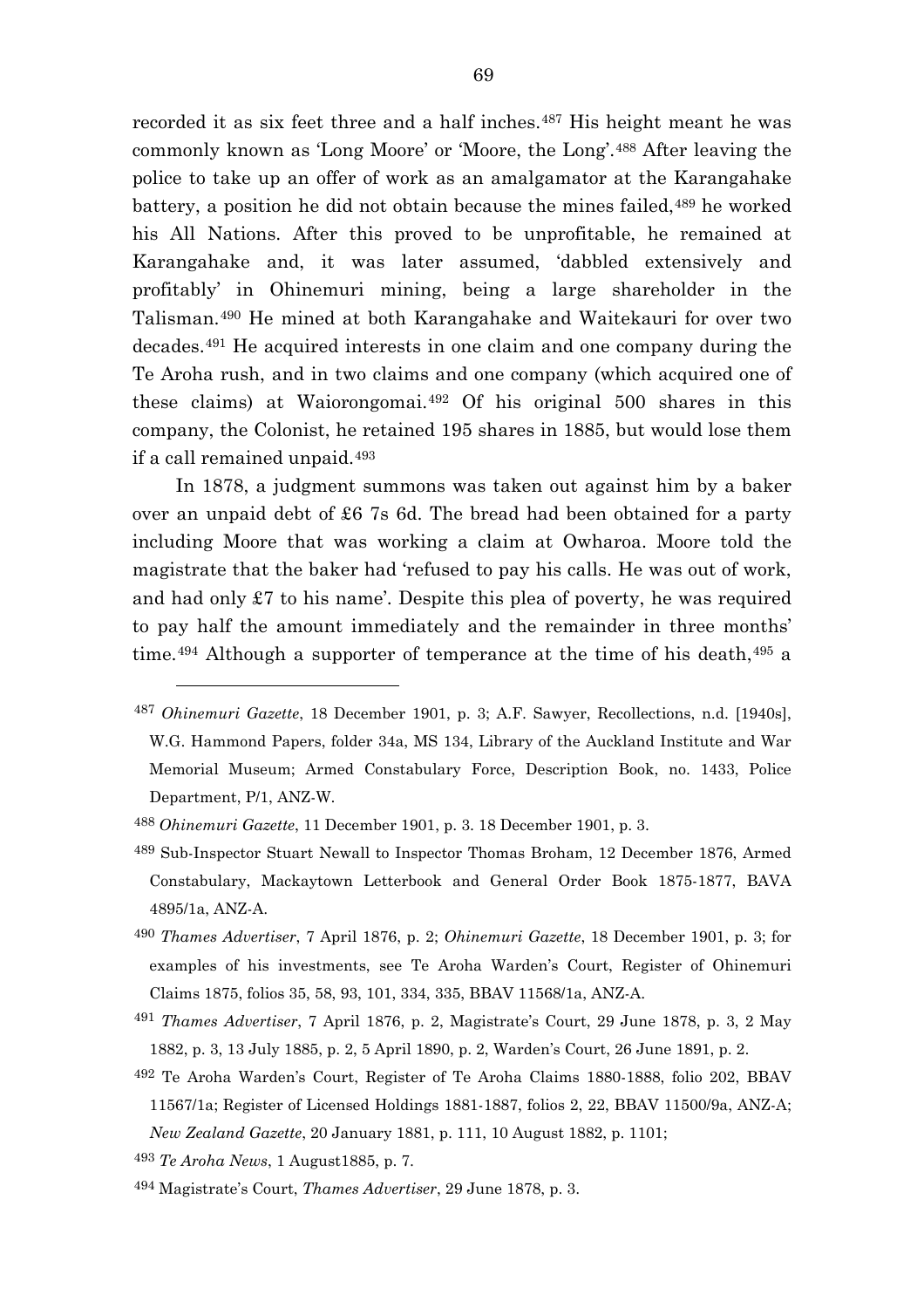pub fight in 1885 when he was stabbed in the face revealed that he had been illegally drinking in a Thames hotel on a Sunday afternoon. When the licensee was prosecuted for serving him, Moore gave evidence that he and his companions may have told the barmaid that they had come from Waitekauri, which was true, but they had arrived on Friday. He admitted he 'would probably have told her he had come from Waitekauri, if he had wanted a drink'.[496](#page-70-0)

During the 1890s, as his mining ventures 'did not turn out as anticipated' he brooded over his losses. He 'dwelt very much apart from the rest of his fellows', living the life of a 'hatter'. In particular, he was concerned about the Imperial, at Karangahake, described 'in mining parlance' as a 'stringer'; 'many a man beside Moore, bit his fingers in following its varying fortunes'.[497](#page-70-1) On 11 December 1901, when he was 63, [498](#page-70-2) he caused 'A Sensational Affair':

A most sensational affair occurred in Brown Street at about quarter to one this afternoon, when Mr Samuel Howard, the licensee of the Royal Hotel, was attacked in a most determined manner by Mr Clement James Moore (known as "Long Moore") of Karangahake, and shot in two places, after which the would-be murderer turned the revolver against himself and shot himself in the temple, falling dead instantly.

It appears that Moore, who is a shareholder in the Imperial mine at Karangahake, and has taken considerable interest in the development of the property, had a grievance against Howard, who was formerly manager of the property, and had on several occasions said that the property should have been made a valuable one and that he (Moore) and the others interested should have made a lot of money out of the mine. It appears that he has said this on more than one occasion and he evidently entertained the idea that Mr Howard was to blame for any faults in the development of the property and any hitch that took place in connection with the financial arrangements that the company had lately undertaken to carry out.

<sup>495</sup> *Thames Star*, 12 December 1901, p. 4; *Ohinemuri Gazette*, 13 December 1901, p. 2.

<span id="page-70-0"></span><sup>496</sup> *Thames Advertiser*, 13 July 1885, p. 2, Police Court, 14 July 1885, p. 3, Police Court, 15 July 1885, p. 3.

<span id="page-70-1"></span><sup>497</sup> *Thames Advertiser*, n.d., reprinted in *Ohinemuri Gazette*, 18 December 1901, p. 3.

<span id="page-70-2"></span><sup>498</sup> Death Certificate of Clement James Moore, 11 December 1901, 1901/5957, BDM.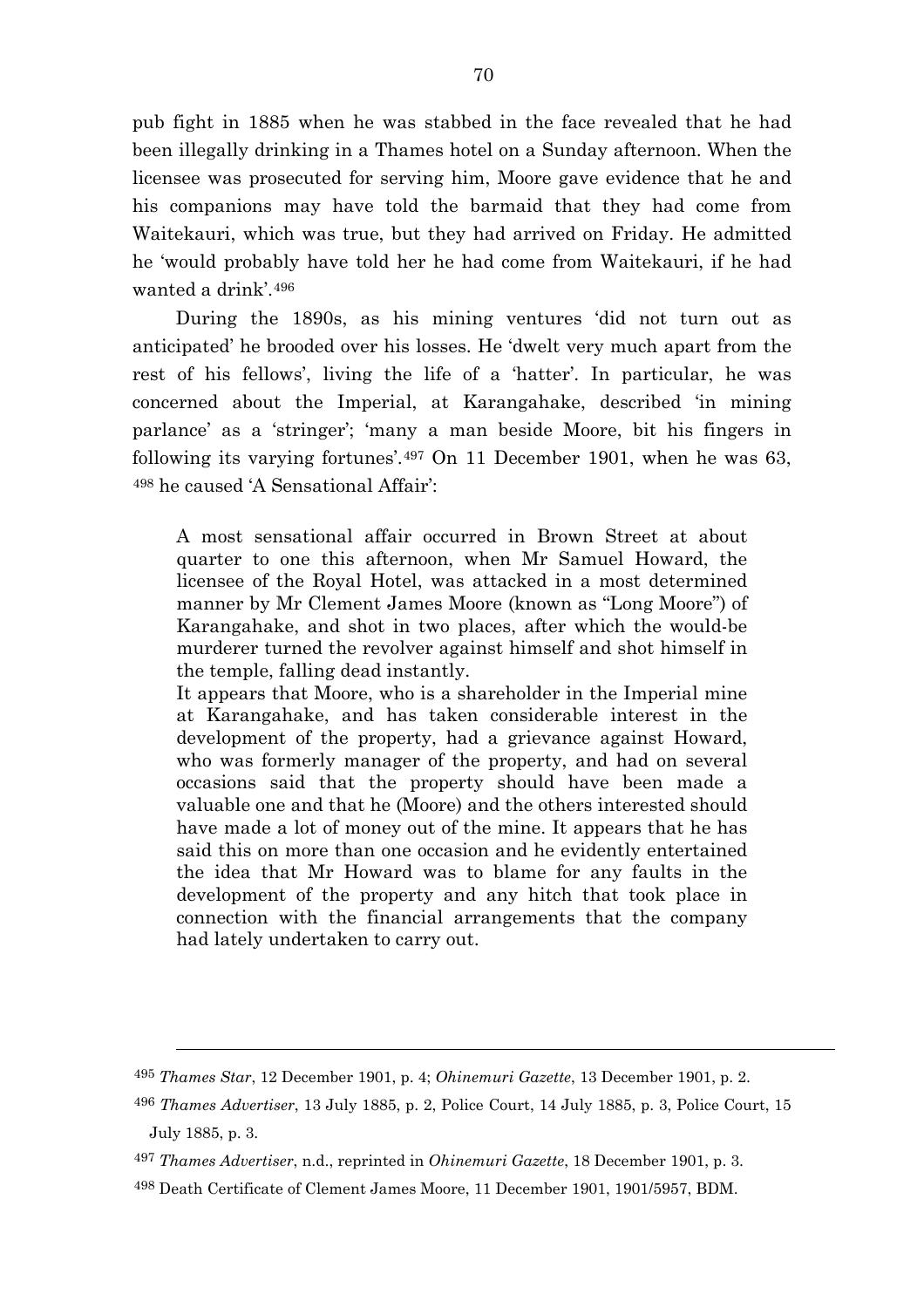The night before these actions, Moore had come to Thames from Paeroa and 'was perfectly sober and conversed quite rationally with the landlord' of the hotel where he was staying.

There was very little mention made of mining, but in the course of conversation Moore said he was displeased with the way the Imperial mine had been managed, that if he had his deserts he would be a rich man, and that he disapproved of the way in which Mr Howard had developed the property. He made no threats whatever.

On the following morning he went out, possibly looking for Howard, who had seen him and told a member of his household 'that "Long Moore" was at Thames and that it would be advisable to have as little to do with the man as possible'. When Howard went to be shaved, Moore 'was seen to stop outside the shop and walk up and down as though waiting for his victim'. An acquaintance was about to speak to him when Howard walked into the street. 'Moore approached him and muttering some words pulled the revolver out of his pocket, took steady aim', and fired three times, the first one missing; Howard, not knocked down by the shots, started to walk away. Seeing 'his victim was about to escape', Moore 'stood for a moment as though hesitating' and then shot himself.[499](#page-71-0)

The inquest was told by an old friend of Moore's that the latter blamed Howard's management for his losing £250. Howard said he had 'never had any disagreement with the deceased', whom he had once shown around the mine. He understood that Moore 'lent £20 to a man in Paeroa, and the latter promised to see that his Calls were paid, this was not done', and the shares were forfeited.[500](#page-71-1) On the day of the shooting, when Howard saw Moore he said, 'Good day, Moore'; the latter 'mumbled a reply', and Howard 'saw his lips twitching in a peculiar way. Then he fired the shots'. Howard had never quarrelled with Moore but knew he had threatened to shoot the Paeroa man who had not paid the calls 'and had called on him prior to his arrival at Thames. The Coroner said it was evident he had been brooding over his losses, and that his mind had become affected on this one particular

<span id="page-71-0"></span><sup>499</sup> *Thames Star*, 11 December 1901, p. 3.

<span id="page-71-1"></span><sup>500</sup> Inquest into death of Clement James Moore, Justice Department, J 46 COR, 1901/986, ANZ-W.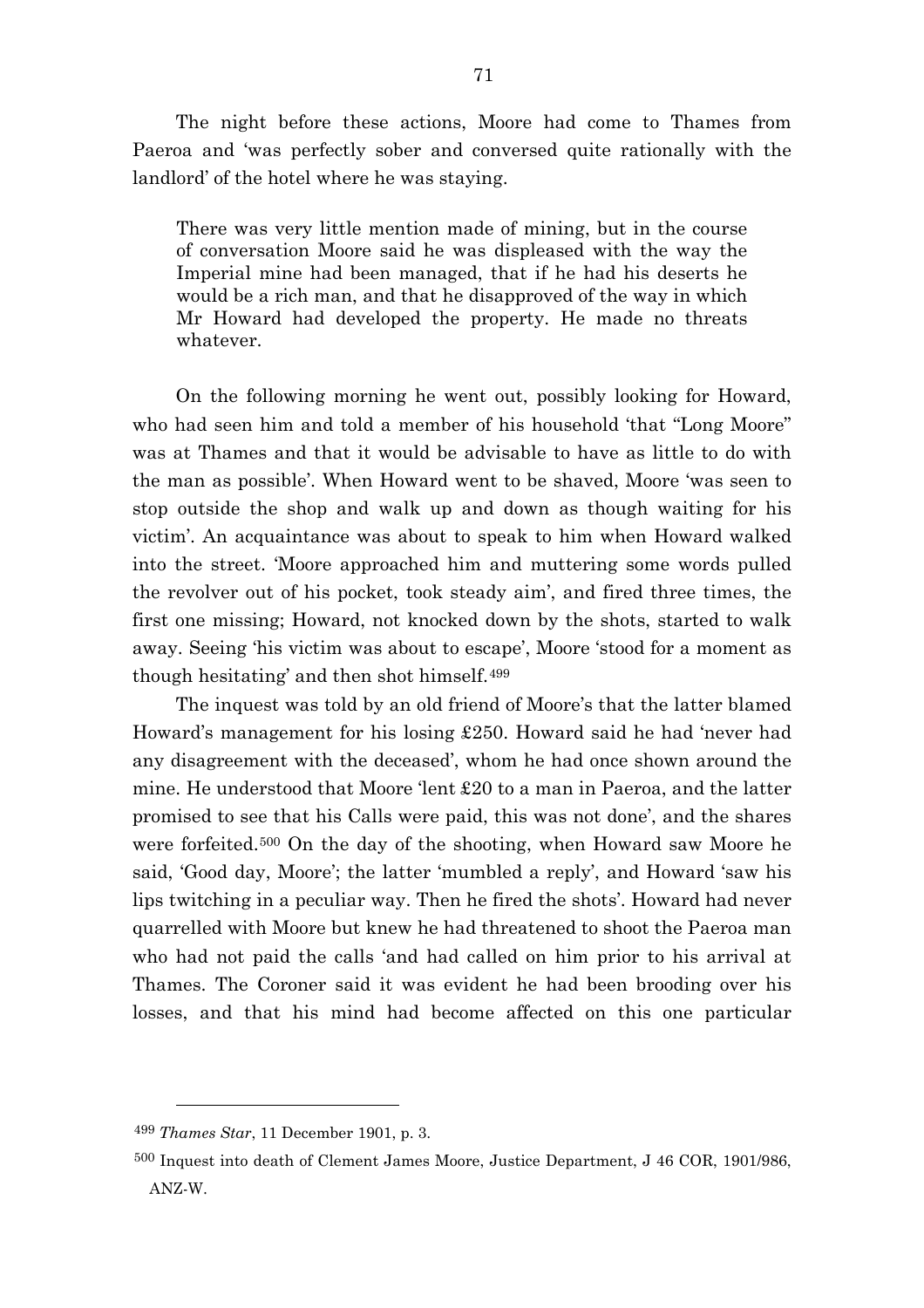subject'.[501](#page-72-0) The coroner's jury was blunt: the cause of death was 'Suicide by shooting with revolver'.[502](#page-72-1)

The *Thames Advertiser* examined his career to find a reason for the 'shocking shooting tragedy'. Many recalled him in the 1870s as 'a dashing powerful man, the tallest in the camp of 30 or 40 armed constabulary'. Tiring of the life of a constable, he became a miner, literally making a mark on the Thames landscape through driving two tunnels 'so high that they even now tell the story of the man of 6ft 6in, who hewed them out of the rock. The All Nations, however, never justified the hopes of its promoters'. After this failure, he lived at Karangahake from 1885 onwards:

He became a large shareholder in the Talisman and no doubt, in the course of the 20 years he resided in that district dabbled extensively and profitably in mining. His later ventures, however, notably the Imperial, did not turn out as anticipated, and this, coupled with the fact that he was a man who dwelt very much apart from the rest of his fellows, caused him to brood over his losses.

It may, therefore, be charitably suggested that he was strange in his manner at the time of his visit to Thames and that the tragedy was the consequence of that peculiar method [of] obliquity not uncommon in those who live the life of a "hatter."

In other words, the balance of his mind had been disturbed. 'At any rate, the fall of the curtain upon so tragic a scene will perhaps not obscure in the minds of not a few, memories of times when "Moore, the Long" loosened both the strings of a warm heart and a full pocket'.<sup>[503](#page-72-2)</sup> Moore died intestate,[504](#page-72-3) and it seems his pocket was not very full when he died. He was buried at the cost of the charitable aid board, which sought to recover its costs from the proceeds of the sale of his effects.[505](#page-72-4)

## SEEKING WORK ELSEWHERE

In 1896, the Te Aroha Rifles lost their capitation payment because they were three-quarters of a man short; 'he with a good many more men

<span id="page-72-0"></span><sup>501</sup> *Thames Star*, 11 December 1901, p. 2.

<span id="page-72-1"></span><sup>502</sup> Death Certificate of Clement James Moore, 11 December 1901, 1901/5957, BDM.

<span id="page-72-2"></span><sup>503</sup> *Thames Advertiser*, n.d., reprinted in *Ohinemuri Gazette*, 18 December 1901, p. 3.

<span id="page-72-3"></span><sup>504</sup> *New Zealand Gazette*, 10 April 1902, p. 848.

<span id="page-72-4"></span><sup>505</sup> Hospital and Charitable Aid Board, *Thames Star*, 14 January 1902, p. 1.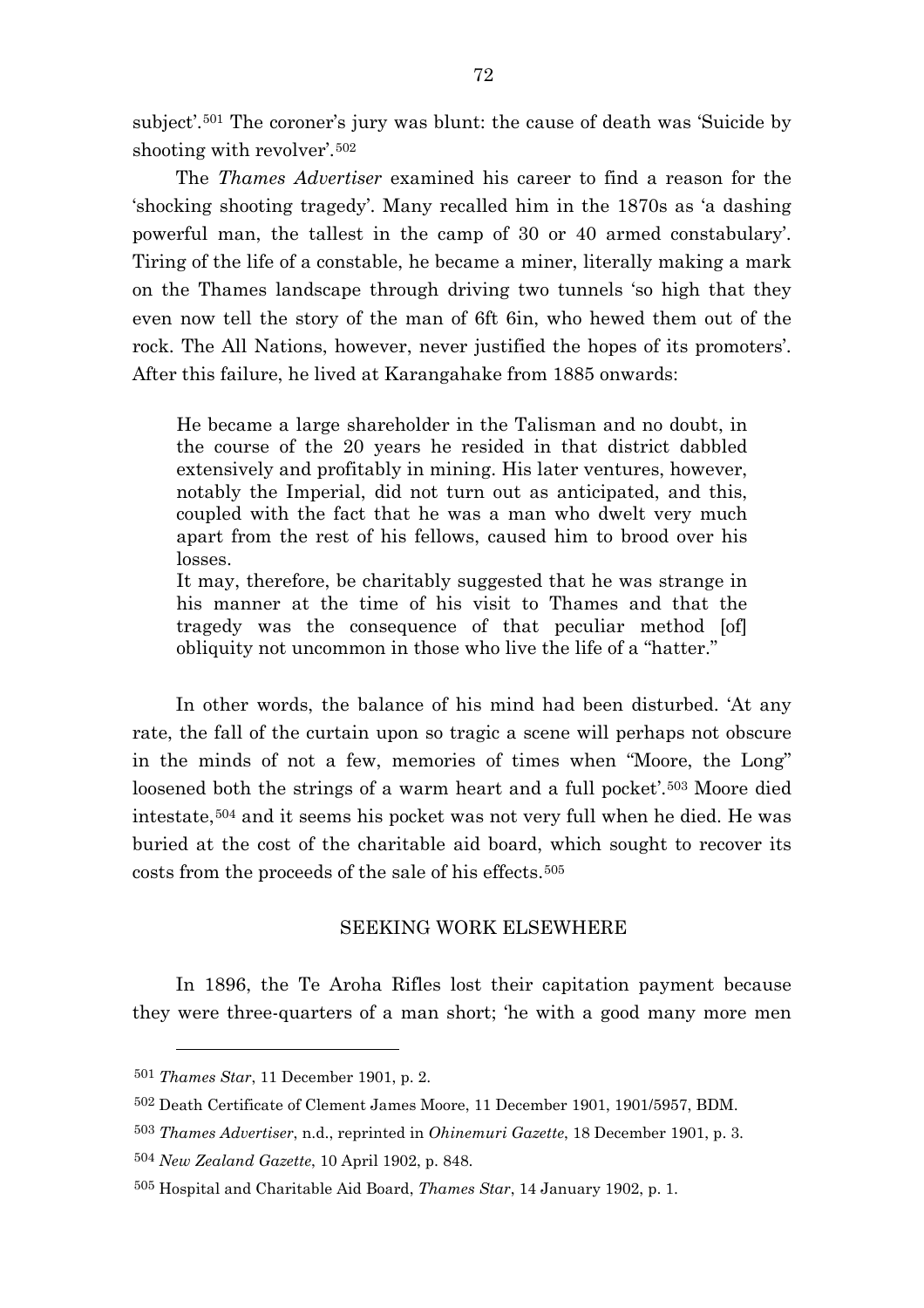have had to go elsewhere to get work'.<sup>[506](#page-73-0)</sup> Early the following year, when 'a large number' of Waiorongomai miners were dismissed 'at a moment's notice', they sought work in Ohinemuri, but were warned 'not to be disappointed if at first they do not succeed', for men had been dismissed at Waihi also.<sup>[507](#page-73-1)</sup> Fluctuations in employment were common in all mining districts, and miners had to expect to have to find work, not always mining work, away from their families.<sup>[508](#page-73-2)</sup>

Unemployed men were always tempted by new prospects, as in January 1886, when lack of water prevented the Waiorongomai battery working. 'Most of the miners are idle, and the slightest whisper of a payable gold discovery in the King Country would have the effect of taking a number of them away from the district'.<sup>[509](#page-73-3)</sup> As no such discovery was made, this potential rush did not occur. Unskilled men could always find labouring jobs, assuming they were willing and able to move. For instance, in 1885 the *Te Aroha News* printed an advertisement for '20 to 30 Good Pick and Shovel Men for Main Trunk Railway, Puniu Contract'.[510](#page-73-4)

Miners moved from field to field either chasing work or hoping the new district would prove more remunerative despite warnings against rushing 'blindly' to new fields.[511](#page-73-5) For instance, in early 1896 the 'great surplus of miners at the Coromandel and Upper Thames goldfields' made it 'inexpedient for more miners to go there seeking work'.[512](#page-73-6) Such warning were ignored, as a Waihi correspondent reported three months later:

As was to be expected, the boom has caused a large influx of labour into Waihi, and in consequence the market is overstocked. There are applications to every mine manager each day which have to be refused. Several men have evidently started bushfelling on spec on the chance of being able to secure orders for firewood.[513](#page-73-7)

<span id="page-73-0"></span><sup>506</sup> James Mills to R.J. Seddon, 2 June 1896, Te Aroha Rifles, Nominal Roll to 29 February 1896, Army Department, ARM 41, 1911/66v, ANZ-W.

<span id="page-73-1"></span><sup>507</sup> Paeroa Correspondent, *Waikato Argus*, 23 February 1897, p. 3.

<span id="page-73-2"></span><sup>508</sup> For example, Nicholas Twohill, 'Thomas Quinn: A Life Full of Experience and Travel', *Ohinemuri Regional History Journal*, n. 47 (September 2003), pp. 23-30.

<span id="page-73-3"></span><sup>509</sup> Te Aroha Correspondent, *Waikato Times*, 21 January 1886, p. 2.

<span id="page-73-4"></span><sup>510</sup> Advertisement, *Te Aroha News*, 18 April 1885, p. 7.

<span id="page-73-5"></span><sup>511</sup> *Waihi Miner*, n.d., cited in *Observer*, 28 August 1897, p. 4.

<span id="page-73-6"></span><sup>512</sup> *Thames Advertiser*, 18 February 1896, p. 2.

<span id="page-73-7"></span><sup>513</sup> 'Yorrick', 'Waihi', *Thames Advertiser*, 13 May 1896, p. 3.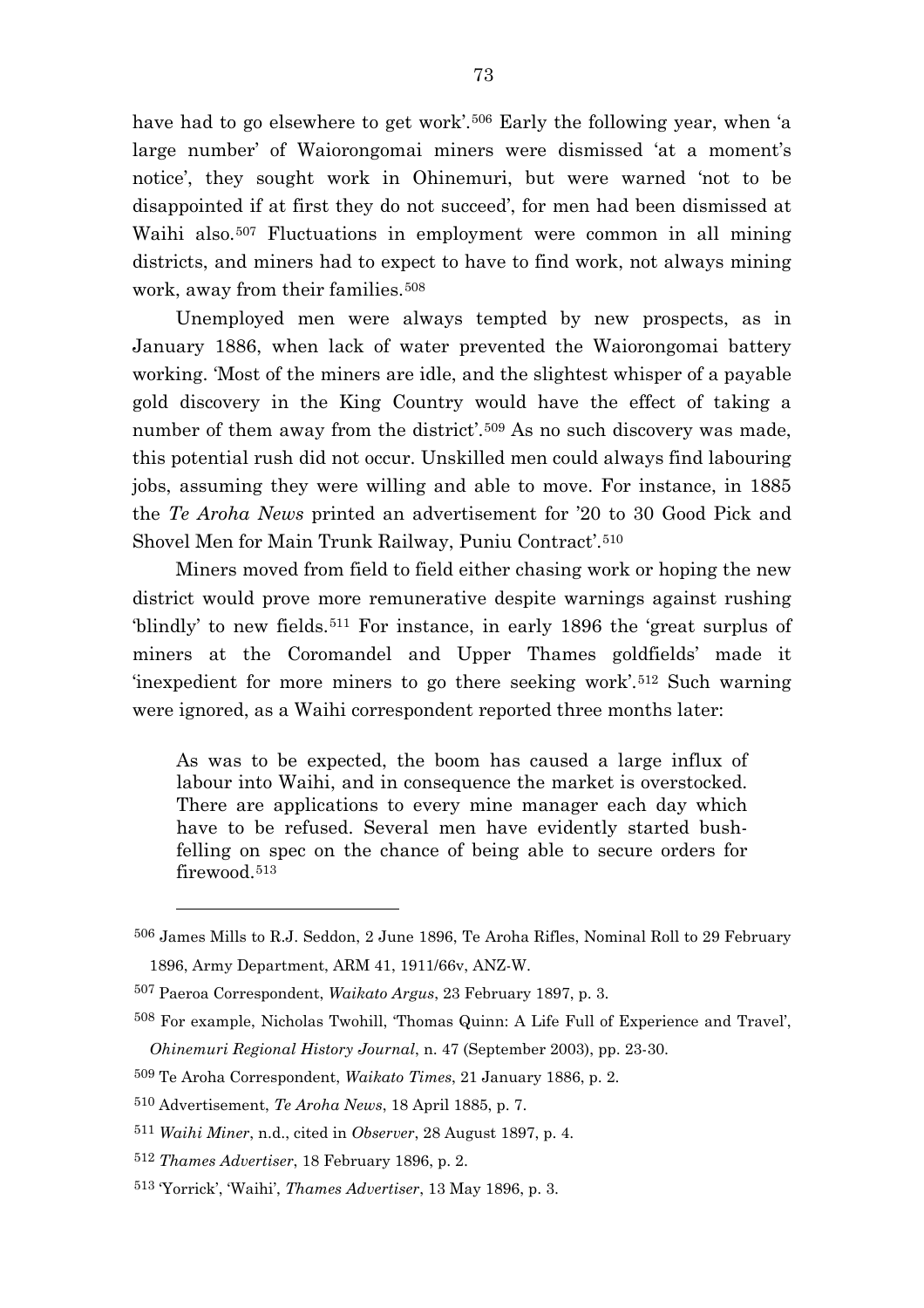'All experience shows', the *Waihi Miner* cautioned the following year, 'that, whenever labour is largely employed, there is an excessive influx of men seeking work and finding none'. It used as an example the discharging of over 100 miners at Waitekauri and Golden Cross during the previous week.[514](#page-74-0)

Te Aroha rarely attracted large numbers of unemployed, and in 1888 the *Te Aroha News* sought to discourage outsiders competing with locals for work because there were 'quite sufficient men already in the district to supply the demand for labour for some time to come, as numbers of men are continually arriving from various parts of the country in the expectation of finding immediate employment, only to be disappointed'. When the improved battery was operating there would 'no doubt be employment for newcomers, but at present the work is only sufficient for local men'. It was 'absolutely useless for men to seek employment in the township at present, spending the little money they have in coming to the district only finding that they have to leave again'. Because there had been 'many instances of this kind' during the past week, it asked newspapers in adjacent districts to assist by making these facts known.[515](#page-74-1) Two months later, it referred to this warning against 'the influx into Waiorongomai of all classes of workmen from all parts of the country, who have been impelled there with the false home of obtaining work', and 'spending what little they might have' in travelling there. 'The township has recently been visited by a number of such men, but of course they were obliged to take their swags again, no work being open to them'.[516](#page-74-2)

Many of the new fields proved disappointing. In September 1886, a number of miners returning from the Kimberley rush in Western Australia confirmed the report that the field was a duffer. 'They state that every third man they met over at Kimberley was turned out to be a New Zealander' who had gone there because of shortage of work. 'Some of the descriptions of the state of the diggers returning from Kimberley are very sad. The men came in with nothing but a bag tied around their loins, and many of them are suffering from scurvy'.[517](#page-74-3) 'The stir created in other parts of the colony' by the Kimberley discoveries had not spread to the Te Aroha district,

<span id="page-74-0"></span><sup>514</sup> *Waihi Miner*, n.d., cited in *Observer*, 28 August 1897, p. 4.

<span id="page-74-1"></span><sup>515</sup> *Te Aroha News*, 1 August 1888, p. 2.

<span id="page-74-2"></span><sup>516</sup> *Te Aroha News*, 22 August 1888, p. 2.

<span id="page-74-3"></span><sup>517</sup> *Thames Advertiser*, 30 September 1886, p. 2.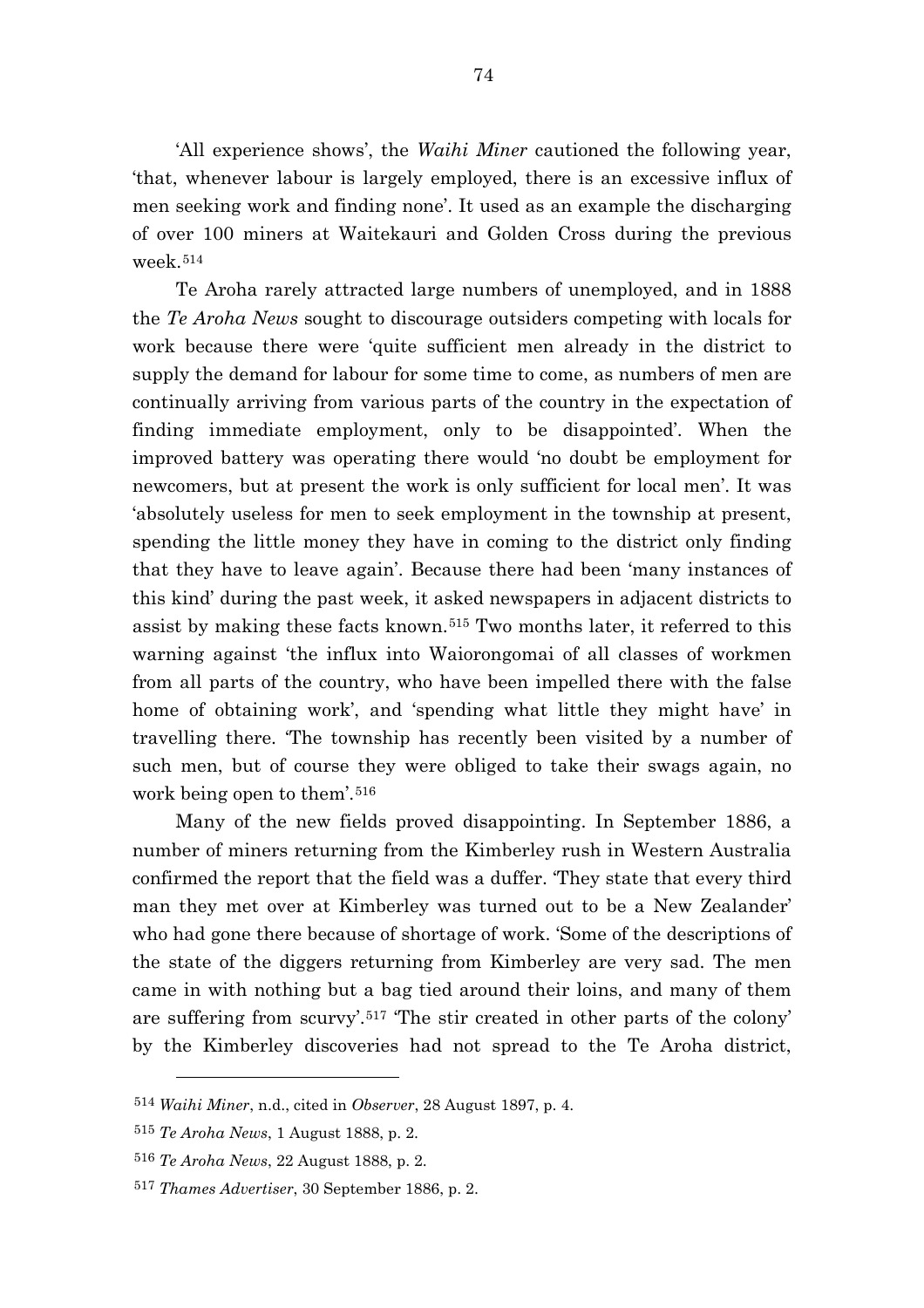'perhaps', a correspondent mused, because 'so few people' there were unemployed. In addition, some local miners 'have had experience of the climate in Western Australia, and well know the hardships that have to be endured. Nothing but the news of a rich and extensive gold field could attract them thither'.[518](#page-75-0)

One of those tempted by the good reports of Kimberley was Robert Clements, who mined for several years in Otago, Owharoa, Karangahake, and Waiorongomai.[519](#page-75-1) Upon arriving at the coast and finding the reports exaggerated, he immediately returned to New Zealand. 'If I had heard good news I would have gone on to the field. I had left to go there, I had money enough, but all the reliable information I could obtain was unfavourable'.<sup>[520](#page-75-2)</sup> When he died 13 years later, he left an estate of £75  $7s$  6d.<sup>[521](#page-75-3)</sup>

Joseph John Dillon was a prospector at Tapu and later at Thames before joining the Te Aroha rush.[522](#page-75-4) Also tempted by the prospects of Western Australia, he died near Kalgoorlie in 1898. 'Few effects found … and Sold by Police realizing 15/-'. His widow and eight children inherited £45.[523](#page-75-5)

The best time to find work was when a goldfield was new. The *Te Aroha Miner* reported in December 1880 that through 'several mines starting work, there was quite a shortage of men on Tuesday night. Most of the Thames unemployed were quickly picked up'.[524](#page-75-6) In 1885, most of Te

<span id="page-75-2"></span><sup>520</sup> *Auckland Weekly News*, 18 September 1886, p. 7.

 $\overline{a}$ 

<span id="page-75-3"></span>521 Probate of Robert Clements, BBAE 1569/3279; Testamentary Register 1896-1900, folio 170, BBCB 4204/4, ANZ-A.

<span id="page-75-0"></span><sup>518</sup> Te Aroha Correspondent, *Waikato Times*, 17 June 1886, p. 3.

<span id="page-75-1"></span><sup>519</sup> See *Te Aroha News*, 19 January 1884, p. 2, *Thames Advertiser*, 21 August 1885, p. 2, Warden's Court, 29 August 1885, p. 3, 26 September 1885, p. 3, 24 October 1885, p. 2, 31 March 1886, p. 2, 22 November 1898, p. 4; *Auckland Weekly News*, 18 September 1886, p. 7.

<span id="page-75-4"></span><sup>522</sup> For Tapu and Upper Karaka, see Thames Warden's Court, Claims Register 1868, folio 148, BACL 14397/1a, ANZ-A; *Thames Advertiser*, 20 November 1880, p. 3, 14 October 1880, p. 2; for Te Aroha, see Te Aroha Warden's Court, Miner's Right no. 382, Miners' Rights Butt Book 1880, BBAV 1533/1a; Register of Te Aroha Claims 1880-1888, folio 155, BBAV 11567/1a, ANZ-A; *Thames Star*, 6 December 1880, p. 3; *Thames Advertiser*, 2 December 1880, p. 3, 16 December 1880, p. 3.

<span id="page-75-5"></span><sup>523</sup> Probate of Joseph John Dillon, BBAE 1569/343; Testamentary Register 1896-1899, folio 193, BBCB 4208/4, ANZ-A.

<span id="page-75-6"></span><sup>524</sup> *Te Aroha Miner*. n.d., reprinted in *Thames Star*, 9 December 1880, p. 3.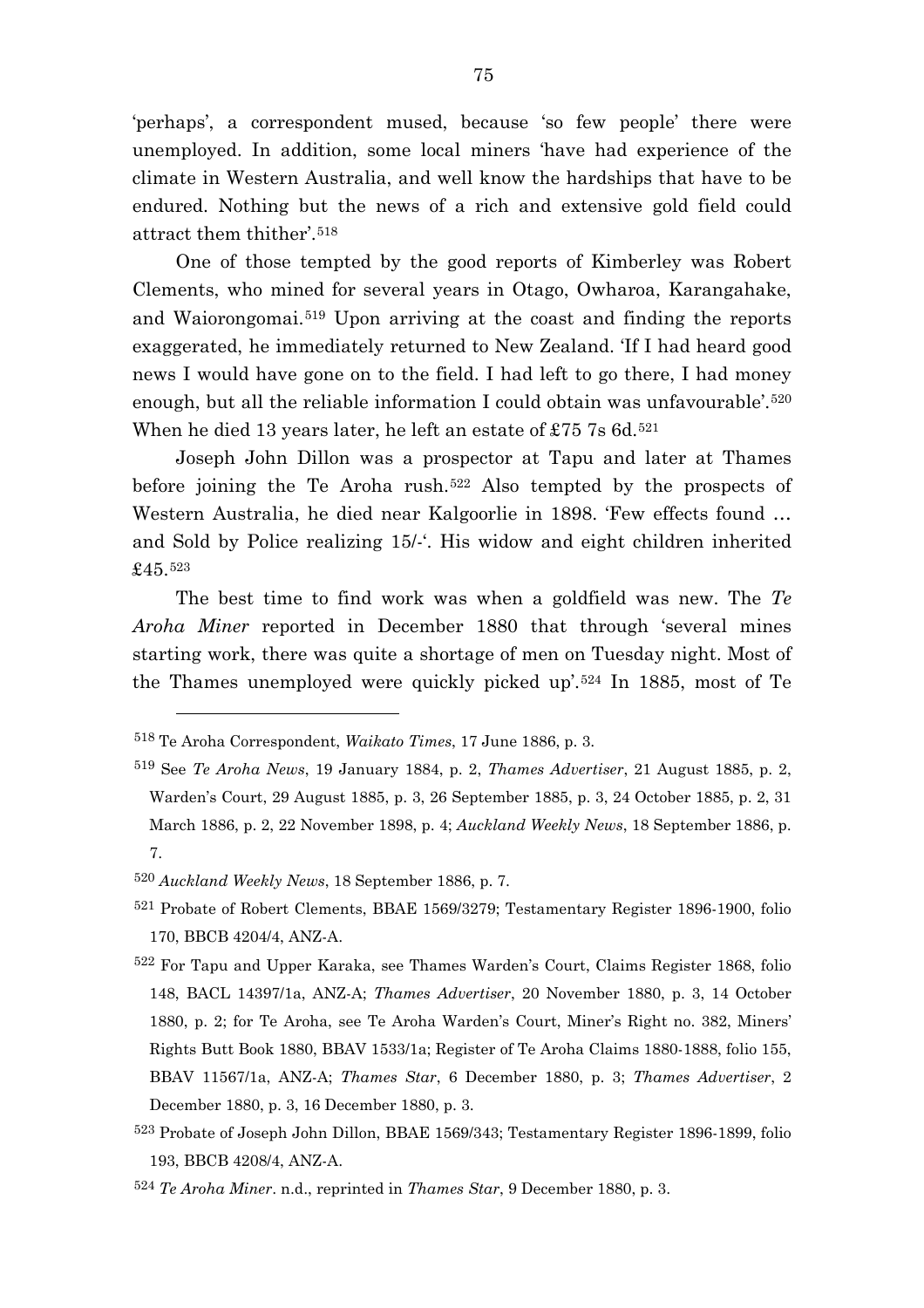Aroha's unemployed went to Karangahake, where work was more plentiful.[525](#page-76-0) Michael Dineen O'Keeffe, an ex-Waiorongomai miner,[526](#page-76-1) reported in 1899 that Kuaotunu 'was first peopled by a colony from Waiorongomai. Some ten or twelve years ago a gold famine set in at Waiorongomai, and one of those worthy pioneers struck out in search of new fields, and landed at Kuaotunu, and, like a flock of geese, all the others followed him'.[527](#page-76-2) They had no choice but to leave in late 1889 after being discharged by almost the sole employer; most, especially the younger men, left immediately.[528](#page-76-3)

Shepherding limited the number of miners employed. For instance, in 1882 a miner responded to the warden's statement that there was work for 40 miners at Waiorongomai. 'Having lately come from Te Aroha, and being out of employment a month there, myself and mates would be thankful were he to indicate where such work is available'. The reason why they could not find work was that 'those who have the ground pegged out do not want to work it, but merely hold it in the hope of raising a few pounds on it as best they can'.[529](#page-76-4) When Stephen Catran, a pioneer of Te Aroha and Tui,[530](#page-76-5) received a summons in December 1882 about a claim he had marked out two months previously, he replied from Thames:

When I left Te Aroha about five weeks ago, I had no intention of abandoning the Claim mentioned and should have returned to that District, had it not been that I found employment here – which I should lose if I were to leave it to appear at your Court on the 19th Inst.

My omitting to give notice of abandonment was pure forgetfulness. I now enclose notice and trust that you will be pleased to waive penalty.[531](#page-76-6)

 $\overline{a}$ 

<span id="page-76-6"></span>531 Stephen Catran to Harry Kenrick, 17 December 1882, Te Aroha Warden's Court, Notices of Marking Out Claims 1882, no. 197, BBAV 11557/2a, ANZ-A.

<span id="page-76-0"></span><sup>525</sup> Te Aroha Correspondent, *Waikato Times*, 10 September 1885, p. 3.

<span id="page-76-1"></span><sup>526</sup> See paper on his life.

<span id="page-76-2"></span><sup>527</sup> M.D. O'Keeffe, 'Overland from Thames to Kuaotunu', *Thames Advertiser*, 9 March 1899, p. 4.

<span id="page-76-3"></span><sup>528</sup> *Waikato Times*, Waiorongomai Correspondent, 8 October 1889, p. 2, Te Aroha Correspondent, 17 October 1889, p. 2.

<span id="page-76-4"></span><sup>529</sup> Letter from 'A Miner', *Thames Star*, 23 August 1882, p. 3.

<span id="page-76-5"></span><sup>530</sup> See papers on the Te Aroha rush, including the 1881 murder; *Thames Star*, 5 December 1910, p. 2, 5 July 1922, p. 4.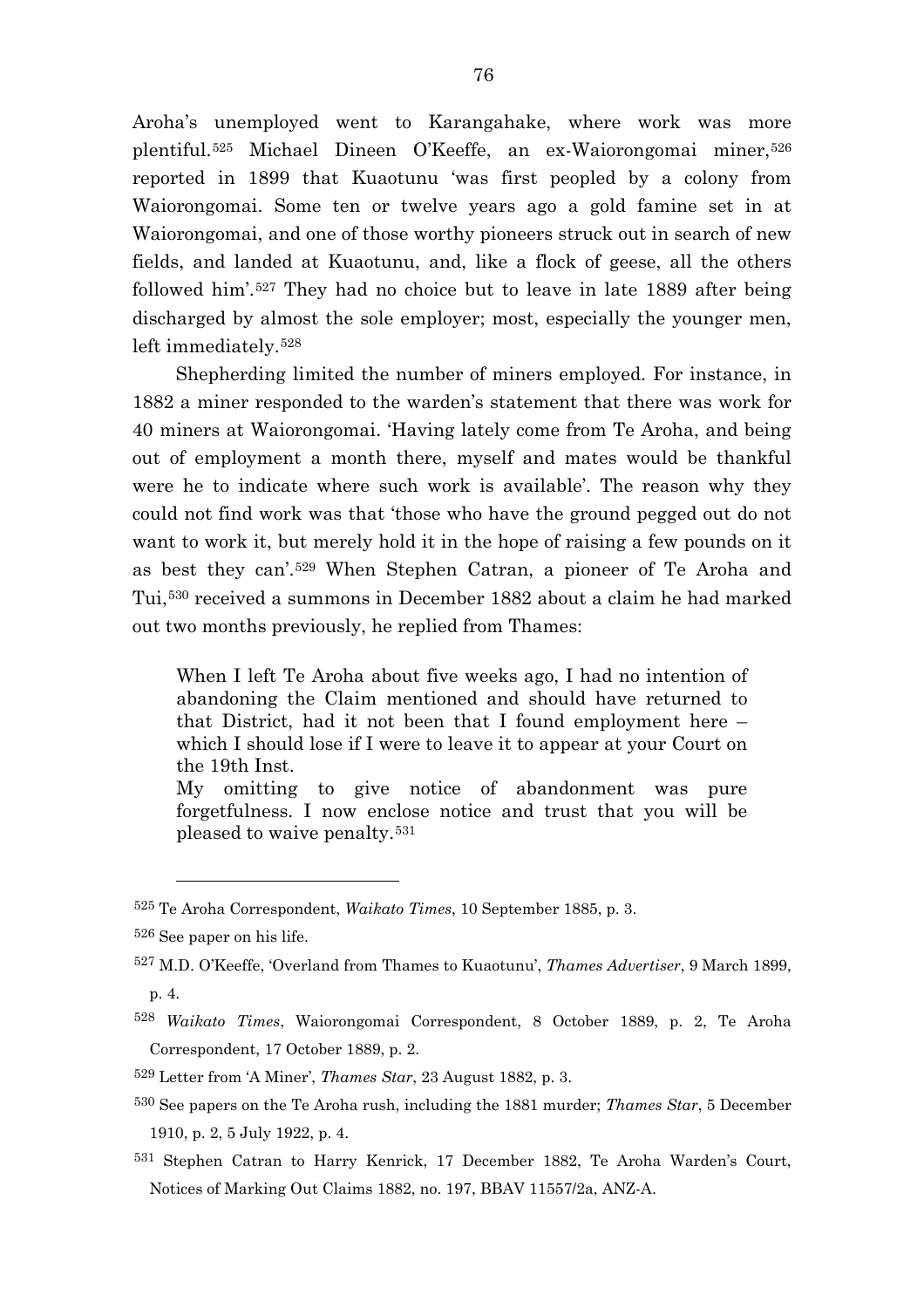After meeting basic living needs some miners had sufficient money left over to travel to fields promising a better or more secure income. For instance, after the Te Aroha Silver and Gold Mining Company ceased work late in 1889, 'a considerable number of working men' left for Reefton, where it was rumoured that work was 'plentiful and wages good'.[532](#page-77-0) Once there, they attracted 'a number of citizens and miners' by reporting 'favourably' about wages and that work was 'plentiful'.[533](#page-77-1) Two and a half months later, one newspaper heard

from some of the friends of some of the young men who recently left Te Aroha for the West Coast, that the labour question in these parts is not altogether satisfactory. It seems there was some dispute going on and contrary to a warning received, two of our young men went to work, and as a caution had their tent burned down and all that was in it destroyed.[534](#page-77-2)

Nine years later, the *Observer* reported that Thames miners who had gone to Reefton found themselves without work and were 'trying all they know to get back again'.[535](#page-77-3)

Thomas Roberts, who mined at Waiorongomai in the mid-1880s,<sup>[536](#page-77-4)</sup> went to Reefton in 1887. In August 1893, his wife applied for charitable relief:

Her husband had been away from her for six years, and although sending a little money, but not enough to keep her, and when he sent the last £1 nine weeks ago, he said he was leaving his then address, and he did not say where he was going. He had gone to look for work, and had sent money from time to time, but not enough for her three children and herself.

While her case was investigated, the charitable aid board agreed to provide temporary relief if required, and the police were asked to trace

<span id="page-77-0"></span><sup>532</sup> Te Aroha Correspondent, *Waikato Times*, 31 December 1889, p. 2.

<span id="page-77-1"></span><sup>533</sup> Te Aroha Correspondent, *Waikato Times*, 14 January 1890, p. 2.

<span id="page-77-2"></span><sup>534</sup> *Waikato Times*, 29 March 1890, p. 2.

<span id="page-77-3"></span><sup>535</sup> *Observer*, 1 April 1899, p. 3.

<span id="page-77-4"></span><sup>536</sup> Te Aroha Warden's Court, Notices of Marking Out Claims 1884-1885, no. 35, BBAV 11557/2c; Register of Te Aroha Claims 1880-1888, folio 134, BBAV 11567/1a, ANZ-A; *Te Aroha News*, 7 November 1885, p. 2.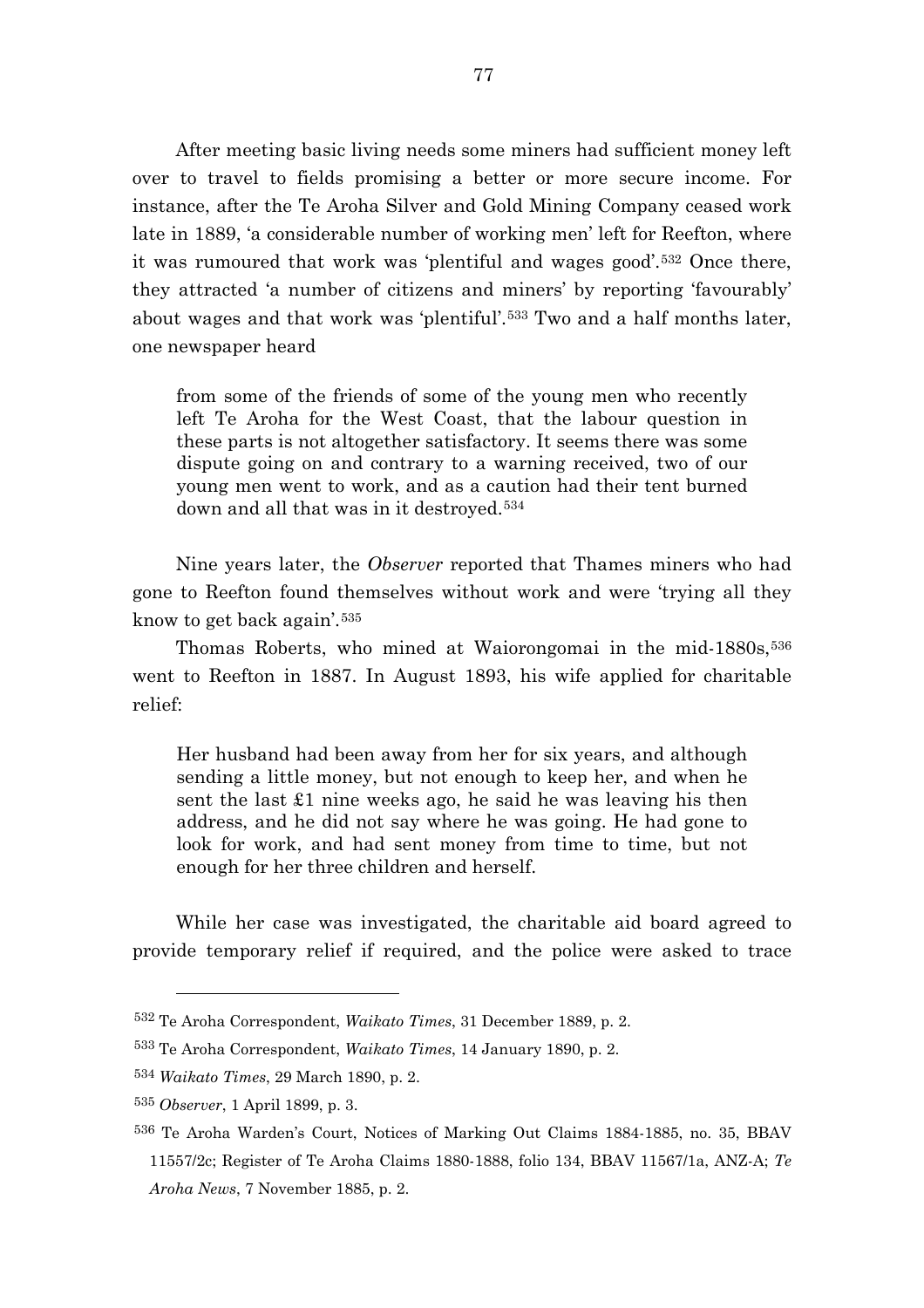Roberts.[537](#page-78-0) The following month, she was granted 5s worth of stores per week, temporarily.[538](#page-78-1) One month later, the Reefton constable reported that Roberts was working for a company. 'He had not earned 12s a week for some time past, things there being in a deplorable state, but if he heard of Roberts' circumstances improving he would at once communicate with the Board'.[539](#page-78-2) Another month later, his wife 'wrote that she had received some money from her husband with a promise of more in the future, and she would not require any further relief. She thanked the Board for their kind assistance'.[540](#page-78-3) Roberts eventually abandoned Reefton and returned to Waiorongomai, where he died in 1902, aged 56.[541](#page-78-4) It is not known how much money he left, but six years later his widow applied for an old age pension.[542](#page-78-5)

Not all miners could afford to seek work elsewhere. It was stated in 1884 that 'many' of Waiorongomai's unemployed 'had to pawn their goods and chattels to go away' to find work, and some had been forced to remain because they were 'without means to leave'.[543](#page-78-6)

In January 1890, 'a number of citizens' left Te Aroha for Westport because former residents who had gone there reported 'favourably upon wages, and say that work is plentiful'.[544](#page-78-7) In that month, John Howell, who had left Waiorongomai to manage a Broken Hill mine,<sup>[545](#page-78-8)</sup> wrote to a Te Aroha resident that he could 'give you or any of the old hands employment here'. Although the wages he offered for miners, 'service hands and truckers' were higher than in New Zealand, and he 'would give contracts whereby men could earn better wages', the *Te Aroha News* considered that many would 'not care to exchange the climate of New Zealand for that of Broken Hill'.[546](#page-78-9) Some did take up the offer, nine in early February alone.[547](#page-78-10) A

<span id="page-78-0"></span><sup>537</sup> Hospital and Charitable Aid Board, *Waikato Times*, 3 August 1893, p. 2.

<span id="page-78-1"></span><sup>538</sup> Hospital and Charitable Aid Board, *Waikato Times*, 7 September 1893, p. 2.

<span id="page-78-2"></span><sup>539</sup> Hospital and Charitable Aid Board, *Waikato Times*, 5 October 1893, p. 2.

<span id="page-78-3"></span><sup>540</sup> Hospital and Charitable Aid Board, *Waikato Times*, 2 November 1893, p. 2.

<span id="page-78-4"></span><sup>541</sup> Death Certificate of Thomas Roberts, 12 July 1902, 1902/4555, BDM.

<span id="page-78-5"></span><sup>542</sup> Te Aroha Magistrate's Court, Old Age Pension Claim Register 1899-1909, no. 102, BBAV 11503/1a, ANZ-A.

<span id="page-78-6"></span><sup>543</sup> Letter from 'A Shareholder', *Te Aroha News*, 31 May 1884, p. 7.

<span id="page-78-7"></span><sup>544</sup> Te Aroha Correspondent, *Waikato Times*, 14 January 1890, p. 2.

<span id="page-78-8"></span><sup>545</sup> See paper on the Te Aroha Silver and Gold Mining Company.

<span id="page-78-9"></span><sup>546</sup> *Te Aroha News*, 29 January 1890, p. 2.

<span id="page-78-10"></span><sup>547</sup> *Te Aroha News*, 12 February 1890, p. 2, 15 February 1890, p. 2.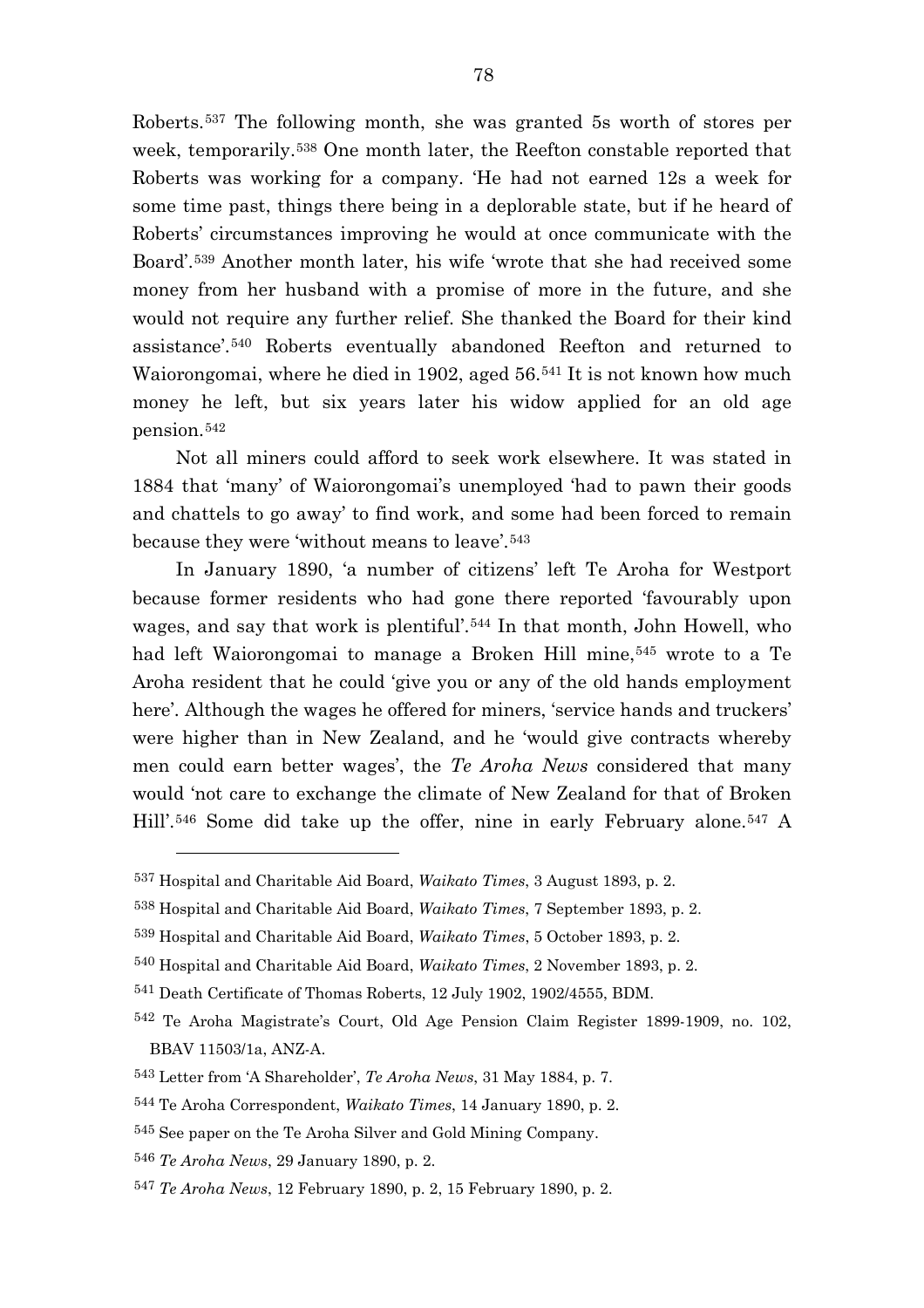Waiorongomai correspondent noted the departure of 'ten more of our dwindling population' leaving for Broken Hill 'under a six-month engagement'.

They are mostly hands who have been engaged in smelting, the others being experienced miners. The pay stipulated for is at the rate of ten shillings per day, and as a further inducement to leave debt, poverty, and consequent duns, the company have arranged to pay the men's passage to their destination, where the advance can be repaid by small regular instalments from their pay. It is hardly to be wondered at that these men are continually being drawn away, the most of them leaving wives and families behind them – when one looks at the bad state things have been in since the reduction works were closed down, and the want of any hopeful information as to the future. The fact is, the bulk of the men who have gone have been starved out of the place.<sup>[548](#page-79-0)</sup>

In March, there were complaints in Broken Hill about the number of New Zealanders arriving, for it was overstocked with miners.[549](#page-79-1) The *Waikato Times*' Te Aroha correspondent had moved there and liked it.[550](#page-79-2)

Cecilia Tonge, estranged wife of Charles Henry Albert Tonge,<sup>[551](#page-79-3)</sup> in 1890 took her two youngest sons to Broken Hill, 'where the lads have been promised employment at first rate wages. They are both smart, industrious boys, and are sure to get on'.[552](#page-79-4) Clearly the experience was not as positive as hoped, for by at least 1893 they had returned, one finding work at Te Aroha and one in Hamilton.[553](#page-79-5)

Henry John Hyde[554](#page-79-6) left for the Australian goldfields and Broken Hill in 1894, but, finding no work and running out of money, was forced to

<span id="page-79-0"></span><sup>548</sup> Waiorongomai Correspondent, *Waikato Times*, 11 February 1890, p. 2.

<span id="page-79-1"></span><sup>549</sup> *Te Aroha News*, 29 March 1890, p. 2.

<span id="page-79-2"></span><sup>550</sup> *Waikato Times*, 26 April 1890, p. 2.

<span id="page-79-3"></span><sup>551</sup> See paper on women's lives in the Te Aroha district.

<span id="page-79-4"></span><sup>552</sup> *Te Aroha News*, 31 May 1890, p. 2.

<span id="page-79-5"></span><sup>553</sup> *Ohinemuri Electoral Roll, 1893*, p. 56; *Te Aroha News*, 6 March 1895, p. 2; Intestate Probates, BBAE 1591/30, ANZ-A.

<span id="page-79-6"></span><sup>554</sup> See Mines Department, MD 1, 11/260, ANZ-W; *Te Aroha News*, 29 August 1885, p. 2, 7 November 1885, p. 2, Warden's Court, 5 April 1888, p. 2, 1 May 1899, p. 2, 6 November 1914, p. 3, 30 March 1927, p. 8; *Waikato Times*, 25 October 1926, p. 6.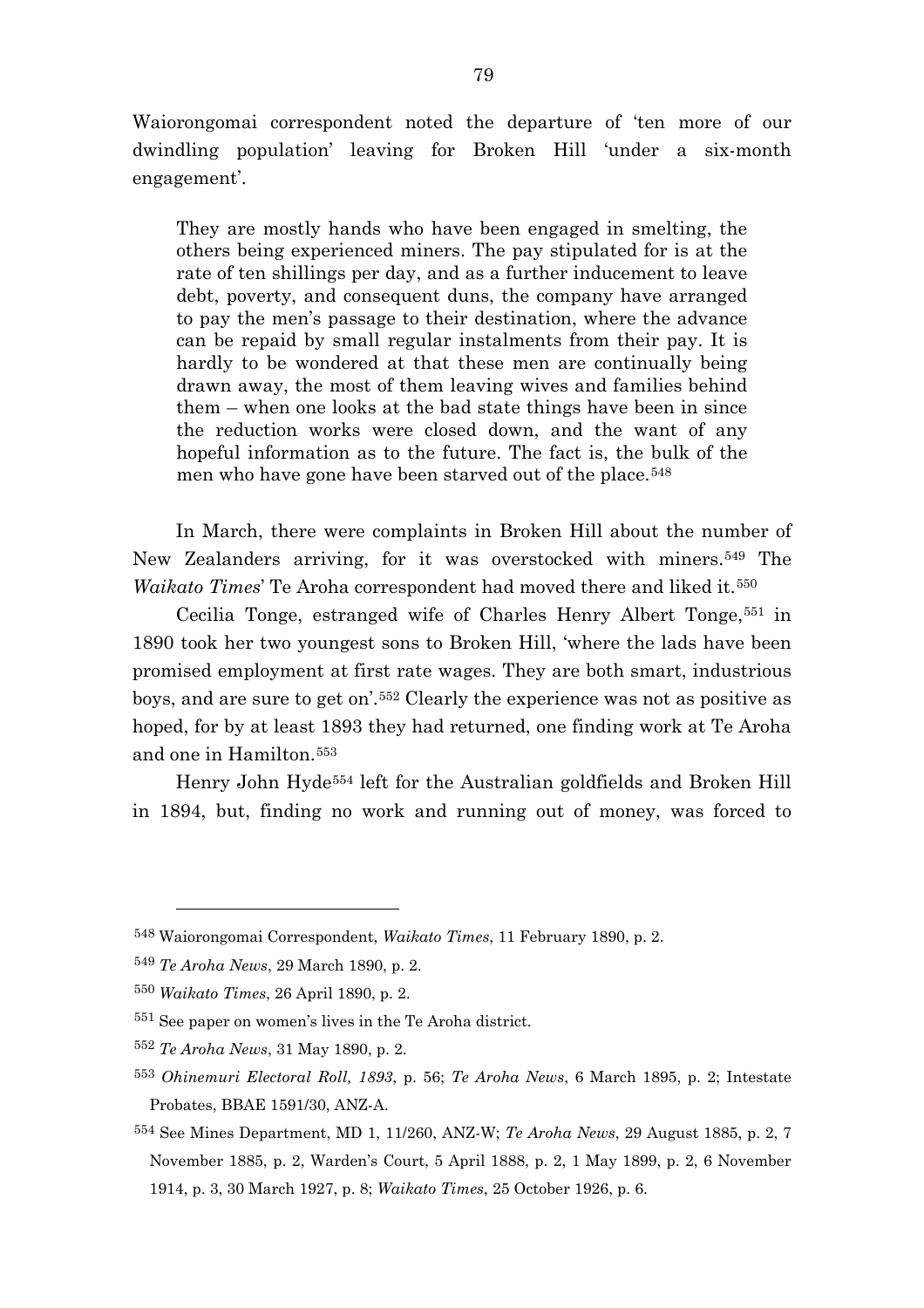return. Regarding Coolgardie he commented that 'a man requires a big pile of money to go there, I landed home with 2s 6d a sadder but a wiser man'.[555](#page-80-0)

Edmund Cookson, a miner and, for a time, tramway manager,<sup>[556](#page-80-1)</sup> became bankrupt in 1886.[557](#page-80-2) He had had to sell his interest in a claim on which he had employed a prospector for two years, 'thinking he had something good', to raise £5, sufficient 'to raise amount of costs to enable him to file'. His liabilities were £48 3s 7d, and his only property a threeroomed house at Waiorongomai with an estimated value of £50.[558](#page-80-3) It must have been worth much less, for after its sale (when it was reported to have four rooms) he paid his creditors only 1s 6d in the £.[559](#page-80-4) Having acquired land at the Gordon Special Settlement, in March 1889 he was asked to show cause why it should not be forfeited, he having failed to be 'continuously in residential occupation'.[560](#page-80-5) Cookson claimed to have done his 'best to improve the land according to my means', but 'for the last two years I have not been employed half my time I had to go away to the King Country to get work therefore it took all I earned to keep two homes'. He had lived in a hut there for three months while he ploughed four acres and 'cleared line round bush ready for fencing'.[561](#page-80-6) Little more work was done, and after he left for Broken Hill in March 1890 the section was forfeited.[562](#page-80-7) He wrote from there in December seeking 50 acres because, as a member of the Commissariat Transport Corps between 1863 and 1865 he had been under fire on three occasions.[563](#page-80-8) As his application was unsuccessful because he had lost his

<span id="page-80-0"></span><sup>555</sup> *Waikato Times*, 24 November 1894, p. 9.

<span id="page-80-1"></span><sup>556</sup> See paper on the Piako County tramway at Waiorongomai.

<span id="page-80-2"></span><sup>557</sup> *Waikato Times*, 5 October 1886, p. 3, 9 October 1886, p. 2, District Court, 21 April 1887,

p. 2, 2 June 1887, p. 3, District Court, 18 August 1887, p. 2.

<span id="page-80-3"></span><sup>558</sup> *Te Aroha News*, 9 October 1886, p. 2.

<span id="page-80-4"></span><sup>559</sup> *Te Aroha News*, 16 October 1886, p. 2, 23 July 1887, p. 3.

<span id="page-80-5"></span><sup>560</sup> A.P. Ethridge to Edmund Cookson, 4 March 1889, Lands and Survey Department, BAAZ 1108/102a, ANZ-A.

<span id="page-80-6"></span><sup>561</sup> Edmund Cookson to Crown Lands Board, 18 March 1889, Lands and Survey Department, BAAZ 1108/102a, ANZ-A.

<span id="page-80-7"></span><sup>562</sup> Gordon Special Settlement, Memoranda on arrears and legal proceedings, 1890; memorandum of 27 July 1891, Lands and Survey Department, BAAZ 1108/102b, ANZ-A; Application of Edmund Cookson, 27 October 1890, Lands and Survey Department, LS 69, box 36, no. 2121, ANZ-W.

<span id="page-80-8"></span><sup>563</sup> Application of Edmund Cookson, 27 October 1890, Lands and Survey Department, LS 69, box 36, no. 2121, ANZ-W.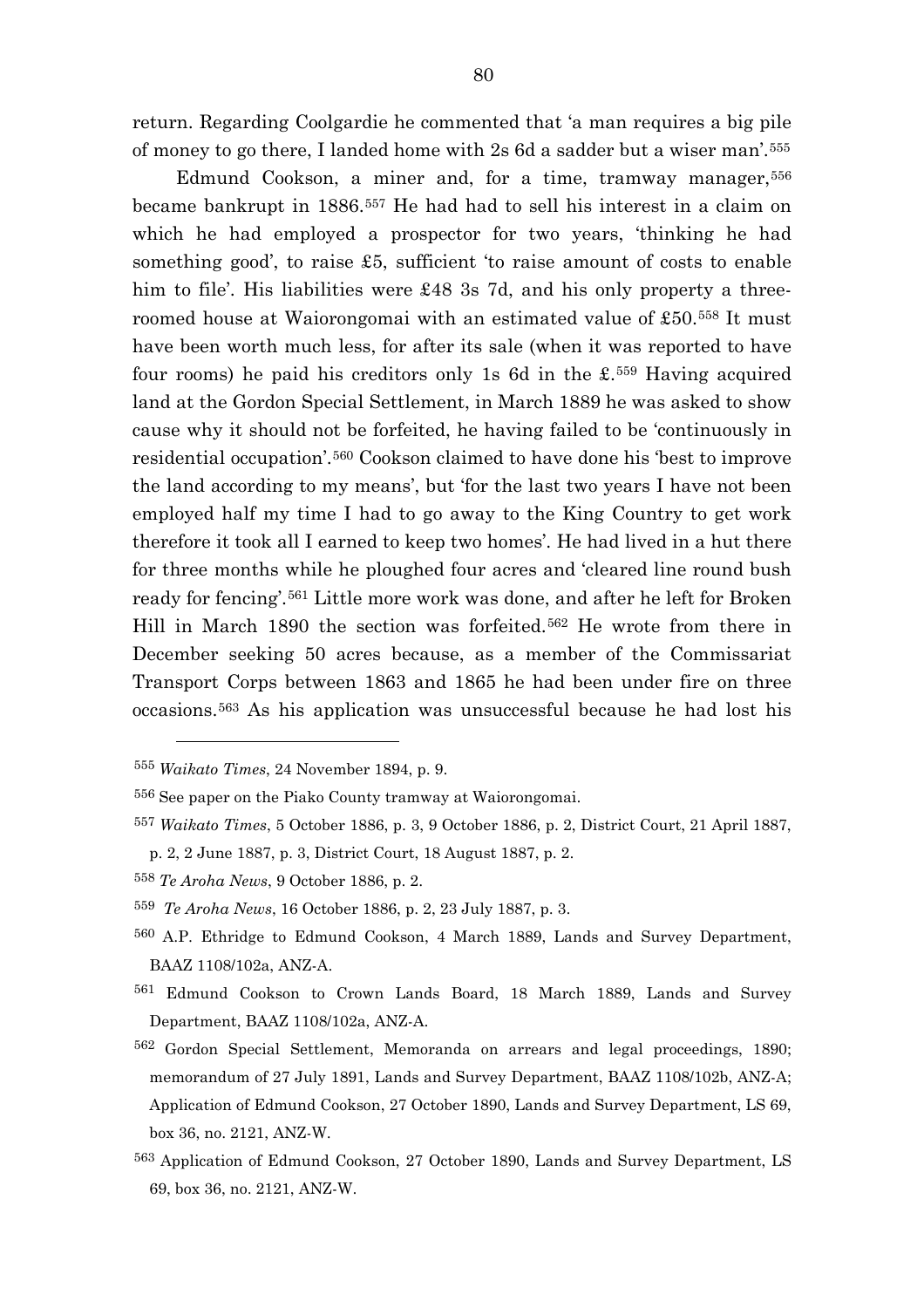discharge papers and his medal had been stolen, in 1892 he asked his former commander and current member of parliament to substantiate his claim.

I went to Te Aroha at the opening of that field & resided there until 2 years ago, when I was compelled to leave on account of the scarcity of work & was therefore unable to provide for my wife & family & much against my wish had to go to Broken Hill where I have resided since, but I fully expect to be able to return to my home at Waiorongomai this coming year & settle there for good.[564](#page-81-0)

Two months later he applied for 60 acres or £30, unsuccessfully because he delayed sending in his form the Act he applied under did not apply to his service.[565](#page-81-1) In June 1893, having returned to Waiorongamai and 'settled for good in New Zealand', he applied again, and continued to do so in subsequent years, still unsuccessfully.[566](#page-81-2) He lived for years at Waitekauri and at other parts of Ohinemuri, 'engaged in mining and other pursuits'.[567](#page-81-3) In May 1907, when thanked for sending part of the money owed for his stay in Thames hospital, the secretary regretted he had been 'so unfortunate in regard to your health. If the balance of the account is paid by the end of the year it will do'.[568](#page-81-4) When he died in 1910, he left an estate of £46.[569](#page-81-5)

It was commonly assumed that people moving to other districts were likely to avoid paying their creditors. In October 1897, for example, there were 'quite a large number of absconders from Karangahake'.

<span id="page-81-3"></span><sup>567</sup> *Ohinemuri Gazette*, 12 August 1910, p. 2.

 $\overline{a}$ 

<span id="page-81-5"></span>569 Hamilton Probates, BCDG 4420/63; Testamentary Register 1908-1911, folio 170, BBCB 4208/7, ANZ-A.

<span id="page-81-0"></span><sup>564</sup> Edmund Cookson to William Fraser, 25 April 1892, Lands and Survey Department, LS 69, box 36, no. 2121, ANZ-W.

<span id="page-81-1"></span><sup>565</sup> Gerhard Mueller to Edmund Cookson, 31 May 1892; Application of Edmund Cookson, 30 June 1892; Memorandum of Gerhard Mueller, 1 August 1892, Lands and Survey Department, LS 69, box 96, no. 2121, ANZ-W.

<span id="page-81-2"></span><sup>566</sup> Edmund Cookson to Gerhard Mueller, 12 June 1893; William Kensington to Edmund Cookson, 16 June 1893; petition of Edmund Cookson, 1907, and subsequent correspondence, Lands and Survey Department, LS 69, box 96, no. 2121, ANZ-W.

<span id="page-81-4"></span><sup>568</sup> J.E. Banks (Secretary) to Edmund Cookson, 16 May 1907, Thames Hospital Board, Letterbook 1901-1911, p. 517, YYBP 14067/2a, ANZ-A.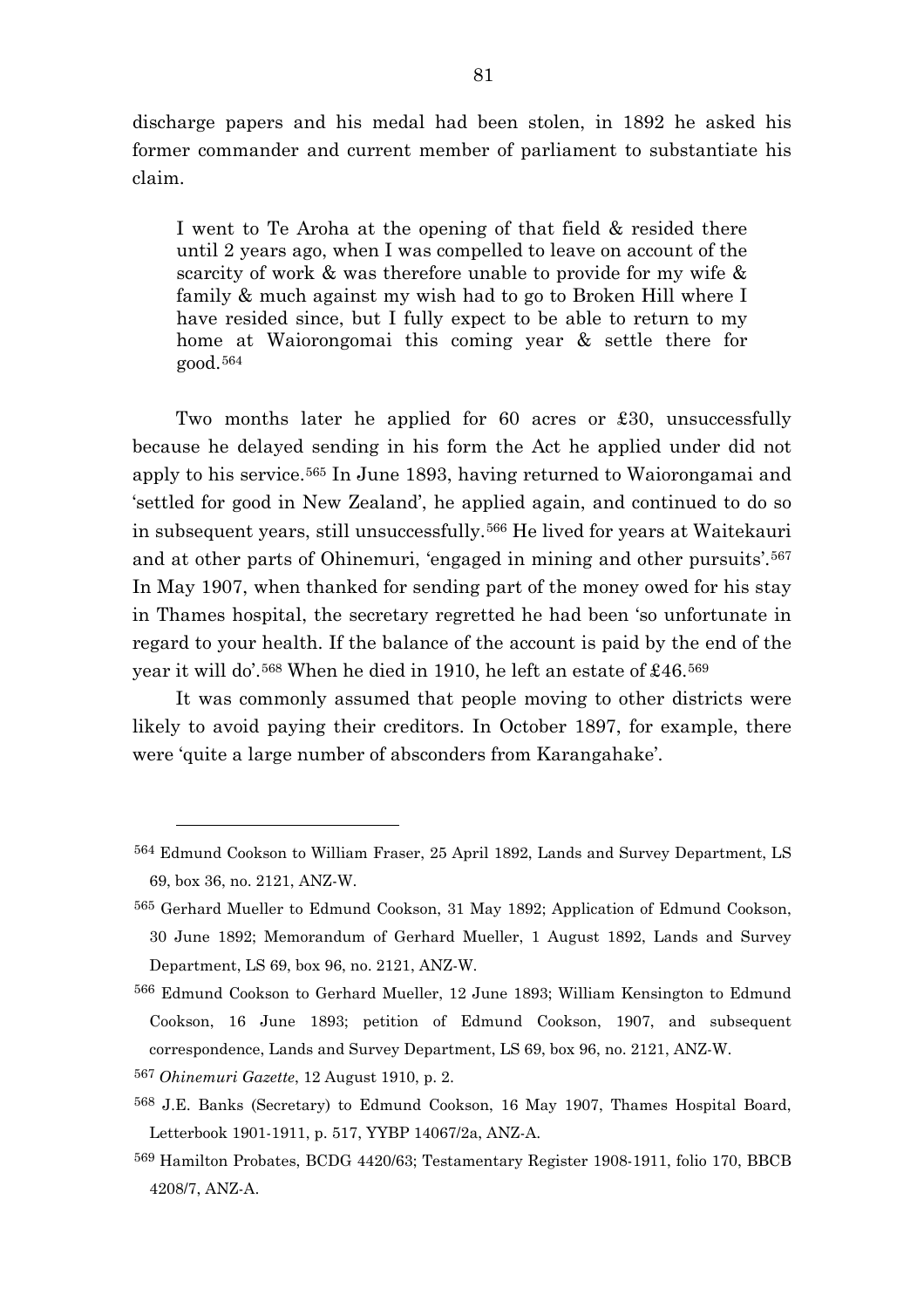The "clearing of the track" has reached such proportions that the business people have received some very severe shocks. Most of the men who have cleared out were, it is understood, miners hailing from Australia. All business people were served alike. The boardinghouse keepers, however, have suffered most, one proprietor being "let in" [robbed]<sup>570</sup> for £16 at the beginning of this week by four of these fellows taking their departure in the dead of the night, or at a time when they were supposed to be going on twelve o'clock shift. Two others from another house were scampering off when the proprietor caught them and handled them so severely that they paid up.[571](#page-82-1)

After a miner, Joseph Roberts,<sup>[572](#page-82-2)</sup> left Te Aroha for Thames, he sued Alfred Henry Whitehouse, a bootmaker,  $573$  in May 1884 for £9 19s 6d for wrongful conversion of furniture. Roberts explained that he had occupied one of Whitehouse's houses, but after he left the district 'his wife determined to remove' to Thames also. After she placed her furniture in a neighbour's house, Whitehouse had seized it because of rent due. As Roberts assured the magistrate he was willing to pay the rent, Whitehouse was fined 1s on condition the goods were delivered to the steamship company at Te Aroha within 48 hours.[574](#page-82-4) Whitehouse's suspicions that the family intended to avoid paying their rent were justified, as the following month he sued for the £3 4s owing, which Roberts was ordered to pay.[575](#page-82-5)As he did not, a year later a distress warrant was obtained against him, but the bailiff found no assets to seize.[576](#page-82-6) Not until a judgment summons was heard in December 1885 was the debt, which with court fees had risen to £4 6s, paid into court.[577](#page-82-7) In January 1887, when sued for £3 11s 1d, Roberts explained that 'although receiving 9s a day for the past six weeks, he had previously been working as a tributer at Thames for five months unsuccessfully; was a

<span id="page-82-0"></span><sup>570</sup> Partridge, p. 677.

<span id="page-82-1"></span><sup>571</sup> Paeroa Correspondent, *Auckland Weekly News*, 23 October 1897, p. 35.

<span id="page-82-2"></span><sup>572</sup> See *Te Aroha News*, 6 December 1884, p. 2, 27 March 1889, p. 2.

<span id="page-82-3"></span><sup>573</sup> See paper on his life.

<span id="page-82-4"></span><sup>574</sup> Magistrate's Court, *Thames Advertiser*, 17 May 1884, p. 3.

<span id="page-82-5"></span><sup>575</sup> Te Aroha Magistrate's Court, Civil Record Book 1881-1884, 137/1884, BCDG 11221/1a, ANZ-A.

<span id="page-82-6"></span><sup>576</sup> Te Aroha Warden's Court, Home Warrant Book 1883-1928, 8/1885, BBAV 11498/1a, ANZ-A.

<span id="page-82-7"></span><sup>577</sup> Te Aroha Magistrate's Court, Civil Record Book 1884-1889, Judgment Summons heard on 4 December 1885, BCDG 11221/1b, ANZ-A.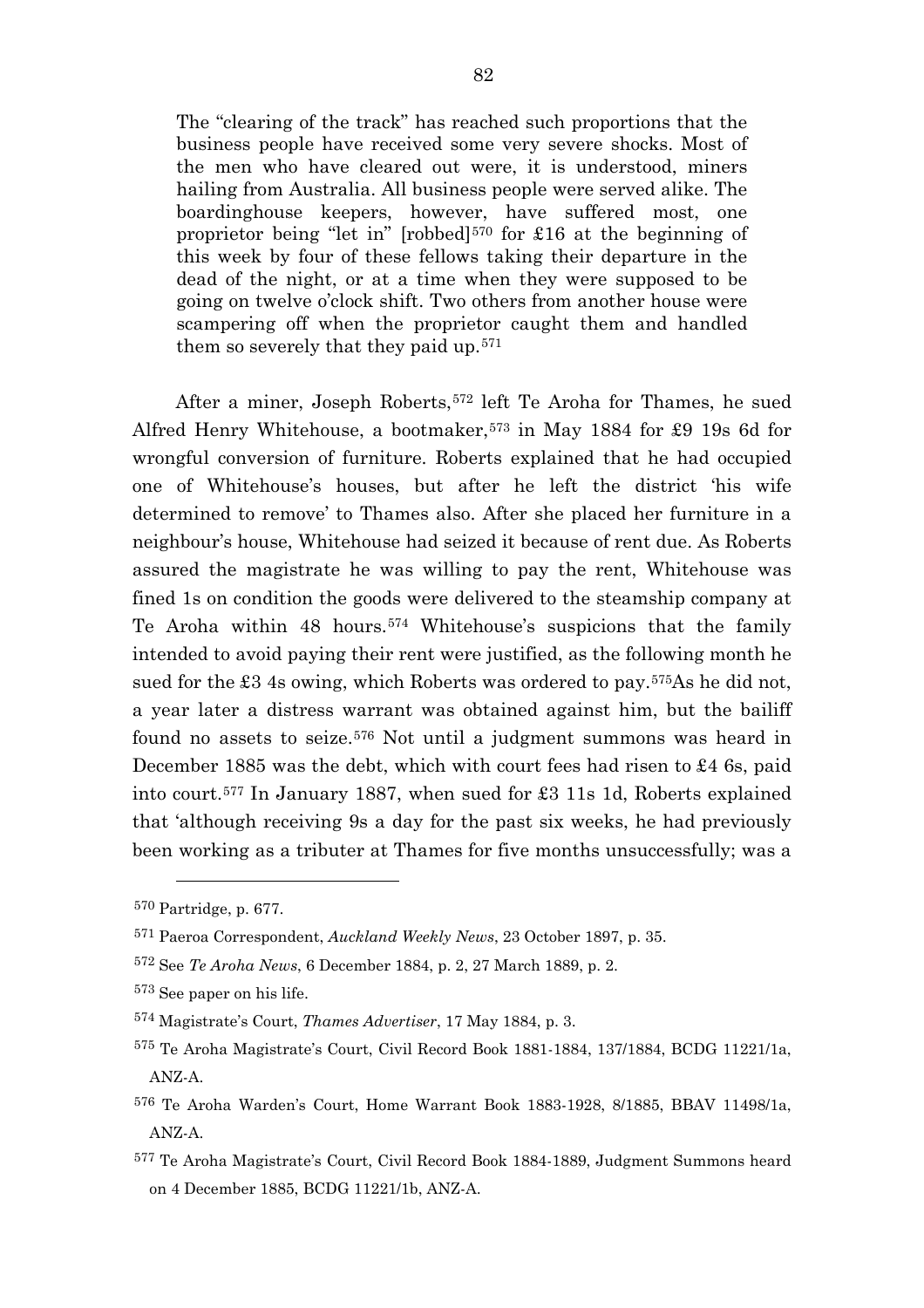married man with three young children to support, and had no means whereby to pay off this debt'. Not only did the magistrate accept his plea, he required the plaintiff to pay the costs of the case.[578](#page-83-0)

## STANDARDS OF LIVING

An 1896 sketch of the inside of the hut occupied by 'Harry Skene, an Old Waitekauri Prospector',[579](#page-83-1) known as 'the boss hatter of Waitekauri',[580](#page-83-2) revealed it to be very modest, with one main room doubling as bedroom and dining room and lounge.<sup>[581](#page-83-3)</sup> He may have had more money than this image suggested, because some. men carried large sums around with them, possibly for safety, certainly for spending. In 1883, 'one of the bacchanalians' brought before the Thames magistrate 'was a miner from Te Aroha, who had a sum of £67 in his possession'.[582](#page-83-4) Another drunk, locked up at Te Aroha in 1881, was a prominent prospector with £16 'on his person'.[583](#page-83-5)

Mine manager John Goldsworthy,<sup>[584](#page-83-6)</sup> in arguing against increasing wages in 1901, claimed that miners 'could keep a family respectably on 8s a day and be able to take a holiday occasionally'.<sup>[585](#page-83-7)</sup> This should be seen as special pleading on behalf of his employers. One newspaper recommended miners supplement their erratic income through having small landholdings. 'With fruit trees bearing wholesome and delicious fruit; garden yielding a multiplicity of vegetables; and cows, pigs, and fowls – he need never fear that the Spectre of Want will ever cause uneasiness to his children'.[586](#page-83-8)

An example of a man struggling to provide for a large family was George Robert Beeson, a carpenter and contractor at Waiorongomai and

<span id="page-83-0"></span><sup>578</sup> Magistrate's Court, *Te Aroha News*, 22 January 1887, p. 2.

<span id="page-83-1"></span><sup>579</sup> See *Thames Star*, 27 April 1887, p. 3, 23 April 1888, p. 2, 13 August 1889, p. 2.

<span id="page-83-2"></span><sup>580</sup> *Thames Star*, 28 December 1893, p. 2.

<span id="page-83-3"></span><sup>581</sup> 'Harry Skene, an Old Waitekauri Prospector', *New Zealand Graphic*, 12 September 1896, p. 324.

<span id="page-83-4"></span><sup>582</sup> *Thames Star*, 24 December 1883, p. 2.

<span id="page-83-5"></span><sup>583</sup> Armed Constabulary Force, Report of Charges taken at Te Aroha Lock Up 1880-1903, no. 5, in private possession.

<span id="page-83-6"></span><sup>584</sup> See paper on the Goldsworthy brothers.

<span id="page-83-7"></span><sup>585</sup> *Thames Star*, 17 September 1901, p. 3.

<span id="page-83-8"></span><sup>586</sup> Editorial, *Thames Advertiser*, 10 September 1887, p. 2.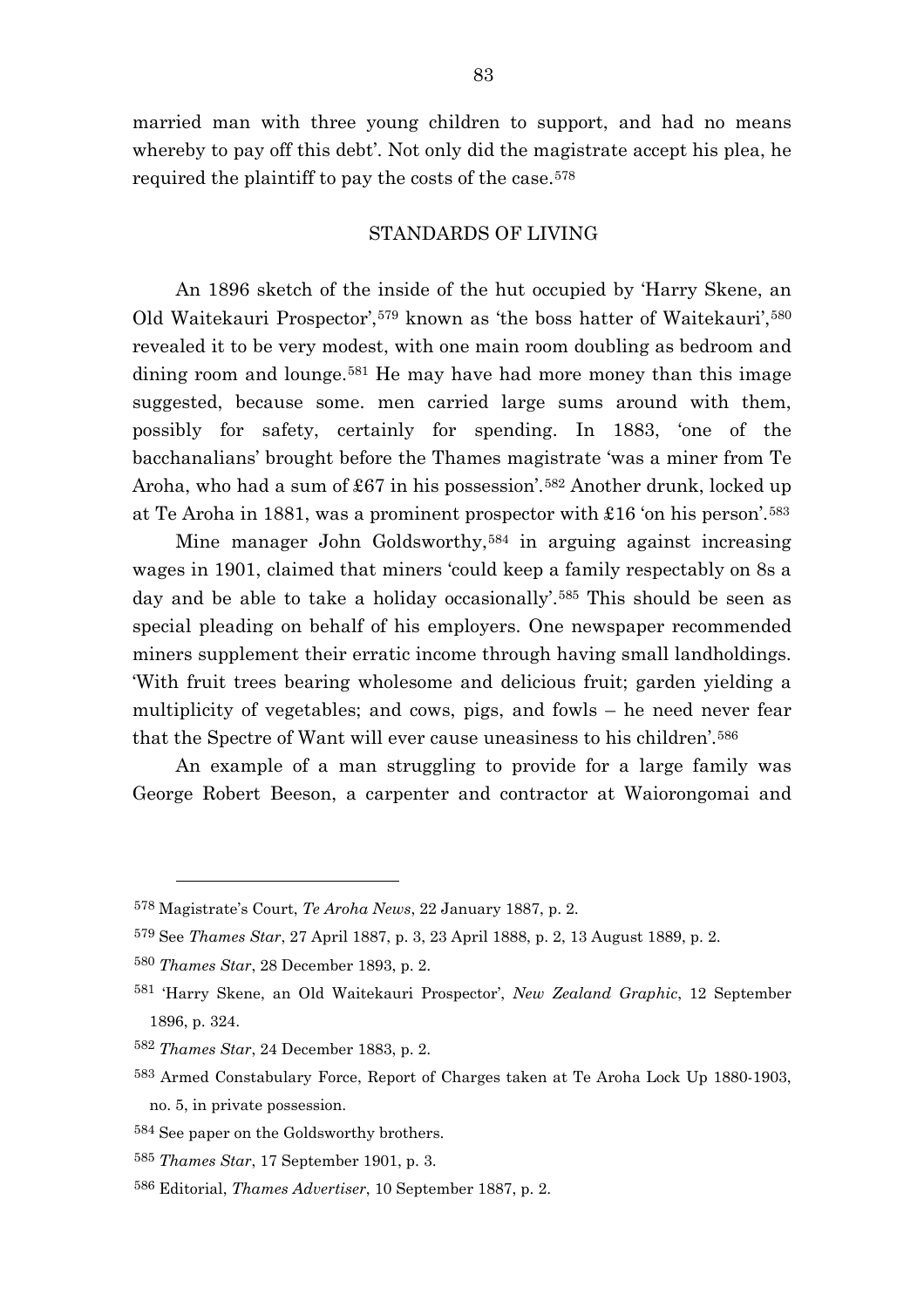many other places.[587](#page-84-0) From January 1885 until September 1886 he was also clerk of the Waiorongomai tramway, for  $\pounds1$  a week.<sup>[588](#page-84-1)</sup> Not all his financial struggles are recorded here, but when at Coromandel in the 1870s he had continual legal difficulties through failing to pay debts owed on his land and was forced into bankruptcy in 1876.[589](#page-84-2) In 1887, when working as a carpenter at Waiorongomai, he acquired 97 acres at the Gordon Special Settlement, of which he was the secretary.[590](#page-84-3) Despite this leadership role, in March 1889 he was asked to show cause why he should not forfeit his land for failing to be 'continuously in residential occupation'.[591](#page-84-4) Beeson explained he had 'a family of 8 to provide for, and if I had gone to reside on the Settlement, my family would not have been provided for as there is no work nearer than 10 miles of the Settlement'. He outlined the small amount of work done and the larger amount promised, including erecting a cottage immediately. He planned to 'reside on Section (by substitute) if so allowed, as by removing my family there at once they would be debarred from attending school, until this last 12 months times have been very bad, but since then I have been putting a little money on one side for purchasing

<span id="page-84-0"></span><sup>587</sup> See *Te Aroha News*, 27 May 1909, p. 2; *Observer*, 5 June 1909, p. 5; *New Zealand Herald*, 8 February 1934, p. 14.

<span id="page-84-1"></span><sup>588</sup> See *Te Aroha News*, 17 January 1885, p. 2, 21 August 1886, pp. 2, 3, Piako County Council, 4 September 1886, p. 2, Piako County Council, 2 October 1886, p. 2.

<span id="page-84-2"></span><sup>589</sup> Jackson and Russell to G.R. Beeson, 20 April 1870, 13 May 1870, 21 July 1870, 30 July 1870, 24 January 1871, Letterbook no. 6, pp. 168, 243, 500, 517, 972; 3 April 1871, 1 September 1871, 20 September 1871, Letterbook no. 7, pp. 113, 730, 806; 13 May 1872, 4 June 1872, Letterbook no. 8, pp. 812, 899; 8 January 1873, 14 January 1873 [to Joanna Beeson], 12 March 1873 Letterbook no. 9, pp. 510, 535, 913; 5 August 1873, 17 September 1873, 18 November 1873, 17 December 1873 [to Joanna Beeson], Letterbook no. 10, pp. 74, 250, 449, 574; 28 May 1875, Letterbook no. 13, p. 336; Jackson and Russell to Joanna Beeson, 10 November 1875, Letterbook no. 14, p. 236; Jackson and Russell to T.E. Fitzgerald, 30 October 1875, Letterbook no. 14, p. 215; Jackson and Russell to Bailiff, Coromandel District Court, 6 March 1876, Letterbook no. 14, p. 637, Jackson and Russell Papers, MS 360, Library of the Auckland Institute and War Memorial Library; *Thames Advertiser*, 27 December 1876, p. 2, 13 January 1877, p. 2.

<span id="page-84-3"></span><sup>590</sup> Gordon Special Settlement, Memoranda of 16 March 1887, 19 March 1888, Lands and Survey Department, BAAZ 1108/102a, ANZ-A.

<span id="page-84-4"></span><sup>591</sup> A.P. Etheridge (Chief Clerk, Crown Lands Board, Auckland) to G.R. Beeson, 4 March 1889, Lands and Survey Department, BAAZ 1108/102a, ANZ-A.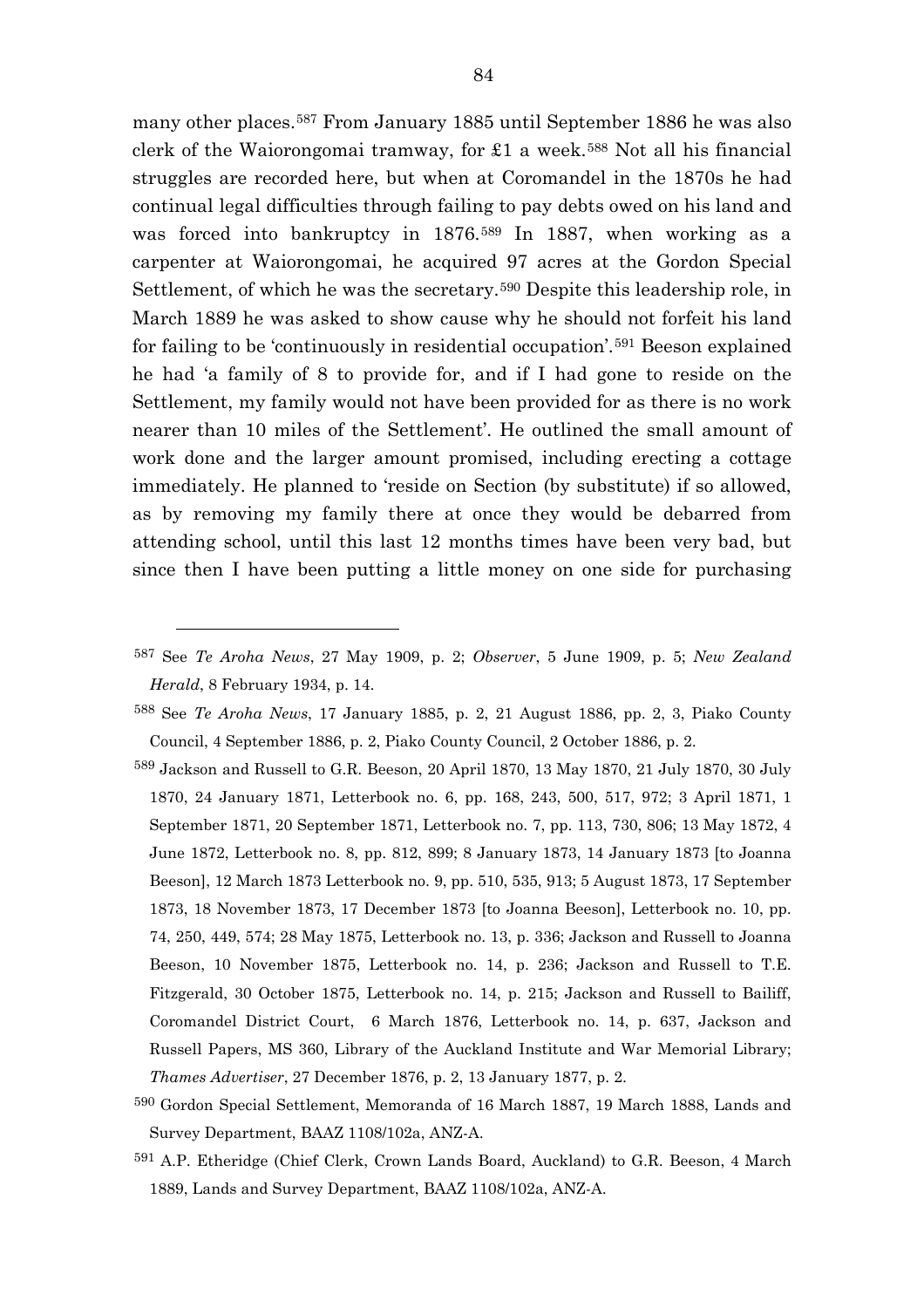wire etc'.<sup>[592](#page-85-0)</sup> By late that year he owed £14 10s 6d in rent; being unable to pay this at once, he wanted to pay in three stages.[593](#page-85-1) When his request was declined and legal proceedings taken, he wrote to 'Dear Cadman', Alfred Jerome Cadman, a Liberal Member of Parliament and a future Minister of Mines, whom he had known when they lived at Coromandel, asking for aid. 'You know pretty well how I am situated. I was obliged to leave home to look for employment, and am now at work at Waihi at 9/- a day, 10/- a week rent to pay, and a family of 9 to keep'. After spending over £40 developing his farm, to lose it would be a 'serious loss'. If Cadman could get the Minister of Lands to stay proceedings 'you would greatly oblige for old acquaintance sake'.[594](#page-85-2) (He would eventually have 15 children, some of whom died in infancy;<sup>[595](#page-85-3)</sup> the ever-increasing family meant an everincreasing financial burden.) Despite this plea, action for recovery of rent proceeded, and after paying some of the debt had further arrears of £14 8s.[596](#page-85-4) In August 1890, he promised to pay this by the end of the year. Having been employed to erect a quartz reduction plant across the range from Coromandel township, 'as I am to receive a fair Salary I shall be able to pay you'.[597](#page-85-5) However, by December he had paid only £10 of the £19 18s 6d owed.[598](#page-85-6) It was considered that, as secretary of the association, he had set a bad example, never having resided on the land and making few improvements apart from erecting a small house valued at £10; immediate

- <span id="page-85-2"></span>594 G.R. Beeson to A.J. Cadman, 12 January 1890, Lands and Survey Department, BAAZ 1108/102a, ANZ-A.
- <span id="page-85-3"></span><sup>595</sup> Death Certificate of George Robert Beeson, 25 May 1909, 1909/2775, BDM; *New Zealand Herald*, 8 February 1934, p. 14.
- <span id="page-85-4"></span>596 Gordon Special Settlement, Memoranda on arrears and legal proceedings, n.d. [mid-1890], Lands and Survey Department, BAAZ 1108/102a, ANZ-A.
- <span id="page-85-5"></span>597 G.R. Beeson to Thomas Humphreys, 8 August 1890, Lands and Survey Department, BAAZ 1108/102b, ANZ-A.
- <span id="page-85-6"></span>598 Gordon Special Claim, Memorandum, n.d. [December 1890], Lands and Survey Department, BAAZ 1108/102b, ANZ-A.

<span id="page-85-0"></span><sup>592</sup> G.R. Beeson to A.P. Etheridge, 6 March 1889, Lands and Survey Department, BAAZ 1108/102a, ANZ-A.

<span id="page-85-1"></span><sup>593</sup> Gordon Special Settlement, Memorandum on defaulters, 25 November 1889; G.R. Beeson to Thomas Humphreys, 18 December 1889, Lands and Survey Department, BAAZ 1108/102a, ANZ-A.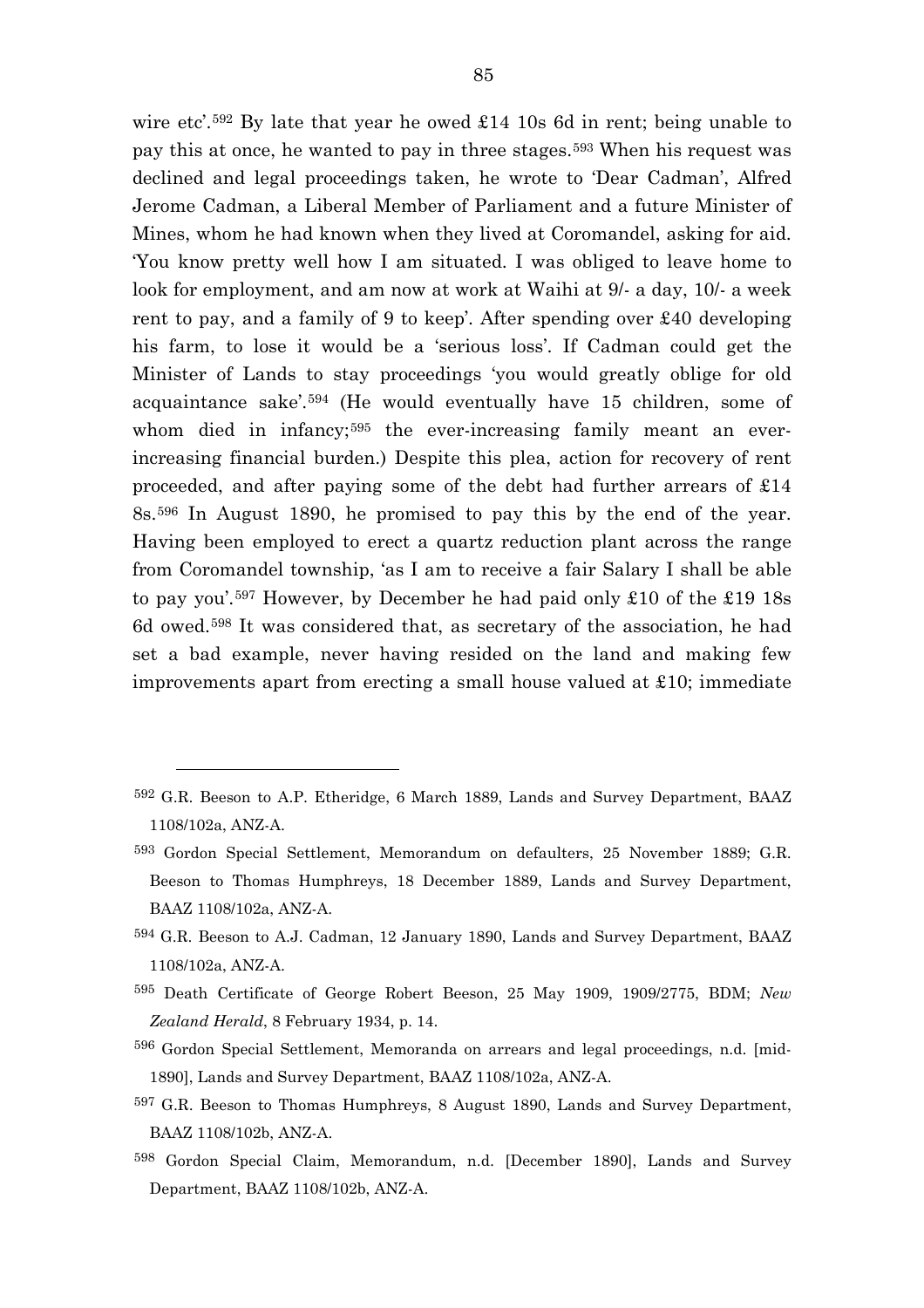payment of most of the arrears was demanded.[599](#page-86-0) In October 1891, Beeson, once more working at Waihi, gave details of fencing and other improvements. 'I hope to pay all the rent due by the end of the year, and to be settled on the section with my family in the early part of the summer'.[600](#page-86-1)

At the same time as Beeson was struggling to pay his rent at Gordon, Peter Ferguson, a Waiorongomai mine manger,<sup>[601](#page-86-2)</sup> with his partner, an Auckland solicitor, pursued him through the courts, and in 1889 he was ordered to pay them £78.[602](#page-86-3) The following year, a cousin claimed possession of a 'house on skids' that had been sold by the bailiff under Ferguson's distress warrant against Beeson. The latter explained that although this house had been on a Waiorongomai section for about 12 months he 'had not paid any rent for the section'. He had sold it for £5, knowing that 'if Ferguson was aware of the house being his, he would pounce on it'. He had removed it and sold it two days before the bailiff seized it (when Beeson was at Waihi). The magistrate 'considered the alleged sale was a bogus one' and the cousin 'had not satisfactorily established his title to the house'.[603](#page-86-4)

Two years later, Beeson stated that the amount he had been ordered to pay Ferguson was £62, for rent. A judgment summons pending was, he claimed, designed 'to compel me to sell my land to satisfy the judgment'. Three months previously, when another Gordon settler had asked how much he would sell the land for, Beeson had named a higher figure than the settler would pay. Ferguson, having heard of the offer, was to use this offer as proof that the land must be sold to meet the debt, and Beeson asked whether the land had to be sold.<sup>[604](#page-86-5)</sup> His solicitor was assured him this was not the case.[605](#page-86-6) At the hearing of the judgment summons for £82 3s, it was

<span id="page-86-0"></span><sup>599</sup> Thomas Humphreys to Under-Secretary, Lands Department, 6 August 1890, Lands and Survey Department, BAAZ 1108/102b, ANZ-A.

<span id="page-86-1"></span><sup>600</sup> G.R. Beeson to Commissioner of Crown Land Board, 2 October 1891, Lands and Survey Department, BAAZ 1108/102b, ANZ-A.

<span id="page-86-2"></span><sup>601</sup> See paper on Peter Ferguson and his New Era.

<span id="page-86-3"></span><sup>602</sup> Te Aroha Magistrate's Court, Civil Record Book 1889-1896, 68/1889, BCDG 11221/1c, ANZ-A.

<span id="page-86-4"></span><sup>603</sup> Magistrate's Court, *Te Aroha News*, 19 February 1890, p. 2.

<span id="page-86-5"></span><sup>604</sup> G.R. Beeson to Commissioner of Crown Land, 20 September 1892, Lands and Survey Department, BAAZ 1108/102b, ANZ-A.

<span id="page-86-6"></span><sup>605</sup> W. Kensington to W.M. Hay, 22 September 1892, Lands and Survey Department, BAAZ 1108/102b, ANZ-A.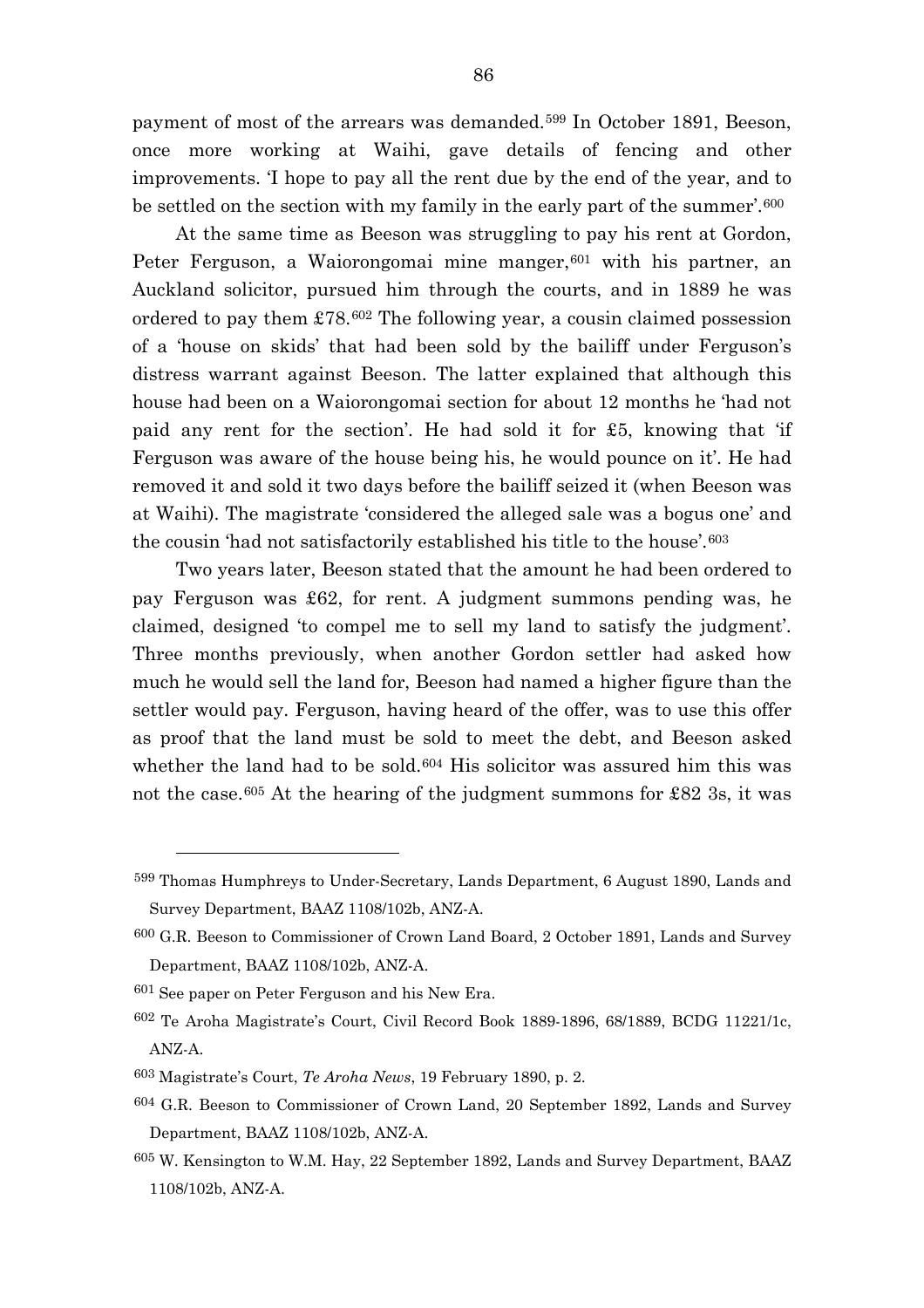mutually agreed that he would pay this off by 10s a month.[606](#page-87-0) Late in the year, he agreed to sell his land to John Squirrell.<sup>[607](#page-87-1)</sup> Although he claimed to have cultivated the land, the ranger could find little sign of this, but he had erected a house, dug 20 chains of drain, and ploughed two acres, the total value of these improvements being £39, and he had paid the rent to the end of the year.[608](#page-87-2) In requesting permission to transfer the land, Beeson mentioned that 'during last winter my wife was laid up with a very serious illness, which has left her so weak and low that I am afraid she would never be able to undertake the duties of a Settler wife, and she is now almost a confirmed invalid'.[609](#page-87-3) (Despite this assessment of her health, his wife outlived him by nearly 35 years; he died aged 63 at Waiorongomai after years of suffering from miners' complaint, whereas she died aged 85, having had more children – the grand total was  $15$  – after  $1892$ .)<sup>[610](#page-87-4)</sup>

In May 1893, the arrangement with Ferguson was changed to payments of £10 at three three-monthly intervals and the balance to be paid at £2 a month. Failure to comply would mean two months' imprisonment, 'it having been proved' that Beeson 'since the former decision was made had sufficient means to satisfy the sum'.[611](#page-87-5) When £12 17s still owing was sued for in March 1894, an order was made 'by consent to pay judgment debt and costs forthwith in default thirteen days imprisonment'. The warrant of committal to prison would be suspended if £10 was paid into court immediately and the balance paid by monthly instalments of  $\pounds1^{612}$  $\pounds1^{612}$  $\pounds1^{612}$  He was not imprisoned.

<span id="page-87-0"></span><sup>606</sup> Te Aroha Magistrate's Court, Civil Record Book 1889-1896, Judgment Summons heard on 27 September 1892, BCDG 11221/1c, ANZ-A.

<span id="page-87-1"></span><sup>607</sup> See paper on his life.

<span id="page-87-2"></span><sup>608</sup> Memorandum by Ranger, 6 December 1892, Lands and Survey Department, BAAZ 1108/102b, ANZ-A.

<span id="page-87-3"></span><sup>609</sup> G.R. Beeson to Commissioner of Crown Lands, 20 November 1892, Lands and Survey Department, BAAZ 1108/102b, ANZ-A.

<span id="page-87-4"></span><sup>610</sup> Death Certificate of George Robert Beeson, 25 May 1909, 1909/2775, BDM; Death Notice, *New Zealand Herald*, 2 February 1934, p. 1; obituary of Joanna Beeson, *New Zealand Herald*, 8 February 1934, p. 14.

<span id="page-87-5"></span><sup>611</sup> Te Aroha Magistrate's Court, Civil Record Book 1889-1896, Judgment Summons heard on 29 May 1893, BCDG 11221/1c, ANZ-A.

<span id="page-87-6"></span><sup>612</sup> Te Aroha Magistrate's Court, Civil Record Book 1889-1896, Judgment Summons heard on 9 March 1894, BCDG 11221/1c, ANZ-A.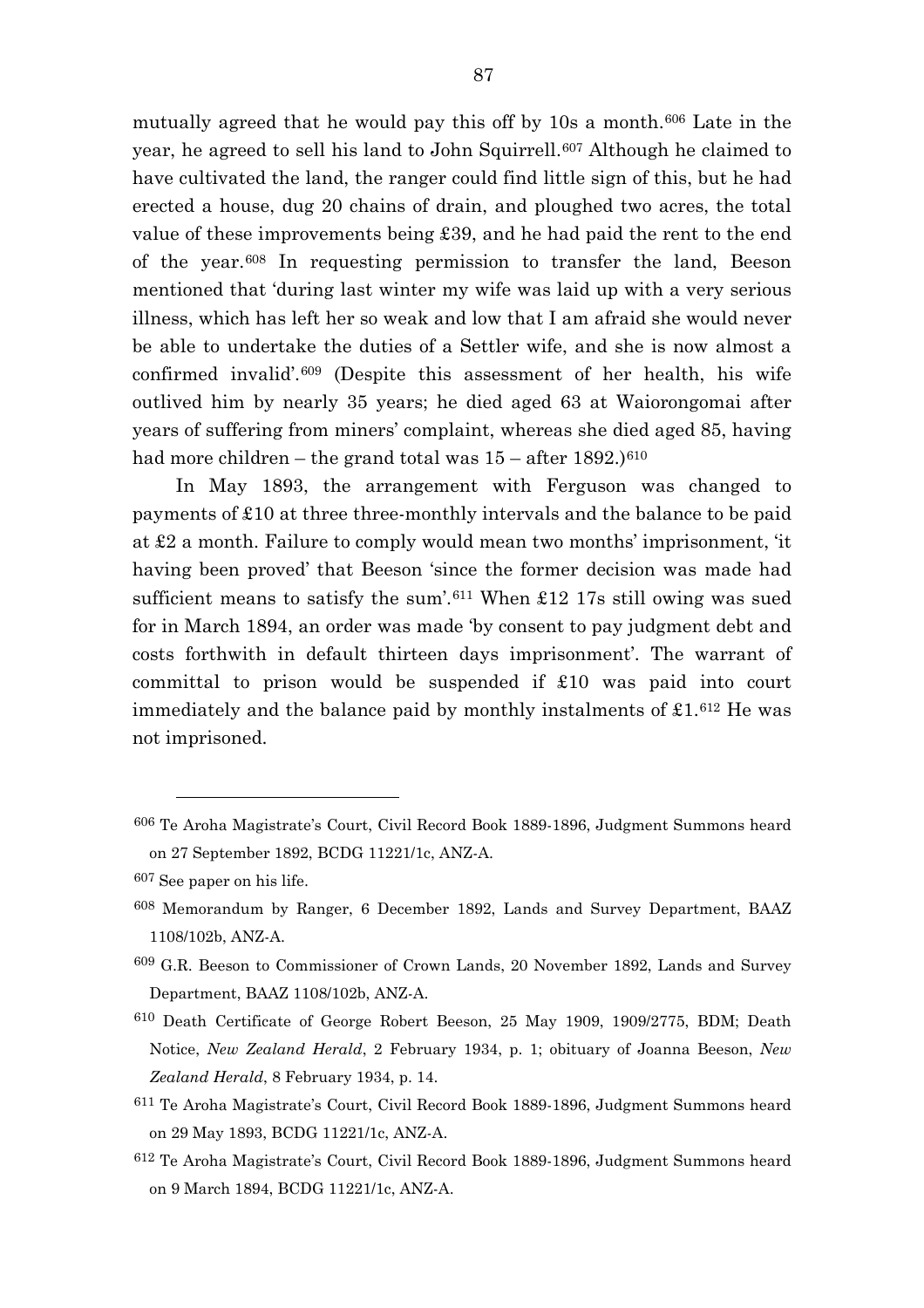In 1898, when contracting at Waitekauri, Beeson had an overdraft of £31 in his 'fluctuating' bank account. He had 'not done well. Recently held a private meeting with his creditors' and 'assigned his Estate' to them.[613](#page-88-0) In the early twentieth century, the Thames High School accepted a reduced payment of rent for his grazing lease at Waiorongomai after previously threatening to terminate the lease.[614](#page-88-1) Despite these difficulties, when he died in 1909 he left an estate valued under £250.[615](#page-88-2)

Even a mine manager, mining company director, sharebroker, and (his description) a speculator, John Blennerhasset Beeche, [616](#page-88-3) had difficulty in paying his way. In 1881 he described himself as being 'of comparatively small means'.<sup>[617](#page-88-4)</sup> In subsequent years, he had to be prompted by A. & G. Price, ironfounders of Thames, to pay for goods supplied.<sup>[618](#page-88-5)</sup> He had  $\pounds$ 122 6s 5d of bad book debts in September 1887 and £123 of good ones.[619](#page-88-6) In December 1889, the firm's remarkably patient accountant complained more forcibly. 'It is nearly two years since you paid us any money on account … and although we have no wish to be considered hard – we must in fairness to ourselves take steps to recover the balance due us £195-6-5 … without interest added'.[620](#page-88-7) The amount owed one month later, £195 2s 5d, was recorded as a bad debt.<sup>[621](#page-88-8)</sup> Nevertheless, in May 1890 the firm sold him  $£137$ 16s 5d worth of goods, though whether for cash or on credit was not

- <span id="page-88-5"></span>618 John Watson to J.B. Beeche, 11 November 1886, 27 June 1886, Letterbook 1886-1888, pp. 2, 33; John Watson to J.B. Beeche, 3 April 1889, Letterbook 1888-1889, p. 464, A. & G. Price Archives, Thames.
- <span id="page-88-6"></span>619 A. & G. Price, Letterbook 1886-1888, p. 738, A. & G. Price Archives, Thames.
- <span id="page-88-7"></span>620 John Watson to J.B. Beeche, 5 December 1889, Letterbook 1889-1891, p. 121, A. & G. Price Archives, Thames.

<span id="page-88-0"></span><sup>613</sup> National Bank, Paeroa Inspection Report, 16 December 1898, National Bank Archives, Wellington.

<span id="page-88-1"></span><sup>614</sup> Thames High School, Minutes of Meetings of Board of Governors of 7 December 1903, 3 August 1904, 7 September 1904, 5 October 1904, High School Archives, Thames.

<span id="page-88-2"></span><sup>615</sup> Intestate Probates, BBAE 1591/101, ANZ-A.

<span id="page-88-3"></span><sup>616</sup> See for example *Thames Advertiser*, 15 November 1873, p. 2, 5 December 1873, p. 3, 3 May 1875, p. 3,5 July 1875, p. 3, 15 November 1875, p. 3, 15 January 1876, p. 3; *New Zealand Gazette*, 29 December 1881, p. 1696, 19 January 1882, p. 90, 13 July 1882, p. 962, 27 July 1882, pp. 1026, 1027; Reefton Correspondent, *Te Aroha News*, 21 May 1890, p. 2; *Auckland Weekly News*, 13 April 1895, p. 21.

<span id="page-88-4"></span><sup>617</sup> 'Petition of J.B. Beeche, of Reefton', *AJHR*, 1881, H-45, p. 3.

<span id="page-88-8"></span><sup>621</sup> A. & G. Price, Letterbook 1889-1891, p. 980, A. & G. Price Archives, Thames.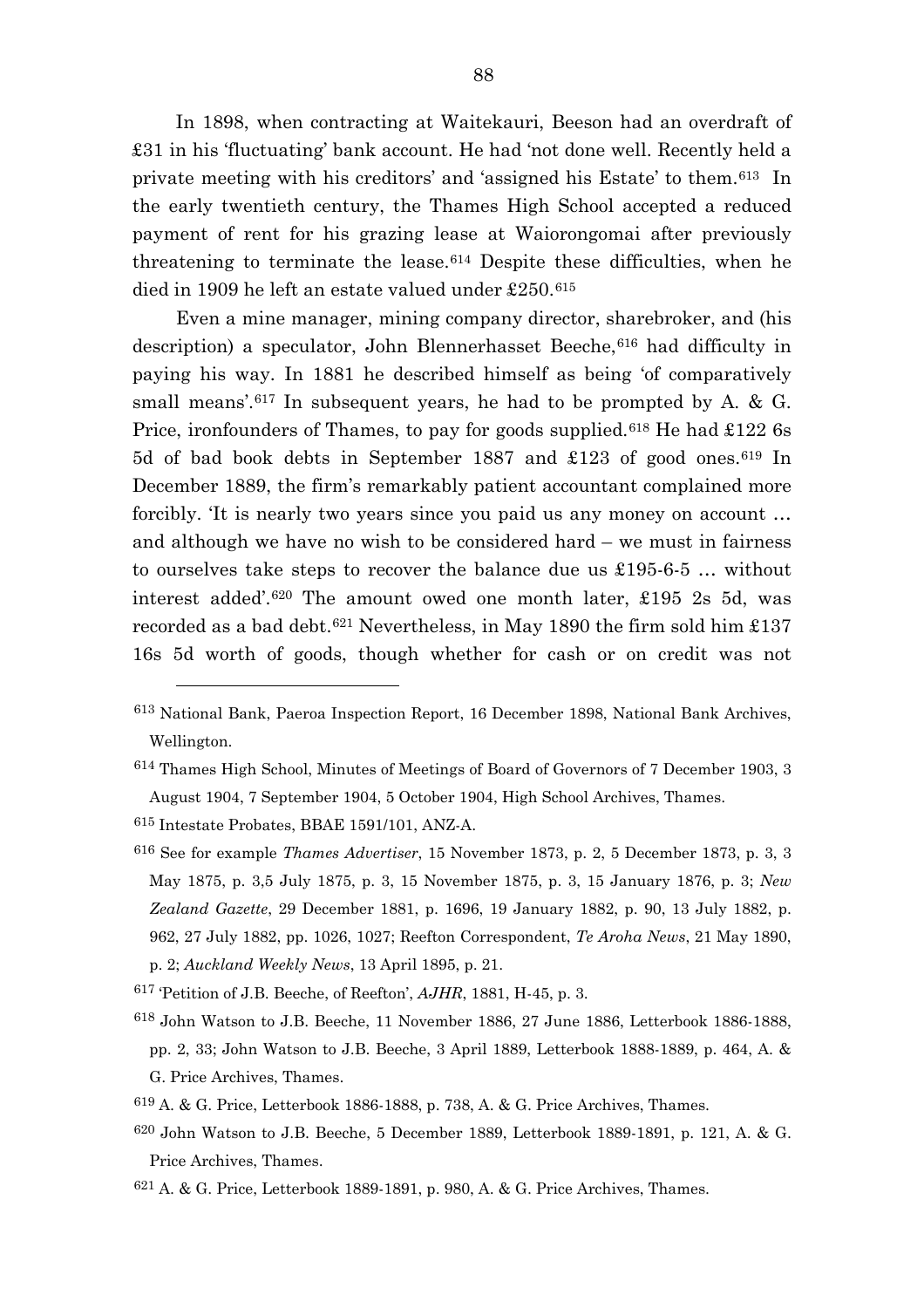noted.[622](#page-89-0) He 'paid' some of his account through promissary notes, but in 1892 one was returned 'endorsed refer to maker'.[623](#page-89-1) In 1893 and 1894 the £137 16s 5d owing was recorded as a 'bad and doubtful' debt.<sup>[624](#page-89-2)</sup>

Despite either laxity or inability to pay Prices' accounts, he was able to own some property. He had a comfortably furnished house at Thames in the 1870s, and when he moved to Reefton acquired freehold property worth £250.[625](#page-89-3) When he died at Coolgardie, Western Australia, in 1895, his estate was valued under £400, a modest amount for a man described as 'one of the leading businessmen' at Reefton.[626](#page-89-4)

It was commonly argued that miners as a class were feckless wastrels. According to one observer of the industry world-wide, a miner who saved 'his money with the idea of bettering himself' was 'in a minority'. Despite good wages in nearly every mine in every country, and the possibility of earning more by taking contracts, 'only the few get any good from this high wage. The steady men save their money', and many of these 'buy shares with their savings. But the majority literally squander their wages on drink or gambling, and live from hand to mouth all the time'. No miner need be poor, as it was 'easily' possible to 'lay aside quite a substantial sum' each year.[627](#page-89-5) For the erratic but usually poor fortunes of most mines at Te Aroha, this assessment was questionable, but the general thrust of his argument was correct, a Waiorongomai correspondent noting in 1889 that 'this community, like the bulk of the mining centres, has not been a saving one'.[628](#page-89-6)

Examples are easy to find of spendthrift behaviour whereas it is difficult to discover the thrifty, though these undoubtedly existed. Eric Coppard, who worked in the Norpac mine at Tui in the 1960s and early 1970s, commented that miners spent freely, but the wiser ones saved

<span id="page-89-0"></span><sup>622</sup> A. & G. Price, Ledgers 1890-1896, folio 16, A. & G. Price Archives, Thames.

<span id="page-89-1"></span><sup>623</sup> John Watson to J.B. Beeche, 20 June 1892, Letterbook 1891-1893, A. & G. Price Archives, Thames.

<span id="page-89-2"></span><sup>624</sup> A. & G. Price, Letterbook 1891-1893, p, 717; Letterbook 1893-1895, p. 986, A. & G. Price Archives, Thames.

<span id="page-89-3"></span><sup>625</sup> *Thames Advertiser*, 14 December 1876, p. 2; *A Return of the Freeholders of New Zealand …* (Wellington, 1884), p. B 29.

<span id="page-89-4"></span><sup>626</sup> Probates, BBAE 1569/2094; Testamentary Register 1892-1896, folio 158, BBCB 4208/3, ANZ-A; *Thames Advertiser*, 5 April 1895, p. 2.

<span id="page-89-6"></span><span id="page-89-5"></span><sup>627</sup> J.H. Curle, *The Gold Mines of the World*, 2 ed. (London, 1902), p. 10.

<sup>628</sup> Waiorongomai Correspondent, *Waikato Times*, 21 September 1889, p. 2.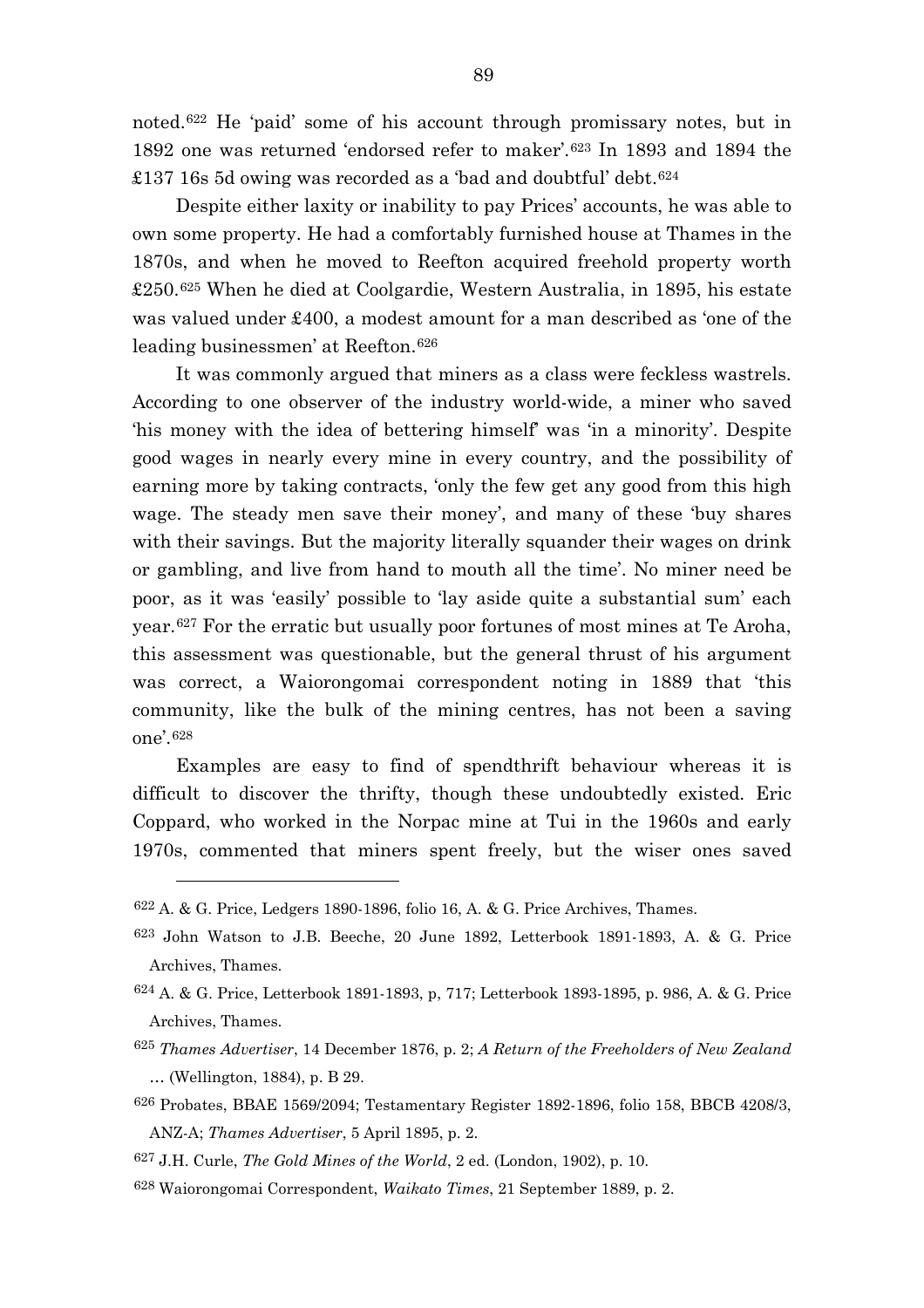enough to buy houses or even their own businesses.[629](#page-90-0) One early settler of the Te Aroha district claimed that most of his contemporaries were, by 1910, 'in comfortable circumstances'.[630](#page-90-1) The evidence suggests that his was a rose-coloured perspective, and that for most miners life was a continuing financial struggle, in many cases brought about by their feckless behaviour.

James Mackay, warden on several goldfields, stated in 1875 that 'diggers have a habit when the find a claim, of behaving like men-of-wars' who have just been paid off, giving shares to Tom, Dick, and Harry'.<sup>[631](#page-90-2)</sup> One example periodically referred to was what happened to the fortunes made in the bonanza period of the Thames field. A Thames newspaper reported in 1881 that a man 'who in the early days of the field amassed a fortune of about £40,000 by "striking it heavy" in one of the Tookey Flat mines, and succeeded in spending every penny of it within eight years', was 'working as a labourer in the Bay of Islands coal mine, at 8s per diem'.[632](#page-90-3) Two years later, it was reported that the only man to benefit from the Shotover bonanza was 'a shrewd bank clerk' who bought a small interest from one of the four original prospectors. Whereas the former bank clerk was now a 'bloated capitalist', the man he bought his interest from, William Hunt, had filed as bankrupt.[633](#page-90-4) Eleven years later, the *Observer* commented on Hunt having spent all his fortune and now making another one at Coolgardie. 'Will he profit by the experiences of the past and bar shouting unlimited champagne for the crowd this time? Doubtful. Your old hand digger doesn't understand how to save'.[634](#page-90-5) In 1919, William Goldsworthy[635](#page-90-6) talked about early Thames, 'when men made money freely and spent it with equal freedom'.[636](#page-90-7)

<span id="page-90-9"></span>During the Te Aroha rush, 'men began to crowd here with pocketfuls of money, which they were ready to fling about rather recklessly in discount of the coming success'.[637](#page-90-8) One participant, Thomas Hamilton,[638](#page-90-9) when

<span id="page-90-0"></span><sup>629</sup> Interview with Eric Coppard, Waihi, 8 December 1985, pp. 27, 53 of transcript.

<span id="page-90-1"></span><sup>630</sup> Recollections of Reuben Parr, *Te Aroha News*, 29 October 1910, p. 2.

<span id="page-90-2"></span><sup>631</sup> Evidence of James Mackay, 'Report of the Tairua Investigation Committee', *AJHR*, 1875, I-1, p. 5.

<span id="page-90-3"></span><sup>632</sup> *Thames Advertiser*, 28 April 1881, p. 2.

<span id="page-90-4"></span><sup>633</sup> *Otago Daily Times*, n.d., reprinted in *Te Aroha News*, 6 October 1883, p. 2.

<span id="page-90-5"></span><sup>634</sup> *Observer*, 13 October 1894, p. 3.

<span id="page-90-6"></span><sup>635</sup> See paper on the Goldsworthy brothers.

<span id="page-90-7"></span><sup>636</sup> *Observer*, 26 July 1919, p. 4.

<span id="page-90-8"></span><sup>637</sup> Te Aroha Correspondent, *Waikato Times*, 10 May 1881, p. 2.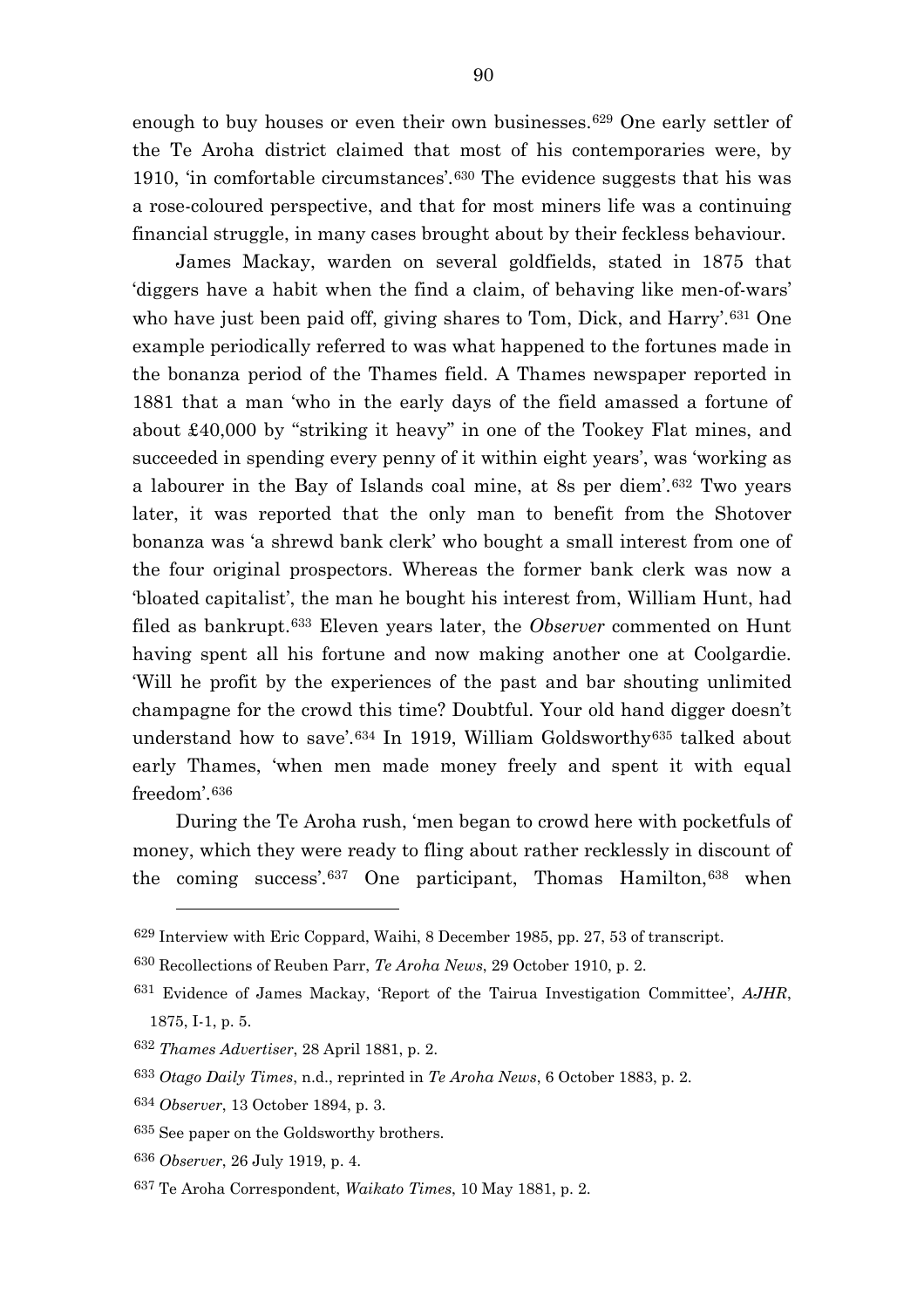lamenting his difficulties in trying to work a Waitekauri claim in 1883, referred to having to work, unprofitably, in Waikato swamps 'after I got broke' at Te Aroha 'at the first rush'.[639](#page-91-0) He had had shares in two worthless claims.[640](#page-91-1) In 1930 an early settler recalled that in the 1880s, 'on a Saturday night, when the miners came down from the hills for the weekend, the main street presented a lively spectacle. Business was brisk, and money seemed plentiful'.[641](#page-91-2) In 1888, progress on the Waiorongomai water race extension was 'somewhat slow' because 'some of the contractors' had been 'painting the town red'.[642](#page-91-3) Ohinemuri miners were reckless with the profits made during the boom of the 1890s: in one case, 'a couple of Ohinemurites' bill at a certain Auckland hotel was, for a long time, something like a hundred pounds a week', and they ended up losing all their money.[643](#page-91-4)

One parliamentarian, William Francis Buckland, a farmers' representative, incurred the wrath of the Te Aroha mining community in 1884 by describing miners as 'a peculiar set of men. Their money comes and goes easily, and, as far as their labour is concerned, they are the best-paid class of labourers in New Zealand…. They have short hours, they work easily, and they are well paid'.[644](#page-91-5) What Hansard did not record, but was recorded in the press, was his follow-on comment: 'They too often spent their earnings in riotous living. (Oh!)'.[645](#page-91-6) Two other parliamentarians explicitly rejected Buckland's statement. John Bevan, representing the mining constituency of Hokitika, referring to the charge of 'riotous living', wondered how that was possible 'when their earnings only average about £80 a year each. The miners are no more riotous in their mode of living than any other class in the community'.[646](#page-91-7) Richmond Hursthouse, representing the partly agricultural and partly mining constituency of Motueka, had 'no

- <span id="page-91-0"></span>639 Thomas Hamilton to Warden, 19 March 1883, Thames Warden's Court, Inward Letters 1879-1896, BACL 13388/1a, ANZ-A.
- <span id="page-91-1"></span>640 Te Aroha Warden's Court, Register of Te Aroha Claims 1880-1888, folios 197, 225, BBAV 11567/1a, ANZ-A.
- <span id="page-91-2"></span><sup>641</sup> Recollections of J.T. Maingay, *Te Aroha News*, 14 April 1930, p. 5.
- <span id="page-91-3"></span><sup>642</sup> Waiorongomai Correspondent, *Waikato Times*, 14 June 1888, p. 2.
- <span id="page-91-4"></span><sup>643</sup> *Ohinemuri Gazette*, 28 June 1901, p. 2.

- <span id="page-91-5"></span><sup>644</sup> *New Zealand Parliamentary Debates*, vol. 48, p. 164.
- <span id="page-91-6"></span><sup>645</sup> *New Zealand Herald*, 6 September 1884, p. 5.
- <span id="page-91-7"></span><sup>646</sup> *New Zealand Parliamentary Debates*, vol. 48, p. 173.

<sup>638</sup> See *Waikato Times*, 16 December 1880, p. 2; *Thames Advertiser*, 28 December 1880, p. 3.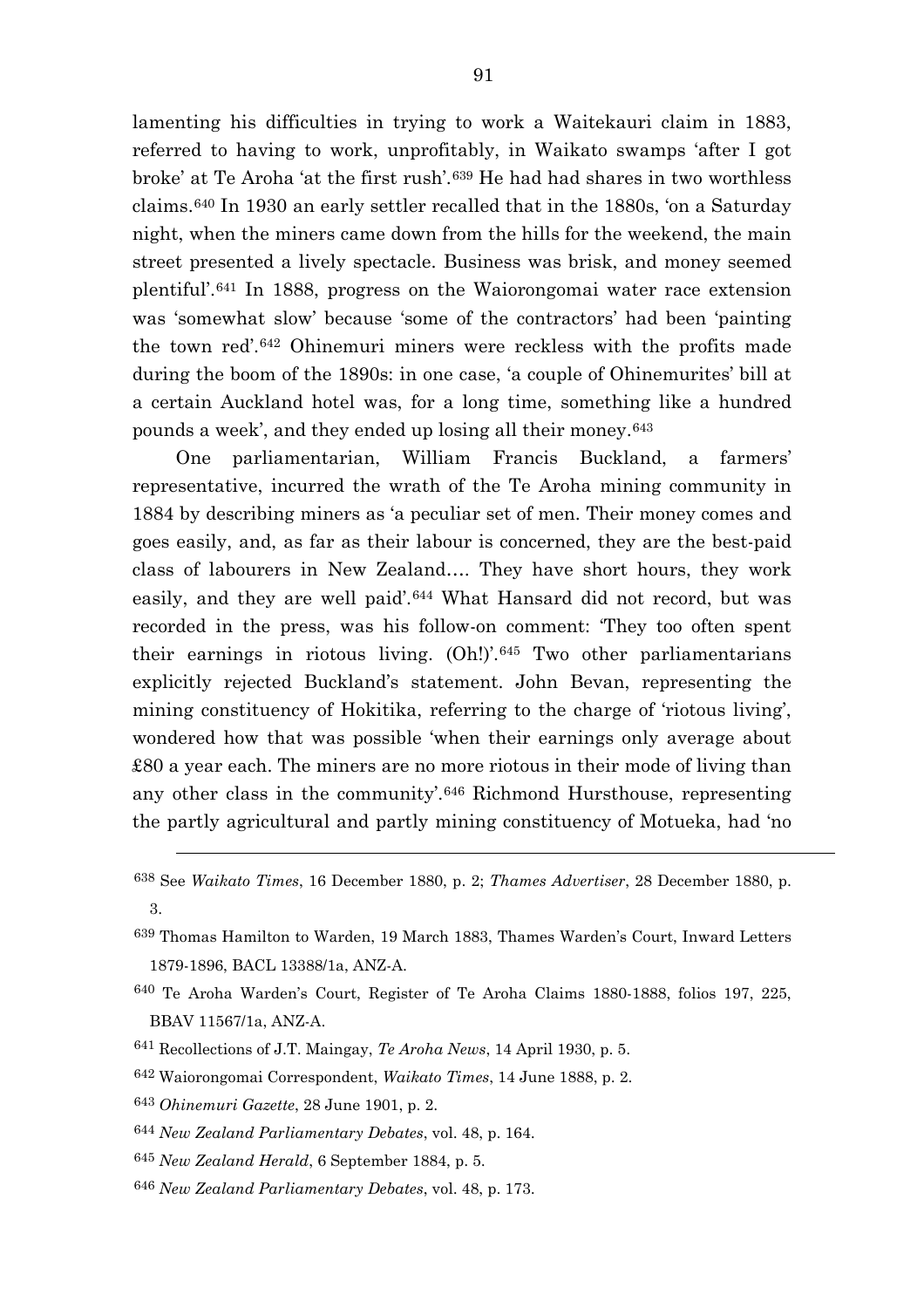sympathy whatever' with Buckland's claim that miners were 'an undesirable class of people, who constantly waste their time in riotous living'. They included 'some of the ablest and best men' of the colony, and were 'an honest, intelligent, and industrious class of men'.[647](#page-92-0)

Buckland's statement provoked the trial and subsequent blowing up of his effigy at Quartzville, [648](#page-92-1) and a more measured response by a sharebroker who insisted that, during several years' 'close and intimate association' with Thames and Ohinemuri miners he had never seen any riotous living. 'Rather was it the reverse. I have almost invariable found them a quiet, sober, industrious, and intelligent class of men'.[649](#page-92-2) Nevertheless, these fine characteristics could be combined with squandering the fruits of their industrious life.

## **POVERTY**

Belich has argued that 'colonial poverty had a nasty bias. It tended to avoid young, healthy men and single women', and instead 'hunted children, mothers, the young and old, as well as the sick, lame and helpless of both sexes and all ages'.<sup>[650](#page-92-3)</sup> To these categories should be added many miners, impoverished because of erratic work, unprofitable mines, sickness, or improvidence. Few were far above the breadline, although hopes of making their fortune were fulfilled for a lucky few.

Miners lacked the conditions of employment and social welfare provisions later generations took for granted. For instance, holidays were unpaid. Shortly before the end of year holidays in 1884, a Te Aroha correspondent anticipated the 'customary Christmas exodus of large number of miners and others who look for pleasure elsewhere than in the scene of their daily labours'. There had been the 'usual hoarding up of money wherewith to gratify their inclination, and local business people are already feeling the effect of it'.[651](#page-92-4)

Several Waiorongomai residents made a meagre living cutting firewood and carting it down to sell in the settlement.[652](#page-92-5) They received 3s

<span id="page-92-0"></span><sup>647</sup> *New Zealand Parliamentary Debates*, vol. 48, pp. 173-174.

<span id="page-92-1"></span><sup>648</sup> See paper on social relations and class divisions in the Te Aroha district.

<span id="page-92-3"></span><span id="page-92-2"></span><sup>649</sup> Letter from Alfred Buttle, *New Zealand Herald*, 8 September 1894, p. 3. 650 Belich, p. 380.

<span id="page-92-4"></span><sup>651</sup> Te Aroha Correspondent, *Waikato Times*, 13 December 1884, p. 2.

<span id="page-92-5"></span><sup>652</sup> Piako County Council, *Waikato Times*, 27 November 1884, p. 2.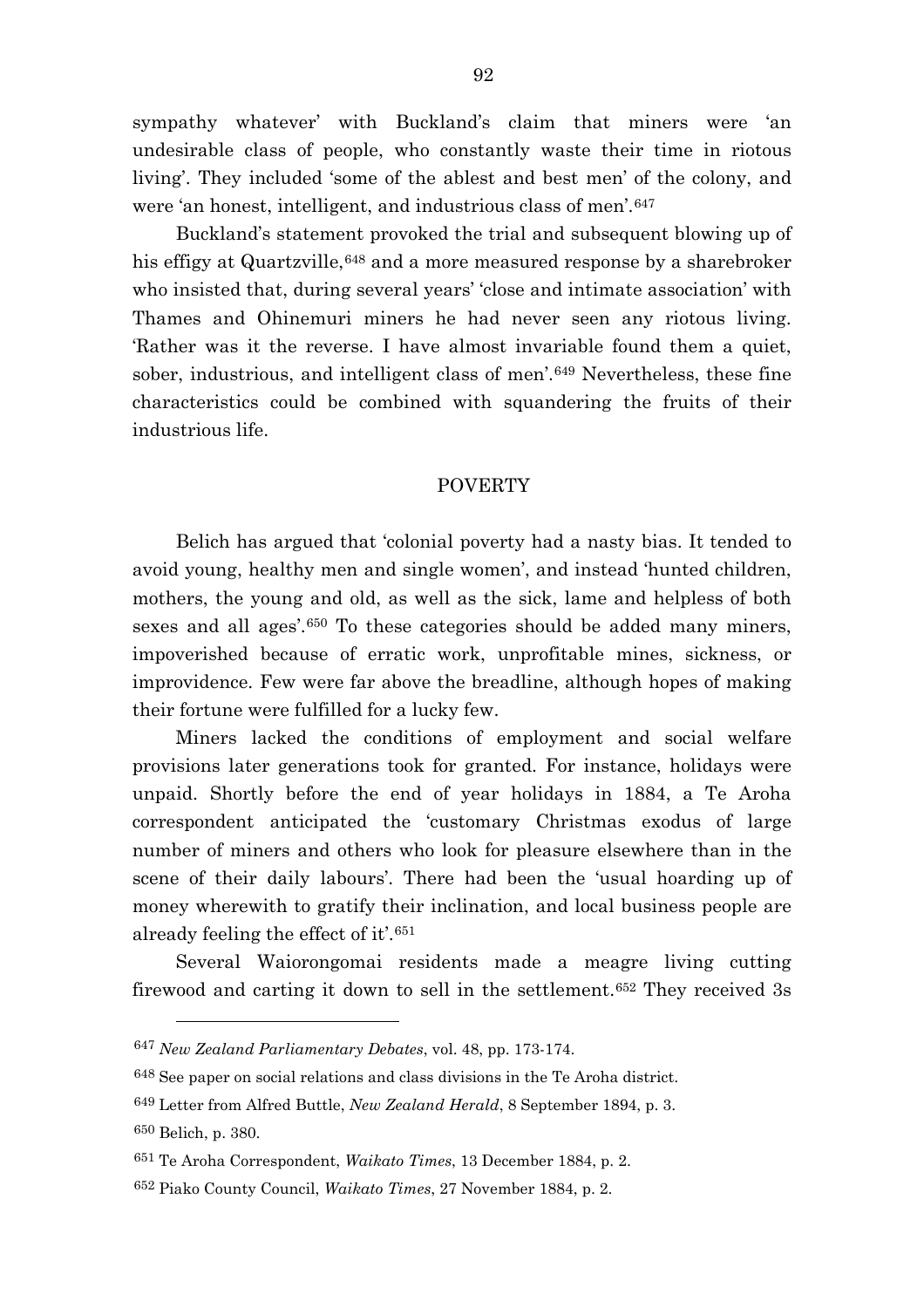per ton for rata and 2s 6d for tawa.[653](#page-93-0) Others attempted to make money through farming. Malcolm Robertson, for instance, who had an interest in one claim,[654](#page-93-1) was the first secretary of the Gordon special settlement.[655](#page-93-2) In 1894, he explained his problems:

I know that the ranger's report cannot, in my case, be favourable. My plea for not effecting improvements since his previous visit is ill health (which I am thankful to state is now improving) and want of means to employ labour. As regards arrears I was at one time nearly twice as far behind as I am at present & yet made it up, and will again D.V. [God Willing] if I am given time.

I lived in the settlement for 18 months before any other settler came to reside in it and for over two years before most of them. Last spring a heavy storm blew down my domicile – a comfortable raupo whare. Since, I am living in a neighbour's unoccupied house, within about 80 yards of the boundary of the section I occupy…. To state the matter briefly my outlay in hard cash in connection with the section, to date, has been £108-19- exclusive of county rates and my own labour. Neither the present ranger nor his predecessor has given me full value for the area, surface sown, on account, I suppose, of its being partially overgrown with fern for want of stock to keep it down….

All I ask is the leniency of the Board for another six months, with a view to either over take what I am behind in improvements, or to transfer, with the sanction of your Board, my interest to some younger man with means.[656](#page-93-3)

As he had cultivated 26 acres less than required, had failed to make improvements costing £134, and owed two instalments of his deferred payments, the Crown Land Board resolved that he either transfer his land or forfeit it.<sup>[657](#page-93-4)</sup> The following year he transferred it to a Paeroa settler.<sup>[658](#page-93-5)</sup>

Because of his financial difficulties, in 1893 Robertson wrote to the council 'offering to work out on the roads the sum due by him for rates on

<span id="page-93-0"></span><sup>653</sup> *Te Aroha News*, 8 August 1888, p. 2.

<span id="page-93-1"></span><sup>654</sup> Te Aroha Warden's Court, Register of Applications 1883-1900, 55/1888, BBAV 11505/1a, ANZ-A.

<span id="page-93-2"></span><sup>655</sup> *Te Aroha News*, 18 April 1885, p. 2.

<span id="page-93-3"></span><sup>656</sup> Malcolm Robertson to Crown Land Board, Auckland, 10 July 1894, Lands and Survey Department, BAAZ 1108/103a, ANZ-A.

<span id="page-93-4"></span><sup>657</sup> Ranger's Report and subsequent Crown Land Board resolution, July 1894, Lands and Survey Department, BAAZ 1108/103a, ANZ-A.

<span id="page-93-5"></span><sup>658</sup> *Te Aroha News*, 13 April 1895, p. 2.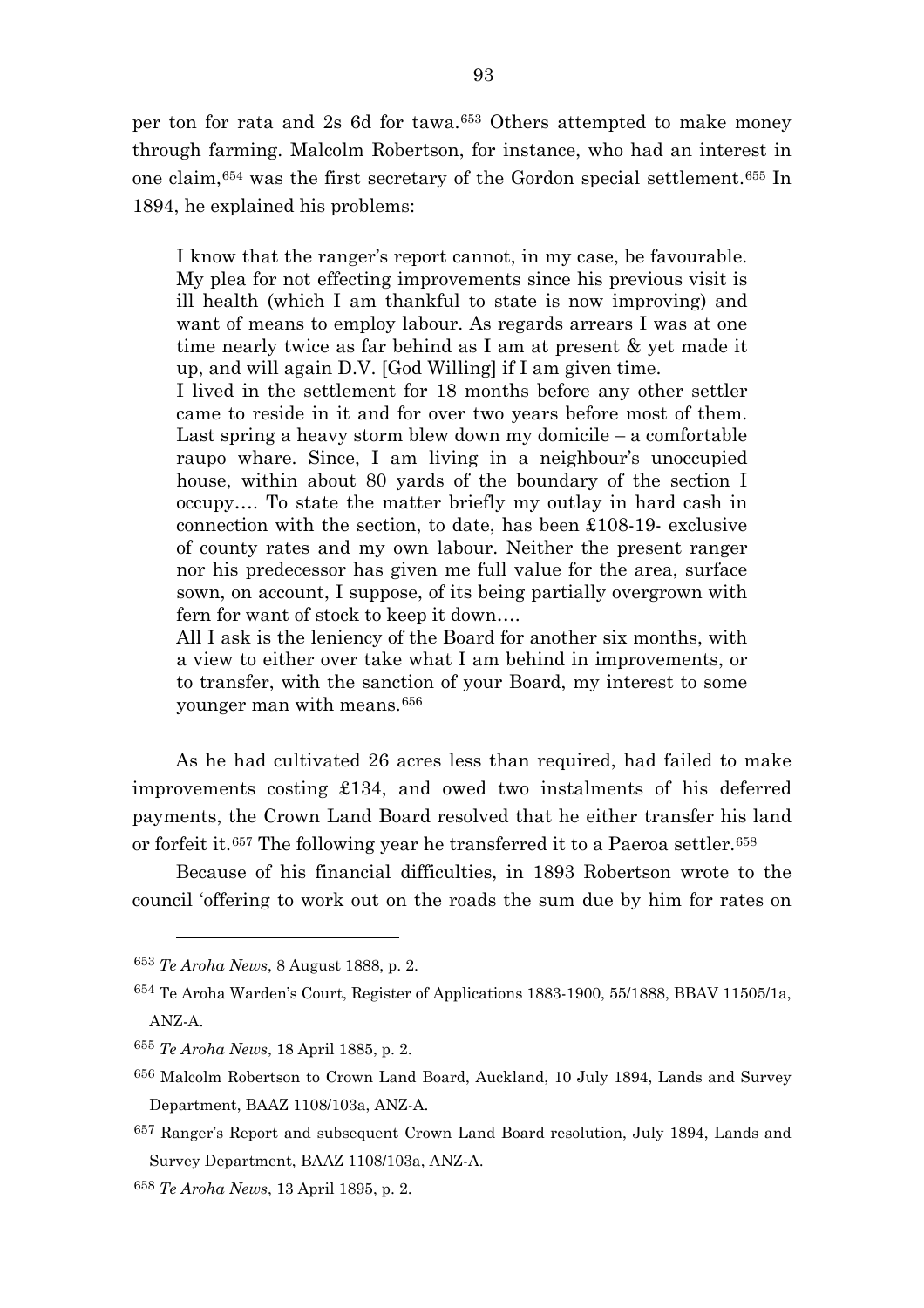what he called the usual "dead horse" terms', meaning 'work in redemption of a debt'.[659](#page-94-0) 'He had no money, and submitted the Council could not by any possibility "take the breeks off a Highlandman when he only wears the garb of old Gaul." – It was agreed that the rates must be paid'.[660](#page-94-1) Thirteen months later, he tried again, asking 'to work off his rates on the dead horse system, half cash and half to go towards paying rates'. Once more, councillors 'agreed that this could not be allowed'.[661](#page-94-2)

An example of how living from hand to mouth made it difficult to meet basic requirements, such as paying rent, was Charles Johnson, a Waiorongomai bricklayer, [662](#page-94-3) who invested in one Tui claim in early 1881.[663](#page-94-4) In September 1883, he explained to the mining inspector he could not immediately pay the rent owing on his section: 'on account of my takeing a contract I might get no money for another fortnight or three weeks But as soon as i get it i will fetch it in'.[664](#page-94-5) One month later, he explained why he could renew his miner's right:

## Sir

Mr Wilson I wright to in form you that my Miniers Right is up and all though me been sick I have not any money yet But as soon as i get settled up, I will fetch in the money for one as you must not summons me.[665](#page-94-6)

In 1882, Charles Jenkins, a Waiorongomai miner, [666](#page-94-7) withdrew his application for a forfeited claim 'as I have not sufficient funds to go on with

<span id="page-94-0"></span><sup>659</sup> Partridge, p. 294.

<span id="page-94-1"></span><sup>660</sup> Piako County Council, *Waikato Times*, 3 August 1893, p. 2.

<span id="page-94-2"></span><sup>661</sup> Piako County Council, *Waikato Times*, 18 September 1894, p. 7.

<span id="page-94-3"></span><sup>662</sup> Advertisement, *Te Aroha News*, 9 June 1883, p. 1.

<span id="page-94-4"></span><sup>663</sup> Te Aroha Warden's Court, Register of Te Aroha Claims 1880-1888, folio 189, BBAV 11567/1a; Plaint Book 1880-1898, 19/1881, BBAV 11547/1a, ANZ-A.

<span id="page-94-5"></span><sup>664</sup> Charles Johnson to George Wilson (Inspector of Mines), 10 September 1883, Te Aroha Warden's Court, General Correspondence 1883, BBAV 11584/2a, ANZ-A.

<span id="page-94-6"></span><sup>665</sup> Charles Johnson to George Wilson, 15 October 1883, Te Aroha Warden's Court, Mining Applications 1883, BBAV 11591/1a, ANZ-A.

<span id="page-94-7"></span><sup>666</sup> See *Thames Star*, 26 November 1880, p. 2; *Te Aroha Miner*, 11 January 1881, reprinted in *Thames Star*, 12 January 1881, p. 2; Waiorongomai Correspondent, *Te Aroha News*, 20 July 1889, p. 2.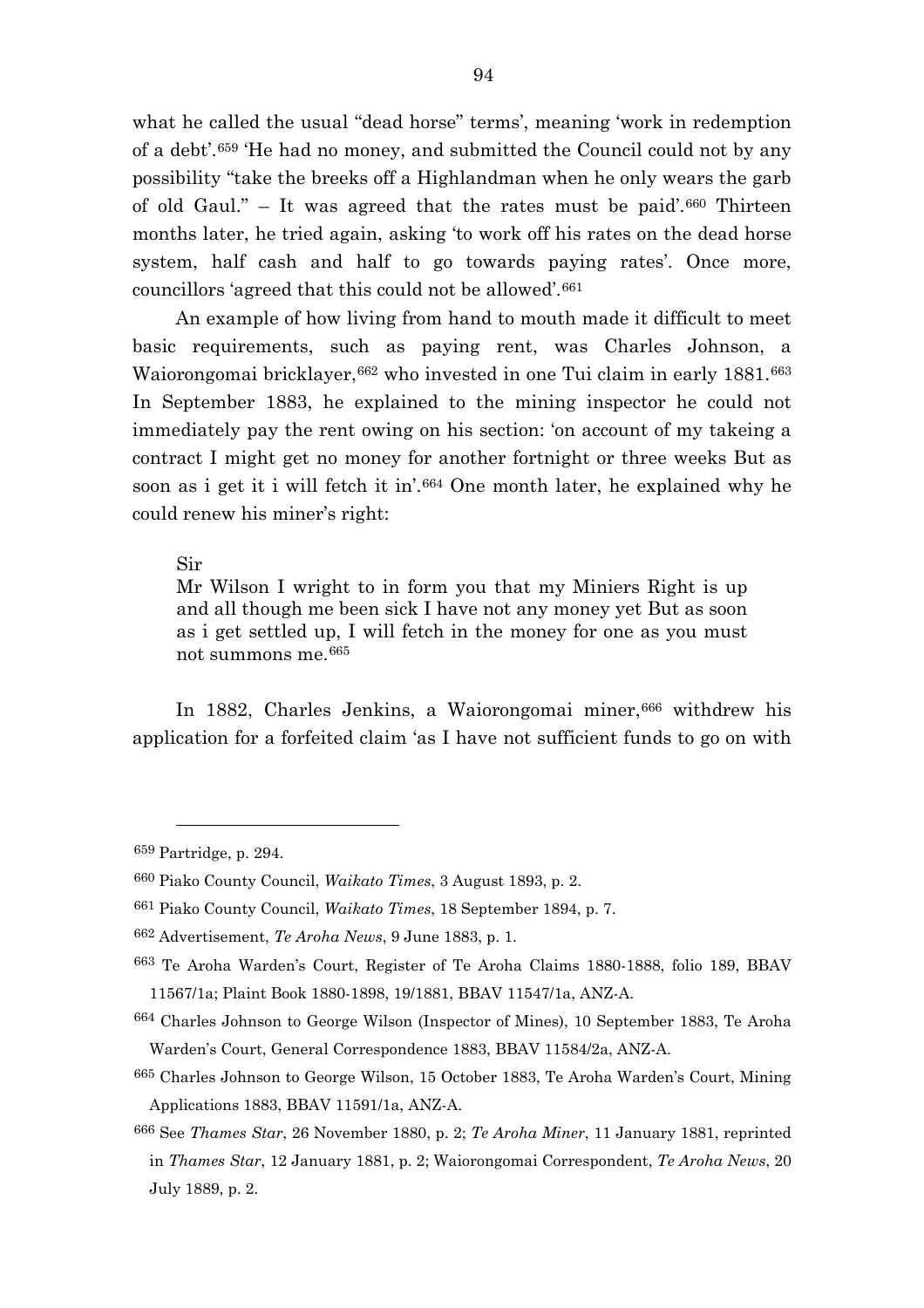the purchase'.[667](#page-95-0) Two months previously, he had been sued by a fellow miner for 9s, being unpaid wages.<sup>[668](#page-95-1)</sup>

William McLean had been involved in the Te Aroha rush, managing the Prospectors' Claim for a time, and later both invested in and mined at Waiorongomai, where for a time he managed the tramway.<sup>[669](#page-95-2)</sup> All this work and share trading should have produced a reasonable income, but he wasted some of it on drink, eventually dying of cirrhosis of the liver.<sup>[670](#page-95-3)</sup> In mid-1887, his wife, Harriet, wrote to the council 'expressing regret that she had been unable to pay her rates, and stating that her husband had left for Kimberley over a year ago, she had received no support from him since he left, and had only the milk of four cows wherewith to support a family of seven children', six of whom were aged under 12. The council exempted her from having to pay rates 'on the ground of poverty'.[671](#page-95-4) McLean did not return until early December 1888, 'having visited most of the goldfields of Australia during the last two or three years'. He planned to return to a Queensland field,[672](#page-95-5) but either did not do so or went for a short time only.

<span id="page-95-0"></span><sup>667</sup> Charles Jenkins to Warden, 4 July 1882, Mining Applications 1882, BBAV 11591/1a, ANZ-A.

<span id="page-95-1"></span><sup>668</sup> Te Aroha Magistrate's Court, Plaint Book 1881-1893, 26/1882, BCDG 11224/1a, ANZ-A.

<span id="page-95-2"></span><sup>669</sup>See for example Te Aroha Warden's Court, Register of Te Aroha Claims 1880-1888, folios 156, 263, 264, 276, BBAV 11567/1a; Register of Licensed Holdings 1881-1887, folios 1, 6, 8, 15, 23, 25, 39, 41, 46, 53, BBAV 11500/9a, ANZ-A; *New Zealand Gazette*, 23 March 1882, p. 490, 13 July 1882, p. 961, 17 August 1882, p. 1132, 2 November 1882, p. 1616, 16 November 1882, pp. 1732, 1733, 14 December 1882, p. 1885; *Thames Advertiser*, 15 November 1880, p. 3, Warden's Court, 13 January 1882, p. 3, 3 June 1882, p. 2; *New Zealand Herald*, 27 November 1883, p. 6; Piako County Council, Minutes of Meetings of 22 December 1891, 1 March 1892, 5 July 1892, 22 November 1892, 31 January 1893, Matamata-Piako District Council Archives, Te Aroha.

<span id="page-95-3"></span><sup>670</sup> Warden to Chairman, Piako County Council, 11 November 1892, Thames Warden's Court, Letterbook 1886-1893, p. 667, BACL 14458/2b, ANZ-A; Piako County Council, *Waikato Times*, 26 November 1892, p. 2; Death Certificate of William McLean, 13 July 1911, 1911/5448, BDM.

<span id="page-95-4"></span><sup>671</sup> Piako County Council, *Te Aroha News*, 18 June 1887, p. 2.

<span id="page-95-5"></span><sup>672</sup> *Waikato Times*, 8 December 1888, p. 2.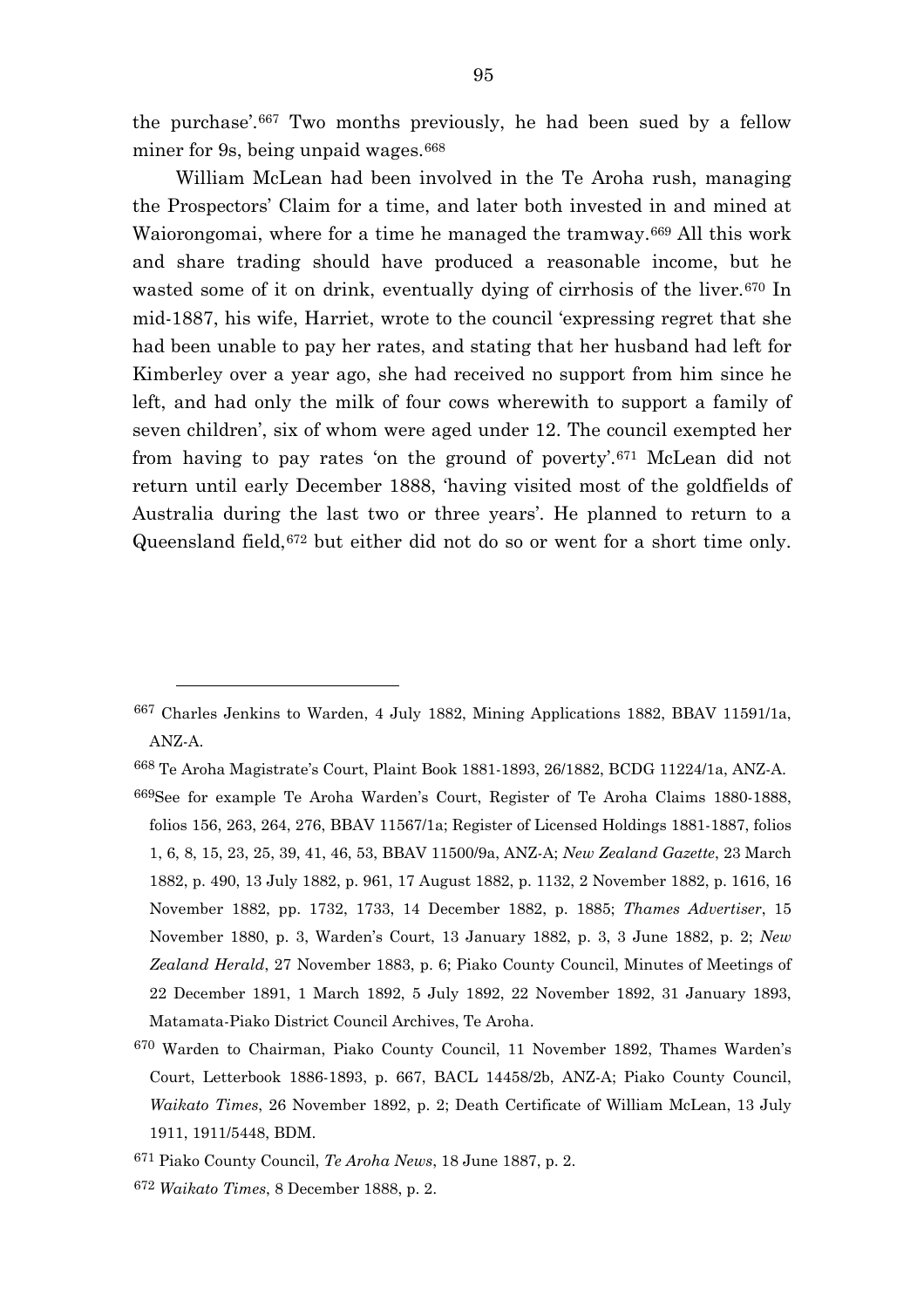Harriet later helped the family budget by owning a 'dairy' and selling milk.[673](#page-96-0)

When their eldest daughter married a schoolteacher in January 1898, they provided a stylish wedding and invited all Te Aroha residents to a celebration in the public hall.[674](#page-96-1) After they moved to Auckland in 1904, Harriet was sued for £4 11s for rent owing on her section, but the bailiff found she had no property to seize to meet this debt.[675](#page-96-2) Three years later, McLean applied for charitable aid; being 64 he was a year away from being able to obtain an old age pension.[676](#page-96-3) When he died, four years later, he did not leave a will, and the value of his estate is unknown. As he had been suffering from cardiac degeneration for an unspecified number of years,  $677$ he can have done little work since leaving Te Aroha, and would have had a low standard of living. When Harriet died of cancer, two years after her husband,[678](#page-96-5) she left an estate estimated to be worth under £300 but which was totally valueless.[679](#page-96-6)

Lack of ready cash could mean imprisonment when fines were not paid. For instance, a labourer was imprisoned for one month in 1881 for being unable to pay  $\pounds 5$  plus costs for assaulting a policeman.<sup>[680](#page-96-7)</sup> The following year, a drunk unable to pay 5s plus costs was imprisoned for half an hour in the lock-up.[681](#page-96-8) Vagrants were liable to be imprisoned. For instance, in 1884 a 35-year-old miner arrested in Te Aroha whose swag contained only clothing and whose only other possession was a pocketknife

- <span id="page-96-0"></span><sup>673</sup> *Cleave's Auckland Directories, 1892*, p. 352, *1893*, p. 274, *1894*, p. 620, *1896*, p. 291, *1898*, p. 692, *1900*, p. 694; *Te Aroha News*, 2 April 1898, p. 2, letter from 'Lyddite', 15 February 1900, p. 2, letter from C. Brunn, 17 February 1900, p. 2.
- <span id="page-96-1"></span><sup>674</sup> *Te Aroha News*, 20 January 1898, p. 2.

- <span id="page-96-2"></span>675 Te Aroha Magistrate's Court, Home Warrant Book 1883-1928, 12/1904, BBAV 11498/1a, ANZ-A.
- <span id="page-96-3"></span>676 Auckland Hospital and Charitable Aid Board, Applications for Relief 1894-1907, folio 467, no. 17228, YCAB 15245/2a, ANZ-A.
- <span id="page-96-4"></span>677 Death Certificate of William McLean, 13 July 1911, 1911/5448, ANZ-A.
- <span id="page-96-5"></span>678 Death Certificate of Harriet McLean, 22 November 1913, 1913/7997, BDM.
- <span id="page-96-6"></span>679 Probate of Harriet McLean, BBAE 1569/9298; Testamentary Register 1913-1914, folio 102, BBCB 4208/9, ANZ-A.
- <span id="page-96-7"></span>680 Armed Constabulary Force, Report of Charges Taken at Te Aroha Lock-Up 1880-1903, no. 3, in private possession.
- <span id="page-96-8"></span>681 Armed Constabulary Force, Report of Charges Taken at Te Aroha Lock-Up 1880-1903, no. 30, in private possession.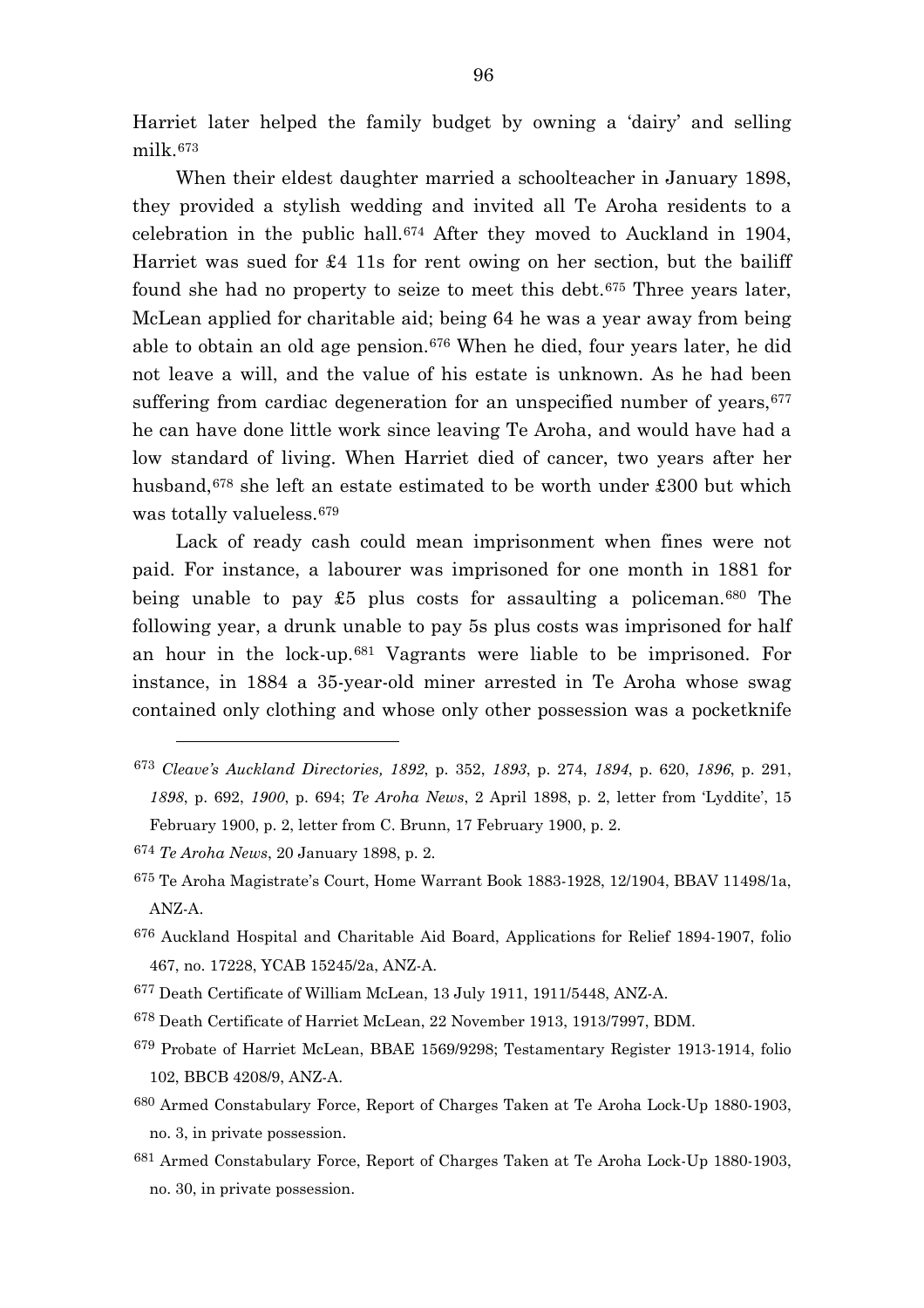was sentenced to one month in the Thames gaol.<sup>[682](#page-97-0)</sup> Eight years later, a 38year-old labourer having no visible means of support was 'convicted and discharged with a caution on promising to go to work'.[683](#page-97-1) Sometimes justice was tempered with mercy, as illustrated in 1897:

A man was brought up at the Te Aroha Police Court the other morning and remanded, charged under the Vagrancy Act, with not having any visible means of subsistence. The story told by the accused was a pitiful one. For three days and three nights he was unable to get food or shelter, and from the wind and rain he had found refuge among the friendly pine trees on the domain. The accused gave a rambling account of his doings prior to his arrest, and it appeared he was in the habit of filling his stomach with hot water from the pump-house. He is described as a slim, dark haired and bearded man of about 35. His eyes are somewhat hollowed, while his cheeks are sunken. The case is a somewhat remarkable one by reason of the straits the unfortunate man got into when in all the country around there should be plenty of work available.[684](#page-97-2)

The justices of the peace not only discharged him but collected funds amongst themselves to send him to his parents in Hamilton.[685](#page-97-3) Nine months later, they were more severe to a 54-year-old blacksmith: convicted of being 'an idle and disorderly person, having no visible lawful means of support', he was sentenced to one month's hard labour in Mount Eden.<sup>[686](#page-97-4)</sup> In 1904 an uneducated labourer was sentenced to 24 hours hard labour for the same offence, and two years later, being 'Deemed to be an Incorrigible Rogue and Vagabond', despite claiming to be 69 he was sentenced to three months' hard labour.[687](#page-97-5) In 1907, this 'old offender' was sentenced to six

<span id="page-97-0"></span><sup>682</sup> Armed Constabulary Force, Report of Charges Taken at Te Aroha Lock-Up 1880-1903, 8/1884, in private possession.

<span id="page-97-1"></span><sup>683</sup> Armed Constabulary Force, Report of Charges Taken at Te Aroha Lock-Up 1880-1903, 8/1892, in private possession.

<span id="page-97-2"></span><sup>684</sup> *Thames Advertiser*, 17 February 1897, p. 2.

<span id="page-97-3"></span><sup>685</sup> *Thames Advertiser*, 18 February 1897, p. 2.

<span id="page-97-4"></span><sup>686</sup> Armed Constabulary Force, Report of Charges Taken at Te Aroha Lock-Up 1880-1903, 24/1897, in private possession.

<span id="page-97-5"></span><sup>687</sup> New Zealand Constabulary, Charges Taken at Te Aroha Lock-Up 1903-1917, 16/1904, 48/1906, BADB 11355/1a, ANZ-A.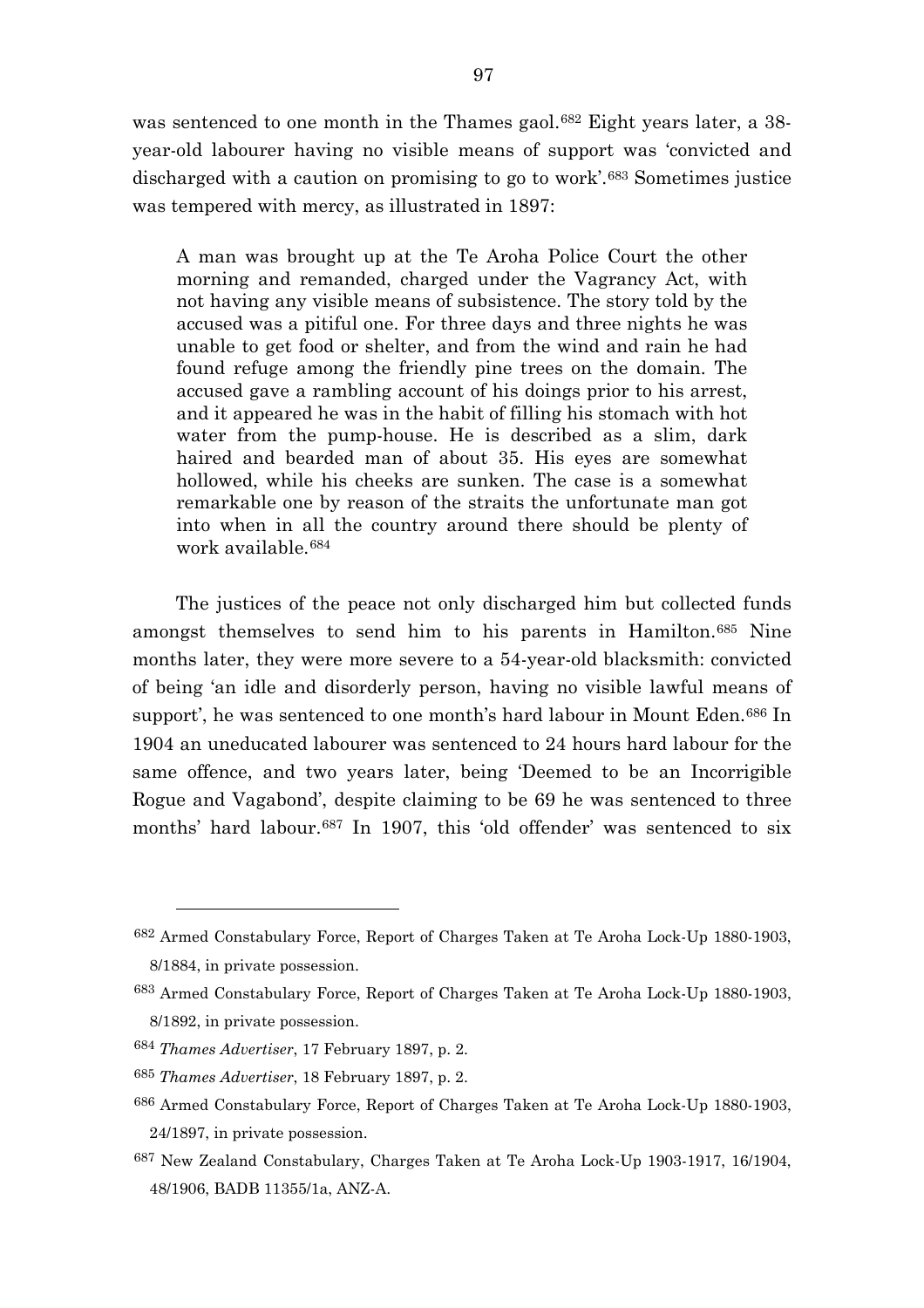months' hard labour for vagrancy.[688](#page-98-0) Once released, he returned to Te Aroha and was convicted of the same offence because, although carrying a 'swag of sundries', he had no money; another 12 months' hard labour was imposed.[689](#page-98-1) Nine months later, when aged 71, he was convicted of the same offence and received the same punishment.[690](#page-98-2) Convicted of being idle and disorderly, in 1914 he was sent to the Thames gaol for seven days; by then he had accumulated 32 previous convictions.<sup>[691](#page-98-3)</sup>

In 1889, 'Cyclops' lamented the fate of tenants in Te Aroha:

When this place was opened with the flourish of trumpets nine years ago, a labourers' wages were 9s per day; carpenters, 10s to 12s. Anyone having houses to let could get high rents for anything with a roof on it; tradesmen could get high prices and large profits, and get in their money very much better than they can do now. But what a different tale we have to tell now. Good men idle, or working ten hours for from 4s to 6s per day; comfortable dwellings empty, or else let at ridiculously low rents. You can put up with this as best you may, but pay the landlord you must without delay, or else lose all you have put together. I will give one case to illustrate my meaning: A widow, who was one of the first to come here and start business, has had to succumb to the hard times and work at washing, charring, etc, to support a young family. She is the unfortunate holder of a business section, for which she must pay five pounds per annum…. Last year this poor woman had to borrow £5 for her rent, which is again due, and she is compelled to part with her sewing machine to raise the necessary money.[692](#page-98-4)

Some residents had little to show for years of hard work. When Patrick Hogan, a Waiorongomai miner,  $693$  filed as bankrupt in 1886, his liabilities were £45 and his assets were nil. As his house was owned by his wife,

<span id="page-98-0"></span><sup>688</sup> New Zealand Constabulary, Charges Taken at Te Aroha Lock-Up 1903-1917, 57/1907, BADB 11355/1a, ANZ-A; *Te Aroha News*, 9 July 1907, p. 2.

<span id="page-98-1"></span><sup>689</sup> New Zealand Constabulary, Charges Taken at Te Aroha Lock-Up 1903-1917, 90/1908, BADB 11355/1a, ANZ-A.

<span id="page-98-2"></span><sup>690</sup> New Zealand Constabulary, Charges Taken at Te Aroha Lock-Up 1903-1917, 105/1909, BADB 11355/1a, ANZ-A.

<span id="page-98-3"></span><sup>691</sup> New Zealand Constabulary, Charges Taken at Te Aroha Lock-Up 1903-1917, 40/1914, BADB 11355/1a, ANZ-A.

<span id="page-98-4"></span><sup>692</sup> Letter from 'Cyclops', *Te Aroha News*, 11 December 1889, p. 2.

<span id="page-98-5"></span><sup>693</sup> See *Thames Star*, Warden's Court, 19 March 1891, p. 2, 20 March 1892, p. 2.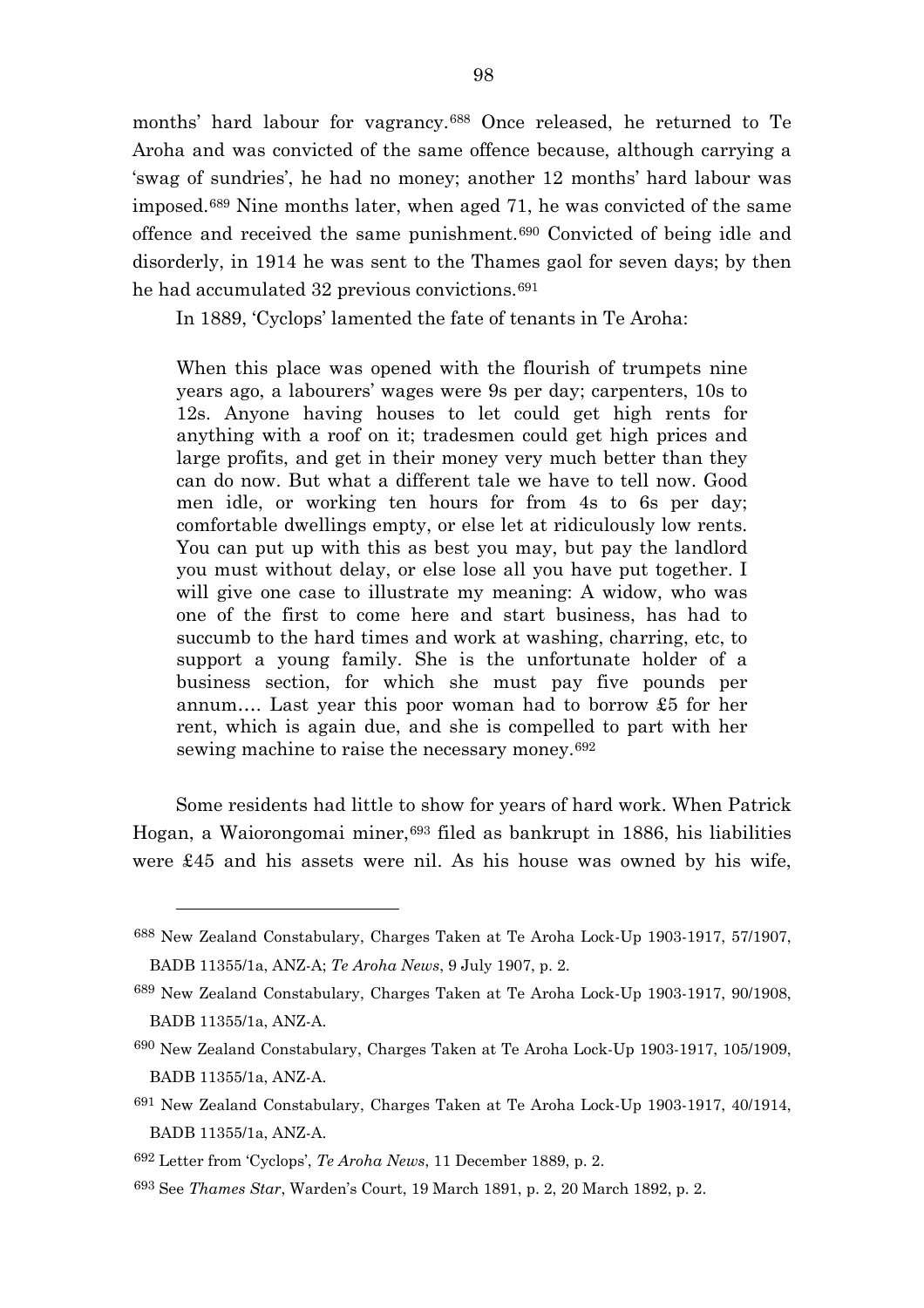having been bought with her money, <sup>[694](#page-99-0)</sup> it could not be sold for the benefit of his creditors, but his furniture, valued at £20,<sup>[695](#page-99-1)</sup> could be.

Some men left miniscule estates. When Robert McKee, a Waihou carpenter, drowned in a ditch in 1891, 'having fallen in while intoxicated', he left an estate valued at under £5.[696](#page-99-2) Henry Crump, an unmarried surveyor, civil engineer, and architect, who managed batteries in Coromandel in the 1870s and was engineer to the Te Aroha Domain Board in the following decade,  $697$  might have been expected to have earned 'a competence', but still struggled financially. When he died, aged 57, his estate was valued at under £25.[698](#page-99-4) John Brumby, a small farmer at Shaftesbury,[699](#page-99-5) whose mining investment was the smallest possible, one share in a Stoney Creek claim,<sup>[700](#page-99-6)</sup> left such a small estate that probate was not sought for over 14 years after his death. His widow declared that the family had delayed applying 'due to the want of funds, and the estate being of very small value consisting of only three acres of land – to which it has not hitherto been considered necessary to complete a title'. The effects were

- <span id="page-99-4"></span><sup>698</sup> Death Certificate of Henry Crump, 22 August 1894, 1894/4041, BDM; *New Zealand Gazette*, 8 November 1894, p. 1651.
- <span id="page-99-5"></span>699 See Register of Land Orders by Messrs Grant and Foster, Te Aroha, entry for 2 May 1882, Lands and Survey Department, LS 22/2, ANZ-W; *Te Aroha News*, 24 February 1923, p. 1, 16 November 1938, p. 5.
- <span id="page-99-6"></span>700 Te Aroha Warden's Court, Register of Te Aroha Claims 1880-1888, folio 140, BBAV 11567/1a, ANZ-A.

<span id="page-99-0"></span><sup>694</sup> *Waikato Times*, 2 October 1886, p. 3, 9 October 1886, p. 2.

<span id="page-99-1"></span><sup>695</sup> *Mercantile and Bankruptcy Gazette of New Zealand*, 23 October 1886, p. 336 [first name recorded as Peter].

<span id="page-99-2"></span><sup>696</sup> *Te Aroha Electoral Roll, 1890*, p. 2; *Thames Star*, 16 October 1891, p. 2; *New Zealand Gazette*, 3 December 1891, p. 1367.

<span id="page-99-3"></span><sup>697</sup> See advertisement, *Coromandel Mail*, 16 January 1873, reprinted in A.R. McNeil, *Memories of Early Coromandel* (Auckland, 1965), p. 40; *Auckland Weekly News*, 4 May 1872, p. 5, 21 September 1872, p. 9, 15 February 1873, p. 14; advertisement, *Te Aroha Mail*, 10 June 1882, p. 1; *Te Aroha News*, 9 June 1883, advertisement, p. 1, 8 September 1883, p. 2, 31 July 1886, p. 2; *Thames Advertiser*, 19 April 1882, p. 3, 2 April 1884, p. 3, 29 June 1885, p. 3, 27 July 1885, p. 3, 26 September 1885, p. 2, 9 April 1885, p. 2, 23 August 1894, p. 2; 'Thames Gossip', *Observer*, 1 September 1894, p. 23.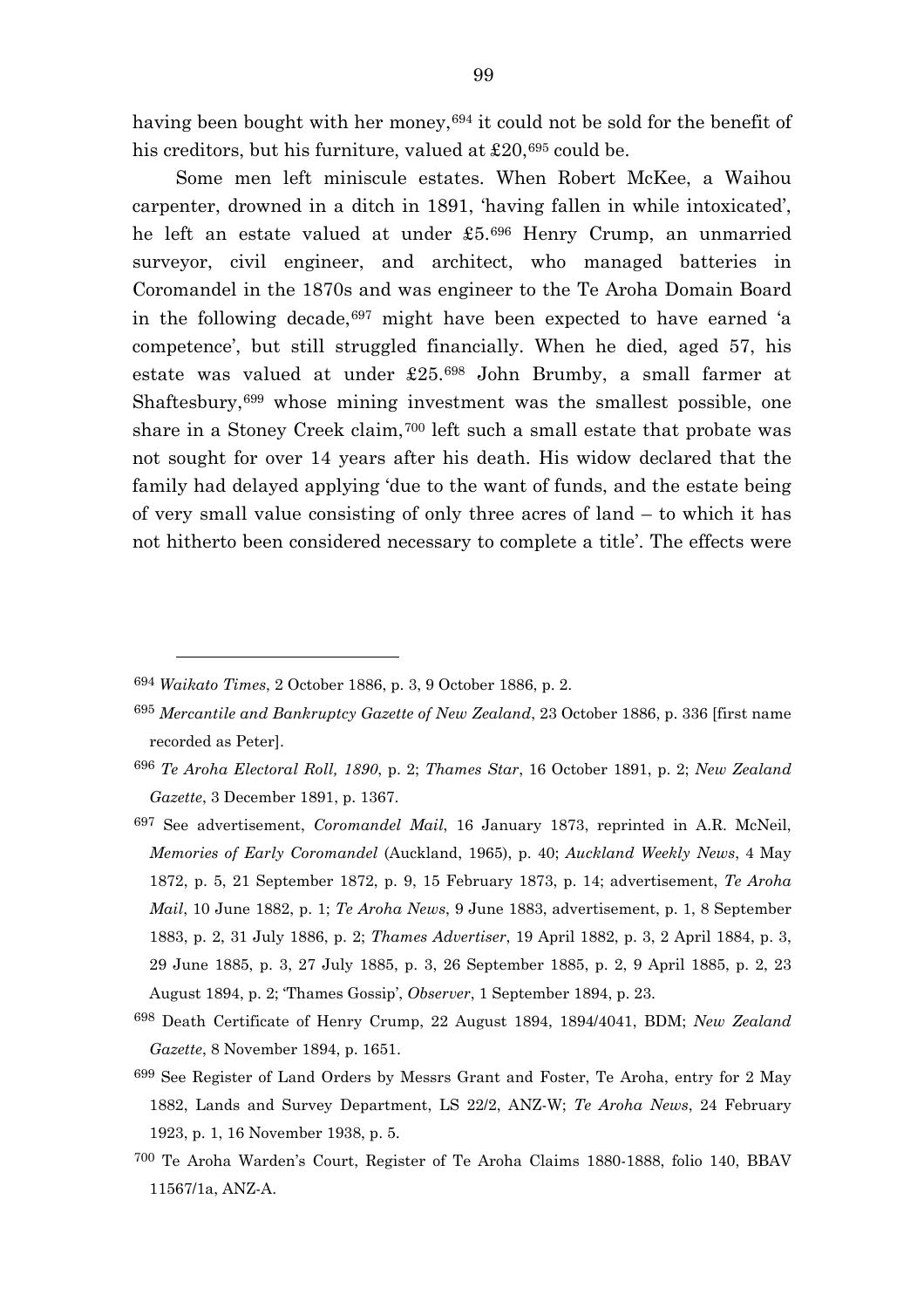valued as less than £50.[701](#page-100-0) Four years after his death, the shanty erected on his three acres was valued at £20.[702](#page-100-1)

William Loder was an unskilled labourer who worked at various times as fish hawker, miner, contractor, and stonebreaker.[703](#page-100-2) Bestowed with the nickname of 'Stuttering Billy', his affliction made him the target of small boys, and he was known for quarrelling with a variety of people.[704](#page-100-3) He was sometimes in trouble for excessive drinking.<sup>[705](#page-100-4)</sup> The only time he was recorded as coming into some money was in early 1880, when he found 'a valuable patch of guano' on the coast somewhere between Thames and Tauranga, 'a cargo of which has been sold to an Auckland firm at £8 per ton'.[706](#page-100-5) Loder's greatest single financial loss was when his Karangahake hut and its contents were destroyed in a fire. His tools, clothes, and provisions were all lost – and, like the hut, were all uninsured. He valued his loss at £19 10s.[707](#page-100-6)

In December 1885, a lawyer he sued for the cost of carting timber stated that Loder 'had frequently spoken to me about property belonging to him in England and asking me to act on his agent'. At Loder's request, he wrote a 'long letter to my agents in London requesting them to proceed to take Counsel's opinion'.[708](#page-100-7) Fourteen years later, Loder told the magistrate

 $\overline{a}$ 

<span id="page-100-3"></span><sup>704</sup> Police Court, *Thames Advertiser*, 30 September 1872, p. 3, 14 March 1873, p. 3, 15 June 1874, p. 3, 6 July 1874, p. 3, 4 July 1876, p. 3, 30 December 1879, p. 3; *Thames Advertiser*, 19 April 1879, p. 2, 26 November 1881, p. 3.

- <span id="page-100-5"></span><sup>706</sup> *Thames Advertiser*, 20 March 1880, p. 2.
- <span id="page-100-6"></span><sup>707</sup> *Thames Advertiser*, 26 September 1892, p. 2.
- <span id="page-100-7"></span>708 Paeroa Magistrate's Court, Notes of Evidence 1884-1892, entry for 13 April 1885, ZAAP 13790/1a, ANZ-A.

<span id="page-100-0"></span><sup>701</sup> Hamilton Probates, BCDG 4420/1468, ANZ-A.

<span id="page-100-1"></span><sup>702</sup> Piako County Council, Valuation Rolls, Te Aroha Riding, 1911, Section 48 Block II Wairere Survey District, BBBC 14670, A150/903, ANZ-A.

<span id="page-100-2"></span><sup>703</sup> See *Thames Electoral Roll, 1880*, p. 25; *Te Aroha Electoral Roll, 1891*, p. 19; Te Aroha Warden's Court, Register of Te Aroha Claims 1880-1888, folio 227, BBAV 11567/1a; Paeroa Magistrate's Court, Plaint Book 1881-1896, 26/1881, 46/1885, BACL 13745/1a; Thames Hospital Board, Admissions Register 1884-1902, folios 66, 138, YCAH 14075/1a, ANZ-A; *Thames Advertiser*, 26 November 1881, p. 3, Ohinemuri County Council, 17 August 1886, p. 2, 25 October 1897, p. 1; Ohinemuri County Council, *Te Aroha News*, 20 March 1886, p. 7, 12 March 1887, p. 2.

<span id="page-100-4"></span><sup>705</sup> Police Court, *Thames Advertiser*, 28 December 1877, p. 3; Paeroa Magistrate's Court, Notes of Evidence 1884-1892, hearing of 13 April 1885, ZAAP 13790/1a, ANZ-A.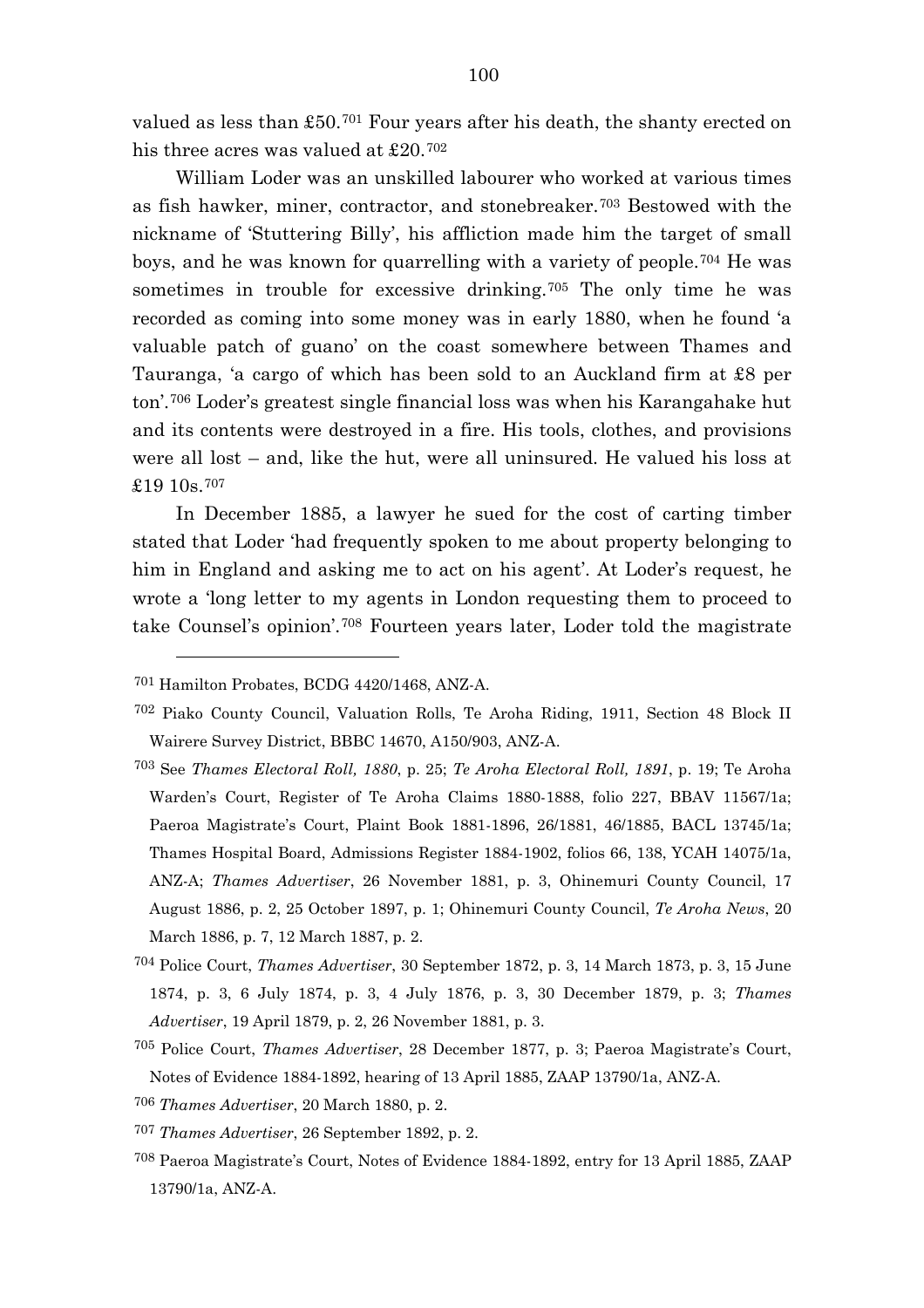that he 'ought to have property in Ayrshire which the mortgagees are doing me out of. The property used to bring over  $\text{\pounds}400$  a year'.<sup>[709](#page-101-0)</sup> When an inmate in an old man's home in 1907, he was still 'supposed to be entitled to some property', now recorded as being in Oxfordshire.[710](#page-101-1) His hoped-for inheritance never eventuated. Another potential source of money was from fighting in Taranaki, when his valour meant being mentioned in dispatches but also being wounded.[711](#page-101-2) In 1903, he petitioned parliament for 'some compassionate allowance or other relief'.[712](#page-101-3) The following year, his local Member of Parliament asked if a small pension could be paid, as he was aged 70 and 'feeble, penniless, and nearly blind'.[713](#page-101-4) He was granted £30 as a compassionate allowance for his wounds.[714](#page-101-5)

In 1899, when applying for the old age pension, Loder referred to having been wounded in the war. He had 'earned £25 last year', had a 'shanty' to which he did not hold a title, and had no property in New Zealand.<sup>[715](#page-101-6)</sup> He was granted  $£18$  a year, and in addition in some years managed to earn a small amount. In the 12 months to mid-1902, he earned £10 and in the following year earned £7 3s 4d, but thereafter was too ill to earn anything. Until moving to the home for the aged, he lived alone (he had never married) in 'a small shanty on Crown land', valued at about £5.[716](#page-101-7)

John Blain, a prospector of Ohinemuri, the King Country, and the Urewera,[717](#page-101-8) found that prospecting, small mining investments, and some involvement in purchasing Maori land did not provide a reasonable

<span id="page-101-1"></span>710 Thames Hospital Board, District Home, Tararu, Register of Inmates 1906-1921, folio 65, YCAH 14073/1a, ANZ-A.

- <span id="page-101-4"></span><sup>713</sup> *Ohinemuri Gazette*, 28 September 1904, p. 3.
- <span id="page-101-5"></span>714 Maori War Index, MW 69, Army Department, AD 32, ANZ-W.
- <span id="page-101-6"></span>715 Paeroa Magistrate's Court, Old Age Pensions Minute Book 1899-1906, folio 5, ZAAP 13788/1a, ANZ-A.
- <span id="page-101-7"></span>716 Paeroa Magistrate's Court, Old Age Pensions Minute Book 1899-1906, folios 43, 44, 74, 75, 133, 161, ZAAP 13788/1a, ANZ-A.
- <span id="page-101-8"></span>717 See Adam Porter to Superintendent, Auckland Province, 14 February 1876, Auckland Provincial Government Papers, ACFM 8180, 500/76, ANZ-A; *Thames Advertiser*, 22 April 1873, p. 3, 26 September 1895, p. 2; *Auckland Star*, 1 October 1895, p. 2.

<span id="page-101-0"></span><sup>709</sup> Paeroa Magistrate's Court, Old Age Pensions Minute Book 1899-1906, folio 5, ZAAP 13788/1a, ANZ-A.

<span id="page-101-2"></span><sup>711</sup> *Thames Star*, 26 April 1913, p. 4.

<span id="page-101-3"></span><sup>712</sup> 'Report of Public Petitions A to L Committee', *AJHR*, 1903, I-1, p. 11.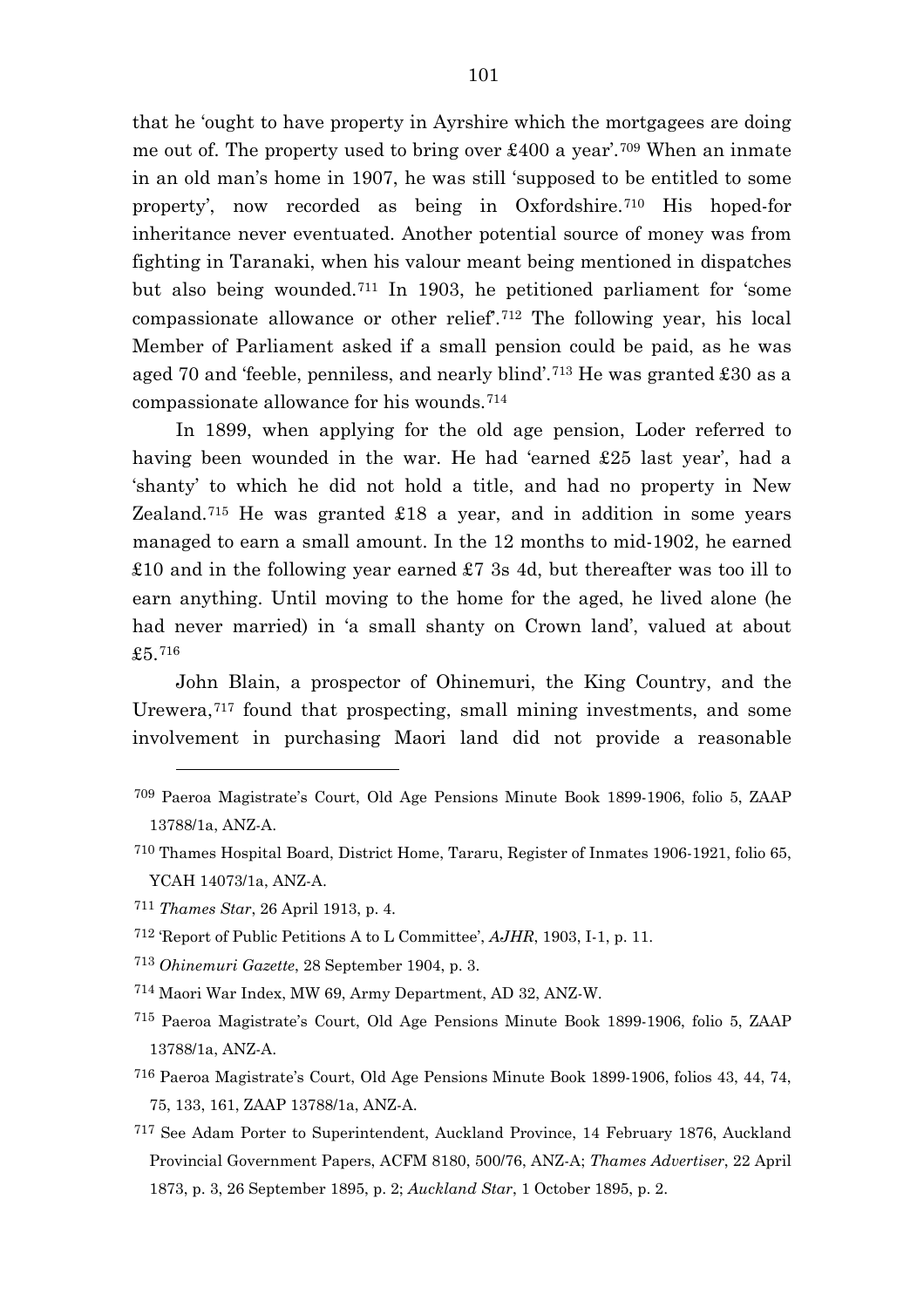standard of living. A participant in the Te Aroha rush, he acquired shares in three claims and one company.[718](#page-102-0) He also pegged out a claim which was not registered.[719](#page-102-1) To pay for living there for about three months, he tributed in a claim, having a one-fifth share in any gold found.[720](#page-102-2) In mid-1884, to repay a commission of £10 on a failed land deal, he had to pay the amount by £2 a month.[721](#page-102-3) Eleven months later, a Thames publican sued because a promissory note for £34 was dishonoured, and one month later took out a judgment summons to enforce payment.[722](#page-102-4) Blain caused this suit to be withdrawn by filing as bankrupt.<sup>[723](#page-102-5)</sup> It was then disclosed that his liabilities were £200 and his assets were nil.

John Blain deposed that he had been a miner, but was now engaged as a native land agent. He began to get into debts six or seven years ago, his losses arising in the first place from unlucky speculations in cattle, by which he lost £50 or £60. About two years ago he lost £100 on Prince Imperial shares, and about £50 in mining ventures at Tairua, besides smaller sums in speculations at Karangahake, Waihi, and in a claim named the Ellen, on the Karaka creek. He had been unable to retrieve these serious misfortunes, and lately he had not earned more than the expenses of living.[724](#page-102-6)

Being unmarried, these expenses were far less than for a miner attempting to provide for the generously sized families of that time. His last seven years were spent prospecting the Urewera country, fruitlessly, dying aged 66 of the 'hardships and exposure' suffered. Although he had returned in poor health to Paeroa three months before his death, when struck down by influenza he had refused at first to go to the hospital for reasons of pride,

<span id="page-102-0"></span><sup>718</sup> Te Aroha Warden's Court, Miner's Right no. 302, issued 25 November 1880, Miners' Rights Butt Book 1882, BBAV 11533/1a; Register of Te Aroha Claims 1880-1888, folios 141, 193, BBAV 11567/1a; Plaint Book 1880-1898, 1/1880, BBAV 11547/1a, ANZ-A; Warden's Court, *Thames Star*, 12 January 1881, p. 2; *New Zealand Gazette*, 20 January 1881, p. 111.

<span id="page-102-1"></span><sup>719</sup> *Thames Star*, 15 January 1881, p. 2.

<span id="page-102-2"></span><sup>720</sup> Supreme Court, *Auckland Weekly News*, 15 October 1881, p. 21.

<span id="page-102-3"></span><sup>721</sup> Magistrate's Court, *Thames Advertiser*, 14 June 1884, p. 3, 28 June 1884, p. 3.

<span id="page-102-4"></span><sup>722</sup> Thames Magistrate's Court, Plaint Book 1884-1887, 156/1885, Judgment Summons heard on 2 June 1885, BACL 13737/13a, ANZ-A.

<span id="page-102-5"></span><sup>723</sup> *Thames Advertiser*, 13 June 1885, p. 2, Magistrate's Court, p. 3.

<span id="page-102-6"></span><sup>724</sup> District Court, *Thames Advertiser*, 5 August 1885, p. 3.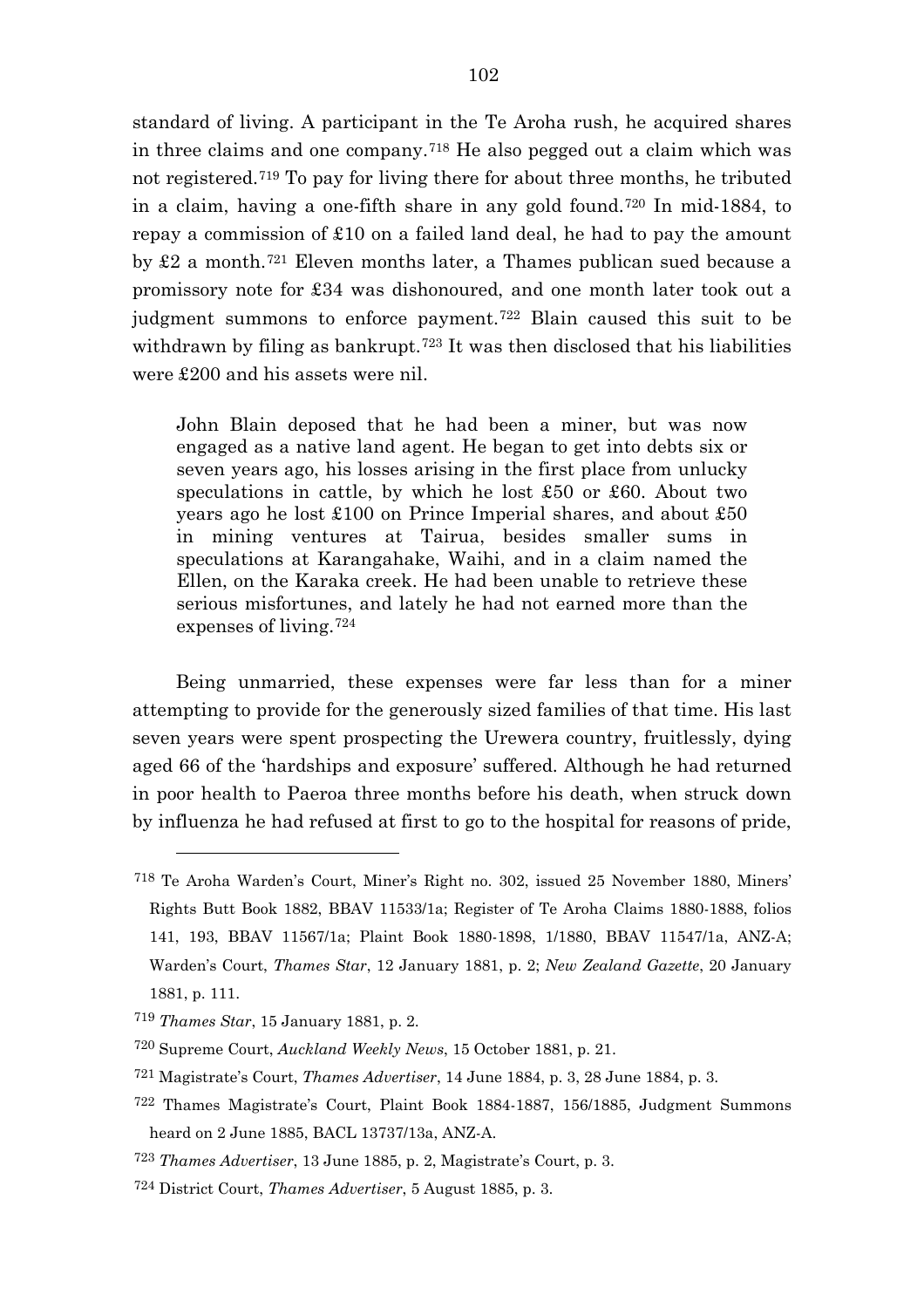believing only paupers went there.[725](#page-103-0) He left no estate, being a pauper himself.

Another lifetime miner, Matthew Quinton,[726](#page-103-1) briefly associated with the Te Aroha field,[727](#page-103-2) died a pauper, as he was recorded in the register of the hospital where he died of miners' complaint, aged 66.[728](#page-103-3) In the year preceding his death, he had earned £59 12s 6d by working for the Waihi Company, sufficient to make him ineligible for an old age pension; it was used up by the time he died, for his hospital expenses were not paid.[729](#page-103-4) In 1889, when sued for £16, he immediately filed as bankrupt;[730](#page-103-5) details of his indebtedness have not survived. Five years later, when working at Te Aroha, he was sued for leaving his wife without adequate means of support and ordered to pay  $\pounds 1$  a week for her and 2s a week for each of his four sons, aged between nine and two and a half.[731](#page-103-6) Later that year his ten-year-old daughter stole a purse and some money, for which she was imprisoned until the rising of the court, but another theft the following month resulted in her being sent to St Mary's Industrial School.[732](#page-103-7) Once she attained 15 years of age she could be released, but first he had to pay arrears of from £5 to £6 owing on her maintenance.[733](#page-103-8) As another example of his straightened circumstances, in 1895 failure to pay rent of £3 10s for his Karangahake

- <span id="page-103-5"></span>730 Supreme Court, Bankruptcy Register 1888-1892, p. 254, BBAE 5639/1a, ANZ-A; Paeroa Magistrate's Court, *Te Aroha News*, 13 November 1889, p. 2.
- <span id="page-103-6"></span>731 Te Aroha Magistrate's Court, Criminal Record Book 1881-1896, 1, 2/1894, BCDG 11220/1a, ANZ-A.
- <span id="page-103-7"></span>732 Te Aroha Magistrate's Court, Criminal Record Book 1881-1896, 15/1894. BCDG 11220/1a, ANZ-A; Paeroa Magistrate's Court, *Thames Advertiser*, 1 December 1894, p. 2.
- <span id="page-103-8"></span>733 Clerk of Court, Paeroa, to Matthew Quinton, 23 July 1898, Paeroa Magistrate's Court, Letterbook 1897-1899, p. 474, ZAAP 13842/1a, ANZ-A.

<span id="page-103-0"></span><sup>725</sup> *Thames Advertiser*, 6 April 1889, p. 2, 13 March 1890, p. 2, 26 September 1895, p. 2; Death Certificate of John Blaine, 25 September 1895, 1895/5746, BDM.

<span id="page-103-1"></span><sup>726</sup> For his mining at Coromandel in the 1870s, see paper on Billy Nicholl.

<span id="page-103-2"></span><sup>727</sup> Te Aroha Warden's Court, Register of Te Aroha Claims 1880-1888, folio 321, BBAV 11567/1a, ANZ-A; *Te Aroha News*, 19 January 1884, p. 7.

<span id="page-103-3"></span><sup>728</sup> Waihi Hospital, Register of Patients 1903-1910, folio 3, no. 58, ZABW 4935/1a, ANZ-A; Waihi Correspondent, *Thames Star*, 31 December 1903, p. 1.

<span id="page-103-4"></span><sup>729</sup> Paeroa Magistrate's Court, Old Age Pension Minute Book 1899-1906, folios 107, 112, ZAAP 13788/1a; Waihi Hospital, Register of Patients 1903-1910, folio 3, no. 58, ZABW 4935/1a, ANZ-A.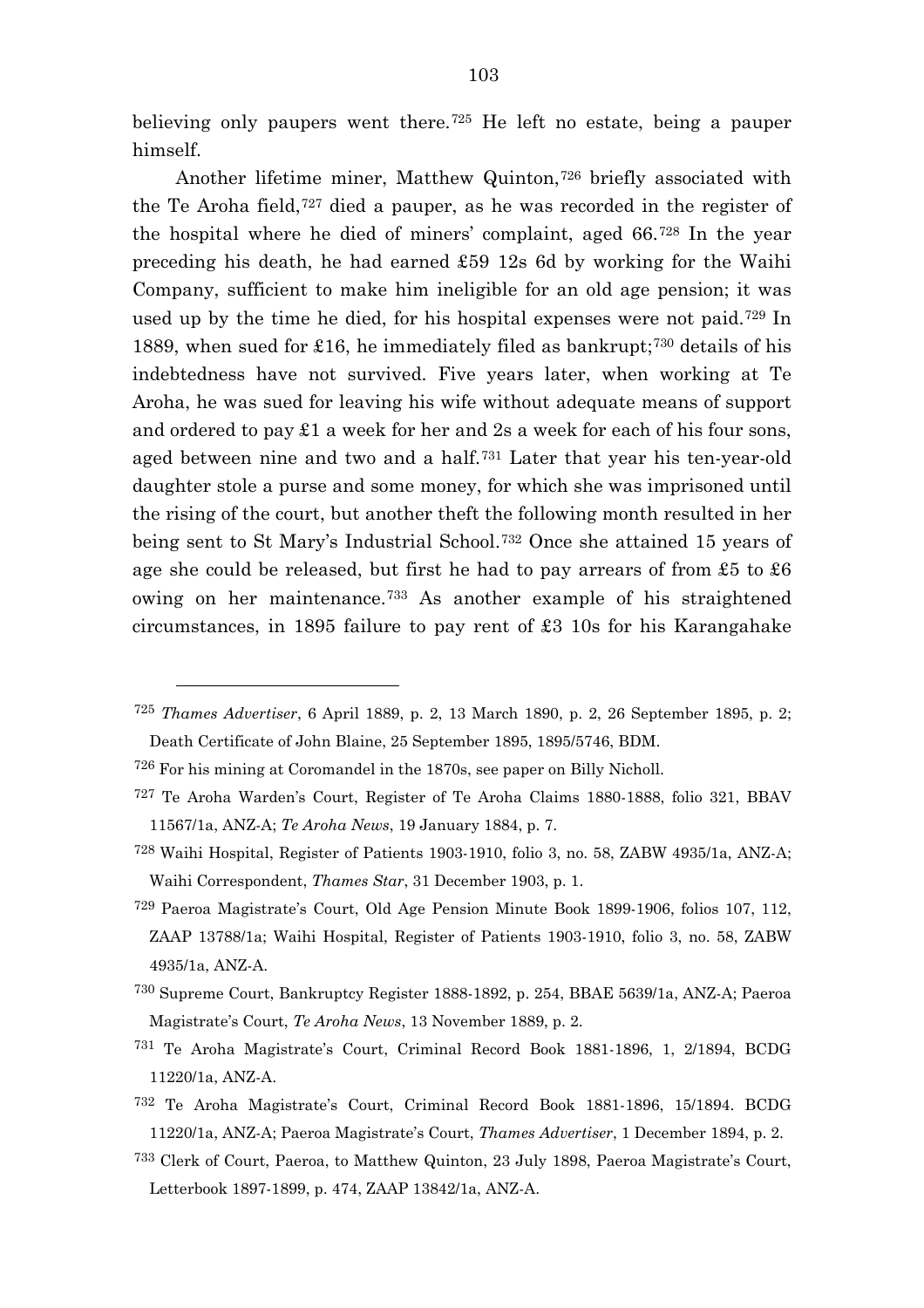tenement prompted his landlord to sue for its possession.[734](#page-104-0) He did not spend his money wisely; one year before his death, he was convicted of being drunk.[735](#page-104-1)

Another example of 30 years of mining leading to bankruptcy was Thomas Kneebone,[736](#page-104-2) who filed in 1894, when his assets were nil.[737](#page-104-3) He explained his position to the creditors' meeting:

I have been 30 years in this colony, and during the greater part of that time, have been engaged in mining operations in the Thames district. I have mostly worked on tribute, and have always paid my way until now. Latterly I have been working for wages at 8s per day. I have a wife and eight children to support…. My bankruptcy has been caused by the pressure of a creditor who obtained judgment against me. I have no assets. I am living in a hut built by myself in the bush, and without furniture. My liabilities amount to £145 11s 11d, due to eleven creditors at Coromandel and the Thames. The bulk of my debts have been owing for several years (many of them over six years), but my earnings have not been sufficient to enable me to reduce them. About two years ago I endeavoured to make a compromise with my creditors, but it was refused. The filing fee was lent me by a friend.[738](#page-104-4)

This offer 'to compromise some old debts' was for him to pay 10s in the pound.[739](#page-104-5) One year later, he was discharged.[740](#page-104-6) Able to recoup his finances through managing mines, when he died in 1902, of miners' complaint,<sup>[741](#page-104-7)</sup> his estate was valued at £179 9s.[742](#page-104-8)

Poverty meant bad housing. In 1884, for example, one miner working in the New Find lived in a 'one-roomed shanty' at Waiorongomai.[743](#page-104-9) Daniel

<span id="page-104-0"></span><sup>734</sup> Paeroa Magistrate's Court, Plaint Book 1881-1896, 106/1895, BACL 13745/1a; Home Warrant Book 1881-1928, 106/1895, BACL 13748/1a, ANZ-A.

<span id="page-104-1"></span><sup>735</sup> Waihi Magistrate's Court, Criminal Record Book 1899-1902, 145/1902, BAFV 13710/1a, ANZ-A.

<span id="page-104-2"></span><sup>736</sup> See *Auckland Weekly News*, 20 March 1902, p. 21.

<span id="page-104-3"></span><sup>737</sup> *Mercantile and Bankruptcy Gazette*, 6 September 1894, p. 417.

<span id="page-104-4"></span><sup>738</sup> *Auckland Weekly News*, 8 September 1894, p. 37.

<span id="page-104-5"></span><sup>739</sup> *Mercantile and Bankruptcy Gazette*, 13 September 1894, p. 431.

<span id="page-104-6"></span><sup>740</sup> Bankruptcy Register 1893-1905, folio 91, BBAE 5639/2a, ANZ-A.

<span id="page-104-7"></span><sup>741</sup> Death Certificate of Thomas Kneebone, 4 March 1902, 1902/1152, BDM.

<span id="page-104-8"></span><sup>742</sup> Testamentary Register 1900-1902, folio 150, BBCB 4208/14, ANZ-A.

<span id="page-104-9"></span><sup>743</sup> *Te Aroha News*, 16 August 1884, p. 2.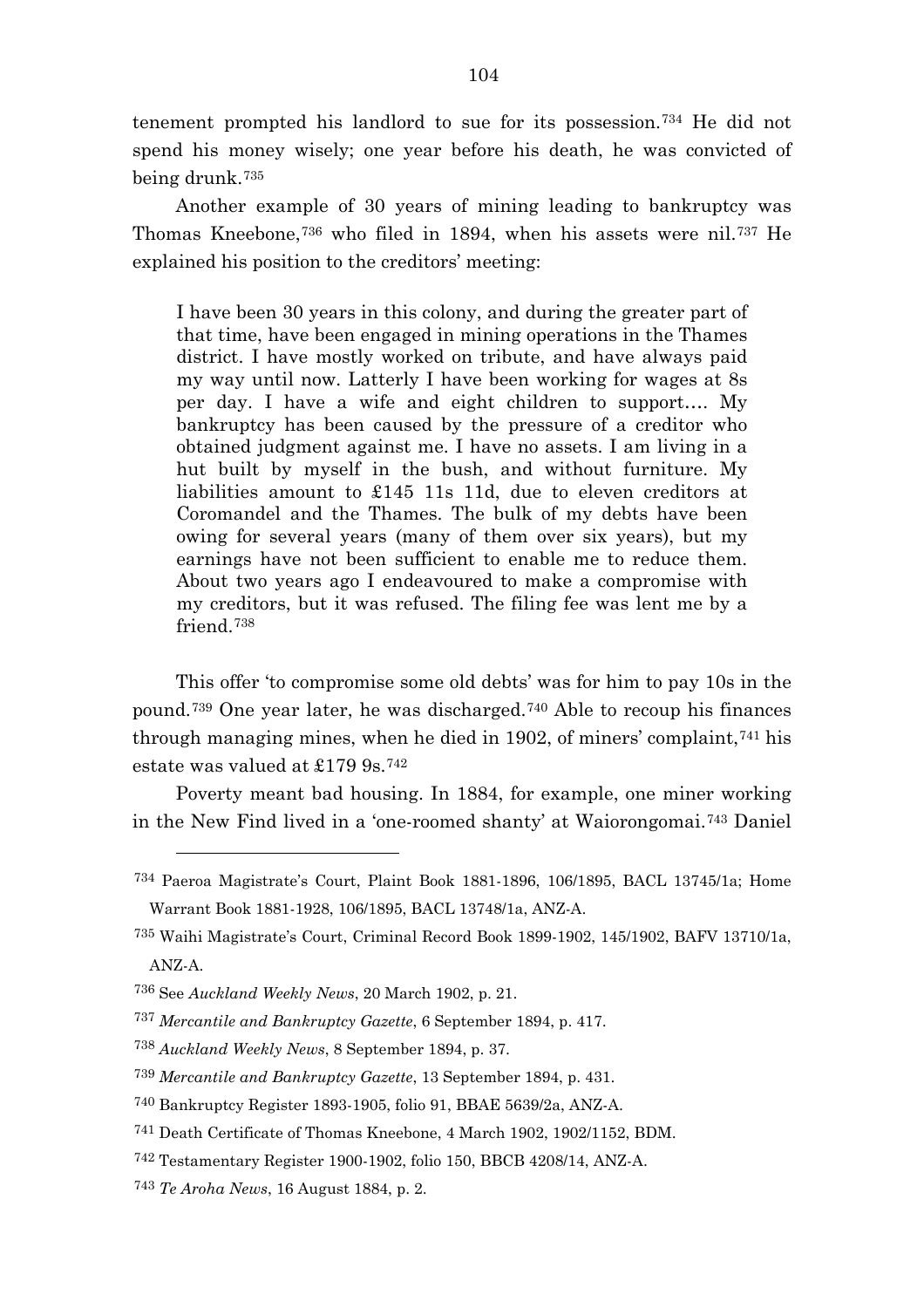Redwood, who mined at Waiorongomai and close to Te Aroha township,[744](#page-105-0) in 1888 had a one-roomed house with a rateable value of £3.[745](#page-105-1) Being a bachelor, as were other owners of such houses, would have been less of a problem than those with children. One milkman and occasional miner, for instance, squeezed a wife and three children into a two-roomed house.[746](#page-105-2)

Cornelius Murphy, son of Denis,<sup>[747](#page-105-3)</sup> attempted to become a farmer at Gordon, but did not settle there and had made few improvements when the ranger visited in 1889.[748](#page-105-4) He claimed to have 'complied with the Regulations until I was unable to pay my instalments, & then had to get work to enable me to pay them, and erect a good house as the one I have got now is only composed of sacks'.[749](#page-105-5) In the 1920s, Michael John Geaney [sometimes recorded as Gainey], who had mined at Waiorongomai and near Te Aroha in the 1880s and 1890s,[750](#page-105-6) was renting a four-roomed house owned by a leading local businessman. An inspection by the Health Department revealed serious problems:

The weather-boards are worm-eaten and rotten in several places. The chimney register is broken causing the chimney to smoke badly.

The roof is leaking over the lean-to. Spouting and down-pipes are leaking and falling off. Glass in windows broken in several places. There is no bath.

The verandah floor-boards are rotten and broken. Posts and plates are rotten. The building is low-lying with surface-water lodging underneath.

<span id="page-105-0"></span><sup>744</sup> For example, *AJHR*, 1899, C-3, p. 69.

 $\overline{a}$ 

- <span id="page-105-1"></span>745 Te Aroha Town Board, Rate Book 1888, no pagination, Section 41 Lipsey's Block, Matamata-Piako District Council Archives, Te Aroha.
- <span id="page-105-2"></span>746 Te Aroha Town Board, Rate Book 1888 [no pagination], entry for William Hyde, house and stable near Ruakaka, Matamata-Piako District Council Archives, Te Aroha; Birth Certificates of Clara Ellen Hyde, 18 April 1884, 1884/11626; Alfred William Hyde, 30 May 1885, 1885/5772; Elizabeth Hyde, 30 June 1887, 1887/5263, BDM.

<span id="page-105-3"></span>747 See paper on Denis Murphy.

- <span id="page-105-4"></span>748 A.P. Etheridge (Chief Clerk, Crown Lands Board, Auckland) to Cornelius Murphy, 4 March 1889; Ranger's Report, 19 March 1889, Lands and Survey Department, BAAZ 1108/102a, ANZ-A.
- <span id="page-105-5"></span>749 Cornelius Murphy to A.F. Etheridge, 11 March 1889, Lands and Survey Department, BAAZ 1108/102a, ANZ-A.
- <span id="page-105-6"></span><sup>750</sup> *Waikato Supplementary Electoral Roll, 1887*, p. 2; Te Aroha Warden's Court, Plaint Book 1881-1898, 19/1895, BBAV 11457/1a, ANZ-A.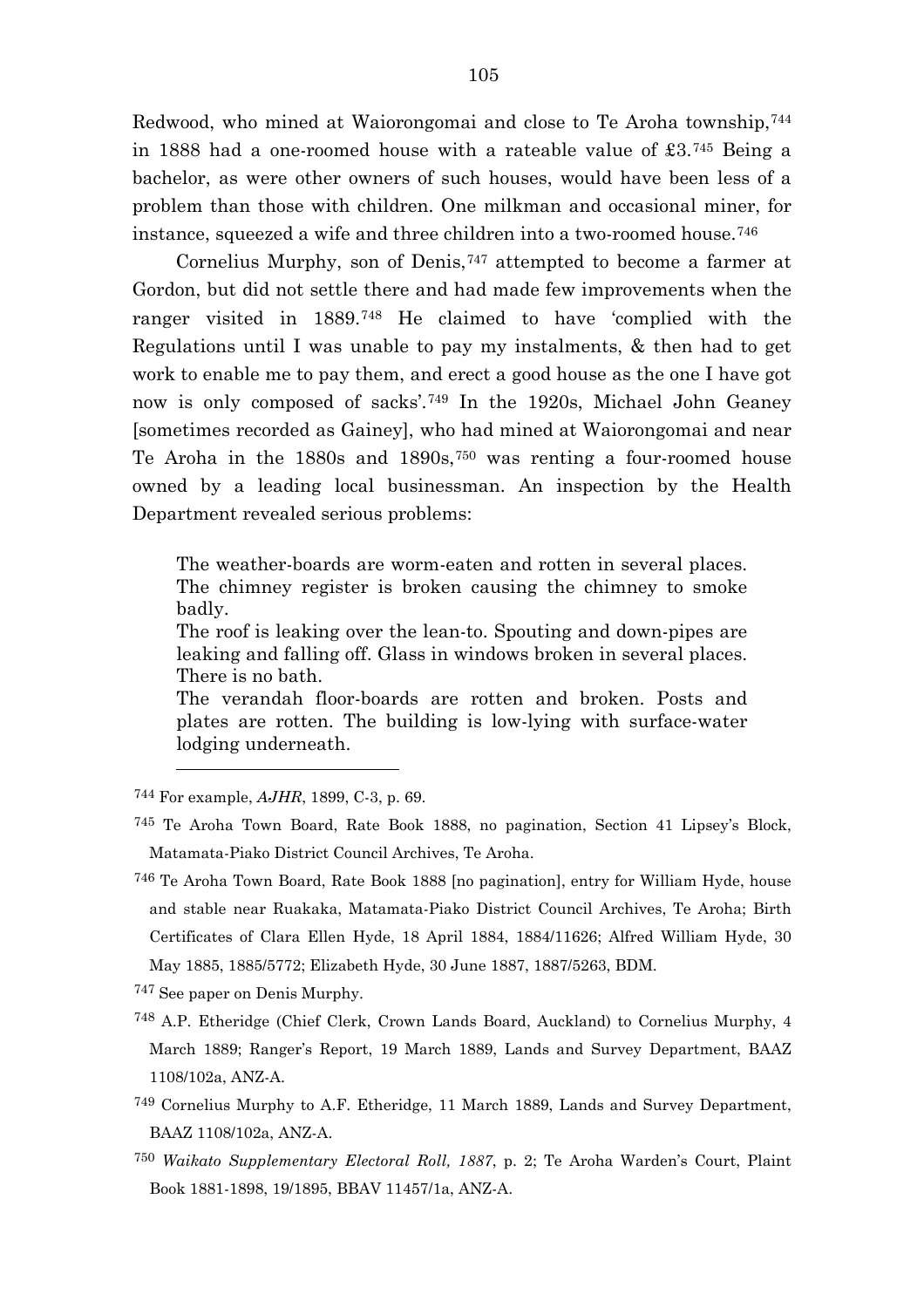The paper and scrim in all the rooms is dirty, torn and falling off.[751](#page-106-0)

The landlord was required to repair make the building 'fit for occupation' by making a long list of repairs within 28 days.[752](#page-106-1)

Ill health was a common cause of poverty. Peter Sweeney, who participated in the Te Aroha rush in a very modest way,[753](#page-106-2) was a butcher who was able to pay £1 8s 10d into court in May 1881 but one year later could only pay  $\pounds 7$  15s by spreading this over two months.<sup>[754](#page-106-3)</sup> In April 1884, a Thames newspaper reported his serious illness and noted the assistance he received because of his poverty:

Peter Sweeney, destitute and suffering from a mortifying foot, was yesterday admitted to the Auckland Hospital. He had been brought down gratuitously to the Thames by steamer from Te Aroha, and then freely conveyed by the Rotomahana to Auckland. He was a resident in the Waikato, where he leaves a wife and family unprovided for.[755](#page-106-4)

Four months later, he died in hospital, of diabetes, aged 54.[756](#page-106-5) His family inherited £1.[757](#page-106-6)

Lack of money meant that a decent burial could not be provided unless the charitably minded assisted. John Walsh, a carpenter who became a miner,[758](#page-106-7) had an interest in one Te Aroha claim.[759](#page-106-2) He soon left for the new

- <span id="page-106-6"></span><sup>757</sup> *New Zealand Gazette*, 9 October 1884, p. 1442.
- <span id="page-106-7"></span>758 Inquest into John Welsh, evidence of Timothy Doyle, Justice Department, J 1 COR, 1881/1393, ANZ-W.

<span id="page-106-0"></span><sup>751</sup> B. T. Franklin (Inspector) to Medical Officer of Health, Auckland, 29 May 1921, Health Department, BCAA 1900/346d, ANZ-A.

<span id="page-106-1"></span><sup>752</sup> Medical Officer of Health, Auckland, to Town Clerk, Te Aroha Borough Council, 1 June 1921, Health Department, BCAA 1900/346d, ANZ-A.

<span id="page-106-2"></span><sup>753</sup> Te Aroha Warden's Court, Register of Te Aroha Claims 1880-1888, folio 213, BBAV 11567/1a, ANZ-A.

<span id="page-106-3"></span><sup>754</sup> Thames Magistrate's Court, Plaint Book 1881-1884, 157/1881, BACL 13737/12a; Te Aroha Magistrate's Court, Civil Record Book 1881-1884, 23/1882, BCDG 11221/1a, ANZ-A.

<span id="page-106-4"></span><sup>755</sup> *Thames Advertiser*, 30 April 1884, p. 2.

<span id="page-106-5"></span><sup>756</sup> Auckland Hospital, Register of Admissions 1870-1885, folio 220, 318/1884, ZAAP 15287/2a, ANZ-A; Death Certificate of Peter Sweeney, 5 August 1884, 1884/2082, BDM.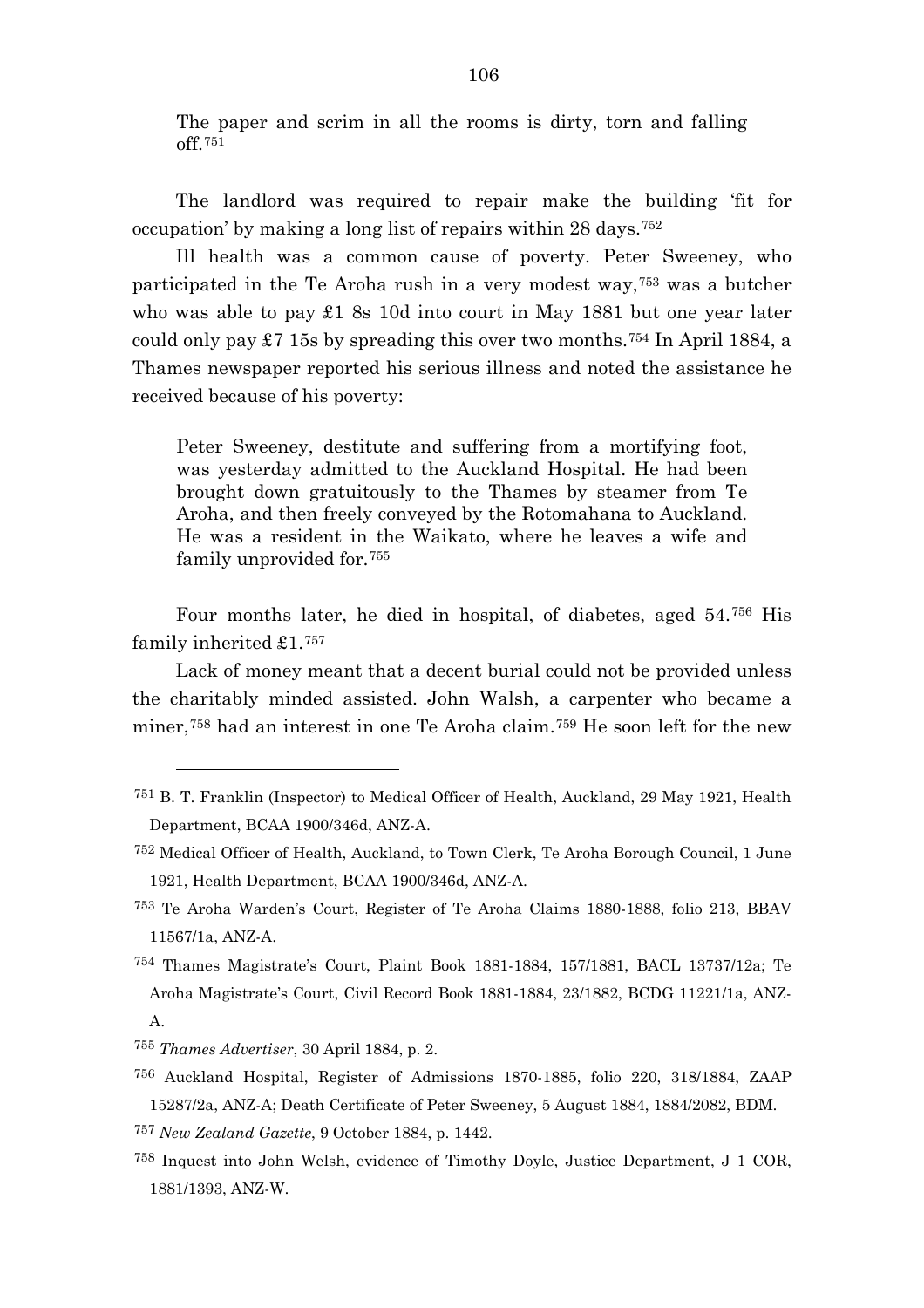Tiki rush near Coromandel township, where he died suddenly and unexpectedly of 'serious apoplexy'.[760](#page-107-0) A mate was 'not aware that he had any property'.[761](#page-107-1) 'As there were no funds to bury him', Michael Fitzgerald, a fellow Coromandel miner,[762](#page-107-2) 'kindly and generously set out in the teeming rain to collect subscriptions to give the poor fellow a respectable burial and erect a railing round the grave. Over £10 was obtained'.[763](#page-107-3)

Poverty could mean dying without medical aid. In 1891, a man living near Te Aroha 'was dying in a destitute condition'. When 'the doctor refused to go and see the man until his expenses were paid', the local member of the Waikato Hospital and Charitable Aid Board guaranteed payment; the doctor then went and prescribed medicine, but he died the same night. The board honoured the commitment to pay the doctor.[764](#page-107-4)

Secretaries of syndicates could be ruined by being sued, for, having signed the applications for claims, when these were abandoned rents continued if the warden's office was not informed. When bailiffs were sent to seize goods to pay arrears, usually only the secretary was 'squeezed', yet he had given his services for free, 'besides sharing the risk'.[765](#page-107-5)

Excessive drinking caused poverty for many. For instance, a Waiorongomai correspondent wrote about an unnamed 'poor military man' who was 'not so flash as when he was spending his two hundred notes on grog, etc. Now, his place of abode on the hill lets in the sunshine and the rain, and his only companion is grouse, which supply both the place of a blanket and a long-haired mate. A good job that he did not get Martini-Henry', a horse in the Auckland Cup consultation, for 'if he had, one chequered life would very soon be ended',[766](#page-107-6) clearly by drinking himself to death. This unnamed person was probably John Long, whose nickname was 'Blucher' because during a long military career he had fought in the Crimea

<sup>759</sup> Te Aroha Warden's Court, Miner's Right no. 1724, issued 13 January 1881, Miners' Rights Butt Book 1881, BBAV 11533/1h; Register of Te Aroha Claims 1880-1888, folio 225, BBAV 11567/1a, ANZ-A.

<span id="page-107-0"></span><sup>760</sup> Death Certificate of John Walsh, 1 July 1881, 1881/4424, BDM.

<span id="page-107-1"></span><sup>761</sup> Evidence of Timothy Doyle at inquest into John Welch, Justice Department, J 1 COR, 1881/1393, ANZ-W.

<span id="page-107-3"></span><span id="page-107-2"></span><sup>762</sup> *Thames Star*, 14 March 1906, p. 1.

<sup>763</sup> *Coromandel Mail*, 9 July 1881, p. 4.

<span id="page-107-4"></span><sup>764</sup> Hospital and Charitable Aid Board, *Waikato Times*, 5 February 1891, p. 2.

<span id="page-107-5"></span><sup>765</sup> *Observer*, 4 September 1897, p. 2.

<span id="page-107-6"></span><sup>766</sup> 'Waiorongomai', *Observer*, 8 December 1883, p. 12.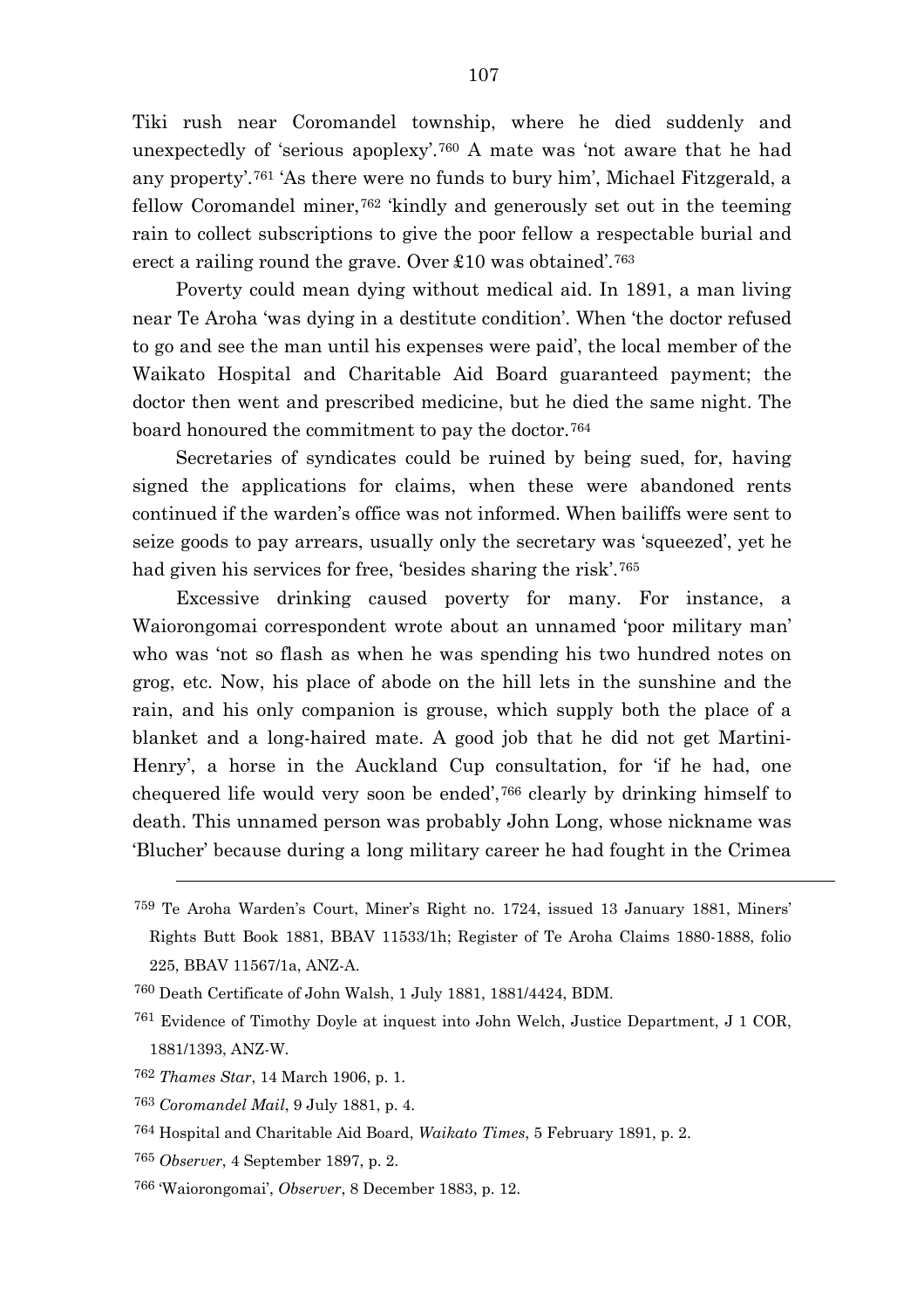and New Zealand.[767](#page-108-0) He was mining at Waiorongomai when this report was published.[768](#page-108-1) For over 40 years he was in trouble with the law for being drunk and disorderly, mostly in mining towns, and was crippled by being run over by a coach when lying in a drunken stupor on the road to Waihi.[769](#page-108-2) In 1899, when aged 65 and living at Paeroa, he applied for an old age pension. During the past year he had earned £22 5s 2d, but had 'no property – no money', and was living 'in shanty with another man'. As he had been 'in the hands of the Police' previously, more information was sought.[770](#page-108-3) At that time pension-seekers were required to show that they were of good character and would not spend their pension on drink. Despite his alcoholic indulgence, he did receive a pension, but in 1902 it was decided that it should be paid through a Catholic clergyman, Dean Hackett, Long being of that faith;[771](#page-108-4) it must be assumed Hackett was expected to control how it was spent. By January 1904, he was 'old and inform', doing no work, earning no money, owning no property, and 'Living in hut by myself' at Karangahake. He did receive an Imperial pension of 1s a day for his

- <span id="page-108-2"></span><sup>769</sup> *Auckland Weekly News*, 8 April 1871, p. 18; Coromandel Magistrate's Court, Minute Book 1870-1874, Hearing of 4 March 1873, BACL 14442/2a; Te Aroha Magistrate's Court, Criminal Record Book 1881-1896, 58, 59/1884, 3/1888, BCDG 11221/1a, ANZ-A; Armed Constabulary Force, Report of Charges taken at Te Aroha Lock Up 1880-1903, 32, 33/1884, 3/1888, in private possession; Thames Magistrate's Court, Criminal Record Book, Mercury Bay, 69, 70/1883, 55/1886, 141/1888, BACL 13725/1a; Criminal Record Book 1908-1911, 279/1909, BACL 13736/7a; Thames Hospital, Admissions Register 1884- 1902, folio 128, YCAH 14075/1a, ANZ-A; *Auckland Weekly News*, 10 October 1901, p. 35; N.S. Climie and G. Staples, *Karangahake: The years of gold 1875-1935* (Whakatane, 1983), p. 46.
- <span id="page-108-3"></span>770 Paeroa Magistrate's Court, Old Age Pensions Minute Book 1899-1906, folio 2, ZAAP 13788/1a, ANZ-A.
- <span id="page-108-4"></span>771 Paeroa Magistrate's Court, Old Age Pensions Minute Book 1899-1906, folios 83, 84, ZAAP 13788/1a, ANZ-A; Death Certificate of John Long, 5 January 1912, 1912/2701, BDM.

<span id="page-108-0"></span><sup>767</sup> Applications for Land Grants, 1882, no. 540, Lands and Survey Department, LS 65/3, ANZ-W; 'Naval and Military Claims', *AJHR*, 1898, H-13, p. 20; *New Zealand Police Gazette*, 19 December 1899, p. 271; *Thames Star*, 5 January 1912, p. 2.

<span id="page-108-1"></span><sup>768</sup> 'Waiorongomai', *Observer*, 30 June 1883, p. 229; Te Aroha Warden's Court, Register of Te Aroha Claims 1880-1888, folio 311, BBAV 11567/1a; Register of Applications 1883- 1900, 90/1883, BBAV 11505/1a; Te Aroha Magistrate's Court, Civil Record Book 1881- 1884, 179/1883, BCDG 11221/1a, ANZ-A.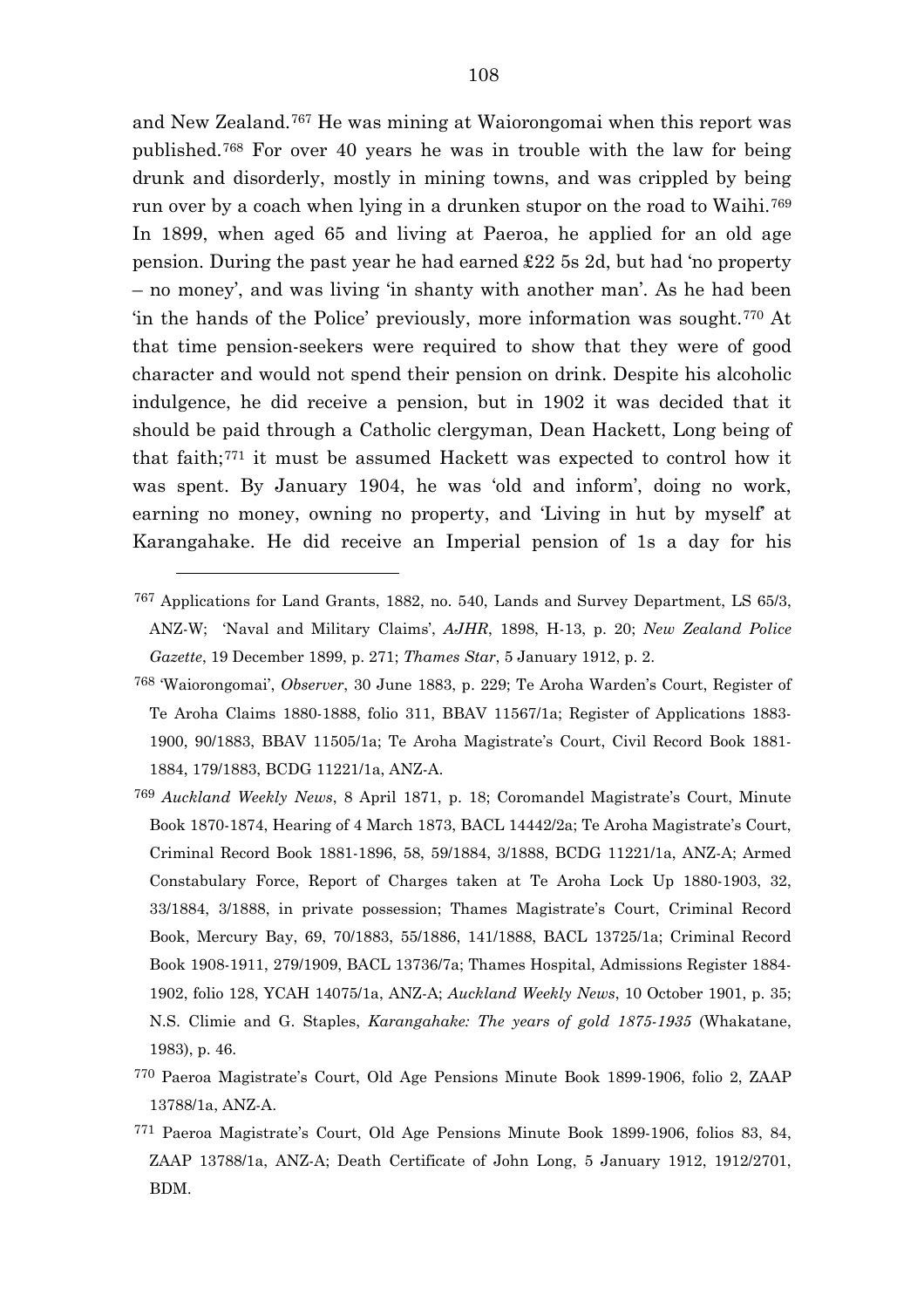military service. As the police report was favourable, the pension, £18 a year, was renewed.[772](#page-109-0) In July, in response to a police report that he had been drinking, the magistrate acted to stop this waste of government money:

Pension to be stopped for 3 months. Long should be informed he is dealt with leniently on account of his infirmity on this occasion, and if he does not give up his drinking habits a prohibition order will be issued against him which will prevent his receiving any further pension for five years, and then only if a favourable report is forthcoming as to his conduct at the expiration of that time.[773](#page-109-1)

In November, when as an invalid he could not appear in court, the £18 was renewed.[774](#page-109-2) Three months later, 'Pensioner having been reported for drunkenness, Dean Hackett is appointed to draw instalments falling due'.[775](#page-109-3) One year later, when he was 'not able to walk' and the police report was 'favourable', he was granted £26.[776](#page-109-4) Four years later, he was admitted to the district home for the aged at Tararu, Thames, because of 'Senility & Incapacity'; his health was only 'fair'.[777](#page-109-5) Finally, in 1912, he died, aged 78, of senility combined with kidney failure.[778](#page-109-6) His liver cannot have been in a good condition either.

A reporter visiting the district in 1887 was pleased to discover that two of the three Waiorongomai hotels had been closed, 'thus giving the hardworking miners a show of getting out of the gully with at least a portion of

<span id="page-109-0"></span><sup>772</sup> Paeroa Magistrate's Court. Old Age Pensions Minute Book 1899-1906, folio 117, ZAAP 13788/1a; District Home, Tararu, Register of Inmates 1906-1921, folio 113, YCAH 14073/1a, ANZ-A.

<span id="page-109-1"></span><sup>773</sup> Paeroa Magistrate's Court, Old Age Pensions Minute Book 1899-1906, folio 138, ZAAP, 13788/1a, ANZ-A.

<span id="page-109-2"></span><sup>774</sup> Paeroa Magistrate's Court, Old Age Pensions Minute Book 1899-1906, folio 148, ZAAP, 13788/1a, ANZ-A.

<span id="page-109-3"></span><sup>775</sup> Paeroa Magistrate's Court, Old Age Pensions Minute Book 1899-1906, folio 154, ZAAP 13788/1a, ANZ-A.

<span id="page-109-4"></span><sup>776</sup> Paeroa Magistrate's Court, Old Age Pensions Minute Book 1899-1906, folio 188, ZAAP 13788/1a, ANZ-A.

<span id="page-109-5"></span><sup>777</sup> District Home, Tararu, Register of Inmates 1906-1921, folio 113, YCAH 14073/1a, ANZ-A.

<span id="page-109-6"></span><sup>778</sup> Death Certificate of John Long, 5 January 1912, 1912/2701, BDM.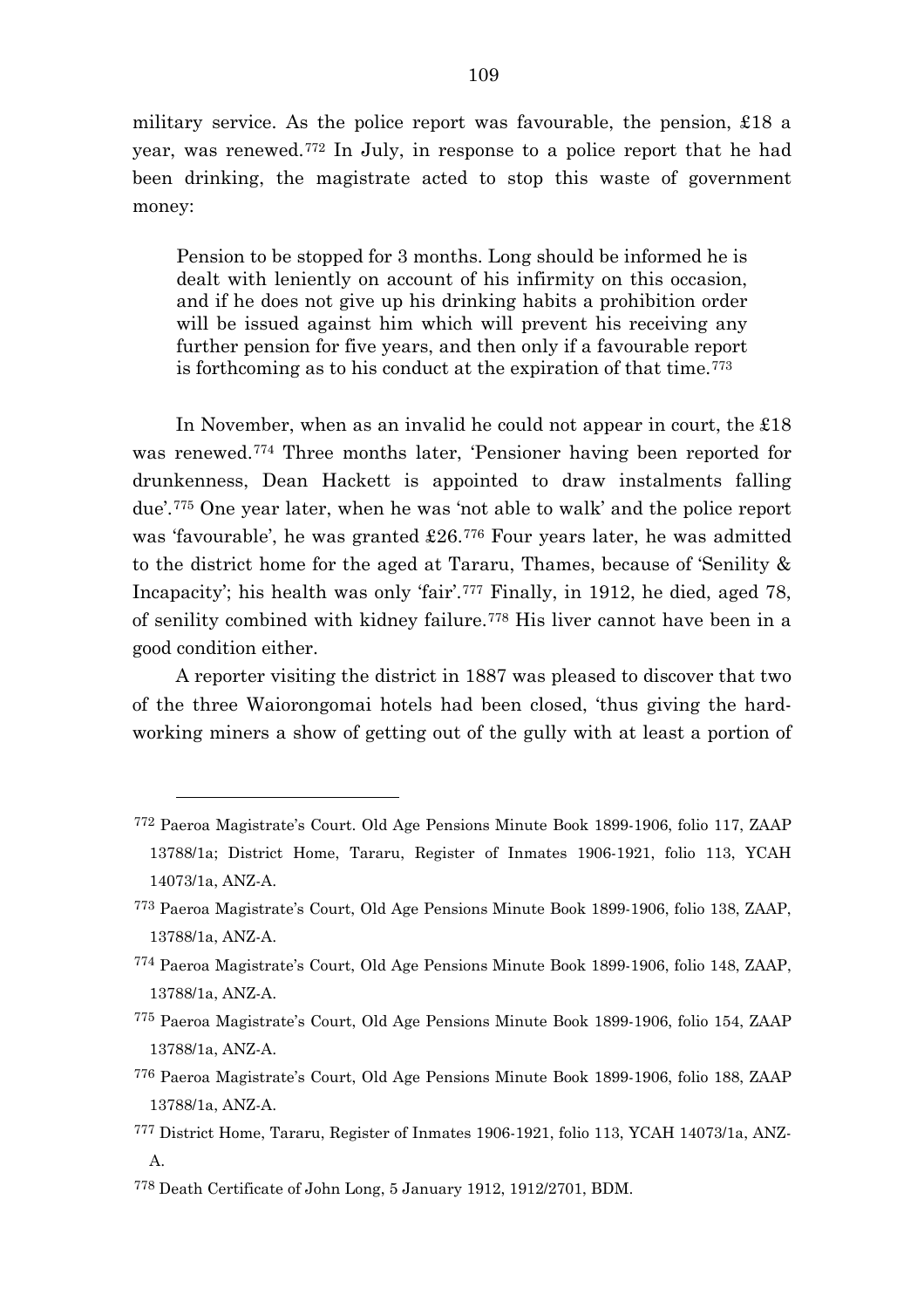their earnings'.[779](#page-110-0) Another cause of poverty was gambling, a common pastime in mining communities.[780](#page-110-1) In 1897, a more than usually dramatic loss was reported:

On Wednesday last a few miners with more money than brains staked the whole of their available cash on a game of billiards at Owharoa. The sum so raised amounted to £75, and a controversy arose as to who should hold the stakes, and it was decided to hand them to a bejewelled individual who was a listless lookeron. He held the stakes, and he holds them yet. The excitement and exigencies of the game fatigued him, and he faded away to obtain a good regeneration. Not only is the man and £75 hard cash gone, but a horse belonging to the owner of a third of the stake is missing also.[781](#page-110-2)

Another hazard was 'lambing down', a method whereby a worker with money was kept drunk until all his funds were exhausted.[782](#page-110-3) After this happened to Charles Lanton [the spelling of his name varied] in 1888, he publicized the experience in the *Thames Advertiser*. An 'old miner' well known at Thames, he had mined at Waiorongomai for some years and owned 'different claims' there. After having an unsuccessful 'prospecting tour to the Waikato', he went to Auckland to catch a boat to a South Island field.

While in Auckland, and on the first day he was in that city, he went into an hotel in Shortland Street and asked for a drink. He had previously drawn £20 from the Bank of New Zealand (receiving four £5 notes) and intended [using] one of them in payment for his liquor. At this time, there was a gentleman, well known to the Maoris, and who at one time held an important position under the Government, standing by the bar. In the act of drawing the money from his pocket, Lanton accidentally pulled out his handkerchief, and three remaining £5 notes with it. The gentleman who was standing before mentioned, remarked to him "How careless you miners are – you carry money about with you, and are almost certain to lose it if you are so careless." Lanton

<span id="page-110-0"></span><sup>779</sup> Special Reporter, 'A Trip to Te Aroha', *Auckland Weekly News*, 30 July 1887, p. 29.

<span id="page-110-1"></span><sup>780</sup> See, for example, John Milton Hutchins, *Diggers, Constables, and Bushrangers: The New Zealand gold rushes as a frontier experience, 1852-1876* (Lakewood, Colorado, 2010), pp. 160-162.

<span id="page-110-2"></span><sup>781</sup> *Thames Advertiser*, 16 August 1897, p. 2.

<span id="page-110-3"></span><sup>782</sup> Partridge, p. 663.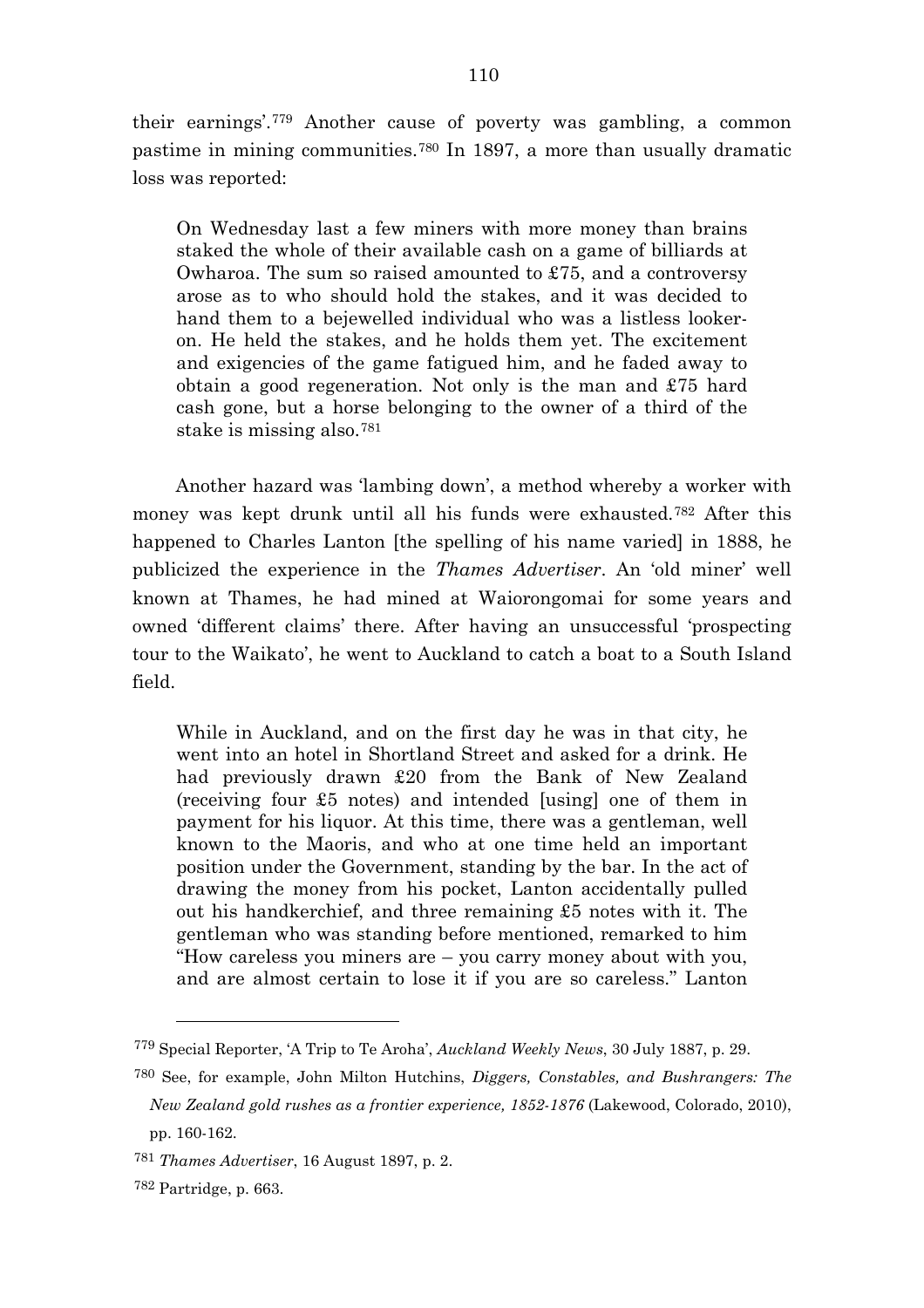replied, "Well, if you think that I shall lose the money I will deposit two £5 notes with the proprietor of the hotel for his safe keeping." Acting in accordance with this observation, Lanton handed two £5 notes to the proprietor, who remarked "If you call at nine o'clock tomorrow morning I will give you back your money." Lanton (who was not drunk, but was slightly elevated) then left the hotel, and next morning applied to the proprietor of the hotel for his two £5 notes. That individual refused at first to "part," but subsequently took Lanton into a side room and handed him £3. Lanton thereupon demanded the reason why he had not returned the whole of the money, when the proprietor said, "Oh do you not remember instructing me to give a £5 to ---- (being the gentleman well-known to the Maoris) and you agreed to pay a bill of £2 that was owed to me by another miner." Lanton demanded to see the receipts, but the proprietor did not show them to him, and he left saying he would sue the proprietor of the hotel for the whole money.

Lanton contacted a former Thames lawyer, Thomas Mace Humphreys,[783](#page-111-0) who, after the publican refused to pay the money back, took the case to court, where it was lost and Lanton was ordered to pay costs. 'Subsequently he was informed that the gentleman well known to the natives had gone to Coromandel, where he was having a "spree" on the money wrongfully appropriated'. A subsequent case was recommended by Humphreys, but instead of conducting it he went to Coromandel.

Lanton found to his sorrow that he had been plundered of his money by the proprietor of the hotel in the first place, the man well known to the natives in the second, and the lawyer in the third – and that he was completely fly-blown [penniless].[784](#page-111-1) He wishes to warn miners against committing the folly of drinking in hotels, making friends with men who though at one time in a good position, are now loafers and swindlers, and who have no other way of earning their living than by robbing semi-intoxicated miners of their hard earnings.[785](#page-111-2)

Humphreys wrote explaining that the case had failed because Lanton had not appeared, adding that he had not been paid for his services and had 'paid the court fees out of my own pocket, and lent him some money in

<span id="page-111-0"></span><sup>783</sup> See *Thames Star*, 3 December 1885, p. 2; *Auckland Star*, 21 July 1887, p. 5, 2 July 1891, p. 2, 15 July 1891, p. 5, 10 June 1896, p. 2.

<span id="page-111-1"></span><sup>784</sup> Partridge, p. 412.

<span id="page-111-2"></span><sup>785</sup> *Thames Advertiser*, 1 October 1888, p. 2.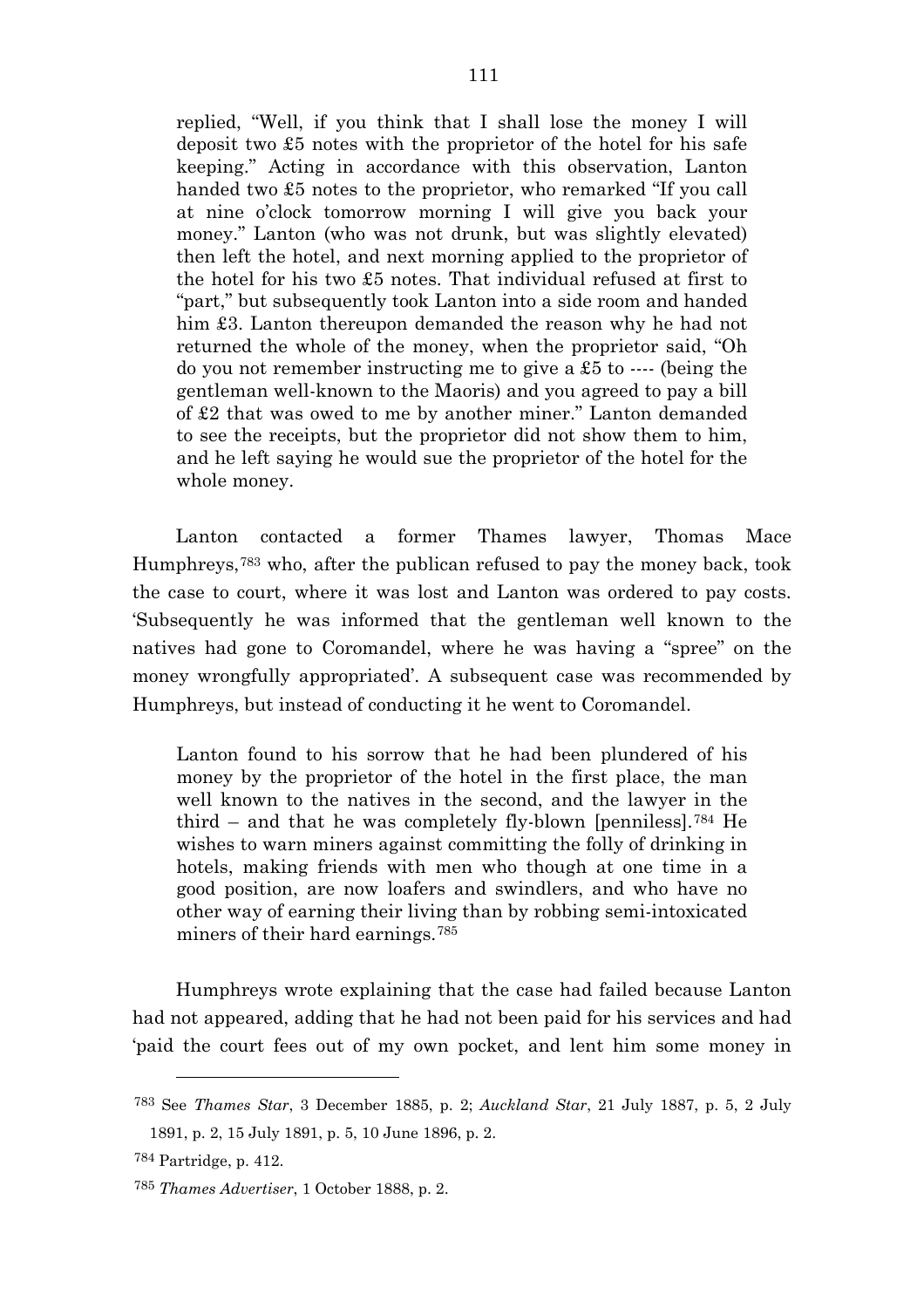addition'. He sent a copy of the court proceedings, which confirmed that Lanton had not appeared,<sup>[786](#page-112-0)</sup> and noted that he had been informed that Lanton had 'received a sum of money from Mr Mackay to settle the case'.[787](#page-112-1) James Mackay, 'the man well known to the Maoris', did not explain his actions, though his lawyer told the magistrate that Lanton was 'being instigated by somebody else to bring the case here'.[788](#page-112-2) That Mackay had sunk to become a 'loafer and swindler' was accurate. Four years later, when living in Auckland with a woman who was not his wife, it was reported that, not only had he 'succumbed to temptations which have been the ruin of many', but he had endangered his life by self-mutilation 'of a character which cannot be fully described'.[789](#page-112-3) It was an attempt to castrate himself.[790](#page-112-4)

### OLD AGE

David Thomson has shown that 'good neighbourliness' was common, but only in cases of special need, and did not provide constant assistance. Charity was normally provided to widows and the sick rather than to the aged, for governments in the nineteenth century expected the elderly to be assisted by their relatives or receive charity.[791](#page-112-5)

Not only were relatives expected to assist, they could be required to assist. Daniel Dillon participated in the Te Aroha rush.[792](#page-112-6) His father, also Daniel, died in April 1897, leaving his widow, Mary, an estate of £87 18s.<sup>[793](#page-112-7)</sup> As she had chronic heart disease and presumably was unable to earn any

<span id="page-112-0"></span><sup>786</sup> See Magistrate's Court, *New Zealand Herald*, 22 September 1888, p. 3.

<span id="page-112-1"></span><sup>787</sup> Letter from T.M. Humphreys, *Thames Advertiser*, 4 October 1888, p. 2.

<span id="page-112-2"></span><sup>788</sup> Magistrate's Court, *New Zealand Herald*, 22 September 1888, p. 3.

<span id="page-112-3"></span><sup>789</sup> *Auckland Weekly News*, 31 December 1892, pp. 19-20.

<span id="page-112-4"></span><sup>790</sup> Auckland Hospital, Register of Admissions 1884-1893, p. 229, no. 390, ZAAP 15288/1a, ANZ-A.

<span id="page-112-5"></span><sup>791</sup> David Thomson, *A World Without Welfare: New Zealand's colonial experiment* (Auckland, 1998), especially pp. 138-139.

<span id="page-112-6"></span><sup>792</sup> Te Aroha Warden's Court, Miner's Right no. 328, issued 25 November 1880, Miners' Rights Butt Book 1880, BBAV 11533/1a; Register of Te Aroha Claims 1880-1888, folios 155, 158, 217, 223, BBAV 11567/1a, ANZ-A; *Thames Advertiser*, 2 December 1880, p. 3.

<span id="page-112-7"></span><sup>793</sup> Death Certificate of Daniel Dillon, 8 April 1897, 1897/2609, BDM; Testamentary Register 1896-1899, folio 62, BBCB 4308/4; Probate of Daniel Dillon, BBAE 1569/2671, ANZ-A.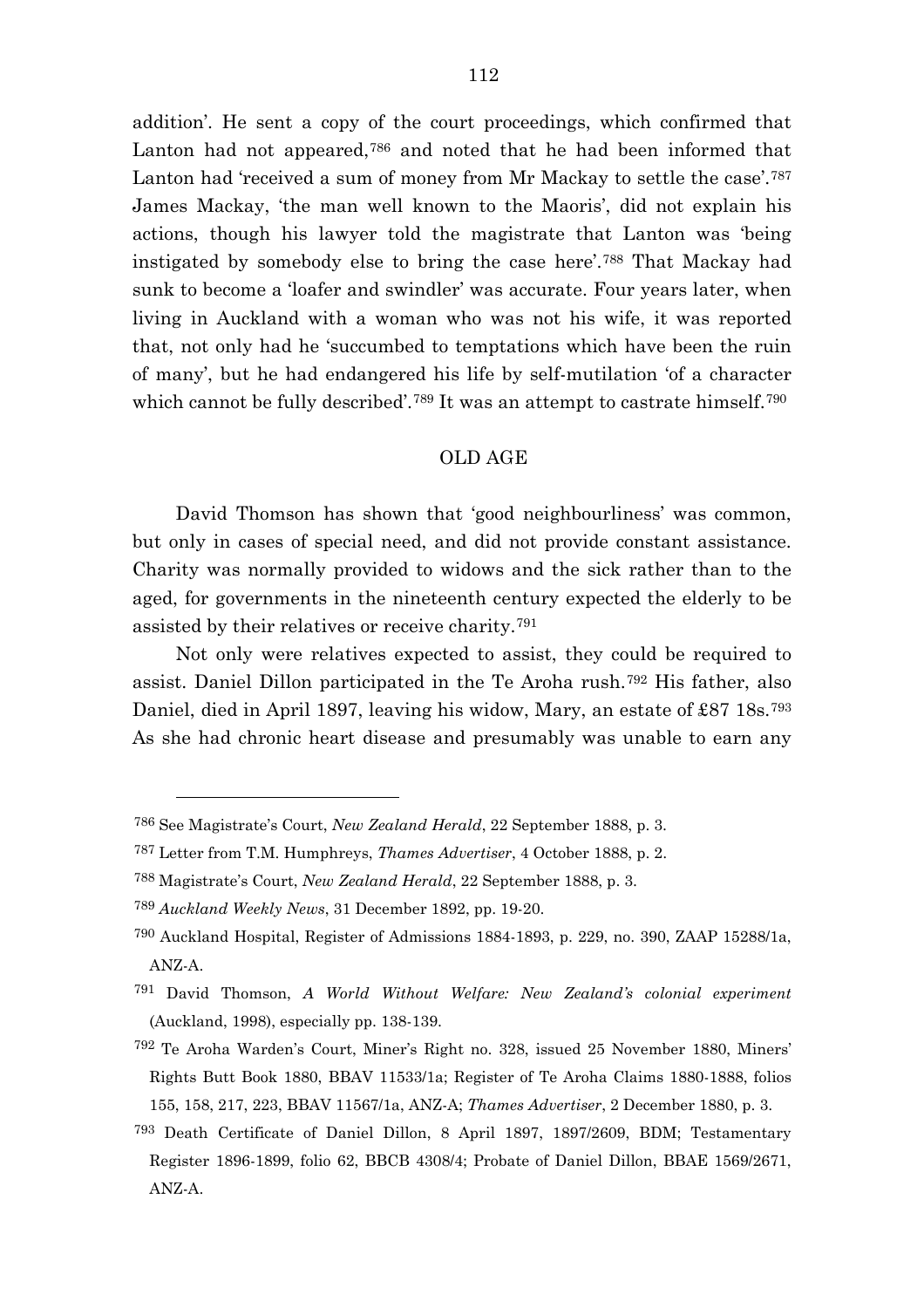money at her age, 64,[794](#page-113-0) the legacy was soon spent, and in October the following year she successfully applied for a maintenance order of 3s a week against her son John, then working at the Mamaku sawmill. 'Enquiries are to be made where her son Daniel is, and then proceedings are to be taken against him'.[795](#page-113-1) He was traced to Waitekauri, where he was mining, and ordered to pay 5s weekly.[796](#page-113-2) Four days after her death in November 1900, both sons were sued for arrears.[797](#page-113-3) Her estate of £10 probably went to her daughter.[798](#page-113-4) Dillon himself died in 1917 after three years combating miners' complaint, aged only 51. His funeral expenses were met under the Miners' Phthisis Act, and his last years, when he was a widower trying to provide for twins who were aged nine when he died, must have been povertystricken.[799](#page-113-5)

Another miner, Geoffrey (or Jeffrey) Morton, who had participated in the Te Aroha rush,[800](#page-113-6) was similarly charged, in 1895, for 'Failing to Contribute to the Support of his Mother Ann Morton a destitute person', and required to pay 5s weekly in a suit laid by his mother.[801](#page-113-7) He could afford to pay, in the following March having £183 18s 2d in his bank account.[802](#page-113-8) Alexander Clune, who was briefly involved in the Te Aroha

- <span id="page-113-7"></span>801 Thames Magistrate's Court, Criminal Record Book 1893-1896, 75/1895, BACL 13736/37a, ANZ-A.
- <span id="page-113-8"></span>802 Bank of New Zealand, Ohinemuri Branch, Half Yearly Balance Books, Balances as at 31 March 1896, Current Accounts, Bank of New Zealand Archives, Wellington.

<span id="page-113-0"></span><sup>794</sup> Death Certificate of Mary Dillon, 4 November 1900, 1900/5687, BDM.

<span id="page-113-1"></span><sup>795</sup> Cambridge Magistrate's Court, *Waikato Argus*, 8 October 1898, p. 2.

<span id="page-113-2"></span><sup>796</sup> Cambridge Magistrate's Court, *Waikato Argus*, 5 November 1898, p. 2.

<span id="page-113-3"></span><sup>797</sup> Death Certificate of Mary Dillon, 4 November 1900, 1900/5687, BDM; Cambridge Magistrate's Court, Minute Book 1894-1919, folios 4, 5, BCDG 11237/1a, ANZ-A.

<span id="page-113-4"></span><sup>798</sup> Testamentary Register 1900-1902, folio 107, BBCB 4208/14; for daughter to receive her father's estate after her mother's death, see Probate of Daniel Dillon, BBAE 1569/2671, ANZ-A.

<span id="page-113-5"></span><sup>799</sup> Death Certificate of Daniel Dillon, 15 January 1917, 1917/446, BDM; Miners' Funeral Expenses paid under Miners' Phthisis Act 1915, Mines Department, MD 1, 7/11, Part 1, ANZ-W.

<span id="page-113-6"></span><sup>800</sup> Te Aroha Warden's Court, Miner's Right no. 563, issued 29 November 1880, Miners' Rights Butt Book 1880, BBAV 11533/1d; Register of Te Aroha Claims 1880-1888, folios 163, 191, BBAV 11567/1a, ANZ-A; *Te Aroha Miner*, 2 December 1880, 4 December 1880, reprinted in *Thames Star*, 3 December 1880, p. 2, 6 December 1880, p. 3; *Thames Advertiser*, 20 December 1880, p. 3, 25 February 1881, p. 3.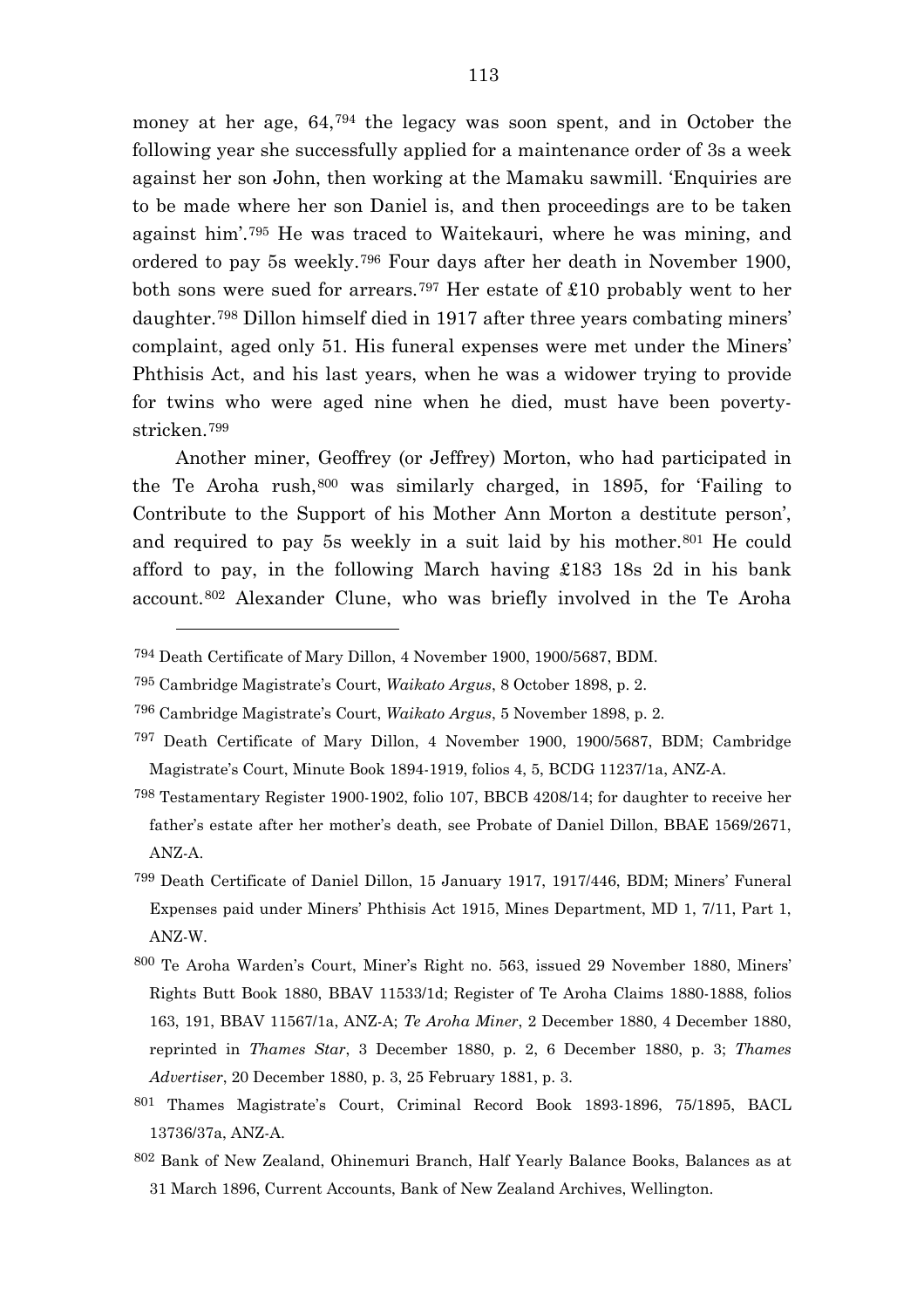rush,  $803$  in 1894 was ordered to pay £5 15s in arrears for his father's support or be imprisoned for one month.[804](#page-114-1) Three years later, he was charged with failing to comply with a court order to support him and ordered to pay 2s 6d per week.[805](#page-114-2) Even after old age pensions were introduced, sons could still be liable. In 1911, Ann Tilsley's application that orders against her three sons<sup>[806](#page-114-3)</sup> for maintenance be cancelled was dismissed because it was informal.[807](#page-114-4) The following year, they were charged with failing to comply with a maintenance order and required to pay arrears.  $808$ 

When old age pensions were introduced, in 1899, they were granted only to the respectable, and those known to be drunkards could forfeit their pension. For example, a 66-year-old man convicted at Te Aroha in 1903 of being drunk in charge of a horse forfeited it for one month.<sup>[809](#page-114-6)</sup> Joseph Wilson, a miner who participated in the Te Aroha rush, mined close to Te Aroha in the early 1880s.<sup>[810](#page-114-7)</sup> A single man, in 1901 he was living in a one-

- <span id="page-114-3"></span>806 For George and Walter David later mining at Tui, see Te Aroha Warden's Court, Register of Applications 1921-1934, hearings of 13 December 1926, 12 December 1927, BBAV 11505/6b; Mining Applications 1927, 27/1927, BCDG 11288/9a; Matthew Paul (Inspector of Mines) to Under-Secretary, Mines Department, 18 August 1927, 25 May 1928, Inspector of Mines, BBDO 10046, A902 S152, ANZ-A.
- <span id="page-114-4"></span>807 Auckland Magistrate's Court, Criminal Record Book 1911, folio 55, BBAE 10254/69a, ANZ-A.
- <span id="page-114-5"></span>808 Auckland Magistrate's Court, Criminal Record Book 1912, folios 69, 93, 113, BBAE 10254/76a, ANZ-A.
- <span id="page-114-6"></span>809 Armed Constabulary Force, Report of Charges taken at Te Aroha Lock-Up 1880-1903, 1/1903, in private possession.
- <span id="page-114-7"></span>810 Te Aroha Warden's Court, Miner's Right no. 671, issued 4 December 1880, Miners' Rights Butt Book 1880, BBAV 11533/1e; Register of Te Aroha Claims 1880-1888, folios 190, 227, 266, BBAV 11567/1a; Register of Licensed Holdings 1881-1887, folio 122, 126, 129, BBAV 11500/9a, ANZ-A; *New Zealand Gazette*, 4 October 1883, p. 1437; *Te Aroha News*, 1 March 1884, p. 7.

<span id="page-114-0"></span><sup>803</sup> Te Aroha Warden's Court, Miner's Right no. 574, issued 30 November 1880, Miners' Rights Butt Book 1880, BBAV 11533/1d; Register of Te Aroha Claims 1880-1888, folio 228, BBAV 11567/1a, ANZ-A.

<span id="page-114-1"></span><sup>804</sup> Police Court, *New Zealand Herald*, 1 October 1894, p. 3.

<span id="page-114-2"></span><sup>805</sup> Police Court, *New Zealand Herald*, 25 October 1897, p. 3, 1 November 1897, p. 3.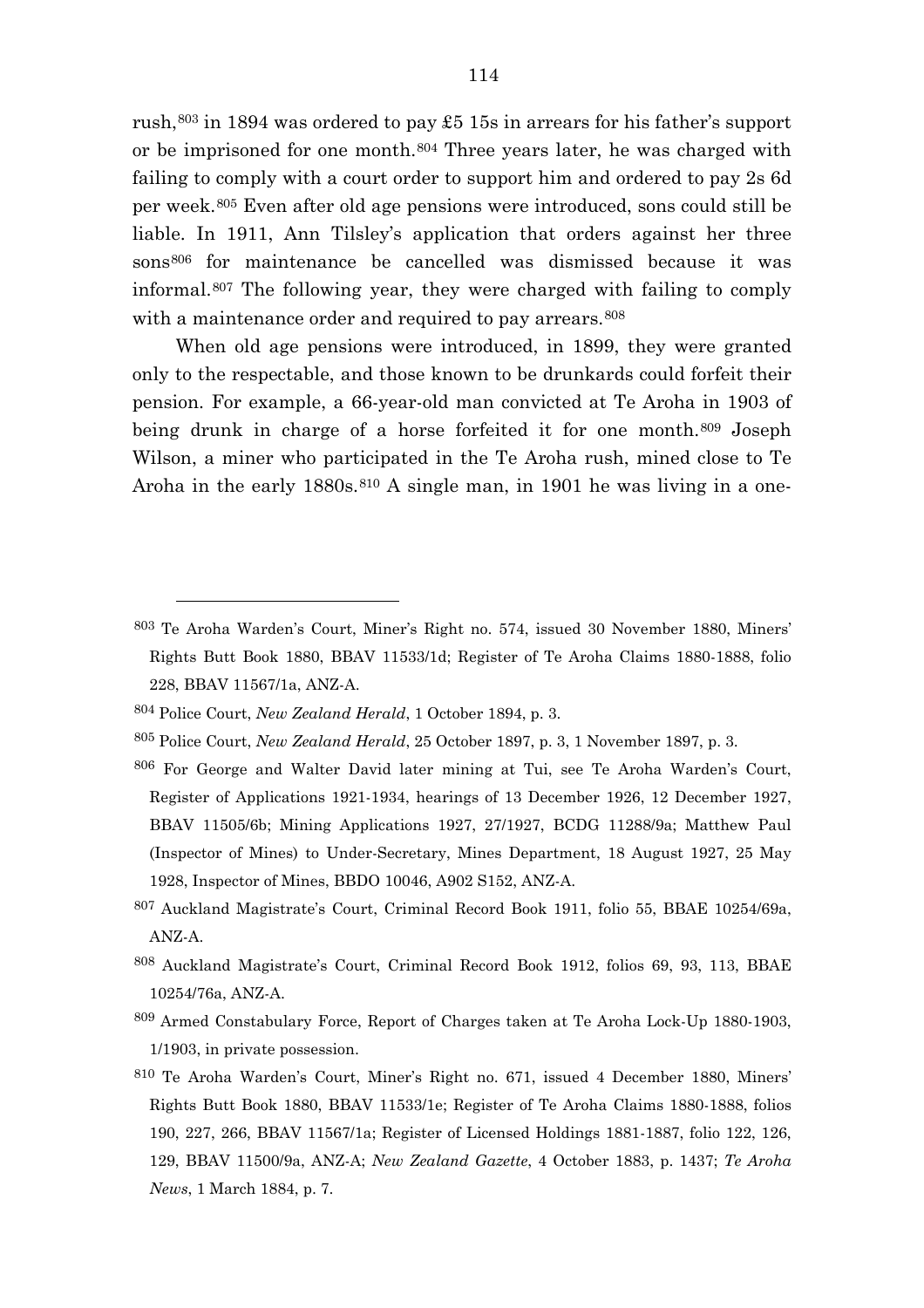roomed hut.[811](#page-115-0) Like some other Irishmen, he had a problem with drink. In 1888, when he was a labourer, he pleaded guilty to being drunk twice in four days,  $812$  As he paid the first fine, 5s, but not the second, £1, he was imprisoned for 24 hours.[813](#page-115-2) The year after he became a pensioner, in a drunken brawl with another labourer he was wounded by a spade.<sup>[814](#page-115-3)</sup> In 1904, when again pleading guilty to being drunk, he forfeited two months' instalments of his pension.[815](#page-115-4) Two years later, pleading guilty once more to the same offence, he was fined 5s and forfeited it for five years.[816](#page-115-5) Two months later, an attempt to impose a prohibition order on him was struck out.[817](#page-115-6) Being without funds, he lived in the old men's home at Hamilton until his death in 1913, aged 77.[818](#page-115-7)

Pensions, which had to be applied for, initially had a full rate of £18 per year,[819](#page-115-8) but lesser amounts might be awarded should the pensioner be able to earn some money or relatives provided some assistance. As an example of how charitable aid boards examined their client's financial circumstances, in 1899 the Waikato one agreed to pay the funeral expenses

- <span id="page-115-3"></span>814 Armed Constabulary Force, Return of Charges taken at Te Aroha Lock Up 1880-1903, 27/1901, in private possession; Supreme Court, Judges' Notebooks, Conolly J, Criminal 1901, pp. 242-244, BBAE A304/130, ANZ-A; *Auckland Weekly News*, 3 October 1901, p. 33; Supreme Court, *New Zealand Herald*, 19 November 1901, p. 7.
- <span id="page-115-4"></span>815 Te Aroha Magistrate's Court, Criminal Record Book 1896-1907, 44/1904, BCDG 11220/1b; New Zealand Constabulary, Report of Charges taken at Te Aroha Lock-Up 1903-1917, 27/1904, BADB 11355/1a, ANZ-A.
- <span id="page-115-5"></span>816 Te Aroha Magistrate's Court, Criminal Record Book 1896-1907, 73/1906, BCDG 11220/1b; New Zealand Constabulary, Report of Charges taken at Te Aroha Lock-Up 1903-1917, 47/1906, BADB 11355/1a, ANZ-A.
- <span id="page-115-6"></span>817 Te Aroha Magistrate's Court, Criminal Record Book 1896-1907, 2/1907, BCDG 11220/1b, ANZ-A.
- <span id="page-115-7"></span>818 Death Certificate of Joseph Wilson, 11 August 1913, 1913/4344, BDM; Hamilton Burial Register 1910-1920, no. 97, Anglican Diocesan Archives, Hamilton.
- <span id="page-115-8"></span><sup>819</sup> Magistrate's Court, *Te Aroha News*, 18 January 1900, p. 3.

<span id="page-115-0"></span><sup>811</sup> Te Aroha Magistrate's Court, Old Age Pension Claim Register 1899-1909, no. 38, BBAV 11503/1a, ANZ-A; Supreme Court, Judges' Notebooks, Conolly J, Criminal 1901, p. 243, BBAE A304/130, ANZ-A.

<span id="page-115-1"></span><sup>812</sup> Te Aroha Magistrate's Court, Criminal Record Book 1881-1896, 22, 23/1888, BCDG 11220/1a, ANZ-A.

<span id="page-115-2"></span><sup>813</sup> Armed Constabulary Force, Return of Charges taken at Te Aroha Lock Up 1880-1903, 16, 17/1888, in private possession.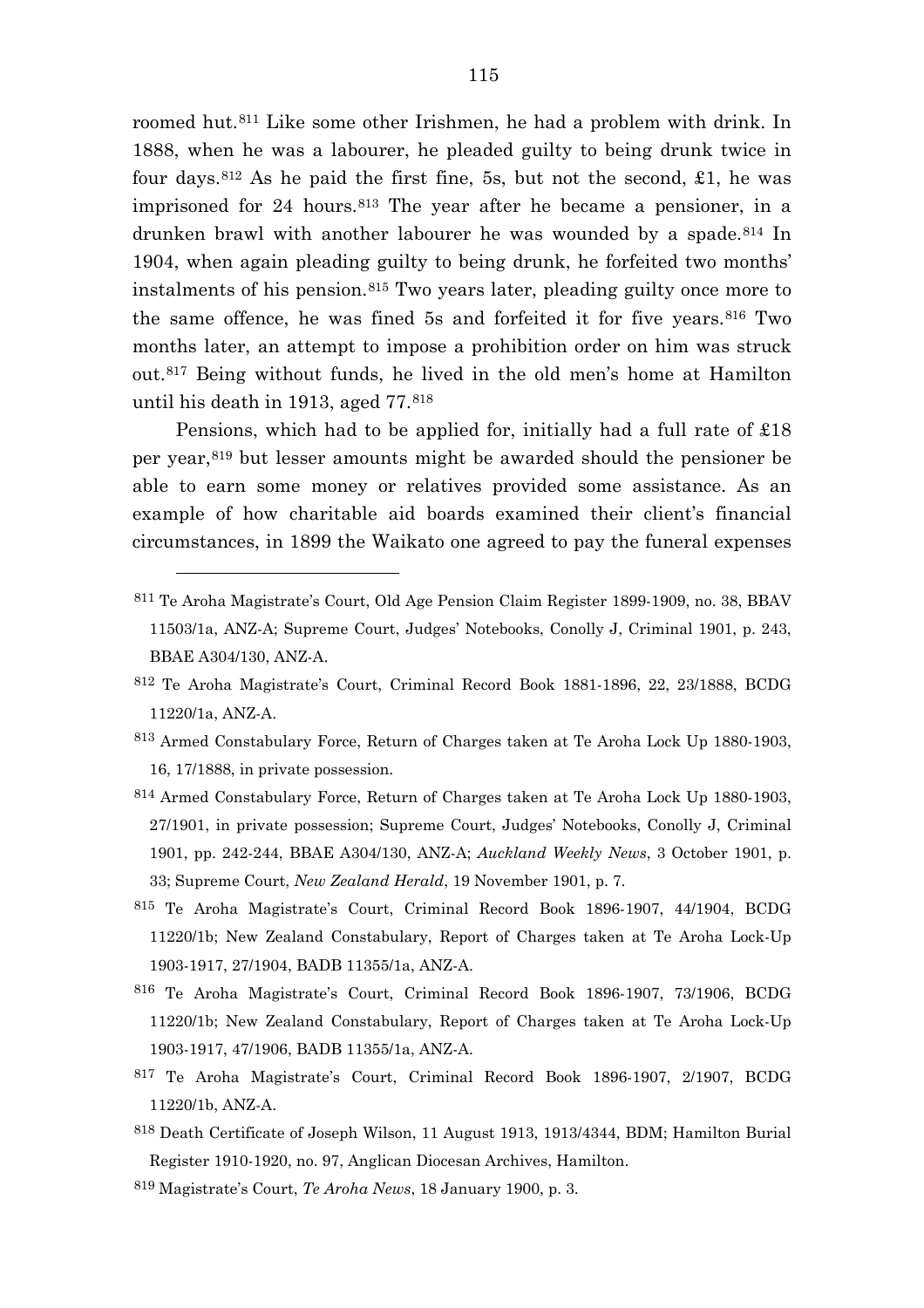of a woman whom it had aided for a long time because of her tuberculosis. 'Her husband had been bedridden for some months from rheumatism, his only means being the old age pension of 1s a day, and a few shillings from his sons'. He 'also had a daughter, aged 14, to keep, as she must stay at home to look after him'.<sup>[820](#page-116-0)</sup> When Jane, wife of James Blake Slevin, a miner who participated in the Te Aroha rush and later mined at Waiorongomai,<sup>[821](#page-116-1)</sup> applied for a pension in 1902, she was noted to be of good character and her circumstances were carefully examined: 'Husband Jas. B. Slevin owns £260 mortgage due £7 1.3. Mrs Slevin - £60 and £40 – her mortgages £24.18.10 and  $\text{\pounds}47.11.8$ . Total property  $\text{\pounds}300$  – less  $\text{\pounds}80$  morg. less  $\text{\pounds}100$  per ann leaves £180. 1/2 to husband £90 – Leaves £90'. She was granted £12.<sup>[822](#page-116-2)</sup> One year later, when her circumstances were re-examined, she, like her invalid husband, had earned nothing during the year.<sup>[823](#page-116-3)</sup> He was suffering from miners' complaint, from which he would die, aged 73, in 1907.<sup>[824](#page-116-4)</sup> The three sections they owned together and her husband's occupation lease were

listed and valued. James received £18 4s a year from renting his cottages for 7s a week and Jane received £5 4s a year from renting her two sections for 2s a week.<sup>[825](#page-116-5)</sup> Jane's property was valued at £90 and James' at double that, and after mortgages were included and permitted deductions were made she was to receive £14.[826](#page-116-6) The following year, when Jane was too old to appear, after another evaluation of their property the £14 was

<span id="page-116-0"></span><sup>820</sup> Hospital Board, *Waikato Argus*. 15 July 1899, p. 2.

<span id="page-116-1"></span><sup>821</sup> Te Aroha Warden's Court, Miner's Right no. 453, issued 25 November 1880, Miners' Rights Butt Book 1880, BBAV 11533/1c; Register of Te Aroha Claims 1880-1888, folio 157, BBAV 11567/1a, ANZ-A; *Thames Advertiser*, 29 April 1881, p. 3; *Te Aroha News*, 18 August 1888, p. 2.

<span id="page-116-2"></span><sup>822</sup> Paeroa Magistrate's Court, Old Age Pensions Minute Book 1899-1906, folio 82, ZAAP 13788/1a, ANZ-A.

<span id="page-116-3"></span><sup>823</sup> Paeroa Magistrate's Court, Old Age Pensions Minute Book 1899-1906, folio 108, ZAAP 13788/1a, ANZ-A.

<span id="page-116-4"></span><sup>824</sup> Death Certificate of James Blake Slevin, 19 May 1907, 1907/3133, BDM; *Waihi Daily Telegraph*, 20 May 1907, p. 2; *Te Aroha News*, 25 May 1907, p. 1.

<span id="page-116-5"></span><sup>825</sup> Paeroa Magistrate's Court, Old Age Pensions Minute Book 1899-1906, folio 108, ZAAP 13788/1a, ANZ-A.

<span id="page-116-6"></span><sup>826</sup> Paeroa Magistrate's Court, Old Age Pensions Minute Book 1899-1906, folio 110, ZAAP 13788/1a, ANZ-A.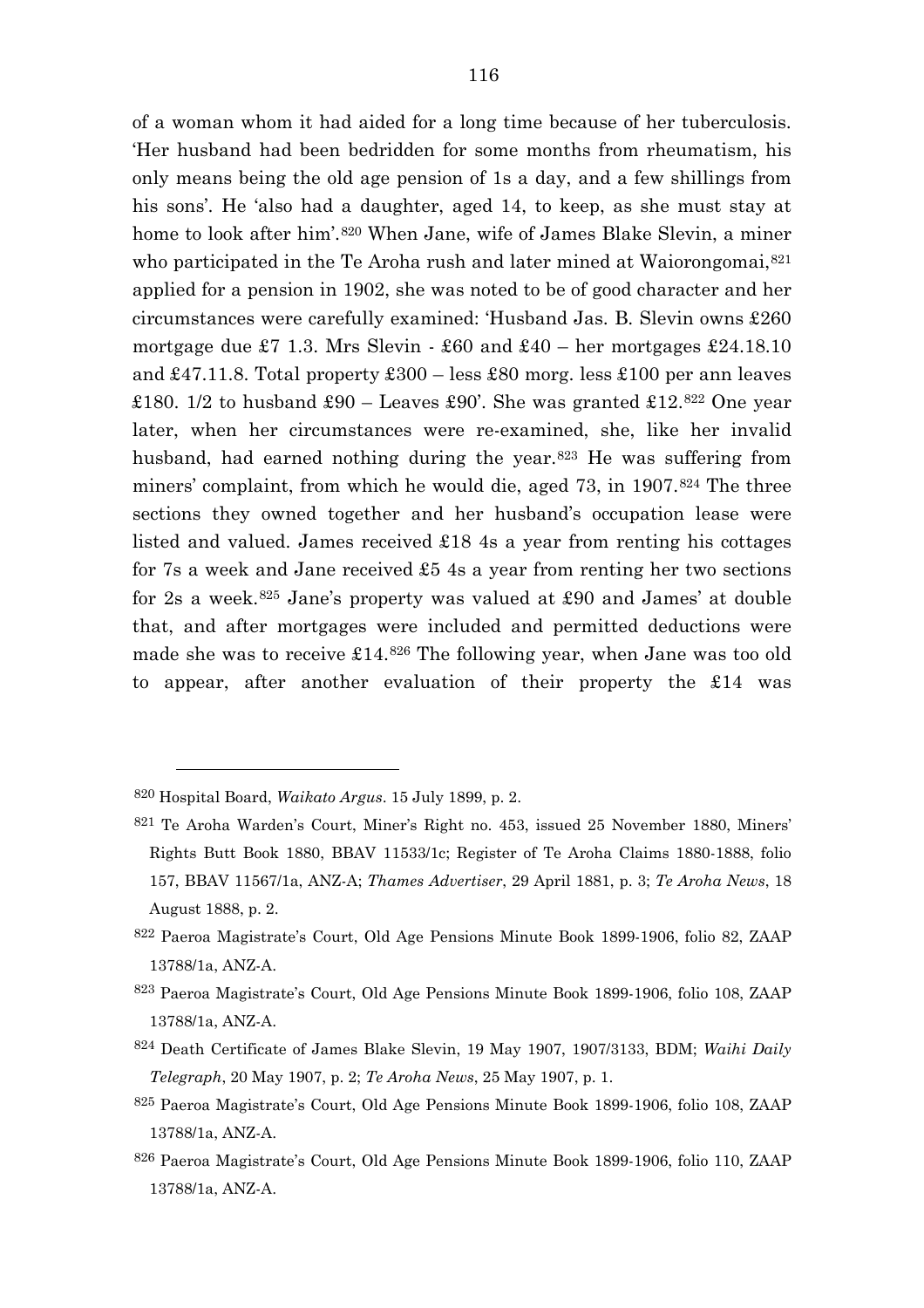renewed.<sup>[827](#page-117-0)</sup> In 1906, this was increased to £19.[828](#page-117-1) Her son's assets were not examined, even though in 1901 he owned 410 acres of farmland and 'good properties in Waihi, bringing him in Rents £11-12-6 per month. They are worth £1500. He has his Farm Stock and some property – all free' from debt.[829](#page-117-2)

Joseph Whitehead, who mined at Waiorongomai in the early 1880s, [830](#page-117-3) wasted some of his money on drink.<sup>[831](#page-117-4)</sup> When living at Karangahake in 1887 his whare was 'completely destroyed by fire' and he 'lost everything he was possessed of, including several pound notes'.[832](#page-117-5) It seems that, like some miners, he did not place his money in a bank. Between 1901 and 1905, his yearly earnings of £7 12s, £10 7s, £14 4s 5d, and £12 19s 6d were so meagre that he was granted the full pension.[833](#page-117-6) In 1904 he had a 'shanty valued at £5 no other property or money anywhere'. $834$ 

The aged were expected to find work if at all possible. In 1902, when the Ohinemuri County Council suspended all its stone breaking contracts, the Paeroa newspaper noted that this decision would put many men out of work, 'including several very old men who have been breaking metal for years, and who are really not fit for anything else. Some of them have been earning less than two pounds a month – barely sufficient, indeed, to keep body and soul together'.[835](#page-117-8) John Long, for instance, was a stonebreaker at

- <span id="page-117-2"></span>829 National Bank, Waihi Branch Inspection Report, 19 June 1901, National Bank Archives, Wellington.
- <span id="page-117-3"></span>830 Te Aroha Warden's Court, Register of Te Aroha Claims 1880-1888, folio 268, BBAV 11567/1a; Register of Licensed Holdings 1881-1887, folios 64, 139, 151, BBAV 11500/9a, ANZ-A; *New Zealand Gazette*, 31 May 1883, p. 722, 6 September 1883, p. 1266, 29 November 1883, p. 1703.
- <span id="page-117-4"></span>831 Armed Constabulary Force, Report of Charges taken at Te Aroha Lock-Up 1880-1903, no. 15, in private possession.
- <span id="page-117-5"></span><sup>832</sup> *Thames Advertiser*, 9 July 1887, p. 2.

- <span id="page-117-6"></span>833 Paeroa Magistrate's Court, Old Age Pensions Minute Book 1899-1906, folios 74, 101, 135, 163, ZAAP 13788/1a, ANZ-A.
- <span id="page-117-7"></span>834 Paeroa Magistrate's Court, Old Age Pensions Minute Book 1899-1906, folio 135, ZAAP 13788/1a, ANZ-A.
- <span id="page-117-8"></span><sup>835</sup> *Ohinemuri Gazette*, 7 March 1902, p. 2.

<span id="page-117-0"></span><sup>827</sup> Paeroa Magistrate's Court, Old Age Pensions Minute Book 1899-1906, folio 149, ZAAP 13788/1a, ANZ-A.

<span id="page-117-1"></span><sup>828</sup> Paeroa Magistrate's Court, Old Age Pensions Minute Book 1899-1906, folio 186, ZAAP 13788/1a, ANZ-A.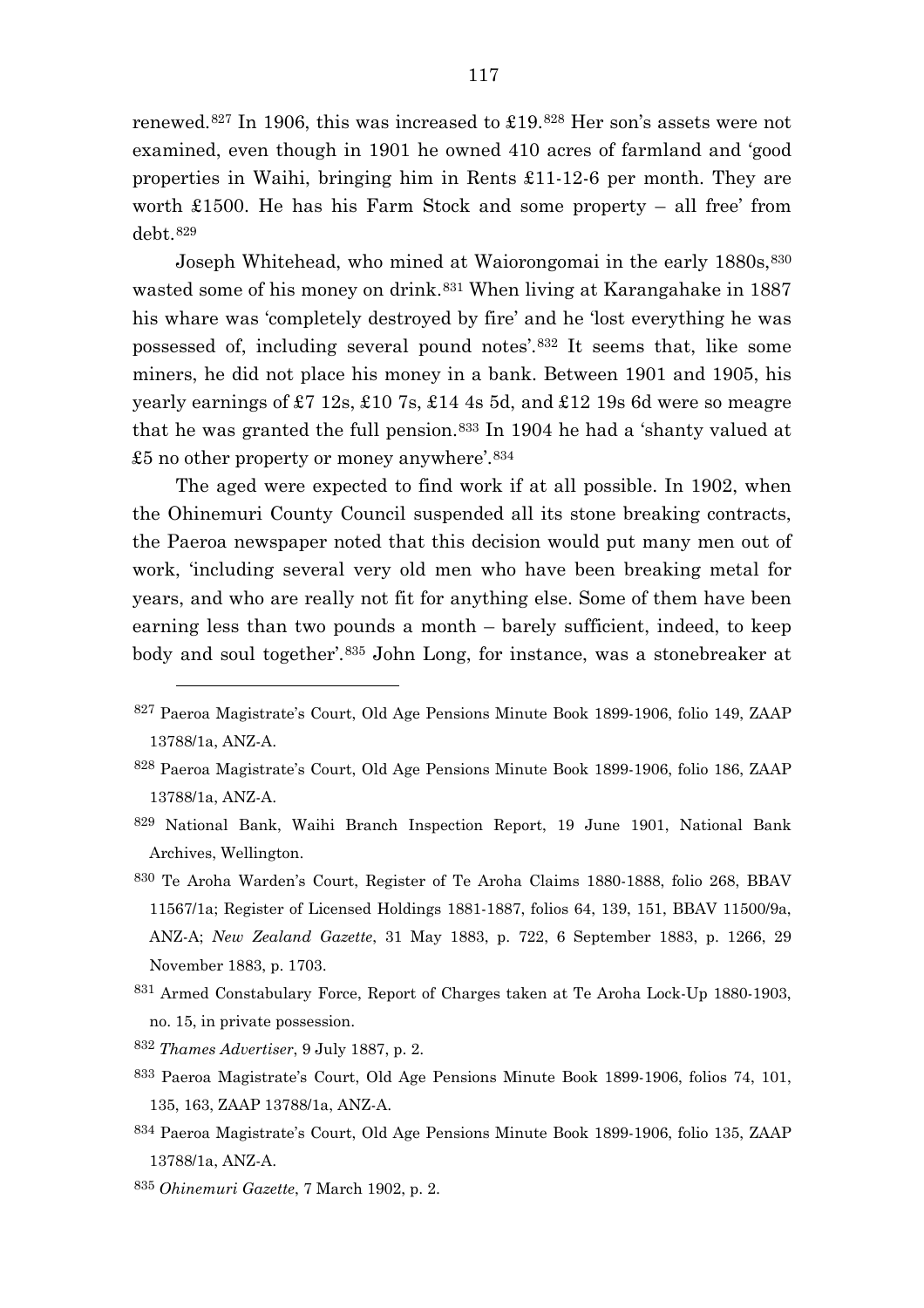Karangahake when aged 64,[836](#page-118-0) a couple of years before being unable to work after being crippled.

In 1890, John Dare, formerly the inspector of nuisances at Te Aroha, [837](#page-118-1) was admitted to the Old People's Refuge in Hamilton after a clergyman explained that 'old age and rheumatism' meant he 'was unable to support himself'.[838](#page-118-2) Had he been in better health, he might have been expected to do work at the refuge. At the equivalent refuge at Tararu, 'those inmates who worked in the garden received two cuts of bread per day, and an extra allowance of tobacco, while those who did no outside work were only allowed a cut and a-half of bread per day'. When members of the charitable board were made aware of this practice, about which no complaints had been received, they stopped providing different amounts of bread.[839](#page-118-3)

Being a vagrant was a criminal offence. In 1892, a 70-year-old sought admission to the Old People's Refuge at Hamilton because the Te Aroha policeman and the local member of the charitable aid board stated that he was unable to work and 'was really in a very bad way'.[840](#page-118-4) One year later, he left the refuge with the intention 'of making his living by teaching music at Te Aroha. In this he was unsuccessful', and, in poor health, returned to Hamilton, where he was refused readmission. Subsequently he was arrested for having 'no lawful means of support'.[841](#page-118-5) One month later, when he was in hospital, he was about to be readmitted to the refuge.<sup>[842](#page-118-6)</sup> In 1905, a labourer aged 66 who begged in the main street of Te Aroha was sentenced to 48 hours hard labour; when arrested, he had threepence on his person.[843](#page-118-7)

<span id="page-118-0"></span><sup>836</sup> Thames Hospital, Admissions Register 1884-1902, folio 89, YCAH 14075/1a, ANZ-A.

<span id="page-118-1"></span><sup>837</sup> *Te Aroha News*, Town Board, 2 July 1887, p. 2, Police Court, 20 June 1888, p. 2, 5 October 1889, p. 2.

<span id="page-118-2"></span><sup>838</sup> Charitable Aid Board, *Waikato Times*, 27 March 1890, p. 2.

<span id="page-118-3"></span><sup>839</sup> *Auckland Weekly News*, 19 May 1899, p. 14.

<span id="page-118-4"></span><sup>840</sup> Charitable Aid Board, *Waikato Times*, 2 June 1892, p. 2.

<span id="page-118-5"></span><sup>841</sup> *Waikato Times*, 11 May 1893, p. 2.

<span id="page-118-6"></span><sup>842</sup> *Waikato Times*, 10 June 1893, p. 2.

<span id="page-118-7"></span><sup>843</sup> New Zealand Constabulary, Report of Charges Taken at Te Aroha Lock-Up 1903 1917, 10/1905, BADB 11355/1a, ANZ-A; *New Zealand Police Gazette*, 17 May 1905, p. 173.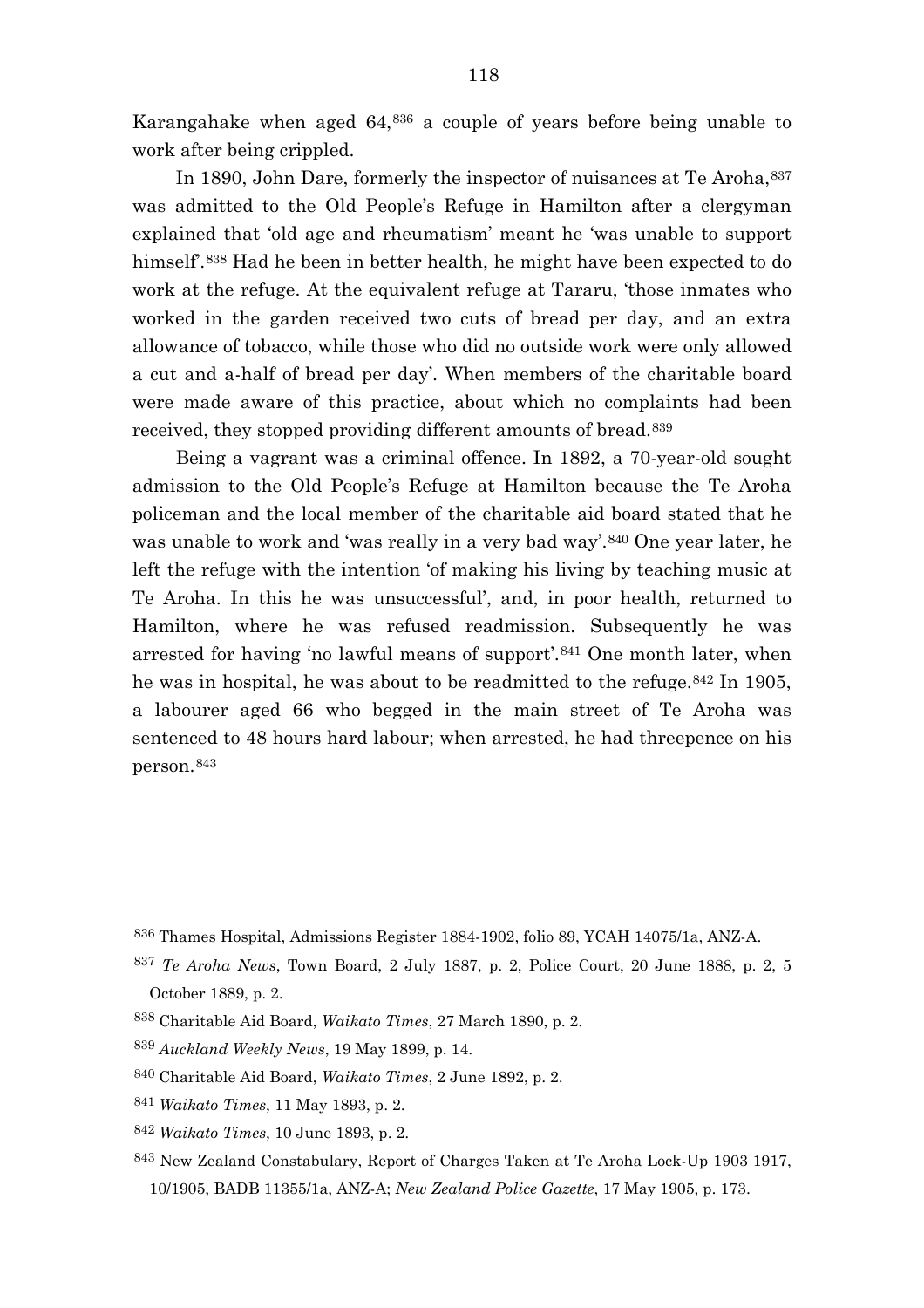James Hobbs mined two unprofitable claims near Te Aroha in 1883, and marked out another that was so poor it was not registered.[844](#page-119-0) The following year, when aged 54, he was admitted to Auckland hospital suffering from eczema of a leg plus varicose veins; over a month later he was discharged with the former cured.[845](#page-119-1) Seven months later, his residence site at Fraterville, on the mountainside near the domain, was forfeited because he was sick and 'unable to pay rent'.[846](#page-119-2) He continued to live there 'in an old whare at the foot of Prospectors' Hill'. By April 1889, when he was described as an 'old man', he had 'fallen into a state of destitution, bordering on starvation', either 'through want of work, or inability to perform it'. His nearest neighbour 'interested himself in the man's position, and provided him with food, etc', but when the police sought to admit him to Waikato hospital they were told there was no room.[847](#page-119-3) Instead, he was granted 5s a week in 'out-door relief', but a month later was admitted to the refuge.[848](#page-119-4) He died in the old men's home in Hamilton in 1914, his age being recorded as 89.[849](#page-119-5)

John Purvis mined during the Te Aroha rush and at Waiorongomai.[850](#page-119-6) After failing to make his fortune through mining, he worked as a handyman in a Karangahake hotel. By 1894, he was 'unable to earn his living', according to a concerned resident, and his sole income was an Imperial pension of 10d a day for being a former British soldier. He was 'anxious to get away from the temptations and hurley-burley connected with a country hotel', and was 'healthy and willing to work as far as he is able'. As the old

<span id="page-119-3"></span><sup>847</sup> Te Aroha Correspondent, *Waikato Times*, 16 April 1889, p. 2.

- <span id="page-119-4"></span><sup>848</sup> *Te Aroha News*, 8 May 1889, p. 2; Hospital and Charitable Aid Board, *Waikato Times*, 6 June 1889, p. 2.
- <span id="page-119-5"></span>849 Death Certificate of James Hobbs, 2 March 1914, 1914/712, BDM.

<span id="page-119-0"></span><sup>844</sup> Te Aroha Warden's Court, Register of Te Aroha Claims 1880-1888, folios 279, 293, BBAV 11567/1a; Register of Applications 1883-1900, 98A/1883, BBAV 11505/1a; Notices of Marking Out Claims 1883, no. 36, BBAV 11557/2b, ANZ-A.

<span id="page-119-1"></span><sup>845</sup> Auckland Hospital, Register of Admissions 1870-1885, folio 244, no. 468, ZAAP 15287/2a, ANZ-A.

<span id="page-119-2"></span><sup>846</sup> Te Aroha Warden's Court, Rent Register 1881-1900, folio 346, BBAV 11501/1a, ANZ-A.

<span id="page-119-6"></span><sup>850</sup> Te Aroha Warden's Court, Miner's Right no. 502, issued 25 November 1880, Miners' Rights Butt-Book 1880, BBAV 11533/1d; Register of Te Aroha Claims 1880-1888, folios 194, 229, 266, BBAV 11567/1a; Register of Licensed Holdings 1881-1887, folios 122, 129, BBAV 11500/9a, ANZ-A; *New Zealand Gazette*, 4 October 1883, p. 1437; *Waikato Times*, 8 January 1881, p. 3, 3 October 1882, p. 3.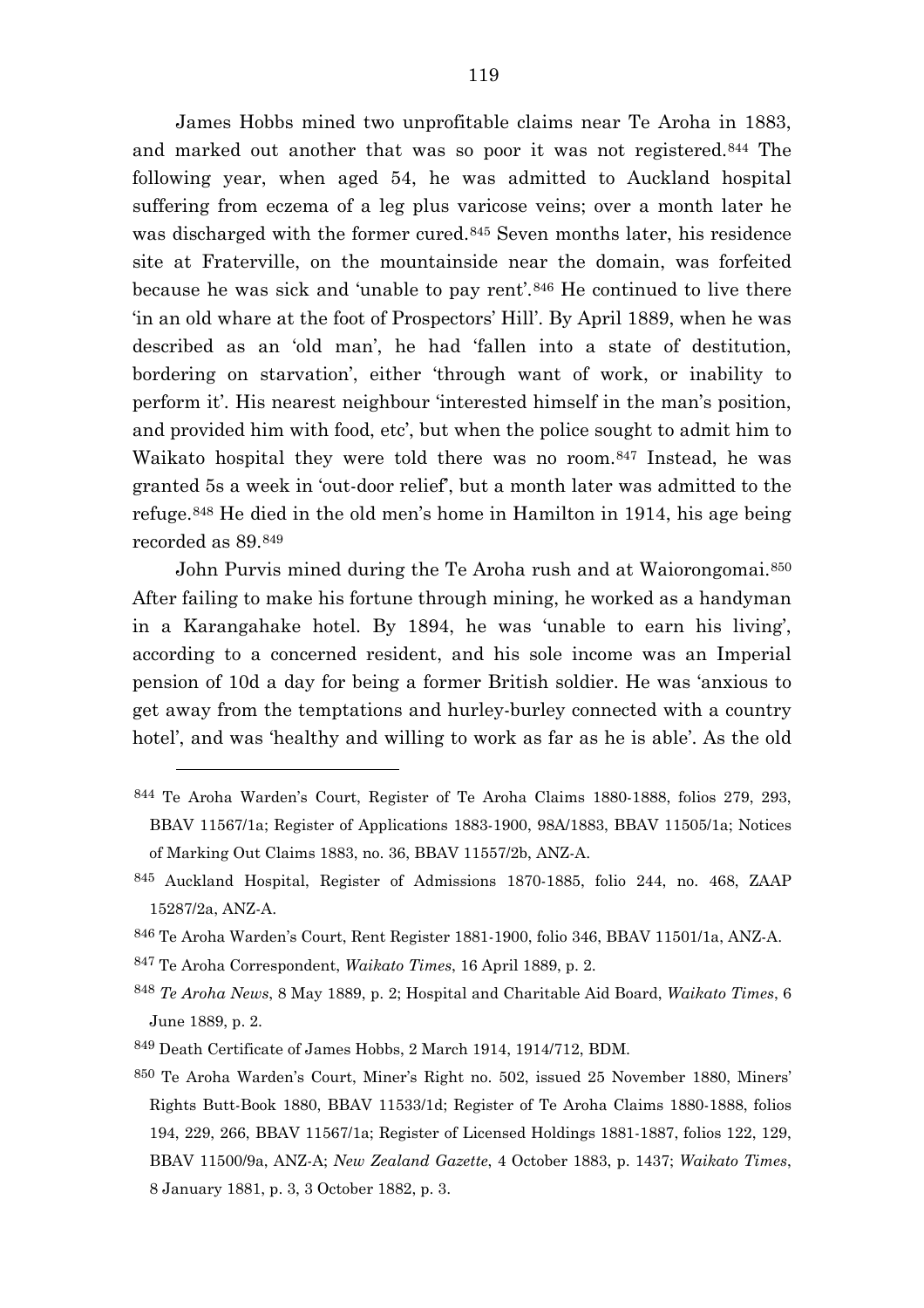men's home at Tararu was full, he could not be accommodated there.<sup>[851](#page-120-0)</sup> Instead, despite being a Presbyterian,[852](#page-120-1) he was taken in by the Little Sisters of the Poor in Auckland. In January 1899, when aged 72, he applied for relief, his sole income being the Imperial pension.<sup>[853](#page-120-2)</sup> In September, when he applied for the old age pension, his circumstances were carefully investigated. His military career was recorded along with his year of arriving in New Zealand and the amount of his Imperial pension. 'No employment. No means – no property'; and no criminal offenses. As the investigation revealed he had been leading a sober and respectable life, he was to receive the full £18, which would be paid to the Sisters to meet the cost of his upkeep.[854](#page-120-3) Purvis would die in the Veterans' Home in Auckland in 1915; his wife had long predeceased him, and he had had no children to assist him in his old age.[855](#page-120-4)

Other ex-soldiers attempted to obtain money for their military service. For instance, Bartholomew Reehel, a labourer,<sup>[856](#page-120-5)</sup> 'was attracted to Te Aroha by the gold rush in 1881' and lived there 'on and off' until his death in 1895.[857](#page-120-6) In late 1891, he applied for charitable aid because he had been 'caught by a falling tree, and was under it for five days and five nights, before being extricated, and he then sustained some injuries'. As a former solder, he was 'entitled to a pension, for which he was making application'. In the meantime, he was admitted to the refuge.<sup>[858](#page-120-7)</sup> He had been discharged from the army in 1858, and to receive a land grant was required to be of good character, but as his was 'indifferent', his application failed.[859](#page-120-8) In

 $\overline{a}$ 

<span id="page-120-8"></span><sup>859</sup> *Thames Advertiser*, 14 June 1892, p. 2; Applications for Land Grants 1889-1892, no. 636, Lands and Survey Department, LS 66/7, ANZ-W; 'Unsubstantiated Claims under

<span id="page-120-0"></span><sup>851</sup> *Thames Advertiser*, 14 August 1894, p. 2.

<span id="page-120-1"></span><sup>852</sup> Death Certificate of John Purvis, 22 September 1915, 1915/5295, BDM.

<span id="page-120-2"></span><sup>853</sup> Auckland Hospital and Charitable Aid Board, Applications for Relief 1894-1907, folio 182, no. 15409, YCAB 15245/2a, ANZ-A.

<span id="page-120-3"></span><sup>854</sup> Auckland Magistrate's Court, Old Age Pensions Minute Book 1899, folio 348, BADW 10496/1, ANZ-A.

<span id="page-120-4"></span><sup>855</sup> Death Certificate of John Purvis, 22 September 1915, 1915/5295, BDM.

<span id="page-120-5"></span><sup>856</sup> Thames Hospital, Admissions Register 1884-1902, folio 9, YCAH 14075/1a; Te Aroha Magistrate's Court, Plaint Book 1881-1893, 35/1888, BCDG 11224/1a, ANZ-A; Armed Constabulary Force, Return of Charges taken at Te Aroha Lock-Up 1880-1903, 2/1890, in private possession.

<span id="page-120-6"></span><sup>857</sup> Te Aroha Correspondent, *Waikato Times*, 2 November 1895, p. 2.

<span id="page-120-7"></span><sup>858</sup> Hospital and Charitable Aid Board, *Waikato Times*, 5 November 1891, p. 2.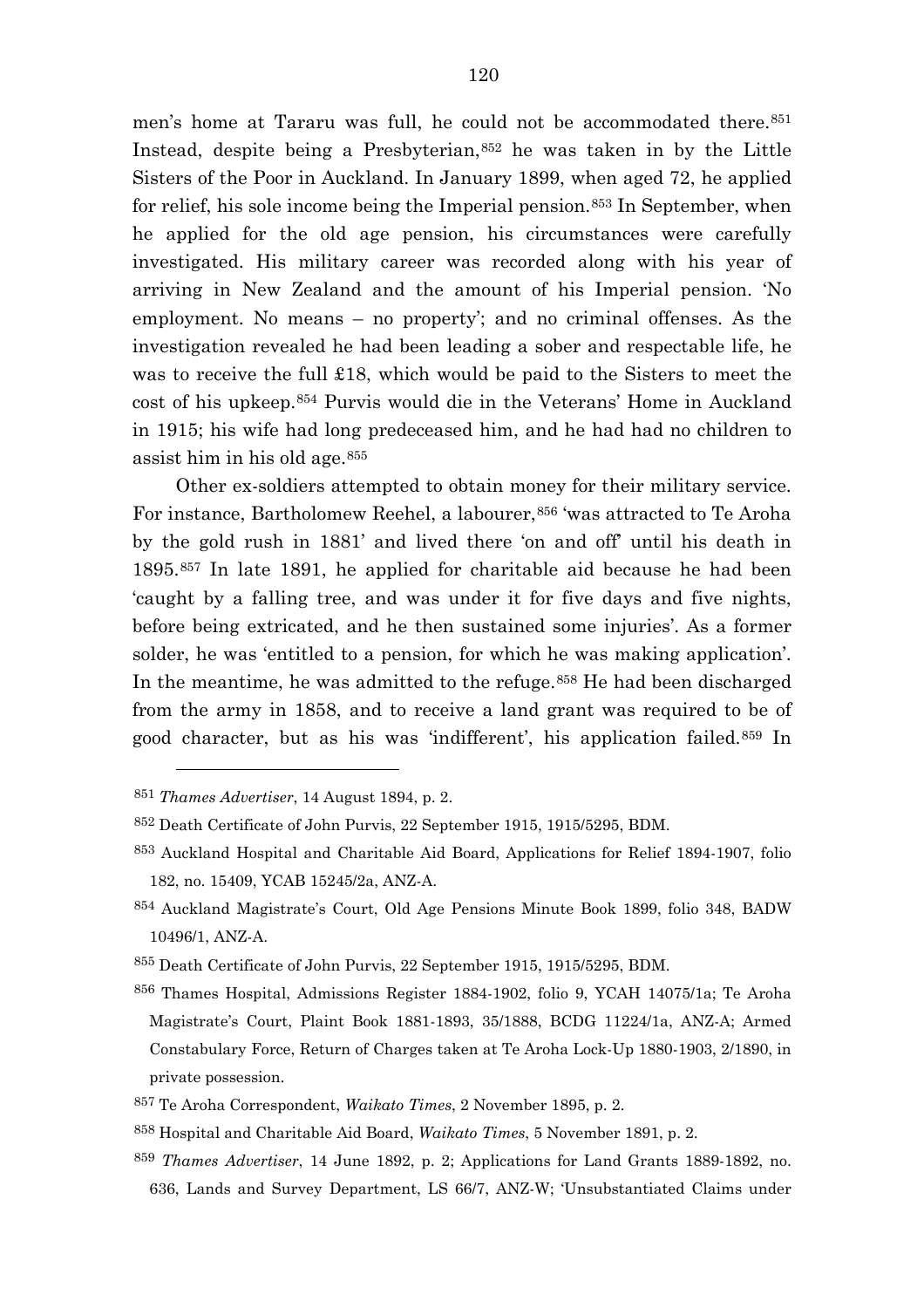1893, having left the refuge, he tendered to be caretaker at the hot springs domain, again unsuccessfully.[860](#page-121-0) At the same time, the local policeman applied on his behalf for relief, as he 'was unable to do any work'. He received a pittance, 4s a week.<sup>[861](#page-121-1)</sup> Two years later he died, aged 68, of chronic bronchitis combined with general debility lasting two years.[862](#page-121-2) Some of his money had been wasted on drink; in 1890 he had pleaded guilty to a charge of drunkenness, being discharged with a caution because he was an 'old resident in the place and had not been brought up on a like charge previously'.[863](#page-121-3) When he died, his estate was valued under £5, and the policeman had to meet the cost of burying him.[864](#page-121-4)

Patrick Sheehy's only involvement in mining was in 1888, when he had one claim at Tui. Four months after occupying it, he sought protection 'on account of the wet weather and the ground continually coming in on me'. To strengthen his application, he attached a doctor's certificate that, as he was 'suffering from inflammation of finger & hand', he was 'unable to follow his employment'.<sup>[865](#page-121-5)</sup> His usual occupations were farming and contracting, <sup>[866](#page-121-6)</sup> and this unsuccessful claim would only have lost him money two years after he had become bankrupt.<sup>[867](#page-121-7)</sup> In 1894 he 'dropped dead on the Te Aroha road, near Paeroa', presumably of a heart attack, although his death certificate blamed it on 'the visitation of God'.[868](#page-121-8) He left his widow, Mary Ann, and his eight children by his first wife three sections of land with a total value of

 $\overline{a}$ 

<span id="page-121-7"></span><sup>867</sup> *Thames Advertiser*, 12 November 1886, p. 3, District Court, 8 December 1886, p. 2.

the Naval and Military Settlers and Volunteers Land Acts, 1889, 1891, and 1892', *AJHR*, 1894, H-23, p. 29.

<span id="page-121-0"></span><sup>860</sup> *Auckland Weekly News*, 11 November 1893, p. 29.

<span id="page-121-1"></span><sup>861</sup> Hospital and Charitable Aid Board, *Waikato Times*, 2 November 1893, p. 2.

<span id="page-121-2"></span><sup>862</sup> Death Certificate of Bartholomew Reehal, 31 October 1895, 1895/5734, BDM.

<span id="page-121-3"></span><sup>863</sup> Magistrate's Court, *Te Aroha News*, 22 January 1890, p. 2.

<span id="page-121-4"></span><sup>864</sup> *New Zealand Gazette*, 9 January 1896, p. 24; Death Certificate of Bartholomew Reehal, 31 October 1895, 1895/5734, BDM.

<span id="page-121-5"></span><sup>865</sup> Te Aroha Warden's Court, Register of Applications 1883-1900, 75/1888, BBAV 11505/1a; Applications for Protection 1888, 76/88, BBAV 11289/12a, ANZ-A.

<span id="page-121-6"></span><sup>866</sup> For example, *Thames Advertiser*, 25 January 1881, p. 3, Ohinemuri Magistrate's Court, 8 April 1881, p. 3, 21 May 1885, p. 2; *Thames Star*, 8 July 1890, p. 2.

<span id="page-121-8"></span><sup>868</sup> *Thames Advertiser*, 14 June 1894, p. 2; Death Certificate of Patrick Sheehy, 12 June 1894, 1894/2624, BDM; Inquest on Patrick Sheehy, Justice Department, J 46 COR, 1894/395, ANZ-W.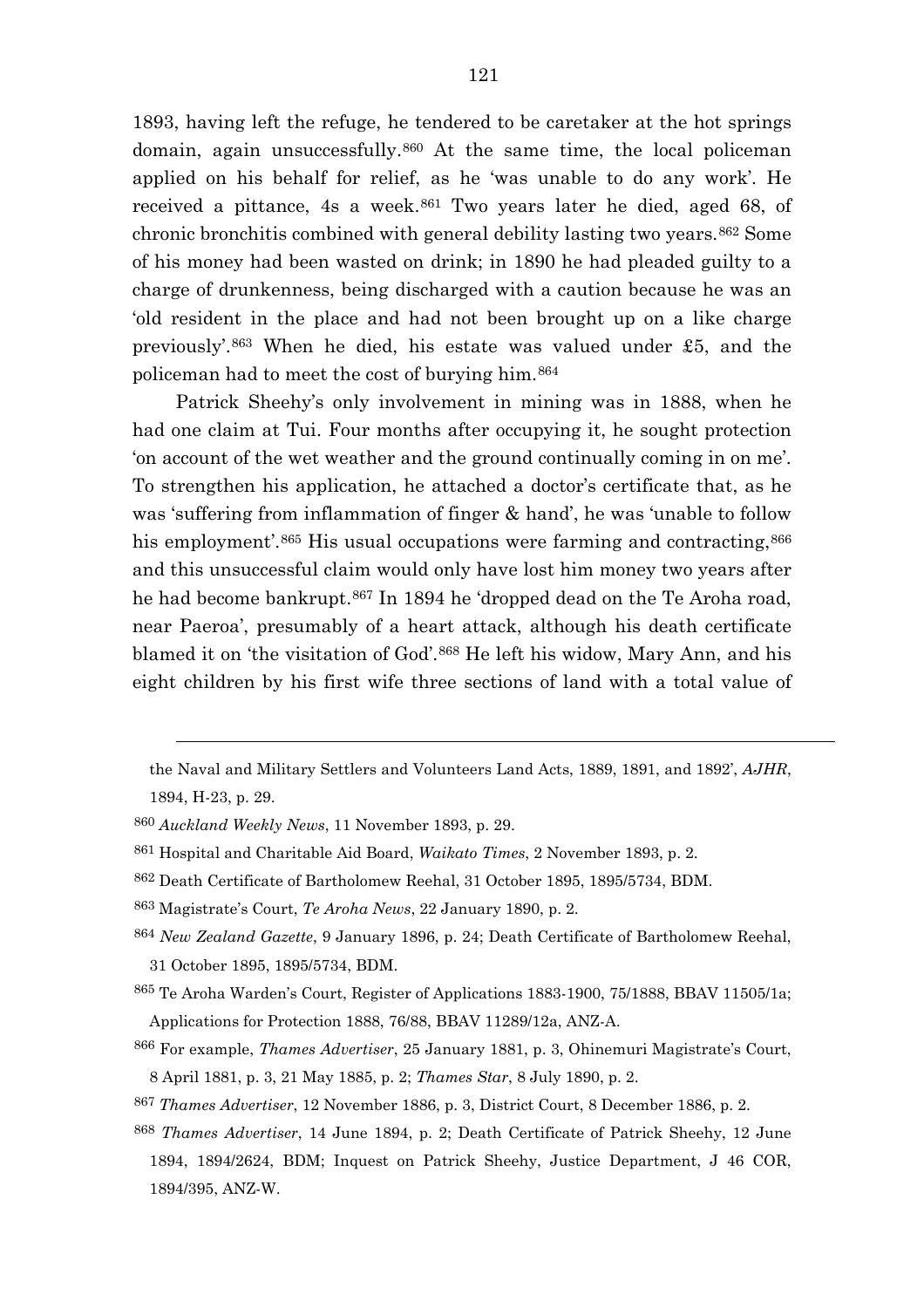£150, the whole estate being worth £332 2s 5d.<sup>[869](#page-122-0)</sup> In 1901, his widow sued her brother for maintenance under the Destitute Persons Act. 'The case was dismissed, as the evidence did not prove the plaintiff to be a destitute person under the Act'.[870](#page-122-1) Four years later, when she applied for an old age pension, she explained why she was destitute:

The land alleged to be owned by the applicant not owned by her – when husband died the property sold by mortgager – I have no land. My brother who was mortgager purchased the land – I have no property. I have no money. All I have is my bed. I don't earn anything. I live with my brother who maintains me.

She received the full pension.[871](#page-122-2)

## **CHARITY**

Several charitable acts were recorded. For instance, in December 1883, George Williams, a 'decrepit old man' who had lived in Te Aroha for about three years 'vending tripe', was consigned to the Thames hospital by the police, where he died the following evening 'from general debility'.[872](#page-122-3) Then a Thames baker aged 64, the cause of death was recorded as exhaustion resulting from 'Old Age & Starvation'.[873](#page-122-4) The *Thames Advertiser* discovered one bright aspect of his last hours:

It is satisfactory to know that the promptitude of our local police ensured the poor old fellow the necessary creature comforts in his last hours, for there can be no doubt that had they not taken pity on him his end would have been hastened and embittered by the circumstances in which they found him.[874](#page-122-5)

One way to assist the poverty-stricken or destitute was to raise funds amongst the community. The suicide of Walter Adair of Waiorongomai in

<span id="page-122-0"></span><sup>869</sup> Probate of Patrick Sheehy, Probates, BBAE 1569/1723; Testamentary Register 1892- 1896, folio 101, BBCB 4208/3, ANZ-A.

<span id="page-122-1"></span><sup>870</sup> Magistrate's Court, *Thames Star*, 17 June 1901, p. 3.

<span id="page-122-2"></span><sup>871</sup> Paeroa Magistrate's Court, Old Age Pensions Minute Book 1899-1906, folio 159, ZAAP 13788/1a, ANZ-A.

<span id="page-122-3"></span><sup>872</sup> *Thames Advertiser*, 8 December 1883, p. 2.

<span id="page-122-4"></span><sup>873</sup> Death Certificate of George Williams, 7 December 1883, 1883/4924, BDM.

<span id="page-122-5"></span><sup>874</sup> *Thames Advertister*, 8 December 1883, p. 2.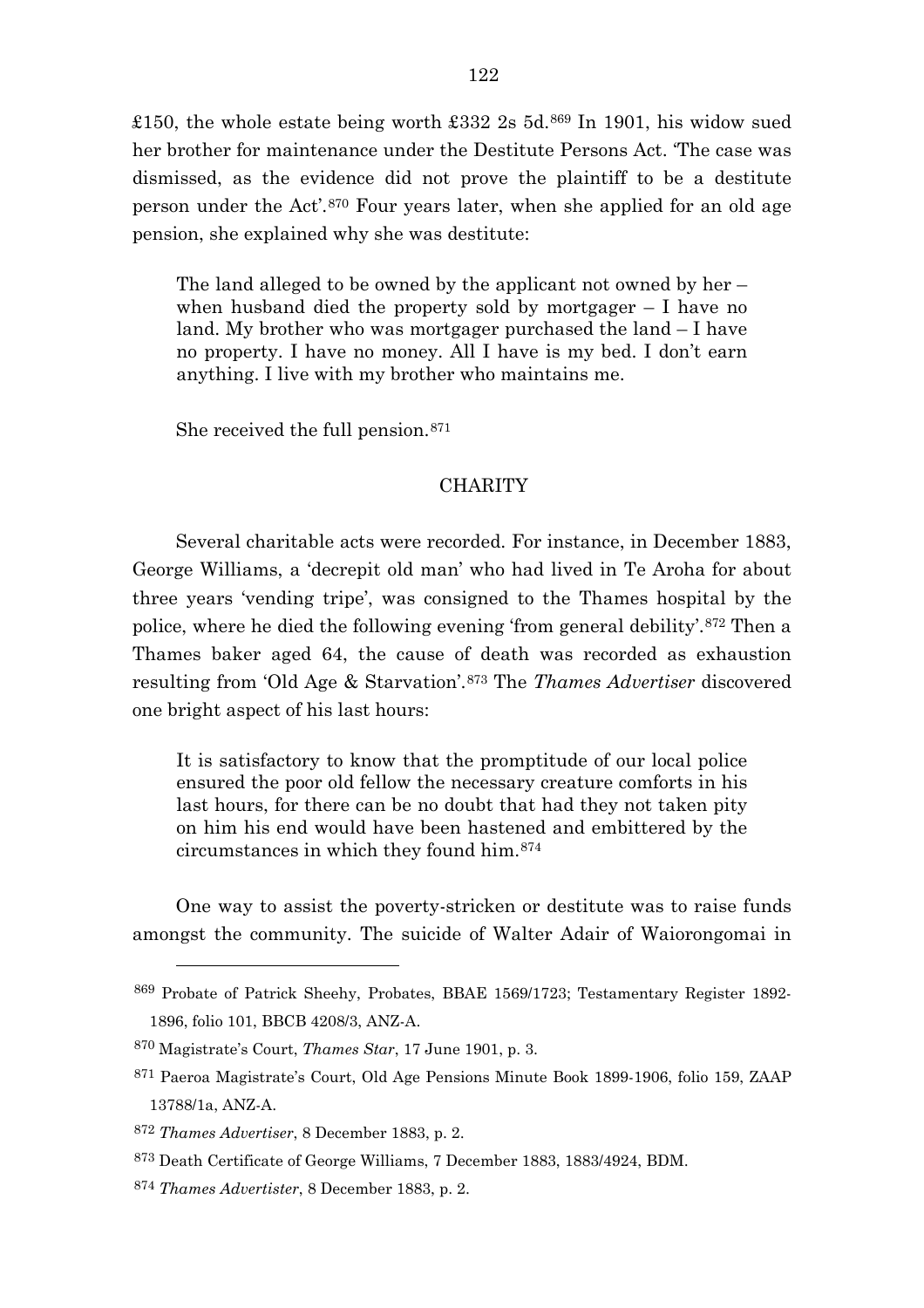1884 was an example of miners and other residents assisting a family in great need. Adair, formerly an assistant in a Waiorongomai store, went to a Thames hotel with one of his sons, and appeared confused and worried about his paralysed wife. The publican recalled him saying 'something about "he might get seven years for what he had done," and witness asked jocularly, "Why, you haven't murdered anyone, have you?" and the matter dropped'. Leaving the hotel 'the worse for liquor', his body was later found 570 feet down the New Prince Imperial shaft.[875](#page-123-0) On his body was 15s 7d and a note: 'Dear Annie – I send you £5; don't tell anybody I sent it to you – not even your dearest friend'. The police had discovered that the previous day he had cashed a cheque for £6 5s signed by Henry Hopper Adams, the leading Waiorongomai mine and battery manager;<sup>[876](#page-123-1)</sup> 'when the signature was compared with authentic ones in the Registrar's Office, they were found to be dissimilar, and it was thought this circumstance might have something to do with expressions given vent to by the deceased, and with the troubled state of mind he was in'. The coroner suggested that the evidence 'pointed rather to an intentional act on the part of the deceased than to an accident. The case was, however, a difficult one to decide'. The jury, not wishing to brand him a suicide, after a brief consideration determined there 'was not sufficient evidence to show how he got into the shaft'.[877](#page-123-2)

A Te Aroha correspondent reported he was 'about 36 years of age, and was lately out of employment. He leaves a wife and three young children totally unprovided. His wife is quite helpless, being partially paralysed'.[878](#page-123-3) As in Te Aroha he was considered 'a man of excellent character', subscriptions for his family were 'cheerfully given on all sides, and a considerable sum will be the result, possibly £50 or more'. His widow's brother and sister took her and the children to live in Napier with them.[879](#page-123-4) Contributions would have been encouraged by the statement that Adams had 'no reason to doubt but that his signature to the cheque' was genuine and not forged.[880](#page-123-5)

<span id="page-123-0"></span><sup>875</sup> *Thames Star*, 5 December 1884, p. 2.

<span id="page-123-2"></span><span id="page-123-1"></span><sup>876</sup> See paper on his life.

<sup>877</sup> *Thames Star*, 6 December 1884, p. 2.

<span id="page-123-3"></span><sup>878</sup> Te Aroha Correspondent, *Thames Star*, 6 December 1884, p. 2.

<span id="page-123-4"></span><sup>879</sup> *Te Aroha News*, 6 December 1884, p. 2, 13 December 1884, p. 2.

<span id="page-123-5"></span><sup>880</sup> *Thames Star*, 8 December 1884, p. 2.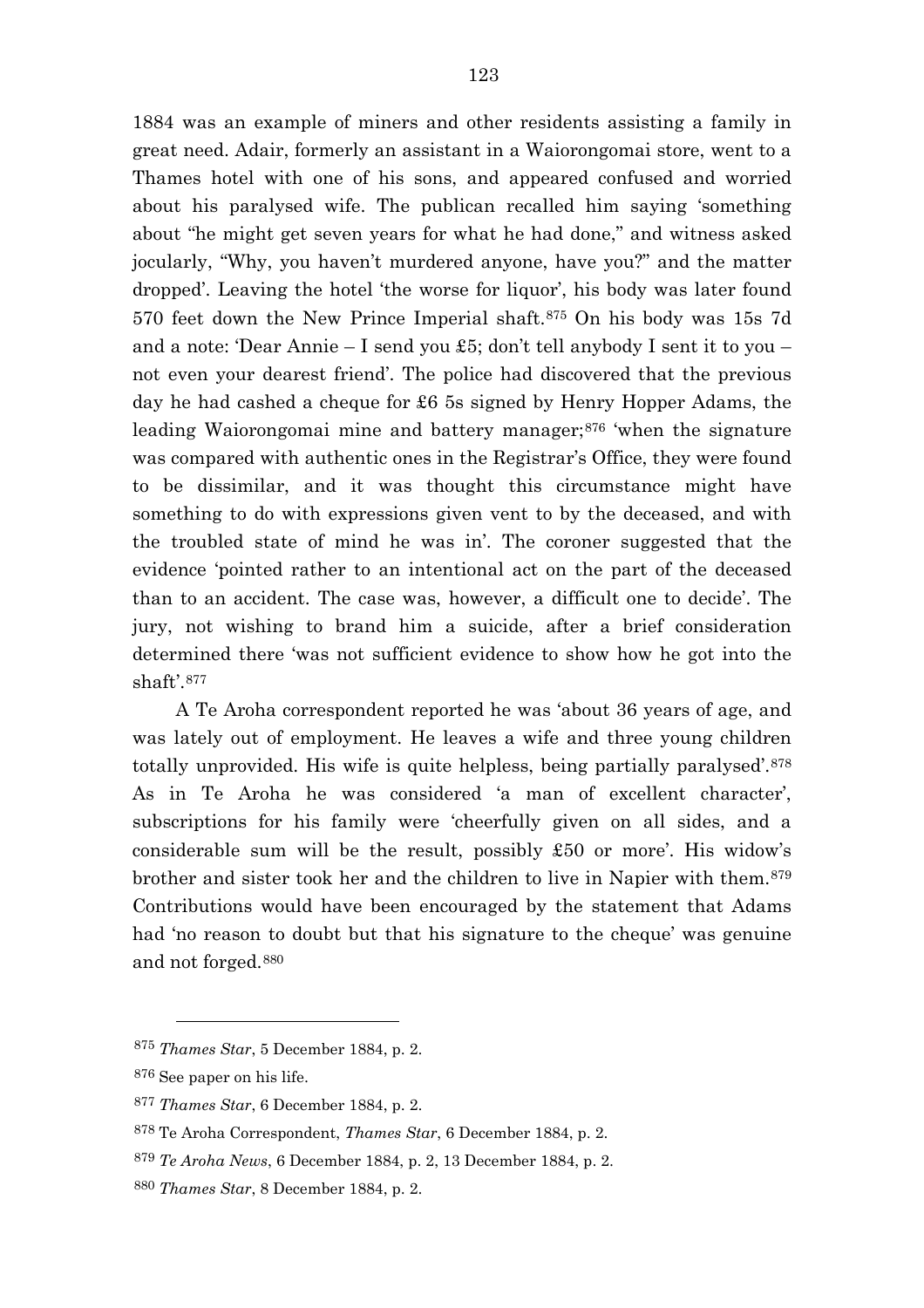In another example of the community assisting the bereaved, in 1901 the Karangahake Dramatic Club put on a performance at Te Aroha for the benefit of a local woman whose son, 'upon whom she greatly depended', was killed in a Karangahake mine. The performance attracted 'a splendid audience'.[881](#page-124-0) 'His fellow-employees in the mine started a fund wherewith to purchase a home for his mother. Paeroa, Waikino, and Waitekauri sent in contributions, and these were augmented by the proceeds of dramatic performances at Te Aroha and elsewhere'. Sufficient was raised to purchase a house at Te Aroha for the mother and her children.[882](#page-124-1)

Hospital boards provided charitable aid for those whose relatives could not or would not assist them. Sometimes temporary food rations were provided, the amount of meat and groceries being carefully determined to provide sufficient for adults and children.[883](#page-124-2)

John Glasford Corbett, the son of a major-general, attained the rank of captain in the Military Settlers in Taranaki and was a justice of the peace at Cambridge during the 1880s.[884](#page-124-3) Most of one leg was amputated after being caught in a rope when a vessel was being hauled into an Auckland wharf.[885](#page-124-4) When he invested in the New Find Company he described himself as a gentleman.[886](#page-124-5) In April 1889, the *Te Aroha News* reported that 'a poor man familiarly known as "Captain" Corbett, who prior to his illness was working in the bush at Waiorongomai', had been sent to the Waikato hospital.[887](#page-124-6) A correspondent described his circumstances as 'a hard case in more senses than one'.

His personal appearance is familiar throughout the whole of the North Island, by his wooden leg; many of your Auckland readers will easily associated the gallant Captain with the dull thud of his perambulating Queen-street. Some months ago he came here

<span id="page-124-6"></span><sup>887</sup> *Te Aroha News*, 13 April 1889, p. 2.

<span id="page-124-0"></span><sup>881</sup> 'Te Aroha', *Auckland Weekly News*, 12 July 1901, p. 30.

<span id="page-124-1"></span><sup>882</sup> 'Te Aroha', *Auckland Weekly News*, 12 September 1901, p. 25.

<span id="page-124-2"></span><sup>883</sup> J.E. Banks (Secretary, Thames Hospital Board) to E.J. Priestly (Deputy Relieving Officer, Paeroa), 30 September 1902, 3 July 1903, Thames Hospital Board, Letterbook 1901-1907, pp. 171, 358, YYBP A431/99, ANZ-A.

<span id="page-124-3"></span><sup>884</sup> *New Zealand Herald*, 19 March 1886, p. 5, Police Court, 20 March 1889, p. 6, 17 April 1889, p. 5; *Te Aroha News*, 3 May 1884, p. 2; *Waikato Times*, 27 July 1889, p. 2; T.W. Gudgeon, *The Defenders of New Zealand* (Auckland 1887), pp. 483-484.

<span id="page-124-4"></span><sup>885</sup> *New Zealand Herald*, 17 April 1889, p. 5.

<span id="page-124-5"></span><sup>886</sup> *New Zealand Gazette*, 23 March 1882, p. 489.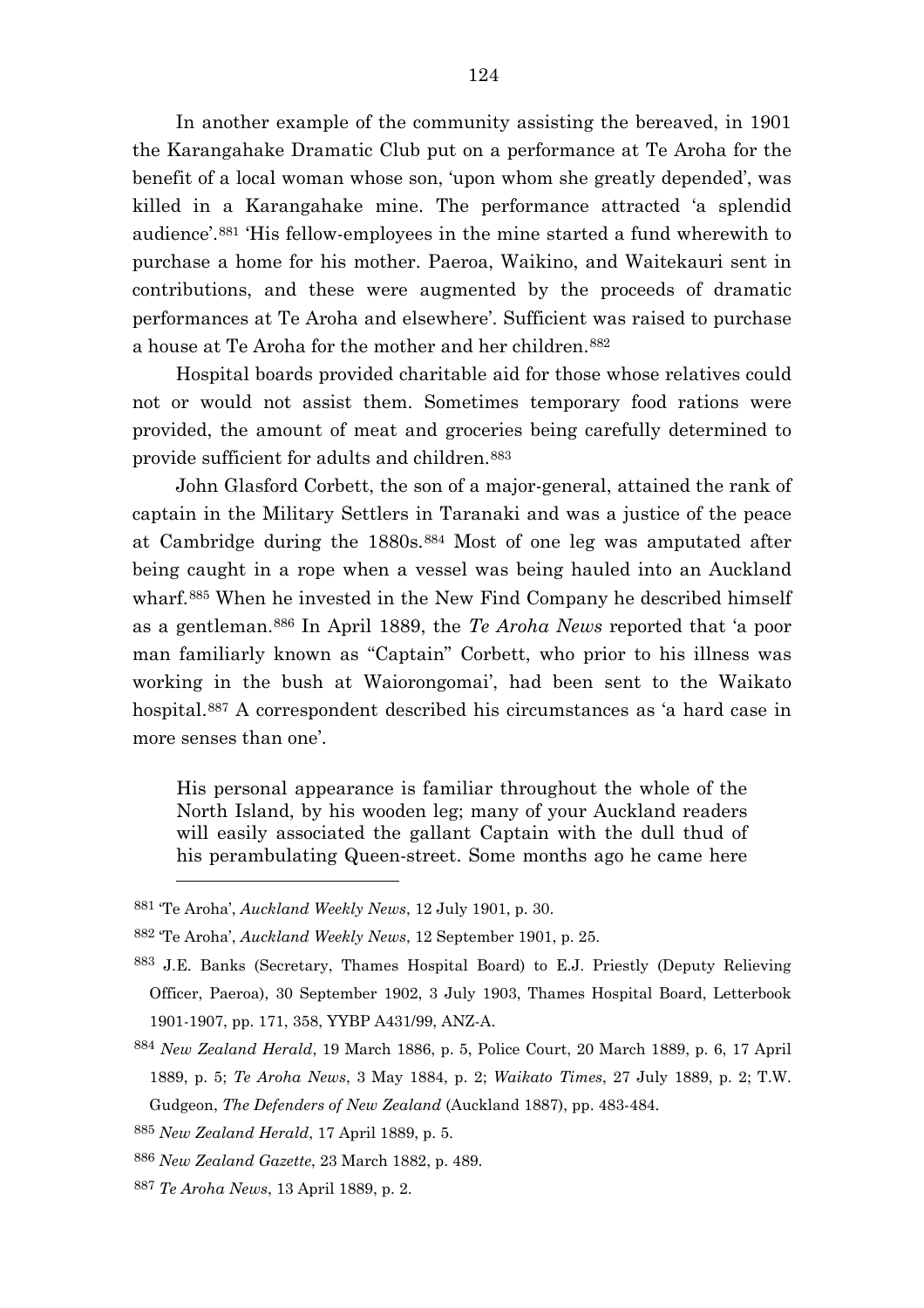from Taupo, staying a short time, he suddenly disappeared from our streets, and after an absence of six or seven weeks turned up again last Monday. It appears that after leaving Te Aroha he worked his passage into the hills at the back of Waiorongomai, reaching the camp of Mr [John] Howland, bush contractor,[888](#page-125-0) where, on the strength of a slight previous acquaintance he rested, and received every hospitality and attention that gentleman and his workmen could provide. His sojourn however, became somewhat protracted, if not irksome, having run into six weeks; in fact he had become such a burden and annoyance to the men that they determined he or they should quit the hill. A difficulty arose – the lame knee had been hurt – and the captain was unable to proceed, but this was got over by the construction of a stretcher, and on this he was borne by four stalwart bushmen from the hilltop to the flat, a distance of over three miles, and to the credit of these men, each one subscribed five shillings to help him on his way. Mr Howland also contributed £2 with the same object. As already stated, he came back here on Monday, and obtained bed and board at Thomson's Family Hotel. It was soon, however, found he was not in a fit state to occupy hotel accommodation, and being discharged on Wednesday he got into one of Mr Gallagher's omnibuses, and was ultimately that evening content to lay down in an empty horse-stall, where at the present moment he is laid on a mattress – a helpless, homeless, crippled old man. A subscription was raised by a few of the townspeople on Thursday morning to defray his expenses to the Waikato Hospital of this unfortunate wreck, and it is expected he will be able to be moved there on Friday.<sup>[889](#page-125-1)</sup>

The local policeman took him to the hospital. 'He was in a deplorable state, a sad picture of a ruined life, and apparently near the end of his misery'.[890](#page-125-2) The following day he died, aged 59, because of mortification of the stump of his leg.[891](#page-125-3)

In early 1890, after the collapse of the Te Aroha Silver and Gold Mining Company, the economic decline of the district was illustrated by four applications for relief within six weeks.<sup>[892](#page-125-4)</sup> Later in the year, a member of the Waikato Hospital and Charitable Aid Board commented that, unless

<span id="page-125-0"></span><sup>888</sup> See *Te Aroha News*, 4 August 1888, p. 2, 13 October 1888, p. 2, 2 March 1889, p. 2, 6 July 1889, p. 2, Magistrate's Court, 11 December 1889, p. 2.

<span id="page-125-1"></span><sup>889</sup> Te Aroha Correspondent, *Waikato Times*, 16 April 1889, p. 2.

<span id="page-125-2"></span><sup>890</sup> *Waikato Times*, 16 April 1889, p. 2.

<span id="page-125-3"></span><sup>891</sup> *Waikato Times*, 18 April 1889, p. 2; *New Zealand Herald*, 17 April 1889, p. 5.

<span id="page-125-4"></span><sup>892</sup> *Waikato Times*, 8 May 1890, p. 2.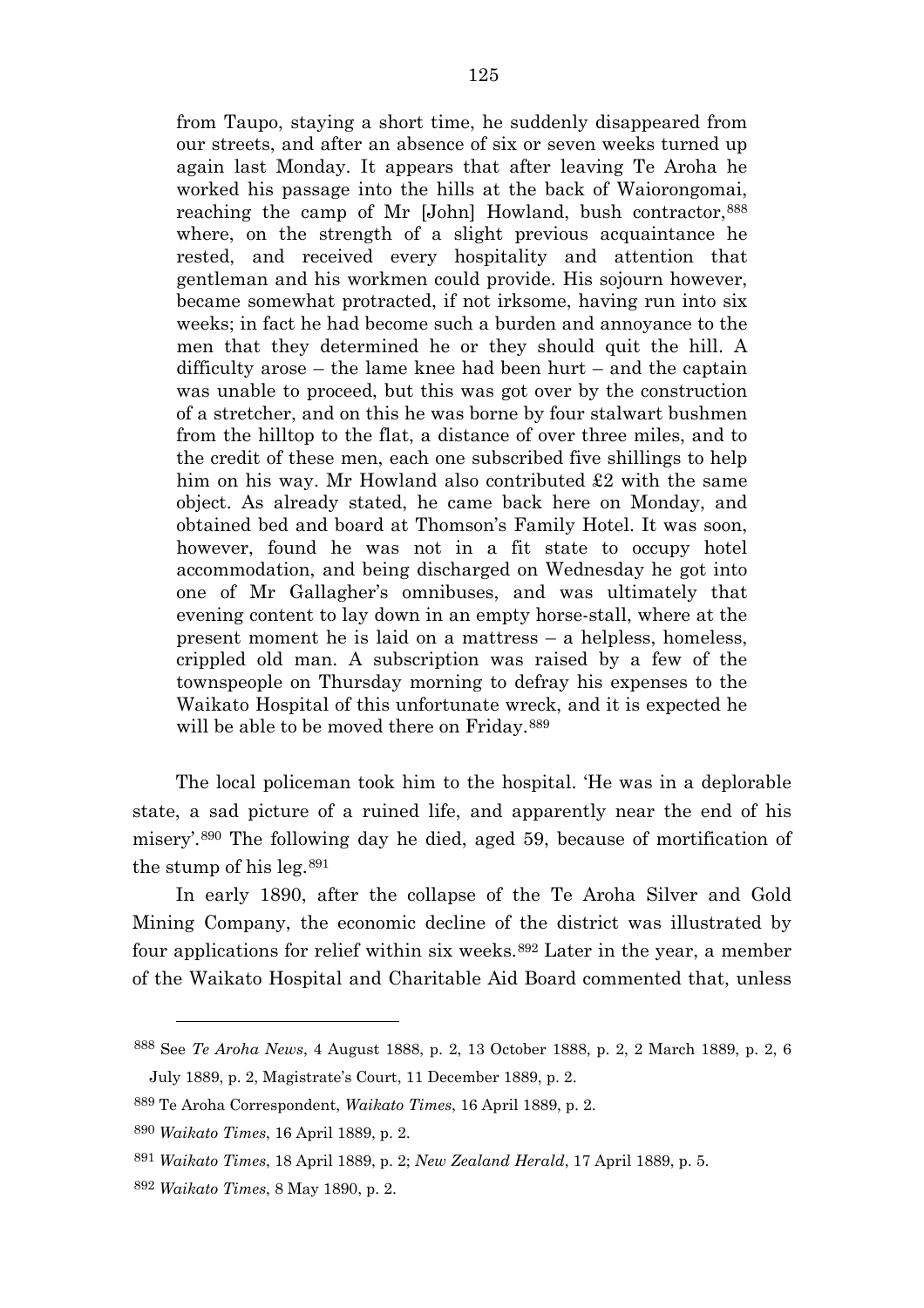there was an improvement in Waiorongomai's prospects, 'the Board might expect a large increase in the number of applications for relief.<sup>[893](#page-126-0)</sup> Amongst those granted relief were two widows, one because neither she nor her children had much income.[894](#page-126-1)

Arthur Burchell, a Waiorongomai miner, died in 1888 aged only 31, after a 'lingering and painful illness of some weeks', namely pneumonia of the left lung, probably caused by mining. Presumably because of poverty, he had no medical attendant during his last 12 days.<sup>[895](#page-126-2)</sup> A Thames doctor treating Henry Hopper Adams had visited him briefly two weeks before he died.[896](#page-126-3) His widow was left with three children aged from five to eight: as they were 'totally without means, a subscription was opened on their behalf, and chiefly through the efforts of' Hugh McLiver, manager of the New Find, [897](#page-126-4) and another miner, Michael Dineen O'Keeffe, [898](#page-126-5) 'the handsome sum of £35' was raised. 'As showing the hearty response made to the call', the local newspaper reported 'that between four and six o'clock on Saturday, no less than £27 was raised. The sum collected will place the widow in a better position to earn a living'.[899](#page-126-6) When applying for relief in 1890, she explained that since being widowed 'she had kept herself by washing, but now, owing to the number of men having left the mines, she is unable to do so any longer'. The police confirmed the accuracy of her application, 'and stated that the case was a suitable one for relief'. She was granted temporary relief of 5s a week.[900](#page-126-7) Four months later, finding this amount too small, she unsuccessfully applied for an increase.<sup>[901](#page-126-8)</sup>

Another Waiorongomai woman applied for relief in 1890 for herself and sons, aged four and one. Her husband, Wells Barker, a farm labourer at Shaftesbury,[902](#page-126-9) had left her eight months previously, for reasons unstated, but perhaps to find work in other mining districts, and she had not heard

<span id="page-126-0"></span><sup>893</sup> *Waikato Times*, 4 September 1890, p. 2.

<span id="page-126-1"></span><sup>894</sup> *Waikato Times*, 6 March 1890, p. 3.

<span id="page-126-2"></span><sup>895</sup> *Te Aroha News*, 29 August 1888, p. 2; Death Certificate of Arthur Burchell, 25 August 1888, 1888/5408, BDM.

<span id="page-126-3"></span><sup>896</sup> *Te Aroha News*, 22 August 1888, p. 2.

<span id="page-126-4"></span><sup>897</sup> See paper on the New Find mine.

<span id="page-126-5"></span><sup>898</sup> See paper on his life.

<span id="page-126-6"></span><sup>899</sup> *Te Aroha News*, 29 August 1888, p. 2.

<span id="page-126-7"></span><sup>900</sup> Hospital and Charitable Aid Board, *Waikato Times*, 8 May 1890, p. 2.

<span id="page-126-8"></span><sup>901</sup> Hospital and Charitable Aid Board, *Waikato Times*, 4 September 1890, p. 2.

<span id="page-126-9"></span><sup>902</sup> *Tauranga Electoral Roll, 1887*, p. 2.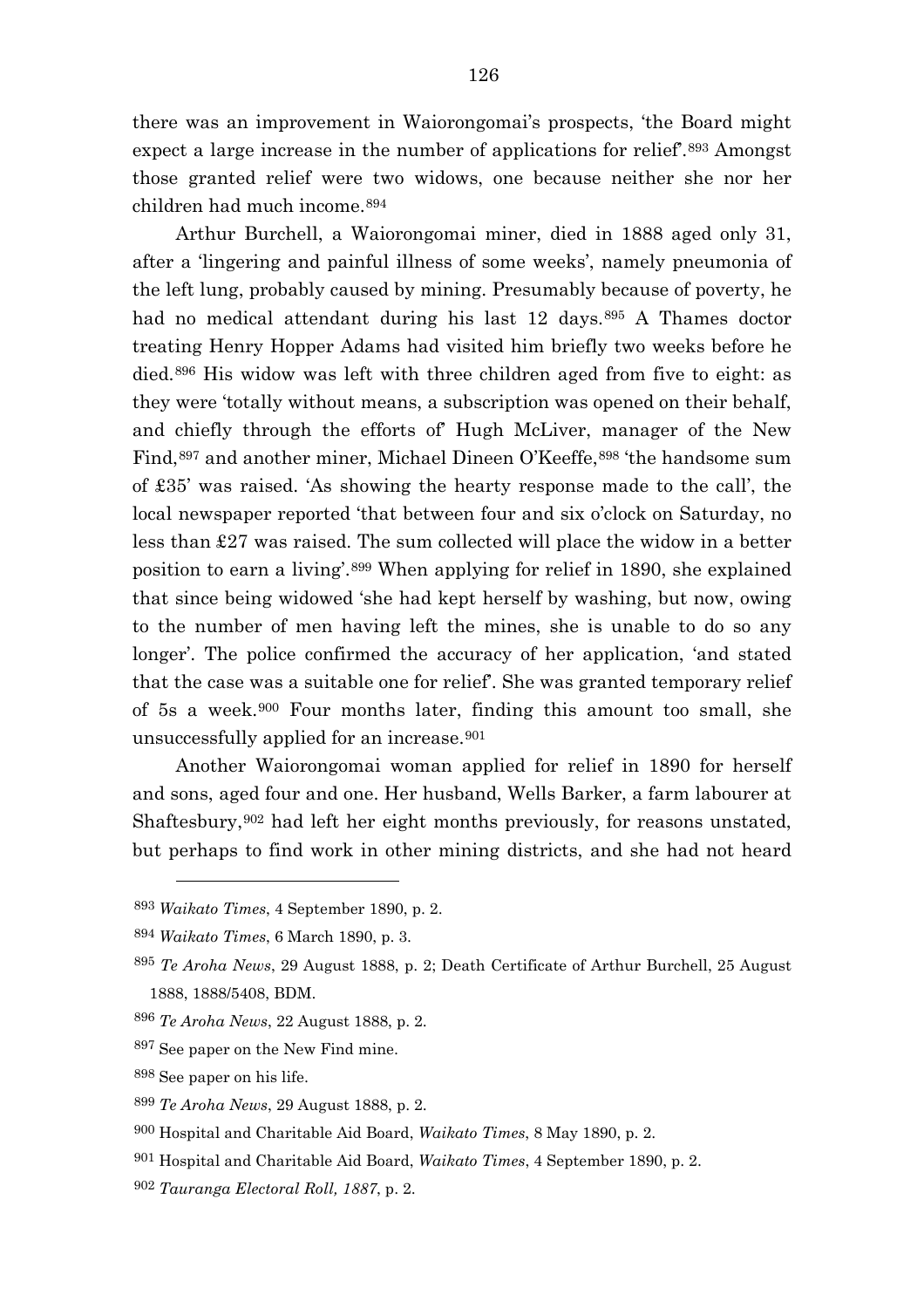from him again. 'She was willing to go to service if she could get something done for her children'. Although she had three brothers living in New Zealand, they could not assist, and temporary relief of 5s a week was granted.[903](#page-127-0)

In 1893, a woman with two children who had been abandoned by her husband was supported by her neighbours 'for some time'. Upon investigation, she was granted 5s a week, but two months later this aid ceased because she had been appointed 'to a position at the baths' on the domain.[904](#page-127-1) The following year, another Te Aroha wife with two children was abandoned in a different way. 'She had been over a year from Sydney, when her husband was supposed to follow her, but did not do so'. Thomas Gavin, a community leader,<sup>[905](#page-127-2)</sup> assured the board that the case was genuine, and that although she was living with her mother, 'the father who was of dissolute habits did not contribute to the support of either of them'. The board considered 'that the woman was capable of earning wages by going to service, and she would then be able to contribute something towards the support of her children'.<sup>[906](#page-127-3)</sup> As she did not appeal to the board for assistance later on, perhaps she did as recommended.

The charitable boards always encouraged self-reliance, largely for their own financial benefit. For example, in 1899 Edmund Cornes, brother of Clem,[907](#page-127-4) obtained temporary relief from the Waikato board whilst his circumstances were investigated.[908](#page-127-5) A Te Aroha member reported to the board:

Cornes was a well educated man, between 50 and 60 years of age, but who would not work because he considered he was too weak. The speaker thought he was quite capable of working as a tutor to young children, but added that up to the time he (Cornes) received the temporary relief from the Board he was on the verge of starvation. – The Board decided to discontinue the relief.[909](#page-127-6)

<span id="page-127-0"></span><sup>903</sup> Hospital and Charitable Aid Board, *Waikato Times*, 2 October 1890, p. 2.

<span id="page-127-1"></span><sup>904</sup> Hospital and Charitable Aid Board, *Waikato Times*, 7 September 1893, p. 2, 5 October 1893, p. 2, 7 December 1893, p. 5.

<span id="page-127-2"></span><sup>905</sup> See paper on his life.

<span id="page-127-3"></span><sup>906</sup> Hospital and Charitable Aid Board, *Waikato Times*, 18 September 1894, p. 6.

<span id="page-127-4"></span><sup>907</sup> See paper on Clement Augustus Cornes.

<span id="page-127-5"></span><sup>908</sup> *Waikato Argus*, 4 November 1899, p. 2.

<span id="page-127-6"></span><sup>909</sup> Charitable Aid Board, *Waikato Argus*, 29 December 1899, p. 3.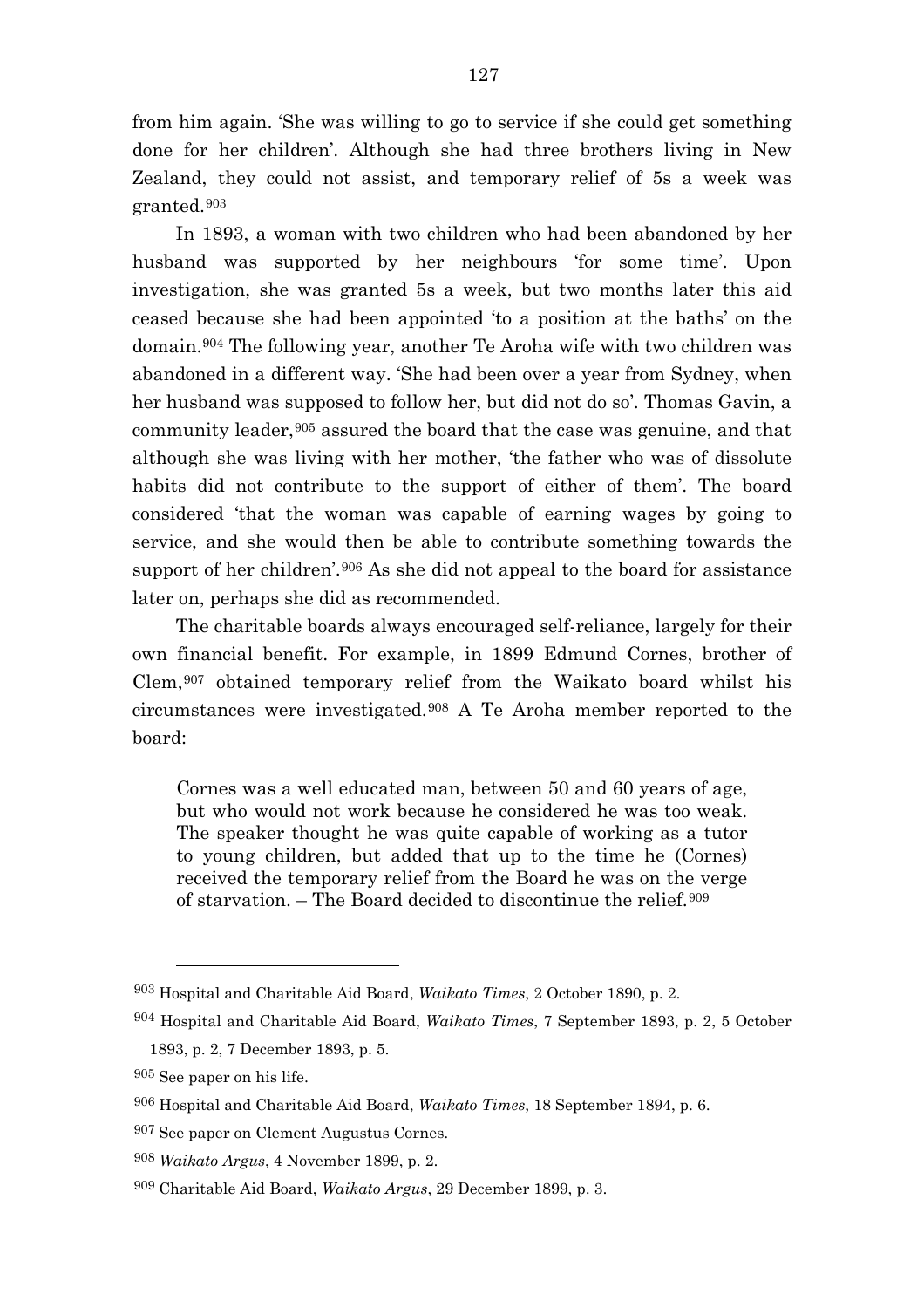One month later, for unspecified reasons, the board decided to admit him into the refuge for elderly men.<sup>[910](#page-128-0)</sup>

William Henry Andrew mined at Waiorongomai from 1883 until shortly before his death in 1889.<sup>[911](#page-128-1)</sup> In June 1889, a Waiorongomai correspondent reported that 'the old gentleman' was 'very low, and I regret to say the worst fears are entertained'.[912](#page-128-2) The day after this prognosis was published, he died at the not extraordinarily old age of 57, of an attack of bronchitis lasting three weeks,[913](#page-128-3) which may have been miners' complaint. An obituary described him as having been 'in indifferent health for some time past, and latterly was suffering from a severe attack of bronchitis, together with heart disease'.[914](#page-128-4) During his last three weeks he had been 'gradually getting worse and worse, and finally succumbing in great agony'.[915](#page-128-5) When he arrived at Waiorongomai, he

brought a few hundred pounds with him. He was, however, rather unfortunate in his mining speculations, and prior to his death had run through his savings, and his wife and one child (a daughter of about 15 years of age), are left without means. Mr Andrew generally held a small mining area on his own account, and on May 28th last, obtained four months' protection for his last speculation in this respect.<sup>[916](#page-128-6)</sup>

The reasons given for his two 1889 applications for protection of this claim, the Ophia, were 'Short of funds' and 'Want of funds', combined with not being able to get his quartz to a battery until a tramway was extended to his ground.[917](#page-128-7)

<span id="page-128-0"></span><sup>910</sup> Charitable Aid Board, *Waikato Argus*, 26 January 1900, p. 3.

<span id="page-128-1"></span><sup>911</sup> Te Aroha Warden's Court, Miner's Right no. 2113, issued 14 November 1883, Miners' Rights Butt Book 1883-1884, BBAV 11533/1m; Register of Applications 1883-1900, 22/1887, 18/1888, 11, 36/1889, BBAV 11505/1a; *Te Aroha News*, 8 August 1885, p. 7, 4 April 1888, p. 2, 9 May 1888, p. 2, 2 June 1888, p. 2, Waiorongomai Correspondent, 22 May 1889, p. 2.

<span id="page-128-2"></span><sup>912</sup> Waiorongomai Correspondent, *Te Aroha News*, 19 June 1889, p. 2.

<span id="page-128-3"></span><sup>913</sup> Death Certificate of William Henry Andrew, 20 June 1889, 1889/1878, BDM.

<span id="page-128-4"></span><sup>914</sup> *Te Aroha News*, 22 June 1889, p. 2.

<span id="page-128-5"></span><sup>915</sup> Waiorongomai Correspondent, *Te Aroha News*, 22 June 1889, p. 2.

<span id="page-128-6"></span><sup>916</sup> *Te Aroha News*, 22 June 1889, p. 2.

<span id="page-128-7"></span><sup>917</sup> Te Aroha Warden's Court, Mining Applications 1889, applications for protection by W.H. Andrew dated 21 January 1889, 11 May 1889, BBAV 11289/12a, ANZ-A.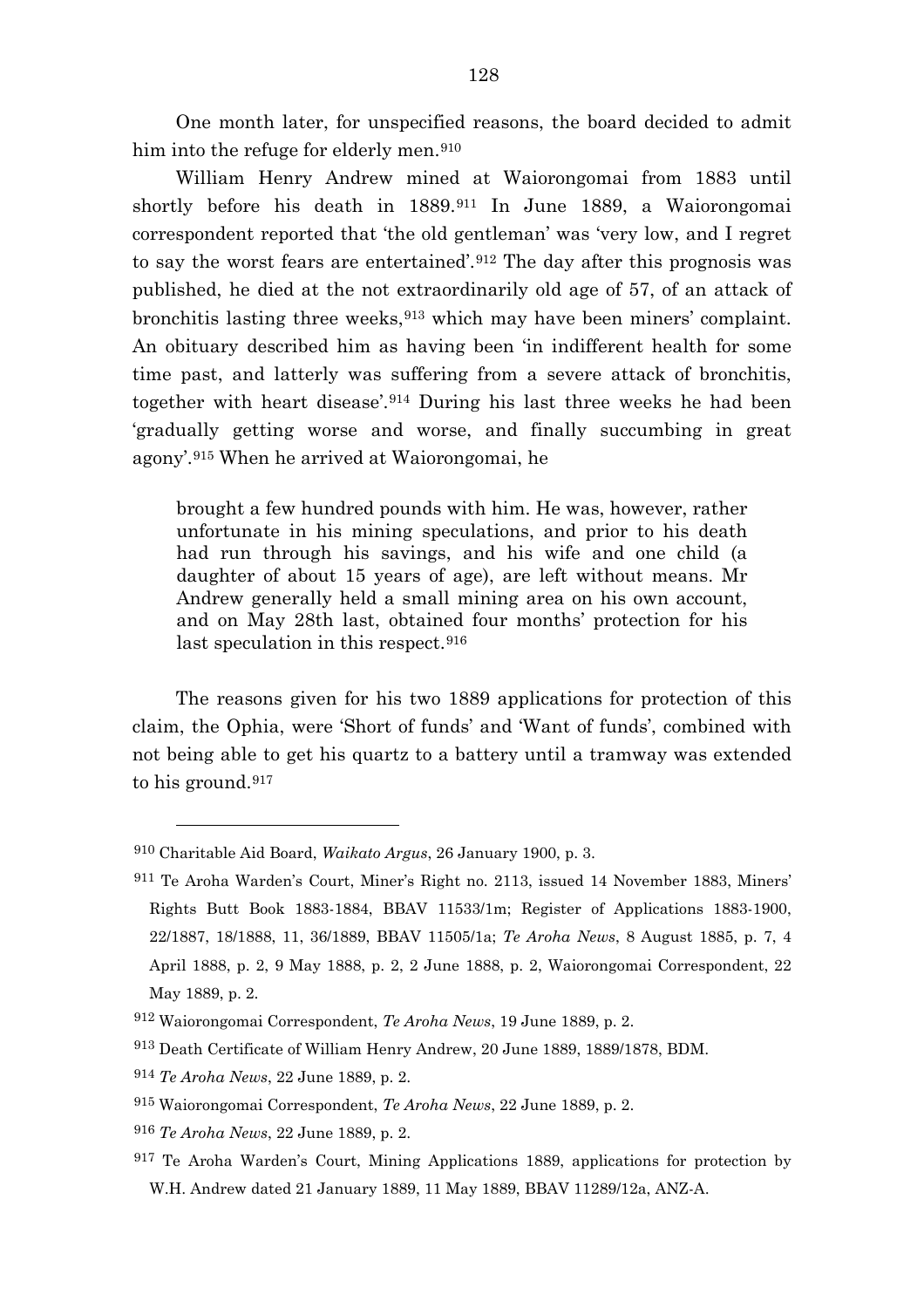Andrews, a Waiorongomai pioneer, had, 'by his kindly and genial disposition, won many friends'.[918](#page-129-0) 'Much sympathy' was felt for his bereaved family,[919](#page-129-1) sympathy that resulted in appropriate action. Nine days after his death, the subscription lists for his widow were 'being rapidly filled up, the residents responding most liberally'. One man had collected 'about £20, another £12', and others were obtaining contributions from those working in the mines and battery. 'By the end of the week no doubt a very handsome sum will have been raised'.[920](#page-129-2) One week later, the subscription lists were still 'being liberally responded to', and it was expected 'a handsome sum will be raised'.[921](#page-129-3) The full amount subscribed was not revealed, but it would not last forever; almost two years later, his widow and daughter applied for charitable aid.[922](#page-129-4)

Edmond Healy, a labourer, was one of six owners of a worthless Waiorongomai claim.[923](#page-129-5) A former soldier, he had fought, amongst other places, in the Indian Mutiny, the Crimea, and the Waikato before becoming for a time a member of the armed constabulary.[924](#page-129-6) His drunkenness led to a court martial (in 1866), several fines, and even caused him to threaten to kill his wife, Harriet, who attempted to restrict his excesses.[925](#page-129-7) It must also have created financial problems. In 1893, when he was in hospital, the local policeman sought charitable relief because 'his family would be without support'; a temporary grant of 5s a week was granted.<sup>[926](#page-129-8)</sup> In April 1896, Harriet was unable to pay her rates.<sup>[927](#page-129-9)</sup> The following January, Healy died,

<span id="page-129-0"></span><sup>918</sup> Waiorongomai Correspondent, *Te Aroha News*, 22 June 1889, p. 2.

<span id="page-129-1"></span><sup>919</sup> *Te Aroha News*, 22 June 1889, p. 2.

<span id="page-129-2"></span><sup>920</sup> Waiorongomai Correspondent, *Te Aroha News*, 29 June 1889, p. 2.

<span id="page-129-3"></span><sup>921</sup> Waiorongomai Correspondent, *Te Aroha News*, 6 July 1889, p. 2.

<span id="page-129-4"></span><sup>922</sup> Hospital and Charitable Aid Board, *Waikato Times*, 6 August 1891, p. 2.

<span id="page-129-5"></span><sup>923</sup> Te Aroha Warden's Court, Register of Te Aroha Claims 1880-1888, folio 280, BBAV 1567/1a, ANZ-A.

<span id="page-129-6"></span><sup>924</sup> *Waikato Argus*, 7 January 1897, p. 2; *Te Aroha News*, 8 January 1897, p. 2.

<span id="page-129-7"></span><sup>925</sup> Maori War Index, Court Martials 1864-1868, no. 5004, Army Department, AD 32, ANZ-W; Armed Constabulary Force, Ngaruawahia Lock-Up Charge Book 1870-1898, nos. 54, 352, 417, BADX 4909/1a; Te Aroha Magistrate's Court, Criminal Record Book 1881-1896, 7-9/1892, BCDG 11220/1a, ANZ-A; Armed Constabulary Force, Return of Charges taken at Te Aroha Lock-Up 1880-1903, 5/1892, in private possession;

<span id="page-129-8"></span><sup>926</sup> Charitable Aid Board, *Waikato Times*, 2 November 1893, p. 2.

<span id="page-129-9"></span><sup>927</sup> Piako County Council, Letterbook 1893-1899, p. 673, Matamata-Piako District Council Archives, Te Aroha.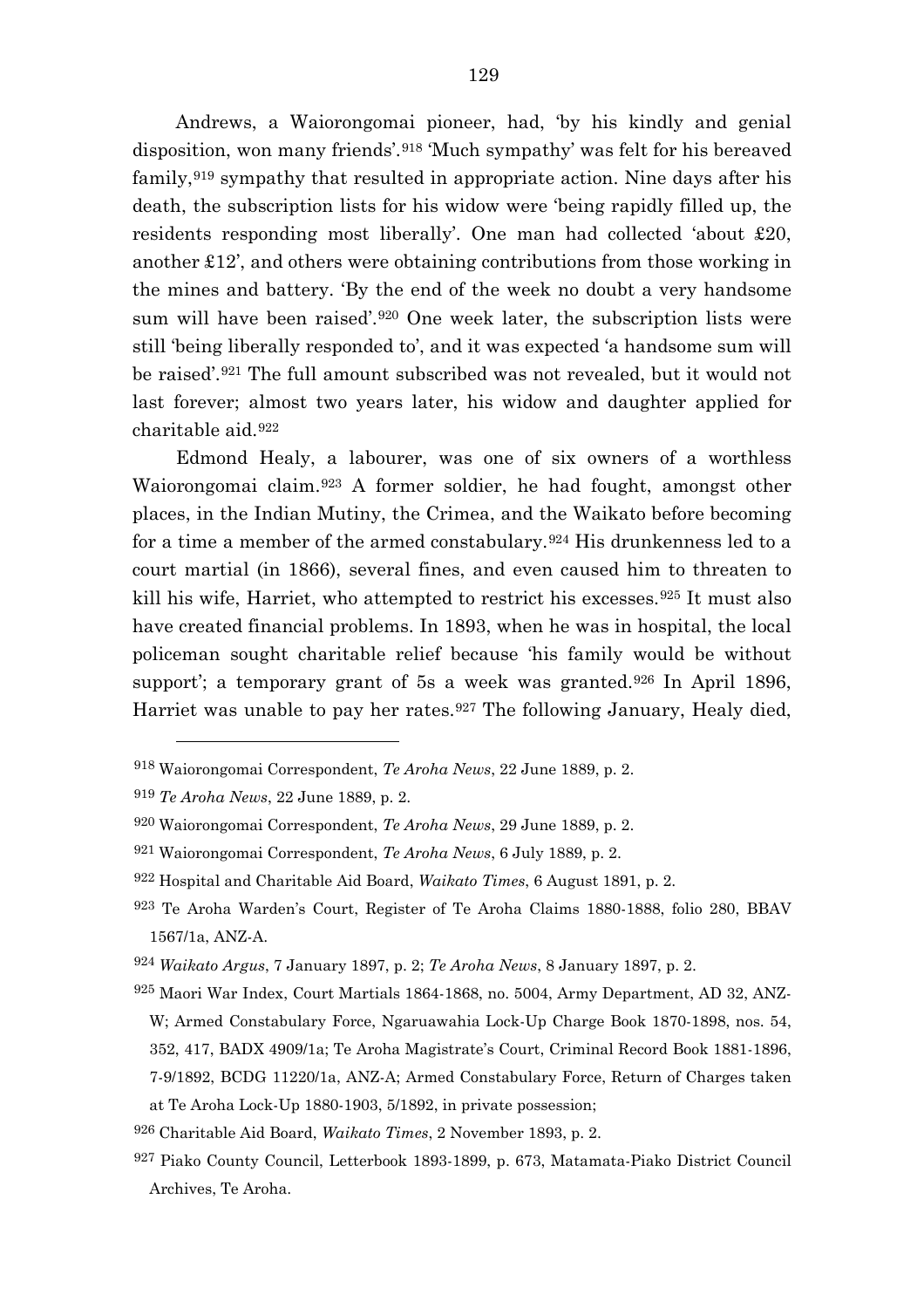aged 70.[928](#page-130-0) Two weeks later, the Te Aroha public hall was packed for the 'deserving cause' of a benefit concert for his widow, the services of singers and instrumentalists being given for free.[929](#page-130-1)

The most unusual reason for requesting charitable aid was given by Mary Kenny, whose husband, Thomas, was a labourer who acquired interests in one Waiorongomai claim.[930](#page-130-2) In 1905, when living with his wife and four young children in Auckland, Mary applied for relief because Kenny was 'in Gaol awaiting trial for attempted murder'.[931](#page-130-3) The person he had attempted to murder was Mary. As his two shots missed, he claimed 'he merely fired the shots to frighten his wife and not with the intention of shooting her'.[932](#page-130-4) He had previously threatened to kill her, and in court acted as if amused.[933](#page-130-5) After the public was treated to details of family troubles, he was convicted of discharging firearms with intent to do bodily harm, and sentenced to two years in prison.<sup>[934](#page-130-6)</sup> The judge considered he was suffering from delusions and should be placed in the asylum.[935](#page-130-7) Six months after being imprisoned, he was transferred to the Auckland asylum for 'delusional insanity'.[936](#page-130-8) He died in the Tokanui asylum in 1939.[937](#page-130-9)

#### PROSPERITY

It has been argued that some miners, mostly in the South Island, made more money than they could have done in any other occupation, some even

 $\overline{a}$ 

<span id="page-130-5"></span><sup>933</sup> *Thames Star*, 6 April 1905, p. 1.

- <span id="page-130-7"></span><sup>935</sup> *Auckland Weekly News*, 1 June 1905, p. 21.
- <span id="page-130-8"></span>936 Avondale Asylum, Register of Admissions 1902-1906, no. 3246, YCAA 1021/4; Case Book 1903-1906, folio 353, YCAA 1058/10, ANZ-A.
- <span id="page-130-9"></span>937 Death Certificate of Thomas Kenny, 3 May 1939, 1939/27131, BDM.

<span id="page-130-0"></span><sup>928</sup> Death Certificate of Edmond [recorded as Edmund] Healy, 6 January 1897, 1897/405, BDM.

<span id="page-130-1"></span><sup>929</sup> *Ohinemuri Gazette*, 23 January 1897, p. 4.

<span id="page-130-2"></span><sup>930</sup> Te Aroha Warden's Court, Register of Licensed Holdings 1881-1887, folio 132, BBAV 11500/9a; Te Aroha Magistrate's Court, Civil Record Book 1881-1884, 190/1884, BCDG 11221/1a, ANZ-A.

<span id="page-130-3"></span><sup>931</sup> Auckland Hospital and Charitable Aid Board, Applications for Relief 1894-1907, folio 391, YCAB 15245/2a, ANZ-A.

<span id="page-130-4"></span><sup>932</sup> *Thames Star*, 5 April 1905, p. 3.

<span id="page-130-6"></span><sup>934</sup> *Auckland Weekly News*, 6 April 1905, p. 31; *New Zealand Police Gazette*, 28 June 1905, p. 222.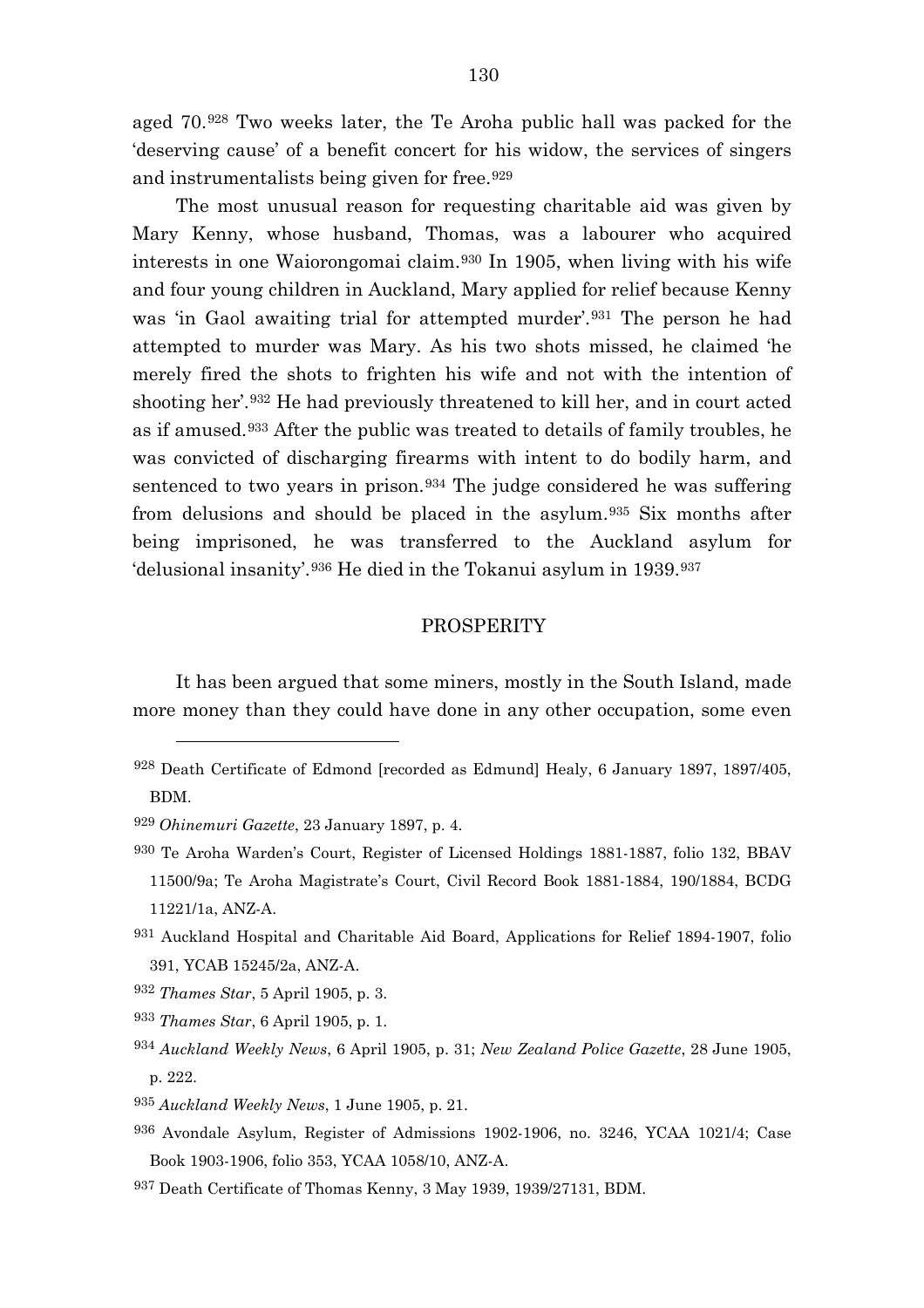making small fortunes that enabled them to buy shops or farms and set themselves up for life.[938](#page-131-0) Hauraki mining was far less profitable, but share trading was more likely to be remunerative.[939](#page-131-1)

Some unexpected people became relatively prosperous. For example, William Gooding was a labourer, woodcutter, carter, and, occasionally, miner.<sup>[940](#page-131-2)</sup> His wife added to their income by selling butter, eggs, and fresh fruit.[941](#page-131-3) His drinking bouts drove his wife away, and in his last days, as he drank himself to death, he had to pay a friend £21 to look after him. Nonetheless, he left an estate of £400 9s 7d.[942](#page-131-4) The fact that he had no children may help to explain why he accumulated so much.

Edward Hickey, a Waiorongomai labourer,[943](#page-131-5) in 1888 was working on the tramway and living in a 'small lean to at the rear of the Premier Hotel'. After being robbed, [944](#page-131-6) it was discovered that to pay for an eye operation he had hoarded  $\text{\textsterling}100$  in sovereigns and nine  $\text{\textsterling}1$  notes' in his room.<sup>[945](#page-131-7)</sup> 'Being' somewhat illiterate and prejudiced towards banks' he had not deposited his money in one.<sup>[946](#page-131-8)</sup>

James Smyth was an important prospector, mine manager, and director, especially in Ohinemuri.<sup>[947](#page-131-9)</sup> A bachelor, in his old age he lived by

- <span id="page-131-7"></span><sup>945</sup> *Te Aroha News*, 13 June 1888, p. 2.
- <span id="page-131-8"></span><sup>946</sup> *Waikato Times*, 14 June 1888, p. 2.

<span id="page-131-0"></span><sup>938</sup> Stevan Eldred-Grigg, *Diggers, Hatters and Whores: The story of the New Zealand Gold Rushes* (Auckland, 2008), pp. 471, 473-480.

<span id="page-131-1"></span><sup>939</sup> Eldred-Grigg, p. 480.

<span id="page-131-2"></span><sup>940</sup> *Tauranga Electoral Roll, 1887*, p. 10; *Te Aroha Electoral Roll, 1890*, p. 13; Piako County Council, Minutes of Meeting of 4 August 1891, Matamata-Piako District Council Archives, Te Aroha; Petition of 1892, Tourist Department, TO 1, 1891/198, ANZ-W; Te Aroha Warden's Court, Register of Residence and Business Sites 1893-1911, no. 280, BBAV 11500/8a, ANZ-A; *Te Aroha News*, 29 June 1911, p. 2.

<span id="page-131-3"></span><sup>941</sup> *Te Aroha News*, 21 December 1895, p. 2.

<span id="page-131-4"></span><sup>942</sup> *Te Aroha News*, 29 June 1911, p. 2; Inquest, J 46 COR, 1911/707, ANZ-W.

<span id="page-131-5"></span><sup>943</sup> See *Thames Star*, 10 December 1897, p. 2, Death Notice, 7 April 1908, p. 2.

<span id="page-131-6"></span><sup>944</sup> Se paper on crime in the Te Aroha district.

<span id="page-131-9"></span><sup>947</sup> See James Smyth to Superintendent, Auckland Province, 8 January 1874, Auckland Provincial Government Papers, ACFM 8180, 906/75; James Smyth and Michael Coleman to Superintendent, 5 October 1874, Auckland Provincial Government Papers, ACFM 8180, 3755/74; Company Files, BBAE 10286/12d, ANZ-A; *Thames Advertiser*, 15 March 1875, p. 3, letter from James Smyth, 16 March 1875, p. 3, 10 May 1875, p. 3, 31 May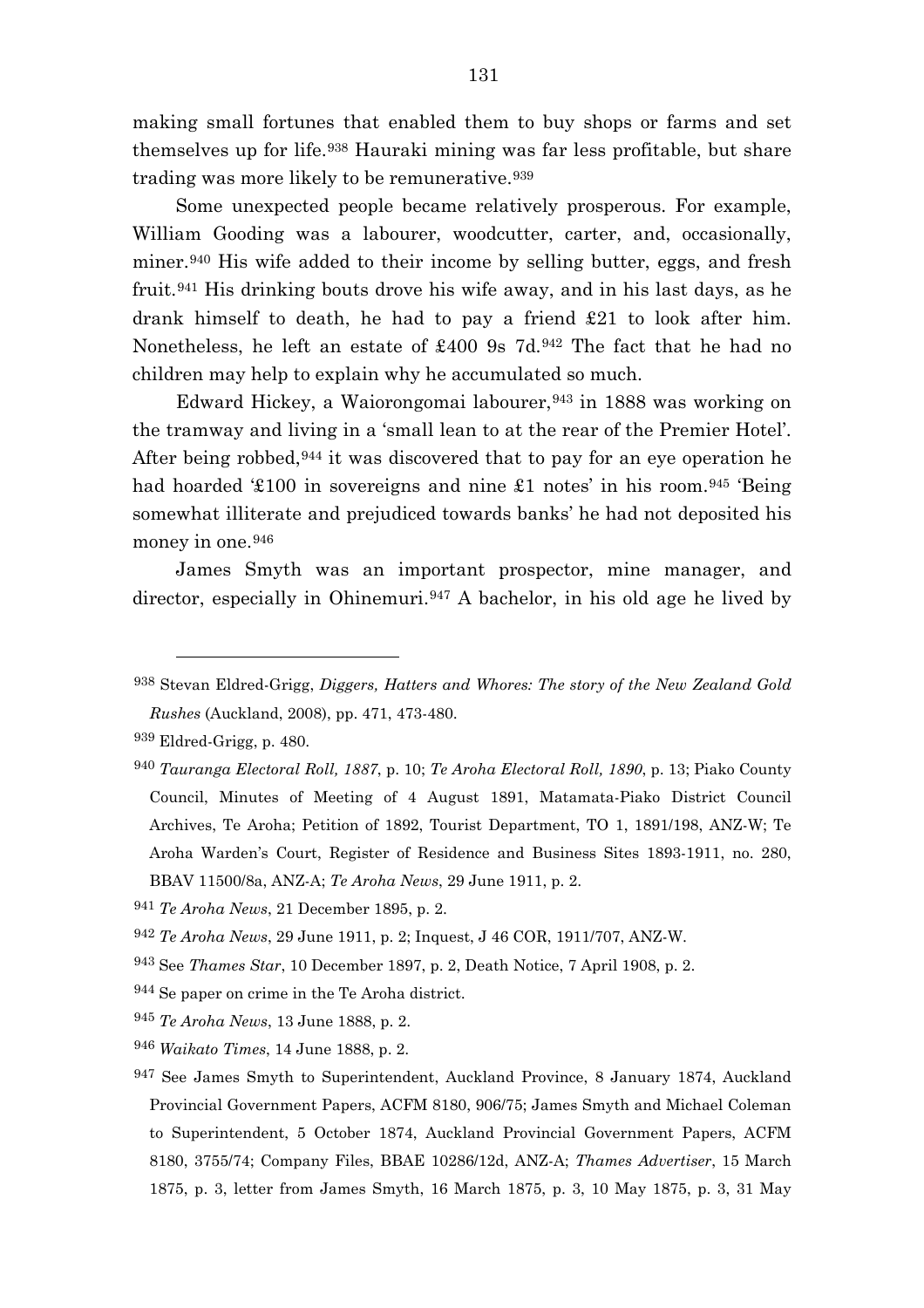himself in a shanty, working in the winze of the Rising Sun at Owharoa 'breaking dirt and lifting it up in the bucket during the night hours, lacking the ability to sleep'.[948](#page-132-0) This inexpensive mode of living and working meant that, although senility meant he died in an asylum, he died in 'comfortable circumstances'.[949](#page-132-1)

Another unmarried miner was George Llewellyn Mills, who died of miners' complaint when only 44.[950](#page-132-2) Briefly involved with Waiorongomai mining,[951](#page-132-3) in 1883 a Te Aroha gossip writer announced that Mills could provide copies of his 'new comic song, "A cat's rambles to the goody goody's saucepan" '.[952](#page-132-4) Judging by other attempts at humour in the *Observer*, it is possible this was a coded message that he was a 'goody goody'. As a Wesleyan,[953](#page-132-5) he would not have indulged in the strong drink that relieved the boredom of many a miner's life, which may have led to him to be viewed in this way. For whatever reason, abstemious life or prudent expenditure, he left an estate of £982 1s 10d; after deducting the cost of probate, £976 13s 5d was distributed amongst his mother and eight siblings.[954](#page-132-6)

Although trained as a bricklayer,[955](#page-132-7) Samuel Montgomery mined in the Thames district for over 30 years,[956](#page-132-8) and was briefly involved in the Te

- <span id="page-132-1"></span>949 Avondale Asylum, Register of Admissions 1912-1916, no. 4476, YCAA 1021/6; Committed Case Files 1912, no. 4476, YCAA 1026/21, ANZ-A.
- <span id="page-132-2"></span>950 Death Certificate of George Mills, 20 June 1896, 1896/4444, BDM; Inquests, Justice Department, J 46 COR, 1896/360, ANZ-W; *Thames Advertiser*, 24 June 1896, p. 2.
- <span id="page-132-3"></span>951 Te Aroha Warden's Court, Register of Licensed Holdings 1881-1887, folio 2, BBAV 11500/9a, ANZ-A; *New Zealand Gazette*, 20 August 1882, p. 1101.
- <span id="page-132-4"></span><sup>952</sup> 'Te Aroha', *Observer*, 28 July 1883, p. 12.
- <span id="page-132-5"></span>953 Death Certificate of George Mills, 20 June 1896, 1896/4444, BDM.
- <span id="page-132-6"></span>954 Probates, BBAE 1569/2399; Testamentary Register 1896-1899, folio 34, BBCB 4208/4, ANZ-A.
- <span id="page-132-7"></span><sup>955</sup> *Thames Star*20 December 1884, p. 2; Death Certificate of Samuel Montgomery, 31 August 1910, 1910/4570, BDM.
- <span id="page-132-8"></span><sup>956</sup> For example, *Thames Advertiser*, 6 April 1874, p. 3, Warden's Court, 14 January 1875, p. 3, 25 December 1876, p. 3, 8 May 1890, p. 2, 9 May 1890, p. 2, Warden's Court, 30 June 1893, p. 2, Magistrate's Court, 18 January 1896, p. 1

<sup>1875,</sup> p. 3, 31 August 1876, p. 3; *Thames Star*, 5 January 1881, p. 2, 12 August 1913, p. 4;

*Observer*, 15 April 1916, p. 17, 19 July 1929, p. 21.

<span id="page-132-0"></span><sup>948</sup> *Observer*, 19 July 1929, p. 21.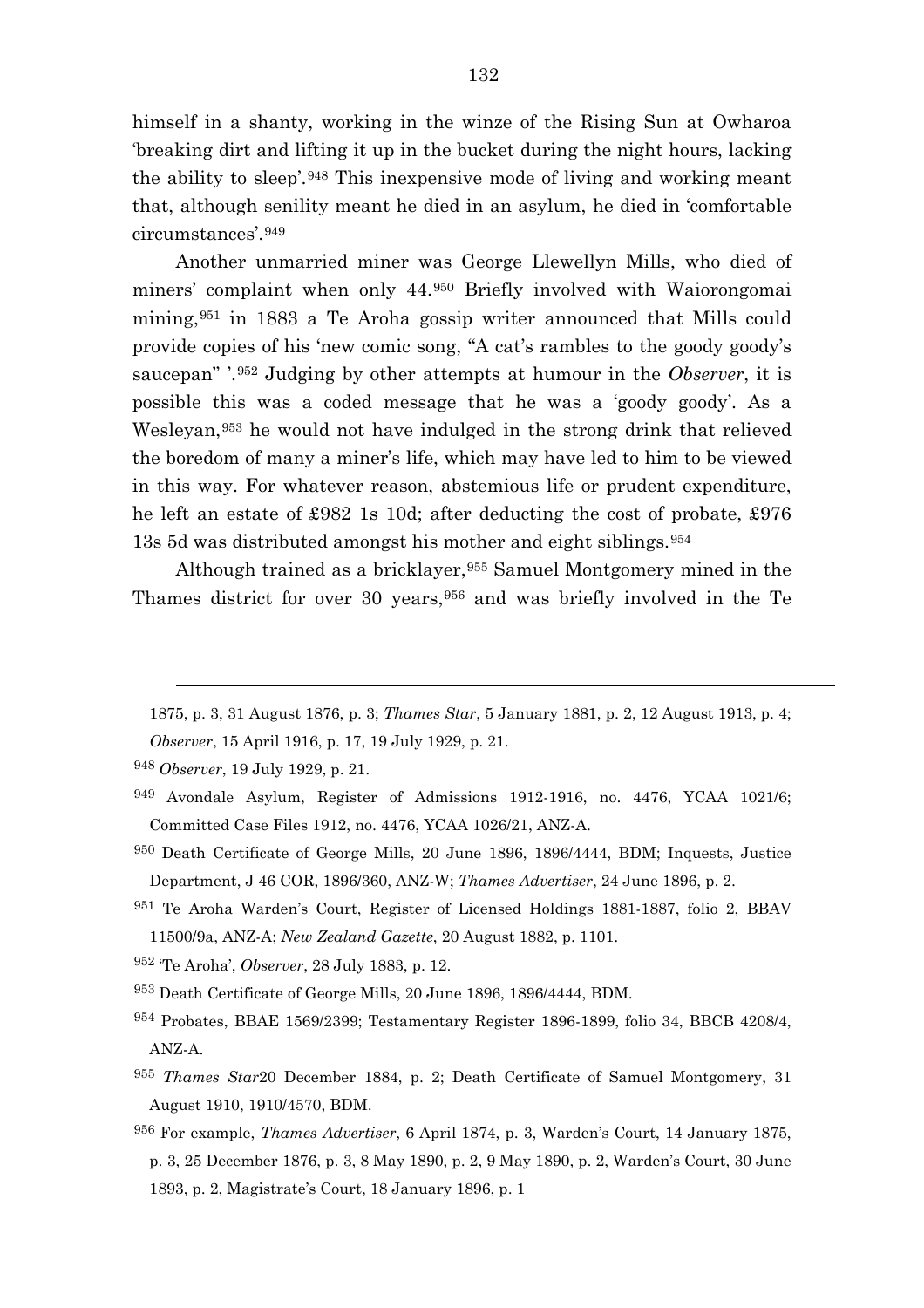Aroha rush.[957](#page-133-0) In the 1880s he did not appear to be doing well financially, although in 1882 he owned 60 acres in Hokianga worth £30 and was one of four owners of property in Manukau County worth £9.[958](#page-133-1) Six years later, he was sued by the Moanataiari Extended Company for £64 1s 4d, for unpaid calls. 'The debtor said he had not earned any money for the last two years…. As long as he had money, he had paid the calls, and believed he had paid as much as any shareholder in the company. At present he was not doing any work'. As the magistrate accepted this plea of poverty, no order to pay was made against him.[959](#page-133-2) In 1896, another magistrate rejected his case against a partner for costs involved in floating a Puru claim as a company in which he held 3,650 shares: he 'had no cause to complain of the way he had been treated, as he might have made, had he chosen, something close on £250'.[960](#page-133-3) Other share trading must have been profitable, for when he died in 1910 his estate was worth £894 18s.<sup>[961](#page-133-4)</sup>

A father and son living at Waiorongomai also accumulated considerable sums. David Kerr Young, being the eldest son, may have benefited from an inheritance from his father, a Melbourne doctor and surgeon.[962](#page-133-5) An uncle was also a surgeon in Victoria,[963](#page-133-6) making another legacy a possibility; after all, he had named his eldest son De Courcy after him. If any such legacies were received, they did not appear to raise his standard of living much above that of his fellow miners, although he had sufficient money that immediately after his house on the lower road was burnt down he was able to erect a four-roomed cottage in the village.[964](#page-133-7) Like other miners, he had to sue one company to obtain his wages,[965](#page-133-8) and, also

<span id="page-133-0"></span><sup>957</sup> Te Aroha Warden's Court, Miner's Right no. 705, issued 7 December 1880, Miners' Rights Butt Book 1880, BBAV 11533/1f; Register of Te Aroha Claims 1880-1888, folio 195, BBAV 11567/1a, ANZ-A.

<span id="page-133-1"></span><sup>958</sup> *A Return of the Freeholders of New Zealand …* pp. M 53, M 54.

<span id="page-133-2"></span><sup>959</sup> Magistrate's Court, *Thames Advertiser*, 6 October 1888, p. 2.

<span id="page-133-3"></span><sup>960</sup> Magistrate's Court, *Thames Star*, 17 January 1896, p. 2.

<span id="page-133-4"></span><sup>961</sup> Testamentary Register 1908-1911, folio 169, BBCB 4208/7, ANZ-A.

<span id="page-133-5"></span><sup>962</sup> *Auckland Weekly News*, 23 July 1908, p. 34.

<span id="page-133-6"></span><sup>963</sup> J. de Courcy Young to Minister of Mines, 5 February 1887, Mines Department, MD 1, 87/115, ANZ-W.

<span id="page-133-7"></span><sup>964</sup> *Te Aroha News*, 30 January 1889, p. 2, Waiorongomai Correspondent, 2 February 1889, p. 2, 27 February 1889, p. 2.

<span id="page-133-8"></span><sup>965</sup> Te Aroha Magistrate's Court, Civil Record Book 1881-1884, 6/1884, BCDG 11221/1a, ANZ-A.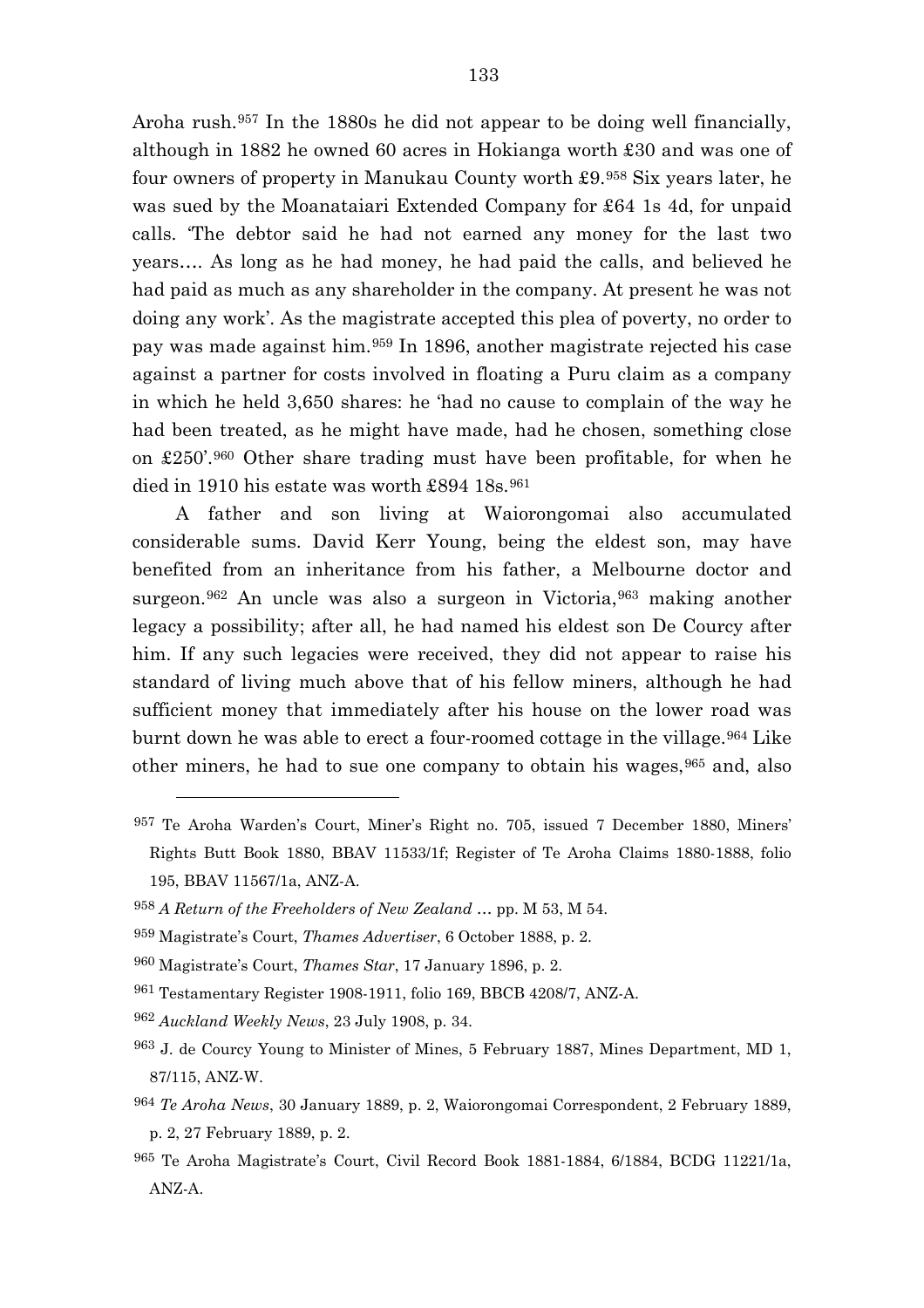like others, he was sued by three storekeepers for small amounts.[966](#page-134-0) In 1892, after failing to pay as ordered, a judgment summons required him to pay at the rate of £1 10s per month; when this was not done, he was ordered to pay within four days or be imprisoned for two months, 'he having had the means to pay and refused or neglected to do so'.[967](#page-134-1) Faced with these alternatives, he paid. Also like other miners, he drank to excess,[968](#page-134-2) which had a financial cost. He did not have any profitable claims at Waiorongomai or Stoney Creek, and not all his tenders for driving tunnels were accepted,[969](#page-134-3) A tender to clear bush for a water race extension was also unsuccessful.[970](#page-134-4) In the early twentieth century, with three others he reopened a Maratoto mine and found good ore which, a Thames newspaper commented, was 'most satisfactory and shows what pluck and energy can do'.[971](#page-134-5) He sold his interest just before his death, but his widow and two of his children also sold shares in the company formed to work it.[972](#page-134-6) When he died in 1908, aged 69, from acute bronchitis,  $973$  possibly a consequence of mining, his intestate estate, estimated to be worth less than £500, turned

- <span id="page-134-2"></span>968 Armed Constabulary Force, Return of Charges taken at Te Aroha Lock Up 1880-1903, 13/1892, 1/1900, in private possession; Te Aroha Magistrate's Court, Criminal Record Book 1881-1896, 34/1890, 22/1892, BCDG 11220/1a; Criminal Record Book 1896-1907, 1/1900, BCDG 11220/1b, ANZ-A.
- <span id="page-134-3"></span>969 Te Aroha Warden's Court, Register of Te Aroha Claims 1880-1888, folios 142, 146, BBAV 11567/1a; Register of Licensed Holdings 1881-1887, folio 143, BBAV 11500/9a; Register of Applications 1883-1900, 56/1890, BBAV 11505/1a, ANZ-A; *Te Aroha News*, 8 August 1885, p. 7, 12 May 1888, p. 2, 2 June 1888, p. 2.
- <span id="page-134-4"></span><sup>970</sup> *Te Aroha News*, 5 March 1887, p. 2.
- <span id="page-134-5"></span><sup>971</sup> *Thames Star*, 11 April 1905, p. 2.

- <span id="page-134-6"></span>972 Paeroa Warden's Court, Register of Licensed Holdings and Special Claims 1901-1905, folio 237, ZAAP 13294/5a; Company Files, BADZ 5181, box 241 no. 1415, ANZ-A.
- <span id="page-134-7"></span>973 Death Certificate of David Kerr Young, 14 July 1908, 1908/4816, BDM.

<span id="page-134-0"></span><sup>966</sup> Te Aroha Magistrate's Court, Civil Record Book 1884-1889, 248/1885, BCDG 11221/1b; Civil Record Book 1889-1896, entry for 12 November 1889, 7/1892, BCDG 11221/1c, ANZ-A.

<span id="page-134-1"></span><sup>967</sup> Te Aroha Magistrate's Court, Civil Record Book 1889-1896, Judgments Summonses heard on 24 May 1892, 16 August 1892, BCDG 11221/1c, ANZ-A.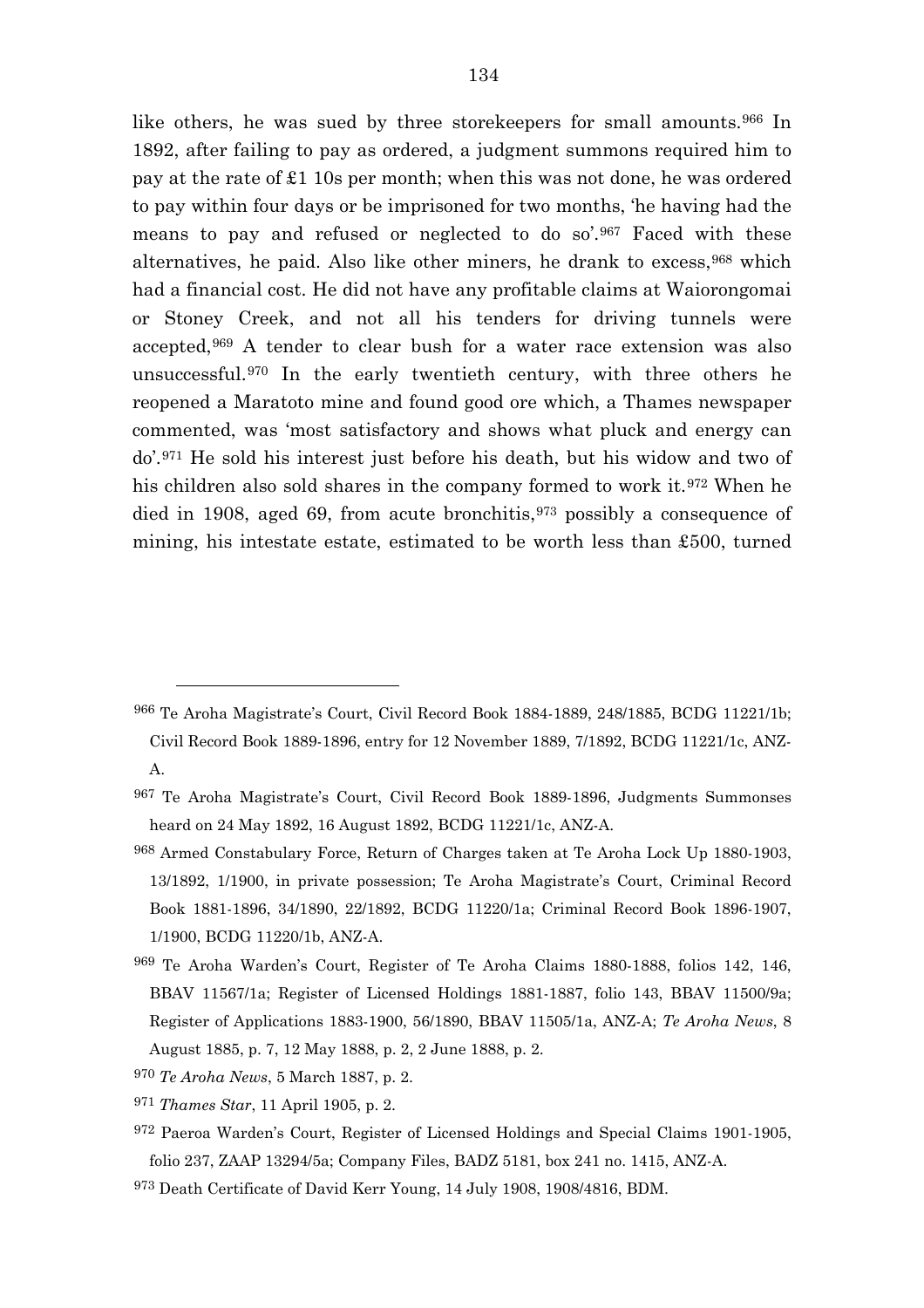out to be worth £1,186 9s 7d.[974](#page-135-0) Included in this amount was farmland at Waiorongomai with an unimproved value of £200.[975](#page-135-1)

Some of his legacy may have gone to his eldest son, De Courcy James Young, for when he died, aged only 36, three and a half months after his father,  $976$  from miners' complaint caused by years of working in batteries,  $977$ he left an estate of £1,423 17s.<sup>[978](#page-135-4)</sup> When his mother died almost 12 years later, her estate was worth only £436 10s 5d.<sup>[979](#page-135-5)</sup>

Leading mine managers might be expected to accumulate a goodly sum, but many did not, partly because of the ups and downs of mining. One who spent his working life at Thames was Thomas Radford, whose leading roles in the community including being mayor.[980](#page-135-6) He was almost entirely reliant on his salaries, his only investments being in two claims at Waiorongomai, one company at both Tiki and Waihi, and four claims and seven companies at Thames.<sup>[981](#page-135-7)</sup> He left an estate of £3,798 2s 11d.<sup>[982](#page-135-8)</sup>

Legal managers might be expected to earn a steady income, but few left a significant amount. One who did was Roderick McDonald Scott.<sup>[983](#page-135-9)</sup>

- <span id="page-135-0"></span>974 Intestate Probates, BBAE 1591/87; Testamentary Register 1908-1911, folio 6, BBCB 4208/7, ANZ-A.
- <span id="page-135-1"></span>975 Piako County Council, Te Aroha Riding, Valuation Roll 1911, p. 107, Valuation Department, BBBC 14670, A150/903, ANZ-A.
- <span id="page-135-2"></span>976 Death Certificate of De Courcy James Young, 29 October 1908, 1908/6896, BDM; Waiorongomai Correspondent, *Te Aroha News*, 3 November 1908, p. 2.
- <span id="page-135-3"></span>977 For testimonials and details of his work experience, see Mines Department, MD 1, 99/2019, ANZ-W.
- <span id="page-135-4"></span>978 Testamentary Register 1908-1911, folio 5, BBCB 4208/7, ANZ-A.

- <span id="page-135-5"></span>979 Testamentary Register 1920-1921, folio 668, BBCB 4208/12, ANZ-A.
- <span id="page-135-6"></span><sup>980</sup> See *Cyclopedia of New Zealand*, vol. 2, p. 861; *Observer*, 16 October 1891, p. 7, 22 April 1905, p. 5, 24 October 1907, p. 4; *Thames Star*, 15 August 1907, p. 2.
- <span id="page-135-7"></span>981 Te Aroha Warden's Court, Register of Licensed Holdings 1881-1887, folios 2, 47, BBAV 11500/9a; Thames Warden's Court, Register of Applications for Licensed Holdings 1881- 1886, folio 120, BACL 14452/1a; Register of Licensed Holdings 1885-1886, folio 9, BACL 14397/16a; Register of Claims 1884-1886, nos. 1414, 1417, BACL 14397/15a, ANZ-A; *New Zealand Gazette*, 16 May 1878, p. 622, 20 June 1878, p. 906, 26 February 1880, p. 242, 22 July 1880, p. 1065, 12 May 1881, p. 545, 14 December 1882, p. 1886, 13 March 1884, p. 539, 3 September 1885, p. 1027, 17 June 1886, p. 748.
- <span id="page-135-8"></span>982 Testamentary Register 1906-1908, folio 100, BBCB 4208/6, ANZ-A.
- <span id="page-135-9"></span><sup>983</sup> See *Thames Star*, 14 June 1905, p. 2; *New Zealand Herald*, 15 June 1905, p. 5; *Observer*, 17 June 1905, p. 17.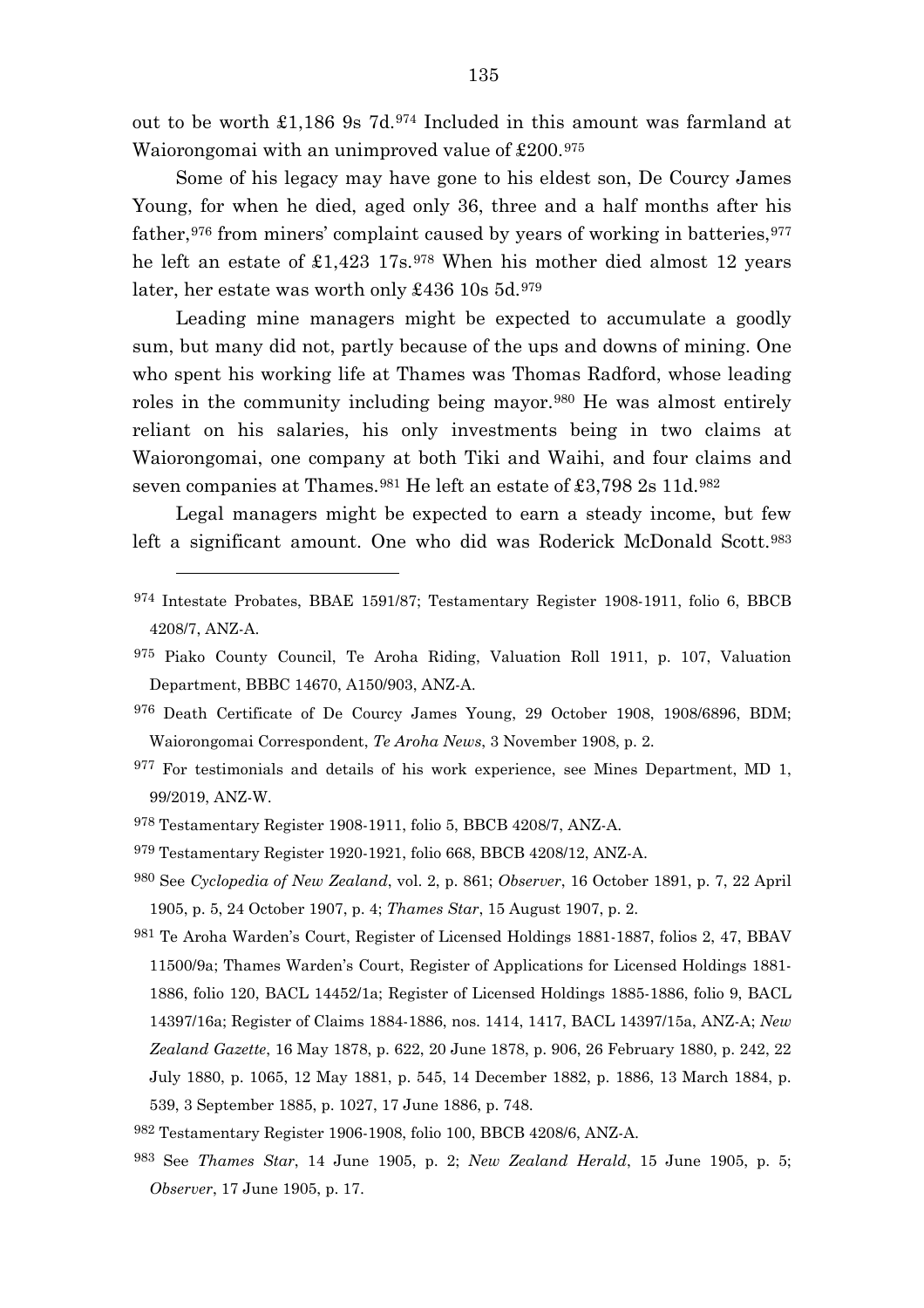Although not starting from scratch, nevertheless he struggled at first, as he recalled at a 'smoke concert in connection with the Auckland branch of the Old Thames Boys Association' less than two years before his death. 'As one of the first pioneers, he went proudly to the new diggings, with £240 in his pocket in the shape of pound notes rightly rolled so as to make a big "lump," pathetically adding that the swelling was soon reduced'.[984](#page-136-0) It was 'popularly supposed that he did very well' in the Thames rush and later, 'and was at the last what is known as a "warm" man',[985](#page-136-1) presumably meaning wealthy. He was indeed, leaving an estate his executors anticipated to be worth less than £5,000 but which was valued at £14,846 7s 8d.<sup>[986](#page-136-2)</sup>

Mining investors had very varying results because many of their investments could be described more accurately as speculations. One man who lived profitably on his investments was the Rev. William Reynolds Vines, a prominent Plymouth Brethren who was a merchant involved in the Pacific Island trade.[987](#page-136-3) He gave his occupation as 'gentleman'.[988](#page-136-4) His combining of religion with speculation and company directorships prompted two *Observer* cartoons during the mining boom of the 1890s. The first showed V----, the 'elderly religious scrip speculator', reluctantly paying calls, and the second portrayed him as 'A Fruitful Vine', with the motto 'For the Lord is Mindful of His Own'.[989](#page-136-5) Two months after the second cartoon was published, it reported that 'Father Vines objects to any pruning operations affecting the honorariums payable to directors of mining companies. He says the labourer is worthy of his hire, and the higher it is the better he likes it'.[990](#page-136-6) The following issue stated that 'the most religious of the professional directors of mining companies is the one who most religiously draws his honorarium of ten shillings per meeting'.[991](#page-136-7) He also acquired freehold land, valued in 1882 at £3,075.[992](#page-136-8) All this careful hoarding of

<span id="page-136-0"></span><sup>984</sup> *Observer*, 3 October 1903, p. 5.

<span id="page-136-1"></span><sup>985</sup> *Observer*, 17 June 1905, p. 17.

<span id="page-136-2"></span><sup>986</sup> Probates, BBAE 1569/5632; Testamentary Register 1903-1906, folio 180, BBCB 4208/5, ANZ-A.

<span id="page-136-3"></span><sup>987</sup> See *New Zealand Herald*, 17 November 1897, p. 4; *New Zealand Graphic*, 27 November 1897, p. 717.

<span id="page-136-4"></span><sup>988</sup> For example, *New Zealand Gazette*, 18 May 1882, p. 728.

<span id="page-136-5"></span><sup>989</sup> Cartoons, *Observer*, 12 December 1896, p. 3, 12 June 1897, p. 19.

<span id="page-136-6"></span><sup>990</sup> 'They Say', *Observer*, 14 August 1897, p. 3.

<span id="page-136-7"></span><sup>991</sup> 'They Say', *Observer*, 21 August 1897, p. 3.

<span id="page-136-8"></span><sup>992</sup> *A Return of the Freeholders of New Zealand …* , p. V 5.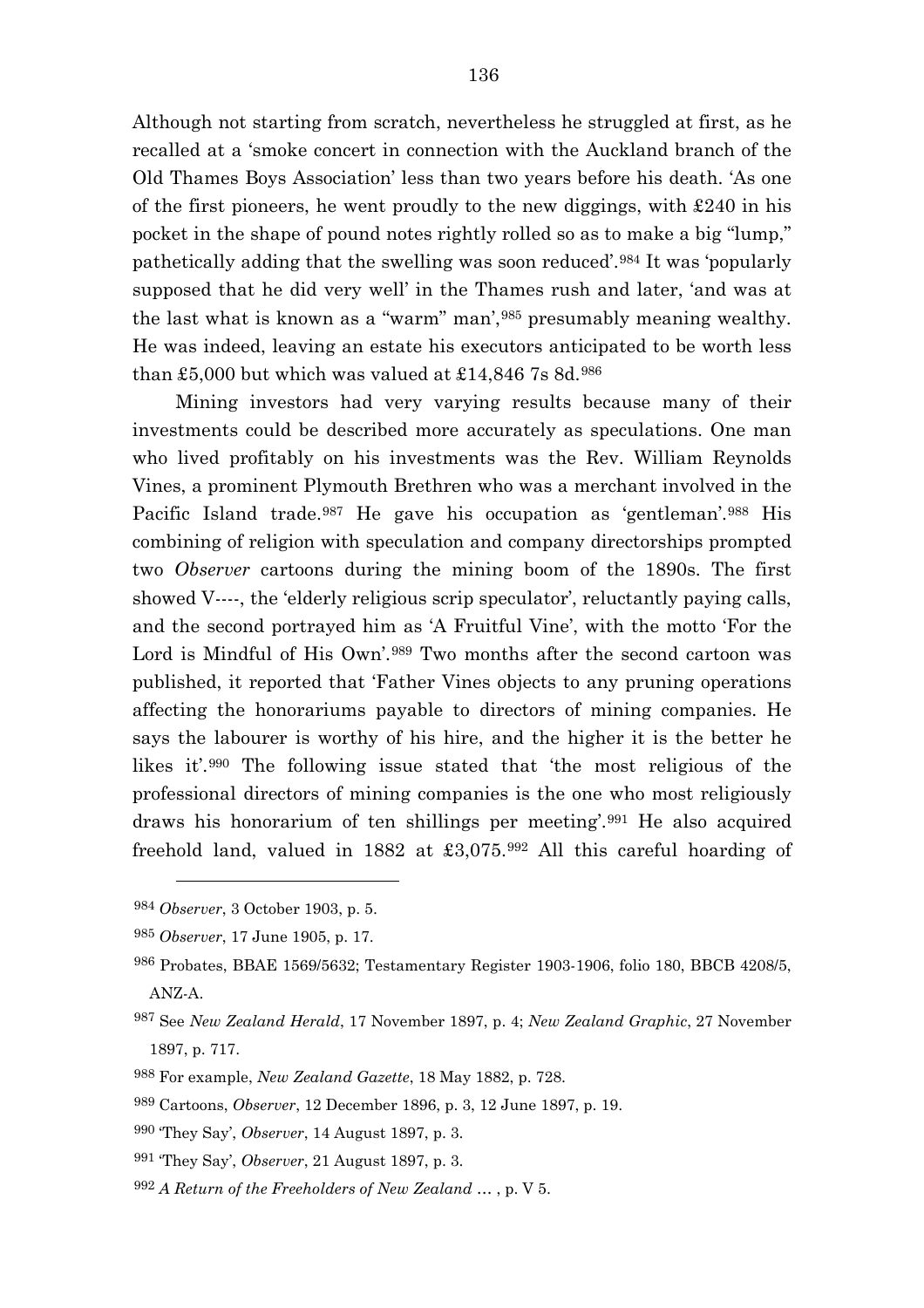worldly goods did not produce as much as might be anticipated; his estate was a comfortable but not spectacular £3,298 6s 5d.[993](#page-137-0)

Samuel Luther Hirst, [994](#page-137-1) an amalgamator and battery manager at Thames, Waihi, and Waiorongomai, later became a Te Aroha cordial and mineral water manufacturer, agent and farmer.<sup>[995](#page-137-2)</sup> His father, Henry, a carpenter, had set a good example to his two sons, both of whom were, 'like their father, staunch teetotallers' and Wesleyans.[996](#page-137-3) At Te Aroha and Waiorongomai, Hirst was a pillar of the community, especially in church and Sunday School but also in the Te Aroha Mounted Rifles and as a member of the borough council and, briefly, mayor.<sup>[997](#page-137-4)</sup> His hard work enabled him to save money and buy land; in 1882 he owned freehold land in Thames worth £200.[998](#page-137-5) By the 1890s his finances were strong.[999](#page-137-6) His bank manager described him variously as a 'reliable man, of means', 'careful and

<span id="page-137-0"></span><sup>993</sup> Testamentary Register 1896-1899, folio 77, BBCB 4208/4, ANZ-A.

<span id="page-137-1"></span><sup>994</sup> For photograph, see *Cyclopedia of New Zealand*, vol. 2, p. 829.

<span id="page-137-2"></span><sup>995</sup> See *Cyclopedia of New Zealand*, vol. 2, pp. 828, 829; *Thames Advertiser*, 26 May 1882, p. 3; Mines Department, MD 1, 87/1298, ANZ-W; *Te Aroha News*, 17 December 1887, p. 2; *Ohinemuri Gazette*, 23 July 1892, p. 5; *New Zealand Herald*, 2 January 1925, p. 8, 7 May 1934, p. 12; *Observer*, 17 January 1925, p. 4.

<span id="page-137-3"></span><sup>996</sup> *Cyclopedia of New Zealand*, vol. 2, p. 431; *Te Aroha News*, 6 July 1905, p. 2.

<span id="page-137-4"></span><sup>997</sup> For example, *Strong Blow the Winds: A brief record of the history of the Te Aroha Methodist Church and Circuit 1881-1956* (Te Aroha, 1956), no pagination [pp. 10, 19, 20, 23]; Waiorongomai Band of Hope, Minute Book 1883-1889, entries for 5 June 1884 onwards, Methodist Archives, Auckland; *Te Aroha News*, 5 June 1886, p. 2, 24 July 1886, p. 3, 18 September 1886, p. 2, 30 April 1887, p. 2, 30 January 1889, p. 7, 5 April 1890, p. 2; *Auckland Weekly News*, 27 September 1890, p. 18, 20 August 1892, p. 29, 15 May 1902, p. 33; *Cyclopedia of New Zealand*, vol. 2, p. 828; *Ohinemuri Gazette*, 29 April 1899, p. 2, 20 September 1899, p. 2; *Thames Advertiser*, 13 July 1898, p. 1; *Thames Star*, 24 May 1900, p. 2, 3 April 1902, p. 4, 1 March 1907, p. 2.

<span id="page-137-5"></span><sup>998</sup> *A Return of the Freeholders of New Zealand …*, p. H 61.

<span id="page-137-6"></span><sup>999</sup> Bank of New Zealand, Paeroa Branch, Half-Yearly Balance Books, Balances as at 30 September 1895; Ohinemuri Branch, Half-Yearly Balance Books, Advances as at 31 March 1896, 31 March 1897, 30 September 1897, 31 March 1898, 30 September 1898, 31 Marc 1899, 30 September 1899, 30 September 1900, 31 March 1901, 30 September 1901, 30 September 1902, 31 March 1903, 30 September 1903, 31 September 1905, Bank of New Zealand Archives, Wellington.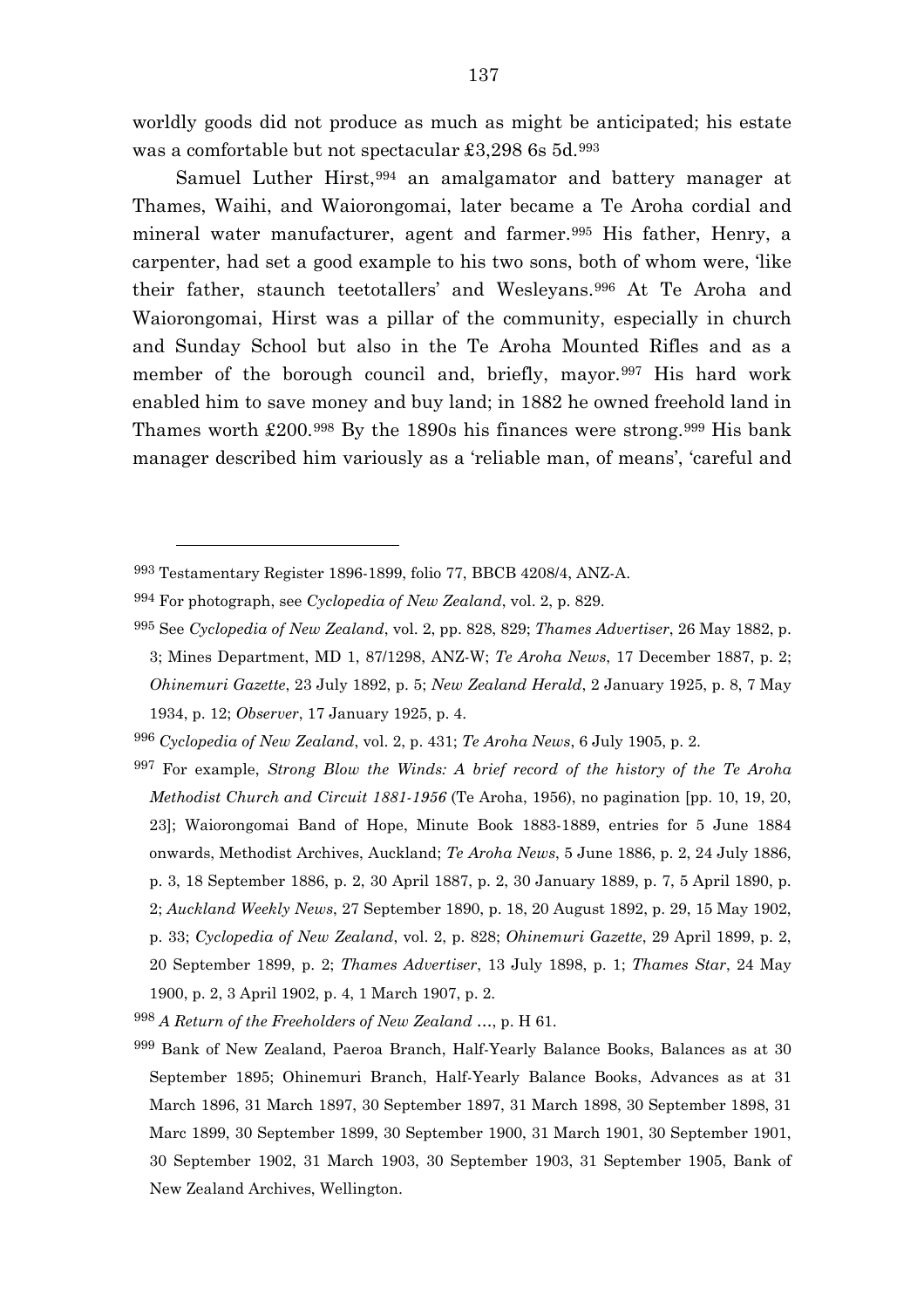well doing', and a 'steady straightforward man'.<sup>[1000](#page-138-0)</sup> In 1902, he could afford a reception for 120 guests at his eldest daughter's 'fashionable wedding'.[1001](#page-138-1) When his father died, three years later, he inherited about £3,000.[1002](#page-138-2)

In the late nineteenth century and early twentieth century, Hirst began acquiring land in Kingsland, a suburb of Auckland, in addition to his land at Manawaru and Mangaiti.<sup>[1003](#page-138-3)</sup> In 1904 the Kingsland property was worth £2,030, a value of £70 per acre.<sup>[1004](#page-138-4)</sup> Two years later, he planned to subdivide this land, expecting £8,000 from its sale.<sup>[1005](#page-138-5)</sup> Originally known as Cabbage Tree Swamp, his 30 acres became a 'prosperous suburban district'. With other family members, he donated Gribble-Hirst Park to the Mount Albert Borough Council (Gribble was his wife's maiden name).[1006](#page-138-6) Requiring a loan to develop this land, his security included shares and debentures inherited from his father and three homes and five sections at Te Aroha valued at £700.[1007](#page-138-7) After subdividing it, he attempted, unsuccessfully, to obtain bank assistance to complete a purchase of six acres in Devonport for

- <span id="page-138-4"></span>1004 Bank of New Zealand, Paeroa Branch, Manager's Memorandum Book 1902-1914, p. 27, entry for 3 December 1904, Bank of New Zealand Archives, Wellington.
- <span id="page-138-5"></span>1005 Bank of New Zealand, Te Aroha Branch, Manager's Diary 1905-1919, entry for 10 July 1906, Bank of New Zealand Archives, Wellington.
- <span id="page-138-6"></span><sup>1006</sup> *New Zealand Herald*, 7 May 1934, p. 12; Notices of Intentions to Marry, Births Deaths and Marriages, BDM 20/19, folio 197, ANZ-W; Marriage Certificate of Samuel Luther Hirst, 30 December 1874, 1874/11908, BDM.
- <span id="page-138-7"></span>1007 Bank of New Zealand, Te Aroha Branch, Manager's Diary 1905-1919, entries for 17 July 1906, 24 August 1906, Bank of New Zealand Archives, Wellington.

<span id="page-138-0"></span><sup>1000</sup> Bank of New Zealand, Ohinemuri Branch, Half-Yearly Balance Books, Advances as at

<sup>31</sup> March 1896, 31 March 1898, 30 September 1901, Bank of New Zealand Archives, Wellington.

<span id="page-138-1"></span><sup>1001</sup> *Auckland Weekly News*, 10 April 1902, p. 35.

<span id="page-138-2"></span><sup>1002</sup> Probates, BBAE 1569/5543; Testamentary Register 1903-1906, folio 158, BBCB 4208/5, ANZ-A; Bank of New Zealand, Paeroa Branch, Manager's Memorandum Book 1902-1914, p. 28, Bank of New Zealand Archives, Wellington.

<span id="page-138-3"></span><sup>1003</sup> Bank of New Zealand, Ohinemuri Branch, Half-Yearly Balance Books, Securities as at 31 March 1896; Manager's Memorandum Book 1902-1914, pp. 27-28, Bank of New Zealand Archives, Wellington; Maori Land Blocks, Section 12 Block XII Waitoa Survey District, Maori Affairs Department, MA 1, 06/830, ANZ-W.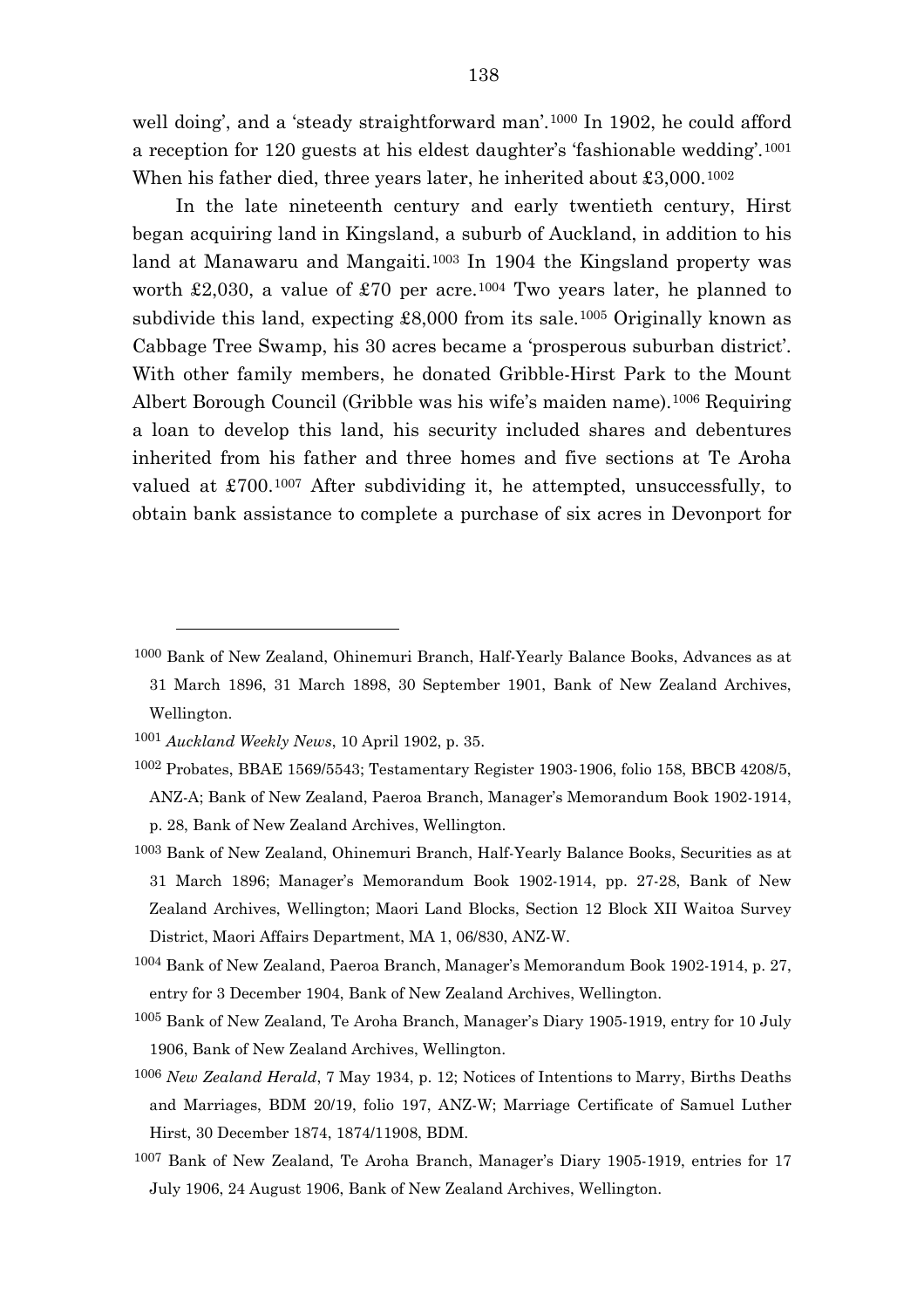£850.[1008](#page-139-0) In 1910, he took his wife and unmarried daughter for a ninemonth trip to Britain and Europe.[1009](#page-139-1) An 'extended motor tour through the North Island' was undertaken in 1912, and most of the following year was spent touring Japan, China, and India.<sup>[1010](#page-139-2)</sup> Since 1893 he referred to himself occasionally as a 'gentleman', his designation when he died in 1934, although his death certificate described him as a retired land agent.[1011](#page-139-3) During his Auckland years he was a director of several companies.[1012](#page-139-4) He left an estate of £16,167 3s  $1d:1013$  $1d:1013$  when his widow died seven years later, her estate was £24,062 1s 2d.[1014](#page-139-6)

### INHERITANCE

As noted in the example of William Loder, obtaining a large inheritance would solve all financial problems. A Te Aroha correspondent fantasized about such an event:

How pleasant the sensation must be on waking up some auspicious morning to find oneself raised at once from a life of penury and toil to a position of wealth and independence! A short time since one of the crew of the river steamer Patiki, plying between here and the Thames, dropped into a fortune of ever so many scores of thousands of pounds through the death of some relative at Home. Another similar slice of luck has fallen, it is stated, to a working man named Crombie,[1015](#page-139-7) residing in the Shaftesbury district, who has just received information that he has been bequeathed to him the nice little sum of £10,000. Such relations of these ought really to be more plentiful.[1016](#page-139-8)

<span id="page-139-0"></span><sup>1008</sup> Bank of New Zealand Archives, Auckland Branch, Manager's Diary 1907-1911, entries for 1 April 1908, 7 September 1908, 18 January 1909, 10 December 1909, 21 March 1910;

Securities Register no. 1, p. 111, Bank of New Zealand Archives, Wellington.

<span id="page-139-1"></span><sup>1009</sup> *Te Aroha News*, 22 March 1910, p. 2, 20 December 1910, p. 2.

<span id="page-139-2"></span><sup>1010</sup> *Auckland Weekly News*, 11 January 1912, p. 25, 27 March 1913, p. 25.

<span id="page-139-3"></span><sup>1011</sup> Company Files, BADZ 5181, box 45 no. 287, box 227 no. 1338; Probates, BBAE 1570, 342/34, ANZ-A; Death Certificate of Samuel Luther Hirst, 5 May 1934, 1934/19410, BDM.

<span id="page-139-4"></span><sup>1012</sup> *New Zealand Herald*, 7 May 1934, p. 12.

<span id="page-139-5"></span><sup>1013</sup> Probates, BBAE 1570, 342/84, ANZ-A.

<span id="page-139-6"></span><sup>1014</sup> Probates, BBAE 1570, 1226/41, ANZ-A.

<span id="page-139-8"></span><span id="page-139-7"></span><sup>1015</sup> Not traced.

<sup>1016</sup> Te Aroha Correspondent, *Waikato Times*, 17 July 1886, p. 2.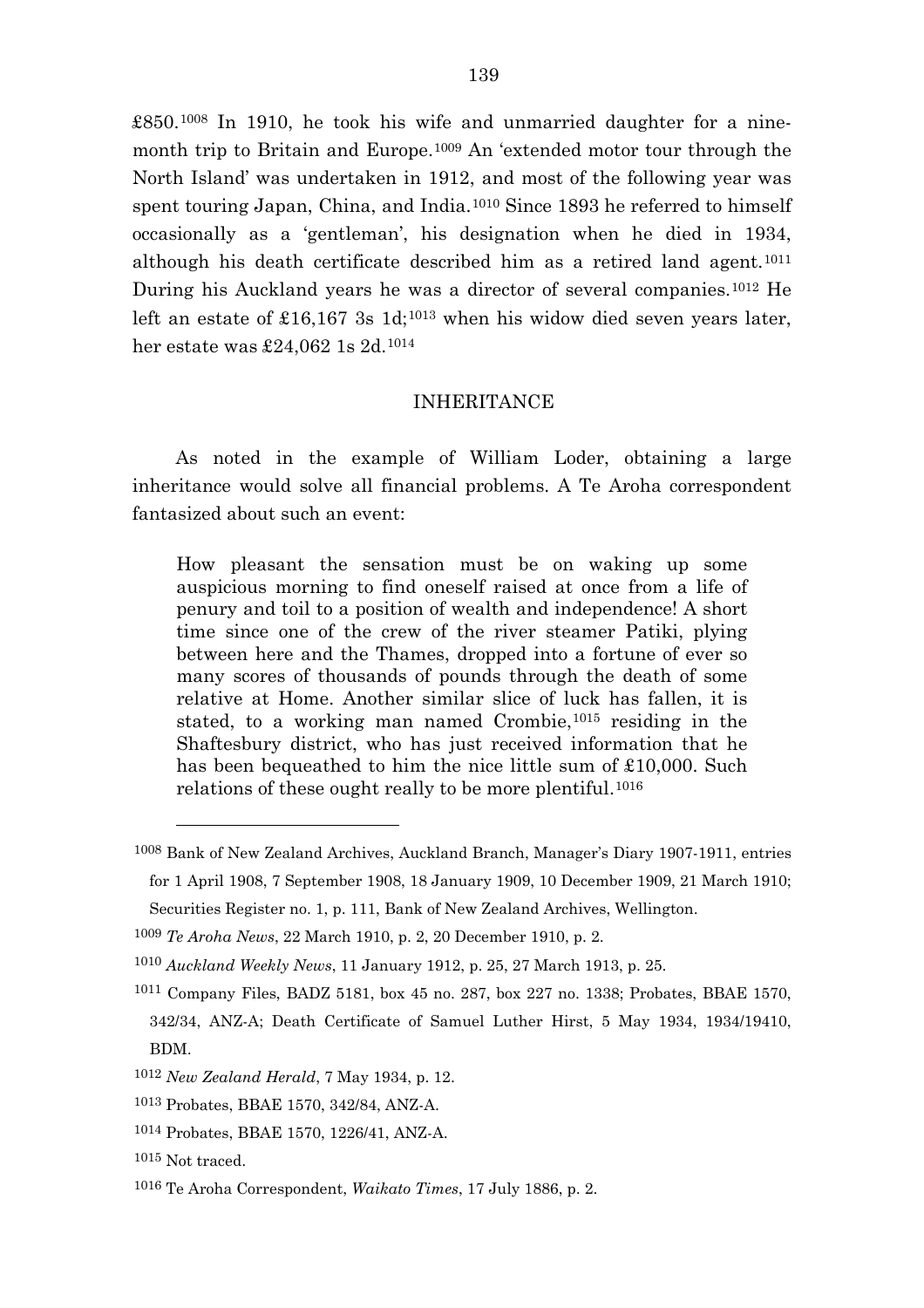Such good fortune did not befall any Te Aroha miners, although one was associated with a claim to a large inheritance. Hugh McLiver, mine manager for the New Find Company,<sup>[1017](#page-140-0)</sup> was one of several brothers, mostly miners, who claimed the title and property of Lord Clyde. Even though one brother went to plead his cause in England, it was to no avail.<sup>[1018](#page-140-1)</sup>

# **CONCLUSION**

In 1868, four years after arriving in New Zealand, an Englishman visited the Thames goldfield.

What a strange excitement there is about getting gold when we remember that taking the quantity of gold obtained, the number of men on the field and the time taken to get it, the average per man is very far less per day than a mechanic or even a labourer in the old country would earn. Why even in the Australian diggings during its best days the men only earned on an average 8d per day per man.[1019](#page-140-2)

In 1887, the Wellington *Evening Press* unfavourably compared the 'steadily, though slowly, declining' gold mining industry with the growing kauri gum trade, which it considered 'a sure and safe business' compared with mining, which was 'to a great extent a speculation':

As regards profitability, there is no comparison between the two industries. Gold costs as much to get as it is worth; yet the average earnings of gold miners is about 30s a week. They live poorly and work very hard, and their labor enriches the country but little. A vast proportion of the capital invested in gold mining is wholly lost, just as if it were flung into the sea. Kauri gum, on the contrary, costs nothing but the labor of digging it and the expense of carrying it, neither of which is heavy…. There is this

<span id="page-140-0"></span><sup>1017</sup> See paper on the New Find mine.

<span id="page-140-1"></span><sup>1018</sup> *Thames Advertiser*, 11 August 1877, p. 3, 13 August 1877, p. 2, 13 December 1877, p. 3; *Observer*, 6 August 1881, p. 536; *Auckland Weekly News*, 26 March 1870, p. 4, 9 November 1872, p. 6, 13 July 1895, p. 18, 11 December 1897, p. 7.

<span id="page-140-2"></span><sup>1019</sup> William Moore, 'Log Book kept by William Moore during the passage from London to New Zealand on "Suret," July-October 1864, together with an account of his subsequent life' (manuscript, n.d. [1884?]), entry for 19 October 1868, NZ MSS 150, Auckland Public Library.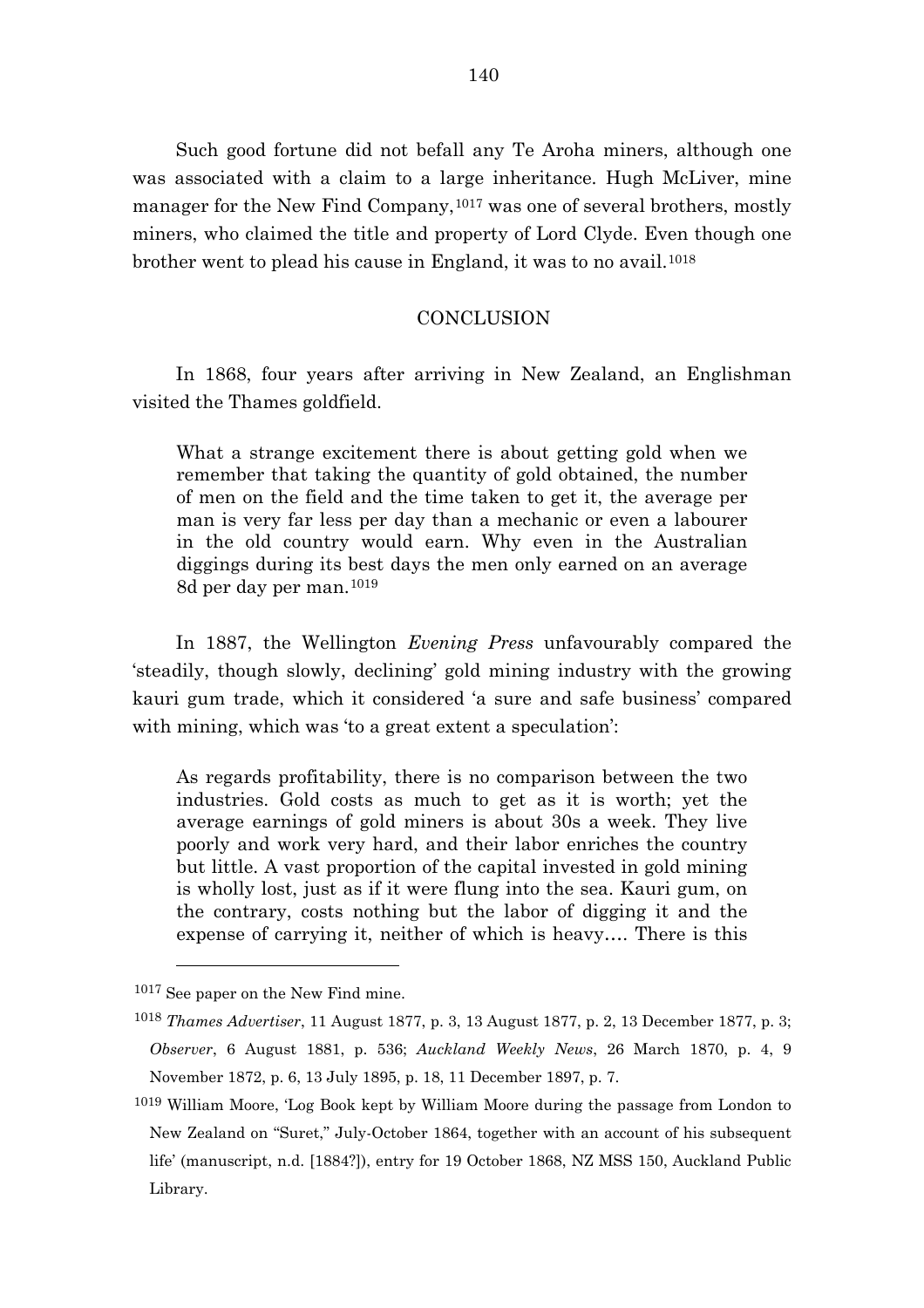difference between the gum digger's work and that of the gold miner. The former gets a certain and an immediate return, in proportion to the number of hours he works and the amount of elbow grease he expends; but the latter often works like a Trojan for weeks and gets nothing after all.[1020](#page-141-0)

And if miners were successful, most threw their money away and died in poverty.[1021](#page-141-1) One American historian of mining commented on the 'easy come easy go' attitude of miners, a marked contrast to farmers. 'Why worry about tomorrow when your mine held more riches only waiting to be uncovered? This speculative, gambling instinct characterized many' miners and others involved with mining.[1022](#page-141-2)

Gold miners in the late nineteenth century have been seen as difficult to categorize, as one Australian historian explained:

By the late seventies gold miners nourished few illusions about what might be in store for them. For most of them life had been a battle to sustain a tenuous independence with many shifts from place to place and from one occupation to another; they expected the future to be little different. They were men able to turn their hands to different tasks: sawmilling, timber cutting, carting, brickmaking, blacksmithing, rough carpentry, as well as gold mining. At established gold fields a great deal of the work associated with the operation of large-scale mining was let by tender. Many independent working miners preferred to take up these opportunities rather than continue mining for wages. Tender work was usually short term, and profit margins were small. Some miners leased or owned a small land holding; it was insufficient, usually, to support a living but as a location for house and family it might provide a focal point in a shifting existence.

These men are difficult to classify; they were not wage earners. Though from time to time they might be compelled to work for wages, their constant endeavour was directed at avoidance of wage labour. Neither the scale of their independent operations not their expectations qualify them as entrepreneurs or small capitalists. They were subsistence men; they aimed to make a living, to gain an independence on the basis of their own hard, manual labour. Above that, success was not expected; if it came it was a matter of luck and a cause for celebration.[1023](#page-141-3)

<span id="page-141-1"></span><span id="page-141-0"></span><sup>1020</sup> *Evening Press*, n.d., reprinted in *Thames Star*, 9 September 1887, p. 2.

<sup>1021</sup> See Eldred-Grigg, pp. 482-484.

<span id="page-141-2"></span><sup>1022</sup> Smith, p. 7.

<span id="page-141-3"></span><sup>1023</sup> Phillip, p. 53.